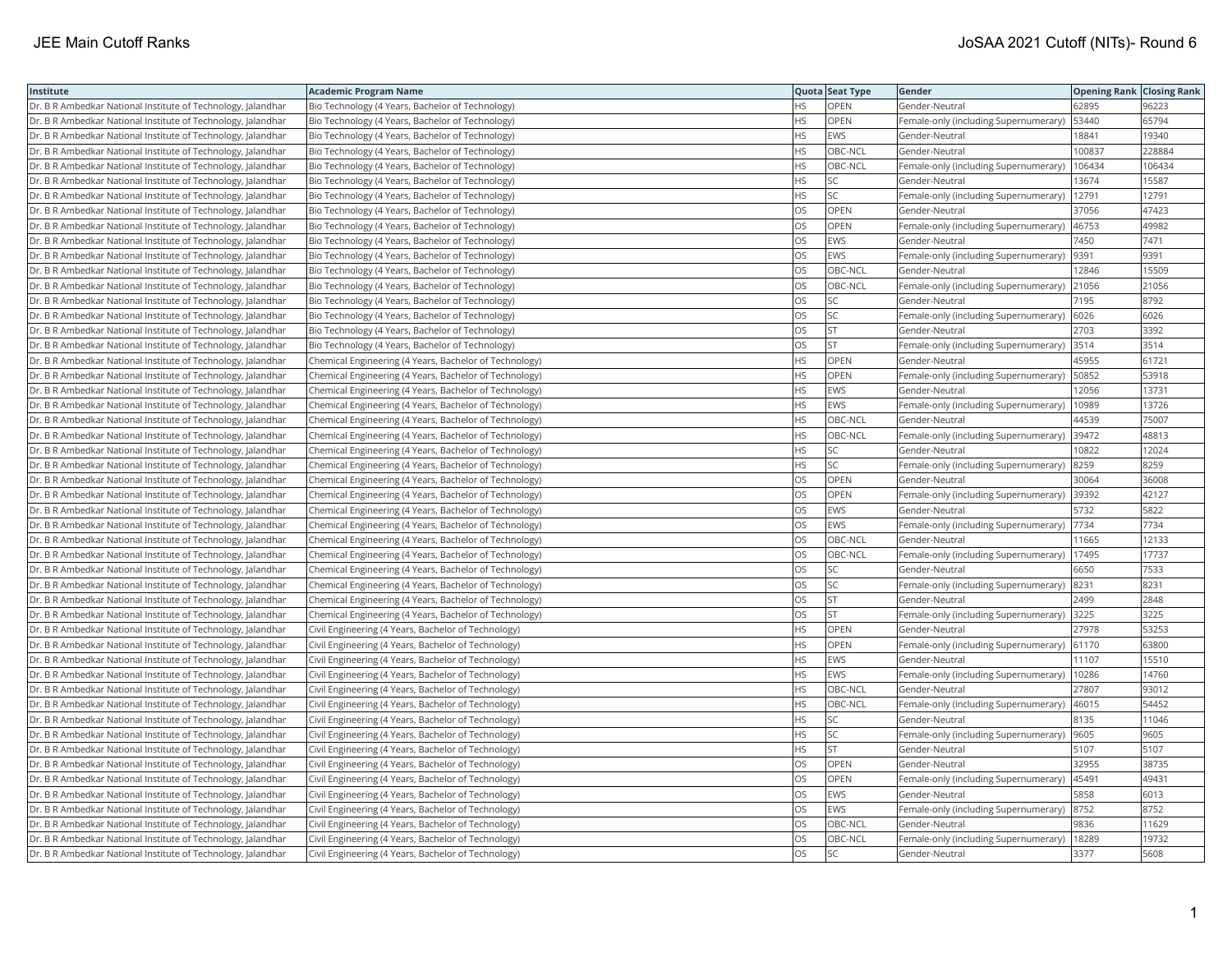| Institute                                                    | <b>Academic Program Name</b>                                                |           | Quota Seat Type | Gender                                              | <b>Opening Rank Closing Rank</b> |       |
|--------------------------------------------------------------|-----------------------------------------------------------------------------|-----------|-----------------|-----------------------------------------------------|----------------------------------|-------|
| Dr. B R Ambedkar National Institute of Technology, Jalandhar | Civil Engineering (4 Years, Bachelor of Technology)                         | OS        | <b>ST</b>       | Gender-Neutral                                      | 1201                             | 1521  |
| Dr. B R Ambedkar National Institute of Technology, Jalandhar | Civil Engineering (4 Years, Bachelor of Technology)                         | OS.       | lst             | Female-only (including Supernumerary)               | 2495                             | 2495  |
| Dr. B R Ambedkar National Institute of Technology, Jalandhar | Computer Science and Engineering (4 Years, Bachelor of Technology)          | HS        | OPEN            | Gender-Neutral                                      | 2654                             | 12737 |
| Dr. B R Ambedkar National Institute of Technology, Jalandhar | Computer Science and Engineering (4 Years, Bachelor of Technology)          | HS        | OPEN            | Female-only (including Supernumerary)               | 4409                             | 11337 |
| Dr. B R Ambedkar National Institute of Technology, Jalandhar | Computer Science and Engineering (4 Years, Bachelor of Technology)          | HS.       | OPEN (PwD)      | Gender-Neutral                                      | 199                              | 246   |
| Dr. B R Ambedkar National Institute of Technology, Jalandhar | Computer Science and Engineering (4 Years, Bachelor of Technology)          | HS        | EWS             | Gender-Neutral                                      | 1953                             | 2389  |
| Dr. B R Ambedkar National Institute of Technology, Jalandhar | Computer Science and Engineering (4 Years, Bachelor of Technology)          | ΗS        | EWS             | Female-only (including Supernumerary)               | 4231                             | 4577  |
| Dr. B R Ambedkar National Institute of Technology, Jalandhar | Computer Science and Engineering (4 Years, Bachelor of Technology)          | HS.       | OBC-NCL         | Gender-Neutral                                      | 3581                             | 10985 |
| Dr. B R Ambedkar National Institute of Technology, Jalandhar | Computer Science and Engineering (4 Years, Bachelor of Technology)          | HS        | OBC-NCL         | Female-only (including Supernumerary)               | 5441                             | 12316 |
| Dr. B R Ambedkar National Institute of Technology, Jalandhar | Computer Science and Engineering (4 Years, Bachelor of Technology)          | HS        | SC              | Gender-Neutral                                      | 1508                             | 2414  |
| Dr. B R Ambedkar National Institute of Technology, Jalandhar | Computer Science and Engineering (4 Years, Bachelor of Technology)          | HS        | <b>SC</b>       | Female-only (including Supernumerary)               | 1755                             | 2117  |
| Dr. B R Ambedkar National Institute of Technology, Jalandhar | Computer Science and Engineering (4 Years, Bachelor of Technology)          | HS        | <b>ST</b>       | Gender-Neutral                                      | 2831                             | 9007  |
| Dr. B R Ambedkar National Institute of Technology, Jalandhar | Computer Science and Engineering (4 Years, Bachelor of Technology)          | HS        | <b>ST</b>       | Female-only (including Supernumerary)               | 9924                             | 9924  |
| Dr. B R Ambedkar National Institute of Technology, Jalandhar | Computer Science and Engineering (4 Years, Bachelor of Technology)          | OS        | OPEN            | Gender-Neutral                                      | 6192                             | 9117  |
| Dr. B R Ambedkar National Institute of Technology, Jalandhar | Computer Science and Engineering (4 Years, Bachelor of Technology)          | OS        | OPEN            | Female-only (including Supernumerary)   11515       |                                  | 13461 |
| Dr. B R Ambedkar National Institute of Technology, Jalandhar | Computer Science and Engineering (4 Years, Bachelor of Technology)          | OS.       | OPEN (PwD)      | Gender-Neutral                                      | 349                              | 349   |
| Dr. B R Ambedkar National Institute of Technology, Jalandhar | Computer Science and Engineering (4 Years, Bachelor of Technology)          | OS        | EWS             | Gender-Neutral                                      | 1161                             | 1316  |
| Dr. B R Ambedkar National Institute of Technology, Jalandhar | Computer Science and Engineering (4 Years, Bachelor of Technology)          | OS        | <b>EWS</b>      | Female-only (including Supernumerary)               | 2236                             | 2236  |
| Dr. B R Ambedkar National Institute of Technology, Jalandhar | Computer Science and Engineering (4 Years, Bachelor of Technology)          | OS        | EWS (PwD)       | Gender-Neutral                                      | 62                               | 62    |
| Dr. B R Ambedkar National Institute of Technology, Jalandhar | Computer Science and Engineering (4 Years, Bachelor of Technology)          | <b>OS</b> | OBC-NCL         | Gender-Neutral                                      | 2455                             | 2948  |
| Dr. B R Ambedkar National Institute of Technology, Jalandhar | Computer Science and Engineering (4 Years, Bachelor of Technology)          | OS        | OBC-NCL         | Female-only (including Supernumerary)               | 4185                             | 6282  |
| Dr. B R Ambedkar National Institute of Technology, Jalandhar | Computer Science and Engineering (4 Years, Bachelor of Technology)          | OS        |                 | OBC-NCL (PwD) Female-only (including Supernumerary) | 466                              | 466   |
| Dr. B R Ambedkar National Institute of Technology, Jalandhar | Computer Science and Engineering (4 Years, Bachelor of Technology)          | OS        | <b>SC</b>       | Gender-Neutral                                      | 1657                             | 2277  |
| Dr. B R Ambedkar National Institute of Technology, Jalandhar | Computer Science and Engineering (4 Years, Bachelor of Technology)          | OS        | <b>SC</b>       | Female-only (including Supernumerary)               | 2896                             | 3132  |
| Dr. B R Ambedkar National Institute of Technology, Jalandhar | Computer Science and Engineering (4 Years, Bachelor of Technology)          | OS        | SC (PwD)        | Gender-Neutral                                      | 69                               | 69    |
| Dr. B R Ambedkar National Institute of Technology, Jalandhar | Computer Science and Engineering (4 Years, Bachelor of Technology)          | OS        | <b>ST</b>       | Gender-Neutral                                      | 786                              | 814   |
| Dr. B R Ambedkar National Institute of Technology, Jalandhar | Computer Science and Engineering (4 Years, Bachelor of Technology)          | OS        | <b>ST</b>       | Female-only (including Supernumerary)               | 660                              | 660   |
| Dr. B R Ambedkar National Institute of Technology, Jalandhar | Electrical Engineering (4 Years, Bachelor of Technology)                    | HS.       | <b>OPEN</b>     | Gender-Neutral                                      | 20555                            | 27409 |
| Dr. B R Ambedkar National Institute of Technology, Jalandhar | Electrical Engineering (4 Years, Bachelor of Technology)                    | HS        | OPEN            | Female-only (including Supernumerary)               | 27019                            | 27160 |
| Dr. B R Ambedkar National Institute of Technology, Jalandhar | Electrical Engineering (4 Years, Bachelor of Technology)                    | HS        | EWS             | Gender-Neutral                                      | 4288                             | 5704  |
| Dr. B R Ambedkar National Institute of Technology, Jalandhar | Electrical Engineering (4 Years, Bachelor of Technology)                    | HS        | OBC-NCL         | Gender-Neutral                                      | 25875                            | 33724 |
| Dr. B R Ambedkar National Institute of Technology, Jalandhar | Electrical Engineering (4 Years, Bachelor of Technology)                    | ΗS        | OBC-NCL         | Female-only (including Supernumerary)               | 30045                            | 36462 |
| Dr. B R Ambedkar National Institute of Technology, Jalandhar | Electrical Engineering (4 Years, Bachelor of Technology)                    | HS.       | <b>SC</b>       | Gender-Neutral                                      | 5633                             | 7414  |
| Dr. B R Ambedkar National Institute of Technology, Jalandhar | Electrical Engineering (4 Years, Bachelor of Technology)                    | HS        | <b>SC</b>       | Female-only (including Supernumerary)               | 6989                             | 6989  |
| Dr. B R Ambedkar National Institute of Technology, Jalandhar | Electrical Engineering (4 Years, Bachelor of Technology)                    | OS        | OPEN            | Gender-Neutral                                      | 20045                            | 22288 |
| Dr. B R Ambedkar National Institute of Technology, Jalandhar | Electrical Engineering (4 Years, Bachelor of Technology)                    | OS.       | <b>OPEN</b>     | Female-only (including Supernumerary)               | 28464                            | 28700 |
| Dr. B R Ambedkar National Institute of Technology, Jalandhar | Electrical Engineering (4 Years, Bachelor of Technology)                    | OS        | OPEN (PwD)      | Gender-Neutral                                      | 1203                             | 1203  |
| Dr. B R Ambedkar National Institute of Technology, Jalandhar | Electrical Engineering (4 Years, Bachelor of Technology)                    | OS        | EWS             | Gender-Neutral                                      | 3243                             | 3284  |
| Dr. B R Ambedkar National Institute of Technology, Jalandhar | Electrical Engineering (4 Years, Bachelor of Technology)                    | OS        | EWS             | Female-only (including Supernumerary)               | 4609                             | 4609  |
| Dr. B R Ambedkar National Institute of Technology, Jalandhar | Electrical Engineering (4 Years, Bachelor of Technology)                    | OS.       | OBC-NCL         | Gender-Neutral                                      | 6469                             | 7096  |
| Dr. B R Ambedkar National Institute of Technology, Jalandhar | Electrical Engineering (4 Years, Bachelor of Technology)                    | OS.       | OBC-NCL         | Female-only (including Supernumerary)               | 12811                            | 12822 |
| Dr. B R Ambedkar National Institute of Technology, Jalandhar | Electrical Engineering (4 Years, Bachelor of Technology)                    | OS        | SC              | Gender-Neutral                                      | 3035                             | 4479  |
| Dr. B R Ambedkar National Institute of Technology, Jalandhar | Electrical Engineering (4 Years, Bachelor of Technology)                    | OS        | <b>SC</b>       | Female-only (including Supernumerary)               | 5948                             | 5948  |
| Dr. B R Ambedkar National Institute of Technology, Jalandhar | Electrical Engineering (4 Years, Bachelor of Technology)                    | OS.       | lst.            | Gender-Neutral                                      | 1391                             | 1491  |
| Dr. B R Ambedkar National Institute of Technology, Jalandhar | Electronics and Communication Engineering (4 Years, Bachelor of Technology) | HS.       | <b>OPEN</b>     | Gender-Neutral                                      | 16408                            | 20313 |
| Dr. B R Ambedkar National Institute of Technology, Jalandhar | Electronics and Communication Engineering (4 Years, Bachelor of Technology) | HS        | OPEN            | Female-only (including Supernumerary)               | 23017                            | 25255 |
| Dr. B R Ambedkar National Institute of Technology, Jalandhar | Electronics and Communication Engineering (4 Years, Bachelor of Technology) | HS        | <b>EWS</b>      | Gender-Neutral                                      | 2946                             | 3326  |
| Dr. B R Ambedkar National Institute of Technology, Jalandhar | Electronics and Communication Engineering (4 Years, Bachelor of Technology) | HS.       | EWS             | Female-only (including Supernumerary)               | 5130                             | 5130  |
| Dr. B R Ambedkar National Institute of Technology, Jalandhar | Electronics and Communication Engineering (4 Years, Bachelor of Technology) | HS        | OBC-NCL         | Gender-Neutral                                      | 8634                             | 25818 |
| Dr. B R Ambedkar National Institute of Technology, Jalandhar | Electronics and Communication Engineering (4 Years, Bachelor of Technology) | HS.       | OBC-NCL         | Female-only (including Supernumerary)               | 17666                            | 26052 |
| Dr. B R Ambedkar National Institute of Technology, Jalandhar | Electronics and Communication Engineering (4 Years, Bachelor of Technology) | <b>HS</b> | <b>SC</b>       | Gender-Neutral                                      | 4850                             | 5450  |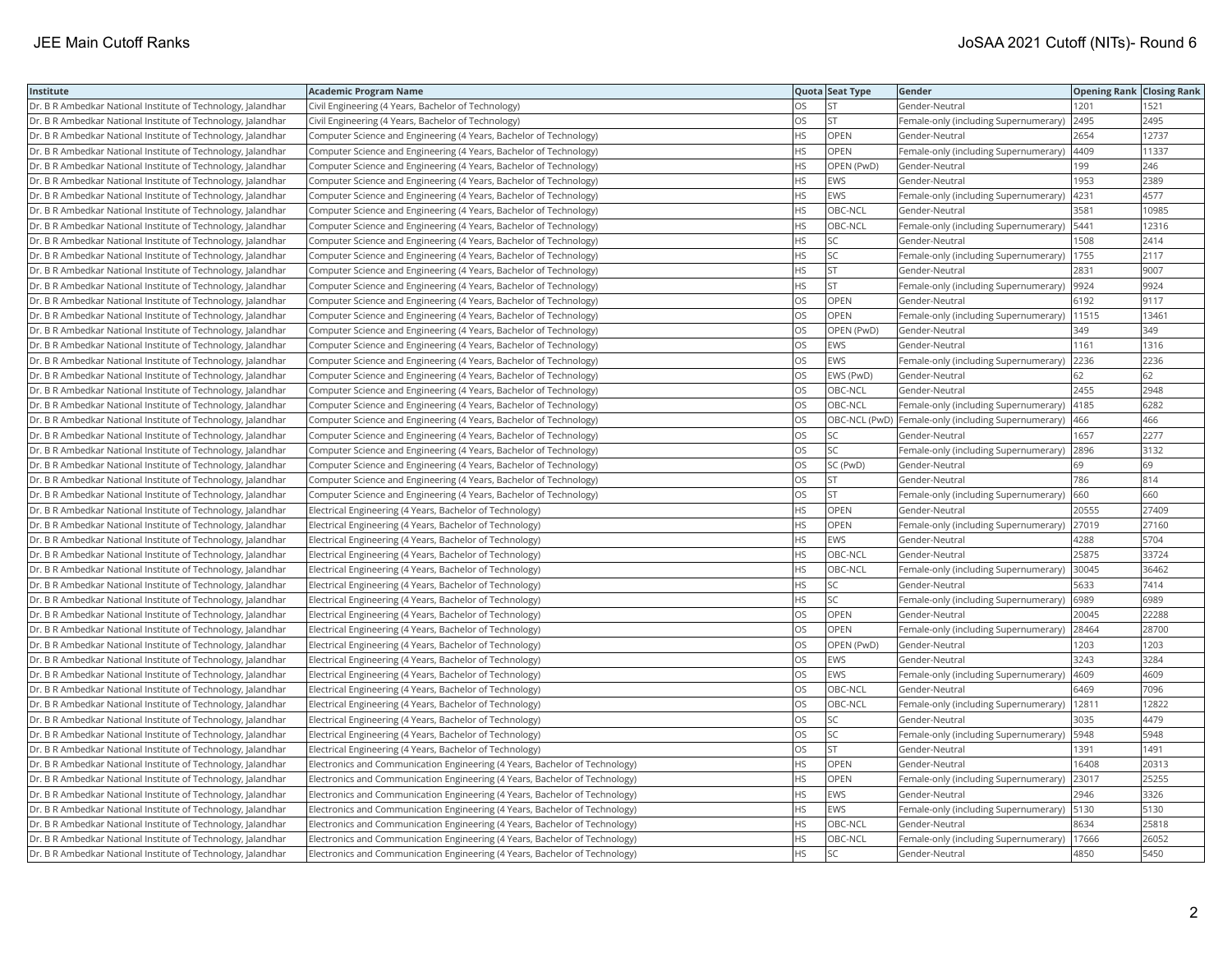| Institute                                                    | <b>Academic Program Name</b>                                                |     | Quota Seat Type              | Gender                                        | <b>Opening Rank Closing Rank</b> |        |
|--------------------------------------------------------------|-----------------------------------------------------------------------------|-----|------------------------------|-----------------------------------------------|----------------------------------|--------|
| Dr. B R Ambedkar National Institute of Technology, Jalandhar | Electronics and Communication Engineering (4 Years, Bachelor of Technology) | ΗS  | SC                           | Female-only (including Supernumerary)         | 4395                             | 5030   |
| Dr. B R Ambedkar National Institute of Technology, Jalandhar | Electronics and Communication Engineering (4 Years, Bachelor of Technology) | HS. | lst                          | Gender-Neutral                                | 19355                            | 19355  |
| Dr. B R Ambedkar National Institute of Technology, Jalandhar | Electronics and Communication Engineering (4 Years, Bachelor of Technology) | OS  | <b>OPEN</b>                  | Gender-Neutral                                | 10826                            | 14684  |
| Dr. B R Ambedkar National Institute of Technology, Jalandhar | Electronics and Communication Engineering (4 Years, Bachelor of Technology) | OS  | OPEN                         | Female-only (including Supernumerary)         | 18667                            | 21400  |
| Dr. B R Ambedkar National Institute of Technology, Jalandhar | Electronics and Communication Engineering (4 Years, Bachelor of Technology) | OS. | OPEN (PwD)                   | Gender-Neutral                                | 440                              | 440    |
| Dr. B R Ambedkar National Institute of Technology, Jalandhar | Electronics and Communication Engineering (4 Years, Bachelor of Technology) | OS  | OPEN (PwD)                   | Female-only (including Supernumerary)   1445  |                                  | 1445   |
| Dr. B R Ambedkar National Institute of Technology, Jalandhar | Electronics and Communication Engineering (4 Years, Bachelor of Technology) | OS  | EWS                          | Gender-Neutral                                | 2040                             | 2178   |
| Dr. B R Ambedkar National Institute of Technology, Jalandhar | Electronics and Communication Engineering (4 Years, Bachelor of Technology) | OS  | <b>EWS</b>                   | Female-only (including Supernumerary)         | 3689                             | 3689   |
| Dr. B R Ambedkar National Institute of Technology, Jalandhar | Electronics and Communication Engineering (4 Years, Bachelor of Technology) | OS  | EWS (PwD)                    | Gender-Neutral                                | 89                               | 89     |
| Dr. B R Ambedkar National Institute of Technology, Jalandhar | Electronics and Communication Engineering (4 Years, Bachelor of Technology) | OS. | OBC-NCL                      | Gender-Neutral                                | 4094                             | 5187   |
| Dr. B R Ambedkar National Institute of Technology, Jalandhar | Electronics and Communication Engineering (4 Years, Bachelor of Technology) | OS  | OBC-NCL                      | Female-only (including Supernumerary)         | 9388                             | 9609   |
| Dr. B R Ambedkar National Institute of Technology, Jalandhar | Electronics and Communication Engineering (4 Years, Bachelor of Technology) | OS  | OBC-NCL (PwD) Gender-Neutral |                                               | 383                              | 383    |
| Dr. B R Ambedkar National Institute of Technology, Jalandhar | Electronics and Communication Engineering (4 Years, Bachelor of Technology) | OS. | lsc                          | Gender-Neutral                                | 2492                             | 3324   |
| Dr. B R Ambedkar National Institute of Technology, Jalandhar | Electronics and Communication Engineering (4 Years, Bachelor of Technology) | OS  | <b>SC</b>                    | Female-only (including Supernumerary)  4270   |                                  | 5128   |
| Dr. B R Ambedkar National Institute of Technology, Jalandhar | Electronics and Communication Engineering (4 Years, Bachelor of Technology) | OS  | <b>ST</b>                    | Gender-Neutral                                | 953                              | 1316   |
| Dr. B R Ambedkar National Institute of Technology, Jalandhar | Industrial and Production Engineering (4 Years, Bachelor of Technology)     | НS  | <b>OPEN</b>                  | Gender-Neutral                                | 56201                            | 88831  |
| Dr. B R Ambedkar National Institute of Technology, Jalandhar | Industrial and Production Engineering (4 Years, Bachelor of Technology)     | HS  | OPEN                         | Female-only (including Supernumerary)         | 65963                            | 76361  |
| Dr. B R Ambedkar National Institute of Technology, Jalandhar | Industrial and Production Engineering (4 Years, Bachelor of Technology)     | ΗS  | EWS                          | Gender-Neutral                                | 14802                            | 18602  |
| Dr. B R Ambedkar National Institute of Technology, Jalandhar | Industrial and Production Engineering (4 Years, Bachelor of Technology)     | HS  | OBC-NCL                      | Gender-Neutral                                | 53819                            | 156485 |
| Dr. B R Ambedkar National Institute of Technology, Jalandhar | Industrial and Production Engineering (4 Years, Bachelor of Technology)     | HS. | OBC-NCL                      | Female-only (including Supernumerary)         | 90829                            | 90829  |
| Dr. B R Ambedkar National Institute of Technology, Jalandhar | Industrial and Production Engineering (4 Years, Bachelor of Technology)     | HS. | <b>SC</b>                    | Gender-Neutral                                | 16672                            | 17793  |
| Dr. B R Ambedkar National Institute of Technology, Jalandhar | Industrial and Production Engineering (4 Years, Bachelor of Technology)     | HS  | <b>SC</b>                    | Female-only (including Supernumerary)         | 17407                            | 18150  |
| Dr. B R Ambedkar National Institute of Technology, Jalandhar | Industrial and Production Engineering (4 Years, Bachelor of Technology)     | OS  | OPEN                         | Gender-Neutral                                | 37005                            | 45696  |
| Dr. B R Ambedkar National Institute of Technology, Jalandhar | Industrial and Production Engineering (4 Years, Bachelor of Technology)     | OS  | <b>OPEN</b>                  | Female-only (including Supernumerary)   55390 |                                  | 57530  |
| Dr. B R Ambedkar National Institute of Technology, Jalandhar | Industrial and Production Engineering (4 Years, Bachelor of Technology)     | OS  | <b>EWS</b>                   | Gender-Neutral                                | 7034                             | 7136   |
| Dr. B R Ambedkar National Institute of Technology, Jalandhar | Industrial and Production Engineering (4 Years, Bachelor of Technology)     | OS. | <b>EWS</b>                   | Female-only (including Supernumerary)         | 9319                             | 9319   |
| Dr. B R Ambedkar National Institute of Technology, Jalandhar | Industrial and Production Engineering (4 Years, Bachelor of Technology)     | OS  | OBC-NCL                      | Gender-Neutral                                | 12528                            | 14451  |
| Dr. B R Ambedkar National Institute of Technology, Jalandhar | Industrial and Production Engineering (4 Years, Bachelor of Technology)     | OS  | OBC-NCL                      | Female-only (including Supernumerary)         | 21350                            | 21955  |
| Dr. B R Ambedkar National Institute of Technology, Jalandhar | Industrial and Production Engineering (4 Years, Bachelor of Technology)     | OS. | lsc                          | Gender-Neutral                                | 7571                             | 8617   |
| Dr. B R Ambedkar National Institute of Technology, Jalandhar | Industrial and Production Engineering (4 Years, Bachelor of Technology)     | OS  | <b>SC</b>                    | Female-only (including Supernumerary)         | 10341                            | 10341  |
| Dr. B R Ambedkar National Institute of Technology, Jalandhar | Industrial and Production Engineering (4 Years, Bachelor of Technology)     | OS  | <b>ST</b>                    | Gender-Neutral                                | 2922                             | 3192   |
| Dr. B R Ambedkar National Institute of Technology, Jalandhar | Industrial and Production Engineering (4 Years, Bachelor of Technology)     | OS  | <b>ST</b>                    | Female-only (including Supernumerary)         | 3831                             | 3831   |
| Dr. B R Ambedkar National Institute of Technology, Jalandhar | Information Technology (4 Years, Bachelor of Technology)                    | HS  | OPEN                         | Gender-Neutral                                | 12757                            | 17543  |
| Dr. B R Ambedkar National Institute of Technology, Jalandhar | Information Technology (4 Years, Bachelor of Technology)                    | HS. | OPEN                         | Female-only (including Supernumerary)         | 14612                            | 20121  |
| Dr. B R Ambedkar National Institute of Technology, Jalandhar | Information Technology (4 Years, Bachelor of Technology)                    | HS  | OPEN (PwD)                   | Gender-Neutral                                | 868                              | 868    |
| Dr. B R Ambedkar National Institute of Technology, Jalandhar | Information Technology (4 Years, Bachelor of Technology)                    | HS  | <b>EWS</b>                   | Gender-Neutral                                | 2527                             | 2905   |
| Dr. B R Ambedkar National Institute of Technology, Jalandhar | Information Technology (4 Years, Bachelor of Technology)                    | HS. | <b>EWS</b>                   | Female-only (including Supernumerary)         | 4647                             | 4647   |
| Dr. B R Ambedkar National Institute of Technology, Jalandhar | Information Technology (4 Years, Bachelor of Technology)                    | HS  | OBC-NCL                      | Gender-Neutral                                | 11994                            | 18097  |
| Dr. B R Ambedkar National Institute of Technology, Jalandhar | Information Technology (4 Years, Bachelor of Technology)                    | ΗS  | OBC-NCL                      | Female-only (including Supernumerary)         | 19845                            | 22945  |
| Dr. B R Ambedkar National Institute of Technology, Jalandhar | Information Technology (4 Years, Bachelor of Technology)                    | HS  | SC                           | Gender-Neutral                                | 2585                             | 3749   |
| Dr. B R Ambedkar National Institute of Technology, Jalandhar | Information Technology (4 Years, Bachelor of Technology)                    | HS  | SC                           | Female-only (including Supernumerary)         | 4099                             | 4271   |
| Dr. B R Ambedkar National Institute of Technology, Jalandhar | Information Technology (4 Years, Bachelor of Technology)                    | HS. | lst                          | Gender-Neutral                                | 14671                            | 31558  |
| Dr. B R Ambedkar National Institute of Technology, Jalandhar | Information Technology (4 Years, Bachelor of Technology)                    | OS  | OPEN                         | Gender-Neutral                                | 9416                             | 11138  |
| Dr. B R Ambedkar National Institute of Technology, Jalandhar | Information Technology (4 Years, Bachelor of Technology)                    | OS  | <b>OPEN</b>                  | Female-only (including Supernumerary)         | 13703                            | 16346  |
| Dr. B R Ambedkar National Institute of Technology, Jalandhar | Information Technology (4 Years, Bachelor of Technology)                    | OS  | OPEN (PwD)                   | Gender-Neutral                                | 443                              | 443    |
| Dr. B R Ambedkar National Institute of Technology, Jalandhar | Information Technology (4 Years, Bachelor of Technology)                    | OS  | <b>EWS</b>                   | Gender-Neutral                                | 1474                             | 1551   |
| Dr. B R Ambedkar National Institute of Technology, Jalandhar | Information Technology (4 Years, Bachelor of Technology)                    | OS  | EWS                          | Female-only (including Supernumerary)         | 2582                             | 2608   |
| Dr. B R Ambedkar National Institute of Technology, Jalandhar | Information Technology (4 Years, Bachelor of Technology)                    | OS  | OBC-NCL                      | Gender-Neutral                                | 3204                             | 3594   |
| Dr. B R Ambedkar National Institute of Technology, Jalandhar | Information Technology (4 Years, Bachelor of Technology)                    | OS. | OBC-NCL                      | Female-only (including Supernumerary)         | 6311                             | 7262   |
| Dr. B R Ambedkar National Institute of Technology, Jalandhar | Information Technology (4 Years, Bachelor of Technology)                    | OS  | OBC-NCL (PwD) Gender-Neutral |                                               | 237                              | 237    |
| Dr. B R Ambedkar National Institute of Technology, Jalandhar | Information Technology (4 Years, Bachelor of Technology)                    | OS  | lsc                          | Gender-Neutral                                | 1588                             | 2571   |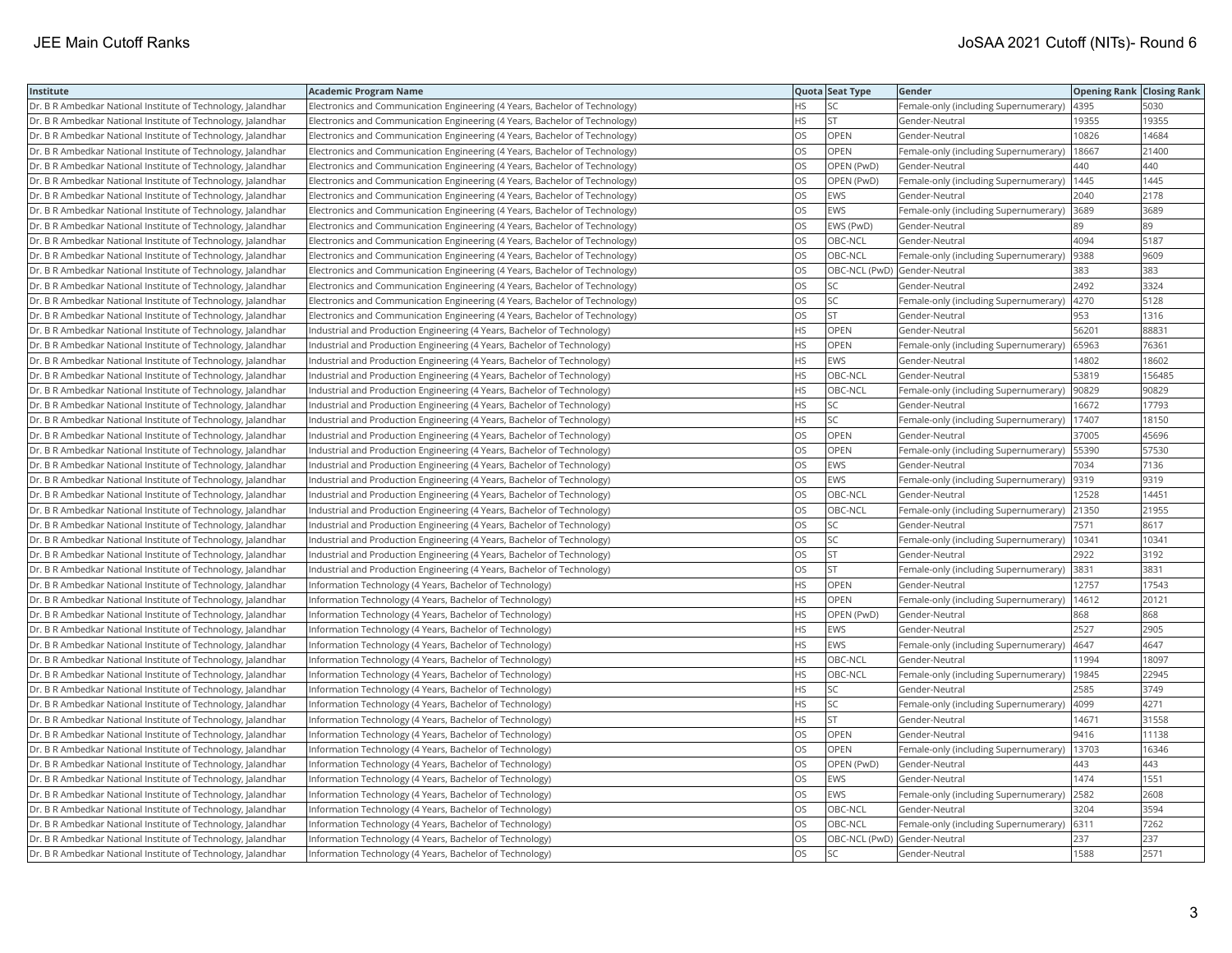| Institute                                                    | <b>Academic Program Name</b>                                              |           | Quota Seat Type | Gender                                      | <b>Opening Rank Closing Rank</b> |        |
|--------------------------------------------------------------|---------------------------------------------------------------------------|-----------|-----------------|---------------------------------------------|----------------------------------|--------|
| Dr. B R Ambedkar National Institute of Technology, Jalandhar | Information Technology (4 Years, Bachelor of Technology)                  | OS        | SC              | Female-only (including Supernumerary)       | 3466                             | 3486   |
| Dr. B R Ambedkar National Institute of Technology, Jalandhar | Information Technology (4 Years, Bachelor of Technology)                  | OS.       | lst             | Gender-Neutral                              | 922                              | 1102   |
| Dr. B R Ambedkar National Institute of Technology, Jalandhar | Instrumentation and Control Engineering (4 Years, Bachelor of Technology) | HS        | <b>OPEN</b>     | Gender-Neutral                              | 25499                            | 46042  |
| Dr. B R Ambedkar National Institute of Technology, Jalandhar | Instrumentation and Control Engineering (4 Years, Bachelor of Technology) | HS        | OPEN            | Female-only (including Supernumerary)       | 28552                            | 40628  |
| Dr. B R Ambedkar National Institute of Technology, Jalandhar | Instrumentation and Control Engineering (4 Years, Bachelor of Technology) | HS.       | <b>EWS</b>      | Gender-Neutral                              | 8177                             | 9958   |
| Dr. B R Ambedkar National Institute of Technology, Jalandhar | Instrumentation and Control Engineering (4 Years, Bachelor of Technology) | HS        | OBC-NCL         | Gender-Neutral                              | 37507                            | 95858  |
| Dr. B R Ambedkar National Institute of Technology, Jalandhar | Instrumentation and Control Engineering (4 Years, Bachelor of Technology) | ΗS        | OBC-NCL         | Female-only (including Supernumerary)       | 47907                            | 58771  |
| Dr. B R Ambedkar National Institute of Technology, Jalandhar | Instrumentation and Control Engineering (4 Years, Bachelor of Technology) | HS.       | <b>SC</b>       | Gender-Neutral                              | 10636                            | 15999  |
| Dr. B R Ambedkar National Institute of Technology, Jalandhar | Instrumentation and Control Engineering (4 Years, Bachelor of Technology) | HS        | SC              | Female-only (including Supernumerary)       | 10138                            | 13135  |
| Dr. B R Ambedkar National Institute of Technology, Jalandhar | Instrumentation and Control Engineering (4 Years, Bachelor of Technology) | OS        | OPEN            | Gender-Neutral                              | 20447                            | 33079  |
| Dr. B R Ambedkar National Institute of Technology, Jalandhar | Instrumentation and Control Engineering (4 Years, Bachelor of Technology) | OS        | <b>OPEN</b>     | Female-only (including Supernumerary)       | 21941                            | 39654  |
| Dr. B R Ambedkar National Institute of Technology, Jalandhar | Instrumentation and Control Engineering (4 Years, Bachelor of Technology) | OS        | <b>EWS</b>      | Gender-Neutral                              | 4982                             | 5507   |
| Dr. B R Ambedkar National Institute of Technology, Jalandhar | Instrumentation and Control Engineering (4 Years, Bachelor of Technology) | OS        | <b>EWS</b>      | Female-only (including Supernumerary)       | 7154                             | 7154   |
| Dr. B R Ambedkar National Institute of Technology, Jalandhar | Instrumentation and Control Engineering (4 Years, Bachelor of Technology) | OS        | OBC-NCL         | Gender-Neutral                              | 8608                             | 10574  |
| Dr. B R Ambedkar National Institute of Technology, Jalandhar | Instrumentation and Control Engineering (4 Years, Bachelor of Technology) | OS        | OBC-NCL         | Female-only (including Supernumerary)       | 14745                            | 19405  |
| Dr. B R Ambedkar National Institute of Technology, Jalandhar | Instrumentation and Control Engineering (4 Years, Bachelor of Technology) | OS.       | <b>SC</b>       | Gender-Neutral                              | 5576                             | 7177   |
| Dr. B R Ambedkar National Institute of Technology, Jalandhar | Instrumentation and Control Engineering (4 Years, Bachelor of Technology) | OS        | SC              | Female-only (including Supernumerary)       | 7686                             | 10091  |
| Dr. B R Ambedkar National Institute of Technology, Jalandhar | Instrumentation and Control Engineering (4 Years, Bachelor of Technology) | OS        | <b>ST</b>       | Gender-Neutral                              | 2521                             | 3120   |
| Dr. B R Ambedkar National Institute of Technology, Jalandhar | Mechanical Engineering (4 Years, Bachelor of Technology)                  | HS        | <b>OPEN</b>     | Gender-Neutral                              | 20870                            | 40842  |
| Dr. B R Ambedkar National Institute of Technology, Jalandhar | Mechanical Engineering (4 Years, Bachelor of Technology)                  | HS.       | <b>OPEN</b>     | Female-only (including Supernumerary)       | 47331                            | 64673  |
| Dr. B R Ambedkar National Institute of Technology, Jalandhar | Mechanical Engineering (4 Years, Bachelor of Technology)                  | HS        | <b>EWS</b>      | Gender-Neutral                              | 7437                             | 10065  |
| Dr. B R Ambedkar National Institute of Technology, Jalandhar | Mechanical Engineering (4 Years, Bachelor of Technology)                  | HS        | EWS             | Female-only (including Supernumerary)       | 14588                            | 14588  |
| Dr. B R Ambedkar National Institute of Technology, Jalandhar | Mechanical Engineering (4 Years, Bachelor of Technology)                  | ΗS        | OBC-NCL         | Gender-Neutral                              | 27517                            | 46494  |
| Dr. B R Ambedkar National Institute of Technology, Jalandhar | Mechanical Engineering (4 Years, Bachelor of Technology)                  | HS        | OBC-NCL         | Female-only (including Supernumerary)       | 37631                            | 50373  |
| Dr. B R Ambedkar National Institute of Technology, Jalandhar | Mechanical Engineering (4 Years, Bachelor of Technology)                  | HS        | SC              | Gender-Neutral                              | 7558                             | 9582   |
| Dr. B R Ambedkar National Institute of Technology, Jalandhar | Mechanical Engineering (4 Years, Bachelor of Technology)                  | HS        | <b>SC</b>       | Female-only (including Supernumerary)       | 10205                            | 11441  |
| Dr. B R Ambedkar National Institute of Technology, Jalandhar | Mechanical Engineering (4 Years, Bachelor of Technology)                  | ΗS        | <b>ST</b>       | Gender-Neutral                              | 5752                             | 5752   |
| Dr. B R Ambedkar National Institute of Technology, Jalandhar | Mechanical Engineering (4 Years, Bachelor of Technology)                  | OS.       | <b>OPEN</b>     | Gender-Neutral                              | 23406                            | 29582  |
| Dr. B R Ambedkar National Institute of Technology, Jalandhar | Mechanical Engineering (4 Years, Bachelor of Technology)                  | OS        | OPEN            | Female-only (including Supernumerary)       | 39745                            | 41117  |
| Dr. B R Ambedkar National Institute of Technology, Jalandhar | Mechanical Engineering (4 Years, Bachelor of Technology)                  | OS        | OPEN (PwD)      | Gender-Neutral                              | 1663                             | 1663   |
| Dr. B R Ambedkar National Institute of Technology, Jalandhar | Mechanical Engineering (4 Years, Bachelor of Technology)                  | OS        | <b>EWS</b>      | Gender-Neutral                              | 4563                             | 4640   |
| Dr. B R Ambedkar National Institute of Technology, Jalandhar | Mechanical Engineering (4 Years, Bachelor of Technology)                  | OS        | EWS             | Female-only (including Supernumerary)       | 6500                             | 6500   |
| Dr. B R Ambedkar National Institute of Technology, Jalandhar | Mechanical Engineering (4 Years, Bachelor of Technology)                  | OS        | OBC-NCL         | Gender-Neutral                              | 8932                             | 9711   |
| Dr. B R Ambedkar National Institute of Technology, Jalandhar | Mechanical Engineering (4 Years, Bachelor of Technology)                  | OS        | OBC-NCL         | Female-only (including Supernumerary)       | 16415                            | 18083  |
| Dr. B R Ambedkar National Institute of Technology, Jalandhar | Mechanical Engineering (4 Years, Bachelor of Technology)                  | OS        | SC              | Gender-Neutral                              | 4603                             | 5859   |
| Dr. B R Ambedkar National Institute of Technology, Jalandhar | Mechanical Engineering (4 Years, Bachelor of Technology)                  | OS.       | lsc             | Female-only (including Supernumerary)       | 7278                             | 8935   |
| Dr. B R Ambedkar National Institute of Technology, Jalandhar | Mechanical Engineering (4 Years, Bachelor of Technology)                  | OS        | <b>ST</b>       | Gender-Neutral                              | 1655                             | 2322   |
| Dr. B R Ambedkar National Institute of Technology, Jalandhar | Mechanical Engineering (4 Years, Bachelor of Technology)                  | OS        | <b>ST</b>       | Female-only (including Supernumerary)       | 2963                             | 2963   |
| Dr. B R Ambedkar National Institute of Technology, Jalandhar | Textile Technology (4 Years, Bachelor of Technology)                      | HS        | <b>OPEN</b>     | Gender-Neutral                              | 89842                            | 101246 |
| Dr. B R Ambedkar National Institute of Technology, Jalandhar | Textile Technology (4 Years, Bachelor of Technology)                      | <b>HS</b> | OPEN            | Female-only (including Supernumerary)       | 43191                            | 92230  |
| Dr. B R Ambedkar National Institute of Technology, Jalandhar | Textile Technology (4 Years, Bachelor of Technology)                      | HS.       | <b>EWS</b>      | Gender-Neutral                              | 19074                            | 20389  |
| Dr. B R Ambedkar National Institute of Technology, Jalandhar | Textile Technology (4 Years, Bachelor of Technology)                      | HS        | <b>EWS</b>      | Female-only (including Supernumerary)       | 18918                            | 18918  |
| Dr. B R Ambedkar National Institute of Technology, Jalandhar | Textile Technology (4 Years, Bachelor of Technology)                      | HS        | OBC-NCL         | Gender-Neutral                              | 82026                            | 278389 |
| Dr. B R Ambedkar National Institute of Technology, Jalandhar | Textile Technology (4 Years, Bachelor of Technology)                      | HS.       | OBC-NCL         | Female-only (including Supernumerary)       | 158156                           | 158156 |
| Dr. B R Ambedkar National Institute of Technology, Jalandhar | Textile Technology (4 Years, Bachelor of Technology)                      | HS        | <b>SC</b>       | Gender-Neutral                              | 12365                            | 19779  |
| Dr. B R Ambedkar National Institute of Technology, Jalandhar | Textile Technology (4 Years, Bachelor of Technology)                      | HS        | <b>SC</b>       | Female-only (including Supernumerary)       | 16706                            | 16706  |
| Dr. B R Ambedkar National Institute of Technology, Jalandhar | Textile Technology (4 Years, Bachelor of Technology)                      | HS        | <b>ST</b>       | Female-only (including Supernumerary)       | 27312                            | 27312  |
| Dr. B R Ambedkar National Institute of Technology, Jalandhar | Textile Technology (4 Years, Bachelor of Technology)                      | OS.       | <b>OPEN</b>     | Gender-Neutral                              | 44711                            | 50125  |
| Dr. B R Ambedkar National Institute of Technology, Jalandhar | Textile Technology (4 Years, Bachelor of Technology)                      | OS        | OPEN            | Female-only (including Supernumerary)       | 35926                            | 59707  |
| Dr. B R Ambedkar National Institute of Technology, Jalandhar | Textile Technology (4 Years, Bachelor of Technology)                      | OS.       | EWS             | Gender-Neutral                              | 7610                             | 7797   |
| Dr. B R Ambedkar National Institute of Technology, Jalandhar | Textile Technology (4 Years, Bachelor of Technology)                      | <b>OS</b> | <b>EWS</b>      | Female-only (including Supernumerary)  9453 |                                  | 9453   |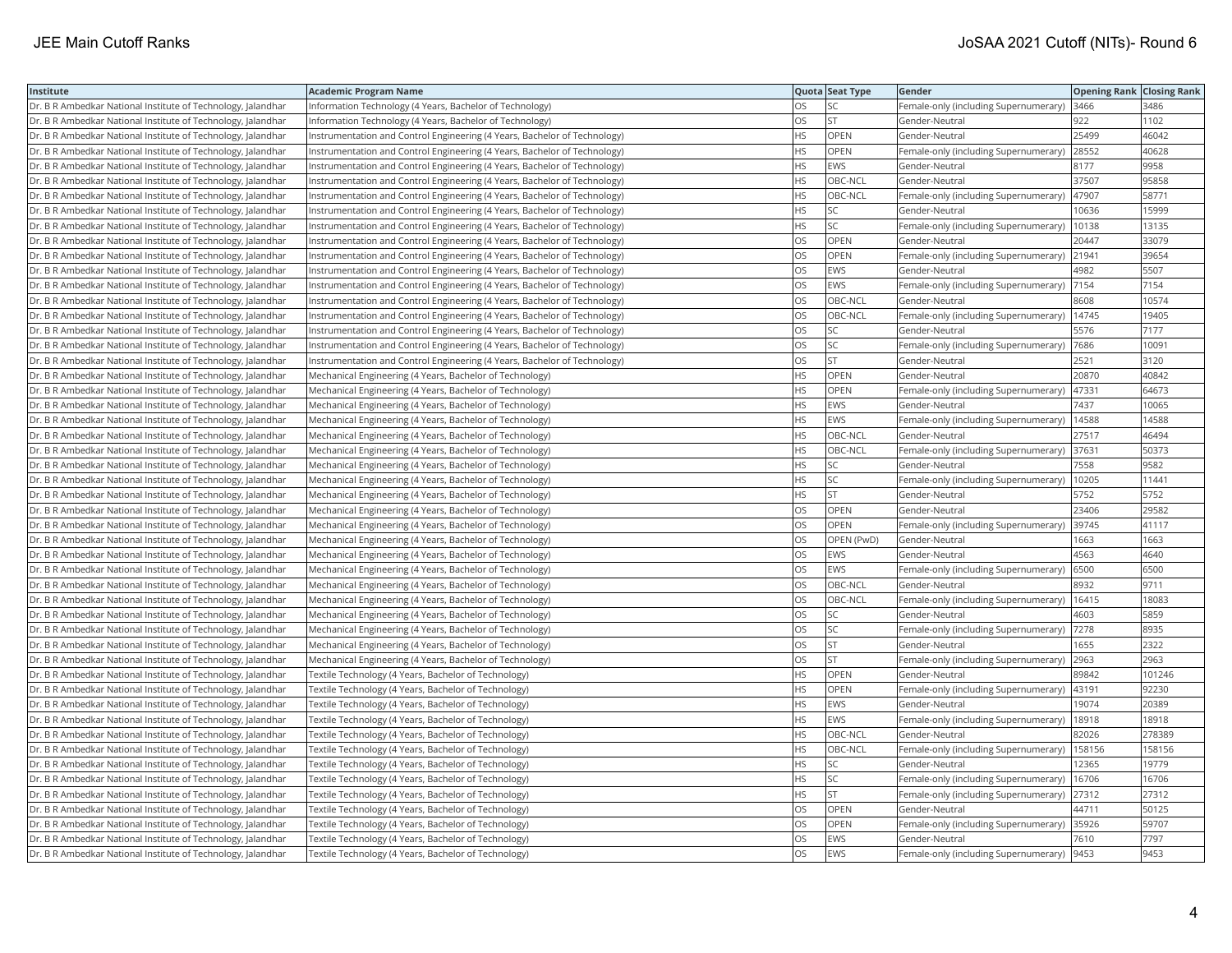| Institute                                                    | <b>Academic Program Name</b>                           |           | Quota Seat Type              | Gender                                      | <b>Opening Rank Closing Rank</b> |       |
|--------------------------------------------------------------|--------------------------------------------------------|-----------|------------------------------|---------------------------------------------|----------------------------------|-------|
| Dr. B R Ambedkar National Institute of Technology, Jalandhar | Textile Technology (4 Years, Bachelor of Technology)   | OS        | OBC-NCL                      | Gender-Neutral                              | 13453                            | 15801 |
| Dr. B R Ambedkar National Institute of Technology, Jalandhar | Textile Technology (4 Years, Bachelor of Technology)   | OS        | OBC-NCL                      | Female-only (including Supernumerary)       | 22209                            | 23009 |
| Dr. B R Ambedkar National Institute of Technology, Jalandhar | Textile Technology (4 Years, Bachelor of Technology)   | OS        | SC                           | Gender-Neutral                              | 7775                             | 8978  |
| Dr. B R Ambedkar National Institute of Technology, Jalandhar | Textile Technology (4 Years, Bachelor of Technology)   | OS        | lsc                          | Female-only (including Supernumerary)       | 8518                             | 8518  |
| Dr. B R Ambedkar National Institute of Technology, Jalandhar | Textile Technology (4 Years, Bachelor of Technology)   | OS        | <b>ST</b>                    | Gender-Neutral                              | 3354                             | 3650  |
| Dr. B R Ambedkar National Institute of Technology, Jalandhar | Textile Technology (4 Years, Bachelor of Technology)   | OS        | <b>ST</b>                    | Female-only (including Supernumerary)       | 4517                             | 4517  |
| Malaviya National Institute of Technology Jaipur             | Architecture (5 Years, Bachelor of Architecture)       | <b>HS</b> | OPEN                         | Gender-Neutral                              | 286                              | 3264  |
| Malaviya National Institute of Technology Jaipur             | Architecture (5 Years, Bachelor of Architecture)       | <b>HS</b> | OPEN                         | Female-only (including Supernumerary) 874   |                                  | 1749  |
| Malaviya National Institute of Technology Jaipur             | Architecture (5 Years, Bachelor of Architecture)       | <b>HS</b> | EWS                          | Gender-Neutral                              | 294                              | 371   |
| Malaviya National Institute of Technology Jaipur             | Architecture (5 Years, Bachelor of Architecture)       | <b>HS</b> | OBC-NCL                      | Gender-Neutral                              | 960                              | 4067  |
| Malaviya National Institute of Technology Jaipur             | Architecture (5 Years, Bachelor of Architecture)       | <b>HS</b> | OBC-NCL                      | Female-only (including Supernumerary)       | 990                              | 3147  |
| Malaviya National Institute of Technology Jaipur             | Architecture (5 Years, Bachelor of Architecture)       | <b>HS</b> | SC                           | Gender-Neutral                              | 304                              | 1479  |
| Malaviya National Institute of Technology Jaipur             | Architecture (5 Years, Bachelor of Architecture)       | <b>HS</b> | lsc                          | Female-only (including Supernumerary)       | 773                              | 773   |
| Malaviya National Institute of Technology Jaipur             | Architecture (5 Years, Bachelor of Architecture)       | <b>HS</b> | <b>ST</b>                    | Gender-Neutral                              | 329                              | 540   |
| Malaviya National Institute of Technology Jaipur             | Architecture (5 Years, Bachelor of Architecture)       | <b>HS</b> | <b>ST</b>                    | Female-only (including Supernumerary) 408   |                                  | 408   |
| Malaviya National Institute of Technology Jaipur             | Architecture (5 Years, Bachelor of Architecture)       | OS        | OPEN                         | Gender-Neutral                              | 478                              | 818   |
| Malaviya National Institute of Technology Jaipur             | Architecture (5 Years, Bachelor of Architecture)       | <b>OS</b> | <b>OPEN</b>                  | Female-only (including Supernumerary)       | 323                              | 572   |
| Malaviya National Institute of Technology Jaipur             | Architecture (5 Years, Bachelor of Architecture)       | OS        | EWS                          | Gender-Neutral                              | 247                              | 282   |
| Malaviya National Institute of Technology Jaipur             | Architecture (5 Years, Bachelor of Architecture)       | OS        | EWS                          | Female-only (including Supernumerary)       | 171                              | 171   |
| Malaviya National Institute of Technology Jaipur             | Architecture (5 Years, Bachelor of Architecture)       | <b>OS</b> | OBC-NCL                      | Gender-Neutral                              | 399                              | 522   |
| Malaviya National Institute of Technology Jaipur             | Architecture (5 Years, Bachelor of Architecture)       | <b>OS</b> | OBC-NCL                      | Female-only (including Supernumerary)   436 |                                  | 506   |
| Malaviya National Institute of Technology Jaipur             | Architecture (5 Years, Bachelor of Architecture)       | OS        | SC.                          | Gender-Neutral                              | 138                              | 208   |
| Malaviya National Institute of Technology Jaipur             | Architecture (5 Years, Bachelor of Architecture)       | OS        | <b>SC</b>                    | Female-only (including Supernumerary) 85    |                                  | 85    |
| Malaviya National Institute of Technology Jaipur             | Architecture (5 Years, Bachelor of Architecture)       | OS        | <b>ST</b>                    | Gender-Neutral                              | 66                               | 104   |
| Malaviya National Institute of Technology Jaipur             | Architecture (5 Years, Bachelor of Architecture)       | OS        | ST                           | Female-only (including Supernumerary)       | 96                               | 96    |
| Malaviya National Institute of Technology Jaipur             | Chemical Engineering (4 Years, Bachelor of Technology) | <b>HS</b> | OPEN                         | Gender-Neutral                              | 13913                            | 25704 |
| Malaviya National Institute of Technology Jaipur             | Chemical Engineering (4 Years, Bachelor of Technology) | <b>HS</b> | OPEN                         | Female-only (including Supernumerary)       | 14083                            | 23478 |
| Malaviya National Institute of Technology Jaipur             | Chemical Engineering (4 Years, Bachelor of Technology) | <b>HS</b> | OPEN (PwD)                   | Gender-Neutral                              | 2473                             | 2473  |
| Malaviya National Institute of Technology Jaipur             | Chemical Engineering (4 Years, Bachelor of Technology) | <b>HS</b> | EWS                          | Gender-Neutral                              | 3834                             | 4228  |
| Malaviya National Institute of Technology Jaipur             | Chemical Engineering (4 Years, Bachelor of Technology) | <b>HS</b> | EWS                          | Female-only (including Supernumerary)       | 6001                             | 6001  |
| Malaviya National Institute of Technology Jaipur             | Chemical Engineering (4 Years, Bachelor of Technology) | <b>HS</b> | OBC-NCL                      | Gender-Neutral                              | 6668                             | 9086  |
| Malaviya National Institute of Technology Jaipur             | Chemical Engineering (4 Years, Bachelor of Technology) | HS.       | OBC-NCL                      | Female-only (including Supernumerary)       | 8996                             | 14196 |
| Malaviya National Institute of Technology Jaipur             | Chemical Engineering (4 Years, Bachelor of Technology) | <b>HS</b> | SC                           | Gender-Neutral                              | 3484                             | 4545  |
| Malaviya National Institute of Technology Jaipur             | Chemical Engineering (4 Years, Bachelor of Technology) | <b>HS</b> | <b>SC</b>                    | Female-only (including Supernumerary)       | 5387                             | 5650  |
| Malaviya National Institute of Technology Jaipur             | Chemical Engineering (4 Years, Bachelor of Technology) | <b>HS</b> | <b>ST</b>                    | Gender-Neutral                              | 1608                             | 1947  |
| Malaviya National Institute of Technology Jaipur             | Chemical Engineering (4 Years, Bachelor of Technology) | <b>HS</b> | lst                          | Female-only (including Supernumerary)       | 1413                             | 1413  |
| Malaviya National Institute of Technology Jaipur             | Chemical Engineering (4 Years, Bachelor of Technology) | OS        | OPEN                         | Gender-Neutral                              | 14801                            | 24715 |
| Malaviya National Institute of Technology Jaipur             | Chemical Engineering (4 Years, Bachelor of Technology) | <b>OS</b> | OPEN                         | Female-only (including Supernumerary)       | 22814                            | 29144 |
| Malaviya National Institute of Technology Jaipur             | Chemical Engineering (4 Years, Bachelor of Technology) | OS        | OPEN (PwD)                   | Gender-Neutral                              | 1517                             | 1517  |
| Malaviya National Institute of Technology Jaipur             | Chemical Engineering (4 Years, Bachelor of Technology) | <b>OS</b> | <b>EWS</b>                   | Gender-Neutral                              | 3601                             | 3847  |
| Malaviya National Institute of Technology Jaipur             | Chemical Engineering (4 Years, Bachelor of Technology) | OS        | EWS                          | Female-only (including Supernumerary)       | 6490                             | 6490  |
| Malaviya National Institute of Technology Jaipur             | Chemical Engineering (4 Years, Bachelor of Technology) | OS        | OBC-NCL                      | Gender-Neutral                              | 6872                             | 8652  |
| Malaviya National Institute of Technology Jaipur             | Chemical Engineering (4 Years, Bachelor of Technology) | OS        | OBC-NCL                      | Female-only (including Supernumerary)       | 12029                            | 13825 |
| Malaviya National Institute of Technology Jaipur             | Chemical Engineering (4 Years, Bachelor of Technology) | <b>OS</b> | OBC-NCL (PwD) Gender-Neutral |                                             | 980                              | 980   |
| Malaviya National Institute of Technology Jaipur             | Chemical Engineering (4 Years, Bachelor of Technology) | OS        | SC.                          | Gender-Neutral                              | 4129                             | 5214  |
| Malaviya National Institute of Technology Jaipur             | Chemical Engineering (4 Years, Bachelor of Technology) | OS        | SC.                          | Female-only (including Supernumerary)       | 6383                             | 6399  |
| Malaviya National Institute of Technology Jaipur             | Chemical Engineering (4 Years, Bachelor of Technology) | <b>OS</b> | <b>ST</b>                    | Gender-Neutral                              | 1308                             | 2729  |
| Malaviya National Institute of Technology Jaipur             | Chemical Engineering (4 Years, Bachelor of Technology) | OS        | ST                           | Female-only (including Supernumerary)       | 2958                             | 2958  |
| Malaviya National Institute of Technology Jaipur             | Civil Engineering (4 Years, Bachelor of Technology)    | <b>HS</b> | OPEN                         | Gender-Neutral                              | 14075                            | 25217 |
| Malaviya National Institute of Technology Jaipur             | Civil Engineering (4 Years, Bachelor of Technology)    | <b>HS</b> | OPEN                         | Female-only (including Supernumerary)       | 22196                            | 34197 |
| Malaviya National Institute of Technology Jaipur             | Civil Engineering (4 Years, Bachelor of Technology)    | <b>HS</b> | OPEN (PwD)                   | Gender-Neutral                              | 1153                             | 1215  |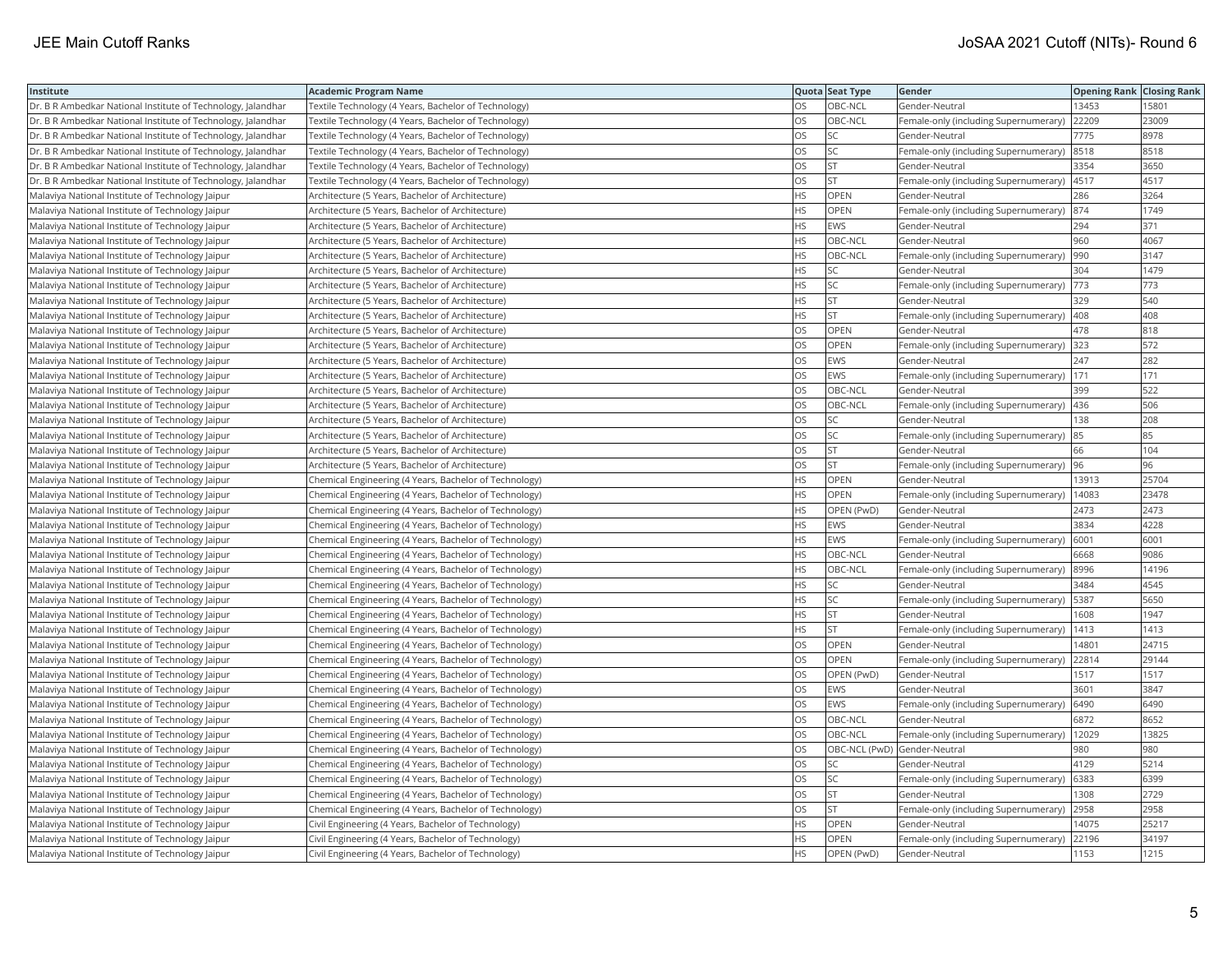| Institute                                        | Academic Program Name                                              |           | Quota Seat Type              | Gender                                       | <b>Opening Rank Closing Rank</b> |       |
|--------------------------------------------------|--------------------------------------------------------------------|-----------|------------------------------|----------------------------------------------|----------------------------------|-------|
| Malaviya National Institute of Technology Jaipur | Civil Engineering (4 Years, Bachelor of Technology)                | HS.       | EWS                          | Gender-Neutral                               | 3849                             | 4469  |
| Malaviya National Institute of Technology Jaipur | Civil Engineering (4 Years, Bachelor of Technology)                | <b>HS</b> | <b>EWS</b>                   | Female-only (including Supernumerary)        | 7648                             | 7648  |
| Malaviya National Institute of Technology Jaipur | Civil Engineering (4 Years, Bachelor of Technology)                | HS        | OBC-NCL                      | Gender-Neutral                               | 5882                             | 8408  |
| Malaviya National Institute of Technology Jaipur | Civil Engineering (4 Years, Bachelor of Technology)                | HS        | OBC-NCL                      | Female-only (including Supernumerary)        | 10855                            | 13834 |
| Malaviya National Institute of Technology Jaipur | Civil Engineering (4 Years, Bachelor of Technology)                | HS.       | <b>SC</b>                    | Gender-Neutral                               | 1226                             | 3110  |
| Malaviya National Institute of Technology Jaipur | Civil Engineering (4 Years, Bachelor of Technology)                | HS        | SC                           | Female-only (including Supernumerary) 3917   |                                  | 3969  |
| Malaviya National Institute of Technology Jaipur | Civil Engineering (4 Years, Bachelor of Technology)                | HS        | <b>ST</b>                    | Gender-Neutral                               | 208                              | 424   |
| Malaviya National Institute of Technology Jaipur | Civil Engineering (4 Years, Bachelor of Technology)                | HS        | <b>ST</b>                    | Female-only (including Supernumerary)        | 631                              | 631   |
| Malaviya National Institute of Technology Jaipur | Civil Engineering (4 Years, Bachelor of Technology)                | OS        | OPEN                         | Gender-Neutral                               | 11345                            | 27936 |
| Malaviya National Institute of Technology Jaipur | Civil Engineering (4 Years, Bachelor of Technology)                | OS        | OPEN                         | Female-only (including Supernumerary)        | 33792                            | 41188 |
| Malaviya National Institute of Technology Jaipur | Civil Engineering (4 Years, Bachelor of Technology)                | OS.       | OPEN (PwD)                   | Gender-Neutral                               | 1095                             | 1095  |
| Malaviya National Institute of Technology Jaipur | Civil Engineering (4 Years, Bachelor of Technology)                | OS        | <b>EWS</b>                   | Gender-Neutral                               | 4173                             | 4416  |
| Malaviya National Institute of Technology Jaipur | Civil Engineering (4 Years, Bachelor of Technology)                | OS        | <b>EWS</b>                   | Female-only (including Supernumerary)        | 6700                             | 6700  |
| Malaviya National Institute of Technology Jaipur | Civil Engineering (4 Years, Bachelor of Technology)                | OS        | EWS (PwD)                    | Gender-Neutral                               | 132                              | 132   |
| Malaviya National Institute of Technology Jaipur | Civil Engineering (4 Years, Bachelor of Technology)                | OS        | OBC-NCL                      | Gender-Neutral                               | 6784                             | 9592  |
| Malaviya National Institute of Technology Jaipur | Civil Engineering (4 Years, Bachelor of Technology)                | OS.       | OBC-NCL                      | Female-only (including Supernumerary)        | 17125                            | 18112 |
| Malaviya National Institute of Technology Jaipur | Civil Engineering (4 Years, Bachelor of Technology)                | OS        | SC                           | Gender-Neutral                               | 2648                             | 4120  |
| Malaviya National Institute of Technology Jaipur | Civil Engineering (4 Years, Bachelor of Technology)                | OS        | SC                           | Female-only (including Supernumerary)        | 6036                             | 6223  |
| Malaviya National Institute of Technology Jaipur | Civil Engineering (4 Years, Bachelor of Technology)                | OS.       | <b>ST</b>                    | Gender-Neutral                               | 462                              | 795   |
| Malaviya National Institute of Technology Jaipur | Civil Engineering (4 Years, Bachelor of Technology)                | OS        | <b>ST</b>                    | Female-only (including Supernumerary)        | 1390                             | 1390  |
| Malaviya National Institute of Technology Jaipur | Computer Science and Engineering (4 Years, Bachelor of Technology) | HS        | OPEN                         | Gender-Neutral                               | 340                              | 3816  |
| Malaviya National Institute of Technology Jaipur | Computer Science and Engineering (4 Years, Bachelor of Technology) | HS.       | <b>OPEN</b>                  | Female-only (including Supernumerary)   5612 |                                  | 8241  |
| Malaviya National Institute of Technology Jaipur | Computer Science and Engineering (4 Years, Bachelor of Technology) | HS        | OPEN (PwD)                   | Gender-Neutral                               | 215                              | 215   |
| Malaviya National Institute of Technology Jaipur | Computer Science and Engineering (4 Years, Bachelor of Technology) | HS        | <b>EWS</b>                   | Gender-Neutral                               | 558                              | 655   |
| Malaviya National Institute of Technology Jaipur | Computer Science and Engineering (4 Years, Bachelor of Technology) | HS.       | <b>EWS</b>                   | Female-only (including Supernumerary)        | 1563                             | 1563  |
| Malaviya National Institute of Technology Jaipur | Computer Science and Engineering (4 Years, Bachelor of Technology) | HS        | EWS (PwD)                    | Gender-Neutral                               | 111                              | 111   |
| Malaviya National Institute of Technology Jaipur | Computer Science and Engineering (4 Years, Bachelor of Technology) | HS.       | OBC-NCL                      | Gender-Neutral                               | 1025                             | 2212  |
| Malaviya National Institute of Technology Jaipur | Computer Science and Engineering (4 Years, Bachelor of Technology) | HS        | OBC-NCL                      | Female-only (including Supernumerary)        | 2753                             | 3003  |
| Malaviya National Institute of Technology Jaipur | Computer Science and Engineering (4 Years, Bachelor of Technology) | HS        | OBC-NCL (PwD) Gender-Neutral |                                              | 105                              | 105   |
| Malaviya National Institute of Technology Jaipur | Computer Science and Engineering (4 Years, Bachelor of Technology) | HS        | <b>SC</b>                    | Gender-Neutral                               | 431                              | 1124  |
| Malaviya National Institute of Technology Jaipur | Computer Science and Engineering (4 Years, Bachelor of Technology) | HS        | SC                           | Female-only (including Supernumerary)        | 1059                             | 2777  |
| Malaviya National Institute of Technology Jaipur | Computer Science and Engineering (4 Years, Bachelor of Technology) | ΗS        | <b>ST</b>                    | Gender-Neutral                               | 369                              | 410   |
| Malaviya National Institute of Technology Jaipur | Computer Science and Engineering (4 Years, Bachelor of Technology) | HS        | <b>ST</b>                    | Female-only (including Supernumerary)        | 425                              | 425   |
| Malaviya National Institute of Technology Jaipur | Computer Science and Engineering (4 Years, Bachelor of Technology) | OS        | OPEN                         | Gender-Neutral                               | 24                               | 3142  |
| Malaviya National Institute of Technology Jaipur | Computer Science and Engineering (4 Years, Bachelor of Technology) | OS        | OPEN                         | Female-only (including Supernumerary)  1863  |                                  | 5129  |
| Malaviya National Institute of Technology Jaipur | Computer Science and Engineering (4 Years, Bachelor of Technology) | OS        | OPEN (PwD)                   | Gender-Neutral                               | 91                               | 91    |
| Malaviya National Institute of Technology Jaipur | Computer Science and Engineering (4 Years, Bachelor of Technology) | OS        | OPEN (PwD)                   | Female-only (including Supernumerary)   163  |                                  | 163   |
| Malaviya National Institute of Technology Jaipur | Computer Science and Engineering (4 Years, Bachelor of Technology) | OS        | EWS                          | Gender-Neutral                               | 368                              | 538   |
| Malaviya National Institute of Technology Jaipur | Computer Science and Engineering (4 Years, Bachelor of Technology) | OS        | <b>EWS</b>                   | Female-only (including Supernumerary)        | 1289                             | 1289  |
| Malaviya National Institute of Technology Jaipur | Computer Science and Engineering (4 Years, Bachelor of Technology) | OS        | OBC-NCL                      | Gender-Neutral                               | 056                              | 1485  |
| Malaviya National Institute of Technology Jaipur | Computer Science and Engineering (4 Years, Bachelor of Technology) | OS        | OBC-NCL                      | Female-only (including Supernumerary)        | 1515                             | 3121  |
| Malaviya National Institute of Technology Jaipur | Computer Science and Engineering (4 Years, Bachelor of Technology) | OS        | OBC-NCL (PwD) Gender-Neutral |                                              | 85                               | 85    |
| Malaviya National Institute of Technology Jaipur | Computer Science and Engineering (4 Years, Bachelor of Technology) | OS        | SC                           | Gender-Neutral                               | 197                              | 1022  |
| Malaviya National Institute of Technology Jaipur | Computer Science and Engineering (4 Years, Bachelor of Technology) | OS        | <b>SC</b>                    | Female-only (including Supernumerary)        | 1113                             | 1113  |
| Malaviya National Institute of Technology Jaipur | Computer Science and Engineering (4 Years, Bachelor of Technology) | OS        | SC (PwD)                     | Gender-Neutral                               | 78                               | 78    |
| Malaviya National Institute of Technology Jaipur | Computer Science and Engineering (4 Years, Bachelor of Technology) | OS        | <b>ST</b>                    | Gender-Neutral                               | 237                              | 290   |
| Malaviya National Institute of Technology Jaipur | Computer Science and Engineering (4 Years, Bachelor of Technology) | <b>OS</b> | <b>ST</b>                    | Female-only (including Supernumerary)        | 335                              | 335   |
| Malaviya National Institute of Technology Jaipur | Electrical Engineering (4 Years, Bachelor of Technology)           | HS        | OPEN                         | Gender-Neutral                               | 8954                             | 12749 |
| Malaviya National Institute of Technology Jaipur | Electrical Engineering (4 Years, Bachelor of Technology)           | HS        | OPEN                         | Female-only (including Supernumerary)        | 13526                            | 17741 |
| Malaviya National Institute of Technology Jaipur | Electrical Engineering (4 Years, Bachelor of Technology)           | HS.       | OPEN (PwD)                   | Female-only (including Supernumerary)        | 241                              | 241   |
| Malaviya National Institute of Technology Jaipur | Electrical Engineering (4 Years, Bachelor of Technology)           | <b>HS</b> | <b>EWS</b>                   | Gender-Neutral                               | 1749                             | 2036  |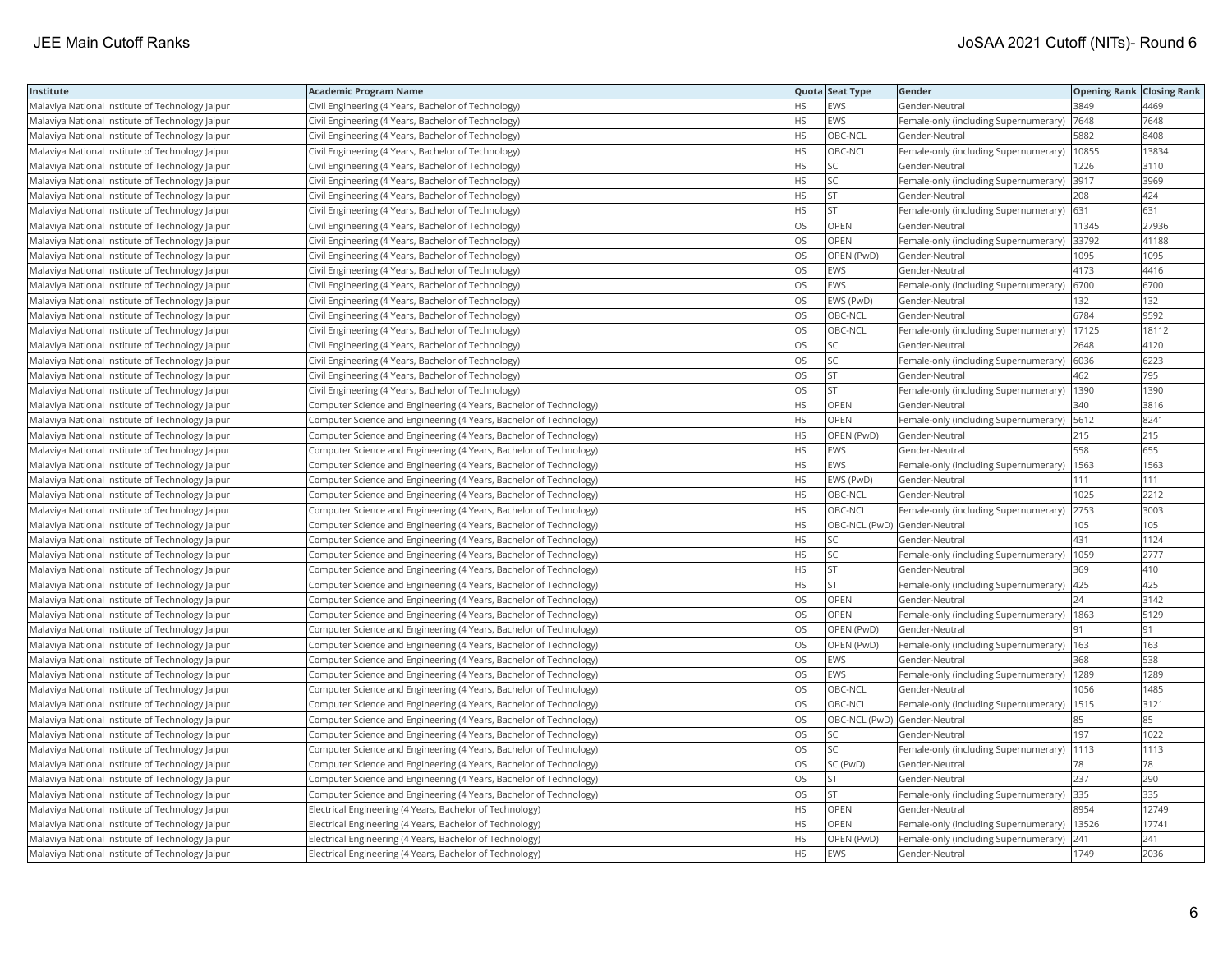| Institute                                        | <b>Academic Program Name</b>                                                |           | Quota Seat Type              | Gender                                       | <b>Opening Rank Closing Rank</b> |       |
|--------------------------------------------------|-----------------------------------------------------------------------------|-----------|------------------------------|----------------------------------------------|----------------------------------|-------|
| Malaviya National Institute of Technology Jaipur | Electrical Engineering (4 Years, Bachelor of Technology)                    | ΗS        | EWS                          | Female-only (including Supernumerary)        | 2769                             | 2769  |
| Malaviya National Institute of Technology Jaipur | Electrical Engineering (4 Years, Bachelor of Technology)                    | HS        | OBC-NCL                      | Gender-Neutral                               | 2864                             | 4400  |
| Malaviya National Institute of Technology Jaipur | Electrical Engineering (4 Years, Bachelor of Technology)                    | НS        | OBC-NCL                      | Female-only (including Supernumerary)        | 7868                             | 8681  |
| Malaviya National Institute of Technology Jaipur | Electrical Engineering (4 Years, Bachelor of Technology)                    | HS        | OBC-NCL (PwD) Gender-Neutral |                                              | 641                              | 641   |
| Malaviya National Institute of Technology Jaipur | Electrical Engineering (4 Years, Bachelor of Technology)                    | <b>HS</b> | SC                           | Gender-Neutral                               | 1287                             | 2500  |
| Malaviya National Institute of Technology Jaipur | Electrical Engineering (4 Years, Bachelor of Technology)                    | HS        | SC                           | Female-only (including Supernumerary)        | 3401                             | 3401  |
| Malaviya National Institute of Technology Jaipur | Electrical Engineering (4 Years, Bachelor of Technology)                    | ΗS        | <b>ST</b>                    | Gender-Neutral                               | 367                              | 496   |
| Malaviya National Institute of Technology Jaipur | Electrical Engineering (4 Years, Bachelor of Technology)                    | <b>HS</b> | <b>ST</b>                    | Female-only (including Supernumerary)        | 949                              | 949   |
| Malaviya National Institute of Technology Jaipur | Electrical Engineering (4 Years, Bachelor of Technology)                    | OS        | <b>OPEN</b>                  | Gender-Neutral                               | 10540                            | 14500 |
| Malaviya National Institute of Technology Jaipur | Electrical Engineering (4 Years, Bachelor of Technology)                    | OS        | OPEN                         | Female-only (including Supernumerary)        | 14425                            | 21717 |
| Malaviya National Institute of Technology Jaipur | Electrical Engineering (4 Years, Bachelor of Technology)                    | OS        | OPEN (PwD)                   | Gender-Neutral                               | 588                              | 588   |
| Malaviya National Institute of Technology Jaipur | Electrical Engineering (4 Years, Bachelor of Technology)                    | OS        | <b>EWS</b>                   | Gender-Neutral                               | 1968                             | 2144  |
| Malaviya National Institute of Technology Jaipur | Electrical Engineering (4 Years, Bachelor of Technology)                    | OS        | <b>EWS</b>                   | Female-only (including Supernumerary)        | 3306                             | 3306  |
| Malaviya National Institute of Technology Jaipur | Electrical Engineering (4 Years, Bachelor of Technology)                    | OS        | OBC-NCL                      | Gender-Neutral                               | 3924                             | 5345  |
| Malaviya National Institute of Technology Jaipur | Electrical Engineering (4 Years, Bachelor of Technology)                    | OS        | OBC-NCL                      | Female-only (including Supernumerary)  9323  |                                  | 9975  |
| Malaviya National Institute of Technology Jaipur | Electrical Engineering (4 Years, Bachelor of Technology)                    | OS        |                              | OBC-NCL (PwD) Gender-Neutral                 | 438                              | 438   |
| Malaviya National Institute of Technology Jaipur | Electrical Engineering (4 Years, Bachelor of Technology)                    | OS        | SC                           | Gender-Neutral                               | 2650                             | 3145  |
| Malaviya National Institute of Technology Jaipur | Electrical Engineering (4 Years, Bachelor of Technology)                    | OS        | SC                           | Female-only (including Supernumerary)        | 3993                             | 4081  |
| Malaviya National Institute of Technology Jaipur | Electrical Engineering (4 Years, Bachelor of Technology)                    | OS        | <b>ST</b>                    | Gender-Neutral                               | 401                              | 1162  |
| Malaviya National Institute of Technology Jaipur | Electrical Engineering (4 Years, Bachelor of Technology)                    | OS        | <b>ST</b>                    | Female-only (including Supernumerary)        | 1339                             | 1339  |
| Malaviya National Institute of Technology Jaipur | Electronics and Communication Engineering (4 Years, Bachelor of Technology) | HS        | <b>OPEN</b>                  | Gender-Neutral                               | 4695                             | 8538  |
| Malaviya National Institute of Technology Jaipur | Electronics and Communication Engineering (4 Years, Bachelor of Technology) | HS        | OPEN                         | Female-only (including Supernumerary) 8467   |                                  | 11395 |
| Malaviya National Institute of Technology Jaipur | Electronics and Communication Engineering (4 Years, Bachelor of Technology) | ΗS        | OPEN (PwD)                   | Female-only (including Supernumerary)   562  |                                  | 562   |
| Malaviya National Institute of Technology Jaipur | Electronics and Communication Engineering (4 Years, Bachelor of Technology) | HS        | <b>EWS</b>                   | Gender-Neutral                               | 1065                             | 1132  |
| Malaviya National Institute of Technology Jaipur | Electronics and Communication Engineering (4 Years, Bachelor of Technology) | HS        | EWS                          | Female-only (including Supernumerary)        | 2173                             | 2173  |
| Malaviya National Institute of Technology Jaipur | Electronics and Communication Engineering (4 Years, Bachelor of Technology) | <b>HS</b> | OBC-NCL                      | Gender-Neutral                               | 2524                             | 3322  |
| Malaviya National Institute of Technology Jaipur | Electronics and Communication Engineering (4 Years, Bachelor of Technology) | НS        | OBC-NCL                      | Female-only (including Supernumerary)        | 3019                             | 5076  |
| Malaviya National Institute of Technology Jaipur | Electronics and Communication Engineering (4 Years, Bachelor of Technology) | HS        | OBC-NCL (PwD) Gender-Neutral |                                              | 245                              | 245   |
| Malaviya National Institute of Technology Jaipur | Electronics and Communication Engineering (4 Years, Bachelor of Technology) | HS        | <b>SC</b>                    | Gender-Neutral                               | 869                              | 2357  |
| Malaviya National Institute of Technology Jaipur | Electronics and Communication Engineering (4 Years, Bachelor of Technology) | ΗS        | SC                           | Female-only (including Supernumerary)   3087 |                                  | 3087  |
| Malaviya National Institute of Technology Jaipur | Electronics and Communication Engineering (4 Years, Bachelor of Technology) | HS        | ST                           | Gender-Neutral                               | 523                              | 789   |
| Malaviya National Institute of Technology Jaipur | Electronics and Communication Engineering (4 Years, Bachelor of Technology) | HS        | <b>ST</b>                    | Female-only (including Supernumerary)        | 943                              | 943   |
| Malaviya National Institute of Technology Jaipur | Electronics and Communication Engineering (4 Years, Bachelor of Technology) | OS        | OPEN                         | Gender-Neutral                               | 3420                             | 9726  |
| Malaviya National Institute of Technology Jaipur | Electronics and Communication Engineering (4 Years, Bachelor of Technology) | OS        | OPEN                         | Female-only (including Supernumerary)  6541  |                                  | 12824 |
| Malaviya National Institute of Technology Jaipur | Electronics and Communication Engineering (4 Years, Bachelor of Technology) | OS        | OPEN (PwD)                   | Female-only (including Supernumerary)  945   |                                  | 945   |
| Malaviya National Institute of Technology Jaipur | Electronics and Communication Engineering (4 Years, Bachelor of Technology) | OS        | <b>EWS</b>                   | Gender-Neutral                               | 1326                             | 1409  |
| Malaviya National Institute of Technology Jaipur | Electronics and Communication Engineering (4 Years, Bachelor of Technology) | OS        | EWS                          | Female-only (including Supernumerary)   1756 |                                  | 1756  |
| Malaviya National Institute of Technology Jaipur | Electronics and Communication Engineering (4 Years, Bachelor of Technology) | OS        | EWS (PwD)                    | Gender-Neutral                               | 57                               | 57    |
| Malaviya National Institute of Technology Jaipur | Electronics and Communication Engineering (4 Years, Bachelor of Technology) | OS        | OBC-NCL                      | Gender-Neutral                               | 3108                             | 3567  |
| Malaviya National Institute of Technology Jaipur | Electronics and Communication Engineering (4 Years, Bachelor of Technology) | OS        | OBC-NCL                      | Female-only (including Supernumerary)        | 5561                             | 6321  |
| Malaviya National Institute of Technology Jaipur | Electronics and Communication Engineering (4 Years, Bachelor of Technology) | OS        | OBC-NCL (PwD) Gender-Neutral |                                              | 164                              | 164   |
| Malaviya National Institute of Technology Jaipur | Electronics and Communication Engineering (4 Years, Bachelor of Technology) | OS        | SC                           | Gender-Neutral                               | 1225                             | 2368  |
| Malaviya National Institute of Technology Jaipur | Electronics and Communication Engineering (4 Years, Bachelor of Technology) | OS        | SC                           | Female-only (including Supernumerary)        | 2649                             | 2649  |
| Malaviya National Institute of Technology Jaipur | Electronics and Communication Engineering (4 Years, Bachelor of Technology) | OS        | <b>ST</b>                    | Gender-Neutral                               | 604                              | 772   |
| Malaviya National Institute of Technology Jaipur | Electronics and Communication Engineering (4 Years, Bachelor of Technology) | OS        | <b>ST</b>                    | Female-only (including Supernumerary)  976   |                                  | 976   |
| Malaviya National Institute of Technology Jaipur | Mechanical Engineering (4 Years, Bachelor of Technology)                    | ΗS        | OPEN                         | Gender-Neutral                               | 13008                            | 19747 |
| Malaviya National Institute of Technology Jaipur | Mechanical Engineering (4 Years, Bachelor of Technology)                    | <b>HS</b> | OPEN                         | Female-only (including Supernumerary)        | 24768                            | 29164 |
| Malaviya National Institute of Technology Jaipur | Mechanical Engineering (4 Years, Bachelor of Technology)                    | ΗS        | OPEN (PwD)                   | Gender-Neutral                               | 1245                             | 1245  |
| Malaviya National Institute of Technology Jaipur | Mechanical Engineering (4 Years, Bachelor of Technology)                    | HS        | EWS                          | Gender-Neutral                               | 2817                             | 3323  |
| Malaviya National Institute of Technology Jaipur | Mechanical Engineering (4 Years, Bachelor of Technology)                    | HS.       | EWS                          | Female-only (including Supernumerary)        | 6916                             | 6916  |
| Malaviya National Institute of Technology Jaipur | Mechanical Engineering (4 Years, Bachelor of Technology)                    | <b>HS</b> | OBC-NCL                      | Gender-Neutral                               | 4660                             | 6719  |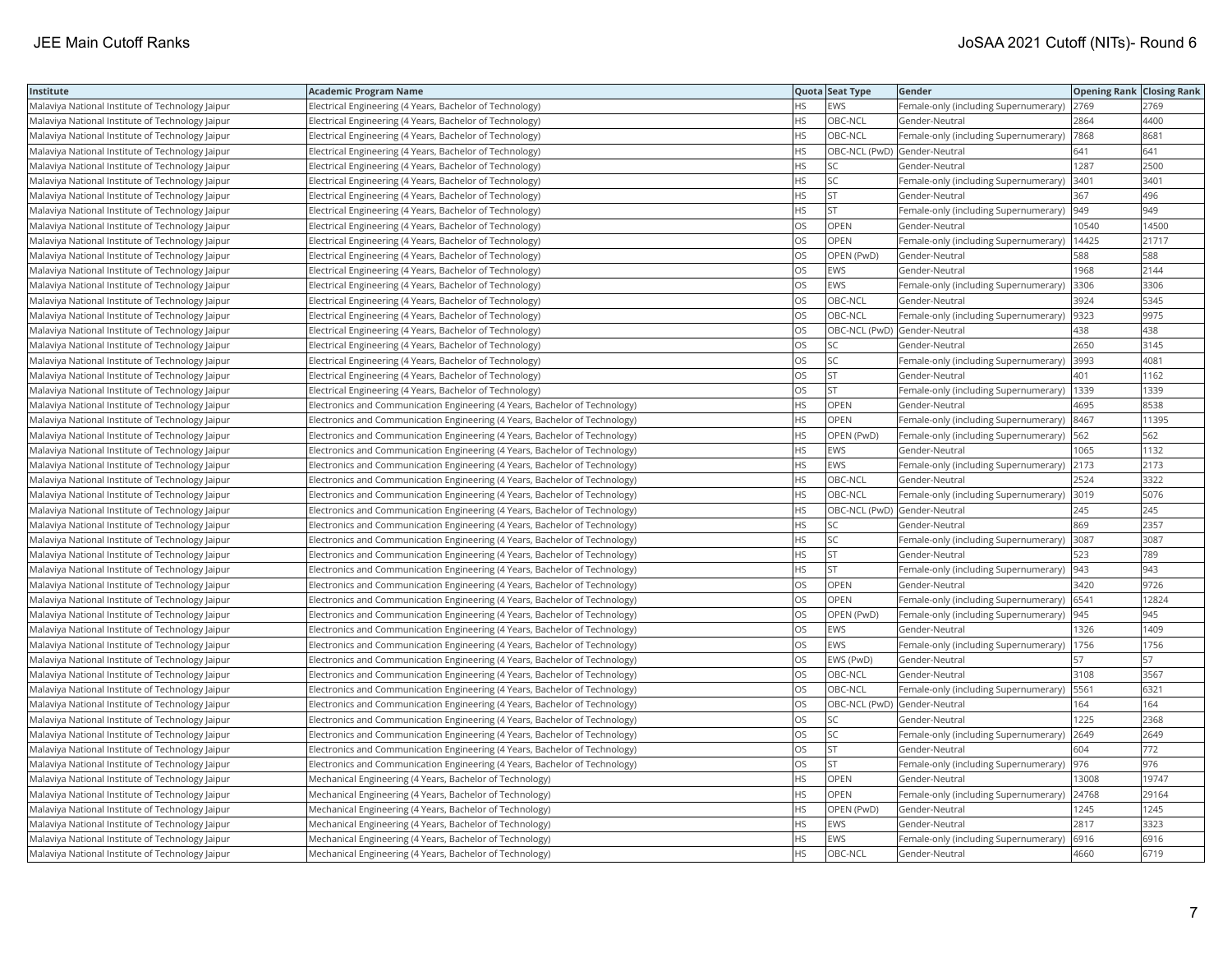| Institute                                            | <b>Academic Program Name</b>                                              |           | Quota Seat Type | Gender                                        | <b>Opening Rank Closing Rank</b> |       |
|------------------------------------------------------|---------------------------------------------------------------------------|-----------|-----------------|-----------------------------------------------|----------------------------------|-------|
| Malaviya National Institute of Technology Jaipur     | Mechanical Engineering (4 Years, Bachelor of Technology)                  | <b>HS</b> | OBC-NCL         | Female-only (including Supernumerary)   11838 |                                  | 14591 |
| Malaviya National Institute of Technology Jaipur     | Mechanical Engineering (4 Years, Bachelor of Technology)                  | HS.       | SC              | Gender-Neutral                                | 2957                             | 3538  |
| Malaviya National Institute of Technology Jaipur     | Mechanical Engineering (4 Years, Bachelor of Technology)                  | <b>HS</b> | SC.             | Female-only (including Supernumerary)         | 5888                             | 6103  |
| Malaviya National Institute of Technology Jaipur     | Mechanical Engineering (4 Years, Bachelor of Technology)                  | <b>HS</b> | <b>ST</b>       | Gender-Neutral                                | 741                              | 1057  |
| Malaviya National Institute of Technology Jaipur     | Mechanical Engineering (4 Years, Bachelor of Technology)                  | <b>HS</b> | lst             | Female-only (including Supernumerary)         | 1137                             | 1137  |
| Malaviya National Institute of Technology Jaipur     | Mechanical Engineering (4 Years, Bachelor of Technology)                  | OS        | OPEN            | Gender-Neutral                                | 9779                             | 19453 |
| Malaviya National Institute of Technology Jaipur     | Mechanical Engineering (4 Years, Bachelor of Technology)                  | <b>OS</b> | OPEN            | Female-only (including Supernumerary)         | 24175                            | 30951 |
| Malaviya National Institute of Technology Jaipur     | Mechanical Engineering (4 Years, Bachelor of Technology)                  | OS        | OPEN (PwD)      | Gender-Neutral                                | 901                              | 901   |
| Malaviya National Institute of Technology Jaipur     | Mechanical Engineering (4 Years, Bachelor of Technology)                  | OS        | EWS             | Gender-Neutral                                | 2773                             | 2943  |
| Malaviya National Institute of Technology Jaipur     | Mechanical Engineering (4 Years, Bachelor of Technology)                  | OS        | <b>EWS</b>      | Female-only (including Supernumerary)         | 5060                             | 5060  |
| Malaviya National Institute of Technology Jaipur     | Mechanical Engineering (4 Years, Bachelor of Technology)                  | OS        | EWS (PwD)       | Gender-Neutral                                | 217                              | 217   |
| Malaviya National Institute of Technology Jaipur     | Mechanical Engineering (4 Years, Bachelor of Technology)                  | <b>OS</b> | OBC-NCL         | Gender-Neutral                                | 6022                             | 7207  |
| Malaviya National Institute of Technology Jaipur     | Mechanical Engineering (4 Years, Bachelor of Technology)                  | <b>OS</b> | OBC-NCL         | Female-only (including Supernumerary)         | 14802                            | 15569 |
| Malaviya National Institute of Technology Jaipur     | Mechanical Engineering (4 Years, Bachelor of Technology)                  | <b>OS</b> | SC.             | Gender-Neutral                                | 3036                             | 4405  |
| Malaviya National Institute of Technology Jaipur     | Mechanical Engineering (4 Years, Bachelor of Technology)                  | OS        | SC              | Female-only (including Supernumerary)         | 5944                             | 5944  |
| Malaviya National Institute of Technology Jaipur     | Mechanical Engineering (4 Years, Bachelor of Technology)                  | OS        | <b>ST</b>       | Gender-Neutral                                | 687                              | 1238  |
| Malaviya National Institute of Technology Jaipur     | Mechanical Engineering (4 Years, Bachelor of Technology)                  | OS        | <b>ST</b>       | Female-only (including Supernumerary)         | 2893                             | 2893  |
| Malaviya National Institute of Technology Jaipur     | Metallurgical and Materials Engineering (4 Years, Bachelor of Technology) | <b>HS</b> | OPEN            | Gender-Neutral                                | 28729                            | 39044 |
| Malaviya National Institute of Technology Jaipur     | Metallurgical and Materials Engineering (4 Years, Bachelor of Technology) | <b>HS</b> | OPEN            | Female-only (including Supernumerary)         | 34496                            | 43413 |
| Malaviya National Institute of Technology Jaipur     | Metallurgical and Materials Engineering (4 Years, Bachelor of Technology) | <b>HS</b> | <b>EWS</b>      | Gender-Neutral                                | 6081                             | 6442  |
| Malaviya National Institute of Technology Jaipur     | Metallurgical and Materials Engineering (4 Years, Bachelor of Technology) | <b>HS</b> | EWS             | Female-only (including Supernumerary)         | 6746                             | 7824  |
| Malaviya National Institute of Technology Jaipur     | Metallurgical and Materials Engineering (4 Years, Bachelor of Technology) | <b>HS</b> | OBC-NCL         | Gender-Neutral                                | 10175                            | 11843 |
| Malaviya National Institute of Technology Jaipur     | Metallurgical and Materials Engineering (4 Years, Bachelor of Technology) | <b>HS</b> | OBC-NCL         | Female-only (including Supernumerary)         | 15081                            | 17615 |
| Malaviya National Institute of Technology Jaipur     | Metallurgical and Materials Engineering (4 Years, Bachelor of Technology) | <b>HS</b> | SC              | Gender-Neutral                                | 5114                             | 7802  |
| Malaviya National Institute of Technology Jaipur     | Metallurgical and Materials Engineering (4 Years, Bachelor of Technology) | <b>HS</b> | SC              | Female-only (including Supernumerary)         | 7222                             | 9051  |
| Malaviya National Institute of Technology Jaipur     | Metallurgical and Materials Engineering (4 Years, Bachelor of Technology) | <b>HS</b> | <b>ST</b>       | Gender-Neutral                                | 2159                             | 2462  |
| Malaviya National Institute of Technology Jaipur     | Metallurgical and Materials Engineering (4 Years, Bachelor of Technology) | <b>HS</b> | <b>ST</b>       | Female-only (including Supernumerary)         | 2827                             | 3447  |
| Malaviya National Institute of Technology Jaipur     | Metallurgical and Materials Engineering (4 Years, Bachelor of Technology) | <b>OS</b> | <b>OPEN</b>     | Gender-Neutral                                | 28299                            | 37506 |
| Malaviya National Institute of Technology Jaipur     | Metallurgical and Materials Engineering (4 Years, Bachelor of Technology) | OS        | OPEN            | Female-only (including Supernumerary)         | 37253                            | 54742 |
| Malaviya National Institute of Technology Jaipur     | Metallurgical and Materials Engineering (4 Years, Bachelor of Technology) | OS        | OPEN (PwD)      | Gender-Neutral                                | 1225                             | 1225  |
| Malaviya National Institute of Technology Jaipur     | Metallurgical and Materials Engineering (4 Years, Bachelor of Technology) | OS        | EWS             | Gender-Neutral                                | 5685                             | 5976  |
| Malaviya National Institute of Technology Jaipur     | Metallurgical and Materials Engineering (4 Years, Bachelor of Technology) | OS        | EWS             | Female-only (including Supernumerary)         | 9132                             | 9146  |
| Malaviya National Institute of Technology Jaipur     | Metallurgical and Materials Engineering (4 Years, Bachelor of Technology) | OS        | OBC-NCL         | Gender-Neutral                                | 9875                             | 12070 |
| Malaviya National Institute of Technology Jaipur     | Metallurgical and Materials Engineering (4 Years, Bachelor of Technology) | OS        | OBC-NCL         | Female-only (including Supernumerary)         | 18997                            | 19972 |
| Malaviya National Institute of Technology Jaipur     | Metallurgical and Materials Engineering (4 Years, Bachelor of Technology) | OS        | SC              | Gender-Neutral                                | 5257                             | 6619  |
| Malaviya National Institute of Technology Jaipur     | Metallurgical and Materials Engineering (4 Years, Bachelor of Technology) | OS        | <b>SC</b>       | Female-only (including Supernumerary)         | 8243                             | 8517  |
| Malaviya National Institute of Technology Jaipur     | Metallurgical and Materials Engineering (4 Years, Bachelor of Technology) | OS        | lst             | Gender-Neutral                                | 2789                             | 3006  |
| Malaviya National Institute of Technology Jaipur     | Metallurgical and Materials Engineering (4 Years, Bachelor of Technology) | OS        | <b>ST</b>       | Female-only (including Supernumerary) 3642    |                                  | 3642  |
| Maulana Azad National Institute of Technology Bhopal | Architecture (5 Years, Bachelor of Architecture)                          | <b>HS</b> | OPEN            | Gender-Neutral                                | 502                              | 2853  |
| Maulana Azad National Institute of Technology Bhopal | Architecture (5 Years, Bachelor of Architecture)                          | <b>HS</b> | OPEN            | Female-only (including Supernumerary)         | 176                              | 1604  |
| Maulana Azad National Institute of Technology Bhopal | Architecture (5 Years, Bachelor of Architecture)                          | <b>HS</b> | <b>EWS</b>      | Gender-Neutral                                | 304                              | 596   |
| Maulana Azad National Institute of Technology Bhopal | Architecture (5 Years, Bachelor of Architecture)                          | <b>HS</b> | EWS             | Female-only (including Supernumerary)         | 453                              | 453   |
| Maulana Azad National Institute of Technology Bhopal | Architecture (5 Years, Bachelor of Architecture)                          | <b>HS</b> | OBC-NCL         | Gender-Neutral                                | 812                              | 2964  |
| Maulana Azad National Institute of Technology Bhopal | Architecture (5 Years, Bachelor of Architecture)                          | <b>HS</b> | OBC-NCL         | Female-only (including Supernumerary)         | 805                              | 1018  |
| Maulana Azad National Institute of Technology Bhopal | Architecture (5 Years, Bachelor of Architecture)                          | <b>HS</b> | SC.             | Gender-Neutral                                | 249                              | 503   |
| Maulana Azad National Institute of Technology Bhopal | Architecture (5 Years, Bachelor of Architecture)                          | <b>HS</b> | SC              | Female-only (including Supernumerary) 354     |                                  | 354   |
| Maulana Azad National Institute of Technology Bhopal | Architecture (5 Years, Bachelor of Architecture)                          | <b>HS</b> | İst             | Gender-Neutral                                | 301                              | 388   |
| Maulana Azad National Institute of Technology Bhopal | Architecture (5 Years, Bachelor of Architecture)                          | HS.       | <b>ST</b>       | Female-only (including Supernumerary)         | 287                              | 287   |
| Maulana Azad National Institute of Technology Bhopal | Architecture (5 Years, Bachelor of Architecture)                          | OS        | OPEN            | Gender-Neutral                                | 813                              | 971   |
| Maulana Azad National Institute of Technology Bhopal | Architecture (5 Years, Bachelor of Architecture)                          | OS        | <b>OPEN</b>     | Female-only (including Supernumerary)         | 534                              | 745   |
| Maulana Azad National Institute of Technology Bhopal | Architecture (5 Years, Bachelor of Architecture)                          | <b>OS</b> | <b>EWS</b>      | Gender-Neutral                                | 170                              | 213   |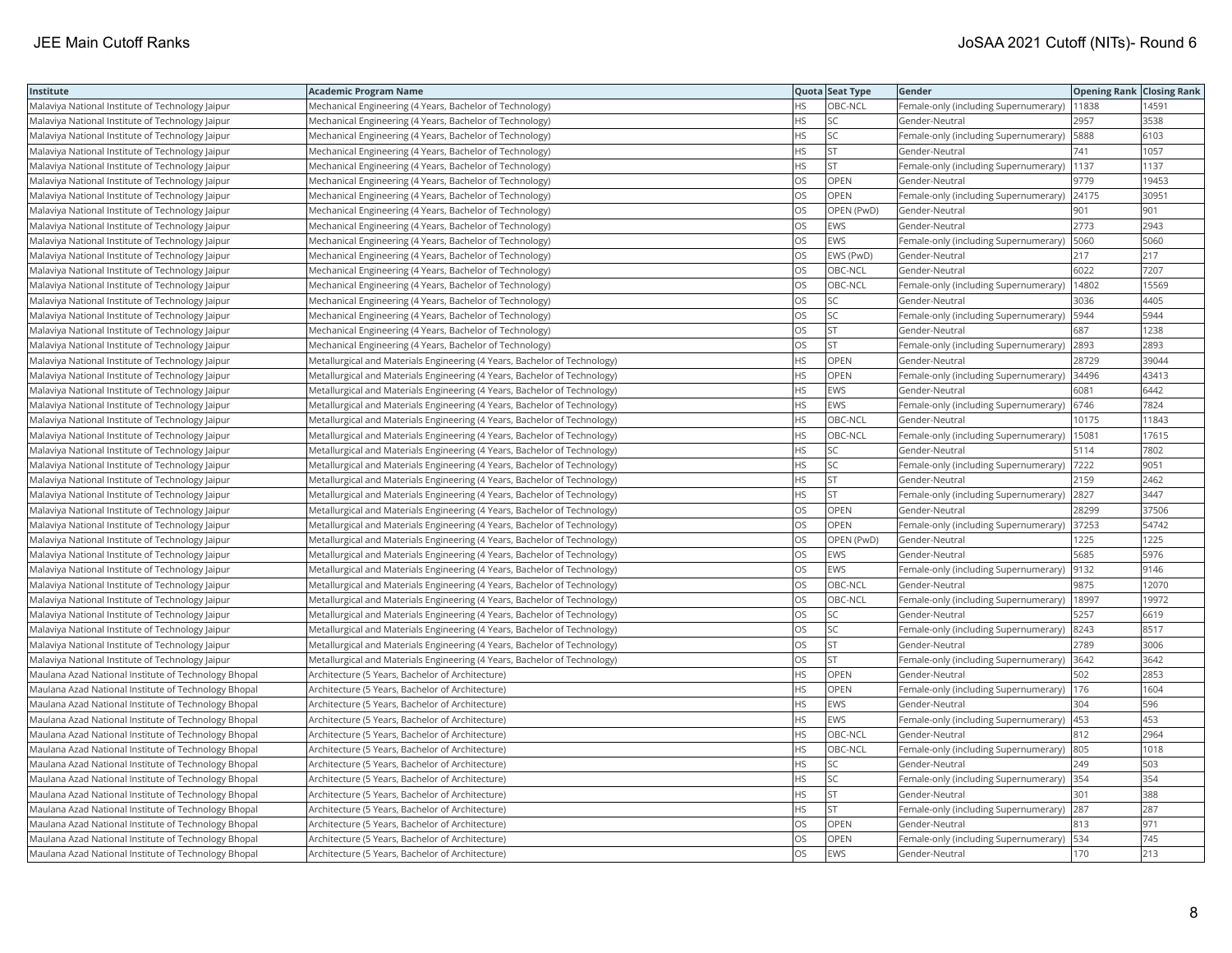| Institute                                            | <b>Academic Program Name</b>                                       |           | Quota Seat Type              | Gender                                        | <b>Opening Rank Closing Rank</b> |       |
|------------------------------------------------------|--------------------------------------------------------------------|-----------|------------------------------|-----------------------------------------------|----------------------------------|-------|
| Maulana Azad National Institute of Technology Bhopal | Architecture (5 Years, Bachelor of Architecture)                   | <b>OS</b> | <b>EWS</b>                   | Female-only (including Supernumerary)         | 201                              | 201   |
| Maulana Azad National Institute of Technology Bhopal | Architecture (5 Years, Bachelor of Architecture)                   | OS        | OBC-NCL                      | Gender-Neutral                                | 313                              | 501   |
| Maulana Azad National Institute of Technology Bhopal | Architecture (5 Years, Bachelor of Architecture)                   | OS        | OBC-NCL                      | Female-only (including Supernumerary) 392     |                                  | 430   |
| Maulana Azad National Institute of Technology Bhopal | Architecture (5 Years, Bachelor of Architecture)                   | <b>OS</b> | <b>SC</b>                    | Gender-Neutral                                | 219                              | 253   |
| Maulana Azad National Institute of Technology Bhopal | Architecture (5 Years, Bachelor of Architecture)                   | OS        | <b>SC</b>                    | Female-only (including Supernumerary)         | 233                              | 254   |
| Maulana Azad National Institute of Technology Bhopal | Architecture (5 Years, Bachelor of Architecture)                   | OS        | <b>ST</b>                    | Gender-Neutral                                | 83                               | 117   |
| Maulana Azad National Institute of Technology Bhopal | Architecture (5 Years, Bachelor of Architecture)                   | OS        | <b>ST</b>                    | Female-only (including Supernumerary)  93     |                                  | 93    |
| Maulana Azad National Institute of Technology Bhopal | Chemical Engineering (4 Years, Bachelor of Technology)             | <b>HS</b> | <b>OPEN</b>                  | Gender-Neutral                                | 11335                            | 35283 |
| Maulana Azad National Institute of Technology Bhopal | Chemical Engineering (4 Years, Bachelor of Technology)             | <b>HS</b> | <b>OPEN</b>                  | Female-only (including Supernumerary)         | 39033                            | 39320 |
| Maulana Azad National Institute of Technology Bhopal | Chemical Engineering (4 Years, Bachelor of Technology)             | HS.       | EWS                          | Gender-Neutral                                | 5733                             | 5900  |
| Maulana Azad National Institute of Technology Bhopal | Chemical Engineering (4 Years, Bachelor of Technology)             | <b>HS</b> | <b>EWS</b>                   | Female-only (including Supernumerary)         | 6195                             | 6195  |
| Maulana Azad National Institute of Technology Bhopal | Chemical Engineering (4 Years, Bachelor of Technology)             | <b>HS</b> | OBC-NCL                      | Gender-Neutral                                | 0980                             | 13570 |
| Maulana Azad National Institute of Technology Bhopal | Chemical Engineering (4 Years, Bachelor of Technology)             | <b>HS</b> | OBC-NCL                      | Female-only (including Supernumerary)         | 14273                            | 15586 |
| Maulana Azad National Institute of Technology Bhopal | Chemical Engineering (4 Years, Bachelor of Technology)             | <b>HS</b> | lsc                          | Gender-Neutral                                | 5975                             | 6823  |
| Maulana Azad National Institute of Technology Bhopal | Chemical Engineering (4 Years, Bachelor of Technology)             | <b>HS</b> | <b>SC</b>                    | Female-only (including Supernumerary)  8210   |                                  | 8210  |
| Maulana Azad National Institute of Technology Bhopal | Chemical Engineering (4 Years, Bachelor of Technology)             | ΗS        | <b>ST</b>                    | Gender-Neutral                                | 2670                             | 2911  |
| Maulana Azad National Institute of Technology Bhopal | Chemical Engineering (4 Years, Bachelor of Technology)             | <b>HS</b> | lst.                         | Female-only (including Supernumerary)         | 2233                             | 2233  |
| Maulana Azad National Institute of Technology Bhopal | Chemical Engineering (4 Years, Bachelor of Technology)             | OS        | OPEN                         | Gender-Neutral                                | 26331                            | 32372 |
| Maulana Azad National Institute of Technology Bhopal | Chemical Engineering (4 Years, Bachelor of Technology)             | OS        | OPEN                         | Female-only (including Supernumerary)         | 33823                            | 36852 |
| Maulana Azad National Institute of Technology Bhopal | Chemical Engineering (4 Years, Bachelor of Technology)             | <b>OS</b> | OPEN (PwD)                   | Gender-Neutral                                | 1920                             | 1920  |
| Maulana Azad National Institute of Technology Bhopal | Chemical Engineering (4 Years, Bachelor of Technology)             | <b>OS</b> | <b>EWS</b>                   | Gender-Neutral                                | 4959                             | 5023  |
| Maulana Azad National Institute of Technology Bhopal | Chemical Engineering (4 Years, Bachelor of Technology)             | <b>OS</b> | <b>EWS</b>                   | Female-only (including Supernumerary)         | 6862                             | 6862  |
| Maulana Azad National Institute of Technology Bhopal | Chemical Engineering (4 Years, Bachelor of Technology)             | OS        | OBC-NCL                      | Gender-Neutral                                | 9304                             | 11272 |
| Maulana Azad National Institute of Technology Bhopal | Chemical Engineering (4 Years, Bachelor of Technology)             | OS        | OBC-NCL                      | Female-only (including Supernumerary)   14744 |                                  | 15277 |
| Maulana Azad National Institute of Technology Bhopal | Chemical Engineering (4 Years, Bachelor of Technology)             | OS        | SC.                          | Gender-Neutral                                | 5618                             | 6831  |
| Maulana Azad National Institute of Technology Bhopal | Chemical Engineering (4 Years, Bachelor of Technology)             | <b>OS</b> | lsc                          | Female-only (including Supernumerary)         | 8006                             | 8006  |
| Maulana Azad National Institute of Technology Bhopal | Chemical Engineering (4 Years, Bachelor of Technology)             | OS        | <b>ST</b>                    | Gender-Neutral                                | 2476                             | 2818  |
| Maulana Azad National Institute of Technology Bhopal | Civil Engineering (4 Years, Bachelor of Technology)                | <b>HS</b> | OPEN                         | Gender-Neutral                                | 30960                            | 42360 |
| Maulana Azad National Institute of Technology Bhopal | Civil Engineering (4 Years, Bachelor of Technology)                | <b>HS</b> | <b>OPEN</b>                  | Female-only (including Supernumerary)         | 39376                            | 46790 |
| Maulana Azad National Institute of Technology Bhopal | Civil Engineering (4 Years, Bachelor of Technology)                | HS        | OPEN (PwD)                   | Gender-Neutral                                | 1513                             | 1513  |
| Maulana Azad National Institute of Technology Bhopal | Civil Engineering (4 Years, Bachelor of Technology)                | <b>HS</b> | <b>EWS</b>                   | Gender-Neutral                                | 6576                             | 6691  |
| Maulana Azad National Institute of Technology Bhopal | Civil Engineering (4 Years, Bachelor of Technology)                | <b>HS</b> | <b>EWS</b>                   | Female-only (including Supernumerary)         | 7412                             | 7412  |
| Maulana Azad National Institute of Technology Bhopal | Civil Engineering (4 Years, Bachelor of Technology)                | <b>HS</b> | OBC-NCL                      | Gender-Neutral                                | 11550                            | 14463 |
| Maulana Azad National Institute of Technology Bhopal | Civil Engineering (4 Years, Bachelor of Technology)                | <b>HS</b> | OBC-NCL                      | Female-only (including Supernumerary)         | 17487                            | 19547 |
| Maulana Azad National Institute of Technology Bhopal | Civil Engineering (4 Years, Bachelor of Technology)                | <b>HS</b> | SC                           | Gender-Neutral                                | 5363                             | 7540  |
| Maulana Azad National Institute of Technology Bhopal | Civil Engineering (4 Years, Bachelor of Technology)                | <b>HS</b> | lsc                          | Female-only (including Supernumerary)         | 7606                             | 7624  |
| Maulana Azad National Institute of Technology Bhopal | Civil Engineering (4 Years, Bachelor of Technology)                | <b>HS</b> | <b>ST</b>                    | Gender-Neutral                                | 1218                             | 1970  |
| Maulana Azad National Institute of Technology Bhopal | Civil Engineering (4 Years, Bachelor of Technology)                | <b>HS</b> | lst.                         | Female-only (including Supernumerary)         | 1222                             | 1222  |
| Maulana Azad National Institute of Technology Bhopal | Civil Engineering (4 Years, Bachelor of Technology)                | OS        | <b>OPEN</b>                  | Gender-Neutral                                | 27621                            | 35372 |
| Maulana Azad National Institute of Technology Bhopal | Civil Engineering (4 Years, Bachelor of Technology)                | <b>OS</b> | <b>OPEN</b>                  | Female-only (including Supernumerary)         | 36703                            | 44625 |
| Maulana Azad National Institute of Technology Bhopal | Civil Engineering (4 Years, Bachelor of Technology)                | OS        | OPEN (PwD)                   | Gender-Neutral                                | 1369                             | 1369  |
| Maulana Azad National Institute of Technology Bhopal | Civil Engineering (4 Years, Bachelor of Technology)                | OS        | <b>EWS</b>                   | Gender-Neutral                                | 5318                             | 5662  |
| Maulana Azad National Institute of Technology Bhopal | Civil Engineering (4 Years, Bachelor of Technology)                | OS        | <b>EWS</b>                   | Female-only (including Supernumerary)         | 8535                             | 8535  |
| Maulana Azad National Institute of Technology Bhopal | Civil Engineering (4 Years, Bachelor of Technology)                | <b>OS</b> | OBC-NCL                      | Gender-Neutral                                | 9460                             | 11242 |
| Maulana Azad National Institute of Technology Bhopal | Civil Engineering (4 Years, Bachelor of Technology)                | <b>OS</b> | OBC-NCL                      | Female-only (including Supernumerary)         | 18658                            | 18721 |
| Maulana Azad National Institute of Technology Bhopal | Civil Engineering (4 Years, Bachelor of Technology)                | OS        | OBC-NCL (PwD) Gender-Neutral |                                               | 577                              | 577   |
| Maulana Azad National Institute of Technology Bhopal | Civil Engineering (4 Years, Bachelor of Technology)                | OS        | <b>SC</b>                    | Gender-Neutral                                | 3952                             | 5746  |
| Maulana Azad National Institute of Technology Bhopal | Civil Engineering (4 Years, Bachelor of Technology)                | OS        | <b>SC</b>                    | Female-only (including Supernumerary)         | 5715                             | 5979  |
| Maulana Azad National Institute of Technology Bhopal | Civil Engineering (4 Years, Bachelor of Technology)                | OS        | <b>ST</b>                    | Gender-Neutral                                | 1252                             | 1348  |
| Maulana Azad National Institute of Technology Bhopal | Civil Engineering (4 Years, Bachelor of Technology)                | <b>OS</b> | <b>ST</b>                    | Female-only (including Supernumerary)         | 2117                             | 2117  |
| Maulana Azad National Institute of Technology Bhopal | Computer Science and Engineering (4 Years, Bachelor of Technology) | <b>HS</b> | OPEN                         | Gender-Neutral                                | 4094                             | 9433  |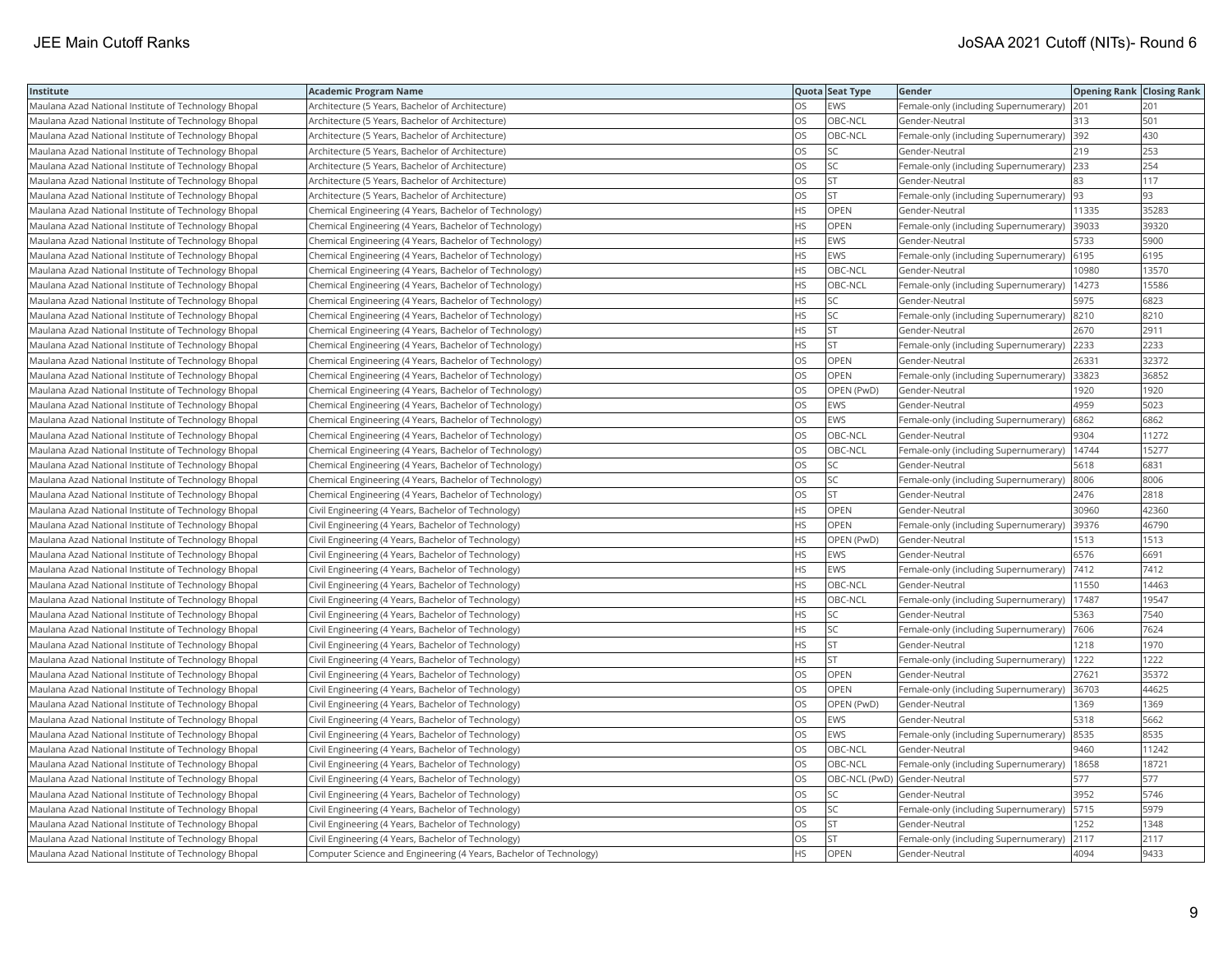| Institute                                            | <b>Academic Program Name</b>                                       |           | Quota Seat Type              | <b>Gender</b>                                 | <b>Opening Rank Closing Rank</b> |       |
|------------------------------------------------------|--------------------------------------------------------------------|-----------|------------------------------|-----------------------------------------------|----------------------------------|-------|
| Maulana Azad National Institute of Technology Bhopal | Computer Science and Engineering (4 Years, Bachelor of Technology) | HS        | OPEN                         | Female-only (including Supernumerary)         | 11046                            | 17138 |
| Maulana Azad National Institute of Technology Bhopal | Computer Science and Engineering (4 Years, Bachelor of Technology) | HS.       | OPEN (PwD)                   | Gender-Neutral                                | 259                              | 310   |
| Maulana Azad National Institute of Technology Bhopal | Computer Science and Engineering (4 Years, Bachelor of Technology) | HS        | OPEN (PwD)                   | Female-only (including Supernumerary)         | 481                              | 481   |
| Maulana Azad National Institute of Technology Bhopal | Computer Science and Engineering (4 Years, Bachelor of Technology) | <b>HS</b> | <b>EWS</b>                   | Gender-Neutral                                | 1241                             | 1597  |
| Maulana Azad National Institute of Technology Bhopal | Computer Science and Engineering (4 Years, Bachelor of Technology) | <b>HS</b> | <b>EWS</b>                   | Female-only (including Supernumerary)         | 2378                             | 2801  |
| Maulana Azad National Institute of Technology Bhopal | Computer Science and Engineering (4 Years, Bachelor of Technology) | HS        | OBC-NCL                      | Gender-Neutral                                | 2382                             | 3620  |
| Maulana Azad National Institute of Technology Bhopal | Computer Science and Engineering (4 Years, Bachelor of Technology) | <b>HS</b> | OBC-NCL                      | Female-only (including Supernumerary)         | 4086                             | 6482  |
| Maulana Azad National Institute of Technology Bhopal | Computer Science and Engineering (4 Years, Bachelor of Technology) | <b>HS</b> | OBC-NCL (PwD) Gender-Neutral |                                               | 160                              | 220   |
| Maulana Azad National Institute of Technology Bhopal | Computer Science and Engineering (4 Years, Bachelor of Technology) | HS.       | SC.                          | Gender-Neutral                                | 1114                             | 2335  |
| Maulana Azad National Institute of Technology Bhopal | Computer Science and Engineering (4 Years, Bachelor of Technology) | <b>HS</b> | <b>SC</b>                    | Female-only (including Supernumerary)         | 1834                             | 3298  |
| Maulana Azad National Institute of Technology Bhopal | Computer Science and Engineering (4 Years, Bachelor of Technology) | HS        | SC (PwD)                     | Gender-Neutral                                | 114                              | 114   |
| Maulana Azad National Institute of Technology Bhopal | Computer Science and Engineering (4 Years, Bachelor of Technology) | <b>HS</b> | <b>ST</b>                    | Gender-Neutral                                | 731                              | 1096  |
| Maulana Azad National Institute of Technology Bhopal | Computer Science and Engineering (4 Years, Bachelor of Technology) | HS.       | <b>ST</b>                    | Female-only (including Supernumerary)         | 539                              | 920   |
| Maulana Azad National Institute of Technology Bhopal | Computer Science and Engineering (4 Years, Bachelor of Technology) | OS        | OPEN                         | Gender-Neutral                                | 5179                             | 7244  |
| Maulana Azad National Institute of Technology Bhopal | Computer Science and Engineering (4 Years, Bachelor of Technology) | OS        | OPEN                         | Female-only (including Supernumerary) 8766    |                                  | 11221 |
| Maulana Azad National Institute of Technology Bhopal | Computer Science and Engineering (4 Years, Bachelor of Technology) | OS.       | OPEN (PwD)                   | Gender-Neutral                                | 221                              | 314   |
| Maulana Azad National Institute of Technology Bhopal | Computer Science and Engineering (4 Years, Bachelor of Technology) | OS        | EWS                          | Gender-Neutral                                | 902                              | 1033  |
| Maulana Azad National Institute of Technology Bhopal | Computer Science and Engineering (4 Years, Bachelor of Technology) | OS        | <b>EWS</b>                   | Female-only (including Supernumerary)         | 1934                             | 2011  |
| Maulana Azad National Institute of Technology Bhopal | Computer Science and Engineering (4 Years, Bachelor of Technology) | <b>OS</b> | EWS (PwD)                    | Gender-Neutral                                | 40                               | 40    |
| Maulana Azad National Institute of Technology Bhopal | Computer Science and Engineering (4 Years, Bachelor of Technology) | <b>OS</b> | OBC-NCL                      | Gender-Neutral                                | 1491                             | 2552  |
| Maulana Azad National Institute of Technology Bhopal | Computer Science and Engineering (4 Years, Bachelor of Technology) | OS        | OBC-NCL                      | Female-only (including Supernumerary)         | 3746                             | 5049  |
| Maulana Azad National Institute of Technology Bhopal | Computer Science and Engineering (4 Years, Bachelor of Technology) | OS        | OBC-NCL (PwD) Gender-Neutral |                                               | 142                              | 142   |
| Maulana Azad National Institute of Technology Bhopal | Computer Science and Engineering (4 Years, Bachelor of Technology) | OS        | SC                           | Gender-Neutral                                | 1306                             | 1792  |
| Maulana Azad National Institute of Technology Bhopal | Computer Science and Engineering (4 Years, Bachelor of Technology) | OS        | <b>SC</b>                    | Female-only (including Supernumerary)         | 1711                             | 2695  |
| Maulana Azad National Institute of Technology Bhopal | Computer Science and Engineering (4 Years, Bachelor of Technology) | OS        | <b>ST</b>                    | Gender-Neutral                                | 493                              | 692   |
| Maulana Azad National Institute of Technology Bhopal | Computer Science and Engineering (4 Years, Bachelor of Technology) | OS        | <b>ST</b>                    | Female-only (including Supernumerary)         | 790                              | 919   |
| Maulana Azad National Institute of Technology Bhopal | Computer Science and Engineering (4 Years, Bachelor of Technology) | OS        | ST (PwD)                     | Gender-Neutral                                | 81                               | 18    |
| Maulana Azad National Institute of Technology Bhopal | Electrical Engineering (4 Years, Bachelor of Technology)           | <b>HS</b> | <b>OPEN</b>                  | Gender-Neutral                                | 14137                            | 21125 |
| Maulana Azad National Institute of Technology Bhopal | Electrical Engineering (4 Years, Bachelor of Technology)           | <b>HS</b> | OPEN                         | Female-only (including Supernumerary)         | 26759                            | 33351 |
| Maulana Azad National Institute of Technology Bhopal | Electrical Engineering (4 Years, Bachelor of Technology)           | HS        | OPEN (PwD)                   | Gender-Neutral                                | 914                              | 1739  |
| Maulana Azad National Institute of Technology Bhopal | Electrical Engineering (4 Years, Bachelor of Technology)           | HS        | <b>EWS</b>                   | Gender-Neutral                                | 3020                             | 3519  |
| Maulana Azad National Institute of Technology Bhopal | Electrical Engineering (4 Years, Bachelor of Technology)           | HS.       | <b>EWS</b>                   | Female-only (including Supernumerary)         | 5745                             | 5745  |
| Maulana Azad National Institute of Technology Bhopal | Electrical Engineering (4 Years, Bachelor of Technology)           | HS.       | EWS (PwD)                    | Gender-Neutral                                | 194                              | 194   |
| Maulana Azad National Institute of Technology Bhopal | Electrical Engineering (4 Years, Bachelor of Technology)           | HS        | OBC-NCL                      | Gender-Neutral                                | 6318                             | 8023  |
| Maulana Azad National Institute of Technology Bhopal | Electrical Engineering (4 Years, Bachelor of Technology)           | <b>HS</b> | OBC-NCL                      | Female-only (including Supernumerary)         | 10836                            | 14206 |
| Maulana Azad National Institute of Technology Bhopal | Electrical Engineering (4 Years, Bachelor of Technology)           | <b>HS</b> | OBC-NCL (PwD) Gender-Neutral |                                               | 663                              | 663   |
| Maulana Azad National Institute of Technology Bhopal | Electrical Engineering (4 Years, Bachelor of Technology)           | <b>HS</b> | SC.                          | Gender-Neutral                                | 3472                             | 4842  |
| Maulana Azad National Institute of Technology Bhopal | Electrical Engineering (4 Years, Bachelor of Technology)           | <b>HS</b> | <b>SC</b>                    | Female-only (including Supernumerary)         | 4563                             | 4763  |
| Maulana Azad National Institute of Technology Bhopal | Electrical Engineering (4 Years, Bachelor of Technology)           | HS        | <b>ST</b>                    | Gender-Neutral                                | 1077                             | 1950  |
| Maulana Azad National Institute of Technology Bhopal | Electrical Engineering (4 Years, Bachelor of Technology)           | <b>HS</b> | <b>ST</b>                    | Female-only (including Supernumerary)         | 2042                             | 2042  |
| Maulana Azad National Institute of Technology Bhopal | Electrical Engineering (4 Years, Bachelor of Technology)           | <b>OS</b> | <b>OPEN</b>                  | Gender-Neutral                                | 14816                            | 19898 |
| Maulana Azad National Institute of Technology Bhopal | Electrical Engineering (4 Years, Bachelor of Technology)           | OS        | <b>OPEN</b>                  | Female-only (including Supernumerary)         | 22623                            | 27273 |
| Maulana Azad National Institute of Technology Bhopal | Electrical Engineering (4 Years, Bachelor of Technology)           | OS        | OPEN (PwD)                   | Gender-Neutral                                | 748                              | 748   |
| Maulana Azad National Institute of Technology Bhopal | Electrical Engineering (4 Years, Bachelor of Technology)           | <b>OS</b> | <b>EWS</b>                   | Gender-Neutral                                | 2803                             | 2956  |
| Maulana Azad National Institute of Technology Bhopal | Electrical Engineering (4 Years, Bachelor of Technology)           | <b>OS</b> | <b>EWS</b>                   | Female-only (including Supernumerary)         | 4823                             | 4823  |
| Maulana Azad National Institute of Technology Bhopal | Electrical Engineering (4 Years, Bachelor of Technology)           | OS        | OBC-NCL                      | Gender-Neutral                                | 5257                             | 6403  |
| Maulana Azad National Institute of Technology Bhopal | Electrical Engineering (4 Years, Bachelor of Technology)           | OS.       | OBC-NCL                      | Female-only (including Supernumerary)   12521 |                                  | 12806 |
| Maulana Azad National Institute of Technology Bhopal | Electrical Engineering (4 Years, Bachelor of Technology)           | OS.       | OBC-NCL (PwD) Gender-Neutral |                                               | 530                              | 530   |
| Maulana Azad National Institute of Technology Bhopal | Electrical Engineering (4 Years, Bachelor of Technology)           | OS        | SC.                          | Gender-Neutral                                | 3568                             | 4036  |
| Maulana Azad National Institute of Technology Bhopal | Electrical Engineering (4 Years, Bachelor of Technology)           | OS        | <b>SC</b>                    | Female-only (including Supernumerary)         | 5296                             | 5566  |
| Maulana Azad National Institute of Technology Bhopal | Electrical Engineering (4 Years, Bachelor of Technology)           | <b>OS</b> | <b>ST</b>                    | Gender-Neutral                                | 1430                             | 1672  |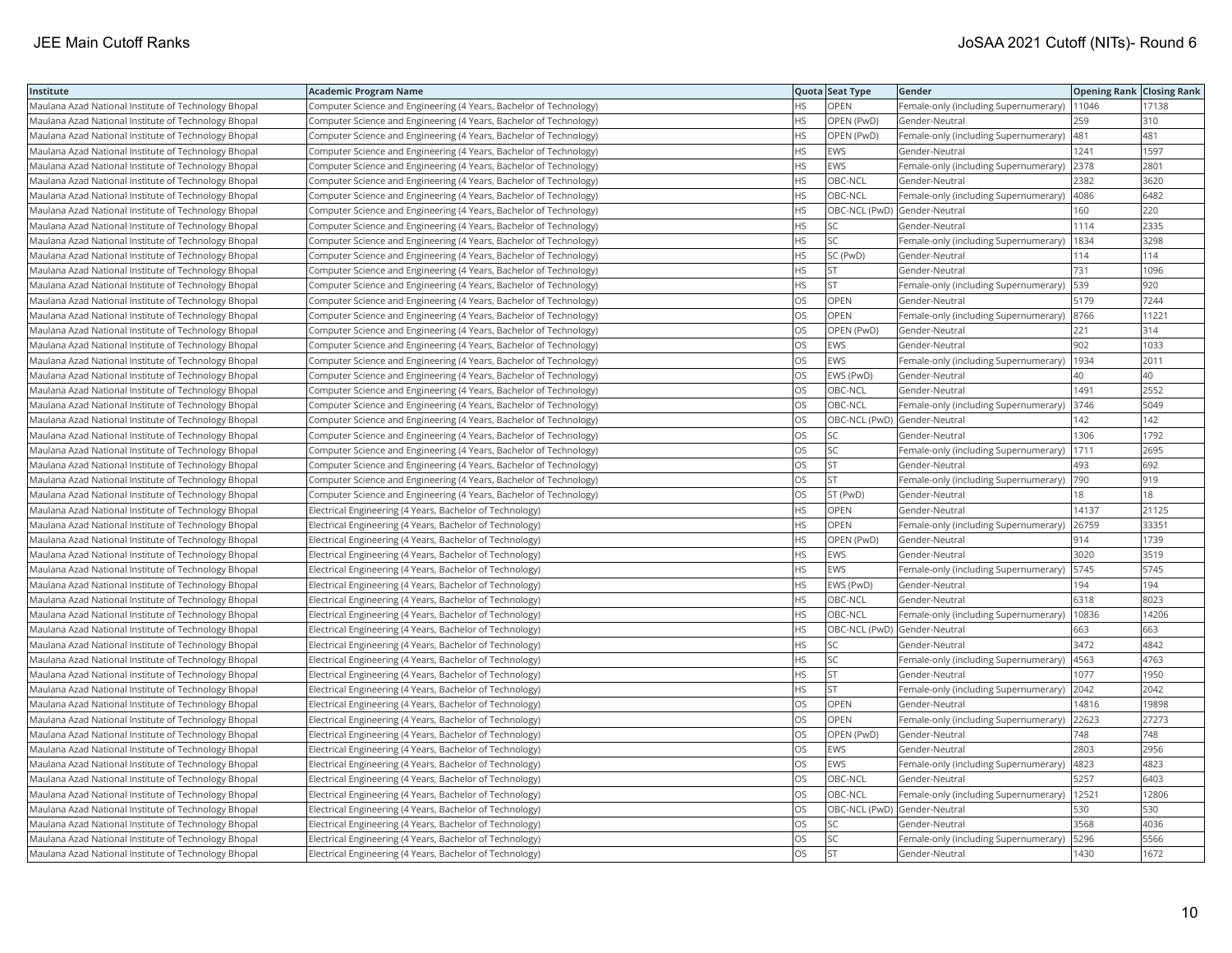| Institute                                            | <b>Academic Program Name</b>                                                            |           | Quota Seat Type              | Gender                                        | <b>Opening Rank Closing Rank</b> |       |
|------------------------------------------------------|-----------------------------------------------------------------------------------------|-----------|------------------------------|-----------------------------------------------|----------------------------------|-------|
| Maulana Azad National Institute of Technology Bhopal | Electrical Engineering (4 Years, Bachelor of Technology)                                | OS        | <b>ST</b>                    | Female-only (including Supernumerary)         | 1855                             | 1855  |
| Maulana Azad National Institute of Technology Bhopal | Electronics and Communication Engineering (4 Years, Bachelor of Technology)             | <b>HS</b> | <b>OPEN</b>                  | Gender-Neutral                                | 10888                            | 16036 |
| Maulana Azad National Institute of Technology Bhopal | Electronics and Communication Engineering (4 Years, Bachelor of Technology)             | <b>HS</b> | <b>OPEN</b>                  | Female-only (including Supernumerary)         | 17564                            | 24107 |
| Maulana Azad National Institute of Technology Bhopal | Electronics and Communication Engineering (4 Years, Bachelor of Technology)             | HS        | OPEN (PwD)                   | Gender-Neutral                                | 500                              | 775   |
| Maulana Azad National Institute of Technology Bhopal | Electronics and Communication Engineering (4 Years, Bachelor of Technology)             | HS        | <b>EWS</b>                   | Gender-Neutral                                | 2209                             | 2557  |
| Maulana Azad National Institute of Technology Bhopal | Electronics and Communication Engineering (4 Years, Bachelor of Technology)             | <b>HS</b> | <b>EWS</b>                   | Female-only (including Supernumerary)         | 4278                             | 4436  |
| Maulana Azad National Institute of Technology Bhopal | Electronics and Communication Engineering (4 Years, Bachelor of Technology)             | HS        | OBC-NCL                      | Gender-Neutral                                | 4766                             | 6584  |
| Maulana Azad National Institute of Technology Bhopal | Electronics and Communication Engineering (4 Years, Bachelor of Technology)             | HS        | OBC-NCL                      | Female-only (including Supernumerary)         | 8437                             | 10119 |
| Maulana Azad National Institute of Technology Bhopal | Electronics and Communication Engineering (4 Years, Bachelor of Technology)             | <b>HS</b> | OBC-NCL (PwD) Gender-Neutral |                                               | 404                              | 404   |
| Maulana Azad National Institute of Technology Bhopal | Electronics and Communication Engineering (4 Years, Bachelor of Technology)             | <b>HS</b> | <b>SC</b>                    | Gender-Neutral                                | 2941                             | 3839  |
| Maulana Azad National Institute of Technology Bhopal | Electronics and Communication Engineering (4 Years, Bachelor of Technology)             | <b>HS</b> | <b>SC</b>                    | Female-only (including Supernumerary)         | 3696                             | 4299  |
| Maulana Azad National Institute of Technology Bhopal | Electronics and Communication Engineering (4 Years, Bachelor of Technology)             | <b>HS</b> | <b>ST</b>                    | Gender-Neutral                                | 1438                             | 1697  |
| Maulana Azad National Institute of Technology Bhopal | Electronics and Communication Engineering (4 Years, Bachelor of Technology)             | <b>HS</b> | lst.                         | Female-only (including Supernumerary)   1595  |                                  | 1595  |
| Maulana Azad National Institute of Technology Bhopal | Electronics and Communication Engineering (4 Years, Bachelor of Technology)             | OS        | OPEN                         | Gender-Neutral                                | 11249                            | 13845 |
| Maulana Azad National Institute of Technology Bhopal | Electronics and Communication Engineering (4 Years, Bachelor of Technology)             | OS.       | <b>OPEN</b>                  | Female-only (including Supernumerary)   13310 |                                  | 19397 |
| Maulana Azad National Institute of Technology Bhopal | Electronics and Communication Engineering (4 Years, Bachelor of Technology)             | OS.       | OPEN (PwD)                   | Gender-Neutral                                | 357                              | 695   |
| Maulana Azad National Institute of Technology Bhopal | Electronics and Communication Engineering (4 Years, Bachelor of Technology)             | OS        | <b>EWS</b>                   | Gender-Neutral                                | 1880                             | 2024  |
| Maulana Azad National Institute of Technology Bhopal | Electronics and Communication Engineering (4 Years, Bachelor of Technology)             | OS        | <b>EWS</b>                   | Female-only (including Supernumerary)         | 3593                             | 3706  |
| Maulana Azad National Institute of Technology Bhopal | Electronics and Communication Engineering (4 Years, Bachelor of Technology)             | <b>OS</b> | OBC-NCL                      | Gender-Neutral                                | 3166                             | 4903  |
| Maulana Azad National Institute of Technology Bhopal | Electronics and Communication Engineering (4 Years, Bachelor of Technology)             | OS        | OBC-NCL                      | Female-only (including Supernumerary)         | 8343                             | 8565  |
| Maulana Azad National Institute of Technology Bhopal | Electronics and Communication Engineering (4 Years, Bachelor of Technology)             | OS        | OBC-NCL (PwD) Gender-Neutral |                                               | 324                              | 324   |
| Maulana Azad National Institute of Technology Bhopal | Electronics and Communication Engineering (4 Years, Bachelor of Technology)             | OS        | <b>SC</b>                    | Gender-Neutral                                | 2683                             | 3359  |
| Maulana Azad National Institute of Technology Bhopal | Electronics and Communication Engineering (4 Years, Bachelor of Technology)             | OS        | SC                           | Female-only (including Supernumerary) 3723    |                                  | 4172  |
| Maulana Azad National Institute of Technology Bhopal | Electronics and Communication Engineering (4 Years, Bachelor of Technology)             | OS.       | lst                          | Gender-Neutral                                | 989                              | 1229  |
| Maulana Azad National Institute of Technology Bhopal | Electronics and Communication Engineering (4 Years, Bachelor of Technology)             | OS        | <b>ST</b>                    | Female-only (including Supernumerary)         | 1090                             | 1090  |
| Maulana Azad National Institute of Technology Bhopal | Materials Science and Metallurgical Engineering (4 Years, Bachelor of Technology)       | HS        | OPEN                         | Gender-Neutral                                | 40177                            | 45756 |
| Maulana Azad National Institute of Technology Bhopal | Materials Science and Metallurgical Engineering (4 Years, Bachelor of Technology)       | HS        | <b>OPEN</b>                  | Female-only (including Supernumerary)         | 46703                            | 51548 |
| Maulana Azad National Institute of Technology Bhopal | Materials Science and Metallurgical Engineering (4 Years, Bachelor of Technology)       | HS        | <b>EWS</b>                   | Gender-Neutral                                | 7028                             | 7934  |
| Maulana Azad National Institute of Technology Bhopal | Materials Science and Metallurgical Engineering (4 Years, Bachelor of Technology)       | <b>HS</b> | <b>EWS</b>                   | Female-only (including Supernumerary)         | 9431                             | 9431  |
| Maulana Azad National Institute of Technology Bhopal | Materials Science and Metallurgical Engineering (4 Years, Bachelor of Technology)       | HS        | OBC-NCL                      | Gender-Neutral                                | 15056                            | 15848 |
| Maulana Azad National Institute of Technology Bhopal | Materials Science and Metallurgical Engineering (4 Years, Bachelor of Technology)       | <b>HS</b> | OBC-NCL                      | Female-only (including Supernumerary)   19549 |                                  | 19602 |
| Maulana Azad National Institute of Technology Bhopal | Materials Science and Metallurgical Engineering (4 Years, Bachelor of Technology)       | HS.       | lsc                          | Gender-Neutral                                | 7615                             | 8993  |
| Maulana Azad National Institute of Technology Bhopal | Materials Science and Metallurgical Engineering (4 Years, Bachelor of Technology)       | <b>HS</b> | <b>SC</b>                    | Female-only (including Supernumerary)         | 10204                            | 10204 |
| Maulana Azad National Institute of Technology Bhopal | Materials Science and Metallurgical Engineering (4 Years, Bachelor of Technology)       | <b>HS</b> | <b>ST</b>                    | Gender-Neutral                                | 3104                             | 3253  |
| Maulana Azad National Institute of Technology Bhopal | Materials Science and Metallurgical Engineering (4 Years, Bachelor of Technology)       | HS        | <b>ST</b>                    | Female-only (including Supernumerary)         | 3131                             | 3131  |
| Maulana Azad National Institute of Technology Bhopal | Materials Science and Metallurgical Engineering (4 Years, Bachelor of Technology)       | OS        | <b>OPEN</b>                  | Gender-Neutral                                | 34565                            | 43020 |
| Maulana Azad National Institute of Technology Bhopal | Materials Science and Metallurgical Engineering (4 Years, Bachelor of Technology)       | OS        | <b>OPEN</b>                  | Female-only (including Supernumerary)   53628 |                                  | 56543 |
| Maulana Azad National Institute of Technology Bhopal | Materials Science and Metallurgical Engineering (4 Years, Bachelor of Technology)       | OS        | <b>EWS</b>                   | Gender-Neutral                                | 6568                             | 6663  |
| Maulana Azad National Institute of Technology Bhopal | Materials Science and Metallurgical Engineering (4 Years, Bachelor of Technology)       | OS        | <b>EWS</b>                   | Female-only (including Supernumerary)  9278   |                                  | 9278  |
| Maulana Azad National Institute of Technology Bhopal | Materials Science and Metallurgical Engineering (4 Years, Bachelor of Technology)       | OS.       | OBC-NCL                      | Gender-Neutral                                | 12100                            | 14013 |
| Maulana Azad National Institute of Technology Bhopal | Materials Science and Metallurgical Engineering (4 Years, Bachelor of Technology)       | OS        | OBC-NCL                      | Female-only (including Supernumerary)         | 21106                            | 22024 |
| Maulana Azad National Institute of Technology Bhopal | Materials Science and Metallurgical Engineering (4 Years, Bachelor of Technology)       | OS        | lsc                          | Gender-Neutral                                | 7026                             | 8293  |
| Maulana Azad National Institute of Technology Bhopal | Materials Science and Metallurgical Engineering (4 Years, Bachelor of Technology)       | OS        | <b>SC</b>                    | Female-only (including Supernumerary)         | 9360                             | 9360  |
| Maulana Azad National Institute of Technology Bhopal | Materials Science and Metallurgical Engineering (4 Years, Bachelor of Technology)       | OS        | <b>ST</b>                    | Gender-Neutral                                | 2540                             | 3389  |
| Maulana Azad National Institute of Technology Bhopal | Mathematics and Data Science (5 Years, Bachelor and Master of Technology (Dual Degree)) | <b>HS</b> | <b>OPEN</b>                  | Gender-Neutral                                | 12788                            | 16105 |
| Maulana Azad National Institute of Technology Bhopal | Mathematics and Data Science (5 Years, Bachelor and Master of Technology (Dual Degree)) | <b>HS</b> | OPEN                         | Female-only (including Supernumerary)         | 23692                            | 23692 |
| Maulana Azad National Institute of Technology Bhopal | Mathematics and Data Science (5 Years, Bachelor and Master of Technology (Dual Degree)) | <b>HS</b> | <b>EWS</b>                   | Gender-Neutral                                | 2525                             | 2525  |
| Maulana Azad National Institute of Technology Bhopal | Mathematics and Data Science (5 Years, Bachelor and Master of Technology (Dual Degree)) | <b>HS</b> | <b>EWS</b>                   | Female-only (including Supernumerary)         | 6855                             | 6855  |
| Maulana Azad National Institute of Technology Bhopal | Mathematics and Data Science (5 Years, Bachelor and Master of Technology (Dual Degree)) | HS        | OBC-NCL                      | Gender-Neutral                                | 3915                             | 5471  |
| Maulana Azad National Institute of Technology Bhopal | Mathematics and Data Science (5 Years, Bachelor and Master of Technology (Dual Degree)) | <b>HS</b> | OBC-NCL                      | Female-only (including Supernumerary)         | 10364                            | 10364 |
| Maulana Azad National Institute of Technology Bhopal | Mathematics and Data Science (5 Years, Bachelor and Master of Technology (Dual Degree)) | <b>HS</b> | <b>SC</b>                    | Gender-Neutral                                | 2763                             | 4373  |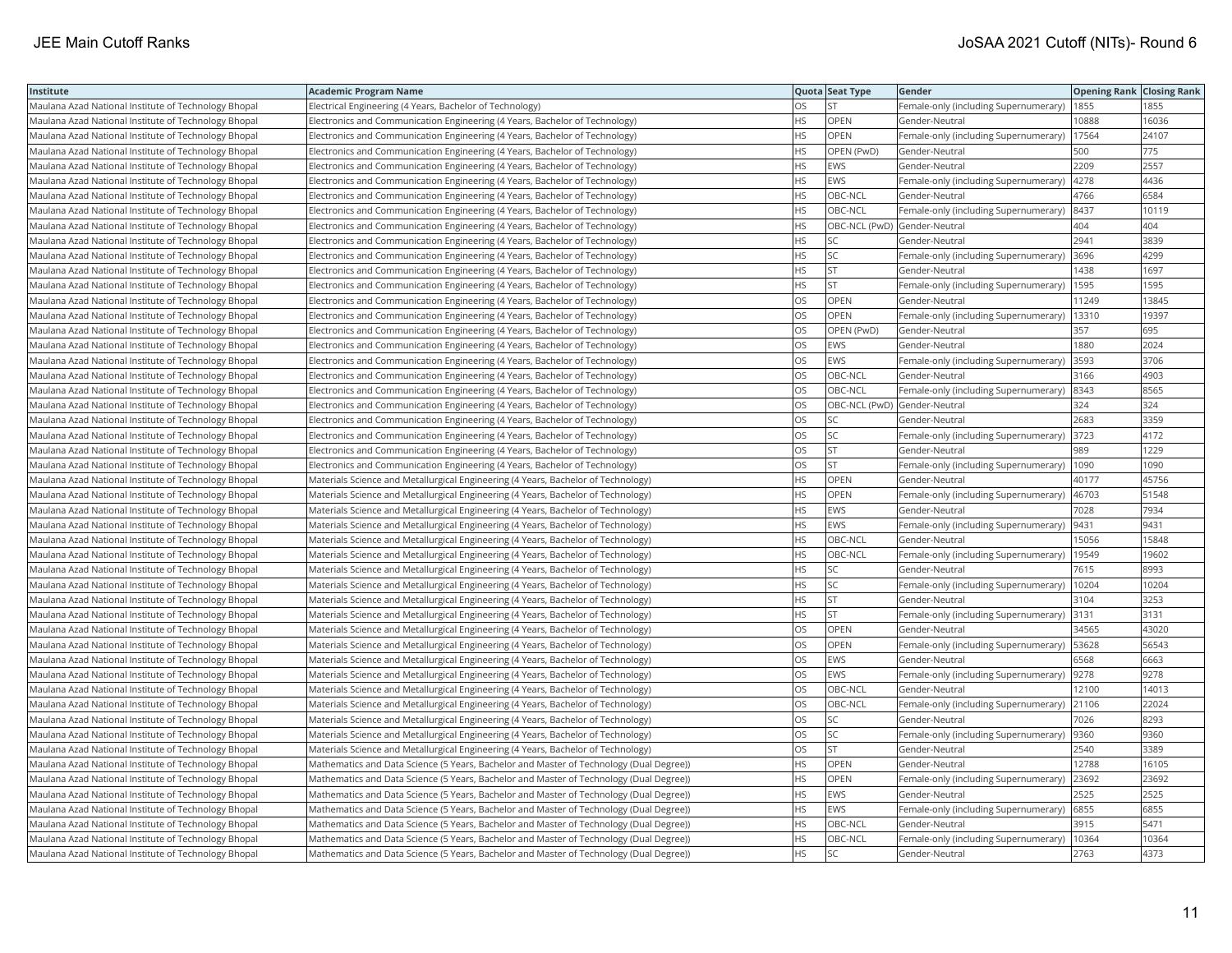| Institute                                                | <b>Academic Program Name</b>                                                            |           | Quota Seat Type              | Gender                                       | <b>Opening Rank Closing Rank</b> |       |
|----------------------------------------------------------|-----------------------------------------------------------------------------------------|-----------|------------------------------|----------------------------------------------|----------------------------------|-------|
| Maulana Azad National Institute of Technology Bhopal     | Mathematics and Data Science (5 Years, Bachelor and Master of Technology (Dual Degree)) | HS        | <b>ST</b>                    | Gender-Neutral                               | 2913                             | 2913  |
| Maulana Azad National Institute of Technology Bhopal     | Mathematics and Data Science (5 Years, Bachelor and Master of Technology (Dual Degree)) | OS        | <b>OPEN</b>                  | Gender-Neutral                               | 12023                            | 14008 |
| Maulana Azad National Institute of Technology Bhopal     | Mathematics and Data Science (5 Years, Bachelor and Master of Technology (Dual Degree)) | <b>OS</b> | <b>OPEN</b>                  | Female-only (including Supernumerary)        | 14496                            | 14496 |
| Maulana Azad National Institute of Technology Bhopal     | Mathematics and Data Science (5 Years, Bachelor and Master of Technology (Dual Degree)) | OS        | <b>EWS</b>                   | Gender-Neutral                               | 1908                             | 1908  |
| Maulana Azad National Institute of Technology Bhopal     | Mathematics and Data Science (5 Years, Bachelor and Master of Technology (Dual Degree)) | OS        | OBC-NCL                      | Gender-Neutral                               | 3969                             | 4817  |
| Maulana Azad National Institute of Technology Bhopal     | Mathematics and Data Science (5 Years, Bachelor and Master of Technology (Dual Degree)) | OS        | OBC-NCL                      | Female-only (including Supernumerary)        | 11148                            | 11148 |
| Maulana Azad National Institute of Technology Bhopal     | Mathematics and Data Science (5 Years, Bachelor and Master of Technology (Dual Degree)) | OS        | SC                           | Gender-Neutral                               | 2333                             | 3422  |
| Maulana Azad National Institute of Technology Bhopal     | Mathematics and Data Science (5 Years, Bachelor and Master of Technology (Dual Degree)) | OS        | SC.                          | Female-only (including Supernumerary)        | 4316                             | 4316  |
| Maulana Azad National Institute of Technology Bhopal     | Mathematics and Data Science (5 Years, Bachelor and Master of Technology (Dual Degree)) | OS        | <b>ST</b>                    | Gender-Neutral                               | 646                              | 1646  |
| Maulana Azad National Institute of Technology Bhopal     | Mechanical Engineering (4 Years, Bachelor of Technology)                                | <b>HS</b> | OPEN                         | Gender-Neutral                               | 18598                            | 30473 |
| Maulana Azad National Institute of Technology Bhopal     | Mechanical Engineering (4 Years, Bachelor of Technology)                                | <b>HS</b> | <b>OPEN</b>                  | Female-only (including Supernumerary)        | 34035                            | 45709 |
| Maulana Azad National Institute of Technology Bhopal     | Mechanical Engineering (4 Years, Bachelor of Technology)                                | <b>HS</b> | OPEN (PwD)                   | Gender-Neutral                               | 579                              | 1499  |
| Maulana Azad National Institute of Technology Bhopal     | Mechanical Engineering (4 Years, Bachelor of Technology)                                | <b>HS</b> | <b>EWS</b>                   | Gender-Neutral                               | 4665                             | 5712  |
| Maulana Azad National Institute of Technology Bhopal     | Mechanical Engineering (4 Years, Bachelor of Technology)                                | HS        | <b>EWS</b>                   | Female-only (including Supernumerary)        | 7084                             | 7320  |
| Maulana Azad National Institute of Technology Bhopal     | Mechanical Engineering (4 Years, Bachelor of Technology)                                | <b>HS</b> | OBC-NCL                      | Gender-Neutral                               | 7580                             | 11495 |
| Maulana Azad National Institute of Technology Bhopal     | Mechanical Engineering (4 Years, Bachelor of Technology)                                | <b>HS</b> | OBC-NCL                      | Female-only (including Supernumerary)        | 14589                            | 18889 |
| Maulana Azad National Institute of Technology Bhopal     | Mechanical Engineering (4 Years, Bachelor of Technology)                                | <b>HS</b> | OBC-NCL (PwD) Gender-Neutral |                                              | 667                              | 667   |
| Maulana Azad National Institute of Technology Bhopal     | Mechanical Engineering (4 Years, Bachelor of Technology)                                | <b>HS</b> | SC                           | Gender-Neutral                               | 4895                             | 6781  |
| Maulana Azad National Institute of Technology Bhopal     | Mechanical Engineering (4 Years, Bachelor of Technology)                                | <b>HS</b> | lsc                          | Female-only (including Supernumerary)        | 4569                             | 7936  |
| Maulana Azad National Institute of Technology Bhopal     | Mechanical Engineering (4 Years, Bachelor of Technology)                                | HS        | <b>ST</b>                    | Gender-Neutral                               | 1362                             | 2813  |
| Maulana Azad National Institute of Technology Bhopal     | Mechanical Engineering (4 Years, Bachelor of Technology)                                | <b>HS</b> | <b>ST</b>                    | Female-only (including Supernumerary)        | 2065                             | 2065  |
| Maulana Azad National Institute of Technology Bhopal     | Mechanical Engineering (4 Years, Bachelor of Technology)                                | OS        | <b>OPEN</b>                  | Gender-Neutral                               | 19950                            | 26985 |
| Maulana Azad National Institute of Technology Bhopal     | Mechanical Engineering (4 Years, Bachelor of Technology)                                | OS        | OPEN                         | Female-only (including Supernumerary)        | 29182                            | 40360 |
| Maulana Azad National Institute of Technology Bhopal     | Mechanical Engineering (4 Years, Bachelor of Technology)                                | OS        | OPEN (PwD)                   | Gender-Neutral                               | 1457                             | 1608  |
| Maulana Azad National Institute of Technology Bhopal     | Mechanical Engineering (4 Years, Bachelor of Technology)                                | OS        | <b>EWS</b>                   | Gender-Neutral                               | 4037                             | 4249  |
| Maulana Azad National Institute of Technology Bhopal     | Mechanical Engineering (4 Years, Bachelor of Technology)                                | OS        | <b>EWS</b>                   | Female-only (including Supernumerary)        | 7252                             | 7598  |
| Maulana Azad National Institute of Technology Bhopal     | Mechanical Engineering (4 Years, Bachelor of Technology)                                | <b>OS</b> | EWS (PwD)                    | Gender-Neutral                               | 219                              | 219   |
| Maulana Azad National Institute of Technology Bhopal     | Mechanical Engineering (4 Years, Bachelor of Technology)                                | OS        | OBC-NCL                      | Gender-Neutral                               | 7477                             | 9322  |
| Maulana Azad National Institute of Technology Bhopal     | Mechanical Engineering (4 Years, Bachelor of Technology)                                | OS        | OBC-NCL                      | Female-only (including Supernumerary)        | 14351                            | 17605 |
| Maulana Azad National Institute of Technology Bhopal     | Mechanical Engineering (4 Years, Bachelor of Technology)                                | OS        | <b>SC</b>                    | Gender-Neutral                               | 4282                             | 5621  |
| Maulana Azad National Institute of Technology Bhopal     | Mechanical Engineering (4 Years, Bachelor of Technology)                                | <b>OS</b> | <b>SC</b>                    | Female-only (including Supernumerary)        | 6666                             | 8921  |
| Maulana Azad National Institute of Technology Bhopal     | Mechanical Engineering (4 Years, Bachelor of Technology)                                | OS        | <b>ST</b>                    | Gender-Neutral                               | 1395                             | 2187  |
| Maulana Azad National Institute of Technology Bhopal     | Mechanical Engineering (4 Years, Bachelor of Technology)                                | OS        | <b>ST</b>                    | Female-only (including Supernumerary)        | 2659                             | 2659  |
| Maulana Azad National Institute of Technology Bhopal     | Planning (4 Years, Bachelor of Planning)                                                | <b>HS</b> | OPEN                         | Gender-Neutral                               | 1203                             | 4809  |
| Maulana Azad National Institute of Technology Bhopal     | Planning (4 Years, Bachelor of Planning)                                                | <b>HS</b> | OPEN                         | Female-only (including Supernumerary)        | 2518                             | 2557  |
| Maulana Azad National Institute of Technology Bhopal     | Planning (4 Years, Bachelor of Planning)                                                | <b>HS</b> | <b>EWS</b>                   | Female-only (including Supernumerary)        | 901                              | 901   |
| Maulana Azad National Institute of Technology Bhopal     | Planning (4 Years, Bachelor of Planning)                                                | <b>HS</b> | OBC-NCL                      | Gender-Neutral                               | 2272                             | 4852  |
| Maulana Azad National Institute of Technology Bhopal     | Planning (4 Years, Bachelor of Planning)                                                | <b>HS</b> | OBC-NCL                      | Female-only (including Supernumerary)   1791 |                                  | 1791  |
| Maulana Azad National Institute of Technology Bhopal     | Planning (4 Years, Bachelor of Planning)                                                | HS.       | lsc                          | Gender-Neutral                               | 500                              | 516   |
| Maulana Azad National Institute of Technology Bhopal     | Planning (4 Years, Bachelor of Planning)                                                | HS.       | SC.                          | Female-only (including Supernumerary)        | 510                              | 510   |
| Maulana Azad National Institute of Technology Bhopal     | Planning (4 Years, Bachelor of Planning)                                                | <b>HS</b> | <b>ST</b>                    | Gender-Neutral                               | 159                              | 696   |
| Maulana Azad National Institute of Technology Bhopal     | Planning (4 Years, Bachelor of Planning)                                                | OS        | <b>OPEN</b>                  | Gender-Neutral                               | 284                              | 726   |
| Maulana Azad National Institute of Technology Bhopal     | Planning (4 Years, Bachelor of Planning)                                                | OS        | <b>OPEN</b>                  | Female-only (including Supernumerary)        | 451                              | 539   |
| Maulana Azad National Institute of Technology Bhopal     | Planning (4 Years, Bachelor of Planning)                                                | OS        | <b>EWS</b>                   | Gender-Neutral                               | 106                              | 111   |
| Maulana Azad National Institute of Technology Bhopal     | Planning (4 Years, Bachelor of Planning)                                                | <b>OS</b> | OBC-NCL                      | Gender-Neutral                               | 238                              | 475   |
| Maulana Azad National Institute of Technology Bhopal     | Planning (4 Years, Bachelor of Planning)                                                | OS        | OBC-NCL                      | Female-only (including Supernumerary)        | 296                              | 359   |
| Maulana Azad National Institute of Technology Bhopal     | Planning (4 Years, Bachelor of Planning)                                                | <b>OS</b> | lsc                          | Gender-Neutral                               | 104                              | 154   |
| Maulana Azad National Institute of Technology Bhopal     | Planning (4 Years, Bachelor of Planning)                                                | OS        | SC.                          | Female-only (including Supernumerary)        | 125                              | 125   |
| Maulana Azad National Institute of Technology Bhopal     | Planning (4 Years, Bachelor of Planning)                                                | OS        | <b>ST</b>                    | Gender-Neutral                               | 129                              | 129   |
| Maulana Azad National Institute of Technology Bhopal     | Planning (4 Years, Bachelor of Planning)                                                | OS        | <b>ST</b>                    | Female-only (including Supernumerary)        | 81                               | 81    |
| Motilal Nehru National Institute of Technology Allahabad | Bio Technology (4 Years, Bachelor of Technology)                                        | <b>HS</b> | OPEN                         | Gender-Neutral                               | 26962                            | 33141 |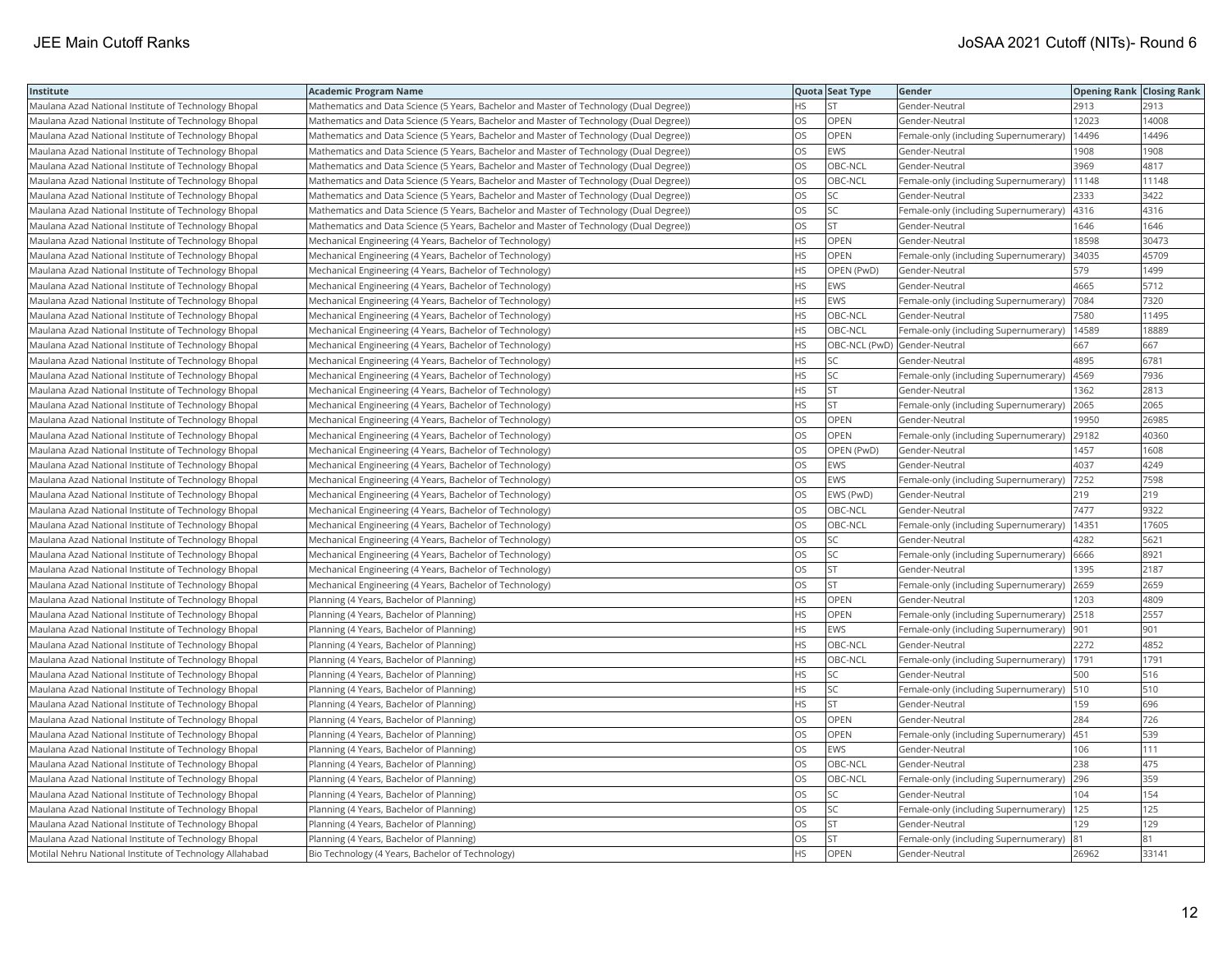| Institute                                                | <b>Academic Program Name</b>                           |           | Quota Seat Type              | Gender                                        | <b>Opening Rank Closing Rank</b> |       |
|----------------------------------------------------------|--------------------------------------------------------|-----------|------------------------------|-----------------------------------------------|----------------------------------|-------|
| Motilal Nehru National Institute of Technology Allahabad | Bio Technology (4 Years, Bachelor of Technology)       | <b>HS</b> | OPEN                         | Female-only (including Supernumerary) 30386   |                                  | 46314 |
| Motilal Nehru National Institute of Technology Allahabad | Bio Technology (4 Years, Bachelor of Technology)       | HS        | <b>EWS</b>                   | Gender-Neutral                                | 5181                             | 5342  |
| Motilal Nehru National Institute of Technology Allahabad | Bio Technology (4 Years, Bachelor of Technology)       | <b>HS</b> | EWS                          | Female-only (including Supernumerary)  9781   |                                  | 9781  |
| Motilal Nehru National Institute of Technology Allahabad | Bio Technology (4 Years, Bachelor of Technology)       | <b>HS</b> | OBC-NCL                      | Gender-Neutral                                | 8293                             | 12184 |
| Motilal Nehru National Institute of Technology Allahabad | Bio Technology (4 Years, Bachelor of Technology)       | <b>HS</b> | OBC-NCL                      | Female-only (including Supernumerary)         | 19599                            | 19599 |
| Motilal Nehru National Institute of Technology Allahabad | Bio Technology (4 Years, Bachelor of Technology)       | <b>HS</b> | SC                           | Gender-Neutral                                | 4152                             | 6097  |
| Motilal Nehru National Institute of Technology Allahabad | Bio Technology (4 Years, Bachelor of Technology)       | <b>HS</b> | SC.                          | Female-only (including Supernumerary)         | 6941                             | 6941  |
| Motilal Nehru National Institute of Technology Allahabad | Bio Technology (4 Years, Bachelor of Technology)       | <b>HS</b> | lst                          | Gender-Neutral                                | 4086                             | 4137  |
| Motilal Nehru National Institute of Technology Allahabad | Bio Technology (4 Years, Bachelor of Technology)       | OS        | <b>OPEN</b>                  | Gender-Neutral                                | 30713                            | 35018 |
| Motilal Nehru National Institute of Technology Allahabad | Bio Technology (4 Years, Bachelor of Technology)       | OS        | OPEN                         | Female-only (including Supernumerary)         | 42826                            | 48365 |
| Motilal Nehru National Institute of Technology Allahabad | Bio Technology (4 Years, Bachelor of Technology)       | OS        | OPEN (PwD)                   | Gender-Neutral                                | 2200                             | 2200  |
| Motilal Nehru National Institute of Technology Allahabad | Bio Technology (4 Years, Bachelor of Technology)       | <b>OS</b> | EWS                          | Gender-Neutral                                | 5340                             | 5752  |
| Motilal Nehru National Institute of Technology Allahabad | Bio Technology (4 Years, Bachelor of Technology)       | <b>OS</b> | <b>EWS</b>                   | Female-only (including Supernumerary)         | 8980                             | 8980  |
| Motilal Nehru National Institute of Technology Allahabad | Bio Technology (4 Years, Bachelor of Technology)       | <b>OS</b> | OBC-NCL                      | Gender-Neutral                                | 10376                            | 12809 |
| Motilal Nehru National Institute of Technology Allahabad | Bio Technology (4 Years, Bachelor of Technology)       | OS        | OBC-NCL                      | Female-only (including Supernumerary)   19360 |                                  | 19360 |
| Motilal Nehru National Institute of Technology Allahabad | Bio Technology (4 Years, Bachelor of Technology)       | OS        | SC                           | Gender-Neutral                                | 6765                             | 6872  |
| Motilal Nehru National Institute of Technology Allahabad | Bio Technology (4 Years, Bachelor of Technology)       | <b>OS</b> | lsc                          | Female-only (including Supernumerary)         | 7727                             | 7727  |
| Motilal Nehru National Institute of Technology Allahabad | Bio Technology (4 Years, Bachelor of Technology)       | OS        | <b>ST</b>                    | Gender-Neutral                                | 2746                             | 3369  |
| Motilal Nehru National Institute of Technology Allahabad | Bio Technology (4 Years, Bachelor of Technology)       | OS        | <b>ST</b>                    | Female-only (including Supernumerary) 3127    |                                  | 3127  |
| Motilal Nehru National Institute of Technology Allahabad | Chemical Engineering (4 Years, Bachelor of Technology) | <b>HS</b> | OPEN                         | Gender-Neutral                                | 7761                             | 18920 |
| Motilal Nehru National Institute of Technology Allahabad | Chemical Engineering (4 Years, Bachelor of Technology) | <b>HS</b> | <b>OPEN</b>                  | Female-only (including Supernumerary)         | 22723                            | 23282 |
| Motilal Nehru National Institute of Technology Allahabad | Chemical Engineering (4 Years, Bachelor of Technology) | <b>HS</b> | OPEN (PwD)                   | Gender-Neutral                                | 975                              | 975   |
| Motilal Nehru National Institute of Technology Allahabad | Chemical Engineering (4 Years, Bachelor of Technology) | <b>HS</b> | <b>EWS</b>                   | Gender-Neutral                                | 2820                             | 2826  |
| Motilal Nehru National Institute of Technology Allahabad | Chemical Engineering (4 Years, Bachelor of Technology) | <b>HS</b> | EWS                          | Female-only (including Supernumerary)         | 4629                             | 4629  |
| Motilal Nehru National Institute of Technology Allahabad | Chemical Engineering (4 Years, Bachelor of Technology) | HS.       | OBC-NCL                      | Gender-Neutral                                | 6359                             | 7053  |
| Motilal Nehru National Institute of Technology Allahabad | Chemical Engineering (4 Years, Bachelor of Technology) | <b>HS</b> | OBC-NCL                      | Female-only (including Supernumerary)         | 11060                            | 11060 |
| Motilal Nehru National Institute of Technology Allahabad | Chemical Engineering (4 Years, Bachelor of Technology) | <b>HS</b> | SC.                          | Gender-Neutral                                | 3679                             | 4007  |
| Motilal Nehru National Institute of Technology Allahabad | Chemical Engineering (4 Years, Bachelor of Technology) | <b>HS</b> | SC.                          | Female-only (including Supernumerary)         | 4712                             | 5506  |
| Motilal Nehru National Institute of Technology Allahabad | Chemical Engineering (4 Years, Bachelor of Technology) | <b>HS</b> | lst                          | Gender-Neutral                                | 1938                             | 2842  |
| Motilal Nehru National Institute of Technology Allahabad | Chemical Engineering (4 Years, Bachelor of Technology) | OS        | <b>OPEN</b>                  | Gender-Neutral                                | 15711                            | 23040 |
| Motilal Nehru National Institute of Technology Allahabad | Chemical Engineering (4 Years, Bachelor of Technology) | OS        | OPEN                         | Female-only (including Supernumerary)         | 25797                            | 31078 |
| Motilal Nehru National Institute of Technology Allahabad | Chemical Engineering (4 Years, Bachelor of Technology) | OS        | EWS                          | Gender-Neutral                                | 3344                             | 3344  |
| Motilal Nehru National Institute of Technology Allahabad | Chemical Engineering (4 Years, Bachelor of Technology) | OS        | <b>EWS</b>                   | Female-only (including Supernumerary)         | 6139                             | 6139  |
| Motilal Nehru National Institute of Technology Allahabad | Chemical Engineering (4 Years, Bachelor of Technology) | OS        | EWS (PwD)                    | Gender-Neutral                                | 204                              | 204   |
| Motilal Nehru National Institute of Technology Allahabad | Chemical Engineering (4 Years, Bachelor of Technology) | OS        | OBC-NCL                      | Gender-Neutral                                | 6113                             | 7380  |
| Motilal Nehru National Institute of Technology Allahabad | Chemical Engineering (4 Years, Bachelor of Technology) | <b>OS</b> | OBC-NCL                      | Female-only (including Supernumerary)         | 13896                            | 13896 |
| Motilal Nehru National Institute of Technology Allahabad | Chemical Engineering (4 Years, Bachelor of Technology) | OS        | OBC-NCL (PwD) Gender-Neutral |                                               | 410                              | 410   |
| Motilal Nehru National Institute of Technology Allahabad | Chemical Engineering (4 Years, Bachelor of Technology) | OS        | SC                           | Gender-Neutral                                | 4260                             | 4718  |
| Motilal Nehru National Institute of Technology Allahabad | Chemical Engineering (4 Years, Bachelor of Technology) | OS        | SC.                          | Female-only (including Supernumerary)         | 6087                             | 6087  |
| Motilal Nehru National Institute of Technology Allahabad | Chemical Engineering (4 Years, Bachelor of Technology) | OS        | lst                          | Gender-Neutral                                | 1871                             | 2182  |
| Motilal Nehru National Institute of Technology Allahabad | Civil Engineering (4 Years, Bachelor of Technology)    | HS.       | OPEN                         | Gender-Neutral                                | 17124                            | 23084 |
| Motilal Nehru National Institute of Technology Allahabad | Civil Engineering (4 Years, Bachelor of Technology)    | <b>HS</b> | OPEN                         | Female-only (including Supernumerary)         | 30446                            | 35168 |
| Motilal Nehru National Institute of Technology Allahabad | Civil Engineering (4 Years, Bachelor of Technology)    | <b>HS</b> | OPEN (PwD)                   | Gender-Neutral                                | 1205                             | 1205  |
| Motilal Nehru National Institute of Technology Allahabad | Civil Engineering (4 Years, Bachelor of Technology)    | <b>HS</b> | EWS                          | Gender-Neutral                                | 3320                             | 3807  |
| Motilal Nehru National Institute of Technology Allahabad | Civil Engineering (4 Years, Bachelor of Technology)    | <b>HS</b> | EWS                          | Female-only (including Supernumerary)         | 6551                             | 6551  |
| Motilal Nehru National Institute of Technology Allahabad | Civil Engineering (4 Years, Bachelor of Technology)    | <b>HS</b> | OBC-NCL                      | Gender-Neutral                                | 5364                             | 7433  |
| Motilal Nehru National Institute of Technology Allahabad | Civil Engineering (4 Years, Bachelor of Technology)    | <b>HS</b> | OBC-NCL                      | Female-only (including Supernumerary)   12368 |                                  | 14379 |
| Motilal Nehru National Institute of Technology Allahabad | Civil Engineering (4 Years, Bachelor of Technology)    | <b>HS</b> | OBC-NCL (PwD) Gender-Neutral |                                               | 646                              | 646   |
| Motilal Nehru National Institute of Technology Allahabad | Civil Engineering (4 Years, Bachelor of Technology)    | HS.       | SC                           | Gender-Neutral                                | 2118                             | 3297  |
| Motilal Nehru National Institute of Technology Allahabad | Civil Engineering (4 Years, Bachelor of Technology)    | <b>HS</b> | SC.                          | Female-only (including Supernumerary)         | 4925                             | 5396  |
| Motilal Nehru National Institute of Technology Allahabad | Civil Engineering (4 Years, Bachelor of Technology)    | <b>HS</b> | <b>ST</b>                    | Gender-Neutral                                | 2285                             | 2846  |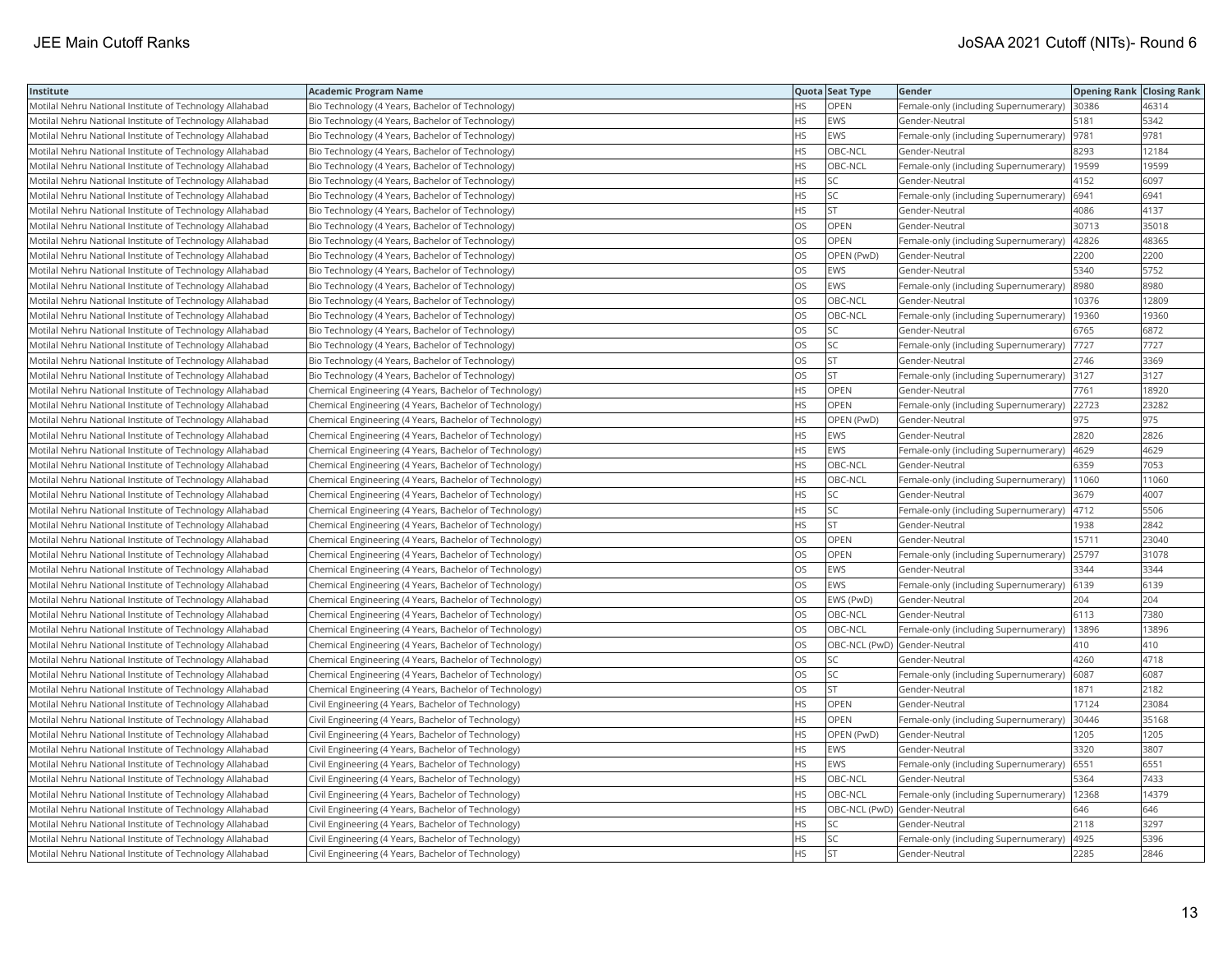| Institute                                                | <b>Academic Program Name</b>                                       |           | Quota Seat Type              | <b>Gender</b>                                         | <b>Opening Rank Closing Rank</b> |       |
|----------------------------------------------------------|--------------------------------------------------------------------|-----------|------------------------------|-------------------------------------------------------|----------------------------------|-------|
| Motilal Nehru National Institute of Technology Allahabad | Civil Engineering (4 Years, Bachelor of Technology)                | HS        | <b>ST</b>                    | Female-only (including Supernumerary)                 | 7013                             | 7013  |
| Motilal Nehru National Institute of Technology Allahabad | Civil Engineering (4 Years, Bachelor of Technology)                | OS.       | <b>OPEN</b>                  | Gender-Neutral                                        | 16455                            | 27329 |
| Motilal Nehru National Institute of Technology Allahabad | Civil Engineering (4 Years, Bachelor of Technology)                | OS        | OPEN                         | Female-only (including Supernumerary)                 | 34115                            | 35932 |
| Motilal Nehru National Institute of Technology Allahabad | Civil Engineering (4 Years, Bachelor of Technology)                | OS        | OPEN (PwD)                   | Gender-Neutral                                        | 783                              | 783   |
| Motilal Nehru National Institute of Technology Allahabad | Civil Engineering (4 Years, Bachelor of Technology)                | <b>OS</b> | OPEN (PwD)                   | Female-only (including Supernumerary)                 | 2081                             | 2081  |
| Motilal Nehru National Institute of Technology Allahabad | Civil Engineering (4 Years, Bachelor of Technology)                | <b>OS</b> | EWS                          | Gender-Neutral                                        | 4065                             | 4170  |
| Motilal Nehru National Institute of Technology Allahabad | Civil Engineering (4 Years, Bachelor of Technology)                | OS        | EWS                          | Female-only (including Supernumerary)   5919          |                                  | 5919  |
| Motilal Nehru National Institute of Technology Allahabad | Civil Engineering (4 Years, Bachelor of Technology)                | <b>OS</b> | EWS (PwD)                    | Gender-Neutral                                        | 113                              | 113   |
| Motilal Nehru National Institute of Technology Allahabad | Civil Engineering (4 Years, Bachelor of Technology)                | OS        | OBC-NCL                      | Gender-Neutral                                        | 6819                             | 8323  |
| Motilal Nehru National Institute of Technology Allahabad | Civil Engineering (4 Years, Bachelor of Technology)                | OS        | OBC-NCL                      | Female-only (including Supernumerary)                 | 13656                            | 16434 |
| Motilal Nehru National Institute of Technology Allahabad | Civil Engineering (4 Years, Bachelor of Technology)                | OS        | SC.                          | Gender-Neutral                                        | 1977                             | 4063  |
| Motilal Nehru National Institute of Technology Allahabad | Civil Engineering (4 Years, Bachelor of Technology)                | <b>OS</b> | lsc                          | Female-only (including Supernumerary)                 | 6899                             | 7844  |
| Motilal Nehru National Institute of Technology Allahabad | Civil Engineering (4 Years, Bachelor of Technology)                | OS        | <b>ST</b>                    | Gender-Neutral                                        | 690                              | 1181  |
| Motilal Nehru National Institute of Technology Allahabad | Civil Engineering (4 Years, Bachelor of Technology)                | OS        | <b>ST</b>                    | Female-only (including Supernumerary)   1594          |                                  | 1594  |
| Motilal Nehru National Institute of Technology Allahabad | Computer Science and Engineering (4 Years, Bachelor of Technology) | <b>HS</b> | OPEN                         | Gender-Neutral                                        | 1077                             | 4663  |
| Motilal Nehru National Institute of Technology Allahabad | Computer Science and Engineering (4 Years, Bachelor of Technology) | <b>HS</b> | OPEN                         | Female-only (including Supernumerary)                 | 4025                             | 9606  |
| Motilal Nehru National Institute of Technology Allahabad | Computer Science and Engineering (4 Years, Bachelor of Technology) | <b>HS</b> | OPEN (PwD)                   | Gender-Neutral                                        | 168                              | 207   |
| Motilal Nehru National Institute of Technology Allahabad | Computer Science and Engineering (4 Years, Bachelor of Technology) | <b>HS</b> | OPEN (PwD)                   | Female-only (including Supernumerary)                 | 375                              | 375   |
| Motilal Nehru National Institute of Technology Allahabad | Computer Science and Engineering (4 Years, Bachelor of Technology) | <b>HS</b> | EWS                          | Gender-Neutral                                        | 519                              | 819   |
| Motilal Nehru National Institute of Technology Allahabad | Computer Science and Engineering (4 Years, Bachelor of Technology) | <b>HS</b> | EWS                          | Female-only (including Supernumerary)                 | 1272                             | 1890  |
| Motilal Nehru National Institute of Technology Allahabad | Computer Science and Engineering (4 Years, Bachelor of Technology) | <b>HS</b> | OBC-NCL                      | Gender-Neutral                                        | 830                              | 1827  |
| Motilal Nehru National Institute of Technology Allahabad | Computer Science and Engineering (4 Years, Bachelor of Technology) | <b>HS</b> | OBC-NCL                      | Female-only (including Supernumerary) 2162            |                                  | 3637  |
| Motilal Nehru National Institute of Technology Allahabad | Computer Science and Engineering (4 Years, Bachelor of Technology) | <b>HS</b> | OBC-NCL (PwD) Gender-Neutral |                                                       | 73                               | 88    |
| Motilal Nehru National Institute of Technology Allahabad | Computer Science and Engineering (4 Years, Bachelor of Technology) | <b>HS</b> |                              | OBC-NCL (PwD)   Female-only (including Supernumerary) | 234                              | 234   |
| Motilal Nehru National Institute of Technology Allahabad | Computer Science and Engineering (4 Years, Bachelor of Technology) | HS.       | SC                           | Gender-Neutral                                        | 330                              | 881   |
| Motilal Nehru National Institute of Technology Allahabad | Computer Science and Engineering (4 Years, Bachelor of Technology) | <b>HS</b> | <b>SC</b>                    | Female-only (including Supernumerary)                 | 1770                             | 2441  |
| Motilal Nehru National Institute of Technology Allahabad | Computer Science and Engineering (4 Years, Bachelor of Technology) | <b>HS</b> | SC (PwD)                     | Gender-Neutral                                        | 14                               | 14    |
| Motilal Nehru National Institute of Technology Allahabad | Computer Science and Engineering (4 Years, Bachelor of Technology) | <b>HS</b> | lst                          | Gender-Neutral                                        | 76                               | 1116  |
| Motilal Nehru National Institute of Technology Allahabad | Computer Science and Engineering (4 Years, Bachelor of Technology) | <b>HS</b> | lst                          | Female-only (including Supernumerary)                 | 2077                             | 3133  |
| Motilal Nehru National Institute of Technology Allahabad | Computer Science and Engineering (4 Years, Bachelor of Technology) | OS        | OPEN                         | Gender-Neutral                                        | 408                              | 2751  |
| Motilal Nehru National Institute of Technology Allahabad | Computer Science and Engineering (4 Years, Bachelor of Technology) | OS        | OPEN                         | Female-only (including Supernumerary)                 | 1509                             | 5314  |
| Motilal Nehru National Institute of Technology Allahabad | Computer Science and Engineering (4 Years, Bachelor of Technology) | OS        | OPEN (PwD)                   | Gender-Neutral                                        | 75                               | 138   |
| Motilal Nehru National Institute of Technology Allahabad | Computer Science and Engineering (4 Years, Bachelor of Technology) | OS        | <b>EWS</b>                   | Gender-Neutral                                        | 279                              | 423   |
| Motilal Nehru National Institute of Technology Allahabad | Computer Science and Engineering (4 Years, Bachelor of Technology) | OS        | EWS                          | Female-only (including Supernumerary)                 | 1224                             | 1287  |
| Motilal Nehru National Institute of Technology Allahabad | Computer Science and Engineering (4 Years, Bachelor of Technology) | OS        | EWS (PwD)                    | Female-only (including Supernumerary)                 | 80                               | 80    |
| Motilal Nehru National Institute of Technology Allahabad | Computer Science and Engineering (4 Years, Bachelor of Technology) | <b>OS</b> | OBC-NCL                      | Gender-Neutral                                        | 546                              | 1279  |
| Motilal Nehru National Institute of Technology Allahabad | Computer Science and Engineering (4 Years, Bachelor of Technology) | OS        | OBC-NCL                      | Female-only (including Supernumerary)                 | 1496                             | 2983  |
| Motilal Nehru National Institute of Technology Allahabad | Computer Science and Engineering (4 Years, Bachelor of Technology) | OS        | OBC-NCL (PwD) Gender-Neutral |                                                       | 48                               | 69    |
| Motilal Nehru National Institute of Technology Allahabad | Computer Science and Engineering (4 Years, Bachelor of Technology) | OS        | SC                           | Gender-Neutral                                        | 42                               | 963   |
| Motilal Nehru National Institute of Technology Allahabad | Computer Science and Engineering (4 Years, Bachelor of Technology) | <b>OS</b> | lsc                          | Female-only (including Supernumerary)                 | 1241                             | 1809  |
| Motilal Nehru National Institute of Technology Allahabad | Computer Science and Engineering (4 Years, Bachelor of Technology) | OS.       | SC (PwD)                     | Gender-Neutral                                        | 18                               | 18    |
| Motilal Nehru National Institute of Technology Allahabad | Computer Science and Engineering (4 Years, Bachelor of Technology) | OS        | <b>ST</b>                    | Gender-Neutral                                        | 180                              | 391   |
| Motilal Nehru National Institute of Technology Allahabad | Computer Science and Engineering (4 Years, Bachelor of Technology) | OS        | <b>ST</b>                    | Female-only (including Supernumerary)                 | 456                              | 599   |
| Motilal Nehru National Institute of Technology Allahabad | Computer Science and Engineering (4 Years, Bachelor of Technology) | <b>OS</b> | ST (PwD)                     | Gender-Neutral                                        |                                  |       |
| Motilal Nehru National Institute of Technology Allahabad | Electrical Engineering (4 Years, Bachelor of Technology)           | <b>HS</b> | OPEN                         | Gender-Neutral                                        | 8402                             | 12408 |
| Motilal Nehru National Institute of Technology Allahabad | Electrical Engineering (4 Years, Bachelor of Technology)           | <b>HS</b> | OPEN                         | Female-only (including Supernumerary)                 | 15060                            | 20379 |
| Motilal Nehru National Institute of Technology Allahabad | Electrical Engineering (4 Years, Bachelor of Technology)           | <b>HS</b> | OPEN (PwD)                   | Gender-Neutral                                        | 727                              | 727   |
| Motilal Nehru National Institute of Technology Allahabad | Electrical Engineering (4 Years, Bachelor of Technology)           | <b>HS</b> | EWS                          | Gender-Neutral                                        | 1635                             | 1686  |
| Motilal Nehru National Institute of Technology Allahabad | Electrical Engineering (4 Years, Bachelor of Technology)           | HS        | <b>EWS</b>                   | Female-only (including Supernumerary)                 | 2986                             | 2986  |
| Motilal Nehru National Institute of Technology Allahabad | Electrical Engineering (4 Years, Bachelor of Technology)           | <b>HS</b> | OBC-NCL                      | Gender-Neutral                                        | 3527                             | 4420  |
| Motilal Nehru National Institute of Technology Allahabad | Electrical Engineering (4 Years, Bachelor of Technology)           | <b>HS</b> | OBC-NCL                      | Female-only (including Supernumerary)   5715          |                                  | 6290  |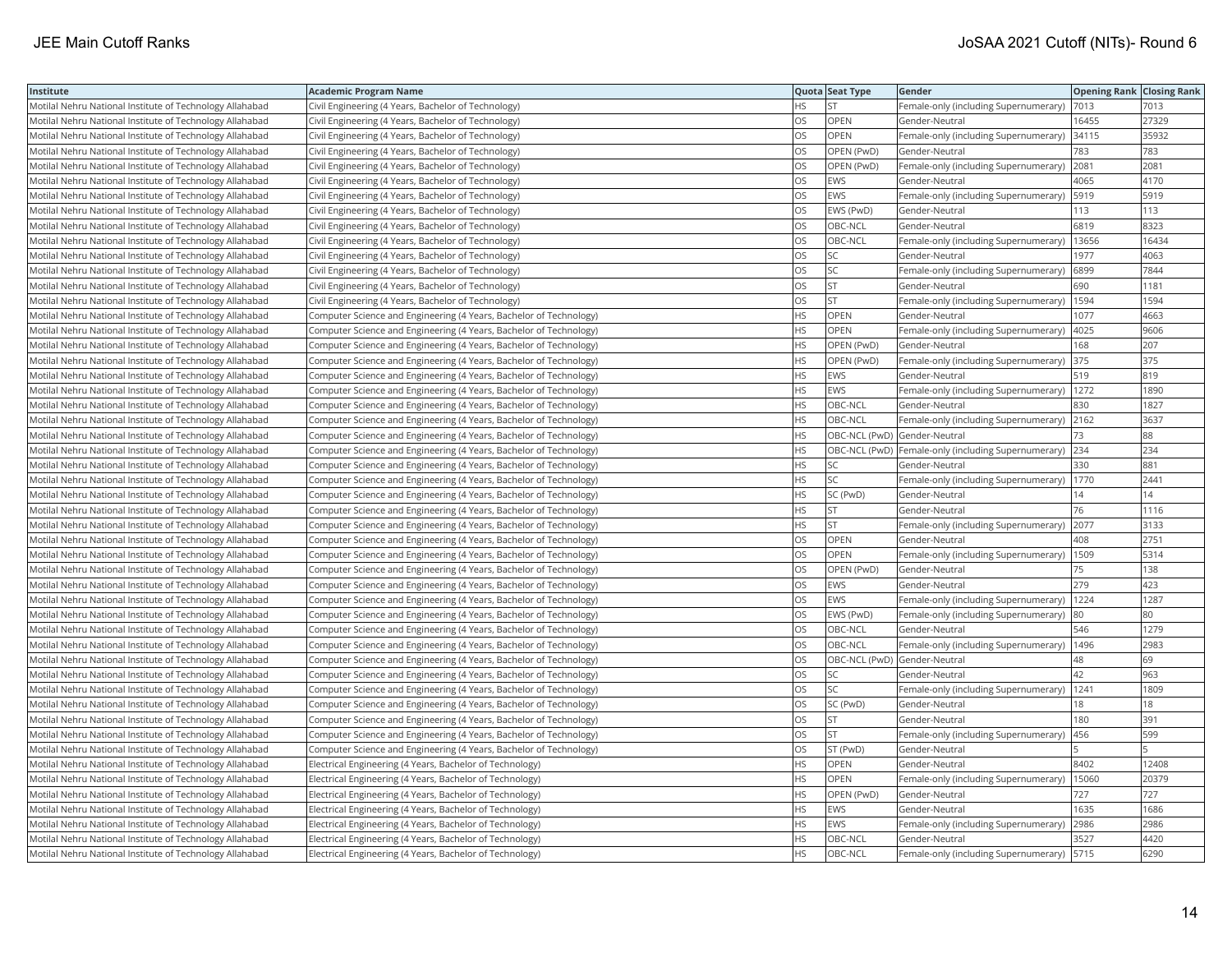| Institute                                                | <b>Academic Program Name</b>                                                |           | Quota Seat Type              | <b>Gender</b>                         | <b>Opening Rank Closing Rank</b> |       |
|----------------------------------------------------------|-----------------------------------------------------------------------------|-----------|------------------------------|---------------------------------------|----------------------------------|-------|
| Motilal Nehru National Institute of Technology Allahabad | Electrical Engineering (4 Years, Bachelor of Technology)                    | <b>HS</b> | OBC-NCL (PwD) Gender-Neutral |                                       | 455                              | 455   |
| Motilal Nehru National Institute of Technology Allahabad | Electrical Engineering (4 Years, Bachelor of Technology)                    | <b>HS</b> | lsc                          | Gender-Neutral                        | 1647                             | 2052  |
| Motilal Nehru National Institute of Technology Allahabad | Electrical Engineering (4 Years, Bachelor of Technology)                    | <b>HS</b> | SC.                          | Female-only (including Supernumerary) | 3891                             | 3897  |
| Motilal Nehru National Institute of Technology Allahabad | Electrical Engineering (4 Years, Bachelor of Technology)                    | <b>HS</b> | <b>ST</b>                    | Gender-Neutral                        | 1981                             | 2532  |
| Motilal Nehru National Institute of Technology Allahabad | Electrical Engineering (4 Years, Bachelor of Technology)                    | <b>HS</b> | İst                          | Female-only (including Supernumerary) | 3997                             | 3997  |
| Motilal Nehru National Institute of Technology Allahabad | Electrical Engineering (4 Years, Bachelor of Technology)                    | OS        | <b>OPEN</b>                  | Gender-Neutral                        | 10131                            | 12648 |
| Motilal Nehru National Institute of Technology Allahabad | Electrical Engineering (4 Years, Bachelor of Technology)                    | OS        | OPEN                         | Female-only (including Supernumerary) | 16248                            | 19386 |
| Motilal Nehru National Institute of Technology Allahabad | Electrical Engineering (4 Years, Bachelor of Technology)                    | <b>OS</b> | OPEN (PwD)                   | Gender-Neutral                        | 468                              | 468   |
| Motilal Nehru National Institute of Technology Allahabad | Electrical Engineering (4 Years, Bachelor of Technology)                    | OS        | OPEN (PwD)                   | Female-only (including Supernumerary) | 1340                             | 1340  |
| Motilal Nehru National Institute of Technology Allahabad | Electrical Engineering (4 Years, Bachelor of Technology)                    | OS        | <b>EWS</b>                   | Gender-Neutral                        | 1677                             | 1781  |
| Motilal Nehru National Institute of Technology Allahabad | Electrical Engineering (4 Years, Bachelor of Technology)                    | OS        | EWS                          | Female-only (including Supernumerary) | 3341                             | 3341  |
| Motilal Nehru National Institute of Technology Allahabad | Electrical Engineering (4 Years, Bachelor of Technology)                    | <b>OS</b> | OBC-NCL                      | Gender-Neutral                        | 3428                             | 4129  |
| Motilal Nehru National Institute of Technology Allahabad | Electrical Engineering (4 Years, Bachelor of Technology)                    | OS        | OBC-NCL                      | Female-only (including Supernumerary) | 8067                             | 9699  |
| Motilal Nehru National Institute of Technology Allahabad | Electrical Engineering (4 Years, Bachelor of Technology)                    | OS        | OBC-NCL (PwD) Gender-Neutral |                                       | 202                              | 202   |
| Motilal Nehru National Institute of Technology Allahabad | Electrical Engineering (4 Years, Bachelor of Technology)                    | OS        | SC                           | Gender-Neutral                        | 2329                             | 3120  |
| Motilal Nehru National Institute of Technology Allahabad | Electrical Engineering (4 Years, Bachelor of Technology)                    | OS        | SC                           | Female-only (including Supernumerary) | 4237                             | 4248  |
| Motilal Nehru National Institute of Technology Allahabad | Electrical Engineering (4 Years, Bachelor of Technology)                    | OS        | Ist                          | Gender-Neutral                        | 607                              | 934   |
| Motilal Nehru National Institute of Technology Allahabad | Electrical Engineering (4 Years, Bachelor of Technology)                    | OS        | <b>ST</b>                    | Female-only (including Supernumerary) | 1742                             | 1742  |
| Motilal Nehru National Institute of Technology Allahabad | Electronics and Communication Engineering (4 Years, Bachelor of Technology) | <b>HS</b> | OPEN                         | Gender-Neutral                        | 5357                             | 9089  |
| Motilal Nehru National Institute of Technology Allahabad | Electronics and Communication Engineering (4 Years, Bachelor of Technology) | <b>HS</b> | <b>OPEN</b>                  | Female-only (including Supernumerary) | 10804                            | 14336 |
| Motilal Nehru National Institute of Technology Allahabad | Electronics and Communication Engineering (4 Years, Bachelor of Technology) | <b>HS</b> | OPEN (PwD)                   | Gender-Neutral                        | 288                              | 288   |
| Motilal Nehru National Institute of Technology Allahabad | Electronics and Communication Engineering (4 Years, Bachelor of Technology) | <b>HS</b> | OPEN (PwD)                   | Female-only (including Supernumerary) | 969                              | 969   |
| Motilal Nehru National Institute of Technology Allahabad | Electronics and Communication Engineering (4 Years, Bachelor of Technology) | <b>HS</b> | EWS                          | Gender-Neutral                        | 1250                             | 1296  |
| Motilal Nehru National Institute of Technology Allahabad | Electronics and Communication Engineering (4 Years, Bachelor of Technology) | <b>HS</b> | EWS                          | Female-only (including Supernumerary) | 2313                             | 2974  |
| Motilal Nehru National Institute of Technology Allahabad | Electronics and Communication Engineering (4 Years, Bachelor of Technology) | <b>HS</b> | OBC-NCL                      | Gender-Neutral                        | 2364                             | 3327  |
| Motilal Nehru National Institute of Technology Allahabad | Electronics and Communication Engineering (4 Years, Bachelor of Technology) | <b>HS</b> | OBC-NCL                      | Female-only (including Supernumerary) | 3894                             | 5697  |
| Motilal Nehru National Institute of Technology Allahabad | Electronics and Communication Engineering (4 Years, Bachelor of Technology) | <b>HS</b> | OBC-NCL (PwD) Gender-Neutral |                                       | 194                              | 194   |
| Motilal Nehru National Institute of Technology Allahabad | Electronics and Communication Engineering (4 Years, Bachelor of Technology) | <b>HS</b> | SC                           | Gender-Neutral                        | 1296                             | 2010  |
| Motilal Nehru National Institute of Technology Allahabad | Electronics and Communication Engineering (4 Years, Bachelor of Technology) | <b>HS</b> | <b>SC</b>                    | Female-only (including Supernumerary) | 3071                             | 3150  |
| Motilal Nehru National Institute of Technology Allahabad | Electronics and Communication Engineering (4 Years, Bachelor of Technology) | <b>HS</b> | <b>ST</b>                    | Gender-Neutral                        | 1160                             | 1922  |
| Motilal Nehru National Institute of Technology Allahabad | Electronics and Communication Engineering (4 Years, Bachelor of Technology) | <b>HS</b> | lst                          | Female-only (including Supernumerary) | 4049                             | 4049  |
| Motilal Nehru National Institute of Technology Allahabad | Electronics and Communication Engineering (4 Years, Bachelor of Technology) | OS        | OPEN                         | Gender-Neutral                        | 4220                             | 9238  |
| Motilal Nehru National Institute of Technology Allahabad | Electronics and Communication Engineering (4 Years, Bachelor of Technology) | <b>OS</b> | <b>OPEN</b>                  | Female-only (including Supernumerary) | 9296                             | 14641 |
| Motilal Nehru National Institute of Technology Allahabad | Electronics and Communication Engineering (4 Years, Bachelor of Technology) | OS        | OPEN (PwD)                   | Gender-Neutral                        | 431                              | 431   |
| Motilal Nehru National Institute of Technology Allahabad | Electronics and Communication Engineering (4 Years, Bachelor of Technology) | OS        | OPEN (PwD)                   | Female-only (including Supernumerary) | 871                              | 871   |
| Motilal Nehru National Institute of Technology Allahabad | Electronics and Communication Engineering (4 Years, Bachelor of Technology) | <b>OS</b> | EWS                          | Gender-Neutral                        | 1203                             | 1288  |
| Motilal Nehru National Institute of Technology Allahabad | Electronics and Communication Engineering (4 Years, Bachelor of Technology) | OS        | EWS                          | Female-only (including Supernumerary) | 2194                             | 2194  |
| Motilal Nehru National Institute of Technology Allahabad | Electronics and Communication Engineering (4 Years, Bachelor of Technology) | OS        | EWS (PwD)                    | Female-only (including Supernumerary) | 140                              | 140   |
| Motilal Nehru National Institute of Technology Allahabad | Electronics and Communication Engineering (4 Years, Bachelor of Technology) | OS        | OBC-NCL                      | Gender-Neutral                        | 2133                             | 3095  |
| Motilal Nehru National Institute of Technology Allahabad | Electronics and Communication Engineering (4 Years, Bachelor of Technology) | <b>OS</b> | OBC-NCL                      | Female-only (including Supernumerary) | 3710                             | 5428  |
| Motilal Nehru National Institute of Technology Allahabad | Electronics and Communication Engineering (4 Years, Bachelor of Technology) | <b>OS</b> | OBC-NCL (PwD) Gender-Neutral |                                       | 162                              | 162   |
| Motilal Nehru National Institute of Technology Allahabad | Electronics and Communication Engineering (4 Years, Bachelor of Technology) | OS        | SC                           | Gender-Neutral                        | 1235                             | 2267  |
| Motilal Nehru National Institute of Technology Allahabad | Electronics and Communication Engineering (4 Years, Bachelor of Technology) | OS        | <b>SC</b>                    | Female-only (including Supernumerary) | 2741                             | 3488  |
| Motilal Nehru National Institute of Technology Allahabad | Electronics and Communication Engineering (4 Years, Bachelor of Technology) | <b>OS</b> | Ist                          | Gender-Neutral                        | 665                              | 886   |
| Motilal Nehru National Institute of Technology Allahabad | Electronics and Communication Engineering (4 Years, Bachelor of Technology) | <b>OS</b> | lst                          | Female-only (including Supernumerary) | 879                              | 1075  |
| Motilal Nehru National Institute of Technology Allahabad | Mechanical Engineering (4 Years, Bachelor of Technology)                    | <b>HS</b> | OPEN                         | Gender-Neutral                        | 12584                            | 17332 |
| Motilal Nehru National Institute of Technology Allahabad | Mechanical Engineering (4 Years, Bachelor of Technology)                    | <b>HS</b> | <b>OPEN</b>                  | Female-only (including Supernumerary) | 22044                            | 29506 |
| Motilal Nehru National Institute of Technology Allahabad | Mechanical Engineering (4 Years, Bachelor of Technology)                    | HS        | OPEN (PwD)                   | Gender-Neutral                        | 883                              | 883   |
| Motilal Nehru National Institute of Technology Allahabad | Mechanical Engineering (4 Years, Bachelor of Technology)                    | HS        | <b>EWS</b>                   | Gender-Neutral                        | 2423                             | 2671  |
| Motilal Nehru National Institute of Technology Allahabad | Mechanical Engineering (4 Years, Bachelor of Technology)                    | <b>HS</b> | <b>EWS</b>                   | Female-only (including Supernumerary) | 6063                             | 6780  |
| Motilal Nehru National Institute of Technology Allahabad | Mechanical Engineering (4 Years, Bachelor of Technology)                    | <b>HS</b> | EWS (PwD)                    | Gender-Neutral                        | 212                              | 212   |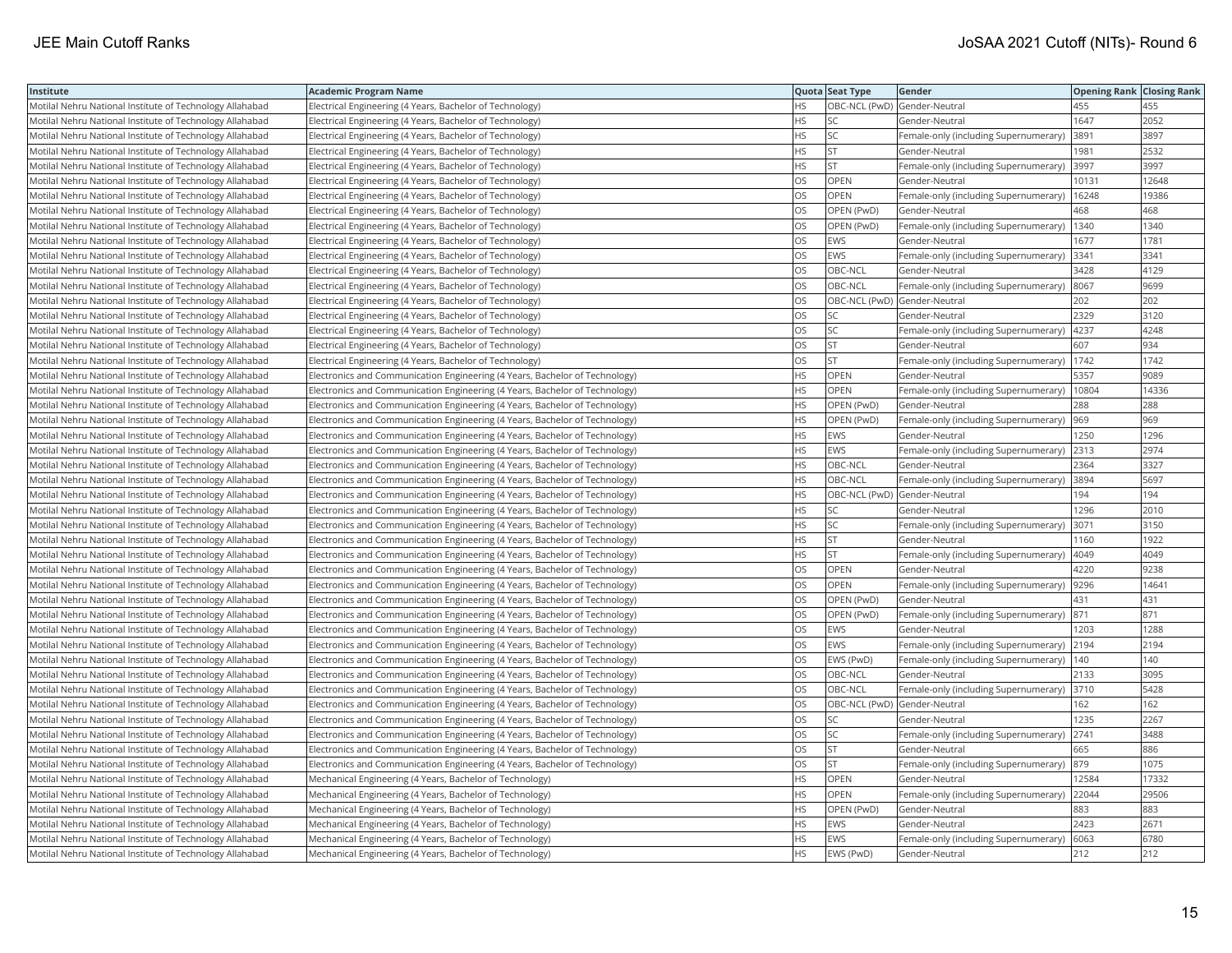| Institute                                                | Academic Program Name                                                       |           | Quota Seat Type              | Gender                                        | <b>Opening Rank Closing Rank</b> |        |
|----------------------------------------------------------|-----------------------------------------------------------------------------|-----------|------------------------------|-----------------------------------------------|----------------------------------|--------|
| Motilal Nehru National Institute of Technology Allahabad | Mechanical Engineering (4 Years, Bachelor of Technology)                    | HS.       | OBC-NCL                      | Gender-Neutral                                | 5061                             | 6279   |
| Motilal Nehru National Institute of Technology Allahabad | Mechanical Engineering (4 Years, Bachelor of Technology)                    | HS        | OBC-NCL                      | Female-only (including Supernumerary)         | 12684                            | 12867  |
| Motilal Nehru National Institute of Technology Allahabad | Mechanical Engineering (4 Years, Bachelor of Technology)                    | <b>HS</b> | OBC-NCL (PwD) Gender-Neutral |                                               | 468                              | 468    |
| Motilal Nehru National Institute of Technology Allahabad | Mechanical Engineering (4 Years, Bachelor of Technology)                    | HS        | <b>SC</b>                    | Gender-Neutral                                | 391                              | 3819   |
| Motilal Nehru National Institute of Technology Allahabad | Mechanical Engineering (4 Years, Bachelor of Technology)                    | HS        | SC                           | Female-only (including Supernumerary)         | 5399                             | 5844   |
| Motilal Nehru National Institute of Technology Allahabad | Mechanical Engineering (4 Years, Bachelor of Technology)                    | HS        | lst                          | Gender-Neutral                                | 3189                             | 3530   |
| Motilal Nehru National Institute of Technology Allahabad | Mechanical Engineering (4 Years, Bachelor of Technology)                    | HS        | <b>ST</b>                    | Female-only (including Supernumerary) [5614   |                                  | 5614   |
| Motilal Nehru National Institute of Technology Allahabad | Mechanical Engineering (4 Years, Bachelor of Technology)                    | OS.       | <b>OPEN</b>                  | Gender-Neutral                                | 10310                            | 18047  |
| Motilal Nehru National Institute of Technology Allahabad | Mechanical Engineering (4 Years, Bachelor of Technology)                    | OS        | <b>OPEN</b>                  | Female-only (including Supernumerary)         | 26247                            | 31799  |
| Motilal Nehru National Institute of Technology Allahabad | Mechanical Engineering (4 Years, Bachelor of Technology)                    | OS        | OPEN (PwD)                   | Gender-Neutral                                | 729                              | 729    |
| Motilal Nehru National Institute of Technology Allahabad | Mechanical Engineering (4 Years, Bachelor of Technology)                    | OS.       | OPEN (PwD)                   | Female-only (including Supernumerary)         | 1179                             | 1179   |
| Motilal Nehru National Institute of Technology Allahabad | Mechanical Engineering (4 Years, Bachelor of Technology)                    | OS        | EWS                          | Gender-Neutral                                | 2662                             | 2942   |
| Motilal Nehru National Institute of Technology Allahabad | Mechanical Engineering (4 Years, Bachelor of Technology)                    | <b>OS</b> | <b>EWS</b>                   | Female-only (including Supernumerary)         | 5565                             | 5813   |
| Motilal Nehru National Institute of Technology Allahabad | Mechanical Engineering (4 Years, Bachelor of Technology)                    | OS        | OBC-NCL                      | Gender-Neutral                                | 4404                             | 6326   |
| Motilal Nehru National Institute of Technology Allahabad | Mechanical Engineering (4 Years, Bachelor of Technology)                    | OS        | OBC-NCL                      | Female-only (including Supernumerary)   12048 |                                  | 15000  |
| Motilal Nehru National Institute of Technology Allahabad | Mechanical Engineering (4 Years, Bachelor of Technology)                    | OS        | OBC-NCL (PwD) Gender-Neutral |                                               | 294                              | 294    |
| Motilal Nehru National Institute of Technology Allahabad | Mechanical Engineering (4 Years, Bachelor of Technology)                    | OS.       | <b>SC</b>                    | Gender-Neutral                                | 3113                             | 4239   |
| Motilal Nehru National Institute of Technology Allahabad | Mechanical Engineering (4 Years, Bachelor of Technology)                    | OS        | <b>SC</b>                    | Female-only (including Supernumerary)         | 6521                             | 7874   |
| Motilal Nehru National Institute of Technology Allahabad | Mechanical Engineering (4 Years, Bachelor of Technology)                    | OS        | <b>ST</b>                    | Gender-Neutral                                | 1492                             | 1578   |
| Motilal Nehru National Institute of Technology Allahabad | Mechanical Engineering (4 Years, Bachelor of Technology)                    | OS.       | <b>ST</b>                    | Female-only (including Supernumerary)         | 2562                             | 2562   |
| Motilal Nehru National Institute of Technology Allahabad | Production and Industrial Engineering (4 Years, Bachelor of Technology)     | HS.       | <b>OPEN</b>                  | Gender-Neutral                                | 22431                            | 30264  |
| Motilal Nehru National Institute of Technology Allahabad | (Production and Industrial Engineering (4 Years, Bachelor of Technology)    | HS        | <b>OPEN</b>                  | Female-only (including Supernumerary) 39252   |                                  | 47347  |
| Motilal Nehru National Institute of Technology Allahabad | Production and Industrial Engineering (4 Years, Bachelor of Technology)     | ΗS        | EWS                          | Gender-Neutral                                | 4570                             | 4818   |
| Motilal Nehru National Institute of Technology Allahabad | Production and Industrial Engineering (4 Years, Bachelor of Technology)     | HS        | EWS                          | Female-only (including Supernumerary) 8833    |                                  | 8833   |
| Motilal Nehru National Institute of Technology Allahabad | Production and Industrial Engineering (4 Years, Bachelor of Technology)     | HS        | OBC-NCL                      | Gender-Neutral                                | 8011                             | 10450  |
| Motilal Nehru National Institute of Technology Allahabad | Production and Industrial Engineering (4 Years, Bachelor of Technology)     | HS.       | OBC-NCL                      | Female-only (including Supernumerary)         | 15132                            | 15132  |
| Motilal Nehru National Institute of Technology Allahabad | [Production and Industrial Engineering (4 Years, Bachelor of Technology)    | HS        | SC                           | Gender-Neutral                                | 5168                             | 5594   |
| Motilal Nehru National Institute of Technology Allahabad | Production and Industrial Engineering (4 Years, Bachelor of Technology)     | HS        | <b>SC</b>                    | Female-only (including Supernumerary)         | 7426                             | 7426   |
| Motilal Nehru National Institute of Technology Allahabad | Production and Industrial Engineering (4 Years, Bachelor of Technology)     | HS.       | <b>ST</b>                    | Gender-Neutral                                | 3507                             | 4091   |
| Motilal Nehru National Institute of Technology Allahabad | Production and Industrial Engineering (4 Years, Bachelor of Technology)     | OS        | OPEN                         | Gender-Neutral                                | 23603                            | 30909  |
| Motilal Nehru National Institute of Technology Allahabad | Production and Industrial Engineering (4 Years, Bachelor of Technology)     | OS        | OPEN                         | Female-only (including Supernumerary) 36432   |                                  | 43202  |
| Motilal Nehru National Institute of Technology Allahabad | Production and Industrial Engineering (4 Years, Bachelor of Technology)     | OS        | OPEN (PwD)                   | Gender-Neutral                                | 1414                             | 1414   |
| Motilal Nehru National Institute of Technology Allahabad | Production and Industrial Engineering (4 Years, Bachelor of Technology)     | OS        | <b>EWS</b>                   | Gender-Neutral                                | 4678                             | 4796   |
| Motilal Nehru National Institute of Technology Allahabad | Production and Industrial Engineering (4 Years, Bachelor of Technology)     | OS        | EWS                          | Female-only (including Supernumerary)         | 7794                             | 7794   |
| Motilal Nehru National Institute of Technology Allahabad | Production and Industrial Engineering (4 Years, Bachelor of Technology)     | OS.       | OBC-NCL                      | Gender-Neutral                                | 8523                             | 10908  |
| Motilal Nehru National Institute of Technology Allahabad | Production and Industrial Engineering (4 Years, Bachelor of Technology)     | <b>OS</b> | OBC-NCL                      | Female-only (including Supernumerary)         | 16697                            | 16697  |
| Motilal Nehru National Institute of Technology Allahabad | Production and Industrial Engineering (4 Years, Bachelor of Technology)     | OS        | SC                           | Gender-Neutral                                | 5161                             | 7089   |
| Motilal Nehru National Institute of Technology Allahabad | Production and Industrial Engineering (4 Years, Bachelor of Technology)     | OS.       | <b>SC</b>                    | Female-only (including Supernumerary)  9829   |                                  | 9829   |
| Motilal Nehru National Institute of Technology Allahabad | Production and Industrial Engineering (4 Years, Bachelor of Technology)     | OS        | <b>ST</b>                    | Gender-Neutral                                | 2502                             | 2502   |
| Motilal Nehru National Institute of Technology Allahabad | Production and Industrial Engineering (4 Years, Bachelor of Technology)     | OS.       | <b>ST</b>                    | Female-only (including Supernumerary)  4119   |                                  | 4119   |
| National Institute of Technology Agartala                | Biotechnology and Biochemical Engineering (4 Years, Bachelor of Technology) | HS.       | <b>OPEN</b>                  | Gender-Neutral                                | 63622                            | 206236 |
| National Institute of Technology Agartala                | Biotechnology and Biochemical Engineering (4 Years, Bachelor of Technology) | HS        | <b>OPEN</b>                  | Female-only (including Supernumerary)         | 124038                           | 182534 |
| National Institute of Technology Agartala                | Biotechnology and Biochemical Engineering (4 Years, Bachelor of Technology) | HS        | EWS                          | Gender-Neutral                                | 40498                            | 59662  |
| National Institute of Technology Agartala                | Biotechnology and Biochemical Engineering (4 Years, Bachelor of Technology) | <b>HS</b> | <b>SC</b>                    | Gender-Neutral                                | 21495                            | 30495  |
| National Institute of Technology Agartala                | Biotechnology and Biochemical Engineering (4 Years, Bachelor of Technology) | HS        | SC                           | Female-only (including Supernumerary)         | 20192                            | 20192  |
| National Institute of Technology Agartala                | Biotechnology and Biochemical Engineering (4 Years, Bachelor of Technology) | HS        | <b>ST</b>                    | Gender-Neutral                                | 8729                             | 19886  |
| National Institute of Technology Agartala                | Biotechnology and Biochemical Engineering (4 Years, Bachelor of Technology) | HS        | <b>ST</b>                    | Female-only (including Supernumerary)         | 12375                            | 17871  |
| National Institute of Technology Agartala                | Biotechnology and Biochemical Engineering (4 Years, Bachelor of Technology) | OS        | <b>OPEN</b>                  | Gender-Neutral                                | 40740                            | 56064  |
| National Institute of Technology Agartala                | Biotechnology and Biochemical Engineering (4 Years, Bachelor of Technology) | OS        | OPEN                         | Female-only (including Supernumerary)         | 58549                            | 60411  |
| National Institute of Technology Agartala                | Biotechnology and Biochemical Engineering (4 Years, Bachelor of Technology) | OS        | <b>EWS</b>                   | Gender-Neutral                                | 8555                             | 8774   |
| National Institute of Technology Agartala                | Biotechnology and Biochemical Engineering (4 Years, Bachelor of Technology) | <b>OS</b> | OBC-NCL                      | Gender-Neutral                                | 15861                            | 17391  |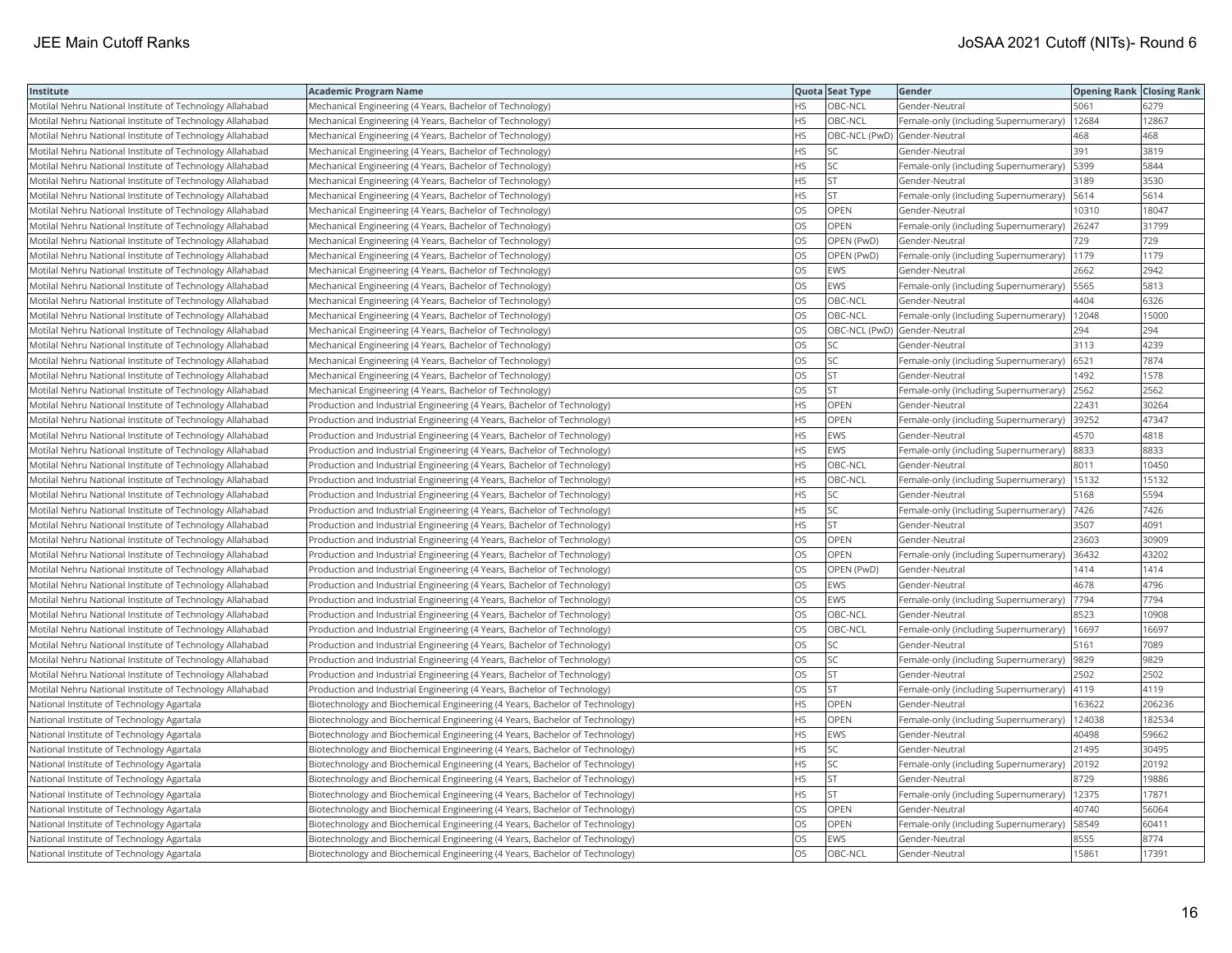| Institute                                 | <b>Academic Program Name</b>                                                         |           | Quota Seat Type | Gender                                        | <b>Opening Rank Closing Rank</b> |        |
|-------------------------------------------|--------------------------------------------------------------------------------------|-----------|-----------------|-----------------------------------------------|----------------------------------|--------|
| National Institute of Technology Agartala | Biotechnology and Biochemical Engineering (4 Years, Bachelor of Technology)          | OS        | OBC-NCL         | Female-only (including Supernumerary) 21104   |                                  | 22170  |
| National Institute of Technology Agartala | Biotechnology and Biochemical Engineering (4 Years, Bachelor of Technology)          | OS        | <b>SC</b>       | Gender-Neutral                                | 7964                             | 9418   |
| National Institute of Technology Agartala | Biotechnology and Biochemical Engineering (4 Years, Bachelor of Technology)          | OS        | SC              | Female-only (including Supernumerary)         | 10322                            | 10322  |
| National Institute of Technology Agartala | Biotechnology and Biochemical Engineering (4 Years, Bachelor of Technology)          | OS        | <b>ST</b>       | Gender-Neutral                                | 3570                             | 3645   |
| National Institute of Technology Agartala | Chemical Engineering (4 Years, Bachelor of Technology)                               | HS        | <b>OPEN</b>     | Gender-Neutral                                | 144525                           | 199284 |
| National Institute of Technology Agartala | Chemical Engineering (4 Years, Bachelor of Technology)                               | ΗS        | OPEN            | Female-only (including Supernumerary)         | 143402                           | 182777 |
| National Institute of Technology Agartala | Chemical Engineering (4 Years, Bachelor of Technology)                               | ΗS        | EWS             | Gender-Neutral                                | 46866                            | 59084  |
| National Institute of Technology Agartala | Chemical Engineering (4 Years, Bachelor of Technology)                               | HS        | <b>EWS</b>      | Female-only (including Supernumerary)         | 49860                            | 49860  |
| National Institute of Technology Agartala | Chemical Engineering (4 Years, Bachelor of Technology)                               | ΗS        | SC              | Gender-Neutral                                | 21861                            | 27098  |
| National Institute of Technology Agartala | Chemical Engineering (4 Years, Bachelor of Technology)                               | HS        | SC              | Female-only (including Supernumerary)         | 32131                            | 32131  |
| National Institute of Technology Agartala | Chemical Engineering (4 Years, Bachelor of Technology)                               | <b>HS</b> | <b>ST</b>       | Gender-Neutral                                | 14481                            | 22972  |
| National Institute of Technology Agartala | Chemical Engineering (4 Years, Bachelor of Technology)                               | OS        | OPEN            | Gender-Neutral                                | 43598                            | 51250  |
| National Institute of Technology Agartala | Chemical Engineering (4 Years, Bachelor of Technology)                               | OS        | OPEN            | Female-only (including Supernumerary)   55626 |                                  | 56972  |
| National Institute of Technology Agartala | Chemical Engineering (4 Years, Bachelor of Technology)                               | OS        | EWS             | Gender-Neutral                                | 7834                             | 7911   |
| National Institute of Technology Agartala | Chemical Engineering (4 Years, Bachelor of Technology)                               | OS        | EWS             | Female-only (including Supernumerary)         | 9287                             | 9287   |
| National Institute of Technology Agartala | Chemical Engineering (4 Years, Bachelor of Technology)                               | OS        | OBC-NCL         | Gender-Neutral                                | 14934                            | 16013  |
| National Institute of Technology Agartala | Chemical Engineering (4 Years, Bachelor of Technology)                               | OS        | OBC-NCL         | Female-only (including Supernumerary)         | 20156                            | 20723  |
| National Institute of Technology Agartala | Chemical Engineering (4 Years, Bachelor of Technology)                               | OS        | <b>SC</b>       | Gender-Neutral                                | 8392                             | 8625   |
| National Institute of Technology Agartala | Chemical Engineering (4 Years, Bachelor of Technology)                               | OS        | SC              | Female-only (including Supernumerary)         | 5752                             | 5752   |
| National Institute of Technology Agartala | Chemical Engineering (4 Years, Bachelor of Technology)                               | OS        | <b>ST</b>       | Gender-Neutral                                | 2901                             | 3041   |
| National Institute of Technology Agartala | Chemical Engineering (4 Years, Bachelor of Technology)                               | OS        | <b>ST</b>       | Female-only (including Supernumerary)         | 4602                             | 4602   |
| National Institute of Technology Agartala | Chemistry (5 Years, Bachelor of Science and Master of Science (Dual Degree))         | HS        | OPEN            | Gender-Neutral                                | 97019                            | 202543 |
| National Institute of Technology Agartala | Chemistry (5 Years, Bachelor of Science and Master of Science (Dual Degree))         | ΗS        | EWS             | Gender-Neutral                                | 41059                            | 41059  |
| National Institute of Technology Agartala | Chemistry (5 Years, Bachelor of Science and Master of Science (Dual Degree))         | HS        | SC              | Gender-Neutral                                | 13184                            | 23250  |
| National Institute of Technology Agartala | Chemistry (5 Years, Bachelor of Science and Master of Science (Dual Degree))         | HS        | <b>ST</b>       | Gender-Neutral                                | 11407                            | 15003  |
| National Institute of Technology Agartala | Chemistry (5 Years, Bachelor of Science and Master of Science (Dual Degree))         | OS        | OPEN            | Gender-Neutral                                | 53908                            | 58734  |
| National Institute of Technology Agartala | Chemistry (5 Years, Bachelor of Science and Master of Science (Dual Degree))         | OS        | EWS             | Gender-Neutral                                | 9379                             | 9489   |
| National Institute of Technology Agartala | Chemistry (5 Years, Bachelor of Science and Master of Science (Dual Degree))         | OS        | OBC-NCL         | Gender-Neutral                                | 17045                            | 17842  |
| National Institute of Technology Agartala | Chemistry (5 Years, Bachelor of Science and Master of Science (Dual Degree))         | OS        | SC              | Gender-Neutral                                | 9703                             | 10397  |
| National Institute of Technology Agartala | Chemistry (5 Years, Bachelor of Science and Master of Science (Dual Degree))         | OS        | ST              | Gender-Neutral                                | 4064                             | 4064   |
| National Institute of Technology Agartala | Civil Engineering (4 Years, Bachelor of Technology)                                  | <b>HS</b> | OPEN            | Gender-Neutral                                | 89232                            | 178510 |
| National Institute of Technology Agartala | Civil Engineering (4 Years, Bachelor of Technology)                                  | ΗS        | OPEN            | Female-only (including Supernumerary)         | 115738                           | 173845 |
| National Institute of Technology Agartala | Civil Engineering (4 Years, Bachelor of Technology)                                  | HS        | <b>EWS</b>      | Gender-Neutral                                | 27172                            | 59450  |
| National Institute of Technology Agartala | Civil Engineering (4 Years, Bachelor of Technology)                                  | HS        | <b>EWS</b>      | Female-only (including Supernumerary)         | 34805                            | 34805  |
| National Institute of Technology Agartala | Civil Engineering (4 Years, Bachelor of Technology)                                  | HS        | SC              | Gender-Neutral                                | 14782                            | 19703  |
| National Institute of Technology Agartala | Civil Engineering (4 Years, Bachelor of Technology)                                  | HS        | SC              | Female-only (including Supernumerary)         | 13874                            | 16920  |
| National Institute of Technology Agartala | Civil Engineering (4 Years, Bachelor of Technology)                                  | ΗS        | <b>ST</b>       | Gender-Neutral                                | 2623                             | 8667   |
| National Institute of Technology Agartala | Civil Engineering (4 Years, Bachelor of Technology)                                  | HS        | <b>ST</b>       | Female-only (including Supernumerary) 3661    |                                  | 8199   |
| National Institute of Technology Agartala | Civil Engineering (4 Years, Bachelor of Technology)                                  | OS        | OPEN            | Gender-Neutral                                | 41680                            | 52016  |
| National Institute of Technology Agartala | Civil Engineering (4 Years, Bachelor of Technology)                                  | OS        | <b>OPEN</b>     | Female-only (including Supernumerary)   48600 |                                  | 61503  |
| National Institute of Technology Agartala | Civil Engineering (4 Years, Bachelor of Technology)                                  | OS        | OPEN (PwD)      | Gender-Neutral                                | 1234                             | 2075   |
| National Institute of Technology Agartala | Civil Engineering (4 Years, Bachelor of Technology)                                  | OS        | <b>EWS</b>      | Gender-Neutral                                | 7917                             | 8152   |
| National Institute of Technology Agartala | Civil Engineering (4 Years, Bachelor of Technology)                                  | OS        | EWS             | Female-only (including Supernumerary)         | 9707                             | 9707   |
| National Institute of Technology Agartala | Civil Engineering (4 Years, Bachelor of Technology)                                  | OS        | OBC-NCL         | Gender-Neutral                                | 14057                            | 15249  |
| National Institute of Technology Agartala | Civil Engineering (4 Years, Bachelor of Technology)                                  | OS        | OBC-NCL         | Female-only (including Supernumerary) 21372   |                                  | 22293  |
| National Institute of Technology Agartala | Civil Engineering (4 Years, Bachelor of Technology)                                  | OS        |                 | OBC-NCL (PwD) Gender-Neutral                  | 859                              | 859    |
| National Institute of Technology Agartala | Civil Engineering (4 Years, Bachelor of Technology)                                  | OS        | <b>SC</b>       | Gender-Neutral                                | 6980                             | 8070   |
| National Institute of Technology Agartala | Civil Engineering (4 Years, Bachelor of Technology)                                  | OS        | SC              | Female-only (including Supernumerary)         | 9690                             | 10118  |
| National Institute of Technology Agartala | Civil Engineering (4 Years, Bachelor of Technology)                                  | OS        | <b>ST</b>       | Gender-Neutral                                | 2086                             | 2290   |
| National Institute of Technology Agartala | Civil Engineering (4 Years, Bachelor of Technology)                                  | OS        | <b>ST</b>       | Female-only (including Supernumerary)         | 2015                             | 2015   |
| National Institute of Technology Agartala | Computational Mathematics (5 Years, Bachelor and Master of Technology (Dual Degree)) | <b>HS</b> | OPEN            | Gender-Neutral                                | 114455                           | 196225 |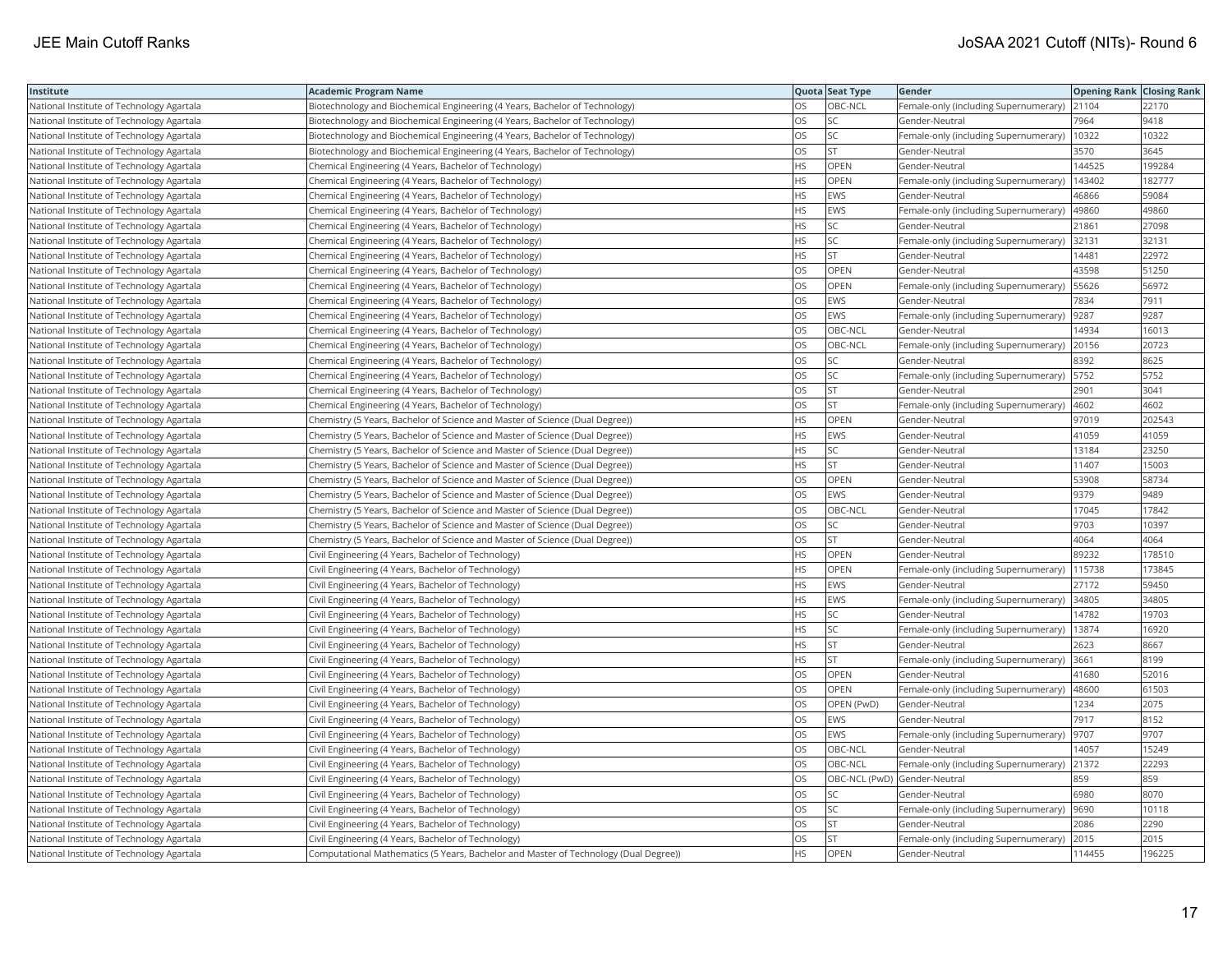| Institute                                 | Academic Program Name                                                                 |     | Quota Seat Type              | Gender                                       | <b>Opening Rank   Closing Rank</b> |        |
|-------------------------------------------|---------------------------------------------------------------------------------------|-----|------------------------------|----------------------------------------------|------------------------------------|--------|
| National Institute of Technology Agartala | Computational Mathematics (5 Years, Bachelor and Master of Technology (Dual Degree))  | НS  | <b>EWS</b>                   | Gender-Neutral                               | 46823                              | 46823  |
| National Institute of Technology Agartala | Computational Mathematics (5 Years, Bachelor and Master of Technology (Dual Degree))  | HS. | SC                           | Gender-Neutral                               | 23345                              | 24742  |
| National Institute of Technology Agartala | (Computational Mathematics (5 Years, Bachelor and Master of Technology (Dual Degree)) | HS. | <b>ST</b>                    | Gender-Neutral                               | 17654                              | 21024  |
| National Institute of Technology Agartala | (Computational Mathematics (5 Years, Bachelor and Master of Technology (Dual Degree)) | OS  | <b>OPEN</b>                  | Gender-Neutral                               | 27715                              | 36527  |
| National Institute of Technology Agartala | (Computational Mathematics (5 Years, Bachelor and Master of Technology (Dual Degree)) | OS  | <b>EWS</b>                   | Gender-Neutral                               | 6354                               | 6354   |
| National Institute of Technology Agartala | Computational Mathematics (5 Years, Bachelor and Master of Technology (Dual Degree))  | OS  | OBC-NCL                      | Gender-Neutral                               | 11722                              | 12495  |
| National Institute of Technology Agartala | (Computational Mathematics (5 Years, Bachelor and Master of Technology (Dual Degree)) | OS  | <b>SC</b>                    | Gender-Neutral                               | 8279                               | 8513   |
| National Institute of Technology Agartala | (Computational Mathematics (5 Years, Bachelor and Master of Technology (Dual Degree)) | OS  | <b>ST</b>                    | Gender-Neutral                               | 2754                               | 2754   |
| National Institute of Technology Agartala | Computer Science and Engineering (4 Years, Bachelor of Technology)                    | HS  | OPEN                         | Gender-Neutral                               | 15366                              | 66475  |
| National Institute of Technology Agartala | Computer Science and Engineering (4 Years, Bachelor of Technology)                    | HS. | OPEN                         | Female-only (including Supernumerary)        | 29525                              | 58905  |
| National Institute of Technology Agartala | Computer Science and Engineering (4 Years, Bachelor of Technology)                    | HS  | OPEN (PwD)                   | Gender-Neutral                               | 756                                | 756    |
| National Institute of Technology Agartala | Computer Science and Engineering (4 Years, Bachelor of Technology)                    | HS  | <b>EWS</b>                   | Gender-Neutral                               | 10895                              | 21268  |
| National Institute of Technology Agartala | Computer Science and Engineering (4 Years, Bachelor of Technology)                    | HS  | <b>EWS</b>                   | Female-only (including Supernumerary)        | 14504                              | 16667  |
| National Institute of Technology Agartala | Computer Science and Engineering (4 Years, Bachelor of Technology)                    | ΗS  | SC                           | Gender-Neutral                               | 3385                               | 7429   |
| National Institute of Technology Agartala | Computer Science and Engineering (4 Years, Bachelor of Technology)                    | HS  | SC                           | Female-only (including Supernumerary)   5265 |                                    | 7456   |
| National Institute of Technology Agartala | Computer Science and Engineering (4 Years, Bachelor of Technology)                    | HS. | <b>ST</b>                    | Gender-Neutral                               | 819                                | 6707   |
| National Institute of Technology Agartala | Computer Science and Engineering (4 Years, Bachelor of Technology)                    | HS  | <b>ST</b>                    | Female-only (including Supernumerary) 2513   |                                    | 4923   |
| National Institute of Technology Agartala | Computer Science and Engineering (4 Years, Bachelor of Technology)                    | OS  | OPEN                         | Gender-Neutral                               | 13524                              | 19692  |
| National Institute of Technology Agartala | Computer Science and Engineering (4 Years, Bachelor of Technology)                    | OS  | OPEN                         | Female-only (including Supernumerary)        | 28842                              | 31835  |
| National Institute of Technology Agartala | Computer Science and Engineering (4 Years, Bachelor of Technology)                    | OS  | OPEN (PwD)                   | Gender-Neutral                               | 225                                | 225    |
| National Institute of Technology Agartala | Computer Science and Engineering (4 Years, Bachelor of Technology)                    | OS  | <b>EWS</b>                   | Gender-Neutral                               | 2804                               | 2948   |
| National Institute of Technology Agartala | (Computer Science and Engineering (4 Years, Bachelor of Technology)                   | OS  | EWS                          | Female-only (including Supernumerary)   5450 |                                    | 5564   |
| National Institute of Technology Agartala | Computer Science and Engineering (4 Years, Bachelor of Technology)                    | OS  | OBC-NCL                      | Gender-Neutral                               | 4341                               | 6772   |
| National Institute of Technology Agartala | Computer Science and Engineering (4 Years, Bachelor of Technology)                    | OS  | OBC-NCL                      | Female-only (including Supernumerary)        | 8888                               | 10414  |
| National Institute of Technology Agartala | Computer Science and Engineering (4 Years, Bachelor of Technology)                    | OS  | SC                           | Gender-Neutral                               | 2296                               | 3954   |
| National Institute of Technology Agartala | Computer Science and Engineering (4 Years, Bachelor of Technology)                    | OS  | SC                           | Female-only (including Supernumerary)        | 4006                               | 4852   |
| National Institute of Technology Agartala | Computer Science and Engineering (4 Years, Bachelor of Technology)                    | OS  | <b>ST</b>                    | Gender-Neutral                               | 1281                               | 1361   |
| National Institute of Technology Agartala | Computer Science and Engineering (4 Years, Bachelor of Technology)                    | OS  | <b>ST</b>                    | Female-only (including Supernumerary)        | 1220                               | 1220   |
| National Institute of Technology Agartala | Electrical Engineering (4 Years, Bachelor of Technology)                              | HS  | <b>OPEN</b>                  | Gender-Neutral                               | 88770                              | 106777 |
| National Institute of Technology Agartala | Electrical Engineering (4 Years, Bachelor of Technology)                              | ΗS  | OPEN                         | Female-only (including Supernumerary)        | 78247                              | 94771  |
| National Institute of Technology Agartala | Electrical Engineering (4 Years, Bachelor of Technology)                              | HS  | EWS                          | Gender-Neutral                               | 30192                              | 33216  |
| National Institute of Technology Agartala | Electrical Engineering (4 Years, Bachelor of Technology)                              | ΗS  | <b>EWS</b>                   | Female-only (including Supernumerary)        | 31119                              | 31119  |
| National Institute of Technology Agartala | Electrical Engineering (4 Years, Bachelor of Technology)                              | HS  | SC                           | Gender-Neutral                               | 9588                               | 14448  |
| National Institute of Technology Agartala | Electrical Engineering (4 Years, Bachelor of Technology)                              | HS  | SC                           | Female-only (including Supernumerary)        | 17295                              | 25119  |
| National Institute of Technology Agartala | Electrical Engineering (4 Years, Bachelor of Technology)                              | НS  | <b>ST</b>                    | Gender-Neutral                               | 6784                               | 12722  |
| National Institute of Technology Agartala | Electrical Engineering (4 Years, Bachelor of Technology)                              | HS  | <b>ST</b>                    | Female-only (including Supernumerary)        | 7068                               | 14186  |
| National Institute of Technology Agartala | Electrical Engineering (4 Years, Bachelor of Technology)                              | OS  | <b>OPEN</b>                  | Gender-Neutral                               | 30775                              | 38398  |
| National Institute of Technology Agartala | Electrical Engineering (4 Years, Bachelor of Technology)                              | OS  | OPEN                         | Female-only (including Supernumerary)  45535 |                                    | 48395  |
| National Institute of Technology Agartala | Electrical Engineering (4 Years, Bachelor of Technology)                              | OS  | EWS                          | Gender-Neutral                               | 5840                               | 6051   |
| National Institute of Technology Agartala | Electrical Engineering (4 Years, Bachelor of Technology)                              | OS. | <b>EWS</b>                   | Female-only (including Supernumerary)        | 7768                               | 7768   |
| National Institute of Technology Agartala | Electrical Engineering (4 Years, Bachelor of Technology)                              | OS  | OBC-NCL                      | Gender-Neutral                               | 9704                               | 10957  |
| National Institute of Technology Agartala | Electrical Engineering (4 Years, Bachelor of Technology)                              | OS. | OBC-NCL                      | Female-only (including Supernumerary)        | 18342                              | 19223  |
| National Institute of Technology Agartala | Electrical Engineering (4 Years, Bachelor of Technology)                              | OS  | OBC-NCL (PwD) Gender-Neutral |                                              | 721                                | 721    |
| National Institute of Technology Agartala | Electrical Engineering (4 Years, Bachelor of Technology)                              | OS  | SC                           | Gender-Neutral                               | 5167                               | 6239   |
| National Institute of Technology Agartala | Electrical Engineering (4 Years, Bachelor of Technology)                              | OS  | SC                           | Female-only (including Supernumerary)        | 7432                               | 8980   |
| National Institute of Technology Agartala | Electrical Engineering (4 Years, Bachelor of Technology)                              | OS  | <b>ST</b>                    | Gender-Neutral                               | 2275                               | 2355   |
| National Institute of Technology Agartala | Electrical Engineering (4 Years, Bachelor of Technology)                              | OS. | <b>ST</b>                    | Female-only (including Supernumerary) 3436   |                                    | 3436   |
| National Institute of Technology Agartala | Electronics and Communication Engineering (4 Years, Bachelor of Technology)           | НS  | OPEN                         | Gender-Neutral                               | 67548                              | 87676  |
| National Institute of Technology Agartala | Electronics and Communication Engineering (4 Years, Bachelor of Technology)           | HS  | OPEN                         | Female-only (including Supernumerary)        | 67167                              | 86153  |
| National Institute of Technology Agartala | Electronics and Communication Engineering (4 Years, Bachelor of Technology)           | HS. | OPEN (PwD)                   | Gender-Neutral                               | 1646                               | 1646   |
| National Institute of Technology Agartala | Electronics and Communication Engineering (4 Years, Bachelor of Technology)           | HS  | EWS                          | Gender-Neutral                               | 21273                              | 28824  |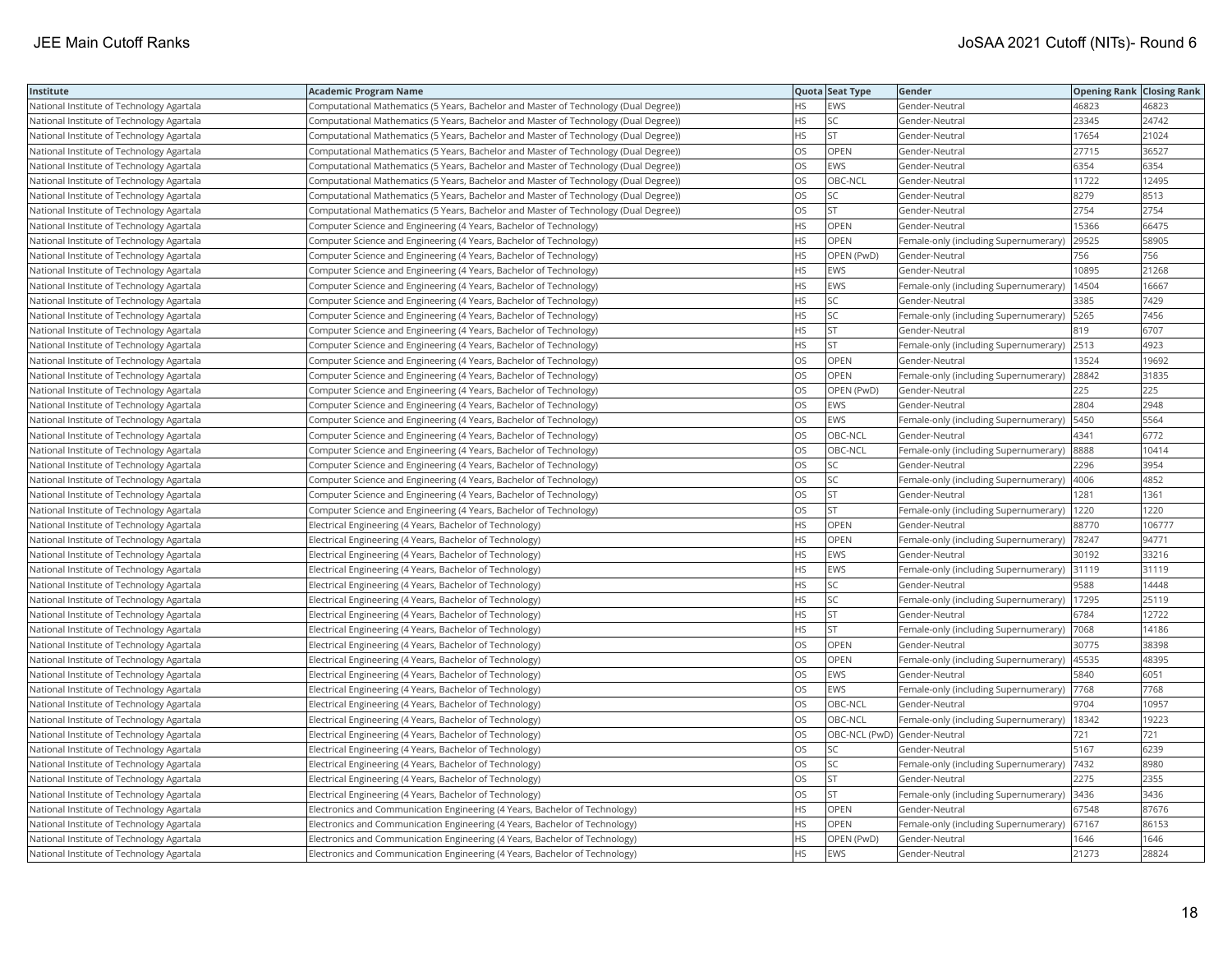| Institute                                 | <b>Academic Program Name</b>                                                                |           | Quota Seat Type | Gender                                     | <b>Opening Rank   Closing Rank</b> |        |
|-------------------------------------------|---------------------------------------------------------------------------------------------|-----------|-----------------|--------------------------------------------|------------------------------------|--------|
| National Institute of Technology Agartala | Electronics and Communication Engineering (4 Years, Bachelor of Technology)                 | HS.       | EWS             | Female-only (including Supernumerary)      | 27195                              | 27195  |
| National Institute of Technology Agartala | Electronics and Communication Engineering (4 Years, Bachelor of Technology)                 | HS.       | <b>SC</b>       | Gender-Neutral                             | 7485                               | 11113  |
| National Institute of Technology Agartala | Electronics and Communication Engineering (4 Years, Bachelor of Technology)                 | HS        | SC              | Female-only (including Supernumerary) 8306 |                                    | 12784  |
| National Institute of Technology Agartala | Electronics and Communication Engineering (4 Years, Bachelor of Technology)                 | HS.       | <b>ST</b>       | Gender-Neutral                             | 7766                               | 14243  |
| National Institute of Technology Agartala | Electronics and Communication Engineering (4 Years, Bachelor of Technology)                 | HS        | <b>ST</b>       | Female-only (including Supernumerary) 6763 |                                    | 10408  |
| National Institute of Technology Agartala | Electronics and Communication Engineering (4 Years, Bachelor of Technology)                 | OS.       | <b>OPEN</b>     | Gender-Neutral                             | 19779                              | 28735  |
| National Institute of Technology Agartala | Electronics and Communication Engineering (4 Years, Bachelor of Technology)                 | OS        | OPEN            | Female-only (including Supernumerary)      | 34024                              | 44300  |
| National Institute of Technology Agartala | Electronics and Communication Engineering (4 Years, Bachelor of Technology)                 | OS        | EWS             | Gender-Neutral                             | 4273                               | 4829   |
| National Institute of Technology Agartala | Electronics and Communication Engineering (4 Years, Bachelor of Technology)                 | <b>OS</b> | <b>EWS</b>      | Female-only (including Supernumerary)      | 6935                               | 6935   |
| National Institute of Technology Agartala | Electronics and Communication Engineering (4 Years, Bachelor of Technology)                 | <b>OS</b> | OBC-NCL         | Gender-Neutral                             | 7157                               | 8956   |
| National Institute of Technology Agartala | Electronics and Communication Engineering (4 Years, Bachelor of Technology)                 | OS.       | OBC-NCL         | Female-only (including Supernumerary)      | 11903                              | 13881  |
| National Institute of Technology Agartala | Electronics and Communication Engineering (4 Years, Bachelor of Technology)                 | OS        | SC              | Gender-Neutral                             | 4207                               | 5104   |
| National Institute of Technology Agartala | Electronics and Communication Engineering (4 Years, Bachelor of Technology)                 | OS        | SC              | Female-only (including Supernumerary)      | 6581                               | 7308   |
| National Institute of Technology Agartala | Electronics and Communication Engineering (4 Years, Bachelor of Technology)                 | OS        | <b>ST</b>       | Gender-Neutral                             | 1574                               | 2088   |
| National Institute of Technology Agartala | Electronics and Communication Engineering (4 Years, Bachelor of Technology)                 | OS        | <b>ST</b>       | Female-only (including Supernumerary)      | 2488                               | 2488   |
| National Institute of Technology Agartala | Electronics and Instrumentation Engineering (4 Years, Bachelor of Technology)               | HS        | OPEN            | Gender-Neutral                             | 100653                             | 134595 |
| National Institute of Technology Agartala | Electronics and Instrumentation Engineering (4 Years, Bachelor of Technology)               | HS        | <b>OPEN</b>     | Female-only (including Supernumerary)      | 90705                              | 115766 |
| National Institute of Technology Agartala | Electronics and Instrumentation Engineering (4 Years, Bachelor of Technology)               | HS        | <b>EWS</b>      | Gender-Neutral                             | 36211                              | 46855  |
| National Institute of Technology Agartala | Electronics and Instrumentation Engineering (4 Years, Bachelor of Technology)               | HS        | <b>EWS</b>      | Female-only (including Supernumerary)      | 33272                              | 33272  |
| National Institute of Technology Agartala | Electronics and Instrumentation Engineering (4 Years, Bachelor of Technology)               | HS        | <b>SC</b>       | Gender-Neutral                             | 16372                              | 21201  |
| National Institute of Technology Agartala | Electronics and Instrumentation Engineering (4 Years, Bachelor of Technology)               | HS        | SC              | Female-only (including Supernumerary)      | 25087                              | 32601  |
| National Institute of Technology Agartala | Electronics and Instrumentation Engineering (4 Years, Bachelor of Technology)               | <b>HS</b> | <b>ST</b>       | Gender-Neutral                             | 16244                              | 30240  |
| National Institute of Technology Agartala | Electronics and Instrumentation Engineering (4 Years, Bachelor of Technology)               | OS        | OPEN            | Gender-Neutral                             | 33745                              | 40210  |
| National Institute of Technology Agartala | Electronics and Instrumentation Engineering (4 Years, Bachelor of Technology)               | OS.       | OPEN            | Female-only (including Supernumerary)      | 45168                              | 48915  |
| National Institute of Technology Agartala | Electronics and Instrumentation Engineering (4 Years, Bachelor of Technology)               | OS        | EWS             | Gender-Neutral                             | 6308                               | 6445   |
| National Institute of Technology Agartala | Electronics and Instrumentation Engineering (4 Years, Bachelor of Technology)               | OS        | <b>EWS</b>      | Female-only (including Supernumerary)      | 7869                               | 7869   |
| National Institute of Technology Agartala | Electronics and Instrumentation Engineering (4 Years, Bachelor of Technology)               | OS.       | OBC-NCL         | Gender-Neutral                             | 11246                              | 12907  |
| National Institute of Technology Agartala | Electronics and Instrumentation Engineering (4 Years, Bachelor of Technology)               | OS        | OBC-NCL         | Female-only (including Supernumerary)      | 20227                              | 20308  |
| National Institute of Technology Agartala | Electronics and Instrumentation Engineering (4 Years, Bachelor of Technology)               | OS        | SC              | Gender-Neutral                             | 5988                               | 6475   |
| National Institute of Technology Agartala | Electronics and Instrumentation Engineering (4 Years, Bachelor of Technology)               | OS.       | <b>SC</b>       | Female-only (including Supernumerary)      | 9830                               | 9830   |
| National Institute of Technology Agartala | Electronics and Instrumentation Engineering (4 Years, Bachelor of Technology)               | OS        | <b>ST</b>       | Gender-Neutral                             | 2632                               | 2676   |
| National Institute of Technology Agartala | Electronics and Instrumentation Engineering (4 Years, Bachelor of Technology)               | OS        | <b>ST</b>       | Female-only (including Supernumerary)      | 4039                               | 4039   |
| National Institute of Technology Agartala | (Engineering Physics (5 Years, Bachelor and Master of Technology (Dual Degree))             | HS.       | OPEN            | Gender-Neutral                             | 143729                             | 205461 |
| National Institute of Technology Agartala | Engineering Physics (5 Years, Bachelor and Master of Technology (Dual Degree))              | HS        | <b>EWS</b>      | Gender-Neutral                             | 69319                              | 69319  |
| National Institute of Technology Agartala | Engineering Physics (5 Years, Bachelor and Master of Technology (Dual Degree))              | <b>HS</b> | <b>SC</b>       | Gender-Neutral                             | 19760                              | 29299  |
| National Institute of Technology Agartala | Engineering Physics (5 Years, Bachelor and Master of Technology (Dual Degree))              | HS        | <b>ST</b>       | Gender-Neutral                             | 13310                              | 24757  |
| National Institute of Technology Agartala | Engineering Physics (5 Years, Bachelor and Master of Technology (Dual Degree))              | OS        | OPEN            | Gender-Neutral                             | 32789                              | 39911  |
| National Institute of Technology Agartala | Engineering Physics (5 Years, Bachelor and Master of Technology (Dual Degree))              | OS        | <b>EWS</b>      | Gender-Neutral                             | 8574                               | 8574   |
| National Institute of Technology Agartala | Engineering Physics (5 Years, Bachelor and Master of Technology (Dual Degree))              | OS        | OBC-NCL         | Gender-Neutral                             | 15544                              | 17373  |
| National Institute of Technology Agartala | Engineering Physics (5 Years, Bachelor and Master of Technology (Dual Degree))              | OS        | SC              | Gender-Neutral                             | 7942                               | 7961   |
| National Institute of Technology Agartala | Engineering Physics (5 Years, Bachelor and Master of Technology (Dual Degree))              | OS        | <b>ST</b>       | Gender-Neutral                             | 3939                               | 3939   |
| National Institute of Technology Agartala | Mathematics & Computing (5 Years, Bachelor of Science and Master of Science (Dual Degree))  | HS        | OPEN            | Gender-Neutral                             | 87366                              | 186947 |
| National Institute of Technology Agartala | Mathematics & Computing (5 Years, Bachelor of Science and Master of Science (Dual Degree))  | HS        | <b>SC</b>       | Gender-Neutral                             | 24355                              | 31106  |
| National Institute of Technology Agartala | Mathematics & Computing (5 Years, Bachelor of Science and Master of Science (Dual Degree))  | HS        | <b>ST</b>       | Gender-Neutral                             | 5486                               | 12190  |
| National Institute of Technology Agartala | Mathematics & Computing (5 Years, Bachelor of Science and Master of Science (Dual Degree))  | OS        | OPEN            | Gender-Neutral                             | 14200                              | 36387  |
| National Institute of Technology Agartala | (Mathematics & Computing (5 Years, Bachelor of Science and Master of Science (Dual Degree)) | OS        | <b>EWS</b>      | Gender-Neutral                             | 5560                               | 5560   |
| National Institute of Technology Agartala | Mathematics & Computing (5 Years, Bachelor of Science and Master of Science (Dual Degree))  | <b>OS</b> | OBC-NCL         | Gender-Neutral                             | 12498                              | 13067  |
| National Institute of Technology Agartala | Mathematics & Computing (5 Years, Bachelor of Science and Master of Science (Dual Degree))  | OS        | SC              | Gender-Neutral                             | 6634                               | 8309   |
| National Institute of Technology Agartala | Mathematics & Computing (5 Years, Bachelor of Science and Master of Science (Dual Degree))  | OS        | <b>ST</b>       | Gender-Neutral                             | 1700                               | 1700   |
| National Institute of Technology Agartala | Mechanical Engineering (4 Years, Bachelor of Technology)                                    | HS.       | OPEN            | Gender-Neutral                             | 90714                              | 140672 |
| National Institute of Technology Agartala | Mechanical Engineering (4 Years, Bachelor of Technology)                                    | <b>HS</b> | <b>OPEN</b>     | Female-only (including Supernumerary)      | 115136                             | 170912 |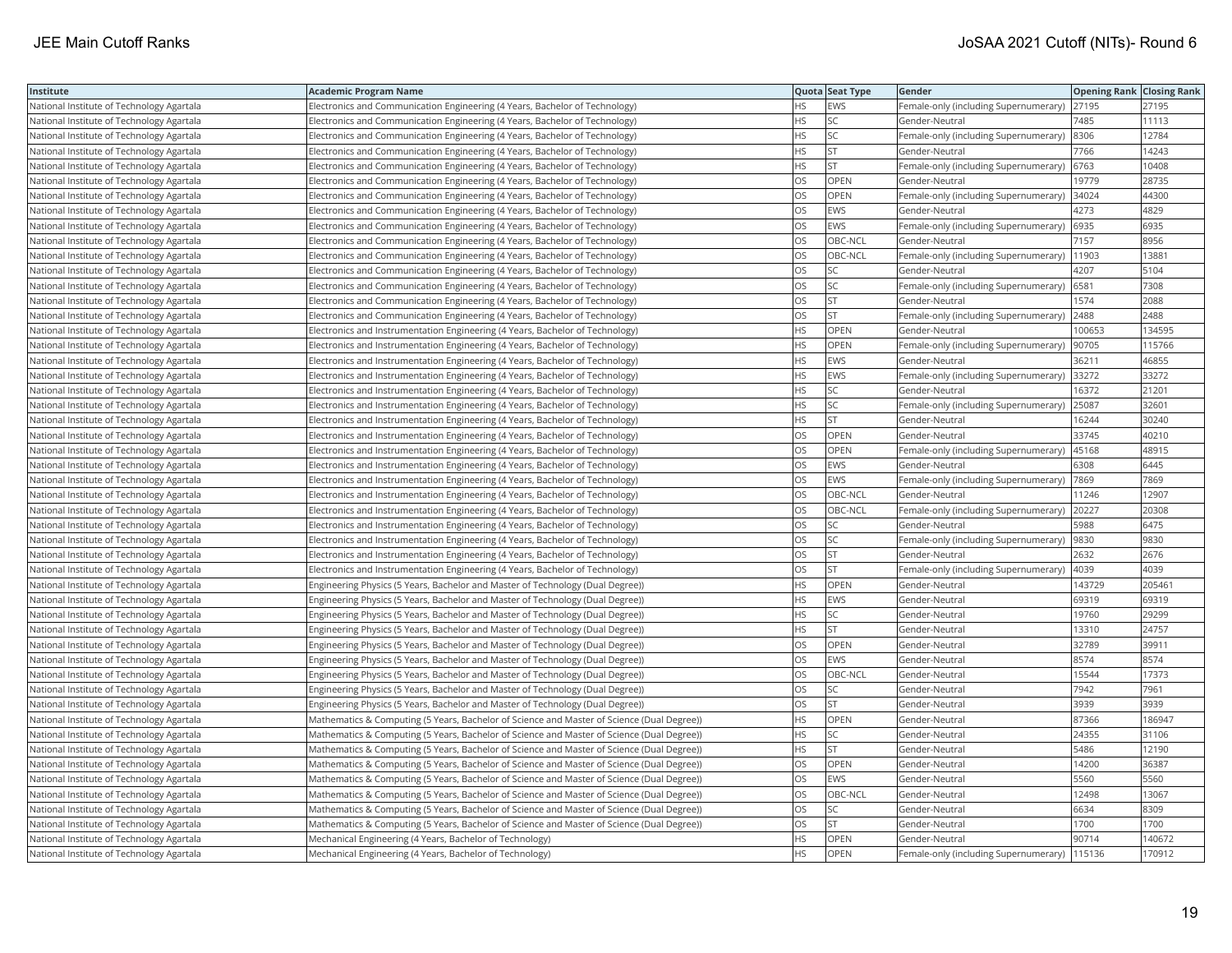| Institute                                 | <b>Academic Program Name</b>                                               |           | Quota Seat Type | Gender                                        | <b>Opening Rank Closing Rank</b> |        |
|-------------------------------------------|----------------------------------------------------------------------------|-----------|-----------------|-----------------------------------------------|----------------------------------|--------|
| National Institute of Technology Agartala | Mechanical Engineering (4 Years, Bachelor of Technology)                   | <b>HS</b> | <b>EWS</b>      | Gender-Neutral                                | 37497                            | 40952  |
| National Institute of Technology Agartala | Mechanical Engineering (4 Years, Bachelor of Technology)                   | ΗS        | <b>EWS</b>      | Female-only (including Supernumerary)         | 33741                            | 33741  |
| National Institute of Technology Agartala | Mechanical Engineering (4 Years, Bachelor of Technology)                   | HS        | SC              | Gender-Neutral                                | 14550                            | 18430  |
| National Institute of Technology Agartala | Mechanical Engineering (4 Years, Bachelor of Technology)                   | HS        | SC              | Female-only (including Supernumerary)         | 15850                            | 29867  |
| National Institute of Technology Agartala | Mechanical Engineering (4 Years, Bachelor of Technology)                   | HS        | <b>ST</b>       | Gender-Neutral                                | 9491                             | 19373  |
| National Institute of Technology Agartala | Mechanical Engineering (4 Years, Bachelor of Technology)                   | HS        | <b>ST</b>       | Female-only (including Supernumerary)         | 17128                            | 17128  |
| National Institute of Technology Agartala | Mechanical Engineering (4 Years, Bachelor of Technology)                   | OS        | OPEN            | Gender-Neutral                                | 36413                            | 42915  |
| National Institute of Technology Agartala | Mechanical Engineering (4 Years, Bachelor of Technology)                   | OS        | <b>OPEN</b>     | Female-only (including Supernumerary)   51028 |                                  | 57247  |
| National Institute of Technology Agartala | Mechanical Engineering (4 Years, Bachelor of Technology)                   | OS        | OPEN (PwD)      | Gender-Neutral                                | 1441                             | 1953   |
| National Institute of Technology Agartala | Mechanical Engineering (4 Years, Bachelor of Technology)                   | OS        | <b>EWS</b>      | Gender-Neutral                                | 6579                             | 6851   |
| National Institute of Technology Agartala | Mechanical Engineering (4 Years, Bachelor of Technology)                   | OS        | EWS             | Female-only (including Supernumerary)         | 8794                             | 8794   |
| National Institute of Technology Agartala | Mechanical Engineering (4 Years, Bachelor of Technology)                   | OS        | OBC-NCL         | Gender-Neutral                                | 11469                            | 13139  |
| National Institute of Technology Agartala | Mechanical Engineering (4 Years, Bachelor of Technology)                   | <b>OS</b> | OBC-NCL         | Female-only (including Supernumerary)         | 19483                            | 21289  |
| National Institute of Technology Agartala | Mechanical Engineering (4 Years, Bachelor of Technology)                   | OS        | <b>SC</b>       | Gender-Neutral                                | 5769                             | 7634   |
| National Institute of Technology Agartala | Mechanical Engineering (4 Years, Bachelor of Technology)                   | OS        | SC              | Female-only (including Supernumerary)  9172   |                                  | 10166  |
| National Institute of Technology Agartala | Mechanical Engineering (4 Years, Bachelor of Technology)                   | OS        | <b>ST</b>       | Gender-Neutral                                | 2708                             | 2864   |
| National Institute of Technology Agartala | Mechanical Engineering (4 Years, Bachelor of Technology)                   | OS        | <b>ST</b>       | Female-only (including Supernumerary) 3511    |                                  | 3511   |
| National Institute of Technology Agartala | Physics (5 Years, Bachelor of Science and Master of Science (Dual Degree)) | ΗS        | OPEN            | Gender-Neutral                                | 117562                           | 180310 |
| National Institute of Technology Agartala | Physics (5 Years, Bachelor of Science and Master of Science (Dual Degree)) | HS        | EWS             | Gender-Neutral                                | 56603                            | 61059  |
| National Institute of Technology Agartala | Physics (5 Years, Bachelor of Science and Master of Science (Dual Degree)) | <b>HS</b> | <b>SC</b>       | Gender-Neutral                                | 13502                            | 14516  |
| National Institute of Technology Agartala | Physics (5 Years, Bachelor of Science and Master of Science (Dual Degree)) | <b>HS</b> | <b>ST</b>       | Gender-Neutral                                | 9304                             | 16348  |
| National Institute of Technology Agartala | Physics (5 Years, Bachelor of Science and Master of Science (Dual Degree)) | OS        | OPEN            | Gender-Neutral                                | 37444                            | 50451  |
| National Institute of Technology Agartala | Physics (5 Years, Bachelor of Science and Master of Science (Dual Degree)) | OS        | EWS             | Gender-Neutral                                | 8528                             | 8528   |
| National Institute of Technology Agartala | Physics (5 Years, Bachelor of Science and Master of Science (Dual Degree)) | OS        | OBC-NCL         | Gender-Neutral                                | 17140                            | 17841  |
| National Institute of Technology Agartala | Physics (5 Years, Bachelor of Science and Master of Science (Dual Degree)) | OS        | SC              | Gender-Neutral                                | 10321                            | 10530  |
| National Institute of Technology Agartala | Physics (5 Years, Bachelor of Science and Master of Science (Dual Degree)) | <b>OS</b> | <b>ST</b>       | Gender-Neutral                                | 4432                             | 4432   |
| National Institute of Technology Agartala | Production Engineering (4 Years, Bachelor of Technology)                   | HS        | OPEN            | Gender-Neutral                                | 193269                           | 244457 |
| National Institute of Technology Agartala | Production Engineering (4 Years, Bachelor of Technology)                   | HS        | OPEN            | Female-only (including Supernumerary)         | 202196                           | 214783 |
| National Institute of Technology Agartala | Production Engineering (4 Years, Bachelor of Technology)                   | <b>HS</b> | <b>EWS</b>      | Gender-Neutral                                | 48521                            | 71585  |
| National Institute of Technology Agartala | Production Engineering (4 Years, Bachelor of Technology)                   | HS        | EWS             | Female-only (including Supernumerary) 61644   |                                  | 61644  |
| National Institute of Technology Agartala | Production Engineering (4 Years, Bachelor of Technology)                   | ΗS        | SC              | Gender-Neutral                                | 24115                            | 31610  |
| National Institute of Technology Agartala | Production Engineering (4 Years, Bachelor of Technology)                   | ٦S        | <b>SC</b>       | Female-only (including Supernumerary)         | 38702                            | 41696  |
| National Institute of Technology Agartala | Production Engineering (4 Years, Bachelor of Technology)                   | ΗS        | <b>ST</b>       | Gender-Neutral                                | 31221                            | 31221  |
| National Institute of Technology Agartala | Production Engineering (4 Years, Bachelor of Technology)                   | ΗS        | <b>ST</b>       | Female-only (including Supernumerary)         | 22798                            | 22798  |
| National Institute of Technology Agartala | Production Engineering (4 Years, Bachelor of Technology)                   | OS        | OPEN            | Gender-Neutral                                | 52456                            | 57466  |
| National Institute of Technology Agartala | Production Engineering (4 Years, Bachelor of Technology)                   | <b>OS</b> | <b>OPEN</b>     | Female-only (including Supernumerary)         | 57922                            | 63761  |
| National Institute of Technology Agartala | Production Engineering (4 Years, Bachelor of Technology)                   | OS        | <b>EWS</b>      | Gender-Neutral                                | 8746                             | 8977   |
| National Institute of Technology Agartala | Production Engineering (4 Years, Bachelor of Technology)                   | OS.       | <b>EWS</b>      | Female-only (including Supernumerary)  9736   |                                  | 9736   |
| National Institute of Technology Agartala | Production Engineering (4 Years, Bachelor of Technology)                   | OS        | OBC-NCL         | Gender-Neutral                                | 16093                            | 17518  |
| National Institute of Technology Agartala | Production Engineering (4 Years, Bachelor of Technology)                   | OS        | OBC-NCL         | Female-only (including Supernumerary)         | 22318                            | 22790  |
| National Institute of Technology Agartala | Production Engineering (4 Years, Bachelor of Technology)                   | OS        | <b>SC</b>       | Gender-Neutral                                | 8051                             | 9762   |
| National Institute of Technology Agartala | Production Engineering (4 Years, Bachelor of Technology)                   | OS        | SC              | Female-only (including Supernumerary)   11050 |                                  | 11181  |
| National Institute of Technology Agartala | Production Engineering (4 Years, Bachelor of Technology)                   | OS        | <b>ST</b>       | Gender-Neutral                                | 3126                             | 3901   |
| National Institute of Technology Agartala | Production Engineering (4 Years, Bachelor of Technology)                   | OS        | <b>ST</b>       | Female-only (including Supernumerary)         | 4719                             | 4719   |
| National Institute of Technology Calicut  | Architecture (5 Years, Bachelor of Architecture)                           | HS        | <b>OPEN</b>     | Gender-Neutral                                | 181                              | 455    |
| National Institute of Technology Calicut  | Architecture (5 Years, Bachelor of Architecture)                           | HS        | OPEN            | Female-only (including Supernumerary)   178   |                                  | 198    |
| National Institute of Technology Calicut  | Architecture (5 Years, Bachelor of Architecture)                           | HS        | OPEN (PwD)      | Gender-Neutral                                |                                  |        |
| National Institute of Technology Calicut  | Architecture (5 Years, Bachelor of Architecture)                           | HS        | <b>EWS</b>      | Gender-Neutral                                | 187                              | 540    |
| National Institute of Technology Calicut  | Architecture (5 Years, Bachelor of Architecture)                           | ΗS        | EWS             | emale-only (including Supernumerary)  95      |                                  | 95     |
| National Institute of Technology Calicut  | Architecture (5 Years, Bachelor of Architecture)                           | <b>HS</b> | OBC-NCL         | Gender-Neutral                                | 126                              | 188    |
| National Institute of Technology Calicut  | Architecture (5 Years, Bachelor of Architecture)                           | <b>HS</b> | OBC-NCL         | Female-only (including Supernumerary)   122   |                                  | 122    |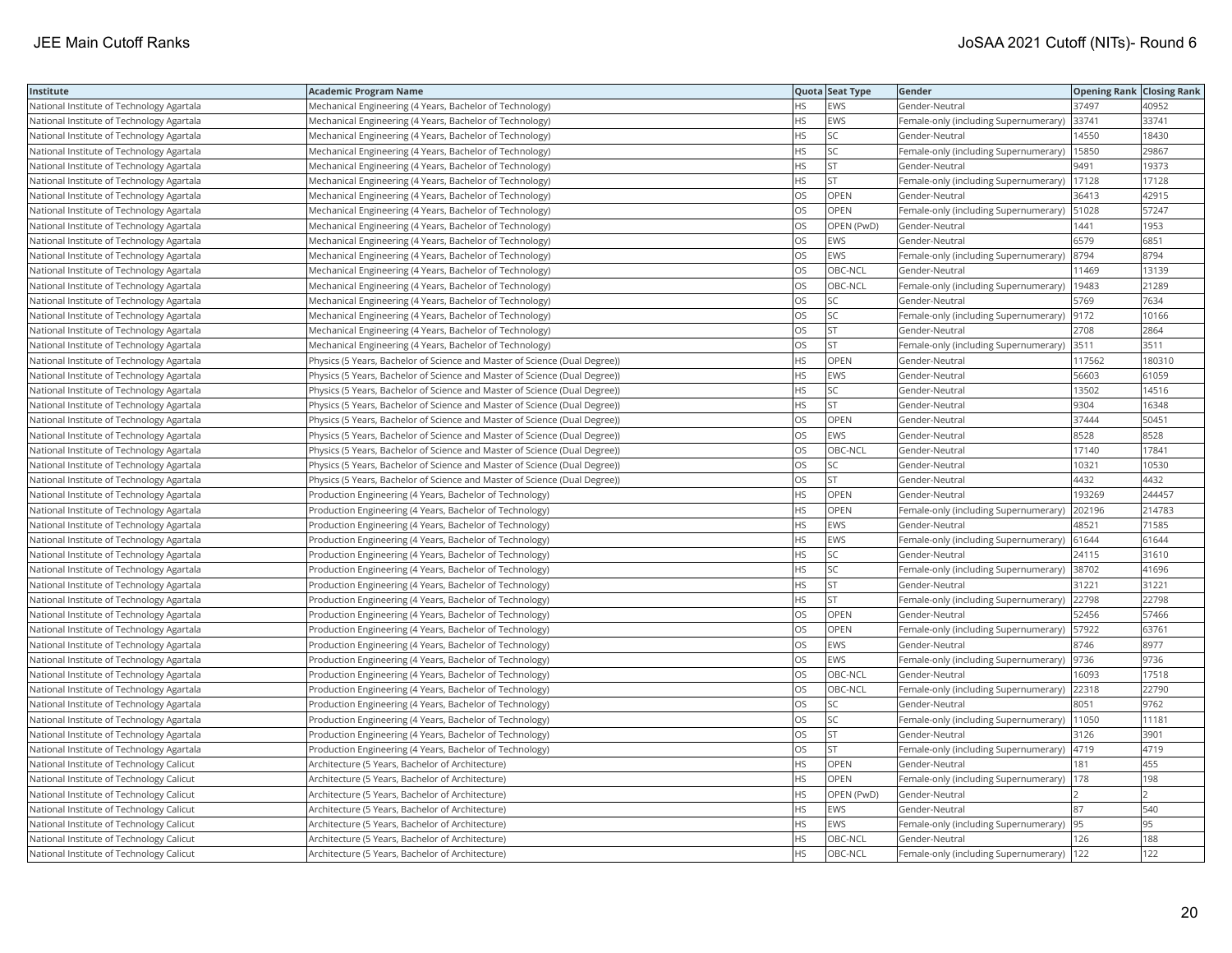| Institute                                | <b>Academic Program Name</b>                           |           | Quota Seat Type              | Gender                                        | <b>Opening Rank   Closing Rank</b> |       |
|------------------------------------------|--------------------------------------------------------|-----------|------------------------------|-----------------------------------------------|------------------------------------|-------|
| National Institute of Technology Calicut | Architecture (5 Years, Bachelor of Architecture)       | ΗS        | SC                           | Gender-Neutral                                | 81                                 | 182   |
| National Institute of Technology Calicut | Architecture (5 Years, Bachelor of Architecture)       | HS        | SC                           | Female-only (including Supernumerary)         | 18                                 | 18    |
| National Institute of Technology Calicut | Architecture (5 Years, Bachelor of Architecture)       | <b>HS</b> | <b>ST</b>                    | Gender-Neutral                                | 718                                | 718   |
| National Institute of Technology Calicut | Architecture (5 Years, Bachelor of Architecture)       | OS        | OPEN                         | Gender-Neutral                                | 45                                 | 451   |
| National Institute of Technology Calicut | Architecture (5 Years, Bachelor of Architecture)       | OS        | OPEN                         | Female-only (including Supernumerary)         | 99                                 | 168   |
| National Institute of Technology Calicut | Architecture (5 Years, Bachelor of Architecture)       | OS        | OPEN (PwD)                   | Gender-Neutral                                | 31                                 | 31    |
| National Institute of Technology Calicut | Architecture (5 Years, Bachelor of Architecture)       | OS        | EWS                          | Gender-Neutral                                | 51                                 | 125   |
| National Institute of Technology Calicut | Architecture (5 Years, Bachelor of Architecture)       | OS        | <b>EWS</b>                   | Female-only (including Supernumerary)         | 150                                | 150   |
| National Institute of Technology Calicut | Architecture (5 Years, Bachelor of Architecture)       | OS        | OBC-NCL                      | Gender-Neutral                                | 148                                | 372   |
| National Institute of Technology Calicut | Architecture (5 Years, Bachelor of Architecture)       | OS        | OBC-NCL                      | Female-only (including Supernumerary) 284     |                                    | 284   |
| National Institute of Technology Calicut | Architecture (5 Years, Bachelor of Architecture)       | <b>OS</b> | <b>SC</b>                    | Gender-Neutral                                | 150                                | 113   |
| National Institute of Technology Calicut | Architecture (5 Years, Bachelor of Architecture)       | OS        | SC                           | Female-only (including Supernumerary)   59    |                                    | 59    |
| National Institute of Technology Calicut | Architecture (5 Years, Bachelor of Architecture)       | OS        | <b>ST</b>                    | Gender-Neutral                                | 68                                 | 68    |
| National Institute of Technology Calicut | Architecture (5 Years, Bachelor of Architecture)       | OS        | <b>ST</b>                    | Female-only (including Supernumerary) 28      |                                    | 28    |
| National Institute of Technology Calicut | Bio Technology (4 Years, Bachelor of Technology)       | HS        | OPEN                         | Gender-Neutral                                | 32485                              | 48386 |
| National Institute of Technology Calicut | Bio Technology (4 Years, Bachelor of Technology)       | HS        | OPEN                         | Female-only (including Supernumerary)         | 39753                              | 39753 |
| National Institute of Technology Calicut | Bio Technology (4 Years, Bachelor of Technology)       | HS        | EWS                          | Gender-Neutral                                | 22510                              | 22510 |
| National Institute of Technology Calicut | Bio Technology (4 Years, Bachelor of Technology)       | HS        | OBC-NCL                      | Gender-Neutral                                | 19779                              | 20505 |
| National Institute of Technology Calicut | Bio Technology (4 Years, Bachelor of Technology)       | <b>HS</b> | OBC-NCL                      | Female-only (including Supernumerary)         | 19027                              | 19027 |
| National Institute of Technology Calicut | Bio Technology (4 Years, Bachelor of Technology)       | HS        | SC                           | Gender-Neutral                                | 7045                               | 13714 |
| National Institute of Technology Calicut | Bio Technology (4 Years, Bachelor of Technology)       | HS        | <b>SC</b>                    | Female-only (including Supernumerary)         | 14602                              | 14602 |
| National Institute of Technology Calicut | Bio Technology (4 Years, Bachelor of Technology)       | OS        | OPEN                         | Gender-Neutral                                | 27716                              | 37076 |
| National Institute of Technology Calicut | Bio Technology (4 Years, Bachelor of Technology)       | OS        | OPEN                         | Female-only (including Supernumerary) 27661   |                                    | 39760 |
| National Institute of Technology Calicut | Bio Technology (4 Years, Bachelor of Technology)       | OS        | <b>EWS</b>                   | Gender-Neutral                                | 5810                               | 6040  |
| National Institute of Technology Calicut | Bio Technology (4 Years, Bachelor of Technology)       | OS        | OBC-NCL                      | Gender-Neutral                                | 10860                              | 11846 |
| National Institute of Technology Calicut | Bio Technology (4 Years, Bachelor of Technology)       | OS        | OBC-NCL                      | Female-only (including Supernumerary)         | 16800                              | 16800 |
| National Institute of Technology Calicut | Bio Technology (4 Years, Bachelor of Technology)       | OS        | OBC-NCL (PwD) Gender-Neutral |                                               | 449                                | 449   |
| National Institute of Technology Calicut | Bio Technology (4 Years, Bachelor of Technology)       | OS        | SC                           | Gender-Neutral                                | 4604                               | 6092  |
| National Institute of Technology Calicut | Bio Technology (4 Years, Bachelor of Technology)       | OS        | SC                           | Female-only (including Supernumerary)         | 7901                               | 7901  |
| National Institute of Technology Calicut | Bio Technology (4 Years, Bachelor of Technology)       | OS        | <b>ST</b>                    | Gender-Neutral                                | 990                                | 990   |
| National Institute of Technology Calicut | Chemical Engineering (4 Years, Bachelor of Technology) | <b>HS</b> | OPEN                         | Gender-Neutral                                | 23506                              | 43566 |
| National Institute of Technology Calicut | Chemical Engineering (4 Years, Bachelor of Technology) | ΗS        | OPEN                         | Female-only (including Supernumerary)         | 31046                              | 40953 |
| National Institute of Technology Calicut | Chemical Engineering (4 Years, Bachelor of Technology) | HS        | OPEN (PwD)                   | Gender-Neutral                                | 2198                               | 2198  |
| National Institute of Technology Calicut | Chemical Engineering (4 Years, Bachelor of Technology) | HS        | <b>EWS</b>                   | Gender-Neutral                                | 32512                              | 32512 |
| National Institute of Technology Calicut | Chemical Engineering (4 Years, Bachelor of Technology) | НS        | <b>EWS</b>                   | Female-only (including Supernumerary)         | 22277                              | 22277 |
| National Institute of Technology Calicut | Chemical Engineering (4 Years, Bachelor of Technology) | HS        | OBC-NCL                      | Gender-Neutral                                | 11695                              | 16988 |
| National Institute of Technology Calicut | Chemical Engineering (4 Years, Bachelor of Technology) | HS        | OBC-NCL                      | Female-only (including Supernumerary)         | 11382                              | 13089 |
| National Institute of Technology Calicut | Chemical Engineering (4 Years, Bachelor of Technology) | HS        | SC                           | Gender-Neutral                                | 13344                              | 22107 |
| National Institute of Technology Calicut | Chemical Engineering (4 Years, Bachelor of Technology) | ΗS        | <b>SC</b>                    | Female-only (including Supernumerary)  7798   |                                    | 15540 |
| National Institute of Technology Calicut | Chemical Engineering (4 Years, Bachelor of Technology) | <b>HS</b> | <b>ST</b>                    | Gender-Neutral                                | 26649                              | 26649 |
| National Institute of Technology Calicut | Chemical Engineering (4 Years, Bachelor of Technology) | OS        | OPEN                         | Gender-Neutral                                | 21734                              | 26508 |
| National Institute of Technology Calicut | Chemical Engineering (4 Years, Bachelor of Technology) | OS        | OPEN                         | Female-only (including Supernumerary) 28445   |                                    | 32747 |
| National Institute of Technology Calicut | Chemical Engineering (4 Years, Bachelor of Technology) | OS        | OPEN (PwD)                   | Gender-Neutral                                | 1229                               | 1229  |
| National Institute of Technology Calicut | Chemical Engineering (4 Years, Bachelor of Technology) | OS        | <b>EWS</b>                   | Gender-Neutral                                | 4030                               | 4224  |
| National Institute of Technology Calicut | Chemical Engineering (4 Years, Bachelor of Technology) | OS        | <b>EWS</b>                   | Female-only (including Supernumerary)         | 6397                               | 6397  |
| National Institute of Technology Calicut | Chemical Engineering (4 Years, Bachelor of Technology) | OS        | OBC-NCL                      | Gender-Neutral                                | 6822                               | 8290  |
| National Institute of Technology Calicut | Chemical Engineering (4 Years, Bachelor of Technology) | OS        | OBC-NCL                      | Female-only (including Supernumerary)   13504 |                                    | 14400 |
| National Institute of Technology Calicut | Chemical Engineering (4 Years, Bachelor of Technology) | OS        | OBC-NCL (PwD) Gender-Neutral |                                               | 474                                | 474   |
| National Institute of Technology Calicut | Chemical Engineering (4 Years, Bachelor of Technology) | OS        | SC                           | Gender-Neutral                                | 4318                               | 5179  |
| National Institute of Technology Calicut | Chemical Engineering (4 Years, Bachelor of Technology) | OS        | SC                           | Female-only (including Supernumerary)         | 5343                               | 5480  |
| National Institute of Technology Calicut | Chemical Engineering (4 Years, Bachelor of Technology) | <b>OS</b> | <b>ST</b>                    | Gender-Neutral                                | 1493                               | 1721  |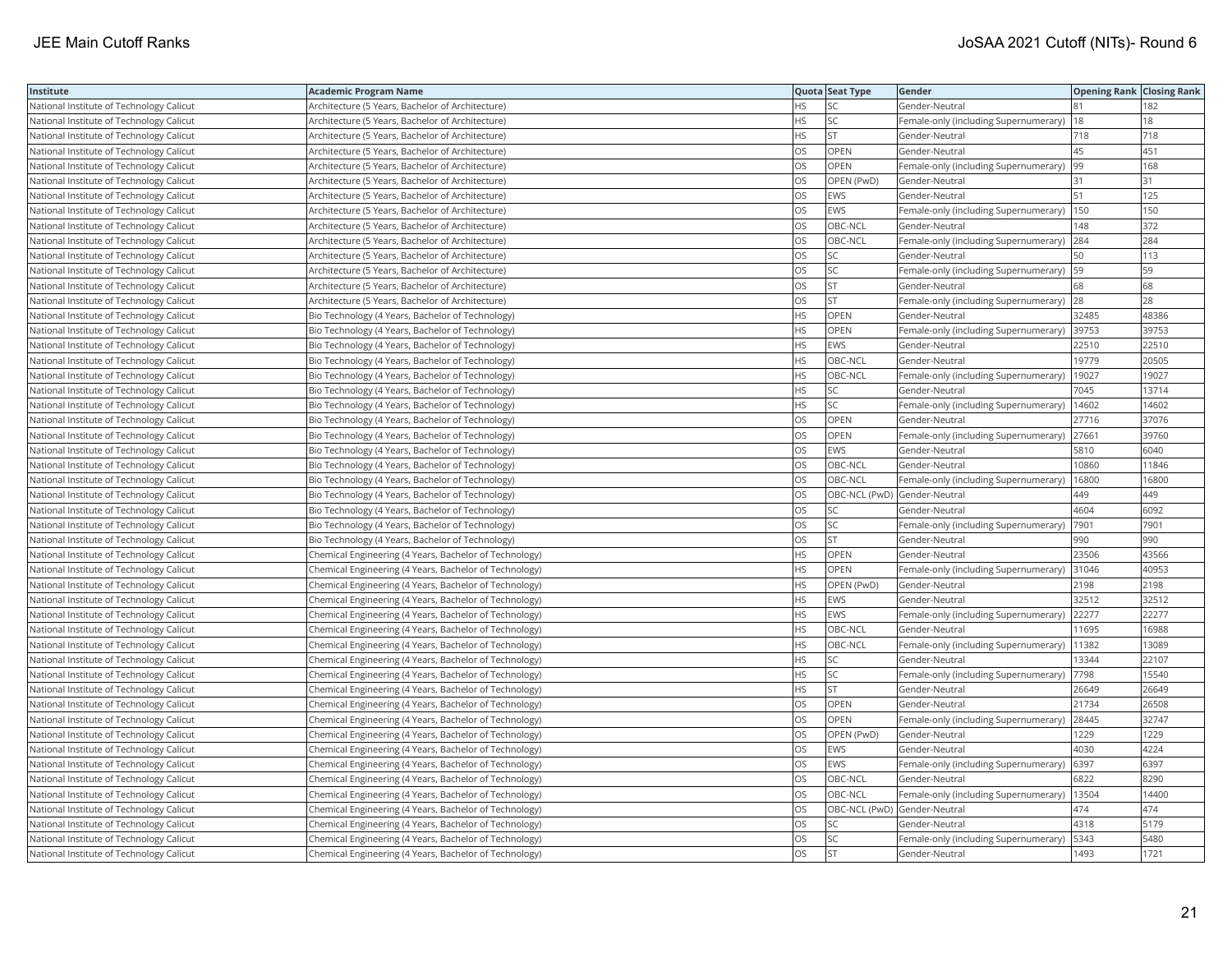| Institute                                | <b>Academic Program Name</b>                                       |           | Quota Seat Type              | Gender                                                | <b>Opening Rank Closing Rank</b> |       |
|------------------------------------------|--------------------------------------------------------------------|-----------|------------------------------|-------------------------------------------------------|----------------------------------|-------|
| National Institute of Technology Calicut | Chemical Engineering (4 Years, Bachelor of Technology)             | OS        | <b>ST</b>                    | Female-only (including Supernumerary)                 | 2734                             | 2734  |
| National Institute of Technology Calicut | Civil Engineering (4 Years, Bachelor of Technology)                | <b>HS</b> | OPEN                         | Gender-Neutral                                        | 17748                            | 49074 |
| National Institute of Technology Calicut | Civil Engineering (4 Years, Bachelor of Technology)                | <b>HS</b> | OPEN                         | Female-only (including Supernumerary)                 | 27999                            | 53743 |
| National Institute of Technology Calicut | Civil Engineering (4 Years, Bachelor of Technology)                | <b>HS</b> | <b>EWS</b>                   | Female-only (including Supernumerary)                 | 50982                            | 50982 |
| National Institute of Technology Calicut | Civil Engineering (4 Years, Bachelor of Technology)                | HS        | OBC-NCL                      | Gender-Neutral                                        | 13070                            | 20234 |
| National Institute of Technology Calicut | Civil Engineering (4 Years, Bachelor of Technology)                | ΗS        | OBC-NCL                      | Female-only (including Supernumerary)   14816         |                                  | 18010 |
| National Institute of Technology Calicut | Civil Engineering (4 Years, Bachelor of Technology)                | ΗS        | SC                           | Gender-Neutral                                        | 14215                            | 27209 |
| National Institute of Technology Calicut | Civil Engineering (4 Years, Bachelor of Technology)                | HS        | SC                           | Female-only (including Supernumerary)                 | 10606                            | 12754 |
| National Institute of Technology Calicut | Civil Engineering (4 Years, Bachelor of Technology)                | HS        | <b>ST</b>                    | Gender-Neutral                                        | 8021                             | 15768 |
| National Institute of Technology Calicut | Civil Engineering (4 Years, Bachelor of Technology)                | HS        | <b>ST</b>                    | Female-only (including Supernumerary)                 | 9684                             | 9684  |
| National Institute of Technology Calicut | Civil Engineering (4 Years, Bachelor of Technology)                | OS        | OPEN                         | Gender-Neutral                                        | 20920                            | 29982 |
| National Institute of Technology Calicut | Civil Engineering (4 Years, Bachelor of Technology)                | OS        | <b>OPEN</b>                  | Female-only (including Supernumerary)                 | 32730                            | 39154 |
| National Institute of Technology Calicut | Civil Engineering (4 Years, Bachelor of Technology)                | OS        | OPEN (PwD)                   | Gender-Neutral                                        | 1030                             | 1030  |
| National Institute of Technology Calicut | Civil Engineering (4 Years, Bachelor of Technology)                | OS        | OPEN (PwD)                   | Female-only (including Supernumerary) 2095            |                                  | 2095  |
| National Institute of Technology Calicut | Civil Engineering (4 Years, Bachelor of Technology)                | OS        | <b>EWS</b>                   | Gender-Neutral                                        | 4534                             | 4871  |
| National Institute of Technology Calicut | Civil Engineering (4 Years, Bachelor of Technology)                | OS        | EWS                          | Female-only (including Supernumerary)  6766           |                                  | 6766  |
| National Institute of Technology Calicut | Civil Engineering (4 Years, Bachelor of Technology)                | OS        | EWS (PwD)                    | Gender-Neutral                                        | 239                              | 239   |
| National Institute of Technology Calicut | Civil Engineering (4 Years, Bachelor of Technology)                | OS        | OBC-NCL                      | Gender-Neutral                                        | 7245                             | 9161  |
| National Institute of Technology Calicut | Civil Engineering (4 Years, Bachelor of Technology)                | OS        | OBC-NCL                      | Female-only (including Supernumerary)                 | 14269                            | 17114 |
| National Institute of Technology Calicut | Civil Engineering (4 Years, Bachelor of Technology)                | OS        | <b>SC</b>                    | Gender-Neutral                                        | 3553                             | 4454  |
| National Institute of Technology Calicut | Civil Engineering (4 Years, Bachelor of Technology)                | OS        | SC                           | Female-only (including Supernumerary)   5232          |                                  | 5578  |
| National Institute of Technology Calicut | Civil Engineering (4 Years, Bachelor of Technology)                | OS        | <b>ST</b>                    | Gender-Neutral                                        | 1250                             | 1392  |
| National Institute of Technology Calicut | Civil Engineering (4 Years, Bachelor of Technology)                | OS        | <b>ST</b>                    | Female-only (including Supernumerary)   1368          |                                  | 1368  |
| National Institute of Technology Calicut | Computer Science and Engineering (4 Years, Bachelor of Technology) | HS        | OPEN                         | Gender-Neutral                                        | 1404                             | 10297 |
| National Institute of Technology Calicut | Computer Science and Engineering (4 Years, Bachelor of Technology) | ΗS        | OPEN                         | Female-only (including Supernumerary)                 | 8262                             | 14186 |
| National Institute of Technology Calicut | Computer Science and Engineering (4 Years, Bachelor of Technology) | HS        | OPEN (PwD)                   | Gender-Neutral                                        | 332                              | 332   |
| National Institute of Technology Calicut | Computer Science and Engineering (4 Years, Bachelor of Technology) | <b>HS</b> | OPEN (PwD)                   | Female-only (including Supernumerary) 242             |                                  | 242   |
| National Institute of Technology Calicut | Computer Science and Engineering (4 Years, Bachelor of Technology) | <b>HS</b> | <b>EWS</b>                   | Gender-Neutral                                        | 1506                             | 14972 |
| National Institute of Technology Calicut | Computer Science and Engineering (4 Years, Bachelor of Technology) | HS        | <b>EWS</b>                   | Female-only (including Supernumerary) 6586            |                                  | 17634 |
| National Institute of Technology Calicut | Computer Science and Engineering (4 Years, Bachelor of Technology) | HS        | OBC-NCL                      | Gender-Neutral                                        | 2001                             | 3850  |
| National Institute of Technology Calicut | Computer Science and Engineering (4 Years, Bachelor of Technology) | HS        | OBC-NCL                      | Female-only (including Supernumerary)   4391          |                                  | 5511  |
| National Institute of Technology Calicut | Computer Science and Engineering (4 Years, Bachelor of Technology) | ΗS        |                              | OBC-NCL (PwD) Gender-Neutral                          | 193                              | 193   |
| National Institute of Technology Calicut | Computer Science and Engineering (4 Years, Bachelor of Technology) | HS        |                              | OBC-NCL (PwD)   Female-only (including Supernumerary) | 170                              | 170   |
| National Institute of Technology Calicut | Computer Science and Engineering (4 Years, Bachelor of Technology) | HS        | SC                           | Gender-Neutral                                        | 1924                             | 5115  |
| National Institute of Technology Calicut | Computer Science and Engineering (4 Years, Bachelor of Technology) | HS        | SC                           | Female-only (including Supernumerary) 2629            |                                  | 5485  |
| National Institute of Technology Calicut | Computer Science and Engineering (4 Years, Bachelor of Technology) | <b>HS</b> | <b>ST</b>                    | Gender-Neutral                                        | 563                              | 2485  |
| National Institute of Technology Calicut | Computer Science and Engineering (4 Years, Bachelor of Technology) | HS        | <b>ST</b>                    | Female-only (including Supernumerary) 3633            |                                  | 3633  |
| National Institute of Technology Calicut | Computer Science and Engineering (4 Years, Bachelor of Technology) | OS        | OPEN                         | Gender-Neutral                                        | 180                              | 3436  |
| National Institute of Technology Calicut | Computer Science and Engineering (4 Years, Bachelor of Technology) | OS        | OPEN                         | Female-only (including Supernumerary) 2646            |                                  | 5720  |
| National Institute of Technology Calicut | Computer Science and Engineering (4 Years, Bachelor of Technology) | OS        | OPEN (PwD)                   | Gender-Neutral                                        | 114                              | 114   |
| National Institute of Technology Calicut | Computer Science and Engineering (4 Years, Bachelor of Technology) | OS        | OPEN (PwD)                   | Female-only (including Supernumerary)                 | 248                              | 248   |
| National Institute of Technology Calicut | Computer Science and Engineering (4 Years, Bachelor of Technology) | OS        | EWS                          | Gender-Neutral                                        | 432                              | 524   |
| National Institute of Technology Calicut | Computer Science and Engineering (4 Years, Bachelor of Technology) | OS        | <b>EWS</b>                   | Female-only (including Supernumerary)                 | 761                              | 808   |
| National Institute of Technology Calicut | Computer Science and Engineering (4 Years, Bachelor of Technology) | OS        | OBC-NCL                      | Gender-Neutral                                        | 592                              | 1364  |
| National Institute of Technology Calicut | Computer Science and Engineering (4 Years, Bachelor of Technology) | OS        | OBC-NCL                      | Female-only (including Supernumerary)                 | 1669                             | 2096  |
| National Institute of Technology Calicut | Computer Science and Engineering (4 Years, Bachelor of Technology) | OS        | OBC-NCL (PwD) Gender-Neutral |                                                       | 56                               | 56    |
| National Institute of Technology Calicut | Computer Science and Engineering (4 Years, Bachelor of Technology) | OS        | SC                           | Gender-Neutral                                        | 363                              | 621   |
| National Institute of Technology Calicut | Computer Science and Engineering (4 Years, Bachelor of Technology) | OS        | SC                           | Female-only (including Supernumerary)   987           |                                  | 1204  |
| National Institute of Technology Calicut | Computer Science and Engineering (4 Years, Bachelor of Technology) | OS        | SC (PwD)                     | Gender-Neutral                                        | 55                               | 55    |
| National Institute of Technology Calicut | Computer Science and Engineering (4 Years, Bachelor of Technology) | OS        | <b>ST</b>                    | Gender-Neutral                                        | 128                              | 230   |
| National Institute of Technology Calicut | Computer Science and Engineering (4 Years, Bachelor of Technology) | <b>OS</b> | <b>ST</b>                    | Female-only (including Supernumerary) 358             |                                  | 358   |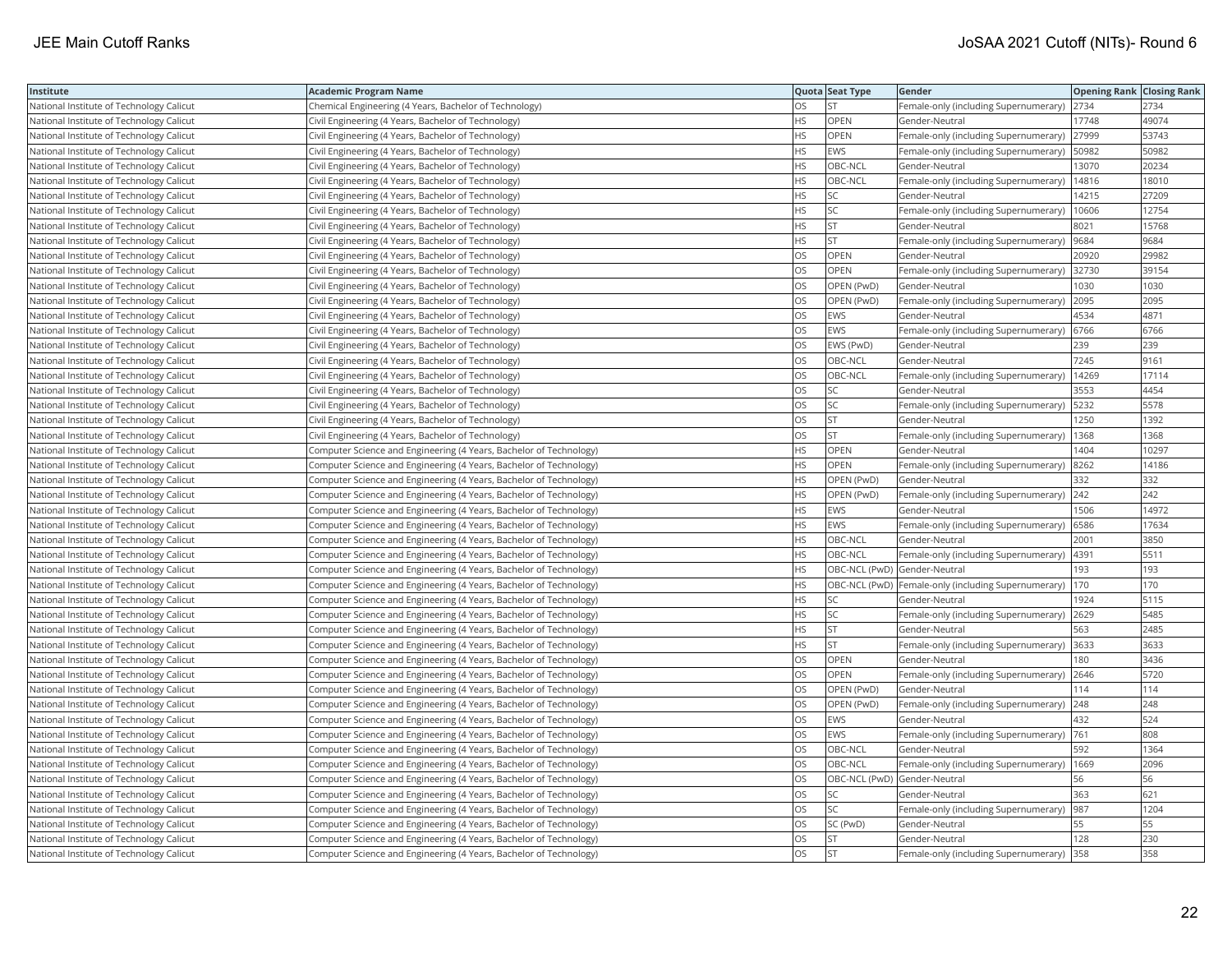| Institute                                | Academic Program Name                                                        |           | Quota Seat Type              | Gender                                                    | <b>Opening Rank   Closing Rank</b> |       |
|------------------------------------------|------------------------------------------------------------------------------|-----------|------------------------------|-----------------------------------------------------------|------------------------------------|-------|
| National Institute of Technology Calicut | Computer Science and Engineering (4 Years, Bachelor of Technology)           | OS        | ST (PwD)                     | Gender-Neutral                                            |                                    |       |
| National Institute of Technology Calicut | Electrical and Electronics Engineering (4 Years, Bachelor of Technology)     | <b>HS</b> | OPEN                         | Gender-Neutral                                            | 11592                              | 21300 |
| National Institute of Technology Calicut | Electrical and Electronics Engineering (4 Years, Bachelor of Technology)     | <b>HS</b> | OPEN                         | Female-only (including Supernumerary)                     | 20278                              | 28789 |
| National Institute of Technology Calicut | Electrical and Electronics Engineering (4 Years, Bachelor of Technology)     | HS        | OPEN (PwD)                   | Gender-Neutral                                            | 1779                               | 1779  |
| National Institute of Technology Calicut | Electrical and Electronics Engineering (4 Years, Bachelor of Technology)     | HS        | <b>EWS</b>                   | Gender-Neutral                                            | 5632                               | 41516 |
| National Institute of Technology Calicut | Electrical and Electronics Engineering (4 Years, Bachelor of Technology)     | HS        | OBC-NCL                      | Gender-Neutral                                            | 6257                               | 8179  |
| National Institute of Technology Calicut | Electrical and Electronics Engineering (4 Years, Bachelor of Technology)     | HS        | OBC-NCL                      | Female-only (including Supernumerary)                     | 7106                               | 10078 |
| National Institute of Technology Calicut | Electrical and Electronics Engineering (4 Years, Bachelor of Technology)     | HS        | <b>SC</b>                    | Gender-Neutral                                            | 9748                               | 27068 |
| National Institute of Technology Calicut | Electrical and Electronics Engineering (4 Years, Bachelor of Technology)     | HS        | SC                           | Female-only (including Supernumerary)                     | 6425                               | 14137 |
| National Institute of Technology Calicut | Electrical and Electronics Engineering (4 Years, Bachelor of Technology)     | <b>HS</b> | ST                           | Gender-Neutral                                            | 7900                               | 17540 |
| National Institute of Technology Calicut | Electrical and Electronics Engineering (4 Years, Bachelor of Technology)     | <b>HS</b> | <b>ST</b>                    | Female-only (including Supernumerary)                     | 8309                               | 8309  |
| National Institute of Technology Calicut | Electrical and Electronics Engineering (4 Years, Bachelor of Technology)     | OS        | OPEN                         | Gender-Neutral                                            | 8970                               | 13520 |
| National Institute of Technology Calicut | Electrical and Electronics Engineering (4 Years, Bachelor of Technology)     | OS.       | <b>OPEN</b>                  | Female-only (including Supernumerary)   13393             |                                    | 20171 |
| National Institute of Technology Calicut | Electrical and Electronics Engineering (4 Years, Bachelor of Technology)     | OS        | OPEN (PwD)                   | Female-only (including Supernumerary)                     | 1061                               | 1061  |
| National Institute of Technology Calicut | Electrical and Electronics Engineering (4 Years, Bachelor of Technology)     | OS        | <b>EWS</b>                   | Gender-Neutral                                            | 1796                               | 2020  |
| National Institute of Technology Calicut | Electrical and Electronics Engineering (4 Years, Bachelor of Technology)     | OS.       | <b>EWS</b>                   | Female-only (including Supernumerary)                     | 3488                               | 3488  |
| National Institute of Technology Calicut | Electrical and Electronics Engineering (4 Years, Bachelor of Technology)     | OS        | OBC-NCL                      | Gender-Neutral                                            | 3601                               | 4696  |
| National Institute of Technology Calicut | Electrical and Electronics Engineering (4 Years, Bachelor of Technology)     | OS        | OBC-NCL                      | Female-only (including Supernumerary)                     | 5799                               | 7475  |
| National Institute of Technology Calicut | Electrical and Electronics Engineering (4 Years, Bachelor of Technology)     | OS.       | OBC-NCL (PwD) Gender-Neutral |                                                           | 333                                | 333   |
| National Institute of Technology Calicut | Electrical and Electronics Engineering (4 Years, Bachelor of Technology)     | OS        | SC                           | Gender-Neutral                                            | 2030                               | 2929  |
| National Institute of Technology Calicut | Electrical and Electronics Engineering (4 Years, Bachelor of Technology)     | OS        | SC                           | Female-only (including Supernumerary) 2912                |                                    | 3139  |
| National Institute of Technology Calicut | Electrical and Electronics Engineering (4 Years, Bachelor of Technology)     | OS        | <b>ST</b>                    | Gender-Neutral                                            | 652                                | 849   |
| National Institute of Technology Calicut | Electrical and Electronics Engineering (4 Years, Bachelor of Technology)     | OS        | <b>ST</b>                    | Female-only (including Supernumerary)   1164              |                                    | 1164  |
| National Institute of Technology Calicut | Electronics and Communication Engineering (4 Years, Bachelor of Technology)  | HS        | <b>OPEN</b>                  | Gender-Neutral                                            | 6875                               | 16108 |
| National Institute of Technology Calicut | Electronics and Communication Engineering (4 Years, Bachelor of Technology)  | HS        | OPEN                         | Female-only (including Supernumerary)                     | 8738                               | 22232 |
| National Institute of Technology Calicut | Electronics and Communication Engineering (4 Years, Bachelor of Technology)  | HS        | OPEN (PwD)                   | Female-only (including Supernumerary)                     | 788                                | 788   |
| National Institute of Technology Calicut | Electronics and Communication Engineering (4 Years, Bachelor of Technology)  | HS.       | <b>EWS</b>                   | Gender-Neutral                                            | 3794                               | 25988 |
| National Institute of Technology Calicut | Electronics and Communication Engineering (4 Years, Bachelor of Technology)  | HS        | EWS                          | Female-only (including Supernumerary) 22612               |                                    | 53129 |
| National Institute of Technology Calicut | Electronics and Communication Engineering (4 Years, Bachelor of Technology)  | HS        | OBC-NCL                      | Gender-Neutral                                            | 3470                               | 5597  |
| National Institute of Technology Calicut | Electronics and Communication Engineering (4 Years, Bachelor of Technology)  | НS        | OBC-NCL                      | Female-only (including Supernumerary)   5614              |                                    | 6112  |
| National Institute of Technology Calicut | Electronics and Communication Engineering (4 Years, Bachelor of Technology)  | HS        |                              | OBC-NCL (PwD)  Female-only (including Supernumerary)  637 |                                    | 637   |
| National Institute of Technology Calicut | Electronics and Communication Engineering (4 Years, Bachelor of Technology)  | HS        | SC                           | Gender-Neutral                                            | 2718                               | 9050  |
| National Institute of Technology Calicut | Electronics and Communication Engineering (4 Years, Bachelor of Technology)  | HS        | SC                           | Female-only (including Supernumerary)                     | 6349                               | 8631  |
| National Institute of Technology Calicut | Electronics and Communication Engineering (4 Years, Bachelor of Technology)  | HS        | <b>ST</b>                    | Gender-Neutral                                            | 4502                               | 16240 |
| National Institute of Technology Calicut | Electronics and Communication Engineering (4 Years, Bachelor of Technology)  | HS.       | <b>ST</b>                    | Female-only (including Supernumerary)   13896             |                                    | 13896 |
| National Institute of Technology Calicut | Electronics and Communication Engineering (4 Years, Bachelor of Technology)  | OS.       | <b>OPEN</b>                  | Gender-Neutral                                            | 5280                               | 8647  |
| National Institute of Technology Calicut | [Electronics and Communication Engineering (4 Years, Bachelor of Technology) | OS        | OPEN                         | Female-only (including Supernumerary)  8955               |                                    | 10740 |
| National Institute of Technology Calicut | Electronics and Communication Engineering (4 Years, Bachelor of Technology)  | OS        | OPEN (PwD)                   | Gender-Neutral                                            | 167                                | 167   |
| National Institute of Technology Calicut | Electronics and Communication Engineering (4 Years, Bachelor of Technology)  | OS.       | OPEN (PwD)                   | Female-only (including Supernumerary)                     | 603                                | 603   |
| National Institute of Technology Calicut | Electronics and Communication Engineering (4 Years, Bachelor of Technology)  | OS        | <b>EWS</b>                   | Gender-Neutral                                            | 1130                               | 1226  |
| National Institute of Technology Calicut | Electronics and Communication Engineering (4 Years, Bachelor of Technology)  | OS.       | <b>EWS</b>                   | Female-only (including Supernumerary)   1411              |                                    | 1411  |
| National Institute of Technology Calicut | Electronics and Communication Engineering (4 Years, Bachelor of Technology)  | OS        | EWS (PwD)                    | Female-only (including Supernumerary)                     | 129                                | 129   |
| National Institute of Technology Calicut | Electronics and Communication Engineering (4 Years, Bachelor of Technology)  | OS        | OBC-NCL                      | Gender-Neutral                                            | 1626                               | 2882  |
| National Institute of Technology Calicut | Electronics and Communication Engineering (4 Years, Bachelor of Technology)  | OS        | OBC-NCL                      | Female-only (including Supernumerary)                     | 3551                               | 4621  |
| National Institute of Technology Calicut | Electronics and Communication Engineering (4 Years, Bachelor of Technology)  | OS        |                              | OBC-NCL (PwD) Gender-Neutral                              | 140                                | 140   |
| National Institute of Technology Calicut | Electronics and Communication Engineering (4 Years, Bachelor of Technology)  | OS        | SC                           | Gender-Neutral                                            | 1452                               | 1863  |
| National Institute of Technology Calicut | Electronics and Communication Engineering (4 Years, Bachelor of Technology)  | OS.       | <b>SC</b>                    | Female-only (including Supernumerary)                     | 2435                               | 2577  |
| National Institute of Technology Calicut | Electronics and Communication Engineering (4 Years, Bachelor of Technology)  | OS        | SC (PwD)                     | Gender-Neutral                                            | 64                                 | 64    |
| National Institute of Technology Calicut | Electronics and Communication Engineering (4 Years, Bachelor of Technology)  | OS        | <b>ST</b>                    | Gender-Neutral                                            | 460                                | 608   |
| National Institute of Technology Calicut | Electronics and Communication Engineering (4 Years, Bachelor of Technology)  | OS.       | <b>ST</b>                    | Female-only (including Supernumerary)                     | 709                                | 709   |
| National Institute of Technology Calicut | Engineering Physics (4 Years, Bachelor of Technology)                        | <b>HS</b> | <b>OPEN</b>                  | Gender-Neutral                                            | 29568                              | 44848 |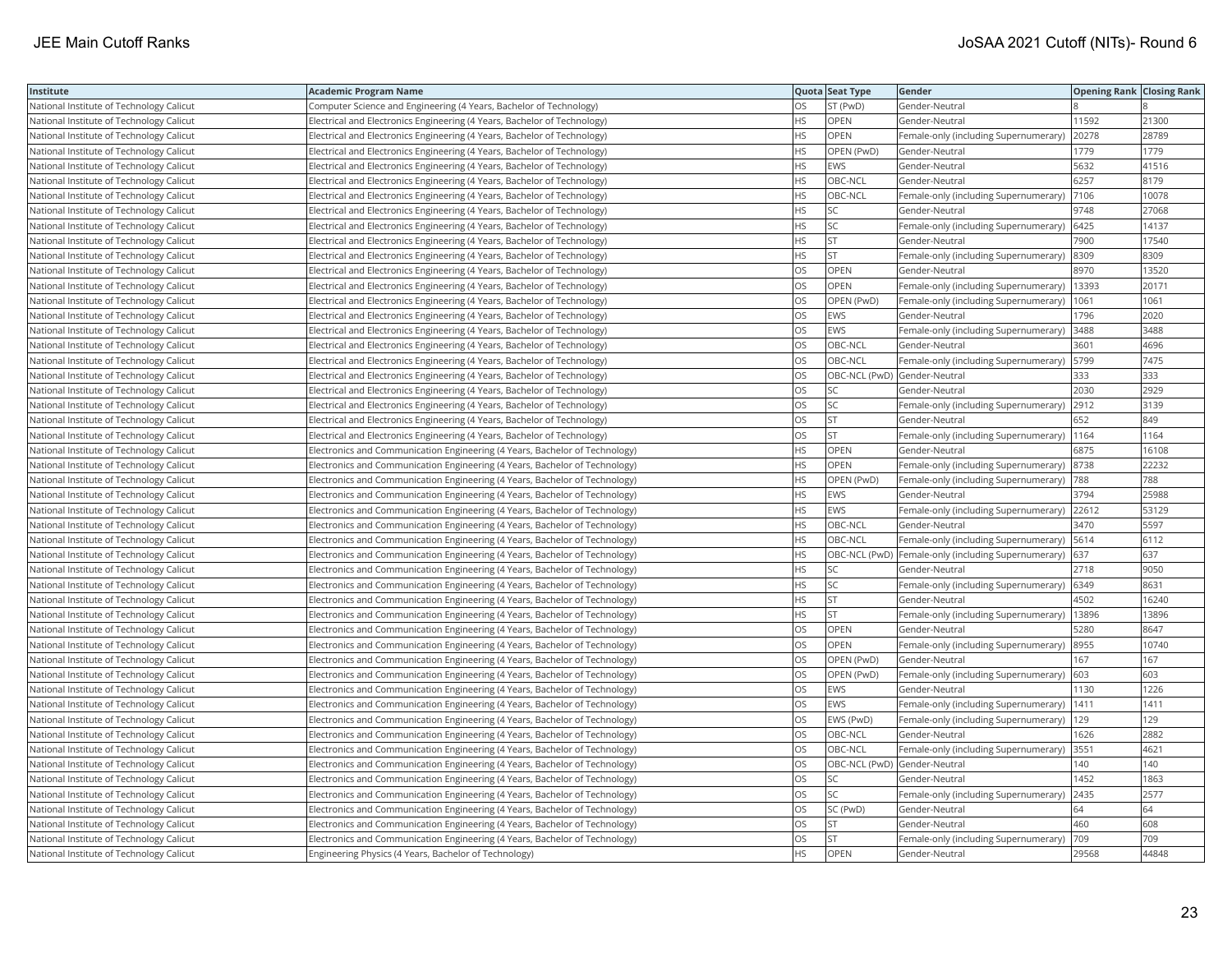| Institute                                | <b>Academic Program Name</b>                                        |           | Quota Seat Type | Gender                                        | <b>Opening Rank Closing Rank</b> |       |
|------------------------------------------|---------------------------------------------------------------------|-----------|-----------------|-----------------------------------------------|----------------------------------|-------|
| National Institute of Technology Calicut | Engineering Physics (4 Years, Bachelor of Technology)               | НS        | OPEN            | Female-only (including Supernumerary)   42229 |                                  | 48339 |
| National Institute of Technology Calicut | Engineering Physics (4 Years, Bachelor of Technology)               | HS.       | <b>EWS</b>      | Gender-Neutral                                | 14156                            | 14156 |
| National Institute of Technology Calicut | Engineering Physics (4 Years, Bachelor of Technology)               | <b>HS</b> | OBC-NCL         | Gender-Neutral                                | 11877                            | 14121 |
| National Institute of Technology Calicut | Engineering Physics (4 Years, Bachelor of Technology)               | <b>HS</b> | OBC-NCL         | Female-only (including Supernumerary)         | 17338                            | 17338 |
| National Institute of Technology Calicut | Engineering Physics (4 Years, Bachelor of Technology)               | <b>HS</b> | <b>SC</b>       | Gender-Neutral                                | 9199                             | 9199  |
| National Institute of Technology Calicut | Engineering Physics (4 Years, Bachelor of Technology)               | HS        | SC              | Female-only (including Supernumerary)   10177 |                                  | 10177 |
| National Institute of Technology Calicut | Engineering Physics (4 Years, Bachelor of Technology)               | OS        | OPEN            | Gender-Neutral                                | 12636                            | 19909 |
| National Institute of Technology Calicut | Engineering Physics (4 Years, Bachelor of Technology)               | OS        | OPEN            | Female-only (including Supernumerary) 22611   |                                  | 22611 |
| National Institute of Technology Calicut | Engineering Physics (4 Years, Bachelor of Technology)               | OS        | <b>EWS</b>      | Gender-Neutral                                | 3149                             | 3383  |
| National Institute of Technology Calicut | Engineering Physics (4 Years, Bachelor of Technology)               | OS        | OBC-NCL         | Gender-Neutral                                | 6702                             | 7472  |
| National Institute of Technology Calicut | Engineering Physics (4 Years, Bachelor of Technology)               | OS        | OBC-NCL         | Female-only (including Supernumerary)         | 15694                            | 16528 |
| National Institute of Technology Calicut | Engineering Physics (4 Years, Bachelor of Technology)               | OS        | <b>SC</b>       | Gender-Neutral                                | 4589                             | 5062  |
| National Institute of Technology Calicut | Engineering Physics (4 Years, Bachelor of Technology)               | OS        | SC              | Female-only (including Supernumerary)         | 7359                             | 7359  |
| National Institute of Technology Calicut | Engineering Physics (4 Years, Bachelor of Technology)               | OS.       | <b>ST</b>       | Gender-Neutral                                | 839                              | 1995  |
| National Institute of Technology Calicut | Materials Science and Engineering (4 Years, Bachelor of Technology) | HS        | OPEN            | Gender-Neutral                                | 34748                            | 52861 |
| National Institute of Technology Calicut | Materials Science and Engineering (4 Years, Bachelor of Technology) | ΗS        | OPEN            | Female-only (including Supernumerary)   54406 |                                  | 54406 |
| National Institute of Technology Calicut | Materials Science and Engineering (4 Years, Bachelor of Technology) | <b>HS</b> | OBC-NCL         | Gender-Neutral                                | 13890                            | 20553 |
| National Institute of Technology Calicut | Materials Science and Engineering (4 Years, Bachelor of Technology) | HS        | OBC-NCL         | Female-only (including Supernumerary)         | 18067                            | 18067 |
| National Institute of Technology Calicut | Materials Science and Engineering (4 Years, Bachelor of Technology) | <b>HS</b> | SC              | Gender-Neutral                                | 16636                            | 27157 |
| National Institute of Technology Calicut | Materials Science and Engineering (4 Years, Bachelor of Technology) | HS        | SC              | Female-only (including Supernumerary)         | 33374                            | 33374 |
| National Institute of Technology Calicut | Materials Science and Engineering (4 Years, Bachelor of Technology) | OS        | OPEN            | Gender-Neutral                                | 32390                            | 36626 |
| National Institute of Technology Calicut | Materials Science and Engineering (4 Years, Bachelor of Technology) | OS        | <b>OPEN</b>     | Female-only (including Supernumerary)         | 42589                            | 42589 |
| National Institute of Technology Calicut | Materials Science and Engineering (4 Years, Bachelor of Technology) | OS        | <b>EWS</b>      | Gender-Neutral                                | 5496                             | 5835  |
| National Institute of Technology Calicut | Materials Science and Engineering (4 Years, Bachelor of Technology) | OS        | OBC-NCL         | Gender-Neutral                                | 10825                            | 11251 |
| National Institute of Technology Calicut | Materials Science and Engineering (4 Years, Bachelor of Technology) | OS        | OBC-NCL         | Female-only (including Supernumerary)         | 17555                            | 17555 |
| National Institute of Technology Calicut | Materials Science and Engineering (4 Years, Bachelor of Technology) | OS.       | SC              | Gender-Neutral                                | 6477                             | 6477  |
| National Institute of Technology Calicut | Materials Science and Engineering (4 Years, Bachelor of Technology) | OS        | <b>SC</b>       | Female-only (including Supernumerary)         | 8995                             | 8995  |
| National Institute of Technology Calicut | Materials Science and Engineering (4 Years, Bachelor of Technology) | OS        | ST              | Gender-Neutral                                | 2171                             | 2171  |
| National Institute of Technology Calicut | Mechanical Engineering (4 Years, Bachelor of Technology)            | <b>HS</b> | OPEN            | Gender-Neutral                                | 13286                            | 29082 |
| National Institute of Technology Calicut | Mechanical Engineering (4 Years, Bachelor of Technology)            | HS        | <b>OPEN</b>     | Female-only (including Supernumerary)         | 21770                            | 48655 |
| National Institute of Technology Calicut | Mechanical Engineering (4 Years, Bachelor of Technology)            | <b>HS</b> | OPEN (PwD)      | Gender-Neutral                                | 498                              | 498   |
| National Institute of Technology Calicut | Mechanical Engineering (4 Years, Bachelor of Technology)            | <b>HS</b> | <b>EWS</b>      | Gender-Neutral                                | 9373                             | 29769 |
| National Institute of Technology Calicut | Mechanical Engineering (4 Years, Bachelor of Technology)            | HS        | <b>EWS</b>      | Female-only (including Supernumerary)   44891 |                                  | 67965 |
| National Institute of Technology Calicut | Mechanical Engineering (4 Years, Bachelor of Technology)            | НS        | OBC-NCL         | Gender-Neutral                                | 6981                             | 9535  |
| National Institute of Technology Calicut | Mechanical Engineering (4 Years, Bachelor of Technology)            | HS        | OBC-NCL         | Female-only (including Supernumerary)         | 13447                            | 16272 |
| National Institute of Technology Calicut | Mechanical Engineering (4 Years, Bachelor of Technology)            | <b>HS</b> |                 | OBC-NCL (PwD) Gender-Neutral                  | 981                              | 981   |
| National Institute of Technology Calicut | Mechanical Engineering (4 Years, Bachelor of Technology)            | HS        | <b>SC</b>       | Gender-Neutral                                | 8951                             | 28514 |
| National Institute of Technology Calicut | Mechanical Engineering (4 Years, Bachelor of Technology)            | HS        | SC              | Female-only (including Supernumerary)         | 29425                            | 35473 |
| National Institute of Technology Calicut | Mechanical Engineering (4 Years, Bachelor of Technology)            | HS        | <b>ST</b>       | Gender-Neutral                                | 2660                             | 2660  |
| National Institute of Technology Calicut | Mechanical Engineering (4 Years, Bachelor of Technology)            | HS        | <b>ST</b>       | Female-only (including Supernumerary)   13804 |                                  | 13804 |
| National Institute of Technology Calicut | Mechanical Engineering (4 Years, Bachelor of Technology)            | OS        | <b>OPEN</b>     | Gender-Neutral                                | 11041                            | 18621 |
| National Institute of Technology Calicut | Mechanical Engineering (4 Years, Bachelor of Technology)            | OS        | OPEN            | Female-only (including Supernumerary) 23636   |                                  | 31685 |
| National Institute of Technology Calicut | Mechanical Engineering (4 Years, Bachelor of Technology)            | OS        | OPEN (PwD)      | Gender-Neutral                                | 621                              | 621   |
| National Institute of Technology Calicut | Mechanical Engineering (4 Years, Bachelor of Technology)            | OS        | OPEN (PwD)      | Female-only (including Supernumerary)         | 1905                             | 1905  |
| National Institute of Technology Calicut | Mechanical Engineering (4 Years, Bachelor of Technology)            | OS        | <b>EWS</b>      | Gender-Neutral                                | 2695                             | 2989  |
| National Institute of Technology Calicut | Mechanical Engineering (4 Years, Bachelor of Technology)            | OS        | <b>EWS</b>      | Female-only (including Supernumerary) 6153    |                                  | 6222  |
| National Institute of Technology Calicut | Mechanical Engineering (4 Years, Bachelor of Technology)            | OS        | EWS (PwD)       | Gender-Neutral                                | 167                              | 167   |
| National Institute of Technology Calicut | Mechanical Engineering (4 Years, Bachelor of Technology)            | OS        | OBC-NCL         | Gender-Neutral                                | 5266                             | 6230  |
| National Institute of Technology Calicut | Mechanical Engineering (4 Years, Bachelor of Technology)            | OS        | OBC-NCL         | Female-only (including Supernumerary)   10494 |                                  | 14668 |
| National Institute of Technology Calicut | Mechanical Engineering (4 Years, Bachelor of Technology)            | OS        | <b>SC</b>       | Gender-Neutral                                | 2950                             | 4136  |
| National Institute of Technology Calicut | Mechanical Engineering (4 Years, Bachelor of Technology)            | <b>OS</b> | <b>SC</b>       | Female-only (including Supernumerary) 5558    |                                  | 5933  |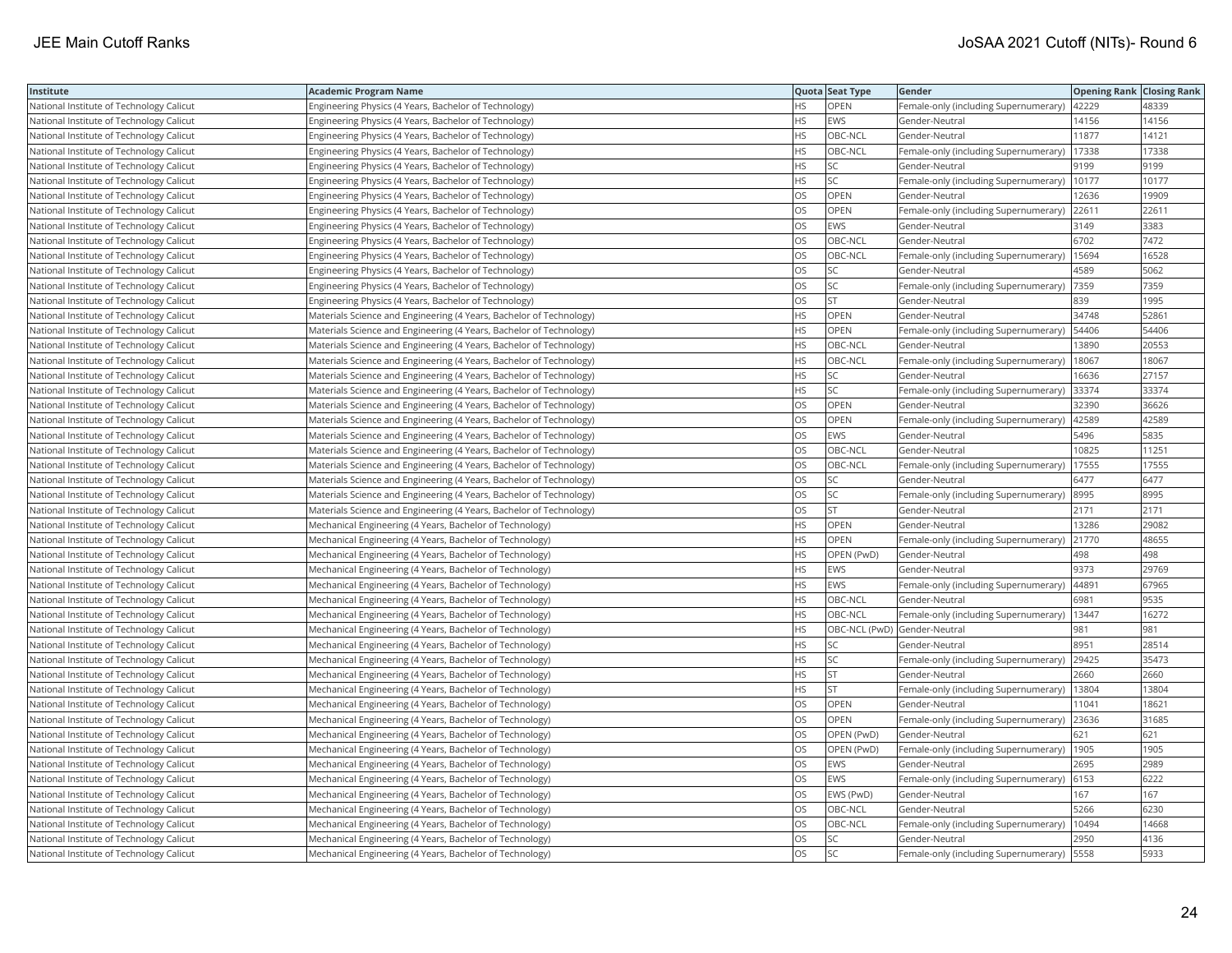| Institute                                | <b>Academic Program Name</b>                                             |           | Quota Seat Type              | Gender                                        | <b>Opening Rank Closing Rank</b> |       |
|------------------------------------------|--------------------------------------------------------------------------|-----------|------------------------------|-----------------------------------------------|----------------------------------|-------|
| National Institute of Technology Calicut | Mechanical Engineering (4 Years, Bachelor of Technology)                 | OS        | <b>ST</b>                    | Gender-Neutral                                | 936                              | 1233  |
| National Institute of Technology Calicut | Mechanical Engineering (4 Years, Bachelor of Technology)                 | OS        | <b>ST</b>                    | Female-only (including Supernumerary)         | 1706                             | 1729  |
| National Institute of Technology Calicut | Production Engineering (4 Years, Bachelor of Technology)                 | НS        | OPEN                         | Gender-Neutral                                | 29945                            | 52723 |
| National Institute of Technology Calicut | Production Engineering (4 Years, Bachelor of Technology)                 | HS        | OPEN                         | Female-only (including Supernumerary)         | 57666                            | 57901 |
| National Institute of Technology Calicut | Production Engineering (4 Years, Bachelor of Technology)                 | <b>HS</b> | OBC-NCL                      | Gender-Neutral                                | 15737                            | 20964 |
| National Institute of Technology Calicut | Production Engineering (4 Years, Bachelor of Technology)                 | НS        | OBC-NCL                      | Female-only (including Supernumerary)         | 20302                            | 20302 |
| National Institute of Technology Calicut | Production Engineering (4 Years, Bachelor of Technology)                 | HS        | SC                           | Gender-Neutral                                | 14208                            | 31760 |
| National Institute of Technology Calicut | Production Engineering (4 Years, Bachelor of Technology)                 | HS        | <b>SC</b>                    | Female-only (including Supernumerary)   17854 |                                  | 17854 |
| National Institute of Technology Calicut | Production Engineering (4 Years, Bachelor of Technology)                 | OS        | OPEN                         | Gender-Neutral                                | 23681                            | 31987 |
| National Institute of Technology Calicut | Production Engineering (4 Years, Bachelor of Technology)                 | OS        | <b>OPEN</b>                  | Female-only (including Supernumerary) 38526   |                                  | 45331 |
| National Institute of Technology Calicut | Production Engineering (4 Years, Bachelor of Technology)                 | OS        | OPEN (PwD)                   | Gender-Neutral                                | 1306                             | 1306  |
| National Institute of Technology Calicut | Production Engineering (4 Years, Bachelor of Technology)                 | OS        | <b>EWS</b>                   | Gender-Neutral                                | 5286                             | 5821  |
| National Institute of Technology Calicut | Production Engineering (4 Years, Bachelor of Technology)                 | OS        | <b>EWS</b>                   | Female-only (including Supernumerary)         | 8194                             | 8194  |
| National Institute of Technology Calicut | Production Engineering (4 Years, Bachelor of Technology)                 | OS        | OBC-NCL                      | Gender-Neutral                                | 9816                             | 11455 |
| National Institute of Technology Calicut | Production Engineering (4 Years, Bachelor of Technology)                 | OS        | OBC-NCL                      | Female-only (including Supernumerary)   16989 |                                  | 16989 |
| National Institute of Technology Calicut | Production Engineering (4 Years, Bachelor of Technology)                 | OS        | <b>SC</b>                    | Gender-Neutral                                | 6607                             | 7143  |
| National Institute of Technology Calicut | Production Engineering (4 Years, Bachelor of Technology)                 | OS        | SC                           | Female-only (including Supernumerary)  9855   |                                  | 9855  |
| National Institute of Technology Calicut | Production Engineering (4 Years, Bachelor of Technology)                 | OS        | <b>ST</b>                    | Gender-Neutral                                | 1678                             | 2388  |
| National Institute of Technology Calicut | Production Engineering (4 Years, Bachelor of Technology)                 | OS        | <b>ST</b>                    | Female-only (including Supernumerary)         | 3597                             | 3597  |
| National Institute of Technology Delhi   | Computer Science and Engineering (4 Years, Bachelor of Technology)       | HS        | OPEN                         | Gender-Neutral                                | 3093                             | 11135 |
| National Institute of Technology Delhi   | Computer Science and Engineering (4 Years, Bachelor of Technology)       | <b>HS</b> | <b>OPEN</b>                  | Female-only (including Supernumerary)   14402 |                                  | 16698 |
| National Institute of Technology Delhi   | Computer Science and Engineering (4 Years, Bachelor of Technology)       | <b>HS</b> | OPEN (PwD)                   | Gender-Neutral                                | 719                              | 719   |
| National Institute of Technology Delhi   | Computer Science and Engineering (4 Years, Bachelor of Technology)       | HS        | <b>EWS</b>                   | Gender-Neutral                                | 3319                             | 4279  |
| National Institute of Technology Delhi   | Computer Science and Engineering (4 Years, Bachelor of Technology)       | HS        | OBC-NCL                      | Gender-Neutral                                | 4826                             | 7151  |
| National Institute of Technology Delhi   | Computer Science and Engineering (4 Years, Bachelor of Technology)       | HS        | OBC-NCL                      | Female-only (including Supernumerary)         | 13887                            | 14010 |
| National Institute of Technology Delhi   | Computer Science and Engineering (4 Years, Bachelor of Technology)       | HS        | OBC-NCL (PwD) Gender-Neutral |                                               | 365                              | 365   |
| National Institute of Technology Delhi   | Computer Science and Engineering (4 Years, Bachelor of Technology)       | ΗS        | <b>SC</b>                    | Gender-Neutral                                | 2420                             | 3450  |
| National Institute of Technology Delhi   | Computer Science and Engineering (4 Years, Bachelor of Technology)       | HS        | SC                           | Female-only (including Supernumerary)         | 1871                             | 1871  |
| National Institute of Technology Delhi   | Computer Science and Engineering (4 Years, Bachelor of Technology)       | <b>HS</b> | ST                           | Gender-Neutral                                | 1901                             | 2047  |
| National Institute of Technology Delhi   | Computer Science and Engineering (4 Years, Bachelor of Technology)       | НS        | <b>ST</b>                    | Female-only (including Supernumerary)         | 3124                             | 3124  |
| National Institute of Technology Delhi   | Computer Science and Engineering (4 Years, Bachelor of Technology)       | OS        | OPEN                         | Gender-Neutral                                | 3329                             | 7614  |
| National Institute of Technology Delhi   | Computer Science and Engineering (4 Years, Bachelor of Technology)       | OS        | OPEN                         | Female-only (including Supernumerary)   5340  |                                  | 12483 |
| National Institute of Technology Delhi   | Computer Science and Engineering (4 Years, Bachelor of Technology)       | OS        | <b>EWS</b>                   | Gender-Neutral                                | 1158                             | 1344  |
| National Institute of Technology Delhi   | Computer Science and Engineering (4 Years, Bachelor of Technology)       | OS        | EWS (PwD)                    | Gender-Neutral                                | 49                               | 49    |
| National Institute of Technology Delhi   | Computer Science and Engineering (4 Years, Bachelor of Technology)       | OS        | OBC-NCL                      | Gender-Neutral                                | 2811                             | 3016  |
| National Institute of Technology Delhi   | Computer Science and Engineering (4 Years, Bachelor of Technology)       | OS        | OBC-NCL                      | Female-only (including Supernumerary)         | 3458                             | 4790  |
| National Institute of Technology Delhi   | Computer Science and Engineering (4 Years, Bachelor of Technology)       | OS        | <b>SC</b>                    | Gender-Neutral                                | 954                              | 1630  |
| National Institute of Technology Delhi   | Computer Science and Engineering (4 Years, Bachelor of Technology)       | OS        | SC (PwD)                     | Gender-Neutral                                | 36                               | 36    |
| National Institute of Technology Delhi   | Computer Science and Engineering (4 Years, Bachelor of Technology)       | OS        | <b>ST</b>                    | Gender-Neutral                                | 235                              | 591   |
| National Institute of Technology Delhi   | Computer Science and Engineering (4 Years, Bachelor of Technology)       | OS        | <b>ST</b>                    | Female-only (including Supernumerary)         | 535                              | 535   |
| National Institute of Technology Delhi   | Electrical and Electronics Engineering (4 Years, Bachelor of Technology) | ΗS        | OPEN                         | Gender-Neutral                                | 21460                            | 25659 |
| National Institute of Technology Delhi   | Electrical and Electronics Engineering (4 Years, Bachelor of Technology) | HS        | OPEN                         | Female-only (including Supernumerary) 24087   |                                  | 30268 |
| National Institute of Technology Delhi   | Electrical and Electronics Engineering (4 Years, Bachelor of Technology) | ΗS        | EWS                          | Gender-Neutral                                | 6291                             | 7061  |
| National Institute of Technology Delhi   | Electrical and Electronics Engineering (4 Years, Bachelor of Technology) | <b>HS</b> | OBC-NCL                      | Gender-Neutral                                | 11638                            | 14108 |
| National Institute of Technology Delhi   | Electrical and Electronics Engineering (4 Years, Bachelor of Technology) | <b>HS</b> | OBC-NCL                      | Female-only (including Supernumerary)         | 19276                            | 19689 |
| National Institute of Technology Delhi   | Electrical and Electronics Engineering (4 Years, Bachelor of Technology) | HS.       | <b>SC</b>                    | Gender-Neutral                                | 5171                             | 6419  |
| National Institute of Technology Delhi   | Electrical and Electronics Engineering (4 Years, Bachelor of Technology) | HS        | SC                           | Female-only (including Supernumerary) 7947    |                                  | 7947  |
| National Institute of Technology Delhi   | Electrical and Electronics Engineering (4 Years, Bachelor of Technology) | НS        | <b>ST</b>                    | Gender-Neutral                                | 5200                             | 6823  |
| National Institute of Technology Delhi   | Electrical and Electronics Engineering (4 Years, Bachelor of Technology) | ΗS        | <b>ST</b>                    | Female-only (including Supernumerary)   5894  |                                  | 5894  |
| National Institute of Technology Delhi   | Electrical and Electronics Engineering (4 Years, Bachelor of Technology) | OS        | OPEN                         | Gender-Neutral                                | 14572                            | 19259 |
| National Institute of Technology Delhi   | Electrical and Electronics Engineering (4 Years, Bachelor of Technology) | OS        | OPEN                         | Female-only (including Supernumerary)         | 22027                            | 24359 |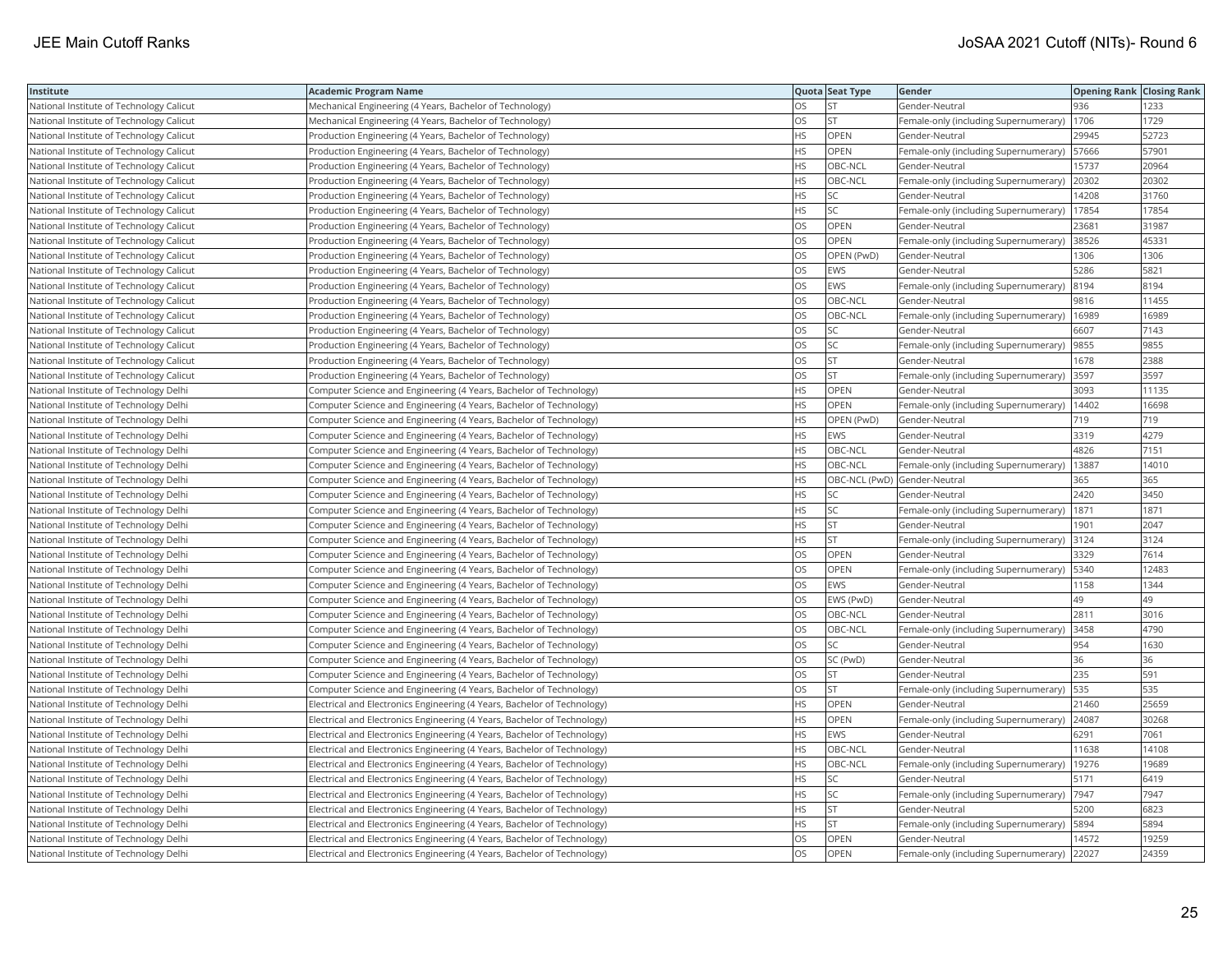| Institute                                 | <b>Academic Program Name</b>                                                |           | Quota Seat Type              | Gender                                        | <b>Opening Rank Closing Rank</b> |       |
|-------------------------------------------|-----------------------------------------------------------------------------|-----------|------------------------------|-----------------------------------------------|----------------------------------|-------|
| National Institute of Technology Delhi    | Electrical and Electronics Engineering (4 Years, Bachelor of Technology)    | OS        | EWS                          | Gender-Neutral                                | 2784                             | 2990  |
| National Institute of Technology Delhi    | Electrical and Electronics Engineering (4 Years, Bachelor of Technology)    | OS        | EWS (PwD)                    | Gender-Neutral                                | 119                              | 119   |
| National Institute of Technology Delhi    | Electrical and Electronics Engineering (4 Years, Bachelor of Technology)    | OS        | OBC-NCL                      | Gender-Neutral                                | 5546                             | 7011  |
| National Institute of Technology Delhi    | Electrical and Electronics Engineering (4 Years, Bachelor of Technology)    | OS.       | OBC-NCL                      | Female-only (including Supernumerary)   11849 |                                  | 12239 |
| National Institute of Technology Delhi    | Electrical and Electronics Engineering (4 Years, Bachelor of Technology)    | OS        | SC                           | Gender-Neutral                                | 2516                             | 4128  |
| National Institute of Technology Delhi    | Electrical and Electronics Engineering (4 Years, Bachelor of Technology)    | OS        | SC                           | Female-only (including Supernumerary) 3495    |                                  | 3547  |
| National Institute of Technology Delhi    | Electrical and Electronics Engineering (4 Years, Bachelor of Technology)    | OS        | <b>ST</b>                    | Gender-Neutral                                | 917                              | 917   |
| National Institute of Technology Delhi    | Electrical and Electronics Engineering (4 Years, Bachelor of Technology)    | OS        | <b>ST</b>                    | Female-only (including Supernumerary)         | 1179                             | 1179  |
| National Institute of Technology Delhi    | Electrical and Electronics Engineering (4 Years, Bachelor of Technology)    | OS        | ST (PwD)                     | Gender-Neutral                                | 40                               | 40    |
| National Institute of Technology Delhi    | Electronics and Communication Engineering (4 Years, Bachelor of Technology) | <b>HS</b> | OPEN                         | Gender-Neutral                                | 13274                            | 19300 |
| National Institute of Technology Delhi    | Electronics and Communication Engineering (4 Years, Bachelor of Technology) | HS        | OPEN                         | Female-only (including Supernumerary)         | 18771                            | 24065 |
| National Institute of Technology Delhi    | Electronics and Communication Engineering (4 Years, Bachelor of Technology) | <b>HS</b> | <b>EWS</b>                   | Gender-Neutral                                | 4872                             | 6132  |
| National Institute of Technology Delhi    | Electronics and Communication Engineering (4 Years, Bachelor of Technology) | HS        | EWS (PwD)                    | Gender-Neutral                                | 237                              | 237   |
| National Institute of Technology Delhi    | Electronics and Communication Engineering (4 Years, Bachelor of Technology) | HS        | OBC-NCL                      | Gender-Neutral                                | 7400                             | 11082 |
| National Institute of Technology Delhi    | Electronics and Communication Engineering (4 Years, Bachelor of Technology) | <b>HS</b> | OBC-NCL                      | Female-only (including Supernumerary)         | 13087                            | 14435 |
| National Institute of Technology Delhi    | Electronics and Communication Engineering (4 Years, Bachelor of Technology) | ΗS        | SC                           | Gender-Neutral                                | 4306                             | 5153  |
| National Institute of Technology Delhi    | Electronics and Communication Engineering (4 Years, Bachelor of Technology) | HS        | SC                           | Female-only (including Supernumerary)   6047  |                                  | 6047  |
| National Institute of Technology Delhi    | Electronics and Communication Engineering (4 Years, Bachelor of Technology) | HS        | <b>ST</b>                    | Gender-Neutral                                | 2868                             | 3248  |
| National Institute of Technology Delhi    | Electronics and Communication Engineering (4 Years, Bachelor of Technology) | HS        | <b>ST</b>                    | Female-only (including Supernumerary)   5794  |                                  | 5794  |
| National Institute of Technology Delhi    | Electronics and Communication Engineering (4 Years, Bachelor of Technology) | OS        | OPEN                         | Gender-Neutral                                | 7951                             | 14427 |
| National Institute of Technology Delhi    | Electronics and Communication Engineering (4 Years, Bachelor of Technology) | OS        | <b>OPEN</b>                  | Female-only (including Supernumerary) 20731   |                                  | 20990 |
| National Institute of Technology Delhi    | Electronics and Communication Engineering (4 Years, Bachelor of Technology) | OS        | OPEN (PwD)                   | Gender-Neutral                                | 552                              | 552   |
| National Institute of Technology Delhi    | Electronics and Communication Engineering (4 Years, Bachelor of Technology) | OS        | <b>EWS</b>                   | Gender-Neutral                                | 2127                             | 2297  |
| National Institute of Technology Delhi    | Electronics and Communication Engineering (4 Years, Bachelor of Technology) | OS        | OBC-NCL                      | Gender-Neutral                                | 3591                             | 5093  |
| National Institute of Technology Delhi    | Electronics and Communication Engineering (4 Years, Bachelor of Technology) | OS        | OBC-NCL                      | Female-only (including Supernumerary)         | 9670                             | 9999  |
| National Institute of Technology Delhi    | Electronics and Communication Engineering (4 Years, Bachelor of Technology) | OS        | OBC-NCL (PwD) Gender-Neutral |                                               | 204                              | 204   |
| National Institute of Technology Delhi    | Electronics and Communication Engineering (4 Years, Bachelor of Technology) | OS        | SC                           | Gender-Neutral                                | 2825                             | 2977  |
| National Institute of Technology Delhi    | Electronics and Communication Engineering (4 Years, Bachelor of Technology) | OS        | <b>SC</b>                    | Female-only (including Supernumerary)         | 2037                             | 2037  |
| National Institute of Technology Delhi    | Electronics and Communication Engineering (4 Years, Bachelor of Technology) | OS        | SC (PwD)                     | Gender-Neutral                                | 79                               | 79    |
| National Institute of Technology Delhi    | Electronics and Communication Engineering (4 Years, Bachelor of Technology) | OS        | <b>ST</b>                    | Gender-Neutral                                | 1198                             | 1206  |
| National Institute of Technology Durgapur | Bio Technology (4 Years, Bachelor of Technology)                            | <b>HS</b> | <b>OPEN</b>                  | Gender-Neutral                                | 33277                            | 48897 |
| National Institute of Technology Durgapur | Bio Technology (4 Years, Bachelor of Technology)                            | ΗS        | OPEN                         | Female-only (including Supernumerary)         | 43048                            | 53337 |
| National Institute of Technology Durgapur | Bio Technology (4 Years, Bachelor of Technology)                            | HS        | OPEN (PwD)                   | Gender-Neutral                                | 1083                             | 1083  |
| National Institute of Technology Durgapur | Bio Technology (4 Years, Bachelor of Technology)                            | <b>HS</b> | <b>EWS</b>                   | Gender-Neutral                                | 9645                             | 11808 |
| National Institute of Technology Durgapur | Bio Technology (4 Years, Bachelor of Technology)                            | <b>HS</b> | <b>EWS</b>                   | Female-only (including Supernumerary)         | 25420                            | 25420 |
| National Institute of Technology Durgapur | Bio Technology (4 Years, Bachelor of Technology)                            | HS.       | OBC-NCL                      | Gender-Neutral                                | 20080                            | 42031 |
| National Institute of Technology Durgapur | Bio Technology (4 Years, Bachelor of Technology)                            | HS        | OBC-NCL                      | Female-only (including Supernumerary)   16356 |                                  | 28678 |
| National Institute of Technology Durgapur | Bio Technology (4 Years, Bachelor of Technology)                            | ΗS        | SC                           | Gender-Neutral                                | 7515                             | 8262  |
| National Institute of Technology Durgapur | Bio Technology (4 Years, Bachelor of Technology)                            | <b>HS</b> | SC                           | Female-only (including Supernumerary)         | 5591                             | 5591  |
| National Institute of Technology Durgapur | Bio Technology (4 Years, Bachelor of Technology)                            | ΗS        | <b>ST</b>                    | Gender-Neutral                                | 13902                            | 13969 |
| National Institute of Technology Durgapur | Bio Technology (4 Years, Bachelor of Technology)                            | HS        | ST                           | Female-only (including Supernumerary)         | 19973                            | 19973 |
| National Institute of Technology Durgapur | Bio Technology (4 Years, Bachelor of Technology)                            | OS        | <b>OPEN</b>                  | Gender-Neutral                                | 42063                            | 46557 |
| National Institute of Technology Durgapur | Bio Technology (4 Years, Bachelor of Technology)                            | <b>OS</b> | OPEN                         | Female-only (including Supernumerary)         | 50615                            | 52863 |
| National Institute of Technology Durgapur | Bio Technology (4 Years, Bachelor of Technology)                            | OS        | EWS                          | Gender-Neutral                                | 7096                             | 7280  |
| National Institute of Technology Durgapur | Bio Technology (4 Years, Bachelor of Technology)                            | OS        | <b>EWS</b>                   | Female-only (including Supernumerary)  8589   |                                  | 8589  |
| National Institute of Technology Durgapur | Bio Technology (4 Years, Bachelor of Technology)                            | OS        | OBC-NCL                      | Gender-Neutral                                | 13640                            | 14885 |
| National Institute of Technology Durgapur | Bio Technology (4 Years, Bachelor of Technology)                            | OS        | OBC-NCL                      | Female-only (including Supernumerary)         | 18364                            | 19885 |
| National Institute of Technology Durgapur | Bio Technology (4 Years, Bachelor of Technology)                            | OS        | SC                           | Gender-Neutral                                | 8074                             | 8595  |
| National Institute of Technology Durgapur | Bio Technology (4 Years, Bachelor of Technology)                            | OS        | SC                           | Female-only (including Supernumerary)         | 6317                             | 6317  |
| National Institute of Technology Durgapur | Bio Technology (4 Years, Bachelor of Technology)                            | OS        | <b>ST</b>                    | Gender-Neutral                                | 2353                             | 2696  |
| National Institute of Technology Durgapur | Biotechnology (5 Years, Bachelor and Master of Technology (Dual Degree))    | <b>HS</b> | OPEN                         | Gender-Neutral                                | 46292                            | 46292 |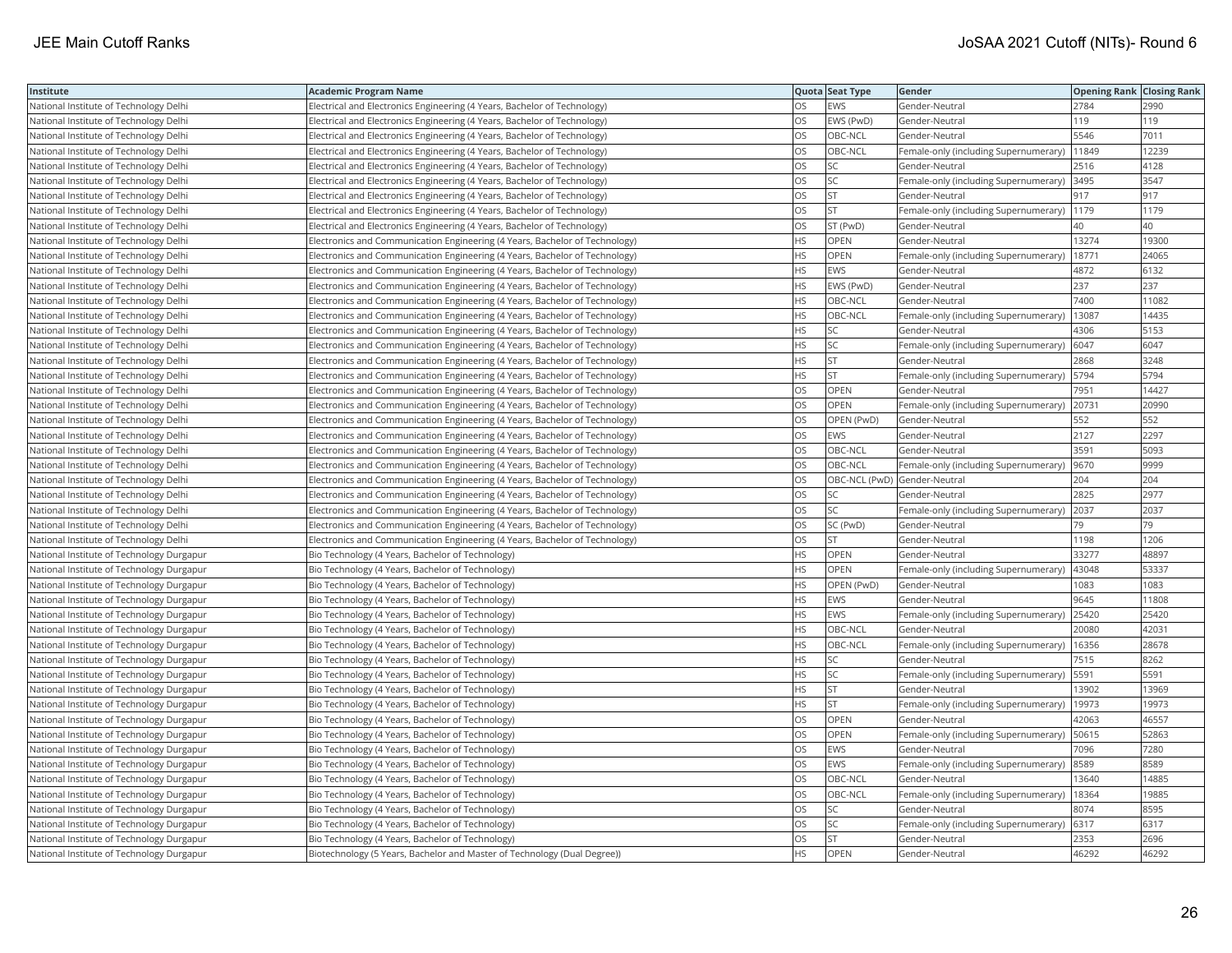| <b>Institute</b>                          | Academic Program Name                                                            |           | Quota Seat Type | Gender                                       | <b>Opening Rank Closing Rank</b> |       |
|-------------------------------------------|----------------------------------------------------------------------------------|-----------|-----------------|----------------------------------------------|----------------------------------|-------|
| National Institute of Technology Durgapur | Biotechnology (5 Years, Bachelor and Master of Technology (Dual Degree))         | HS        | EWS             | Gender-Neutral                               | 11913                            | 11913 |
| National Institute of Technology Durgapur | Biotechnology (5 Years, Bachelor and Master of Technology (Dual Degree))         | HS.       | OBC-NCL         | Gender-Neutral                               | 38314                            | 38314 |
| National Institute of Technology Durgapur | Biotechnology (5 Years, Bachelor and Master of Technology (Dual Degree))         | HS.       | <b>SC</b>       | Gender-Neutral                               | 8388                             | 8388  |
| National Institute of Technology Durgapur | Biotechnology (5 Years, Bachelor and Master of Technology (Dual Degree))         | OS        | OPEN            | Gender-Neutral                               | 47797                            | 47797 |
| National Institute of Technology Durgapur | Biotechnology (5 Years, Bachelor and Master of Technology (Dual Degree))         | <b>OS</b> | OBC-NCL         | Gender-Neutral                               | 15870                            | 15870 |
| National Institute of Technology Durgapur | Biotechnology (5 Years, Bachelor and Master of Technology (Dual Degree))         | OS        | <b>ST</b>       | Female-only (including Supernumerary)        | 4645                             | 4645  |
| National Institute of Technology Durgapur | Chemical Engineering (4 Years, Bachelor of Technology)                           | HS        | OPEN            | Gender-Neutral                               | 25411                            | 30414 |
| National Institute of Technology Durgapur | Chemical Engineering (4 Years, Bachelor of Technology)                           | HS.       | OPEN            | Female-only (including Supernumerary)        | 24844                            | 34135 |
| National Institute of Technology Durgapur | Chemical Engineering (4 Years, Bachelor of Technology)                           | НS        | OPEN (PwD)      | Gender-Neutral                               | 1856                             | 1856  |
| National Institute of Technology Durgapur | Chemical Engineering (4 Years, Bachelor of Technology)                           | HS        | <b>EWS</b>      | Gender-Neutral                               | 8158                             | 9059  |
| National Institute of Technology Durgapur | Chemical Engineering (4 Years, Bachelor of Technology)                           | <b>HS</b> | <b>EWS</b>      | Female-only (including Supernumerary)        | 23856                            | 23856 |
| National Institute of Technology Durgapur | Chemical Engineering (4 Years, Bachelor of Technology)                           | <b>HS</b> | OBC-NCL         | Gender-Neutral                               | 13637                            | 26005 |
| National Institute of Technology Durgapur | Chemical Engineering (4 Years, Bachelor of Technology)                           | HS        | OBC-NCL         | Female-only (including Supernumerary)        | 32272                            | 36826 |
| National Institute of Technology Durgapur | Chemical Engineering (4 Years, Bachelor of Technology)                           | HS.       | SC              | Gender-Neutral                               | 3714                             | 6289  |
| National Institute of Technology Durgapur | Chemical Engineering (4 Years, Bachelor of Technology)                           | HS        | SC              | Female-only (including Supernumerary)   6115 |                                  | 6115  |
| National Institute of Technology Durgapur | Chemical Engineering (4 Years, Bachelor of Technology)                           | ΗS        | <b>ST</b>       | Gender-Neutral                               | 4809                             | 6925  |
| National Institute of Technology Durgapur | Chemical Engineering (4 Years, Bachelor of Technology)                           | HS.       | <b>ST</b>       | Female-only (including Supernumerary)        | 9410                             | 9410  |
| National Institute of Technology Durgapur | Chemical Engineering (4 Years, Bachelor of Technology)                           | OS        | OPEN            | Gender-Neutral                               | 17281                            | 35345 |
| National Institute of Technology Durgapur | Chemical Engineering (4 Years, Bachelor of Technology)                           | OS        | OPEN            | Female-only (including Supernumerary)        | 32534                            | 39440 |
| National Institute of Technology Durgapur | Chemical Engineering (4 Years, Bachelor of Technology)                           | <b>OS</b> | OPEN (PwD)      | Gender-Neutral                               | 2242                             | 2242  |
| National Institute of Technology Durgapur | Chemical Engineering (4 Years, Bachelor of Technology)                           | OS        | EWS             | Gender-Neutral                               | 5308                             | 5411  |
| National Institute of Technology Durgapur | Chemical Engineering (4 Years, Bachelor of Technology)                           | OS        | EWS             | Female-only (including Supernumerary)  7878  |                                  | 7878  |
| National Institute of Technology Durgapur | Chemical Engineering (4 Years, Bachelor of Technology)                           | OS        | OBC-NCL         | Gender-Neutral                               | 8805                             | 11302 |
| National Institute of Technology Durgapur | Chemical Engineering (4 Years, Bachelor of Technology)                           | <b>OS</b> | OBC-NCL         | Female-only (including Supernumerary)        | 14177                            | 14177 |
| National Institute of Technology Durgapur | Chemical Engineering (4 Years, Bachelor of Technology)                           | OS        | SC              | Gender-Neutral                               | 5804                             | 6716  |
| National Institute of Technology Durgapur | Chemical Engineering (4 Years, Bachelor of Technology)                           | OS        | SC              | Female-only (including Supernumerary)        | 6776                             | 6776  |
| National Institute of Technology Durgapur | Chemical Engineering (4 Years, Bachelor of Technology)                           | OS        | <b>ST</b>       | Gender-Neutral                               | 1692                             | 2470  |
| National Institute of Technology Durgapur | Chemical Engineering (4 Years, Bachelor of Technology)                           | OS        | <b>ST</b>       | Female-only (including Supernumerary)        | 3294                             | 3294  |
| National Institute of Technology Durgapur | Chemical Engineering (5 Years, Bachelor and Master of Technology (Dual Degree))  | HS.       | OPEN            | Female-only (including Supernumerary)        | 47708                            | 47708 |
| National Institute of Technology Durgapur | (Chemical Engineering (5 Years, Bachelor and Master of Technology (Dual Degree)) | HS        | OBC-NCL         | Gender-Neutral                               | 17405                            | 17405 |
| National Institute of Technology Durgapur | Chemical Engineering (5 Years, Bachelor and Master of Technology (Dual Degree))  | HS        | SC              | Gender-Neutral                               | 7602                             | 7602  |
| National Institute of Technology Durgapur | Chemical Engineering (5 Years, Bachelor and Master of Technology (Dual Degree))  | OS.       | OPEN            | Gender-Neutral                               | 35841                            | 35841 |
| National Institute of Technology Durgapur | (Chemical Engineering (5 Years, Bachelor and Master of Technology (Dual Degree)) | OS        | <b>EWS</b>      | Female-only (including Supernumerary)        | 8758                             | 8758  |
| National Institute of Technology Durgapur | Chemical Engineering (5 Years, Bachelor and Master of Technology (Dual Degree))  | OS        | OBC-NCL         | Gender-Neutral                               | 11730                            | 11730 |
| National Institute of Technology Durgapur | Chemical Engineering (5 Years, Bachelor and Master of Technology (Dual Degree))  | OS.       | <b>ST</b>       | Female-only (including Supernumerary)        | 3037                             | 3037  |
| National Institute of Technology Durgapur | Chemistry (5 Years, Integrated Master of Science)                                | HS        | OPEN            | Gender-Neutral                               | 44863                            | 49983 |
| National Institute of Technology Durgapur | Chemistry (5 Years, Integrated Master of Science)                                | HS        | OPEN            | Female-only (including Supernumerary) 61861  |                                  | 61861 |
| National Institute of Technology Durgapur | Chemistry (5 Years, Integrated Master of Science)                                | HS.       | EWS             | Gender-Neutral                               | 11866                            | 11866 |
| National Institute of Technology Durgapur | Chemistry (5 Years, Integrated Master of Science)                                | HS        | OBC-NCL         | Gender-Neutral                               | 40026                            | 43910 |
| National Institute of Technology Durgapur | Chemistry (5 Years, Integrated Master of Science)                                | HS        | SC              | Gender-Neutral                               | 9916                             | 9916  |
| National Institute of Technology Durgapur | Chemistry (5 Years, Integrated Master of Science)                                | HS.       | SC              | Female-only (including Supernumerary)        | 13525                            | 13525 |
| National Institute of Technology Durgapur | Chemistry (5 Years, Integrated Master of Science)                                | OS        | OPEN            | Gender-Neutral                               | 51044                            | 51680 |
| National Institute of Technology Durgapur | Chemistry (5 Years, Integrated Master of Science)                                | OS        | OPEN            | Female-only (including Supernumerary)        | 50513                            | 50513 |
| National Institute of Technology Durgapur | Chemistry (5 Years, Integrated Master of Science)                                | OS        | EWS             | Gender-Neutral                               | 8266                             | 8266  |
| National Institute of Technology Durgapur | Chemistry (5 Years, Integrated Master of Science)                                | OS        | OBC-NCL         | Gender-Neutral                               | 17024                            | 17043 |
| National Institute of Technology Durgapur | Chemistry (5 Years, Integrated Master of Science)                                | OS        | OBC-NCL         | Female-only (including Supernumerary)        | 21574                            | 21574 |
| National Institute of Technology Durgapur | Chemistry (5 Years, Integrated Master of Science)                                | <b>OS</b> | <b>SC</b>       | Gender-Neutral                               | 10207                            | 10207 |
| National Institute of Technology Durgapur | Chemistry (5 Years, Integrated Master of Science)                                | OS        | <b>ST</b>       | Gender-Neutral                               | 1911                             | 1911  |
| National Institute of Technology Durgapur | Civil Engineering (4 Years, Bachelor of Technology)                              | HS        | OPEN            | Gender-Neutral                               | 21801                            | 42390 |
| National Institute of Technology Durgapur | Civil Engineering (4 Years, Bachelor of Technology)                              | HS.       | OPEN            | Female-only (including Supernumerary)        | 39371                            | 41406 |
| National Institute of Technology Durgapur | Civil Engineering (4 Years, Bachelor of Technology)                              | <b>HS</b> | <b>EWS</b>      | Gender-Neutral                               | 9181                             | 10577 |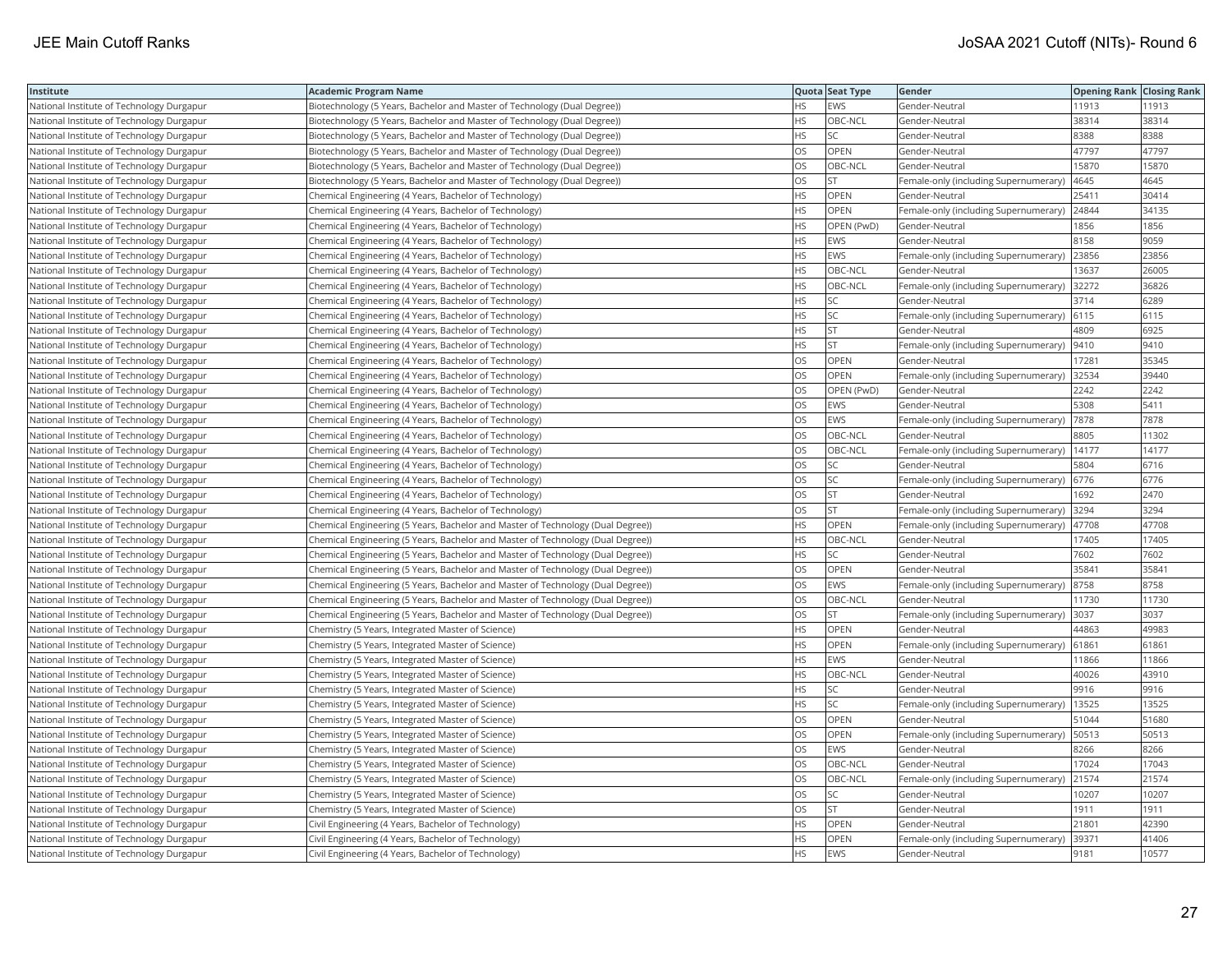| Institute                                 | <b>Academic Program Name</b>                                       |           | Quota Seat Type              | Gender                                        | <b>Opening Rank Closing Rank</b> |       |
|-------------------------------------------|--------------------------------------------------------------------|-----------|------------------------------|-----------------------------------------------|----------------------------------|-------|
| National Institute of Technology Durgapur | Civil Engineering (4 Years, Bachelor of Technology)                | HS        | <b>EWS</b>                   | Female-only (including Supernumerary)         | 21994                            | 21994 |
| National Institute of Technology Durgapur | Civil Engineering (4 Years, Bachelor of Technology)                | <b>HS</b> | OBC-NCL                      | Gender-Neutral                                | 16352                            | 31466 |
| National Institute of Technology Durgapur | Civil Engineering (4 Years, Bachelor of Technology)                | <b>HS</b> | OBC-NCL                      | Female-only (including Supernumerary) 32117   |                                  | 43779 |
| National Institute of Technology Durgapur | Civil Engineering (4 Years, Bachelor of Technology)                | HS        | SC                           | Gender-Neutral                                | 6562                             | 7262  |
| National Institute of Technology Durgapur | Civil Engineering (4 Years, Bachelor of Technology)                | HS        | SC                           | Female-only (including Supernumerary) 6132    |                                  | 9274  |
| National Institute of Technology Durgapur | Civil Engineering (4 Years, Bachelor of Technology)                | HS        | <b>ST</b>                    | Gender-Neutral                                | 2806                             | 7784  |
| National Institute of Technology Durgapur | Civil Engineering (4 Years, Bachelor of Technology)                | ΗS        | <b>ST</b>                    | Female-only (including Supernumerary)  9461   |                                  | 9461  |
| National Institute of Technology Durgapur | Civil Engineering (4 Years, Bachelor of Technology)                | OS        | OPEN                         | Gender-Neutral                                | 23787                            | 37450 |
| National Institute of Technology Durgapur | Civil Engineering (4 Years, Bachelor of Technology)                | OS        | OPEN                         | Female-only (including Supernumerary)         | 41726                            | 43113 |
| National Institute of Technology Durgapur | Civil Engineering (4 Years, Bachelor of Technology)                | OS        | EWS                          | Gender-Neutral                                | 5649                             | 5797  |
| National Institute of Technology Durgapur | Civil Engineering (4 Years, Bachelor of Technology)                | <b>OS</b> | <b>EWS</b>                   | Female-only (including Supernumerary)         | 7145                             | 7145  |
| National Institute of Technology Durgapur | Civil Engineering (4 Years, Bachelor of Technology)                | OS        | OBC-NCL                      | Gender-Neutral                                | 9654                             | 10843 |
| National Institute of Technology Durgapur | Civil Engineering (4 Years, Bachelor of Technology)                | OS.       | OBC-NCL                      | Female-only (including Supernumerary)   17309 |                                  | 17680 |
| National Institute of Technology Durgapur | Civil Engineering (4 Years, Bachelor of Technology)                | OS        | OBC-NCL (PwD) Gender-Neutral |                                               | 659                              | 659   |
| National Institute of Technology Durgapur | Civil Engineering (4 Years, Bachelor of Technology)                | OS        | SC                           | Gender-Neutral                                | 4529                             | 5362  |
| National Institute of Technology Durgapur | Civil Engineering (4 Years, Bachelor of Technology)                | <b>DS</b> | <b>SC</b>                    | Female-only (including Supernumerary)         | 6449                             | 6449  |
| National Institute of Technology Durgapur | Civil Engineering (4 Years, Bachelor of Technology)                | OS        | <b>ST</b>                    | Gender-Neutral                                | 533                              | 1437  |
| National Institute of Technology Durgapur | Civil Engineering (4 Years, Bachelor of Technology)                | OS        | <b>ST</b>                    | Female-only (including Supernumerary)         | 1359                             | 1359  |
| National Institute of Technology Durgapur | Computer Science and Engineering (4 Years, Bachelor of Technology) | <b>HS</b> | <b>OPEN</b>                  | Gender-Neutral                                | 4406                             | 11829 |
| National Institute of Technology Durgapur | Computer Science and Engineering (4 Years, Bachelor of Technology) | HS        | <b>OPEN</b>                  | Female-only (including Supernumerary)         | 12344                            | 18483 |
| National Institute of Technology Durgapur | Computer Science and Engineering (4 Years, Bachelor of Technology) | HS        | OPEN (PwD)                   | Gender-Neutral                                | 181                              | 181   |
| National Institute of Technology Durgapur | Computer Science and Engineering (4 Years, Bachelor of Technology) | HS        | OPEN (PwD)                   | Female-only (including Supernumerary)   583   |                                  | 583   |
| National Institute of Technology Durgapur | Computer Science and Engineering (4 Years, Bachelor of Technology) | HS        | <b>EWS</b>                   | Gender-Neutral                                | 1841                             | 3101  |
| National Institute of Technology Durgapur | Computer Science and Engineering (4 Years, Bachelor of Technology) | HS        | EWS                          | Female-only (including Supernumerary)         | 6246                             | 6711  |
| National Institute of Technology Durgapur | Computer Science and Engineering (4 Years, Bachelor of Technology) | <b>HS</b> | OBC-NCL                      | Gender-Neutral                                | 2923                             | 10698 |
| National Institute of Technology Durgapur | Computer Science and Engineering (4 Years, Bachelor of Technology) | HS        | OBC-NCL                      | Female-only (including Supernumerary)         | 7353                             | 15345 |
| National Institute of Technology Durgapur | Computer Science and Engineering (4 Years, Bachelor of Technology) | <b>HS</b> | OBC-NCL (PwD) Gender-Neutral |                                               | 117                              | 117   |
| National Institute of Technology Durgapur | Computer Science and Engineering (4 Years, Bachelor of Technology) | HS        | SC                           | Gender-Neutral                                | 256                              | 1811  |
| National Institute of Technology Durgapur | Computer Science and Engineering (4 Years, Bachelor of Technology) | HS        | SC                           | Female-only (including Supernumerary)   1708  |                                  | 2871  |
| National Institute of Technology Durgapur | Computer Science and Engineering (4 Years, Bachelor of Technology) | ΗS        | SC (PwD)                     | Gender-Neutral                                | 143                              | 143   |
| National Institute of Technology Durgapur | Computer Science and Engineering (4 Years, Bachelor of Technology) | HS        | <b>ST</b>                    | Gender-Neutral                                | 594                              | 1351  |
| National Institute of Technology Durgapur | Computer Science and Engineering (4 Years, Bachelor of Technology) | ΗS        | <b>ST</b>                    | Female-only (including Supernumerary)         | 702                              | 1813  |
| National Institute of Technology Durgapur | Computer Science and Engineering (4 Years, Bachelor of Technology) | OS        | OPEN                         | Gender-Neutral                                | 3326                             | 8345  |
| National Institute of Technology Durgapur | Computer Science and Engineering (4 Years, Bachelor of Technology) | OS        | OPEN                         | Female-only (including Supernumerary)         | 7268                             | 11194 |
| National Institute of Technology Durgapur | Computer Science and Engineering (4 Years, Bachelor of Technology) | OS        | OPEN (PwD)                   | Gender-Neutral                                | 109                              | 109   |
| National Institute of Technology Durgapur | Computer Science and Engineering (4 Years, Bachelor of Technology) | OS        | <b>EWS</b>                   | Gender-Neutral                                | 1041                             | 1174  |
| National Institute of Technology Durgapur | Computer Science and Engineering (4 Years, Bachelor of Technology) | OS        | <b>EWS</b>                   | Female-only (including Supernumerary)         | 1736                             | 2134  |
| National Institute of Technology Durgapur | Computer Science and Engineering (4 Years, Bachelor of Technology) | OS        | OBC-NCL                      | Gender-Neutral                                | 1663                             | 2656  |
| National Institute of Technology Durgapur | Computer Science and Engineering (4 Years, Bachelor of Technology) | OS        | OBC-NCL                      | Female-only (including Supernumerary)         | 3522                             | 5106  |
| National Institute of Technology Durgapur | Computer Science and Engineering (4 Years, Bachelor of Technology) | OS        | OBC-NCL (PwD) Gender-Neutral |                                               | 108                              | 108   |
| National Institute of Technology Durgapur | Computer Science and Engineering (4 Years, Bachelor of Technology) | OS        | SC                           | Gender-Neutral                                | 1292                             | 1690  |
| National Institute of Technology Durgapur | Computer Science and Engineering (4 Years, Bachelor of Technology) | OS        | SC                           | Female-only (including Supernumerary)         | 1268                             | 2111  |
| National Institute of Technology Durgapur | Computer Science and Engineering (4 Years, Bachelor of Technology) | OS        | SC (PwD)                     | Gender-Neutral                                | 56                               | 56    |
| National Institute of Technology Durgapur | Computer Science and Engineering (4 Years, Bachelor of Technology) | OS        | <b>ST</b>                    | Gender-Neutral                                | 390                              | 528   |
| National Institute of Technology Durgapur | Computer Science and Engineering (4 Years, Bachelor of Technology) | OS        | <b>ST</b>                    | Female-only (including Supernumerary) 654     |                                  | 727   |
| National Institute of Technology Durgapur | Computer Science and Engineering (4 Years, Bachelor of Technology) | OS        | ST (PwD)                     | Female-only (including Supernumerary) 35      |                                  | 35    |
| National Institute of Technology Durgapur | Electrical Engineering (4 Years, Bachelor of Technology)           | <b>HS</b> | OPEN                         | Gender-Neutral                                | 16355                            | 19913 |
| National Institute of Technology Durgapur | Electrical Engineering (4 Years, Bachelor of Technology)           | ΗS        | OPEN                         | Female-only (including Supernumerary)         | 22912                            | 24849 |
| National Institute of Technology Durgapur | Electrical Engineering (4 Years, Bachelor of Technology)           | HS        | OPEN (PwD)                   | Gender-Neutral                                | 1078                             | 1078  |
| National Institute of Technology Durgapur | Electrical Engineering (4 Years, Bachelor of Technology)           | <b>HS</b> | <b>EWS</b>                   | Gender-Neutral                                | 4510                             | 6052  |
| National Institute of Technology Durgapur | Electrical Engineering (4 Years, Bachelor of Technology)           | <b>HS</b> | <b>EWS</b>                   | Female-only (including Supernumerary)         | 14737                            | 14737 |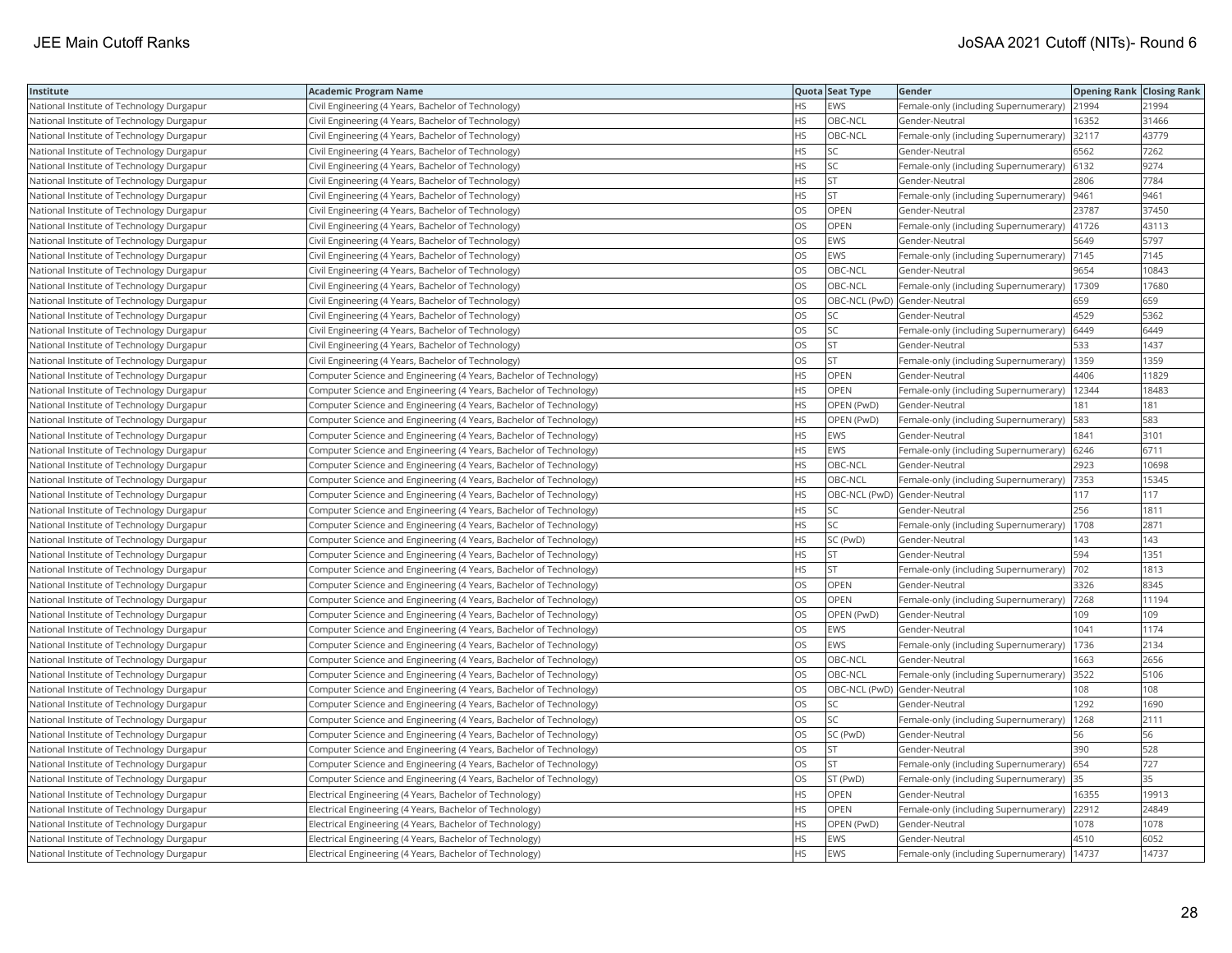| Institute                                 | <b>Academic Program Name</b>                                                |           | Quota Seat Type              | Gender                                        | <b>Opening Rank Closing Rank</b> |       |
|-------------------------------------------|-----------------------------------------------------------------------------|-----------|------------------------------|-----------------------------------------------|----------------------------------|-------|
| National Institute of Technology Durgapur | Electrical Engineering (4 Years, Bachelor of Technology)                    | НS        | OBC-NCL                      | Gender-Neutral                                | 6417                             | 18265 |
| National Institute of Technology Durgapur | Electrical Engineering (4 Years, Bachelor of Technology)                    | <b>HS</b> | OBC-NCL                      | Female-only (including Supernumerary)         | 25603                            | 27099 |
| National Institute of Technology Durgapur | Electrical Engineering (4 Years, Bachelor of Technology)                    | <b>HS</b> | <b>SC</b>                    | Gender-Neutral                                | 3351                             | 3863  |
| National Institute of Technology Durgapur | Electrical Engineering (4 Years, Bachelor of Technology)                    | HS        | SC                           | Female-only (including Supernumerary)         | 4971                             | 5222  |
| National Institute of Technology Durgapur | Electrical Engineering (4 Years, Bachelor of Technology)                    | HS        | <b>ST</b>                    | Gender-Neutral                                | 2960                             | 3150  |
| National Institute of Technology Durgapur | Electrical Engineering (4 Years, Bachelor of Technology)                    | НS        | <b>ST</b>                    | Female-only (including Supernumerary)  4715   |                                  | 7382  |
| National Institute of Technology Durgapur | Electrical Engineering (4 Years, Bachelor of Technology)                    | OS        | OPEN                         | Gender-Neutral                                | 14363                            | 19785 |
| National Institute of Technology Durgapur | Electrical Engineering (4 Years, Bachelor of Technology)                    | OS        | OPEN                         | Female-only (including Supernumerary)         | 22746                            | 25660 |
| National Institute of Technology Durgapur | Electrical Engineering (4 Years, Bachelor of Technology)                    | OS        | OPEN (PwD)                   | Gender-Neutral                                | 976                              | 976   |
| National Institute of Technology Durgapur | Electrical Engineering (4 Years, Bachelor of Technology)                    | OS        | <b>EWS</b>                   | Gender-Neutral                                | 2788                             | 2964  |
| National Institute of Technology Durgapur | Electrical Engineering (4 Years, Bachelor of Technology)                    | OS        | <b>EWS</b>                   | Female-only (including Supernumerary)         | 4710                             | 4710  |
| National Institute of Technology Durgapur | Electrical Engineering (4 Years, Bachelor of Technology)                    | OS        | OBC-NCL                      | Gender-Neutral                                | 5341                             | 6421  |
| National Institute of Technology Durgapur | Electrical Engineering (4 Years, Bachelor of Technology)                    | OS        | OBC-NCL                      | Female-only (including Supernumerary)   11257 |                                  | 11387 |
| National Institute of Technology Durgapur | Electrical Engineering (4 Years, Bachelor of Technology)                    | OS        | OBC-NCL (PwD) Gender-Neutral |                                               | 546                              | 546   |
| National Institute of Technology Durgapur | Electrical Engineering (4 Years, Bachelor of Technology)                    | OS        | SC                           | Gender-Neutral                                | 2674                             | 3542  |
| National Institute of Technology Durgapur | Electrical Engineering (4 Years, Bachelor of Technology)                    | <b>DS</b> | <b>SC</b>                    | Female-only (including Supernumerary)         | 5640                             | 6017  |
| National Institute of Technology Durgapur | Electrical Engineering (4 Years, Bachelor of Technology)                    | OS        | <b>ST</b>                    | Gender-Neutral                                | 1389                             | 1420  |
| National Institute of Technology Durgapur | Electrical Engineering (4 Years, Bachelor of Technology)                    | OS        | <b>ST</b>                    | Female-only (including Supernumerary)         | 1619                             | 1619  |
| National Institute of Technology Durgapur | Electronics and Communication Engineering (4 Years, Bachelor of Technology) | <b>HS</b> | <b>OPEN</b>                  | Gender-Neutral                                | 12227                            | 15149 |
| National Institute of Technology Durgapur | Electronics and Communication Engineering (4 Years, Bachelor of Technology) | HS        | <b>OPEN</b>                  | Female-only (including Supernumerary)         | 20107                            | 22154 |
| National Institute of Technology Durgapur | Electronics and Communication Engineering (4 Years, Bachelor of Technology) | HS        | OPEN (PwD)                   | Female-only (including Supernumerary) 615     |                                  | 615   |
| National Institute of Technology Durgapur | Electronics and Communication Engineering (4 Years, Bachelor of Technology) | HS        | <b>EWS</b>                   | Gender-Neutral                                | 3125                             | 4023  |
| National Institute of Technology Durgapur | Electronics and Communication Engineering (4 Years, Bachelor of Technology) | HS        | <b>EWS</b>                   | Female-only (including Supernumerary)  9506   |                                  | 9506  |
| National Institute of Technology Durgapur | Electronics and Communication Engineering (4 Years, Bachelor of Technology) | HS        | OBC-NCL                      | Gender-Neutral                                | 6196                             | 13882 |
| National Institute of Technology Durgapur | Electronics and Communication Engineering (4 Years, Bachelor of Technology) | <b>HS</b> | OBC-NCL                      | Female-only (including Supernumerary)         | 21182                            | 24146 |
| National Institute of Technology Durgapur | Electronics and Communication Engineering (4 Years, Bachelor of Technology) | HS        | OBC-NCL (PwD) Gender-Neutral |                                               | 122                              | 122   |
| National Institute of Technology Durgapur | Electronics and Communication Engineering (4 Years, Bachelor of Technology) | <b>HS</b> | <b>SC</b>                    | Gender-Neutral                                | 2133                             | 2800  |
| National Institute of Technology Durgapur | Electronics and Communication Engineering (4 Years, Bachelor of Technology) | HS        | SC                           | Female-only (including Supernumerary)         | 3651                             | 3651  |
| National Institute of Technology Durgapur | Electronics and Communication Engineering (4 Years, Bachelor of Technology) | HS        | <b>ST</b>                    | Gender-Neutral                                | 1836                             | 2544  |
| National Institute of Technology Durgapur | Electronics and Communication Engineering (4 Years, Bachelor of Technology) | ΗS        | <b>ST</b>                    | Female-only (including Supernumerary)         | 6868                             | 6868  |
| National Institute of Technology Durgapur | Electronics and Communication Engineering (4 Years, Bachelor of Technology) | OS        | <b>OPEN</b>                  | Gender-Neutral                                | 9921                             | 13265 |
| National Institute of Technology Durgapur | Electronics and Communication Engineering (4 Years, Bachelor of Technology) | OS        | OPEN                         | Female-only (including Supernumerary)         | 16194                            | 21557 |
| National Institute of Technology Durgapur | Electronics and Communication Engineering (4 Years, Bachelor of Technology) | OS        | OPEN (PwD)                   | Gender-Neutral                                | 439                              | 439   |
| National Institute of Technology Durgapur | Electronics and Communication Engineering (4 Years, Bachelor of Technology) | OS        | <b>EWS</b>                   | Gender-Neutral                                | 1985                             | 2117  |
| National Institute of Technology Durgapur | Electronics and Communication Engineering (4 Years, Bachelor of Technology) | <b>OS</b> | <b>EWS</b>                   | Female-only (including Supernumerary)         | 3455                             | 3455  |
| National Institute of Technology Durgapur | Electronics and Communication Engineering (4 Years, Bachelor of Technology) | OS        | OBC-NCL                      | Gender-Neutral                                | 2975                             | 4188  |
| National Institute of Technology Durgapur | Electronics and Communication Engineering (4 Years, Bachelor of Technology) | OS        | OBC-NCL                      | Female-only (including Supernumerary)   6296  |                                  | 6936  |
| National Institute of Technology Durgapur | Electronics and Communication Engineering (4 Years, Bachelor of Technology) | OS        | SC                           | Gender-Neutral                                | 1948                             | 2545  |
| National Institute of Technology Durgapur | Electronics and Communication Engineering (4 Years, Bachelor of Technology) | OS        | <b>SC</b>                    | Female-only (including Supernumerary)         | 2812                             | 3197  |
| National Institute of Technology Durgapur | Electronics and Communication Engineering (4 Years, Bachelor of Technology) | OS        | <b>ST</b>                    | Gender-Neutral                                | 799                              | 963   |
| National Institute of Technology Durgapur | Electronics and Communication Engineering (4 Years, Bachelor of Technology) | OS        | <b>ST</b>                    | Female-only (including Supernumerary)         | 1581                             | 1581  |
| National Institute of Technology Durgapur | Mechanical Engineering (4 Years, Bachelor of Technology)                    | HS        | OPEN                         | Gender-Neutral                                | 20467                            | 28575 |
| National Institute of Technology Durgapur | Mechanical Engineering (4 Years, Bachelor of Technology)                    | HS        | OPEN                         | Female-only (including Supernumerary)         | 26453                            | 32323 |
| National Institute of Technology Durgapur | Mechanical Engineering (4 Years, Bachelor of Technology)                    | HS        | OPEN (PwD)                   | Gender-Neutral                                | 1511                             | 1511  |
| National Institute of Technology Durgapur | Mechanical Engineering (4 Years, Bachelor of Technology)                    | HS        | <b>EWS</b>                   | Gender-Neutral                                | 6659                             | 8029  |
| National Institute of Technology Durgapur | Mechanical Engineering (4 Years, Bachelor of Technology)                    | ΗS        | EWS                          | Female-only (including Supernumerary)         | 15432                            | 17680 |
| National Institute of Technology Durgapur | Mechanical Engineering (4 Years, Bachelor of Technology)                    | <b>HS</b> | OBC-NCL                      | Gender-Neutral                                | 18286                            | 25434 |
| National Institute of Technology Durgapur | Mechanical Engineering (4 Years, Bachelor of Technology)                    | ΗS        | OBC-NCL                      | Female-only (including Supernumerary)         | 30389                            | 40065 |
| National Institute of Technology Durgapur | Mechanical Engineering (4 Years, Bachelor of Technology)                    | HS        | SC                           | Gender-Neutral                                | 4286                             | 6153  |
| National Institute of Technology Durgapur | Mechanical Engineering (4 Years, Bachelor of Technology)                    | HS        | <b>SC</b>                    | Female-only (including Supernumerary)         | 7168                             | 8801  |
| National Institute of Technology Durgapur | Mechanical Engineering (4 Years, Bachelor of Technology)                    | <b>HS</b> | <b>ST</b>                    | Gender-Neutral                                | 2685                             | 4422  |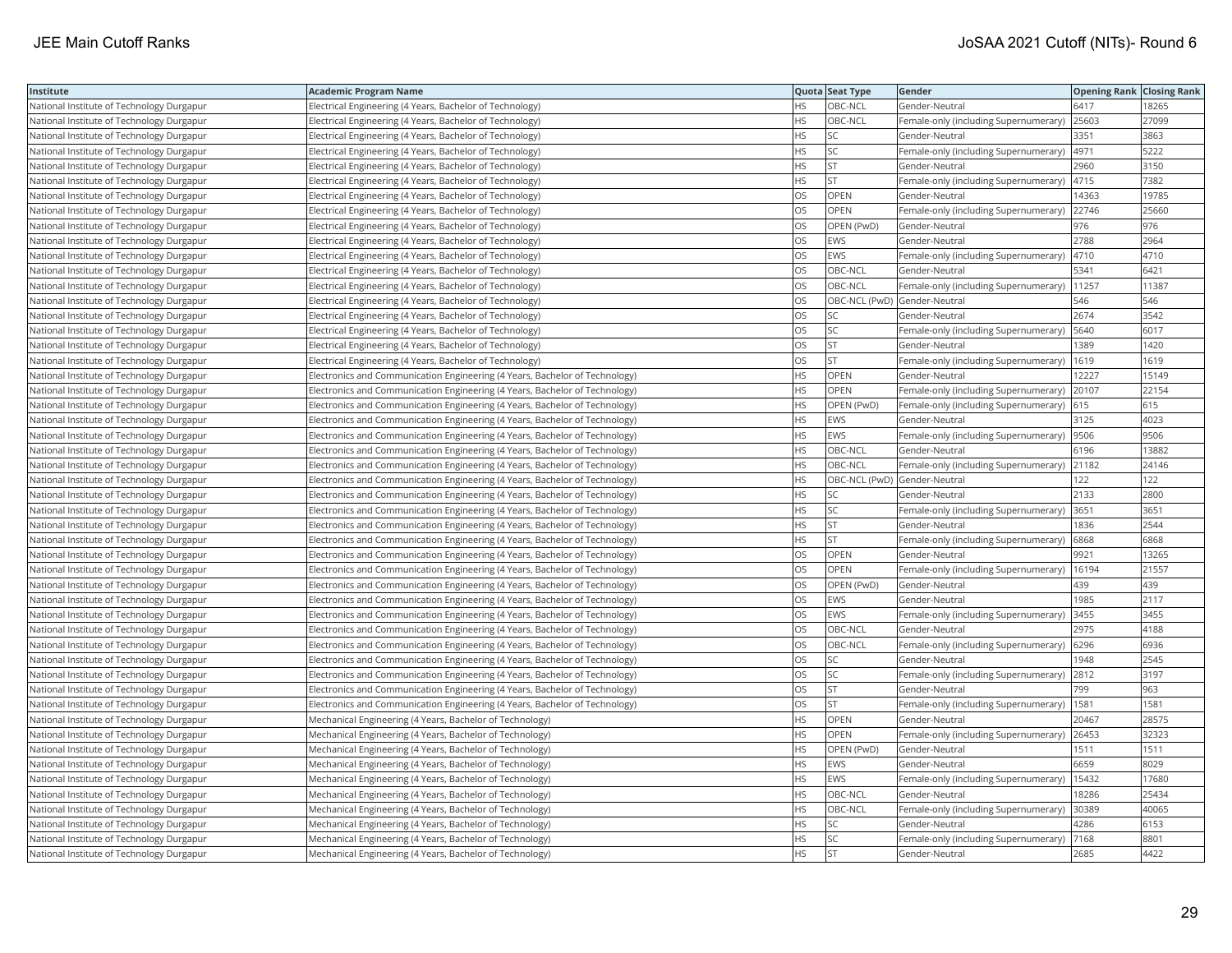| Institute                                 | <b>Academic Program Name</b>                                              |           | Quota Seat Type | Gender                                        | <b>Opening Rank Closing Rank</b> |        |
|-------------------------------------------|---------------------------------------------------------------------------|-----------|-----------------|-----------------------------------------------|----------------------------------|--------|
| National Institute of Technology Durgapur | Mechanical Engineering (4 Years, Bachelor of Technology)                  | <b>HS</b> | <b>ST</b>       | Female-only (including Supernumerary)   1904  |                                  | 19992  |
| National Institute of Technology Durgapur | Mechanical Engineering (4 Years, Bachelor of Technology)                  | OS        | OPEN            | Gender-Neutral                                | 20547                            | 27912  |
| National Institute of Technology Durgapur | Mechanical Engineering (4 Years, Bachelor of Technology)                  | OS        | OPEN            | Female-only (including Supernumerary) 30811   |                                  | 38490  |
| National Institute of Technology Durgapur | Mechanical Engineering (4 Years, Bachelor of Technology)                  | OS        | OPEN (PwD)      | Gender-Neutral                                | 1495                             | 1495   |
| National Institute of Technology Durgapur | Mechanical Engineering (4 Years, Bachelor of Technology)                  | OS        | OPEN (PwD)      | Female-only (including Supernumerary)         | 1810                             | 1810   |
| National Institute of Technology Durgapur | Mechanical Engineering (4 Years, Bachelor of Technology)                  | OS        | <b>EWS</b>      | Gender-Neutral                                | 4132                             | 4306   |
| National Institute of Technology Durgapur | Mechanical Engineering (4 Years, Bachelor of Technology)                  | OS        | <b>EWS</b>      | Female-only (including Supernumerary)         | 6591                             | 6964   |
| National Institute of Technology Durgapur | Mechanical Engineering (4 Years, Bachelor of Technology)                  | <b>OS</b> | EWS (PwD)       | Gender-Neutral                                | 187                              | 187    |
| National Institute of Technology Durgapur | Mechanical Engineering (4 Years, Bachelor of Technology)                  | OS        | OBC-NCL         | Gender-Neutral                                | 6947                             | 8902   |
| National Institute of Technology Durgapur | Mechanical Engineering (4 Years, Bachelor of Technology)                  | OS        | OBC-NCL         | Female-only (including Supernumerary)         | 13452                            | 16880  |
| National Institute of Technology Durgapur | Mechanical Engineering (4 Years, Bachelor of Technology)                  | OS        |                 | OBC-NCL (PwD) Gender-Neutral                  | 597                              | 597    |
| National Institute of Technology Durgapur | Mechanical Engineering (4 Years, Bachelor of Technology)                  | OS        | <b>SC</b>       | Gender-Neutral                                | 3877                             | 4891   |
| National Institute of Technology Durgapur | Mechanical Engineering (4 Years, Bachelor of Technology)                  | <b>OS</b> | SC              | Female-only (including Supernumerary)         | 6354                             | 8005   |
| National Institute of Technology Durgapur | Mechanical Engineering (4 Years, Bachelor of Technology)                  | OS        | <b>ST</b>       | Gender-Neutral                                | 1409                             | 1856   |
| National Institute of Technology Durgapur | Mechanical Engineering (4 Years, Bachelor of Technology)                  | OS        | <b>ST</b>       | Female-only (including Supernumerary) 2373    |                                  | 2635   |
| National Institute of Technology Durgapur | Metallurgical and Materials Engineering (4 Years, Bachelor of Technology) | ΗS        | OPEN            | Gender-Neutral                                | 30690                            | 40741  |
| National Institute of Technology Durgapur | Metallurgical and Materials Engineering (4 Years, Bachelor of Technology) | <b>HS</b> | OPEN            | Female-only (including Supernumerary)  41941  |                                  | 52034  |
| National Institute of Technology Durgapur | Metallurgical and Materials Engineering (4 Years, Bachelor of Technology) | ΗS        | <b>EWS</b>      | Gender-Neutral                                | 9153                             | 10124  |
| National Institute of Technology Durgapur | Metallurgical and Materials Engineering (4 Years, Bachelor of Technology) | HS        | EWS             | Female-only (including Supernumerary)         | 25391                            | 25391  |
| National Institute of Technology Durgapur | Metallurgical and Materials Engineering (4 Years, Bachelor of Technology) | <b>HS</b> | OBC-NCL         | Gender-Neutral                                | 28782                            | 36185  |
| National Institute of Technology Durgapur | Metallurgical and Materials Engineering (4 Years, Bachelor of Technology) | <b>HS</b> | OBC-NCL         | Female-only (including Supernumerary)         | 34542                            | 34542  |
| National Institute of Technology Durgapur | Metallurgical and Materials Engineering (4 Years, Bachelor of Technology) | HS        | SC              | Gender-Neutral                                | 6816                             | 7589   |
| National Institute of Technology Durgapur | Metallurgical and Materials Engineering (4 Years, Bachelor of Technology) | ΗS        | SC              | Female-only (including Supernumerary)  9320   |                                  | 9320   |
| National Institute of Technology Durgapur | Metallurgical and Materials Engineering (4 Years, Bachelor of Technology) | HS        | <b>ST</b>       | Gender-Neutral                                | 5697                             | 7778   |
| National Institute of Technology Durgapur | Metallurgical and Materials Engineering (4 Years, Bachelor of Technology) | OS        | OPEN            | Gender-Neutral                                | 39735                            | 43858  |
| National Institute of Technology Durgapur | Metallurgical and Materials Engineering (4 Years, Bachelor of Technology) | <b>OS</b> | <b>OPEN</b>     | Female-only (including Supernumerary)         | 51552                            | 53462  |
| National Institute of Technology Durgapur | Metallurgical and Materials Engineering (4 Years, Bachelor of Technology) | OS        | OPEN (PwD)      | Gender-Neutral                                | 2224                             | 2224   |
| National Institute of Technology Durgapur | Metallurgical and Materials Engineering (4 Years, Bachelor of Technology) | OS        | <b>EWS</b>      | Gender-Neutral                                | 6642                             | 6831   |
| National Institute of Technology Durgapur | Metallurgical and Materials Engineering (4 Years, Bachelor of Technology) | OS        | <b>EWS</b>      | Female-only (including Supernumerary)         | 8428                             | 8428   |
| National Institute of Technology Durgapur | Metallurgical and Materials Engineering (4 Years, Bachelor of Technology) | OS        | OBC-NCL         | Gender-Neutral                                | 11763                            | 13886  |
| National Institute of Technology Durgapur | Metallurgical and Materials Engineering (4 Years, Bachelor of Technology) | OS        | OBC-NCL         | Female-only (including Supernumerary)   19207 |                                  | 19207  |
| National Institute of Technology Durgapur | Metallurgical and Materials Engineering (4 Years, Bachelor of Technology) | OS        | SC              | Gender-Neutral                                | 7538                             | 7653   |
| National Institute of Technology Durgapur | Metallurgical and Materials Engineering (4 Years, Bachelor of Technology) | OS        | SC              | Female-only (including Supernumerary)         | 8677                             | 8677   |
| National Institute of Technology Durgapur | Metallurgical and Materials Engineering (4 Years, Bachelor of Technology) | OS        | <b>ST</b>       | Gender-Neutral                                | 2165                             | 2618   |
| National Institute of Technology Durgapur | Metallurgical and Materials Engineering (4 Years, Bachelor of Technology) | OS        | ST              | Female-only (including Supernumerary)         | 3197                             | 3197   |
| National Institute of Technology Goa      | Civil Engineering (4 Years, Bachelor of Technology)                       | GO        | <b>OPEN</b>     | Gender-Neutral                                | 43382                            | 111287 |
| National Institute of Technology Goa      | Civil Engineering (4 Years, Bachelor of Technology)                       | GO        | OPEN            | Female-only (including Supernumerary)         | 133971                           | 160557 |
| National Institute of Technology Goa      | Civil Engineering (4 Years, Bachelor of Technology)                       | GO        | <b>EWS</b>      | Gender-Neutral                                | 59807                            | 59807  |
| National Institute of Technology Goa      | Civil Engineering (4 Years, Bachelor of Technology)                       | GO        | OBC-NCL         | Gender-Neutral                                | 92560                            | 92560  |
| National Institute of Technology Goa      | Civil Engineering (4 Years, Bachelor of Technology)                       | GO        | <b>ST</b>       | Gender-Neutral                                | 8772                             | 8772   |
| National Institute of Technology Goa      | Civil Engineering (4 Years, Bachelor of Technology)                       | ΗS        | OPEN            | Gender-Neutral                                | 69961                            | 69961  |
| National Institute of Technology Goa      | Civil Engineering (4 Years, Bachelor of Technology)                       | HS        | OBC-NCL         | Gender-Neutral                                | 42126                            | 42126  |
| National Institute of Technology Goa      | Civil Engineering (4 Years, Bachelor of Technology)                       | HS        | SC              | Gender-Neutral                                | 20751                            | 20751  |
| National Institute of Technology Goa      | Civil Engineering (4 Years, Bachelor of Technology)                       | OS        | <b>OPEN</b>     | Gender-Neutral                                | 34299                            | 41098  |
| National Institute of Technology Goa      | Civil Engineering (4 Years, Bachelor of Technology)                       | OS        | OPEN            | Female-only (including Supernumerary)         | 44731                            | 47270  |
| National Institute of Technology Goa      | Civil Engineering (4 Years, Bachelor of Technology)                       | OS        | OPEN (PwD)      | Gender-Neutral                                | 1667                             | 1667   |
| National Institute of Technology Goa      | Civil Engineering (4 Years, Bachelor of Technology)                       | OS        | <b>EWS</b>      | Gender-Neutral                                | 6561                             | 6561   |
| National Institute of Technology Goa      | Civil Engineering (4 Years, Bachelor of Technology)                       | OS        | OBC-NCL         | Gender-Neutral                                | 10692                            | 11744  |
| National Institute of Technology Goa      | Civil Engineering (4 Years, Bachelor of Technology)                       | OS        | OBC-NCL         | Female-only (including Supernumerary)         | 18561                            | 18561  |
| National Institute of Technology Goa      | Civil Engineering (4 Years, Bachelor of Technology)                       | OS        | SC              | Gender-Neutral                                | 5429                             | 6163   |
| National Institute of Technology Goa      | Civil Engineering (4 Years, Bachelor of Technology)                       | <b>OS</b> | <b>SC</b>       | Female-only (including Supernumerary)  7081   |                                  | 7081   |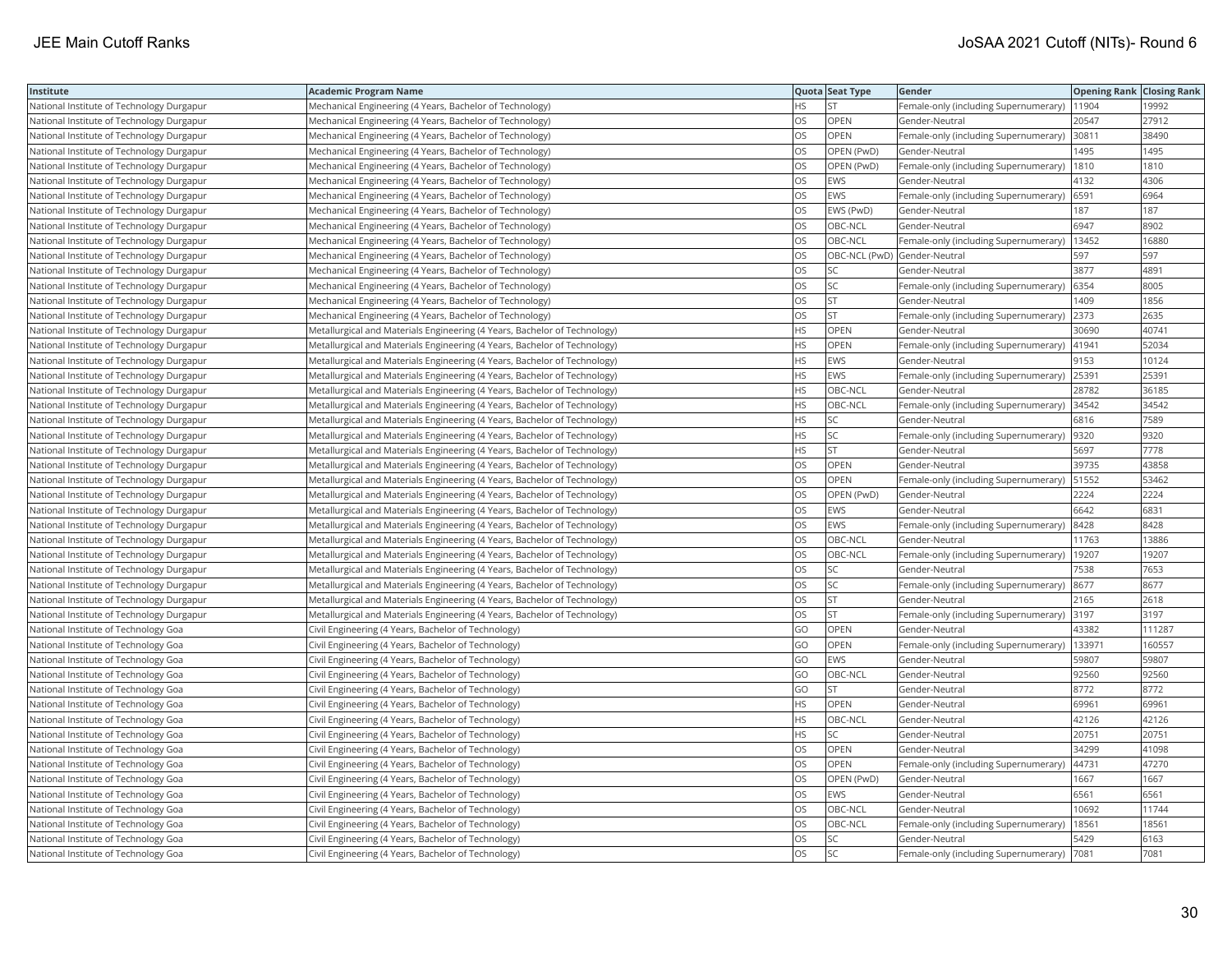| Institute                            | <b>Academic Program Name</b>                                                 |           | Quota Seat Type | Gender                                        | <b>Opening Rank   Closing Rank</b> |        |
|--------------------------------------|------------------------------------------------------------------------------|-----------|-----------------|-----------------------------------------------|------------------------------------|--------|
| National Institute of Technology Goa | Civil Engineering (4 Years, Bachelor of Technology)                          | OS        |                 | Gender-Neutral                                | 1732                               | 1732   |
| National Institute of Technology Goa | Computer Science and Engineering (4 Years, Bachelor of Technology)           | GO        | OPEN            | Gender-Neutral                                | 20295                              | 22698  |
| National Institute of Technology Goa | Computer Science and Engineering (4 Years, Bachelor of Technology)           | GO        | OPEN            | Female-only (including Supernumerary)         | 17260                              | 17260  |
| National Institute of Technology Goa | Computer Science and Engineering (4 Years, Bachelor of Technology)           | GO        | OPEN (PwD)      | Gender-Neutral                                | 885                                | 885    |
| National Institute of Technology Goa | Computer Science and Engineering (4 Years, Bachelor of Technology)           | GO        | <b>EWS</b>      | Gender-Neutral                                | 5503                               | 7134   |
| National Institute of Technology Goa | Computer Science and Engineering (4 Years, Bachelor of Technology)           | GO        | OBC-NCL         | Gender-Neutral                                | 13244                              | 20310  |
| National Institute of Technology Goa | Computer Science and Engineering (4 Years, Bachelor of Technology)           | GO        | SC              | Gender-Neutral                                | 22617                              | 22996  |
| National Institute of Technology Goa | Computer Science and Engineering (4 Years, Bachelor of Technology)           | GO        | SC              | Female-only (including Supernumerary)         | 20226                              | 20226  |
| National Institute of Technology Goa | Computer Science and Engineering (4 Years, Bachelor of Technology)           | GO        | <b>ST</b>       | Gender-Neutral                                | 6701                               | 6701   |
| National Institute of Technology Goa | Computer Science and Engineering (4 Years, Bachelor of Technology)           | GO        | <b>ST</b>       | Female-only (including Supernumerary)   11662 |                                    | 11662  |
| National Institute of Technology Goa | Computer Science and Engineering (4 Years, Bachelor of Technology)           | HS.       | <b>OPEN</b>     | Gender-Neutral                                | 39030                              | 39030  |
| National Institute of Technology Goa | Computer Science and Engineering (4 Years, Bachelor of Technology)           | <b>HS</b> | OBC-NCL         | Gender-Neutral                                | 23434                              | 23434  |
| National Institute of Technology Goa | Computer Science and Engineering (4 Years, Bachelor of Technology)           | HS.       | OBC-NCL         | Female-only (including Supernumerary)         | 16867                              | 16867  |
| National Institute of Technology Goa | Computer Science and Engineering (4 Years, Bachelor of Technology)           | OS        | OPEN            | Gender-Neutral                                | 7773                               | 11419  |
| National Institute of Technology Goa | Computer Science and Engineering (4 Years, Bachelor of Technology)           | OS        | OPEN            | Female-only (including Supernumerary)         | 11251                              | 14091  |
| National Institute of Technology Goa | Computer Science and Engineering (4 Years, Bachelor of Technology)           | OS        | EWS             | Gender-Neutral                                | 1801                               | 1801   |
| National Institute of Technology Goa | Computer Science and Engineering (4 Years, Bachelor of Technology)           | OS        | OBC-NCL         | Gender-Neutral                                | 2653                               | 4032   |
| National Institute of Technology Goa | Computer Science and Engineering (4 Years, Bachelor of Technology)           | OS        | OBC-NCL         | Female-only (including Supernumerary)         | 8502                               | 8502   |
| National Institute of Technology Goa | Computer Science and Engineering (4 Years, Bachelor of Technology)           | OS.       | SC              | Gender-Neutral                                | 1290                               | 1919   |
| National Institute of Technology Goa | Computer Science and Engineering (4 Years, Bachelor of Technology)           | OS        | SC              | Female-only (including Supernumerary)         | 2765                               | 2765   |
| National Institute of Technology Goa | Computer Science and Engineering (4 Years, Bachelor of Technology)           | OS        | <b>ST</b>       | Gender-Neutral                                | 284                                | 284    |
| National Institute of Technology Goa | Electrical and Electronics Engineering (4 Years, Bachelor of Technology)     | GO        | OPEN            | Gender-Neutral                                | 26823                              | 43894  |
| National Institute of Technology Goa | Electrical and Electronics Engineering (4 Years, Bachelor of Technology)     | GO        | OPEN            | Female-only (including Supernumerary)   42126 |                                    | 42126  |
| National Institute of Technology Goa | Electrical and Electronics Engineering (4 Years, Bachelor of Technology)     | GO        | <b>EWS</b>      | Gender-Neutral                                | 60419                              | 60419  |
| National Institute of Technology Goa | Electrical and Electronics Engineering (4 Years, Bachelor of Technology)     | GO        | OBC-NCL         | Gender-Neutral                                | 49804                              | 61699  |
| National Institute of Technology Goa | Electrical and Electronics Engineering (4 Years, Bachelor of Technology)     | GO        | OBC-NCL         | Female-only (including Supernumerary)         | 43363                              | 43363  |
| National Institute of Technology Goa | Electrical and Electronics Engineering (4 Years, Bachelor of Technology)     | GO        | <b>ST</b>       | Gender-Neutral                                | 7714                               | 7714   |
| National Institute of Technology Goa | Electrical and Electronics Engineering (4 Years, Bachelor of Technology)     | HS.       | <b>OPEN</b>     | Gender-Neutral                                | 69166                              | 69166  |
| National Institute of Technology Goa | Electrical and Electronics Engineering (4 Years, Bachelor of Technology)     | HS.       | <b>OPEN</b>     | Female-only (including Supernumerary)         | 176913                             | 176913 |
| National Institute of Technology Goa | Electrical and Electronics Engineering (4 Years, Bachelor of Technology)     | HS.       | OBC-NCL         | Gender-Neutral                                | 37799                              | 37799  |
| National Institute of Technology Goa | Electrical and Electronics Engineering (4 Years, Bachelor of Technology)     | HS        | SC              | Gender-Neutral                                | 11240                              | 11240  |
| National Institute of Technology Goa | Electrical and Electronics Engineering (4 Years, Bachelor of Technology)     | OS        | OPEN            | Gender-Neutral                                | 20497                              | 22186  |
| National Institute of Technology Goa | Electrical and Electronics Engineering (4 Years, Bachelor of Technology)     | OS.       | <b>OPEN</b>     | Female-only (including Supernumerary)         | 28183                              | 28183  |
| National Institute of Technology Goa | Electrical and Electronics Engineering (4 Years, Bachelor of Technology)     | OS        | OPEN (PwD)      | Gender-Neutral                                | 763                                | 763    |
| National Institute of Technology Goa | Electrical and Electronics Engineering (4 Years, Bachelor of Technology)     | OS        | <b>EWS</b>      | Gender-Neutral                                | 3714                               | 3925   |
| National Institute of Technology Goa | Electrical and Electronics Engineering (4 Years, Bachelor of Technology)     | OS.       | <b>EWS</b>      | Female-only (including Supernumerary)         | 5791                               | 5791   |
| National Institute of Technology Goa | Electrical and Electronics Engineering (4 Years, Bachelor of Technology)     | OS        | OBC-NCL         | Gender-Neutral                                | 7586                               | 8111   |
| National Institute of Technology Goa | Electrical and Electronics Engineering (4 Years, Bachelor of Technology)     | OS        | OBC-NCL         | Female-only (including Supernumerary)   13562 |                                    | 13562  |
| National Institute of Technology Goa | Electrical and Electronics Engineering (4 Years, Bachelor of Technology)     | OS        | SC              | Gender-Neutral                                | 4922                               | 5092   |
| National Institute of Technology Goa | Electrical and Electronics Engineering (4 Years, Bachelor of Technology)     | OS        | SC              | Female-only (including Supernumerary)  5768   |                                    | 5768   |
| National Institute of Technology Goa | Electrical and Electronics Engineering (4 Years, Bachelor of Technology)     | OS.       | <b>ST</b>       | Gender-Neutral                                | 1891                               | 1891   |
| National Institute of Technology Goa | Electronics and Communication Engineering (4 Years, Bachelor of Technology)  | GO        | OPEN            | Gender-Neutral                                | 31703                              | 40651  |
| National Institute of Technology Goa | Electronics and Communication Engineering (4 Years, Bachelor of Technology)  | GO        | OPEN            | Female-only (including Supernumerary)         | 26821                              | 26821  |
| National Institute of Technology Goa | Electronics and Communication Engineering (4 Years, Bachelor of Technology)  | GO        | <b>EWS</b>      | Gender-Neutral                                | 37986                              | 37986  |
| National Institute of Technology Goa | Electronics and Communication Engineering (4 Years, Bachelor of Technology)  | GO        | OBC-NCL         | Gender-Neutral                                | 28646                              | 40808  |
| National Institute of Technology Goa | [Electronics and Communication Engineering (4 Years, Bachelor of Technology) | GO        | OBC-NCL         | Female-only (including Supernumerary)         | 40555                              | 40555  |
| National Institute of Technology Goa | Electronics and Communication Engineering (4 Years, Bachelor of Technology)  | GO        | <b>SC</b>       | Gender-Neutral                                | 26189                              | 31640  |
| National Institute of Technology Goa | Electronics and Communication Engineering (4 Years, Bachelor of Technology)  | GO        | SC              | Female-only (including Supernumerary)         | 14319                              | 14319  |
| National Institute of Technology Goa | Electronics and Communication Engineering (4 Years, Bachelor of Technology)  | ΗS        | OPEN            | Gender-Neutral                                | 46113                              | 59590  |
| National Institute of Technology Goa | Electronics and Communication Engineering (4 Years, Bachelor of Technology)  | <b>HS</b> | OPEN            | Female-only (including Supernumerary)         | 95161                              | 95161  |
| National Institute of Technology Goa | Electronics and Communication Engineering (4 Years, Bachelor of Technology)  | <b>HS</b> | OBC-NCL         | Gender-Neutral                                | 33648                              | 33648  |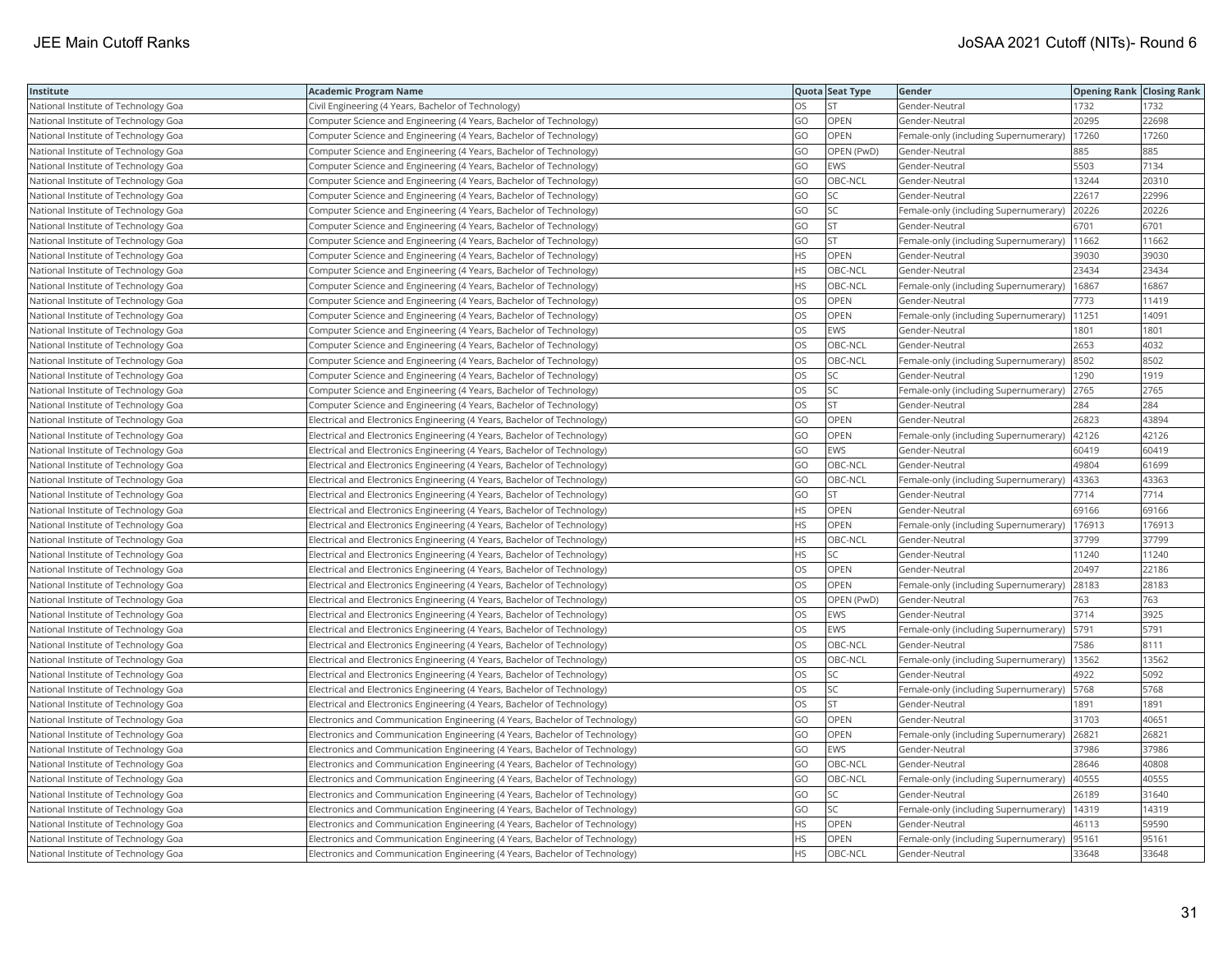| Institute                                 | Academic Program Name                                                       |           | Quota Seat Type              | Gender                                        | <b>Opening Rank Closing Rank</b> |        |
|-------------------------------------------|-----------------------------------------------------------------------------|-----------|------------------------------|-----------------------------------------------|----------------------------------|--------|
| National Institute of Technology Goa      | Electronics and Communication Engineering (4 Years, Bachelor of Technology) | HS        | <b>ST</b>                    | Gender-Neutral                                | 4711                             | 4711   |
| National Institute of Technology Goa      | Electronics and Communication Engineering (4 Years, Bachelor of Technology) | OS.       | OPEN                         | Gender-Neutral                                | 14061                            | 17449  |
| National Institute of Technology Goa      | Electronics and Communication Engineering (4 Years, Bachelor of Technology) | OS        | OPEN                         | Female-only (including Supernumerary)         | 14241                            | 14241  |
| National Institute of Technology Goa      | Electronics and Communication Engineering (4 Years, Bachelor of Technology) | OS        | EWS                          | Gender-Neutral                                | 2914                             | 2924   |
| National Institute of Technology Goa      | Electronics and Communication Engineering (4 Years, Bachelor of Technology) | OS        | EWS                          | Female-only (including Supernumerary)         | 4525                             | 4525   |
| National Institute of Technology Goa      | Electronics and Communication Engineering (4 Years, Bachelor of Technology) | OS        | OBC-NCL                      | Gender-Neutral                                | 5757                             | 6306   |
| National Institute of Technology Goa      | Electronics and Communication Engineering (4 Years, Bachelor of Technology) | OS.       | OBC-NCL                      | Female-only (including Supernumerary)         | 10238                            | 10238  |
| National Institute of Technology Goa      | Electronics and Communication Engineering (4 Years, Bachelor of Technology) | OS        | SC                           | Gender-Neutral                                | 2187                             | 3927   |
| National Institute of Technology Goa      | Electronics and Communication Engineering (4 Years, Bachelor of Technology) | OS        | ST                           | Gender-Neutral                                | 1765                             | 1792   |
| National Institute of Technology Goa      | Electronics and Communication Engineering (4 Years, Bachelor of Technology) | OS.       | <b>ST</b>                    | Female-only (including Supernumerary)         | 1784                             | 1784   |
| National Institute of Technology Goa      | Mechanical Engineering (4 Years, Bachelor of Technology)                    | GO        | OPEN                         | Gender-Neutral                                | 44738                            | 66222  |
| National Institute of Technology Goa      | Mechanical Engineering (4 Years, Bachelor of Technology)                    | GO        | OPEN                         | Female-only (including Supernumerary)         | 54658                            | 62409  |
| National Institute of Technology Goa      | Mechanical Engineering (4 Years, Bachelor of Technology)                    | GO        | OBC-NCL                      | Gender-Neutral                                | 81460                            | 102191 |
| National Institute of Technology Goa      | Mechanical Engineering (4 Years, Bachelor of Technology)                    | GO        | OBC-NCL                      | Female-only (including Supernumerary)         | 91198                            | 91198  |
| National Institute of Technology Goa      | Mechanical Engineering (4 Years, Bachelor of Technology)                    | GO        | <b>SC</b>                    | Female-only (including Supernumerary)   60127 |                                  | 60127  |
| National Institute of Technology Goa      | Mechanical Engineering (4 Years, Bachelor of Technology)                    | GO        | <b>ST</b>                    | Gender-Neutral                                | 13752                            | 13752  |
| National Institute of Technology Goa      | Mechanical Engineering (4 Years, Bachelor of Technology)                    | HS.       | OPEN                         | Gender-Neutral                                | 108553                           | 138308 |
| National Institute of Technology Goa      | Mechanical Engineering (4 Years, Bachelor of Technology)                    | HS.       | <b>EWS</b>                   | Gender-Neutral                                | 22748                            | 22748  |
| National Institute of Technology Goa      | Mechanical Engineering (4 Years, Bachelor of Technology)                    | OS        | <b>OPEN</b>                  | Gender-Neutral                                | 19096                            | 28232  |
| National Institute of Technology Goa      | Mechanical Engineering (4 Years, Bachelor of Technology)                    | OS        | <b>OPEN</b>                  | Female-only (including Supernumerary)         | 41451                            | 41588  |
| National Institute of Technology Goa      | Mechanical Engineering (4 Years, Bachelor of Technology)                    | OS        | EWS                          | Gender-Neutral                                | 4265                             | 4265   |
| National Institute of Technology Goa      | Mechanical Engineering (4 Years, Bachelor of Technology)                    | OS        | OBC-NCL                      | Gender-Neutral                                | 9328                             | 10036  |
| National Institute of Technology Goa      | Mechanical Engineering (4 Years, Bachelor of Technology)                    | OS        | OBC-NCL                      | Female-only (including Supernumerary)         | 17838                            | 17838  |
| National Institute of Technology Goa      | Mechanical Engineering (4 Years, Bachelor of Technology)                    | OS        | OBC-NCL (PwD) Gender-Neutral |                                               | 756                              | 756    |
| National Institute of Technology Goa      | Mechanical Engineering (4 Years, Bachelor of Technology)                    | OS        | SC                           | Gender-Neutral                                | 6414                             | 6753   |
| National Institute of Technology Goa      | Mechanical Engineering (4 Years, Bachelor of Technology)                    | OS        | <b>ST</b>                    | Gender-Neutral                                | 2352                             | 2352   |
| National Institute of Technology Hamirpur | Architecture (5 Years, Bachelor of Architecture)                            | HS.       | OPEN                         | Gender-Neutral                                | 2591                             | 9260   |
| National Institute of Technology Hamirpur | Architecture (5 Years, Bachelor of Architecture)                            | <b>HS</b> | OPEN                         | Female-only (including Supernumerary)         | 1540                             | 2338   |
| National Institute of Technology Hamirpur | Architecture (5 Years, Bachelor of Architecture)                            | HS.       | <b>EWS</b>                   | Gender-Neutral                                | 932                              | 1597   |
| National Institute of Technology Hamirpur | Architecture (5 Years, Bachelor of Architecture)                            | HS        | OBC-NCL                      | Gender-Neutral                                | 6609                             | 16715  |
| National Institute of Technology Hamirpur | Architecture (5 Years, Bachelor of Architecture)                            | HS.       | OBC-NCL                      | Female-only (including Supernumerary)         | 5892                             | 5892   |
| National Institute of Technology Hamirpur | Architecture (5 Years, Bachelor of Architecture)                            | HS        | SC                           | Gender-Neutral                                | 697                              | 1121   |
| National Institute of Technology Hamirpur | Architecture (5 Years, Bachelor of Architecture)                            | HS.       | SC                           | Female-only (including Supernumerary)  807    |                                  | 807    |
| National Institute of Technology Hamirpur | Architecture (5 Years, Bachelor of Architecture)                            | HS.       | lst                          | Gender-Neutral                                | 432                              | 432    |
| National Institute of Technology Hamirpur | Architecture (5 Years, Bachelor of Architecture)                            | <b>HS</b> | <b>ST</b>                    | Female-only (including Supernumerary) 280     |                                  | 280    |
| National Institute of Technology Hamirpur | Architecture (5 Years, Bachelor of Architecture)                            | OS.       | OPEN                         | Gender-Neutral                                | 1023                             | 1236   |
| National Institute of Technology Hamirpur | Architecture (5 Years, Bachelor of Architecture)                            | OS        | OPEN                         | Female-only (including Supernumerary)  935    |                                  | 1082   |
| National Institute of Technology Hamirpur | Architecture (5 Years, Bachelor of Architecture)                            | OS        | EWS                          | Gender-Neutral                                | 293                              | 325    |
| National Institute of Technology Hamirpur | Architecture (5 Years, Bachelor of Architecture)                            | OS.       | <b>EWS</b>                   | Female-only (including Supernumerary)         | 179                              | 179    |
| National Institute of Technology Hamirpur | Architecture (5 Years, Bachelor of Architecture)                            | OS        | OBC-NCL                      | Gender-Neutral                                | 534                              | 588    |
| National Institute of Technology Hamirpur | Architecture (5 Years, Bachelor of Architecture)                            | OS        | OBC-NCL                      | Female-only (including Supernumerary)         | 441                              | 519    |
| National Institute of Technology Hamirpur | Architecture (5 Years, Bachelor of Architecture)                            | OS        | <b>SC</b>                    | Gender-Neutral                                | 74                               | 264    |
| National Institute of Technology Hamirpur | Architecture (5 Years, Bachelor of Architecture)                            | <b>OS</b> | SC                           | Female-only (including Supernumerary)         | 158                              | 158    |
| National Institute of Technology Hamirpur | Architecture (5 Years, Bachelor of Architecture)                            | OS        | <b>ST</b>                    | Gender-Neutral                                | 62                               | 131    |
| National Institute of Technology Hamirpur | Chemical Engineering (4 Years, Bachelor of Technology)                      | HS.       | OPEN                         | Gender-Neutral                                | 61883                            | 90124  |
| National Institute of Technology Hamirpur | Chemical Engineering (4 Years, Bachelor of Technology)                      | HS        | OPEN                         | Female-only (including Supernumerary)  91382  |                                  | 108055 |
| National Institute of Technology Hamirpur | Chemical Engineering (4 Years, Bachelor of Technology)                      | HS.       | OPEN (PwD)                   | Gender-Neutral                                | 1767                             | 1767   |
| National Institute of Technology Hamirpur | Chemical Engineering (4 Years, Bachelor of Technology)                      | НS        | EWS                          | Gender-Neutral                                | 15352                            | 16331  |
| National Institute of Technology Hamirpur | Chemical Engineering (4 Years, Bachelor of Technology)                      | HS.       | <b>EWS</b>                   | Female-only (including Supernumerary)         | 22509                            | 22509  |
| National Institute of Technology Hamirpur | Chemical Engineering (4 Years, Bachelor of Technology)                      | HS.       | OBC-NCL                      | Gender-Neutral                                | 79368                            | 100413 |
| National Institute of Technology Hamirpur | Chemical Engineering (4 Years, Bachelor of Technology)                      | <b>HS</b> | OBC-NCL                      | Female-only (including Supernumerary)         | 66971                            | 70118  |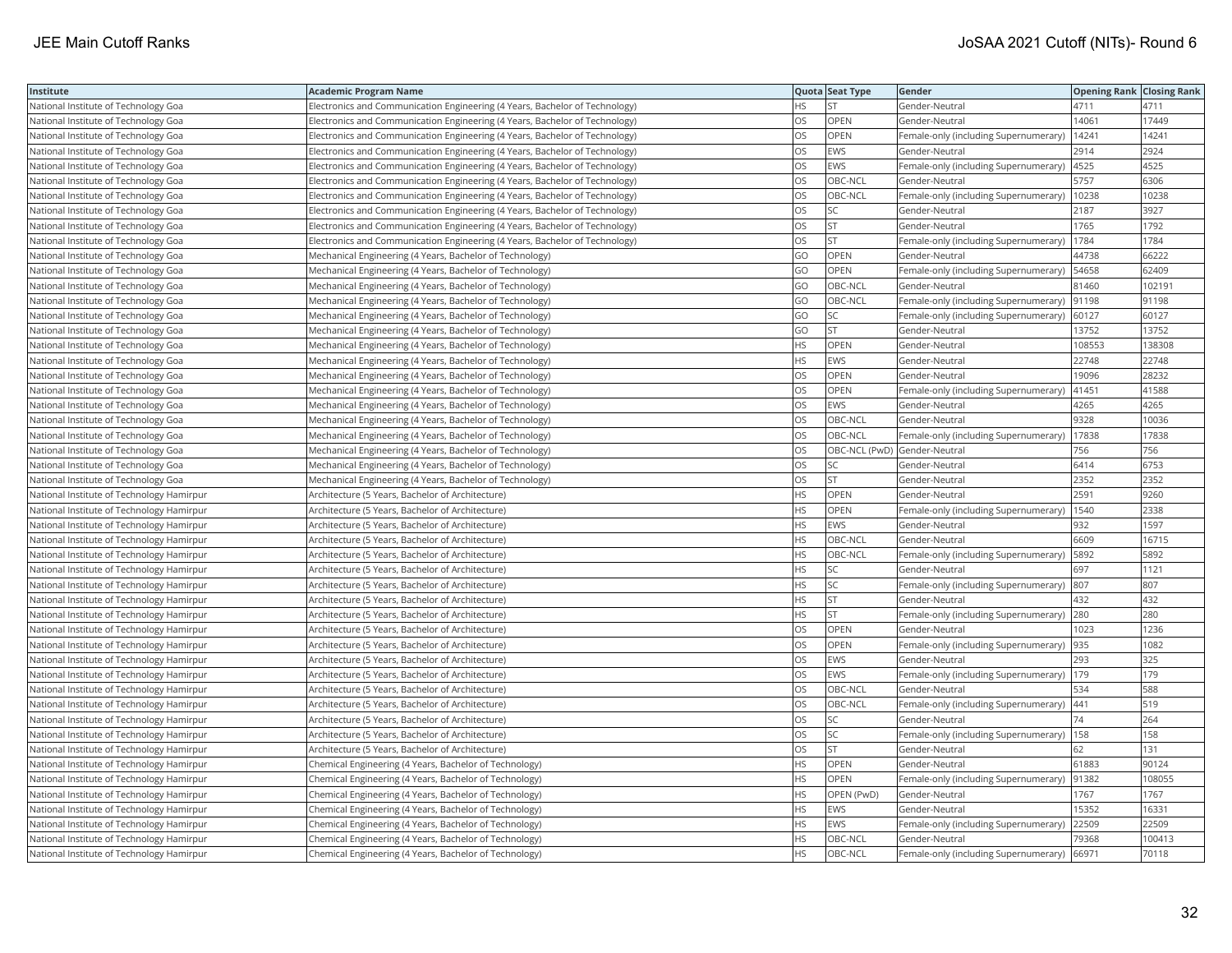| Institute                                 | <b>Academic Program Name</b>                                       |           | Quota Seat Type              | Gender                                        | <b>Opening Rank Closing Rank</b> |       |
|-------------------------------------------|--------------------------------------------------------------------|-----------|------------------------------|-----------------------------------------------|----------------------------------|-------|
| National Institute of Technology Hamirpur | Chemical Engineering (4 Years, Bachelor of Technology)             | HS        | SC                           | Gender-Neutral                                | 5096                             | 11309 |
| National Institute of Technology Hamirpur | Chemical Engineering (4 Years, Bachelor of Technology)             | HS        | SC                           | Female-only (including Supernumerary)         | 11964                            | 11964 |
| National Institute of Technology Hamirpur | Chemical Engineering (4 Years, Bachelor of Technology)             | <b>HS</b> | <b>ST</b>                    | Gender-Neutral                                | 3664                             | 5212  |
| National Institute of Technology Hamirpur | Chemical Engineering (4 Years, Bachelor of Technology)             | HS        | <b>ST</b>                    | Female-only (including Supernumerary)         | 5707                             | 5707  |
| National Institute of Technology Hamirpur | Chemical Engineering (4 Years, Bachelor of Technology)             | OS        | OPEN                         | Gender-Neutral                                | 28250                            | 37944 |
| National Institute of Technology Hamirpur | Chemical Engineering (4 Years, Bachelor of Technology)             | OS        | OPEN                         | Female-only (including Supernumerary)  45772  |                                  | 47639 |
| National Institute of Technology Hamirpur | Chemical Engineering (4 Years, Bachelor of Technology)             | OS        | EWS                          | Gender-Neutral                                | 5953                             | 6060  |
| National Institute of Technology Hamirpur | Chemical Engineering (4 Years, Bachelor of Technology)             | OS        | <b>EWS</b>                   | Female-only (including Supernumerary)         | 7373                             | 7373  |
| National Institute of Technology Hamirpur | Chemical Engineering (4 Years, Bachelor of Technology)             | OS        | OBC-NCL                      | Gender-Neutral                                | 10932                            | 13249 |
| National Institute of Technology Hamirpur | Chemical Engineering (4 Years, Bachelor of Technology)             | OS        | OBC-NCL                      | Female-only (including Supernumerary)         | 14899                            | 16822 |
| National Institute of Technology Hamirpur | Chemical Engineering (4 Years, Bachelor of Technology)             | OS        | <b>SC</b>                    | Gender-Neutral                                | 5644                             | 7382  |
| National Institute of Technology Hamirpur | Chemical Engineering (4 Years, Bachelor of Technology)             | OS        | SC                           | Female-only (including Supernumerary) 8148    |                                  | 8148  |
| National Institute of Technology Hamirpur | Chemical Engineering (4 Years, Bachelor of Technology)             | <b>OS</b> | <b>ST</b>                    | Gender-Neutral                                | 2528                             | 2885  |
| National Institute of Technology Hamirpur | Civil Engineering (4 Years, Bachelor of Technology)                | ΗS        | OPEN                         | Gender-Neutral                                | 31332                            | 79537 |
| National Institute of Technology Hamirpur | Civil Engineering (4 Years, Bachelor of Technology)                | HS        | OPEN                         | Female-only (including Supernumerary)         | 79916                            | 98583 |
| National Institute of Technology Hamirpur | Civil Engineering (4 Years, Bachelor of Technology)                | HS        | OPEN (PwD)                   | Female-only (including Supernumerary)         | 1368                             | 1368  |
| National Institute of Technology Hamirpur | Civil Engineering (4 Years, Bachelor of Technology)                | HS        | <b>EWS</b>                   | Gender-Neutral                                | 13339                            | 14403 |
| National Institute of Technology Hamirpur | Civil Engineering (4 Years, Bachelor of Technology)                | HS        | <b>EWS</b>                   | Female-only (including Supernumerary)         | 21652                            | 21652 |
| National Institute of Technology Hamirpur | Civil Engineering (4 Years, Bachelor of Technology)                | <b>HS</b> | OBC-NCL                      | Gender-Neutral                                | 39710                            | 78651 |
| National Institute of Technology Hamirpur | Civil Engineering (4 Years, Bachelor of Technology)                | HS        | OBC-NCL                      | Female-only (including Supernumerary)   58951 |                                  | 75653 |
| National Institute of Technology Hamirpur | Civil Engineering (4 Years, Bachelor of Technology)                | HS        | SC                           | Gender-Neutral                                | 5107                             | 8361  |
| National Institute of Technology Hamirpur | Civil Engineering (4 Years, Bachelor of Technology)                | HS        | <b>SC</b>                    | Female-only (including Supernumerary) 6726    |                                  | 10939 |
| National Institute of Technology Hamirpur | Civil Engineering (4 Years, Bachelor of Technology)                | HS        | SC (PwD)                     | Gender-Neutral                                | 159                              | 159   |
| National Institute of Technology Hamirpur | Civil Engineering (4 Years, Bachelor of Technology)                | ΗS        | <b>ST</b>                    | Gender-Neutral                                | 1847                             | 2315  |
| National Institute of Technology Hamirpur | Civil Engineering (4 Years, Bachelor of Technology)                | HS        | <b>ST</b>                    | Female-only (including Supernumerary)         | 4008                             | 4008  |
| National Institute of Technology Hamirpur | Civil Engineering (4 Years, Bachelor of Technology)                | OS        | OPEN                         | Gender-Neutral                                | 27748                            | 40957 |
| National Institute of Technology Hamirpur | Civil Engineering (4 Years, Bachelor of Technology)                | <b>OS</b> | OPEN                         | Female-only (including Supernumerary)         | 49010                            | 54472 |
| National Institute of Technology Hamirpur | Civil Engineering (4 Years, Bachelor of Technology)                | OS        | OPEN (PwD)                   | Gender-Neutral                                | 2221                             | 2221  |
| National Institute of Technology Hamirpur | Civil Engineering (4 Years, Bachelor of Technology)                | OS        | <b>EWS</b>                   | Gender-Neutral                                | 6178                             | 6346  |
| National Institute of Technology Hamirpur | Civil Engineering (4 Years, Bachelor of Technology)                | OS        | EWS                          | Female-only (including Supernumerary)         | 8775                             | 8775  |
| National Institute of Technology Hamirpur | Civil Engineering (4 Years, Bachelor of Technology)                | OS        | OBC-NCL                      | Gender-Neutral                                | 10927                            | 12597 |
| National Institute of Technology Hamirpur | Civil Engineering (4 Years, Bachelor of Technology)                | OS        | OBC-NCL                      | Female-only (including Supernumerary)         | 19898                            | 2055  |
| National Institute of Technology Hamirpur | Civil Engineering (4 Years, Bachelor of Technology)                | OS        | OBC-NCL (PwD) Gender-Neutral |                                               | 926                              | 926   |
| National Institute of Technology Hamirpur | Civil Engineering (4 Years, Bachelor of Technology)                | OS        | SC                           | Gender-Neutral                                | 4600                             | 6671  |
| National Institute of Technology Hamirpur | Civil Engineering (4 Years, Bachelor of Technology)                | <b>OS</b> | <b>SC</b>                    | Female-only (including Supernumerary)         | 6605                             | 7121  |
| National Institute of Technology Hamirpur | Civil Engineering (4 Years, Bachelor of Technology)                | OS        | <b>ST</b>                    | Gender-Neutral                                | 1569                             | 1745  |
| National Institute of Technology Hamirpur | Civil Engineering (4 Years, Bachelor of Technology)                | OS        | <b>ST</b>                    | Female-only (including Supernumerary) 2668    |                                  | 2668  |
| National Institute of Technology Hamirpur | Computer Science and Engineering (4 Years, Bachelor of Technology) | ΗS        | OPEN                         | Gender-Neutral                                | 11171                            | 20884 |
| National Institute of Technology Hamirpur | Computer Science and Engineering (4 Years, Bachelor of Technology) | <b>HS</b> | OPEN                         | Female-only (including Supernumerary)         | 20828                            | 32031 |
| National Institute of Technology Hamirpur | Computer Science and Engineering (4 Years, Bachelor of Technology) | HS        | OPEN (PwD)                   | Gender-Neutral                                | 666                              | 666   |
| National Institute of Technology Hamirpur | Computer Science and Engineering (4 Years, Bachelor of Technology) | HS        | <b>EWS</b>                   | Gender-Neutral                                | 3578                             | 4669  |
| National Institute of Technology Hamirpur | Computer Science and Engineering (4 Years, Bachelor of Technology) | HS        | <b>EWS</b>                   | Female-only (including Supernumerary)         | 6471                             | 6471  |
| National Institute of Technology Hamirpur | Computer Science and Engineering (4 Years, Bachelor of Technology) | HS        | OBC-NCL                      | Gender-Neutral                                | 6814                             | 19969 |
| National Institute of Technology Hamirpur | Computer Science and Engineering (4 Years, Bachelor of Technology) | HS        | OBC-NCL                      | Female-only (including Supernumerary)         | 9624                             | 13756 |
| National Institute of Technology Hamirpur | Computer Science and Engineering (4 Years, Bachelor of Technology) | HS        | SC                           | Gender-Neutral                                | 986                              | 3235  |
| National Institute of Technology Hamirpur | Computer Science and Engineering (4 Years, Bachelor of Technology) | ΗS        | SC                           | Female-only (including Supernumerary) 6191    |                                  | 7603  |
| National Institute of Technology Hamirpur | Computer Science and Engineering (4 Years, Bachelor of Technology) | <b>HS</b> | <b>ST</b>                    | Gender-Neutral                                | 482                              | 1418  |
| National Institute of Technology Hamirpur | Computer Science and Engineering (4 Years, Bachelor of Technology) | ΗS        | <b>ST</b>                    | Female-only (including Supernumerary)         | 797                              | 797   |
| National Institute of Technology Hamirpur | Computer Science and Engineering (4 Years, Bachelor of Technology) | OS        | OPEN                         | Gender-Neutral                                | 874                              | 10499 |
| National Institute of Technology Hamirpur | Computer Science and Engineering (4 Years, Bachelor of Technology) | OS        | OPEN                         | Female-only (including Supernumerary)         | 11695                            | 14891 |
| National Institute of Technology Hamirpur | Computer Science and Engineering (4 Years, Bachelor of Technology) | <b>OS</b> | OPEN (PwD)                   | Gender-Neutral                                | 321                              | 321   |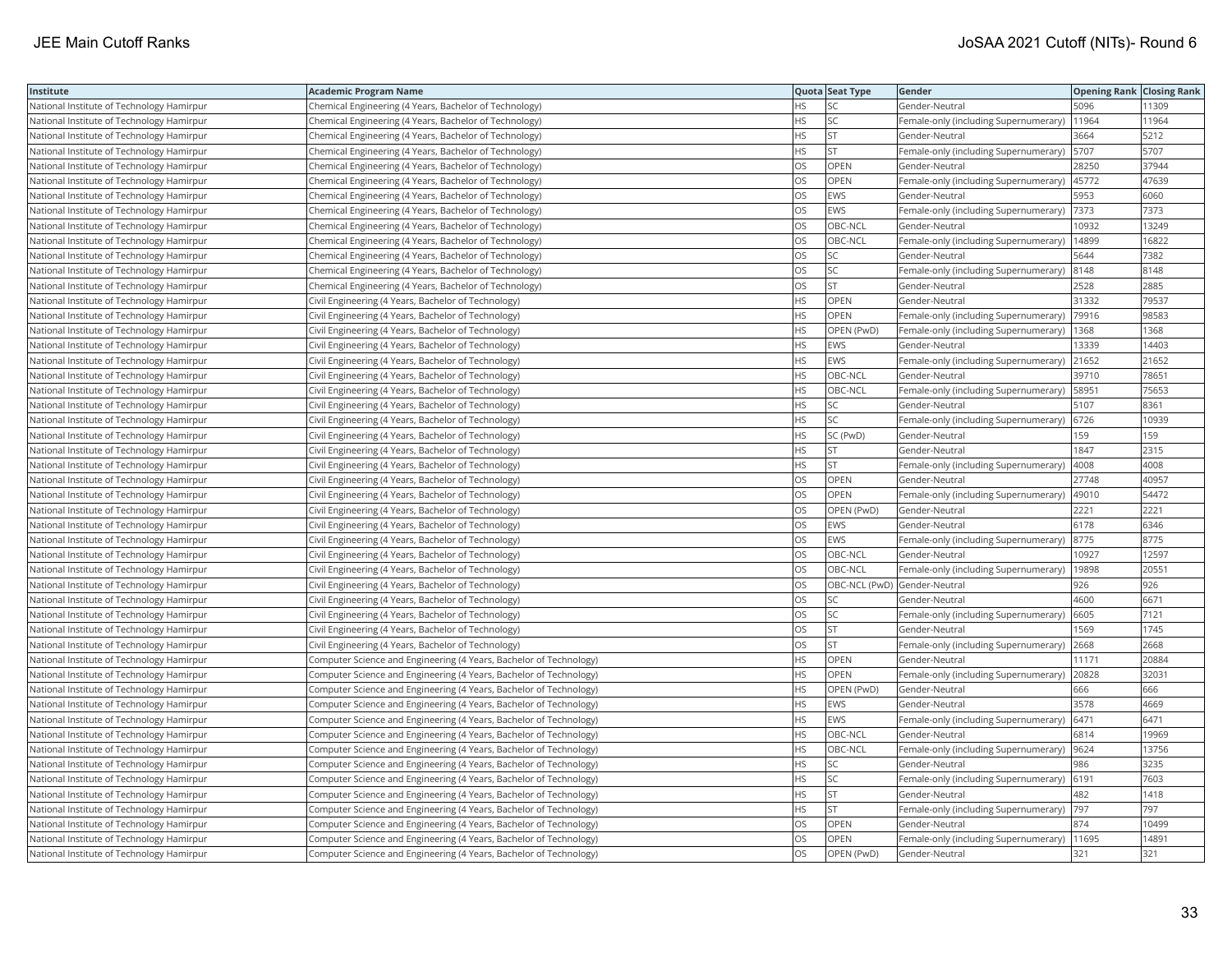| Institute                                 | <b>Academic Program Name</b>                                                                |           | Quota Seat Type              | Gender                                        | <b>Opening Rank Closing Rank</b> |       |
|-------------------------------------------|---------------------------------------------------------------------------------------------|-----------|------------------------------|-----------------------------------------------|----------------------------------|-------|
| National Institute of Technology Hamirpur | Computer Science and Engineering (4 Years, Bachelor of Technology)                          | OS        | OPEN (PwD)                   | Female-only (including Supernumerary)         | 675                              | 675   |
| National Institute of Technology Hamirpur | Computer Science and Engineering (4 Years, Bachelor of Technology)                          | OS        | EWS                          | Gender-Neutral                                | 1371                             | 1505  |
| National Institute of Technology Hamirpur | Computer Science and Engineering (4 Years, Bachelor of Technology)                          | OS        | <b>EWS</b>                   | Female-only (including Supernumerary)         | 2362                             | 2362  |
| National Institute of Technology Hamirpur | Computer Science and Engineering (4 Years, Bachelor of Technology)                          | OS        | OBC-NCL                      | Gender-Neutral                                | 2585                             | 3396  |
| National Institute of Technology Hamirpur | Computer Science and Engineering (4 Years, Bachelor of Technology)                          | OS        | OBC-NCL                      | Female-only (including Supernumerary) 6413    |                                  | 7284  |
| National Institute of Technology Hamirpur | Computer Science and Engineering (4 Years, Bachelor of Technology)                          | OS        | OBC-NCL (PwD) Gender-Neutral |                                               | 209                              | 209   |
| National Institute of Technology Hamirpur | Computer Science and Engineering (4 Years, Bachelor of Technology)                          | OS        | SC                           | Gender-Neutral                                | 1971                             | 2356  |
| National Institute of Technology Hamirpur | Computer Science and Engineering (4 Years, Bachelor of Technology)                          | OS.       | <b>SC</b>                    | Female-only (including Supernumerary) 2819    |                                  | 2869  |
| National Institute of Technology Hamirpur | Computer Science and Engineering (4 Years, Bachelor of Technology)                          | OS        | <b>ST</b>                    | Gender-Neutral                                | 808                              | 921   |
| National Institute of Technology Hamirpur | Computer Science and Engineering (4 Years, Bachelor of Technology)                          | OS        | <b>ST</b>                    | Female-only (including Supernumerary)  951    |                                  | 951   |
| National Institute of Technology Hamirpur | Computer Science and Engineering (5 Years, Bachelor and Master of Technology (Dual Degree)) | HS        | OPEN                         | Gender-Neutral                                | 17065                            | 23578 |
| National Institute of Technology Hamirpur | Computer Science and Engineering (5 Years, Bachelor and Master of Technology (Dual Degree)) | HS        | OPEN                         | Female-only (including Supernumerary) 33734   |                                  | 33734 |
| National Institute of Technology Hamirpur | Computer Science and Engineering (5 Years, Bachelor and Master of Technology (Dual Degree)) | HS        | OPEN (PwD)                   | Gender-Neutral                                | 813                              | 813   |
| National Institute of Technology Hamirpur | Computer Science and Engineering (5 Years, Bachelor and Master of Technology (Dual Degree)) | HS        | <b>EWS</b>                   | Gender-Neutral                                | 5626                             | 5626  |
| National Institute of Technology Hamirpur | Computer Science and Engineering (5 Years, Bachelor and Master of Technology (Dual Degree)) | HS        | OBC-NCL                      | Gender-Neutral                                | 7001                             | 22556 |
| National Institute of Technology Hamirpur | Computer Science and Engineering (5 Years, Bachelor and Master of Technology (Dual Degree)) | ΗS        | OBC-NCL                      | Female-only (including Supernumerary)         | 26328                            | 26328 |
| National Institute of Technology Hamirpur | Computer Science and Engineering (5 Years, Bachelor and Master of Technology (Dual Degree)) | ΗS        | SC                           | Gender-Neutral                                | 1415                             | 1415  |
| National Institute of Technology Hamirpur | Computer Science and Engineering (5 Years, Bachelor and Master of Technology (Dual Degree)) | ΗS        | SC                           | Female-only (including Supernumerary)         | 7508                             | 7508  |
| National Institute of Technology Hamirpur | Computer Science and Engineering (5 Years, Bachelor and Master of Technology (Dual Degree)) | HS        | <b>ST</b>                    | Gender-Neutral                                | 2397                             | 2397  |
| National Institute of Technology Hamirpur | Computer Science and Engineering (5 Years, Bachelor and Master of Technology (Dual Degree)) | <b>OS</b> | <b>OPEN</b>                  | Gender-Neutral                                | 10086                            | 12365 |
| National Institute of Technology Hamirpur | Computer Science and Engineering (5 Years, Bachelor and Master of Technology (Dual Degree)) | OS        | OPEN                         | Female-only (including Supernumerary)         | 15484                            | 15484 |
| National Institute of Technology Hamirpur | Computer Science and Engineering (5 Years, Bachelor and Master of Technology (Dual Degree)) | OS        | <b>EWS</b>                   | Gender-Neutral                                | 1674                             | 1674  |
| National Institute of Technology Hamirpur | Computer Science and Engineering (5 Years, Bachelor and Master of Technology (Dual Degree)) | OS        | <b>EWS</b>                   | Female-only (including Supernumerary) 3640    |                                  | 3640  |
| National Institute of Technology Hamirpur | Computer Science and Engineering (5 Years, Bachelor and Master of Technology (Dual Degree)) | OS        | OBC-NCL                      | Gender-Neutral                                | 3550                             | 4166  |
| National Institute of Technology Hamirpur | Computer Science and Engineering (5 Years, Bachelor and Master of Technology (Dual Degree)) | OS        | OBC-NCL                      | Female-only (including Supernumerary)         | 9438                             | 9438  |
| National Institute of Technology Hamirpur | Computer Science and Engineering (5 Years, Bachelor and Master of Technology (Dual Degree)) | OS        | SC                           | Gender-Neutral                                | 1781                             | 1964  |
| National Institute of Technology Hamirpur | Computer Science and Engineering (5 Years, Bachelor and Master of Technology (Dual Degree)) | OS        | <b>ST</b>                    | Gender-Neutral                                | 1230                             | 1230  |
| National Institute of Technology Hamirpur | Electrical Engineering (4 Years, Bachelor of Technology)                                    | <b>HS</b> | <b>OPEN</b>                  | Gender-Neutral                                | 26865                            | 52350 |
| National Institute of Technology Hamirpur | Electrical Engineering (4 Years, Bachelor of Technology)                                    | HS        | OPEN                         | Female-only (including Supernumerary)         | 70346                            | 88358 |
| National Institute of Technology Hamirpur | Electrical Engineering (4 Years, Bachelor of Technology)                                    | HS        | OPEN (PwD)                   | Gender-Neutral                                | 870                              | 870   |
| National Institute of Technology Hamirpur | Electrical Engineering (4 Years, Bachelor of Technology)                                    | HS        | <b>EWS</b>                   | Gender-Neutral                                | 8771                             | 10911 |
| National Institute of Technology Hamirpur | Electrical Engineering (4 Years, Bachelor of Technology)                                    | ΗS        | EWS                          | Female-only (including Supernumerary)         | 18227                            | 18227 |
| National Institute of Technology Hamirpur | Electrical Engineering (4 Years, Bachelor of Technology)                                    | <b>HS</b> | OBC-NCL                      | Gender-Neutral                                | 41975                            | 70071 |
| National Institute of Technology Hamirpur | Electrical Engineering (4 Years, Bachelor of Technology)                                    | HS        | OBC-NCL                      | Female-only (including Supernumerary)         | 48562                            | 71754 |
| National Institute of Technology Hamirpur | Electrical Engineering (4 Years, Bachelor of Technology)                                    | HS        | SC                           | Gender-Neutral                                | 4947                             | 7981  |
| National Institute of Technology Hamirpur | Electrical Engineering (4 Years, Bachelor of Technology)                                    | <b>HS</b> | <b>SC</b>                    | Female-only (including Supernumerary)         | 9847                             | 10173 |
| National Institute of Technology Hamirpur | Electrical Engineering (4 Years, Bachelor of Technology)                                    | HS        | <b>ST</b>                    | Gender-Neutral                                | 1485                             | 3115  |
| National Institute of Technology Hamirpur | Electrical Engineering (4 Years, Bachelor of Technology)                                    | HS        | <b>ST</b>                    | Female-only (including Supernumerary)  7829   |                                  | 7829  |
| National Institute of Technology Hamirpur | Electrical Engineering (4 Years, Bachelor of Technology)                                    | OS        | OPEN                         | Gender-Neutral                                | 19782                            | 24427 |
| National Institute of Technology Hamirpur | Electrical Engineering (4 Years, Bachelor of Technology)                                    | OS        | OPEN                         | Female-only (including Supernumerary)         | 27641                            | 33323 |
| National Institute of Technology Hamirpur | Electrical Engineering (4 Years, Bachelor of Technology)                                    | OS        | OPEN (PwD)                   | Gender-Neutral                                | 1226                             | 1226  |
| National Institute of Technology Hamirpur | Electrical Engineering (4 Years, Bachelor of Technology)                                    | OS        | <b>EWS</b>                   | Gender-Neutral                                | 3546                             | 3803  |
| National Institute of Technology Hamirpur | Electrical Engineering (4 Years, Bachelor of Technology)                                    | OS        | <b>EWS</b>                   | Female-only (including Supernumerary)         | 5864                             | 5864  |
| National Institute of Technology Hamirpur | Electrical Engineering (4 Years, Bachelor of Technology)                                    | OS        | OBC-NCL                      | Gender-Neutral                                | 6437                             | 7579  |
| National Institute of Technology Hamirpur | Electrical Engineering (4 Years, Bachelor of Technology)                                    | OS        | OBC-NCL                      | Female-only (including Supernumerary)   12992 |                                  | 13989 |
| National Institute of Technology Hamirpur | Electrical Engineering (4 Years, Bachelor of Technology)                                    | OS        | OBC-NCL (PwD) Gender-Neutral |                                               | 565                              | 565   |
| National Institute of Technology Hamirpur | Electrical Engineering (4 Years, Bachelor of Technology)                                    | OS        | <b>SC</b>                    | Gender-Neutral                                | 4178                             | 5040  |
| National Institute of Technology Hamirpur | Electrical Engineering (4 Years, Bachelor of Technology)                                    | OS        | SC                           | Female-only (including Supernumerary)   5789  |                                  | 6039  |
| National Institute of Technology Hamirpur | Electrical Engineering (4 Years, Bachelor of Technology)                                    | OS        | <b>ST</b>                    | Gender-Neutral                                | 1675                             | 1772  |
| National Institute of Technology Hamirpur | Electrical Engineering (4 Years, Bachelor of Technology)                                    | OS        | <b>ST</b>                    | Female-only (including Supernumerary)         | 2662                             | 2662  |
| National Institute of Technology Hamirpur | Electronics and Communication Engineering (4 Years, Bachelor of Technology)                 | <b>HS</b> | OPEN                         | Gender-Neutral                                | 21594                            | 35900 |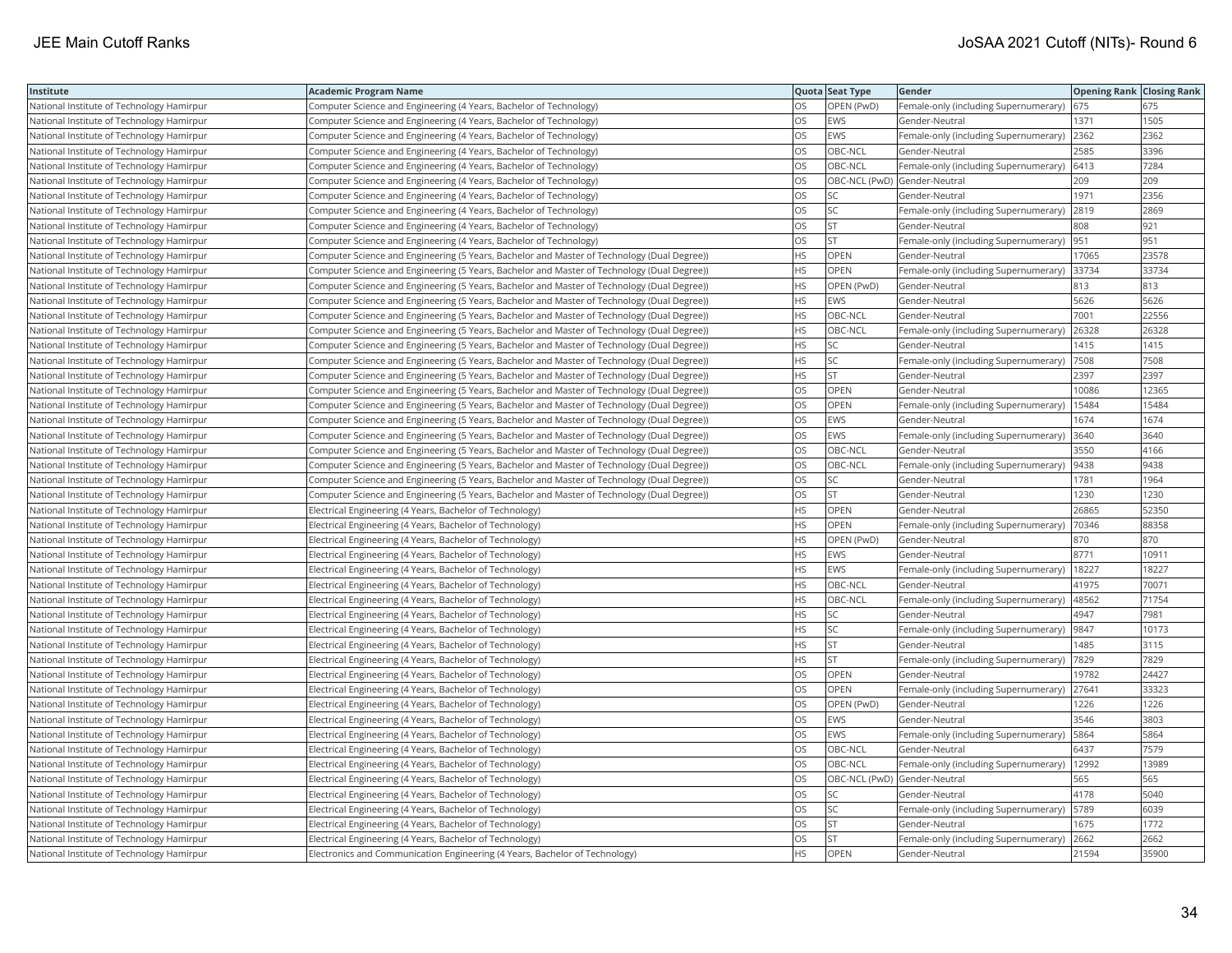| Institute                                 | <b>Academic Program Name</b>                                                                          |           | Quota Seat Type | Gender                                        | <b>Opening Rank   Closing Rank</b> |        |
|-------------------------------------------|-------------------------------------------------------------------------------------------------------|-----------|-----------------|-----------------------------------------------|------------------------------------|--------|
| National Institute of Technology Hamirpur | Electronics and Communication Engineering (4 Years, Bachelor of Technology)                           | HS.       | OPEN            | Female-only (including Supernumerary)         | 40614                              | 63369  |
| National Institute of Technology Hamirpur | Electronics and Communication Engineering (4 Years, Bachelor of Technology)                           | HS.       | OPEN (PwD)      | Gender-Neutral                                | 1348                               | 1348   |
| National Institute of Technology Hamirpur | Electronics and Communication Engineering (4 Years, Bachelor of Technology)                           | HS        | EWS             | Gender-Neutral                                | 5675                               | 7143   |
| National Institute of Technology Hamirpur | Electronics and Communication Engineering (4 Years, Bachelor of Technology)                           | HS.       | EWS             | Female-only (including Supernumerary)         | 13490                              | 13490  |
| National Institute of Technology Hamirpur | Electronics and Communication Engineering (4 Years, Bachelor of Technology)                           | HS        | OBC-NCL         | Gender-Neutral                                | 21927                              | 40685  |
| National Institute of Technology Hamirpur | Electronics and Communication Engineering (4 Years, Bachelor of Technology)                           | <b>HS</b> | OBC-NCL         | Female-only (including Supernumerary)  23633  |                                    | 47330  |
| National Institute of Technology Hamirpur | Electronics and Communication Engineering (4 Years, Bachelor of Technology)                           | HS        | SC              | Gender-Neutral                                | 4079                               | 5573   |
| National Institute of Technology Hamirpur | Electronics and Communication Engineering (4 Years, Bachelor of Technology)                           | <b>HS</b> | SC              | Female-only (including Supernumerary)         | 7958                               | 10275  |
| National Institute of Technology Hamirpur | Electronics and Communication Engineering (4 Years, Bachelor of Technology)                           | HS        | <b>ST</b>       | Gender-Neutral                                | 2188                               | 2669   |
| National Institute of Technology Hamirpur | Electronics and Communication Engineering (4 Years, Bachelor of Technology)                           | HS        | <b>ST</b>       | Female-only (including Supernumerary)         | 2745                               | 2745   |
| National Institute of Technology Hamirpur | Electronics and Communication Engineering (4 Years, Bachelor of Technology)                           | OS        | <b>OPEN</b>     | Gender-Neutral                                | 12048                              | 16580  |
| National Institute of Technology Hamirpur | Electronics and Communication Engineering (4 Years, Bachelor of Technology)                           | OS        | OPEN            | Female-only (including Supernumerary)         | 19641                              | 23289  |
| National Institute of Technology Hamirpur | Electronics and Communication Engineering (4 Years, Bachelor of Technology)                           | OS        | OPEN (PwD)      | Female-only (including Supernumerary)         | 1721                               | 1721   |
| National Institute of Technology Hamirpur | Electronics and Communication Engineering (4 Years, Bachelor of Technology)                           | OS        | <b>EWS</b>      | Gender-Neutral                                | 2562                               | 2696   |
| National Institute of Technology Hamirpur | Electronics and Communication Engineering (4 Years, Bachelor of Technology)                           | OS        | EWS             | Female-only (including Supernumerary)         | 3592                               | 3592   |
| National Institute of Technology Hamirpur | Electronics and Communication Engineering (4 Years, Bachelor of Technology)                           | OS        | OBC-NCL         | Gender-Neutral                                | 4595                               | 5394   |
| National Institute of Technology Hamirpur | Electronics and Communication Engineering (4 Years, Bachelor of Technology)                           | OS        | OBC-NCL         | Female-only (including Supernumerary)         | 9092                               | 10752  |
| National Institute of Technology Hamirpur | Electronics and Communication Engineering (4 Years, Bachelor of Technology)                           | <b>OS</b> | <b>SC</b>       | Gender-Neutral                                | 3128                               | 4117   |
| National Institute of Technology Hamirpur | Electronics and Communication Engineering (4 Years, Bachelor of Technology)                           | OS        | SC              | Female-only (including Supernumerary)         | 5360                               | 5380   |
| National Institute of Technology Hamirpur | Electronics and Communication Engineering (4 Years, Bachelor of Technology)                           | OS        | <b>ST</b>       | Gender-Neutral                                | 1357                               | 1528   |
| National Institute of Technology Hamirpur | Electronics and Communication Engineering (4 Years, Bachelor of Technology)                           | OS        | <b>ST</b>       | Female-only (including Supernumerary)         | 2644                               | 2644   |
| National Institute of Technology Hamirpur | (Electronics and Communication Engineering (5 Years, Bachelor and Master of Technology (Dual Degree)) | HS        | OPEN            | Gender-Neutral                                | 36161                              | 43454  |
| National Institute of Technology Hamirpur | (Electronics and Communication Engineering (5 Years, Bachelor and Master of Technology (Dual Degree)) | HS.       | OPEN            | Female-only (including Supernumerary)         | 68626                              | 68626  |
| National Institute of Technology Hamirpur | (Electronics and Communication Engineering (5 Years, Bachelor and Master of Technology (Dual Degree)) | HS        | <b>EWS</b>      | Gender-Neutral                                | 7899                               | 7899   |
| National Institute of Technology Hamirpur | (Electronics and Communication Engineering (5 Years, Bachelor and Master of Technology (Dual Degree)) | HS        | EWS             | Female-only (including Supernumerary)         | 17350                              | 17350  |
| National Institute of Technology Hamirpur | (Electronics and Communication Engineering (5 Years, Bachelor and Master of Technology (Dual Degree)) | HS        | OBC-NCL         | Gender-Neutral                                | 42172                              | 50110  |
| National Institute of Technology Hamirpur | (Electronics and Communication Engineering (5 Years, Bachelor and Master of Technology (Dual Degree)) | HS        | OBC-NCL         | Female-only (including Supernumerary)         | 59170                              | 59170  |
| National Institute of Technology Hamirpur | (Electronics and Communication Engineering (5 Years, Bachelor and Master of Technology (Dual Degree)) | HS        | <b>SC</b>       | Gender-Neutral                                | 5891                               | 6891   |
| National Institute of Technology Hamirpur | (Electronics and Communication Engineering (5 Years, Bachelor and Master of Technology (Dual Degree)) | HS        | <b>ST</b>       | Gender-Neutral                                | 2895                               | 2895   |
| National Institute of Technology Hamirpur | (Electronics and Communication Engineering (5 Years, Bachelor and Master of Technology (Dual Degree)) | OS        | OPEN            | Gender-Neutral                                | 16928                              | 21328  |
| National Institute of Technology Hamirpur | (Electronics and Communication Engineering (5 Years, Bachelor and Master of Technology (Dual Degree)) | <b>OS</b> | <b>OPEN</b>     | Female-only (including Supernumerary)         | 27469                              | 27469  |
| National Institute of Technology Hamirpur | Electronics and Communication Engineering (5 Years, Bachelor and Master of Technology (Dual Degree))  | OS        | EWS             | Gender-Neutral                                | 3239                               | 3239   |
| National Institute of Technology Hamirpur | (Electronics and Communication Engineering (5 Years, Bachelor and Master of Technology (Dual Degree)) | OS        | OBC-NCL         | Gender-Neutral                                | 5526                               | 5968   |
| National Institute of Technology Hamirpur | (Electronics and Communication Engineering (5 Years, Bachelor and Master of Technology (Dual Degree)) | OS        | OBC-NCL         | Female-only (including Supernumerary)         | 10802                              | 10802  |
| National Institute of Technology Hamirpur | (Electronics and Communication Engineering (5 Years, Bachelor and Master of Technology (Dual Degree)) | OS        | SC              | Gender-Neutral                                | 4188                               | 4188   |
| National Institute of Technology Hamirpur | (Electronics and Communication Engineering (5 Years, Bachelor and Master of Technology (Dual Degree)) | OS        | SC              | Female-only (including Supernumerary)         | 5907                               | 5907   |
| National Institute of Technology Hamirpur | (Electronics and Communication Engineering (5 Years, Bachelor and Master of Technology (Dual Degree)) | OS        | <b>ST</b>       | Gender-Neutral                                | 1623                               | 1623   |
| National Institute of Technology Hamirpur | Engineering Physics (4 Years, Bachelor of Technology)                                                 | HS        | OPEN            | Gender-Neutral                                | 46510                              | 94069  |
| National Institute of Technology Hamirpur | Engineering Physics (4 Years, Bachelor of Technology)                                                 | HS        | OPEN            | Female-only (including Supernumerary)         | 116030                             | 117728 |
| National Institute of Technology Hamirpur | Engineering Physics (4 Years, Bachelor of Technology)                                                 | HS.       | <b>EWS</b>      | Gender-Neutral                                | 15217                              | 16761  |
| National Institute of Technology Hamirpur | Engineering Physics (4 Years, Bachelor of Technology)                                                 | HS        | EWS             | Female-only (including Supernumerary)         | 33641                              | 33641  |
| National Institute of Technology Hamirpur | Engineering Physics (4 Years, Bachelor of Technology)                                                 | HS        | OBC-NCL         | Gender-Neutral                                | 105734                             | 144561 |
| National Institute of Technology Hamirpur | Engineering Physics (4 Years, Bachelor of Technology)                                                 | <b>HS</b> | OBC-NCL         | Female-only (including Supernumerary)         | 127102                             | 127102 |
| National Institute of Technology Hamirpur | Engineering Physics (4 Years, Bachelor of Technology)                                                 | HS.       | SC              | Gender-Neutral                                | 9664                               | 10641  |
| National Institute of Technology Hamirpur | Engineering Physics (4 Years, Bachelor of Technology)                                                 | HS        | <b>SC</b>       | Female-only (including Supernumerary)   13275 |                                    | 13275  |
| National Institute of Technology Hamirpur | Engineering Physics (4 Years, Bachelor of Technology)                                                 | HS        | <b>ST</b>       | Gender-Neutral                                | 5357                               | 5357   |
| National Institute of Technology Hamirpur | Engineering Physics (4 Years, Bachelor of Technology)                                                 | OS        | OPEN            | Gender-Neutral                                | 23610                              | 27758  |
| National Institute of Technology Hamirpur | Engineering Physics (4 Years, Bachelor of Technology)                                                 | OS        | <b>OPEN</b>     | Female-only (including Supernumerary)         | 48043                              | 51276  |
| National Institute of Technology Hamirpur | Engineering Physics (4 Years, Bachelor of Technology)                                                 | OS        | EWS             | Gender-Neutral                                | 4382                               | 4830   |
| National Institute of Technology Hamirpur | Engineering Physics (4 Years, Bachelor of Technology)                                                 | OS.       | OBC-NCL         | Gender-Neutral                                | 11166                              | 12770  |
| National Institute of Technology Hamirpur | Engineering Physics (4 Years, Bachelor of Technology)                                                 | <b>OS</b> | OBC-NCL         | Female-only (including Supernumerary)         | 19072                              | 19940  |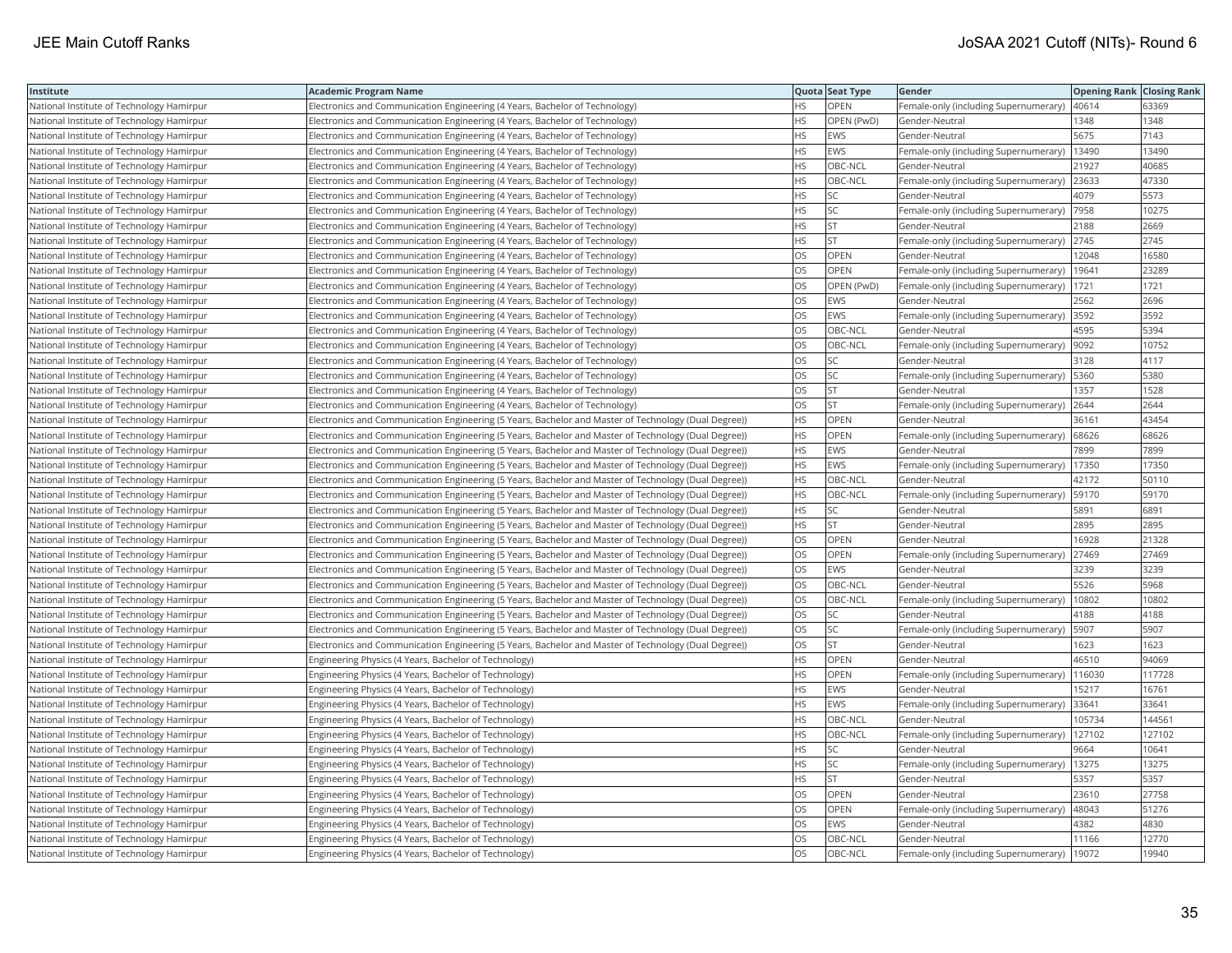| Institute                                 | <b>Academic Program Name</b>                                        |           | Quota Seat Type | Gender                                        | <b>Opening Rank   Closing Rank</b> |        |
|-------------------------------------------|---------------------------------------------------------------------|-----------|-----------------|-----------------------------------------------|------------------------------------|--------|
| National Institute of Technology Hamirpur | Engineering Physics (4 Years, Bachelor of Technology)               | OS        | SC              | Gender-Neutral                                | 6076                               | 6526   |
| National Institute of Technology Hamirpur | Engineering Physics (4 Years, Bachelor of Technology)               | OS        | <b>ST</b>       | Gender-Neutral                                | 2844                               | 2997   |
| National Institute of Technology Hamirpur | Engineering Physics (4 Years, Bachelor of Technology)               | OS        | <b>ST</b>       | Female-only (including Supernumerary)         | 3752                               | 3752   |
| National Institute of Technology Hamirpur | Materials Science and Engineering (4 Years, Bachelor of Technology) | <b>HS</b> | <b>OPEN</b>     | Gender-Neutral                                | 85574                              | 98486  |
| National Institute of Technology Hamirpur | Materials Science and Engineering (4 Years, Bachelor of Technology) | НS        | <b>OPEN</b>     | Female-only (including Supernumerary)         | 117193                             | 117193 |
| National Institute of Technology Hamirpur | Materials Science and Engineering (4 Years, Bachelor of Technology) | HS        | EWS             | Gender-Neutral                                | 15246                              | 15246  |
| National Institute of Technology Hamirpur | Materials Science and Engineering (4 Years, Bachelor of Technology) | ΗS        | <b>EWS</b>      | Female-only (including Supernumerary) 29333   |                                    | 29333  |
| National Institute of Technology Hamirpur | Materials Science and Engineering (4 Years, Bachelor of Technology) | HS        | OBC-NCL         | Gender-Neutral                                | 95753                              | 124056 |
| National Institute of Technology Hamirpur | Materials Science and Engineering (4 Years, Bachelor of Technology) | HS        | OBC-NCL         | Female-only (including Supernumerary)         | 83283                              | 83283  |
| National Institute of Technology Hamirpur | Materials Science and Engineering (4 Years, Bachelor of Technology) | HS        | SC              | Gender-Neutral                                | 8480                               | 13410  |
| National Institute of Technology Hamirpur | Materials Science and Engineering (4 Years, Bachelor of Technology) | HS        | <b>ST</b>       | Gender-Neutral                                | 5921                               | 5921   |
| National Institute of Technology Hamirpur | Materials Science and Engineering (4 Years, Bachelor of Technology) | <b>HS</b> | <b>ST</b>       | Female-only (including Supernumerary)  8457   |                                    | 8457   |
| National Institute of Technology Hamirpur | Materials Science and Engineering (4 Years, Bachelor of Technology) | OS        | <b>OPEN</b>     | Gender-Neutral                                | 32527                              | 45343  |
| National Institute of Technology Hamirpur | Materials Science and Engineering (4 Years, Bachelor of Technology) | OS        | OPEN            | Female-only (including Supernumerary)         | 54094                              | 59318  |
| National Institute of Technology Hamirpur | Materials Science and Engineering (4 Years, Bachelor of Technology) | OS        | <b>EWS</b>      | Gender-Neutral                                | 6911                               | 6929   |
| National Institute of Technology Hamirpur | Materials Science and Engineering (4 Years, Bachelor of Technology) | OS        | OBC-NCL         | Gender-Neutral                                | 13884                              | 14870  |
| National Institute of Technology Hamirpur | Materials Science and Engineering (4 Years, Bachelor of Technology) | OS        | OBC-NCL         | Female-only (including Supernumerary)         | 20087                              | 20087  |
| National Institute of Technology Hamirpur | Materials Science and Engineering (4 Years, Bachelor of Technology) | OS        | SC              | Gender-Neutral                                | 8355                               | 8507   |
| National Institute of Technology Hamirpur | Materials Science and Engineering (4 Years, Bachelor of Technology) | OS        | SC              | Female-only (including Supernumerary)         | 8512                               | 8512   |
| National Institute of Technology Hamirpur | Materials Science and Engineering (4 Years, Bachelor of Technology) | OS        | <b>ST</b>       | Gender-Neutral                                | 3044                               | 3044   |
| National Institute of Technology Hamirpur | Mathematics and Computing (4 Years, Bachelor of Technology)         | HS        | OPEN            | Gender-Neutral                                | 23874                              | 40996  |
| National Institute of Technology Hamirpur | Mathematics and Computing (4 Years, Bachelor of Technology)         | <b>HS</b> | OPEN            | Female-only (including Supernumerary)   43170 |                                    | 55577  |
| National Institute of Technology Hamirpur | Mathematics and Computing (4 Years, Bachelor of Technology)         | ΗS        | <b>EWS</b>      | Gender-Neutral                                | 7302                               | 9803   |
| National Institute of Technology Hamirpur | Mathematics and Computing (4 Years, Bachelor of Technology)         | HS        | OBC-NCL         | Gender-Neutral                                | 33453                              | 68476  |
| National Institute of Technology Hamirpur | Mathematics and Computing (4 Years, Bachelor of Technology)         | ΗS        | OBC-NCL         | Female-only (including Supernumerary)         | 47299                              | 47299  |
| National Institute of Technology Hamirpur | Mathematics and Computing (4 Years, Bachelor of Technology)         | HS        | SC              | Gender-Neutral                                | 4419                               | 7677   |
| National Institute of Technology Hamirpur | Mathematics and Computing (4 Years, Bachelor of Technology)         | <b>HS</b> | <b>SC</b>       | Female-only (including Supernumerary)         | 14392                              | 14392  |
| National Institute of Technology Hamirpur | Mathematics and Computing (4 Years, Bachelor of Technology)         | HS.       | <b>ST</b>       | Gender-Neutral                                | 2050                               | 2050   |
| National Institute of Technology Hamirpur | Mathematics and Computing (4 Years, Bachelor of Technology)         | HS        | <b>ST</b>       | Female-only (including Supernumerary)         | 13514                              | 13514  |
| National Institute of Technology Hamirpur | Mathematics and Computing (4 Years, Bachelor of Technology)         | OS        | OPEN            | Gender-Neutral                                | 12710                              | 14267  |
| National Institute of Technology Hamirpur | Mathematics and Computing (4 Years, Bachelor of Technology)         | OS        | OPEN            | Female-only (including Supernumerary) 22685   |                                    | 22955  |
| National Institute of Technology Hamirpur | Mathematics and Computing (4 Years, Bachelor of Technology)         | OS        | OPEN (PwD)      | Gender-Neutral                                | 759                                | 759    |
| National Institute of Technology Hamirpur | Mathematics and Computing (4 Years, Bachelor of Technology)         | OS        | <b>EWS</b>      | Gender-Neutral                                | 2021                               | 2057   |
| National Institute of Technology Hamirpur | Mathematics and Computing (4 Years, Bachelor of Technology)         | OS        | <b>EWS</b>      | Female-only (including Supernumerary)         | 3957                               | 3957   |
| National Institute of Technology Hamirpur | Mathematics and Computing (4 Years, Bachelor of Technology)         | OS        | OBC-NCL         | Gender-Neutral                                | 3545                               | 5163   |
| National Institute of Technology Hamirpur | Mathematics and Computing (4 Years, Bachelor of Technology)         | OS        | OBC-NCL         | Female-only (including Supernumerary)         | 9726                               | 9726   |
| National Institute of Technology Hamirpur | Mathematics and Computing (4 Years, Bachelor of Technology)         | OS        | SC              | Gender-Neutral                                | 2604                               | 3587   |
| National Institute of Technology Hamirpur | Mathematics and Computing (4 Years, Bachelor of Technology)         | OS        | SC              | Female-only (including Supernumerary)   5751  |                                    | 5751   |
| National Institute of Technology Hamirpur | Mathematics and Computing (4 Years, Bachelor of Technology)         | OS        | <b>ST</b>       | Gender-Neutral                                | 1317                               | 1424   |
| National Institute of Technology Hamirpur | Mechanical Engineering (4 Years, Bachelor of Technology)            | HS        | OPEN            | Gender-Neutral                                | 40443                              | 63745  |
| National Institute of Technology Hamirpur | Mechanical Engineering (4 Years, Bachelor of Technology)            | ΗS        | OPEN            | Female-only (including Supernumerary)         | 92568                              | 111277 |
| National Institute of Technology Hamirpur | Mechanical Engineering (4 Years, Bachelor of Technology)            | HS        | OPEN (PwD)      | Gender-Neutral                                | 2656                               | 2656   |
| National Institute of Technology Hamirpur | Mechanical Engineering (4 Years, Bachelor of Technology)            | HS        | <b>EWS</b>      | Gender-Neutral                                | 10967                              | 12820  |
| National Institute of Technology Hamirpur | Mechanical Engineering (4 Years, Bachelor of Technology)            | HS        | <b>EWS</b>      | Female-only (including Supernumerary)         | 22760                              | 22760  |
| National Institute of Technology Hamirpur | Mechanical Engineering (4 Years, Bachelor of Technology)            | <b>HS</b> | OBC-NCL         | Gender-Neutral                                | 45255                              | 93918  |
| National Institute of Technology Hamirpur | Mechanical Engineering (4 Years, Bachelor of Technology)            | HS        | OBC-NCL         | Female-only (including Supernumerary) 81127   |                                    | 195613 |
| National Institute of Technology Hamirpur | Mechanical Engineering (4 Years, Bachelor of Technology)            | ΗS        | SC              | Gender-Neutral                                | 7862                               | 9097   |
| National Institute of Technology Hamirpur | Mechanical Engineering (4 Years, Bachelor of Technology)            | ΗS        | SC              | Female-only (including Supernumerary)   15141 |                                    | 15730  |
| National Institute of Technology Hamirpur | Mechanical Engineering (4 Years, Bachelor of Technology)            | HS        | <b>ST</b>       | Gender-Neutral                                | 3655                               | 5048   |
| National Institute of Technology Hamirpur | Mechanical Engineering (4 Years, Bachelor of Technology)            | HS        | <b>ST</b>       | Female-only (including Supernumerary)         | 6676                               | 6676   |
| National Institute of Technology Hamirpur | Mechanical Engineering (4 Years, Bachelor of Technology)            | OS        | OPEN            | Gender-Neutral                                | 25503                              | 31202  |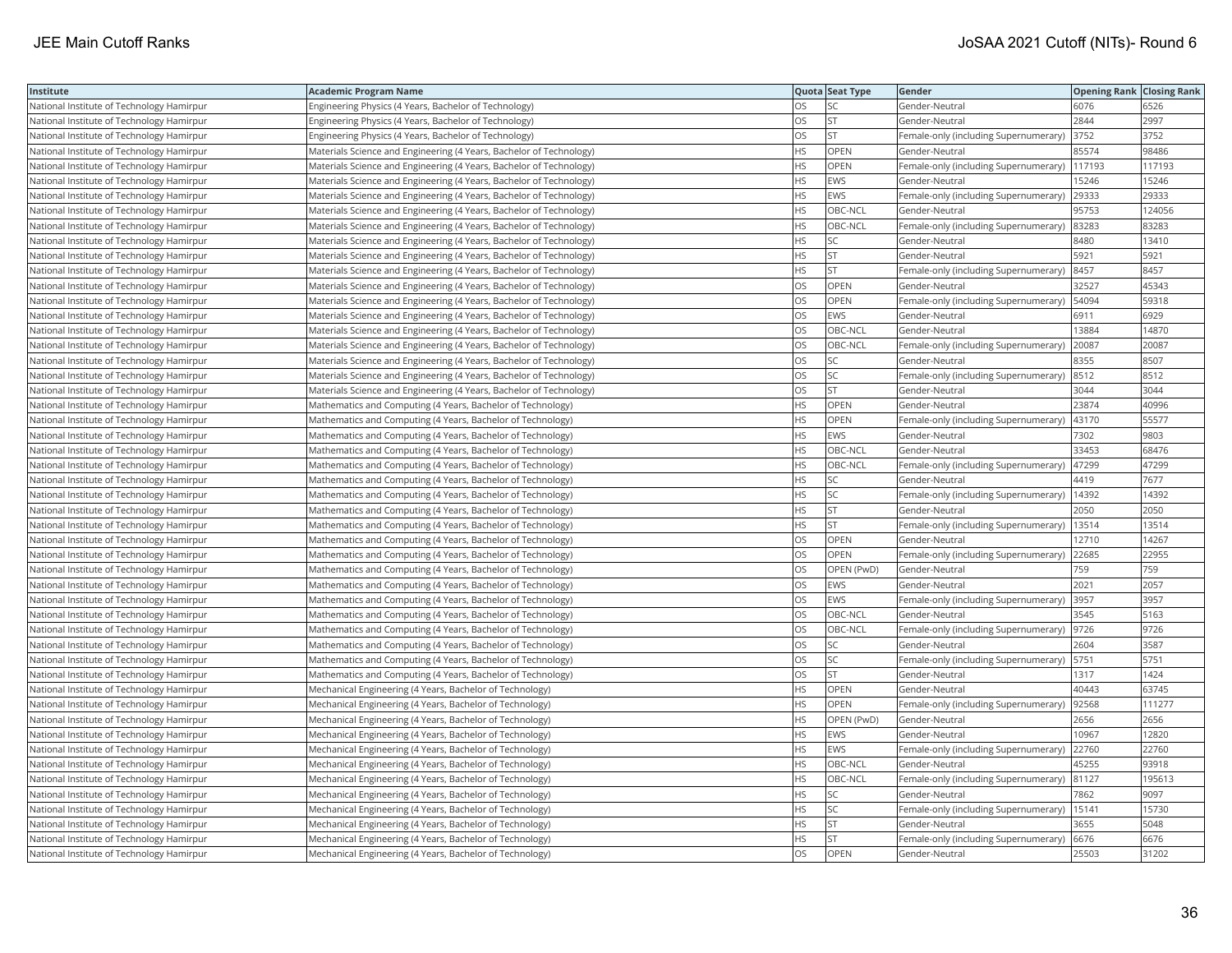| Institute                                             | <b>Academic Program Name</b>                              |           | Quota Seat Type              | Gender                                        | <b>Opening Rank Closing Rank</b> |       |
|-------------------------------------------------------|-----------------------------------------------------------|-----------|------------------------------|-----------------------------------------------|----------------------------------|-------|
| National Institute of Technology Hamirpur             | Mechanical Engineering (4 Years, Bachelor of Technology)  | OS        | OPEN                         | Female-only (including Supernumerary)   35766 |                                  | 45247 |
| National Institute of Technology Hamirpur             | Mechanical Engineering (4 Years, Bachelor of Technology)  | OS        | OPEN (PwD)                   | Gender-Neutral                                | 1913                             | 1913  |
| National Institute of Technology Hamirpur             | Mechanical Engineering (4 Years, Bachelor of Technology)  | OS        | EWS                          | Gender-Neutral                                | 4654                             | 5022  |
| National Institute of Technology Hamirpur             | Mechanical Engineering (4 Years, Bachelor of Technology)  | OS        | EWS                          | Female-only (including Supernumerary)         | 7939                             | 7939  |
| National Institute of Technology Hamirpur             | Mechanical Engineering (4 Years, Bachelor of Technology)  | OS        | OBC-NCL                      | Gender-Neutral                                | 7727                             | 10322 |
| National Institute of Technology Hamirpur             | Mechanical Engineering (4 Years, Bachelor of Technology)  | OS        | OBC-NCL                      | Female-only (including Supernumerary)         | 19691                            | 19811 |
| National Institute of Technology Hamirpur             | Mechanical Engineering (4 Years, Bachelor of Technology)  | OS        | SC                           | Gender-Neutral                                | 5647                             | 6159  |
| National Institute of Technology Hamirpur             | Mechanical Engineering (4 Years, Bachelor of Technology)  | OS        | SC.                          | Female-only (including Supernumerary) 7574    |                                  | 8635  |
| National Institute of Technology Hamirpur             | Mechanical Engineering (4 Years, Bachelor of Technology)  | OS        | <b>ST</b>                    | Gender-Neutral                                | 2009                             | 2347  |
| National Institute of Technology Hamirpur             | Mechanical Engineering (4 Years, Bachelor of Technology)  | <b>OS</b> | <b>ST</b>                    | Female-only (including Supernumerary)         | 3346                             | 3346  |
| National Institute of Technology Karnataka, Surathkal | Artificial Intelligence (4 Years, Bachelor of Technology) | <b>HS</b> | OPEN                         | Gender-Neutral                                | 3045                             | 4087  |
| National Institute of Technology Karnataka, Surathkal | Artificial Intelligence (4 Years, Bachelor of Technology) | <b>HS</b> | OPEN                         | Female-only (including Supernumerary)         | 5644                             | 5644  |
| National Institute of Technology Karnataka, Surathkal | Artificial Intelligence (4 Years, Bachelor of Technology) | <b>HS</b> | OPEN (PwD)                   | Gender-Neutral                                | 212                              | 212   |
| National Institute of Technology Karnataka, Surathkal | Artificial Intelligence (4 Years, Bachelor of Technology) | <b>HS</b> | EWS                          | Gender-Neutral                                | 1364                             | 1405  |
| National Institute of Technology Karnataka, Surathkal | Artificial Intelligence (4 Years, Bachelor of Technology) | <b>HS</b> | <b>EWS</b>                   | Female-only (including Supernumerary)         | 7799                             | 7799  |
| National Institute of Technology Karnataka, Surathkal | Artificial Intelligence (4 Years, Bachelor of Technology) | <b>HS</b> | OBC-NCL                      | Gender-Neutral                                | 1687                             | 3174  |
| National Institute of Technology Karnataka, Surathkal | Artificial Intelligence (4 Years, Bachelor of Technology) | <b>HS</b> | OBC-NCL                      | Female-only (including Supernumerary)         | 4152                             | 4152  |
| National Institute of Technology Karnataka, Surathkal | Artificial Intelligence (4 Years, Bachelor of Technology) | HS        | SC                           | Gender-Neutral                                | 2040                             | 2094  |
| National Institute of Technology Karnataka, Surathkal | Artificial Intelligence (4 Years, Bachelor of Technology) | <b>HS</b> | SC                           | Female-only (including Supernumerary)         | 2507                             | 2507  |
| National Institute of Technology Karnataka, Surathkal | Artificial Intelligence (4 Years, Bachelor of Technology) | <b>HS</b> | lst                          | Gender-Neutral                                | 327                              | 327   |
| National Institute of Technology Karnataka, Surathkal | Artificial Intelligence (4 Years, Bachelor of Technology) | <b>OS</b> | <b>OPEN</b>                  | Gender-Neutral                                | 1125                             | 1798  |
| National Institute of Technology Karnataka, Surathkal | Artificial Intelligence (4 Years, Bachelor of Technology) | OS        | OPEN                         | Female-only (including Supernumerary)         | 2022                             | 2647  |
| National Institute of Technology Karnataka, Surathkal | Artificial Intelligence (4 Years, Bachelor of Technology) | OS        | EWS                          | Gender-Neutral                                | 250                              | 250   |
| National Institute of Technology Karnataka, Surathkal | Artificial Intelligence (4 Years, Bachelor of Technology) | OS        | OBC-NCL                      | Gender-Neutral                                | 590                              | 928   |
| National Institute of Technology Karnataka, Surathkal | Artificial Intelligence (4 Years, Bachelor of Technology) | OS        | OBC-NCL                      | Female-only (including Supernumerary)         | 2254                             | 2254  |
| National Institute of Technology Karnataka, Surathkal | Artificial Intelligence (4 Years, Bachelor of Technology) | <b>OS</b> | OBC-NCL (PwD) Gender-Neutral |                                               | 19                               | 19    |
| National Institute of Technology Karnataka, Surathkal | Artificial Intelligence (4 Years, Bachelor of Technology) | OS        | SC.                          | Gender-Neutral                                | 989                              | 1037  |
| National Institute of Technology Karnataka, Surathkal | Artificial Intelligence (4 Years, Bachelor of Technology) | OS        | lst                          | Gender-Neutral                                | 203                              | 203   |
| National Institute of Technology Karnataka, Surathkal | Artificial Intelligence (4 Years, Bachelor of Technology) | OS        | <b>ST</b>                    | Female-only (including Supernumerary)         | 518                              | 518   |
| National Institute of Technology Karnataka, Surathkal | Chemical Engineering (4 Years, Bachelor of Technology)    | <b>HS</b> | OPEN                         | Gender-Neutral                                | 18025                            | 22035 |
| National Institute of Technology Karnataka, Surathkal | Chemical Engineering (4 Years, Bachelor of Technology)    | <b>HS</b> | OPEN                         | Female-only (including Supernumerary)         | 17427                            | 18044 |
| National Institute of Technology Karnataka, Surathkal | Chemical Engineering (4 Years, Bachelor of Technology)    | <b>HS</b> | OPEN (PwD)                   | Gender-Neutral                                | 911                              | 911   |
| National Institute of Technology Karnataka, Surathkal | Chemical Engineering (4 Years, Bachelor of Technology)    | <b>HS</b> | <b>EWS</b>                   | Gender-Neutral                                | 4508                             | 4973  |
| National Institute of Technology Karnataka, Surathkal | Chemical Engineering (4 Years, Bachelor of Technology)    | <b>HS</b> | EWS                          | Female-only (including Supernumerary)         | 10814                            | 10814 |
| National Institute of Technology Karnataka, Surathkal | Chemical Engineering (4 Years, Bachelor of Technology)    | <b>HS</b> | OBC-NCL                      | Gender-Neutral                                | 6876                             | 8430  |
| National Institute of Technology Karnataka, Surathkal | Chemical Engineering (4 Years, Bachelor of Technology)    | <b>HS</b> | OBC-NCL                      | Female-only (including Supernumerary)         | 14438                            | 20707 |
| National Institute of Technology Karnataka, Surathkal | Chemical Engineering (4 Years, Bachelor of Technology)    | <b>HS</b> | OBC-NCL (PwD) Gender-Neutral |                                               | 847                              | 847   |
| National Institute of Technology Karnataka, Surathkal | Chemical Engineering (4 Years, Bachelor of Technology)    | <b>HS</b> | SC.                          | Gender-Neutral                                | 3262                             | 5156  |
| National Institute of Technology Karnataka, Surathkal | Chemical Engineering (4 Years, Bachelor of Technology)    | <b>HS</b> | SC                           | Female-only (including Supernumerary)         | 3409                             | 3409  |
| National Institute of Technology Karnataka, Surathkal | Chemical Engineering (4 Years, Bachelor of Technology)    | <b>HS</b> | <b>ST</b>                    | Gender-Neutral                                | 1849                             | 1904  |
| National Institute of Technology Karnataka, Surathkal | Chemical Engineering (4 Years, Bachelor of Technology)    | OS        | OPEN                         | Gender-Neutral                                | 10601                            | 14553 |
| National Institute of Technology Karnataka, Surathkal | Chemical Engineering (4 Years, Bachelor of Technology)    | OS        | OPEN                         | Female-only (including Supernumerary)         | 21443                            | 21692 |
| National Institute of Technology Karnataka, Surathkal | Chemical Engineering (4 Years, Bachelor of Technology)    | OS        | OPEN (PwD)                   | Female-only (including Supernumerary)         | 1798                             | 1798  |
| National Institute of Technology Karnataka, Surathkal | Chemical Engineering (4 Years, Bachelor of Technology)    | <b>OS</b> | EWS                          | Gender-Neutral                                | 2300                             | 2393  |
| National Institute of Technology Karnataka, Surathkal | Chemical Engineering (4 Years, Bachelor of Technology)    | OS        | OBC-NCL                      | Gender-Neutral                                | 4959                             | 5470  |
| National Institute of Technology Karnataka, Surathkal | Chemical Engineering (4 Years, Bachelor of Technology)    | OS        | OBC-NCL                      | Female-only (including Supernumerary)         | 9195                             | 9195  |
| National Institute of Technology Karnataka, Surathkal | Chemical Engineering (4 Years, Bachelor of Technology)    | OS        | SC                           | Gender-Neutral                                | 590                              | 3142  |
| National Institute of Technology Karnataka, Surathkal | Chemical Engineering (4 Years, Bachelor of Technology)    | OS        | SC                           | Female-only (including Supernumerary)         | 4053                             | 4053  |
| National Institute of Technology Karnataka, Surathkal | Chemical Engineering (4 Years, Bachelor of Technology)    | OS        | <b>ST</b>                    | Gender-Neutral                                | 843                              | 843   |
| National Institute of Technology Karnataka, Surathkal | Chemical Engineering (4 Years, Bachelor of Technology)    | OS        | lst                          | Female-only (including Supernumerary)         | 1369                             | 1369  |
| National Institute of Technology Karnataka, Surathkal | Civil Engineering (4 Years, Bachelor of Technology)       | <b>HS</b> | <b>OPEN</b>                  | Gender-Neutral                                | 7533                             | 33471 |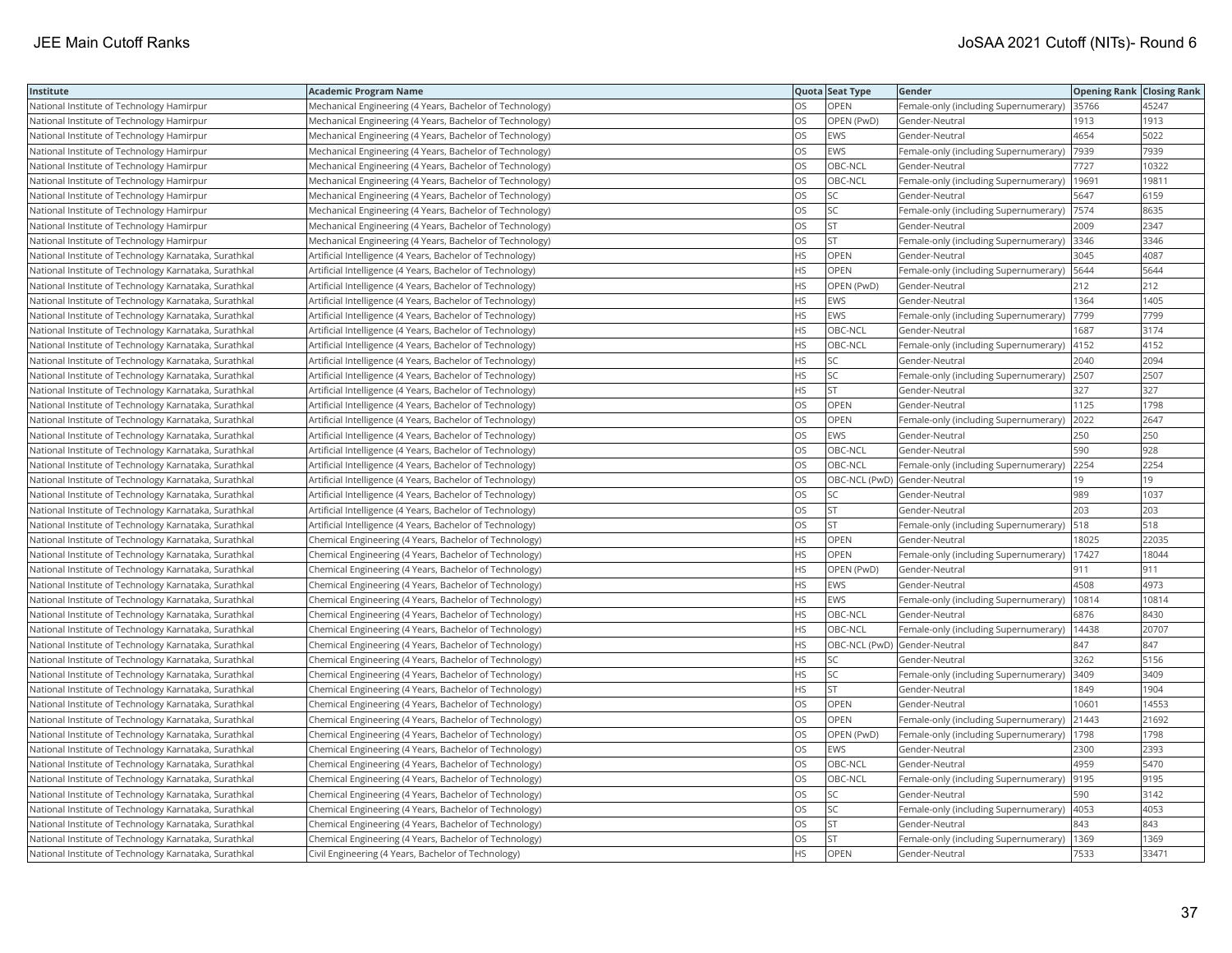| Institute                                             | <b>Academic Program Name</b>                                             |           | Quota Seat Type              | Gender                                                 | <b>Opening Rank   Closing Rank</b> |       |
|-------------------------------------------------------|--------------------------------------------------------------------------|-----------|------------------------------|--------------------------------------------------------|------------------------------------|-------|
| National Institute of Technology Karnataka, Surathkal | Civil Engineering (4 Years, Bachelor of Technology)                      | HS        | <b>OPEN</b>                  | Female-only (including Supernumerary)                  | 25292                              | 36048 |
| National Institute of Technology Karnataka, Surathkal | Civil Engineering (4 Years, Bachelor of Technology)                      | <b>HS</b> | OPEN (PwD)                   | Gender-Neutral                                         | 686                                | 686   |
| National Institute of Technology Karnataka, Surathkal | Civil Engineering (4 Years, Bachelor of Technology)                      | <b>HS</b> | <b>EWS</b>                   | Gender-Neutral                                         | 5550                               | 6426  |
| National Institute of Technology Karnataka, Surathkal | Civil Engineering (4 Years, Bachelor of Technology)                      | <b>HS</b> | <b>EWS</b>                   | Female-only (including Supernumerary)                  | 8924                               | 8924  |
| National Institute of Technology Karnataka, Surathkal | Civil Engineering (4 Years, Bachelor of Technology)                      | <b>HS</b> | EWS (PwD)                    | Gender-Neutral                                         | 190                                | 190   |
| National Institute of Technology Karnataka, Surathkal | Civil Engineering (4 Years, Bachelor of Technology)                      | <b>HS</b> | OBC-NCL                      | Gender-Neutral                                         | 8142                               | 12484 |
| National Institute of Technology Karnataka, Surathkal | Civil Engineering (4 Years, Bachelor of Technology)                      | <b>HS</b> | OBC-NCL                      | Female-only (including Supernumerary)                  | 15215                              | 17329 |
| National Institute of Technology Karnataka, Surathkal | Civil Engineering (4 Years, Bachelor of Technology)                      | HS.       | OBC-NCL (PwD) Gender-Neutral |                                                        | 842                                | 842   |
| National Institute of Technology Karnataka, Surathkal | Civil Engineering (4 Years, Bachelor of Technology)                      | <b>HS</b> | <b>SC</b>                    | Gender-Neutral                                         | 4840                               | 8363  |
| National Institute of Technology Karnataka, Surathkal | Civil Engineering (4 Years, Bachelor of Technology)                      | <b>HS</b> | <b>SC</b>                    | Female-only (including Supernumerary)                  | 5630                               | 6970  |
| National Institute of Technology Karnataka, Surathkal | Civil Engineering (4 Years, Bachelor of Technology)                      | <b>HS</b> | <b>ST</b>                    | Gender-Neutral                                         | 2018                               | 2680  |
| National Institute of Technology Karnataka, Surathkal | Civil Engineering (4 Years, Bachelor of Technology)                      | <b>HS</b> | <b>ST</b>                    | Female-only (including Supernumerary)                  | 2001                               | 2001  |
| National Institute of Technology Karnataka, Surathkal | Civil Engineering (4 Years, Bachelor of Technology)                      | <b>OS</b> | OPEN                         | Gender-Neutral                                         | 9504                               | 19187 |
| National Institute of Technology Karnataka, Surathkal | Civil Engineering (4 Years, Bachelor of Technology)                      | OS        | <b>OPEN</b>                  | Female-only (including Supernumerary)   9202           |                                    | 30114 |
| National Institute of Technology Karnataka, Surathkal | Civil Engineering (4 Years, Bachelor of Technology)                      | <b>OS</b> | OPEN (PwD)                   | Gender-Neutral                                         | 354                                | 354   |
| National Institute of Technology Karnataka, Surathkal | Civil Engineering (4 Years, Bachelor of Technology)                      | <b>OS</b> | <b>EWS</b>                   | Gender-Neutral                                         | 2741                               | 3269  |
| National Institute of Technology Karnataka, Surathkal | Civil Engineering (4 Years, Bachelor of Technology)                      | <b>OS</b> | <b>EWS</b>                   | Female-only (including Supernumerary)                  | 5484                               | 5484  |
| National Institute of Technology Karnataka, Surathkal | Civil Engineering (4 Years, Bachelor of Technology)                      | OS        | OBC-NCL                      | Gender-Neutral                                         | 4378                               | 6270  |
| National Institute of Technology Karnataka, Surathkal | Civil Engineering (4 Years, Bachelor of Technology)                      | <b>OS</b> | OBC-NCL                      | Female-only (including Supernumerary)                  | 10640                              | 12548 |
| National Institute of Technology Karnataka, Surathkal | Civil Engineering (4 Years, Bachelor of Technology)                      | OS        |                              | OBC-NCL (PwD)  Female-only (including Supernumerary)   | 696                                | 696   |
| National Institute of Technology Karnataka, Surathkal | Civil Engineering (4 Years, Bachelor of Technology)                      | OS        | <b>SC</b>                    | Gender-Neutral                                         | 1757                               | 2984  |
| National Institute of Technology Karnataka, Surathkal | Civil Engineering (4 Years, Bachelor of Technology)                      | OS        | <b>SC</b>                    | Female-only (including Supernumerary)                  | 3555                               | 3555  |
| National Institute of Technology Karnataka, Surathkal | Civil Engineering (4 Years, Bachelor of Technology)                      | OS        | <b>ST</b>                    | Gender-Neutral                                         | 402                                | 506   |
| National Institute of Technology Karnataka, Surathkal | Civil Engineering (4 Years, Bachelor of Technology)                      | OS        | <b>ST</b>                    | Female-only (including Supernumerary)                  | 471                                | 471   |
| National Institute of Technology Karnataka, Surathkal | Computer Science and Engineering (4 Years, Bachelor of Technology)       | HS        | OPEN                         | Gender-Neutral                                         | 164                                | 2874  |
| National Institute of Technology Karnataka, Surathkal | Computer Science and Engineering (4 Years, Bachelor of Technology)       | <b>HS</b> | OPEN                         | Female-only (including Supernumerary)                  | 3605                               | 5366  |
| National Institute of Technology Karnataka, Surathkal | Computer Science and Engineering (4 Years, Bachelor of Technology)       | <b>HS</b> | OPEN (PwD)                   | Female-only (including Supernumerary)                  | 1021                               | 1021  |
| National Institute of Technology Karnataka, Surathkal | Computer Science and Engineering (4 Years, Bachelor of Technology)       | HS        | <b>EWS</b>                   | Gender-Neutral                                         | 404                                | 837   |
| National Institute of Technology Karnataka, Surathkal | Computer Science and Engineering (4 Years, Bachelor of Technology)       | <b>HS</b> | <b>EWS</b>                   | Female-only (including Supernumerary) 2412             |                                    | 2412  |
| National Institute of Technology Karnataka, Surathkal | Computer Science and Engineering (4 Years, Bachelor of Technology)       | HS        | OBC-NCL                      | Gender-Neutral                                         | 604                                | 1567  |
| National Institute of Technology Karnataka, Surathkal | Computer Science and Engineering (4 Years, Bachelor of Technology)       | <b>HS</b> | OBC-NCL                      | Female-only (including Supernumerary)                  | 3628                               | 3819  |
| National Institute of Technology Karnataka, Surathkal | Computer Science and Engineering (4 Years, Bachelor of Technology)       | HS        |                              | OBC-NCL (PwD) Gender-Neutral                           | 129                                | 129   |
| National Institute of Technology Karnataka, Surathkal | Computer Science and Engineering (4 Years, Bachelor of Technology)       | <b>HS</b> | SC.                          | Gender-Neutral                                         | 147                                | 796   |
| National Institute of Technology Karnataka, Surathkal | Computer Science and Engineering (4 Years, Bachelor of Technology)       | HS.       | <b>SC</b>                    | Female-only (including Supernumerary)                  | 2026                               | 2265  |
| National Institute of Technology Karnataka, Surathkal | Computer Science and Engineering (4 Years, Bachelor of Technology)       | <b>HS</b> | <b>ST</b>                    | Gender-Neutral                                         | 66                                 | 264   |
| National Institute of Technology Karnataka, Surathkal | Computer Science and Engineering (4 Years, Bachelor of Technology)       | <b>HS</b> | <b>ST</b>                    | Female-only (including Supernumerary)                  | 261                                | 261   |
| National Institute of Technology Karnataka, Surathkal | Computer Science and Engineering (4 Years, Bachelor of Technology)       | OS        | OPEN                         | Gender-Neutral                                         | 34                                 | 1111  |
| National Institute of Technology Karnataka, Surathkal | Computer Science and Engineering (4 Years, Bachelor of Technology)       | OS        | <b>OPEN</b>                  | Female-only (including Supernumerary) 292              |                                    | 1688  |
| National Institute of Technology Karnataka, Surathkal | Computer Science and Engineering (4 Years, Bachelor of Technology)       | OS.       | OPEN (PwD)                   | Gender-Neutral                                         | 39                                 | 39    |
| National Institute of Technology Karnataka, Surathkal | Computer Science and Engineering (4 Years, Bachelor of Technology)       | OS        | EWS                          | Gender-Neutral                                         | 135                                | 164   |
| National Institute of Technology Karnataka, Surathkal | Computer Science and Engineering (4 Years, Bachelor of Technology)       | <b>OS</b> | <b>EWS</b>                   | Female-only (including Supernumerary)                  | 300                                | 300   |
| National Institute of Technology Karnataka, Surathkal | Computer Science and Engineering (4 Years, Bachelor of Technology)       | OS        | EWS (PwD)                    | Gender-Neutral                                         | 12                                 | 12    |
| National Institute of Technology Karnataka, Surathkal | Computer Science and Engineering (4 Years, Bachelor of Technology)       | <b>OS</b> | OBC-NCL                      | Gender-Neutral                                         | 229                                | 411   |
| National Institute of Technology Karnataka, Surathkal | Computer Science and Engineering (4 Years, Bachelor of Technology)       | OS        | OBC-NCL                      | Female-only (including Supernumerary) 396              |                                    | 950   |
| National Institute of Technology Karnataka, Surathkal | Computer Science and Engineering (4 Years, Bachelor of Technology)       | OS        |                              | OBC-NCL (PwD) Female-only (including Supernumerary) 76 |                                    | 76    |
| National Institute of Technology Karnataka, Surathkal | Computer Science and Engineering (4 Years, Bachelor of Technology)       | OS        | SC                           | Gender-Neutral                                         | 68                                 | 346   |
| National Institute of Technology Karnataka, Surathkal | Computer Science and Engineering (4 Years, Bachelor of Technology)       | <b>OS</b> | lsc                          | Female-only (including Supernumerary)                  | 302                                | 302   |
| National Institute of Technology Karnataka, Surathkal | Computer Science and Engineering (4 Years, Bachelor of Technology)       | OS        | SC (PwD)                     | Gender-Neutral                                         | 15                                 | 15    |
| National Institute of Technology Karnataka, Surathkal | Computer Science and Engineering (4 Years, Bachelor of Technology)       | OS        | <b>ST</b>                    | Gender-Neutral                                         | 13                                 | 65    |
| National Institute of Technology Karnataka, Surathkal | Computer Science and Engineering (4 Years, Bachelor of Technology)       | OS        | <b>ST</b>                    | Female-only (including Supernumerary)                  | 163                                | 163   |
| National Institute of Technology Karnataka, Surathkal | Electrical and Electronics Engineering (4 Years, Bachelor of Technology) | <b>HS</b> | OPEN                         | Gender-Neutral                                         | 5487                               | 8267  |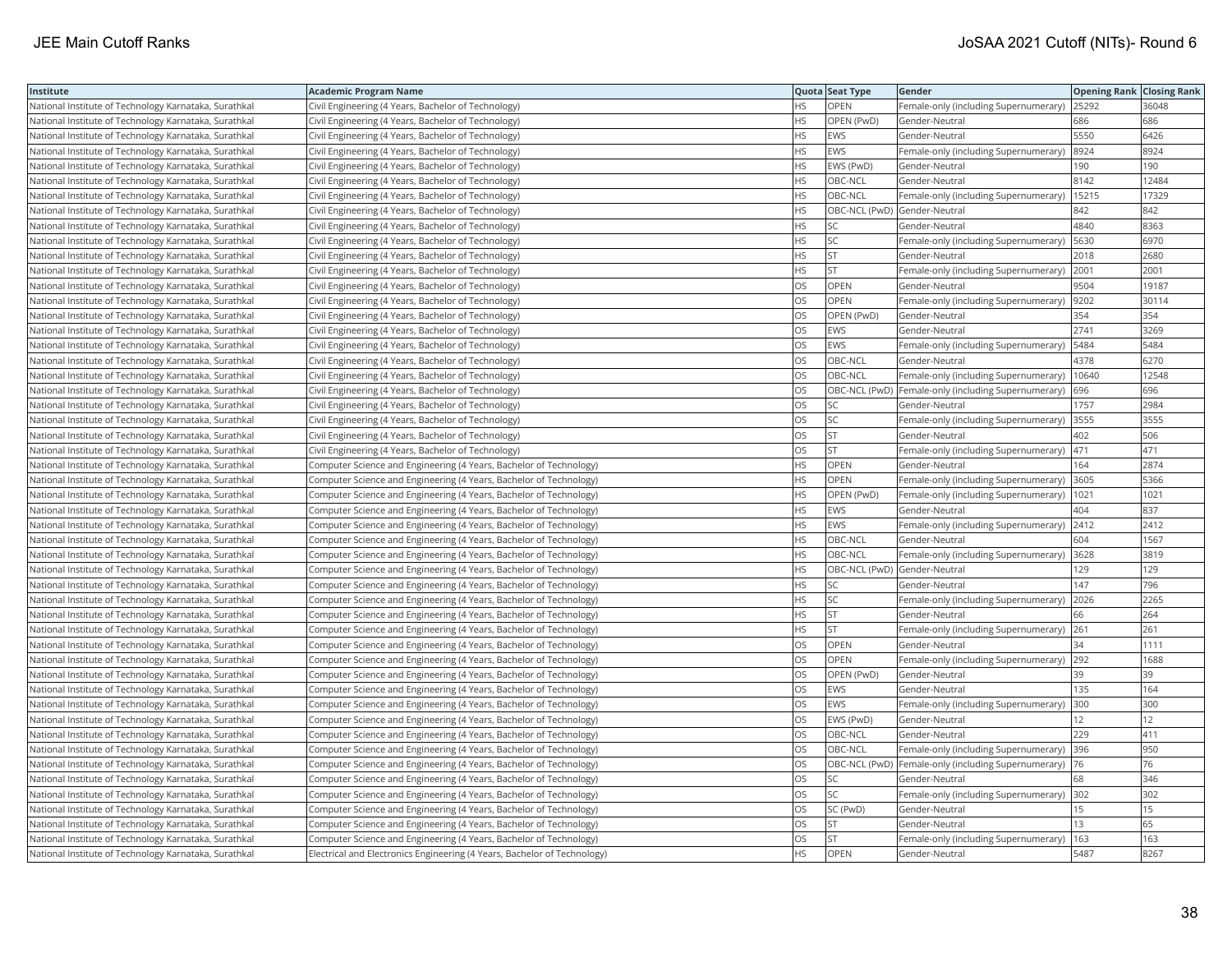| Institute                                             | <b>Academic Program Name</b>                                                |           | Quota Seat Type              | Gender                                        | <b>Opening Rank Closing Rank</b> |       |
|-------------------------------------------------------|-----------------------------------------------------------------------------|-----------|------------------------------|-----------------------------------------------|----------------------------------|-------|
| National Institute of Technology Karnataka, Surathkal | Electrical and Electronics Engineering (4 Years, Bachelor of Technology)    | HS        | <b>OPEN</b>                  | Female-only (including Supernumerary)         | 11279                            | 12978 |
| National Institute of Technology Karnataka, Surathkal | Electrical and Electronics Engineering (4 Years, Bachelor of Technology)    | <b>HS</b> | OPEN (PwD)                   | Female-only (including Supernumerary)         | 1271                             | 1271  |
| National Institute of Technology Karnataka, Surathkal | Electrical and Electronics Engineering (4 Years, Bachelor of Technology)    | <b>HS</b> | <b>EWS</b>                   | Gender-Neutral                                | 2267                             | 2902  |
| National Institute of Technology Karnataka, Surathkal | Electrical and Electronics Engineering (4 Years, Bachelor of Technology)    | HS        | <b>EWS</b>                   | Female-only (including Supernumerary)         | 7873                             | 7873  |
| National Institute of Technology Karnataka, Surathkal | Electrical and Electronics Engineering (4 Years, Bachelor of Technology)    | HS        | OBC-NCL                      | Gender-Neutral                                | 3964                             | 5027  |
| National Institute of Technology Karnataka, Surathkal | Electrical and Electronics Engineering (4 Years, Bachelor of Technology)    | <b>HS</b> | OBC-NCL                      | Female-only (including Supernumerary)   10410 |                                  | 11986 |
| National Institute of Technology Karnataka, Surathkal | Electrical and Electronics Engineering (4 Years, Bachelor of Technology)    | HS        | OBC-NCL (PwD) Gender-Neutral |                                               | 326                              | 326   |
| National Institute of Technology Karnataka, Surathkal | Electrical and Electronics Engineering (4 Years, Bachelor of Technology)    | HS        | SC                           | Gender-Neutral                                | 2722                             | 4259  |
| National Institute of Technology Karnataka, Surathkal | Electrical and Electronics Engineering (4 Years, Bachelor of Technology)    | <b>HS</b> | <b>SC</b>                    | Female-only (including Supernumerary)         | 4391                             | 4391  |
| National Institute of Technology Karnataka, Surathkal | Electrical and Electronics Engineering (4 Years, Bachelor of Technology)    | HS        | <b>ST</b>                    | Gender-Neutral                                | 996                              | 1047  |
| National Institute of Technology Karnataka, Surathkal | Electrical and Electronics Engineering (4 Years, Bachelor of Technology)    | <b>HS</b> | <b>ST</b>                    | Female-only (including Supernumerary)         | 965                              | 965   |
| National Institute of Technology Karnataka, Surathkal | Electrical and Electronics Engineering (4 Years, Bachelor of Technology)    | OS        | <b>OPEN</b>                  | Gender-Neutral                                | 4687                             | 7315  |
| National Institute of Technology Karnataka, Surathkal | Electrical and Electronics Engineering (4 Years, Bachelor of Technology)    | <b>OS</b> | <b>OPEN</b>                  | Female-only (including Supernumerary) 9957    |                                  | 11864 |
| National Institute of Technology Karnataka, Surathkal | Electrical and Electronics Engineering (4 Years, Bachelor of Technology)    | OS        | OPEN (PwD)                   | Gender-Neutral                                | 183                              | 183   |
| National Institute of Technology Karnataka, Surathkal | Electrical and Electronics Engineering (4 Years, Bachelor of Technology)    | OS.       | <b>EWS</b>                   | Gender-Neutral                                | 958                              | 1129  |
| National Institute of Technology Karnataka, Surathkal | Electrical and Electronics Engineering (4 Years, Bachelor of Technology)    | OS.       | EWS                          | Female-only (including Supernumerary)         | 1717                             | 1717  |
| National Institute of Technology Karnataka, Surathkal | Electrical and Electronics Engineering (4 Years, Bachelor of Technology)    | OS        | OBC-NCL                      | Gender-Neutral                                | 1698                             | 2827  |
| National Institute of Technology Karnataka, Surathkal | Electrical and Electronics Engineering (4 Years, Bachelor of Technology)    | OS        | OBC-NCL                      | Female-only (including Supernumerary)         | 4498                             | 5430  |
| National Institute of Technology Karnataka, Surathkal | Electrical and Electronics Engineering (4 Years, Bachelor of Technology)    | <b>OS</b> | OBC-NCL (PwD) Gender-Neutral |                                               | 115                              | 115   |
| National Institute of Technology Karnataka, Surathkal | Electrical and Electronics Engineering (4 Years, Bachelor of Technology)    | OS        | <b>SC</b>                    | Gender-Neutral                                | 992                              | 1369  |
| National Institute of Technology Karnataka, Surathkal | Electrical and Electronics Engineering (4 Years, Bachelor of Technology)    | OS        | <b>SC</b>                    | Female-only (including Supernumerary)         | 2182                             | 2289  |
| National Institute of Technology Karnataka, Surathkal | Electrical and Electronics Engineering (4 Years, Bachelor of Technology)    | OS        | <b>ST</b>                    | Gender-Neutral                                | 383                              | 519   |
| National Institute of Technology Karnataka, Surathkal | Electrical and Electronics Engineering (4 Years, Bachelor of Technology)    | OS        | <b>ST</b>                    | Female-only (including Supernumerary)  1010   |                                  | 1010  |
| National Institute of Technology Karnataka, Surathkal | Electronics and Communication Engineering (4 Years, Bachelor of Technology) | HS.       | <b>OPEN</b>                  | Gender-Neutral                                | 4037                             | 5797  |
| National Institute of Technology Karnataka, Surathkal | Electronics and Communication Engineering (4 Years, Bachelor of Technology) | <b>HS</b> | OPEN                         | Female-only (including Supernumerary)         | 9174                             | 10317 |
| National Institute of Technology Karnataka, Surathkal | Electronics and Communication Engineering (4 Years, Bachelor of Technology) | HS        | OPEN (PwD)                   | Female-only (including Supernumerary)         | 1137                             | 1137  |
| National Institute of Technology Karnataka, Surathkal | Electronics and Communication Engineering (4 Years, Bachelor of Technology) | HS        | <b>EWS</b>                   | Gender-Neutral                                | 1210                             | 2251  |
| National Institute of Technology Karnataka, Surathkal | Electronics and Communication Engineering (4 Years, Bachelor of Technology) | HS        | <b>EWS</b>                   | Female-only (including Supernumerary)         | 3955                             | 3955  |
| National Institute of Technology Karnataka, Surathkal | Electronics and Communication Engineering (4 Years, Bachelor of Technology) | <b>HS</b> | OBC-NCL                      | Gender-Neutral                                | 2500                             | 3768  |
| National Institute of Technology Karnataka, Surathkal | Electronics and Communication Engineering (4 Years, Bachelor of Technology) | <b>HS</b> | OBC-NCL                      | Female-only (including Supernumerary)  7637   |                                  | 9363  |
| National Institute of Technology Karnataka, Surathkal | Electronics and Communication Engineering (4 Years, Bachelor of Technology) | HS        | SC                           | Gender-Neutral                                | 1196                             | 2635  |
| National Institute of Technology Karnataka, Surathkal | Electronics and Communication Engineering (4 Years, Bachelor of Technology) | HS.       | lsc                          | Female-only (including Supernumerary)         | 3931                             | 3931  |
| National Institute of Technology Karnataka, Surathkal | Electronics and Communication Engineering (4 Years, Bachelor of Technology) | <b>HS</b> | SC (PwD)                     | Gender-Neutral                                | 106                              | 106   |
| National Institute of Technology Karnataka, Surathkal | Electronics and Communication Engineering (4 Years, Bachelor of Technology) | <b>HS</b> | <b>ST</b>                    | Gender-Neutral                                | 407                              | 855   |
| National Institute of Technology Karnataka, Surathkal | Electronics and Communication Engineering (4 Years, Bachelor of Technology) | HS        | <b>ST</b>                    | Female-only (including Supernumerary)         | 717                              | 717   |
| National Institute of Technology Karnataka, Surathkal | Electronics and Communication Engineering (4 Years, Bachelor of Technology) | OS        | <b>OPEN</b>                  | Gender-Neutral                                | 1196                             | 4246  |
| National Institute of Technology Karnataka, Surathkal | Electronics and Communication Engineering (4 Years, Bachelor of Technology) | OS        | <b>OPEN</b>                  | Female-only (including Supernumerary)   6364  |                                  | 8453  |
| National Institute of Technology Karnataka, Surathkal | Electronics and Communication Engineering (4 Years, Bachelor of Technology) | OS        | OPEN (PwD)                   | [Female-only (including Supernumerary)        | 688                              | 688   |
| National Institute of Technology Karnataka, Surathkal | Electronics and Communication Engineering (4 Years, Bachelor of Technology) | OS        | <b>EWS</b>                   | Gender-Neutral                                | 493                              | 566   |
| National Institute of Technology Karnataka, Surathkal | Electronics and Communication Engineering (4 Years, Bachelor of Technology) | OS.       | <b>EWS</b>                   | Female-only (including Supernumerary)         | 1087                             | 1087  |
| National Institute of Technology Karnataka, Surathkal | Electronics and Communication Engineering (4 Years, Bachelor of Technology) | OS        | EWS (PwD)                    | Gender-Neutral                                | 16                               | 16    |
| National Institute of Technology Karnataka, Surathkal | Electronics and Communication Engineering (4 Years, Bachelor of Technology) | <b>OS</b> | OBC-NCL                      | Gender-Neutral                                | 938                              | 1638  |
| National Institute of Technology Karnataka, Surathkal | Electronics and Communication Engineering (4 Years, Bachelor of Technology) | OS        | OBC-NCL                      | Female-only (including Supernumerary)         | 2082                             | 2813  |
| National Institute of Technology Karnataka, Surathkal | Electronics and Communication Engineering (4 Years, Bachelor of Technology) | OS        | OBC-NCL (PwD) Gender-Neutral |                                               | 65                               | 65    |
| National Institute of Technology Karnataka, Surathkal | Electronics and Communication Engineering (4 Years, Bachelor of Technology) | <b>OS</b> | <b>SC</b>                    | Gender-Neutral                                | 613                              | 791   |
| National Institute of Technology Karnataka, Surathkal | Electronics and Communication Engineering (4 Years, Bachelor of Technology) | OS        | <b>SC</b>                    | Female-only (including Supernumerary)  1335   |                                  | 1685  |
| National Institute of Technology Karnataka, Surathkal | Electronics and Communication Engineering (4 Years, Bachelor of Technology) | <b>OS</b> | <b>ST</b>                    | Gender-Neutral                                | 333                              | 342   |
| National Institute of Technology Karnataka, Surathkal | Electronics and Communication Engineering (4 Years, Bachelor of Technology) | OS.       | <b>ST</b>                    | Female-only (including Supernumerary)         | 707                              | 707   |
| National Institute of Technology Karnataka, Surathkal | Electronics and Communication Engineering (4 Years, Bachelor of Technology) | OS        | ST (PwD)                     | Gender-Neutral                                | 4                                | 14    |
| National Institute of Technology Karnataka, Surathkal | Information Technology (4 Years, Bachelor of Technology)                    | <b>HS</b> | <b>OPEN</b>                  | Gender-Neutral                                | 2908                             | 4072  |
| National Institute of Technology Karnataka, Surathkal | Information Technology (4 Years, Bachelor of Technology)                    | <b>HS</b> | <b>OPEN</b>                  | Female-only (including Supernumerary)   5974  |                                  | 7151  |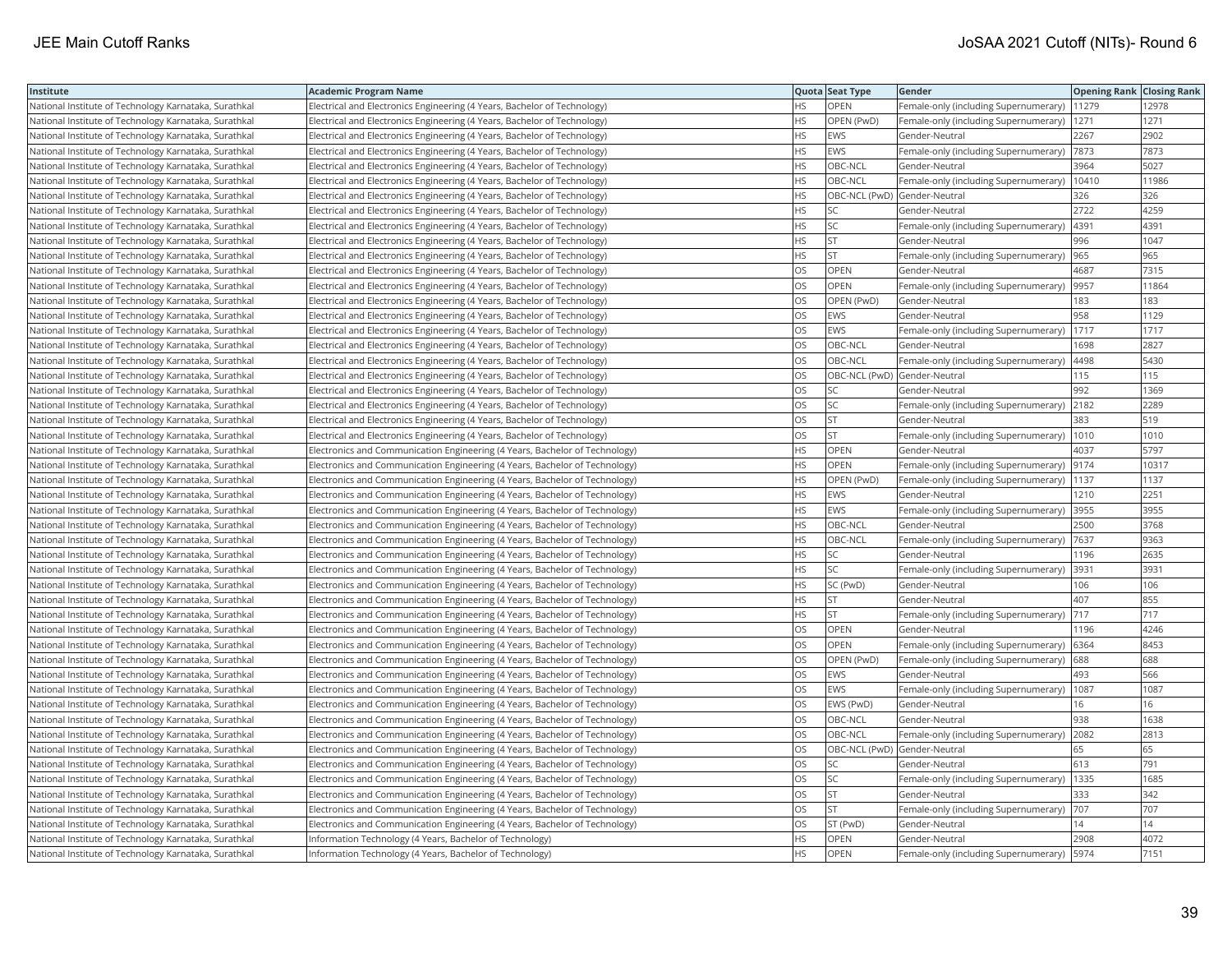| Institute                                             | <b>Academic Program Name</b>                                              |           | Quota Seat Type              | Gender                                              | <b>Opening Rank Closing Rank</b> |       |
|-------------------------------------------------------|---------------------------------------------------------------------------|-----------|------------------------------|-----------------------------------------------------|----------------------------------|-------|
| National Institute of Technology Karnataka, Surathkal | Information Technology (4 Years, Bachelor of Technology)                  | <b>HS</b> | OPEN (PwD)                   | Gender-Neutral                                      | 371                              | 371   |
| National Institute of Technology Karnataka, Surathkal | Information Technology (4 Years, Bachelor of Technology)                  | HS.       | <b>EWS</b>                   | Gender-Neutral                                      | 853                              | 918   |
| National Institute of Technology Karnataka, Surathkal | Information Technology (4 Years, Bachelor of Technology)                  | HS        | <b>EWS</b>                   | Female-only (including Supernumerary)               | 6287                             | 6287  |
| National Institute of Technology Karnataka, Surathkal | Information Technology (4 Years, Bachelor of Technology)                  | <b>HS</b> | OBC-NCL                      | Gender-Neutral                                      | 1771                             | 2719  |
| National Institute of Technology Karnataka, Surathkal | Information Technology (4 Years, Bachelor of Technology)                  | <b>HS</b> | OBC-NCL                      | Female-only (including Supernumerary)               | 3907                             | 5509  |
| National Institute of Technology Karnataka, Surathkal | Information Technology (4 Years, Bachelor of Technology)                  | HS        | <b>SC</b>                    | Gender-Neutral                                      | 820                              | 1077  |
| National Institute of Technology Karnataka, Surathkal | Information Technology (4 Years, Bachelor of Technology)                  | <b>HS</b> | <b>SC</b>                    | Female-only (including Supernumerary)               | 2488                             | 2488  |
| National Institute of Technology Karnataka, Surathkal | Information Technology (4 Years, Bachelor of Technology)                  | HS.       | SC (PwD)                     | Gender-Neutral                                      | 141                              | 141   |
| National Institute of Technology Karnataka, Surathkal | Information Technology (4 Years, Bachelor of Technology)                  | НS        | <b>ST</b>                    | Gender-Neutral                                      | 271                              | 271   |
| National Institute of Technology Karnataka, Surathkal | Information Technology (4 Years, Bachelor of Technology)                  | <b>HS</b> | ST (PwD)                     | Gender-Neutral                                      | 37                               | 37    |
| National Institute of Technology Karnataka, Surathkal | Information Technology (4 Years, Bachelor of Technology)                  | OS        | <b>OPEN</b>                  | Gender-Neutral                                      | 1227                             | 1933  |
| National Institute of Technology Karnataka, Surathkal | Information Technology (4 Years, Bachelor of Technology)                  | <b>OS</b> | <b>OPEN</b>                  | Female-only (including Supernumerary)               | 3007                             | 3203  |
| National Institute of Technology Karnataka, Surathkal | Information Technology (4 Years, Bachelor of Technology)                  | OS        | OPEN (PwD)                   | Gender-Neutral                                      | 100                              | 100   |
| National Institute of Technology Karnataka, Surathkal | Information Technology (4 Years, Bachelor of Technology)                  | OS        | <b>EWS</b>                   | Gender-Neutral                                      | 211                              | 228   |
| National Institute of Technology Karnataka, Surathkal | Information Technology (4 Years, Bachelor of Technology)                  | OS        | <b>EWS</b>                   | Female-only (including Supernumerary)               | 434                              | 434   |
| National Institute of Technology Karnataka, Surathkal | Information Technology (4 Years, Bachelor of Technology)                  | OS.       | OBC-NCL                      | Gender-Neutral                                      | 451                              | 662   |
| National Institute of Technology Karnataka, Surathkal | Information Technology (4 Years, Bachelor of Technology)                  | OS        | OBC-NCL                      | Female-only (including Supernumerary)               | 1620                             | 1947  |
| National Institute of Technology Karnataka, Surathkal | Information Technology (4 Years, Bachelor of Technology)                  | OS        |                              | OBC-NCL (PwD) Female-only (including Supernumerary) | 329                              | 329   |
| National Institute of Technology Karnataka, Surathkal | Information Technology (4 Years, Bachelor of Technology)                  | OS        | <b>SC</b>                    | Gender-Neutral                                      | 362                              | 564   |
| National Institute of Technology Karnataka, Surathkal | Information Technology (4 Years, Bachelor of Technology)                  | <b>OS</b> | lsc                          | Female-only (including Supernumerary)               | 1065                             | 1065  |
| National Institute of Technology Karnataka, Surathkal | Information Technology (4 Years, Bachelor of Technology)                  | OS        | <b>ST</b>                    | Gender-Neutral                                      | 77                               | 226   |
| National Institute of Technology Karnataka, Surathkal | Information Technology (4 Years, Bachelor of Technology)                  | OS        | <b>ST</b>                    | Female-only (including Supernumerary) 630           |                                  | 630   |
| National Institute of Technology Karnataka, Surathkal | Mechanical Engineering (4 Years, Bachelor of Technology)                  | <b>HS</b> | OPEN                         | Gender-Neutral                                      | 6359                             | 15976 |
| National Institute of Technology Karnataka, Surathkal | Mechanical Engineering (4 Years, Bachelor of Technology)                  | <b>HS</b> | <b>OPEN</b>                  | Female-only (including Supernumerary)   15122       |                                  | 20277 |
| National Institute of Technology Karnataka, Surathkal | Mechanical Engineering (4 Years, Bachelor of Technology)                  | HS        | OPEN (PwD)                   | Gender-Neutral                                      | 471                              | 922   |
| National Institute of Technology Karnataka, Surathkal | Mechanical Engineering (4 Years, Bachelor of Technology)                  | <b>HS</b> | OPEN (PwD)                   | Female-only (including Supernumerary)               | 1335                             | 1335  |
| National Institute of Technology Karnataka, Surathkal | Mechanical Engineering (4 Years, Bachelor of Technology)                  | <b>HS</b> | <b>EWS</b>                   | Gender-Neutral                                      | 3321                             | 4739  |
| National Institute of Technology Karnataka, Surathkal | Mechanical Engineering (4 Years, Bachelor of Technology)                  | <b>HS</b> | <b>EWS</b>                   | Female-only (including Supernumerary)               | 9190                             | 10318 |
| National Institute of Technology Karnataka, Surathkal | Mechanical Engineering (4 Years, Bachelor of Technology)                  | <b>HS</b> | OBC-NCL                      | Gender-Neutral                                      | 5102                             | 7497  |
| National Institute of Technology Karnataka, Surathkal | Mechanical Engineering (4 Years, Bachelor of Technology)                  | HS        | OBC-NCL                      | Female-only (including Supernumerary)   13423       |                                  | 19036 |
| National Institute of Technology Karnataka, Surathkal | Mechanical Engineering (4 Years, Bachelor of Technology)                  | HS        | OBC-NCL (PwD) Gender-Neutral |                                                     | 511                              | 511   |
| National Institute of Technology Karnataka, Surathkal | Mechanical Engineering (4 Years, Bachelor of Technology)                  | HS.       | <b>SC</b>                    | Gender-Neutral                                      | 4016                             | 7997  |
| National Institute of Technology Karnataka, Surathkal | Mechanical Engineering (4 Years, Bachelor of Technology)                  | HS.       | <b>SC</b>                    | Female-only (including Supernumerary)               | 5923                             | 6520  |
| National Institute of Technology Karnataka, Surathkal | Mechanical Engineering (4 Years, Bachelor of Technology)                  | HS        | <b>ST</b>                    | Gender-Neutral                                      | 852                              | 1770  |
| National Institute of Technology Karnataka, Surathkal | Mechanical Engineering (4 Years, Bachelor of Technology)                  | <b>HS</b> | <b>ST</b>                    | Female-only (including Supernumerary)               | 1422                             | 1665  |
| National Institute of Technology Karnataka, Surathkal | Mechanical Engineering (4 Years, Bachelor of Technology)                  | <b>OS</b> | <b>OPEN</b>                  | Gender-Neutral                                      | 6093                             | 11458 |
| National Institute of Technology Karnataka, Surathkal | Mechanical Engineering (4 Years, Bachelor of Technology)                  | OS        | <b>OPEN</b>                  | Female-only (including Supernumerary)               | 15218                            | 18836 |
| National Institute of Technology Karnataka, Surathkal | Mechanical Engineering (4 Years, Bachelor of Technology)                  | OS        | OPEN (PwD)                   | Gender-Neutral                                      | 586                              | 586   |
| National Institute of Technology Karnataka, Surathkal | Mechanical Engineering (4 Years, Bachelor of Technology)                  | OS        | <b>EWS</b>                   | Gender-Neutral                                      | 1600                             | 1900  |
| National Institute of Technology Karnataka, Surathkal | Mechanical Engineering (4 Years, Bachelor of Technology)                  | <b>OS</b> | <b>EWS</b>                   | Female-only (including Supernumerary)               | 3572                             | 3618  |
| National Institute of Technology Karnataka, Surathkal | Mechanical Engineering (4 Years, Bachelor of Technology)                  | <b>OS</b> | EWS (PwD)                    | Gender-Neutral                                      | 142                              | 142   |
| National Institute of Technology Karnataka, Surathkal | Mechanical Engineering (4 Years, Bachelor of Technology)                  | OS        | OBC-NCL                      | Gender-Neutral                                      | 2726                             | 4288  |
| National Institute of Technology Karnataka, Surathkal | Mechanical Engineering (4 Years, Bachelor of Technology)                  | OS        | OBC-NCL                      | Female-only (including Supernumerary)               | 7557                             | 10299 |
| National Institute of Technology Karnataka, Surathkal | Mechanical Engineering (4 Years, Bachelor of Technology)                  | <b>OS</b> | OBC-NCL (PwD) Gender-Neutral |                                                     | 276                              | 276   |
| National Institute of Technology Karnataka, Surathkal | Mechanical Engineering (4 Years, Bachelor of Technology)                  | OS        | <b>SC</b>                    | Gender-Neutral                                      | 1526                             | 2472  |
| National Institute of Technology Karnataka, Surathkal | Mechanical Engineering (4 Years, Bachelor of Technology)                  | OS        | <b>SC</b>                    | Female-only (including Supernumerary)               | 3940                             | 4023  |
| National Institute of Technology Karnataka, Surathkal | Mechanical Engineering (4 Years, Bachelor of Technology)                  | OS        | <b>ST</b>                    | Gender-Neutral                                      | 581                              | 914   |
| National Institute of Technology Karnataka, Surathkal | Mechanical Engineering (4 Years, Bachelor of Technology)                  | OS        | <b>ST</b>                    | Female-only (including Supernumerary)               | 1393                             | 1393  |
| National Institute of Technology Karnataka, Surathkal | Metallurgical and Materials Engineering (4 Years, Bachelor of Technology) | HS        | OPEN                         | Gender-Neutral                                      | 17980                            | 33915 |
| National Institute of Technology Karnataka, Surathkal | Metallurgical and Materials Engineering (4 Years, Bachelor of Technology) | <b>HS</b> | <b>OPEN</b>                  | Female-only (including Supernumerary)               | 22734                            | 27465 |
| National Institute of Technology Karnataka, Surathkal | Metallurgical and Materials Engineering (4 Years, Bachelor of Technology) | <b>HS</b> | OPEN (PwD)                   | Gender-Neutral                                      | 1107                             | 1107  |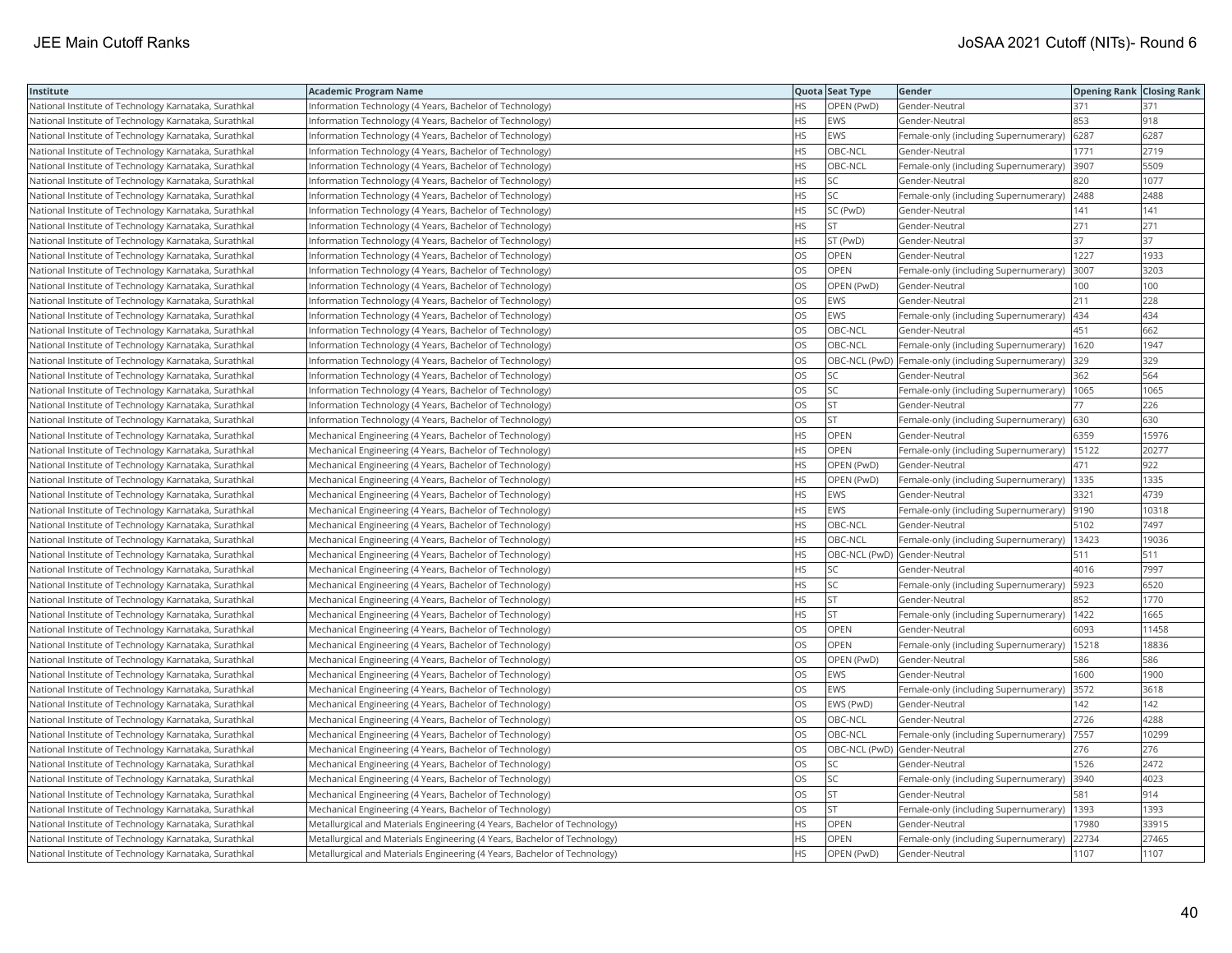| Institute                                             | <b>Academic Program Name</b>                                              |           | Quota Seat Type | Gender                                        | <b>Opening Rank   Closing Rank</b> |        |
|-------------------------------------------------------|---------------------------------------------------------------------------|-----------|-----------------|-----------------------------------------------|------------------------------------|--------|
| National Institute of Technology Karnataka, Surathkal | Metallurgical and Materials Engineering (4 Years, Bachelor of Technology) | <b>HS</b> | EWS             | Gender-Neutral                                | 5149                               | 6965   |
| National Institute of Technology Karnataka, Surathkal | Metallurgical and Materials Engineering (4 Years, Bachelor of Technology) | <b>HS</b> | EWS             | Female-only (including Supernumerary)         | 17642                              | 17642  |
| National Institute of Technology Karnataka, Surathkal | Metallurgical and Materials Engineering (4 Years, Bachelor of Technology) | <b>HS</b> | OBC-NCL         | Gender-Neutral                                | 11134                              | 14976  |
| National Institute of Technology Karnataka, Surathkal | Metallurgical and Materials Engineering (4 Years, Bachelor of Technology) | <b>HS</b> | OBC-NCL         | Female-only (including Supernumerary)         | 25306                              | 29134  |
| National Institute of Technology Karnataka, Surathkal | Metallurgical and Materials Engineering (4 Years, Bachelor of Technology) | <b>HS</b> | SC              | Gender-Neutral                                | 5142                               | 7136   |
| National Institute of Technology Karnataka, Surathkal | Metallurgical and Materials Engineering (4 Years, Bachelor of Technology) | <b>HS</b> | SC.             | Female-only (including Supernumerary)   10559 |                                    | 10559  |
| National Institute of Technology Karnataka, Surathkal | Metallurgical and Materials Engineering (4 Years, Bachelor of Technology) | <b>HS</b> | ST              | Gender-Neutral                                | 2750                               | 2992   |
| National Institute of Technology Karnataka, Surathkal | Metallurgical and Materials Engineering (4 Years, Bachelor of Technology) | OS        | OPEN            | Gender-Neutral                                | 15492                              | 22386  |
| National Institute of Technology Karnataka, Surathkal | Metallurgical and Materials Engineering (4 Years, Bachelor of Technology) | OS        | OPEN            | Female-only (including Supernumerary)         | 32744                              | 34991  |
| National Institute of Technology Karnataka, Surathkal | Metallurgical and Materials Engineering (4 Years, Bachelor of Technology) | OS        | OPEN (PwD)      | Gender-Neutral                                | 1067                               | 1067   |
| National Institute of Technology Karnataka, Surathkal | Metallurgical and Materials Engineering (4 Years, Bachelor of Technology) | <b>OS</b> | EWS             | Gender-Neutral                                | 3680                               | 3692   |
| National Institute of Technology Karnataka, Surathkal | Metallurgical and Materials Engineering (4 Years, Bachelor of Technology) | OS        | OBC-NCL         | Gender-Neutral                                | 7013                               | 7663   |
| National Institute of Technology Karnataka, Surathkal | Metallurgical and Materials Engineering (4 Years, Bachelor of Technology) | OS        | OBC-NCL         | Female-only (including Supernumerary)         | 13498                              | 13498  |
| National Institute of Technology Karnataka, Surathkal | Metallurgical and Materials Engineering (4 Years, Bachelor of Technology) | OS        | SC              | Gender-Neutral                                | 3526                               | 4346   |
| National Institute of Technology Karnataka, Surathkal | Metallurgical and Materials Engineering (4 Years, Bachelor of Technology) | OS        | SC              | Female-only (including Supernumerary)         | 6079                               | 6079   |
| National Institute of Technology Karnataka, Surathkal | Metallurgical and Materials Engineering (4 Years, Bachelor of Technology) | OS.       | lst             | Gender-Neutral                                | 1479                               | 1479   |
| National Institute of Technology Karnataka, Surathkal | Metallurgical and Materials Engineering (4 Years, Bachelor of Technology) | OS        | <b>ST</b>       | Female-only (including Supernumerary)         | 2647                               | 2647   |
| National Institute of Technology Karnataka, Surathkal | Mining Engineering (4 Years, Bachelor of Technology)                      | <b>HS</b> | OPEN            | Gender-Neutral                                | 34529                              | 40869  |
| National Institute of Technology Karnataka, Surathkal | Mining Engineering (4 Years, Bachelor of Technology)                      | <b>HS</b> | OPEN            | Female-only (including Supernumerary)         | 38237                              | 40040  |
| National Institute of Technology Karnataka, Surathkal | Mining Engineering (4 Years, Bachelor of Technology)                      | <b>HS</b> | EWS             | Gender-Neutral                                | 8524                               | 8858   |
| National Institute of Technology Karnataka, Surathkal | Mining Engineering (4 Years, Bachelor of Technology)                      | <b>HS</b> | EWS             | Female-only (including Supernumerary)         | 19390                              | 19390  |
| National Institute of Technology Karnataka, Surathkal | Mining Engineering (4 Years, Bachelor of Technology)                      | <b>HS</b> | OBC-NCL         | Gender-Neutral                                | 14110                              | 16208  |
| National Institute of Technology Karnataka, Surathkal | Mining Engineering (4 Years, Bachelor of Technology)                      | <b>HS</b> | OBC-NCL         | Female-only (including Supernumerary)         | 30466                              | 30566  |
| National Institute of Technology Karnataka, Surathkal | Mining Engineering (4 Years, Bachelor of Technology)                      | <b>HS</b> | SC              | Gender-Neutral                                | 6303                               | 10529  |
| National Institute of Technology Karnataka, Surathkal | Mining Engineering (4 Years, Bachelor of Technology)                      | <b>HS</b> | SC              | Female-only (including Supernumerary)         | 10383                              | 10383  |
| National Institute of Technology Karnataka, Surathkal | Mining Engineering (4 Years, Bachelor of Technology)                      | <b>HS</b> | <b>ST</b>       | Gender-Neutral                                | 3252                               | 3523   |
| National Institute of Technology Karnataka, Surathkal | Mining Engineering (4 Years, Bachelor of Technology)                      | OS        | OPEN            | Gender-Neutral                                | 22390                              | 26177  |
| National Institute of Technology Karnataka, Surathkal | Mining Engineering (4 Years, Bachelor of Technology)                      | OS        | OPEN            | Female-only (including Supernumerary)         | 39273                              | 45159  |
| National Institute of Technology Karnataka, Surathkal | Mining Engineering (4 Years, Bachelor of Technology)                      | OS        | EWS             | Gender-Neutral                                | 3875                               | 4049   |
| National Institute of Technology Karnataka, Surathkal | Mining Engineering (4 Years, Bachelor of Technology)                      | OS        | OBC-NCL         | Gender-Neutral                                | 7802                               | 9851   |
| National Institute of Technology Karnataka, Surathkal | Mining Engineering (4 Years, Bachelor of Technology)                      | OS        | OBC-NCL         | Female-only (including Supernumerary)         | 16464                              | 16464  |
| National Institute of Technology Karnataka, Surathkal | Mining Engineering (4 Years, Bachelor of Technology)                      | OS        | SC              | Gender-Neutral                                | 3681                               | 4972   |
| National Institute of Technology Karnataka, Surathkal | Mining Engineering (4 Years, Bachelor of Technology)                      | OS        | SC              | Female-only (including Supernumerary)         | 9347                               | 9347   |
| National Institute of Technology Karnataka, Surathkal | Mining Engineering (4 Years, Bachelor of Technology)                      | OS        | <b>ST</b>       | Gender-Neutral                                | 1659                               | 1659   |
| National Institute of Technology Karnataka, Surathkal | Mining Engineering (4 Years, Bachelor of Technology)                      | OS        | <b>ST</b>       | Female-only (including Supernumerary)         | 1830                               | 1830   |
| National Institute of Technology Meghalaya            | Civil Engineering (4 Years, Bachelor of Technology)                       | <b>HS</b> | OPEN            | Gender-Neutral                                | 160377                             | 200209 |
| National Institute of Technology Meghalaya            | Civil Engineering (4 Years, Bachelor of Technology)                       | <b>HS</b> | OPEN            | Female-only (including Supernumerary)         | 139212                             | 266835 |
| National Institute of Technology Meghalaya            | Civil Engineering (4 Years, Bachelor of Technology)                       | <b>HS</b> | <b>ST</b>       | Gender-Neutral                                | 4839                               | 8663   |
| National Institute of Technology Meghalaya            | Civil Engineering (4 Years, Bachelor of Technology)                       | <b>HS</b> | <b>ST</b>       | Female-only (including Supernumerary)         | 6035                               | 6461   |
| National Institute of Technology Meghalaya            | Civil Engineering (4 Years, Bachelor of Technology)                       | <b>OS</b> | <b>OPEN</b>     | Gender-Neutral                                | 50226                              | 52661  |
| National Institute of Technology Meghalaya            | Civil Engineering (4 Years, Bachelor of Technology)                       | OS        | OPEN            | Female-only (including Supernumerary)         | 59728                              | 61051  |
| National Institute of Technology Meghalaya            | Civil Engineering (4 Years, Bachelor of Technology)                       | OS        | EWS             | Gender-Neutral                                | 8100                               | 8100   |
| National Institute of Technology Meghalaya            | Civil Engineering (4 Years, Bachelor of Technology)                       | OS        | OBC-NCL         | Gender-Neutral                                | 14157                              | 14452  |
| National Institute of Technology Meghalaya            | Civil Engineering (4 Years, Bachelor of Technology)                       | OS        | OBC-NCL         | Female-only (including Supernumerary)         | 22199                              | 22199  |
| National Institute of Technology Meghalaya            | Civil Engineering (4 Years, Bachelor of Technology)                       | OS        | SC.             | Gender-Neutral                                | 8207                               | 8223   |
| National Institute of Technology Meghalaya            | Civil Engineering (4 Years, Bachelor of Technology)                       | OS        | <b>ST</b>       | Gender-Neutral                                | 1719                               | 1719   |
| National Institute of Technology Meghalaya            | Computer Science and Engineering (4 Years, Bachelor of Technology)        | <b>HS</b> | OPEN            | Gender-Neutral                                | 74161                              | 92090  |
| National Institute of Technology Meghalaya            | Computer Science and Engineering (4 Years, Bachelor of Technology)        | HS.       | <b>OPEN</b>     | Female-only (including Supernumerary)         | 163702                             | 163702 |
| National Institute of Technology Meghalaya            | Computer Science and Engineering (4 Years, Bachelor of Technology)        | HS        | SC              | Gender-Neutral                                | 9370                               | 20366  |
| National Institute of Technology Meghalaya            | Computer Science and Engineering (4 Years, Bachelor of Technology)        | <b>HS</b> | <b>ST</b>       | Gender-Neutral                                | 3334                               | 7775   |
| National Institute of Technology Meghalaya            | Computer Science and Engineering (4 Years, Bachelor of Technology)        | <b>HS</b> | <b>ST</b>       | Female-only (including Supernumerary)         | 6203                               | 6397   |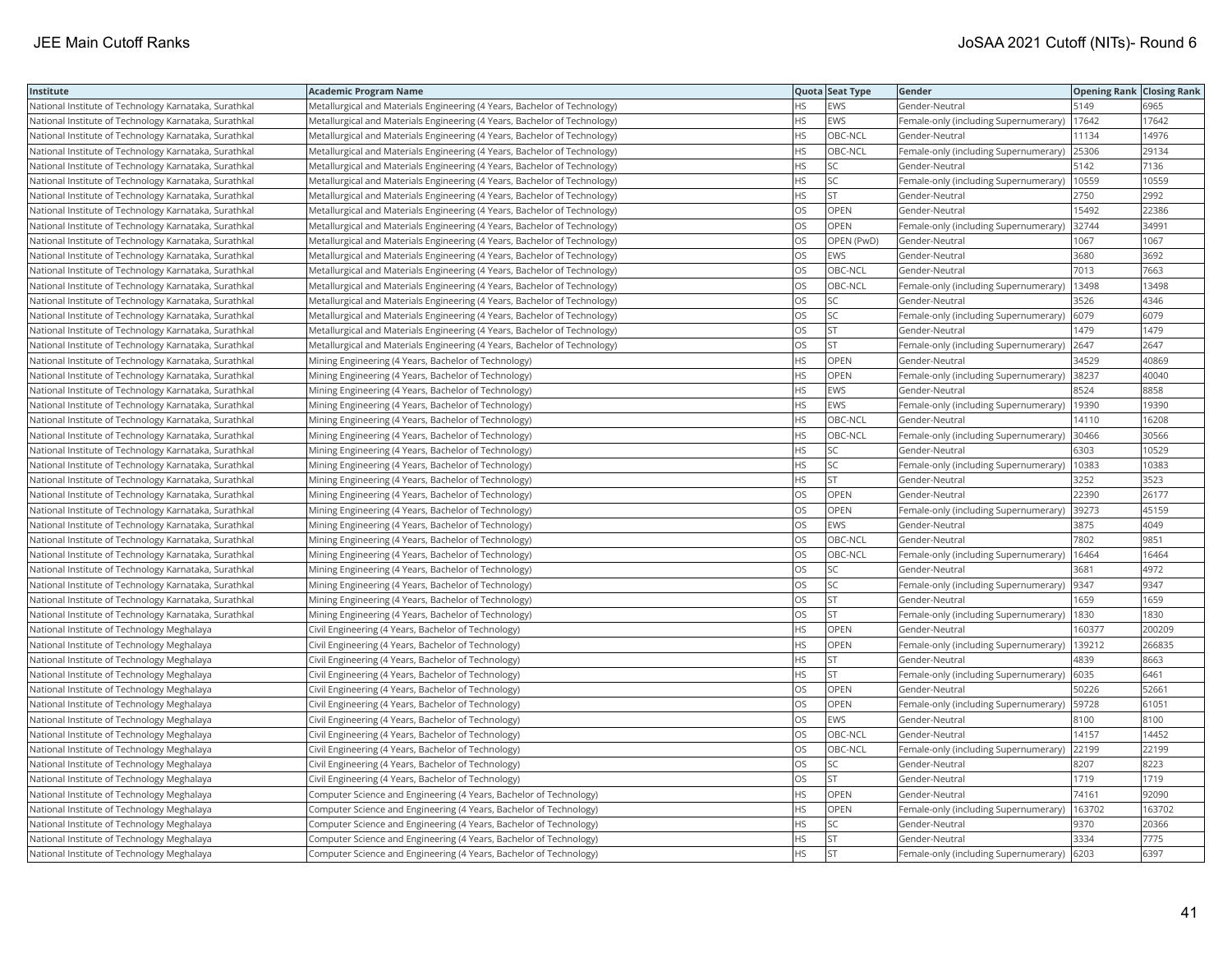| Institute                                  | <b>Academic Program Name</b>                                                |           | Quota Seat Type | Gender                                        | <b>Opening Rank Closing Rank</b> |        |
|--------------------------------------------|-----------------------------------------------------------------------------|-----------|-----------------|-----------------------------------------------|----------------------------------|--------|
| National Institute of Technology Meghalaya | Computer Science and Engineering (4 Years, Bachelor of Technology)          | OS        | OPEN            | Gender-Neutral                                | 12655                            | 19728  |
| National Institute of Technology Meghalaya | Computer Science and Engineering (4 Years, Bachelor of Technology)          | OS        | OPEN            | Female-only (including Supernumerary)         | 28505                            | 28505  |
| National Institute of Technology Meghalaya | Computer Science and Engineering (4 Years, Bachelor of Technology)          | OS        | <b>EWS</b>      | Gender-Neutral                                | 3279                             | 3279   |
| National Institute of Technology Meghalaya | Computer Science and Engineering (4 Years, Bachelor of Technology)          | OS        | EWS (PwD)       | Gender-Neutral                                | 105                              | 105    |
| National Institute of Technology Meghalaya | Computer Science and Engineering (4 Years, Bachelor of Technology)          | OS        | OBC-NCL         | Gender-Neutral                                | 5927                             | 6597   |
| National Institute of Technology Meghalaya | Computer Science and Engineering (4 Years, Bachelor of Technology)          | OS        | OBC-NCL         | Female-only (including Supernumerary)         | 10742                            | 10742  |
| National Institute of Technology Meghalaya | Computer Science and Engineering (4 Years, Bachelor of Technology)          | OS        | SC              | Gender-Neutral                                | 3167                             | 3167   |
| National Institute of Technology Meghalaya | Computer Science and Engineering (4 Years, Bachelor of Technology)          | OS        | SC              | Female-only (including Supernumerary)         | 4184                             | 4184   |
| National Institute of Technology Meghalaya | Computer Science and Engineering (4 Years, Bachelor of Technology)          | OS        | <b>ST</b>       | Gender-Neutral                                | 900                              | 900    |
| National Institute of Technology Meghalaya | Electrical and Electronics Engineering (4 Years, Bachelor of Technology)    | HS        | OPEN            | Gender-Neutral                                | 177385                           | 179284 |
| National Institute of Technology Meghalaya | Electrical and Electronics Engineering (4 Years, Bachelor of Technology)    | <b>HS</b> | OPEN            | Female-only (including Supernumerary)         | 393925                           | 393925 |
| National Institute of Technology Meghalaya | Electrical and Electronics Engineering (4 Years, Bachelor of Technology)    | HS        | SC              | Gender-Neutral                                | 41854                            | 41854  |
| National Institute of Technology Meghalaya | Electrical and Electronics Engineering (4 Years, Bachelor of Technology)    | HS        | <b>ST</b>       | Gender-Neutral                                | 4207                             | 14082  |
| National Institute of Technology Meghalaya | Electrical and Electronics Engineering (4 Years, Bachelor of Technology)    | ΗS        | <b>ST</b>       | Female-only (including Supernumerary)         | 11699                            | 12957  |
| National Institute of Technology Meghalaya | Electrical and Electronics Engineering (4 Years, Bachelor of Technology)    | OS        | OPEN            | Gender-Neutral                                | 33427                            | 37540  |
| National Institute of Technology Meghalaya | Electrical and Electronics Engineering (4 Years, Bachelor of Technology)    | OS        | OPEN            | Female-only (including Supernumerary)         | 49712                            | 49712  |
| National Institute of Technology Meghalaya | Electrical and Electronics Engineering (4 Years, Bachelor of Technology)    | OS        | OPEN (PwD)      | Gender-Neutral                                | 2024                             | 2024   |
| National Institute of Technology Meghalaya | Electrical and Electronics Engineering (4 Years, Bachelor of Technology)    | OS        | <b>EWS</b>      | Gender-Neutral                                | 5629                             | 5805   |
| National Institute of Technology Meghalaya | Electrical and Electronics Engineering (4 Years, Bachelor of Technology)    | <b>OS</b> | OBC-NCL         | Gender-Neutral                                | 9715                             | 10209  |
| National Institute of Technology Meghalaya | Electrical and Electronics Engineering (4 Years, Bachelor of Technology)    | OS        | OBC-NCL         | Female-only (including Supernumerary)         | 19215                            | 19215  |
| National Institute of Technology Meghalaya | Electrical and Electronics Engineering (4 Years, Bachelor of Technology)    | OS        | <b>SC</b>       | Gender-Neutral                                | 5053                             | 7138   |
| National Institute of Technology Meghalaya | Electrical and Electronics Engineering (4 Years, Bachelor of Technology)    | OS        | ST              | Gender-Neutral                                | 1823                             | 1823   |
| National Institute of Technology Meghalaya | Electrical and Electronics Engineering (4 Years, Bachelor of Technology)    | OS        | <b>ST</b>       | Female-only (including Supernumerary) 3864    |                                  | 3864   |
| National Institute of Technology Meghalaya | Electronics and Communication Engineering (4 Years, Bachelor of Technology) | <b>HS</b> | <b>OPEN</b>     | Gender-Neutral                                | 93953                            | 167053 |
| National Institute of Technology Meghalaya | Electronics and Communication Engineering (4 Years, Bachelor of Technology) | HS        | OPEN            | Female-only (including Supernumerary)         | 15396                            | 153961 |
| National Institute of Technology Meghalaya | Electronics and Communication Engineering (4 Years, Bachelor of Technology) | HS        | <b>ST</b>       | Gender-Neutral                                | 5729                             | 23697  |
| National Institute of Technology Meghalaya | Electronics and Communication Engineering (4 Years, Bachelor of Technology) | HS        | <b>ST</b>       | Female-only (including Supernumerary)         | 7376                             | 18254  |
| National Institute of Technology Meghalaya | Electronics and Communication Engineering (4 Years, Bachelor of Technology) | OS        | <b>OPEN</b>     | Gender-Neutral                                | 23079                            | 28092  |
| National Institute of Technology Meghalaya | Electronics and Communication Engineering (4 Years, Bachelor of Technology) | OS        | <b>OPEN</b>     | Female-only (including Supernumerary)   41457 |                                  | 41457  |
| National Institute of Technology Meghalaya | Electronics and Communication Engineering (4 Years, Bachelor of Technology) | OS        | OPEN (PwD)      | Gender-Neutral                                | 1557                             | 1557   |
| National Institute of Technology Meghalaya | Electronics and Communication Engineering (4 Years, Bachelor of Technology) | OS        | EWS             | Gender-Neutral                                | 4299                             | 4299   |
| National Institute of Technology Meghalaya | Electronics and Communication Engineering (4 Years, Bachelor of Technology) | OS        | <b>EWS</b>      | Female-only (including Supernumerary)         | 8182                             | 8182   |
| National Institute of Technology Meghalaya | Electronics and Communication Engineering (4 Years, Bachelor of Technology) | OS        | OBC-NCL         | Gender-Neutral                                | 7525                             | 9182   |
| National Institute of Technology Meghalaya | Electronics and Communication Engineering (4 Years, Bachelor of Technology) | OS        | OBC-NCL         | Female-only (including Supernumerary)         | 17173                            | 17173  |
| National Institute of Technology Meghalaya | Electronics and Communication Engineering (4 Years, Bachelor of Technology) | OS        | SC              | Gender-Neutral                                | 4780                             | 4780   |
| National Institute of Technology Meghalaya | Electronics and Communication Engineering (4 Years, Bachelor of Technology) | OS        | SC              | Female-only (including Supernumerary)         | 6003                             | 6003   |
| National Institute of Technology Meghalaya | Electronics and Communication Engineering (4 Years, Bachelor of Technology) | OS        | <b>ST</b>       | Gender-Neutral                                | 1814                             | 1814   |
| National Institute of Technology Meghalaya | Mechanical Engineering (4 Years, Bachelor of Technology)                    | HS        | OPEN            | Gender-Neutral                                | 193746                           | 197147 |
| National Institute of Technology Meghalaya | Mechanical Engineering (4 Years, Bachelor of Technology)                    | ΗS        | OPEN            | Female-only (including Supernumerary)         | 384755                           | 384755 |
| National Institute of Technology Meghalaya | Mechanical Engineering (4 Years, Bachelor of Technology)                    | <b>HS</b> | <b>EWS</b>      | Female-only (including Supernumerary)   49357 |                                  | 49357  |
| National Institute of Technology Meghalaya | Mechanical Engineering (4 Years, Bachelor of Technology)                    | HS        | SC              | Gender-Neutral                                | 29105                            | 29105  |
| National Institute of Technology Meghalaya | Mechanical Engineering (4 Years, Bachelor of Technology)                    | HS        | <b>ST</b>       | Gender-Neutral                                | 6277                             | 17969  |
| National Institute of Technology Meghalaya | Mechanical Engineering (4 Years, Bachelor of Technology)                    | <b>HS</b> | <b>ST</b>       | Female-only (including Supernumerary)         | 14989                            | 16764  |
| National Institute of Technology Meghalaya | Mechanical Engineering (4 Years, Bachelor of Technology)                    | OS        | <b>OPEN</b>     | Gender-Neutral                                | 38713                            | 46562  |
| National Institute of Technology Meghalaya | Mechanical Engineering (4 Years, Bachelor of Technology)                    | OS        | <b>OPEN</b>     | Female-only (including Supernumerary)   56469 |                                  | 56469  |
| National Institute of Technology Meghalaya | Mechanical Engineering (4 Years, Bachelor of Technology)                    | OS        | <b>EWS</b>      | Gender-Neutral                                | 7137                             | 7137   |
| National Institute of Technology Meghalaya | Mechanical Engineering (4 Years, Bachelor of Technology)                    | OS        | OBC-NCL         | Gender-Neutral                                | 11974                            | 11974  |
| National Institute of Technology Meghalaya | Mechanical Engineering (4 Years, Bachelor of Technology)                    | OS        | OBC-NCL         | Female-only (including Supernumerary)         | 22617                            | 22617  |
| National Institute of Technology Meghalaya | Mechanical Engineering (4 Years, Bachelor of Technology)                    | OS        | SC              | Gender-Neutral                                | 7302                             | 7521   |
| National Institute of Technology Meghalaya | Mechanical Engineering (4 Years, Bachelor of Technology)                    | OS        | SC              | Female-only (including Supernumerary)         | 9238                             | 9238   |
| National Institute of Technology Meghalaya | Mechanical Engineering (4 Years, Bachelor of Technology)                    | OS        | <b>ST</b>       | Gender-Neutral                                | 2419                             | 2419   |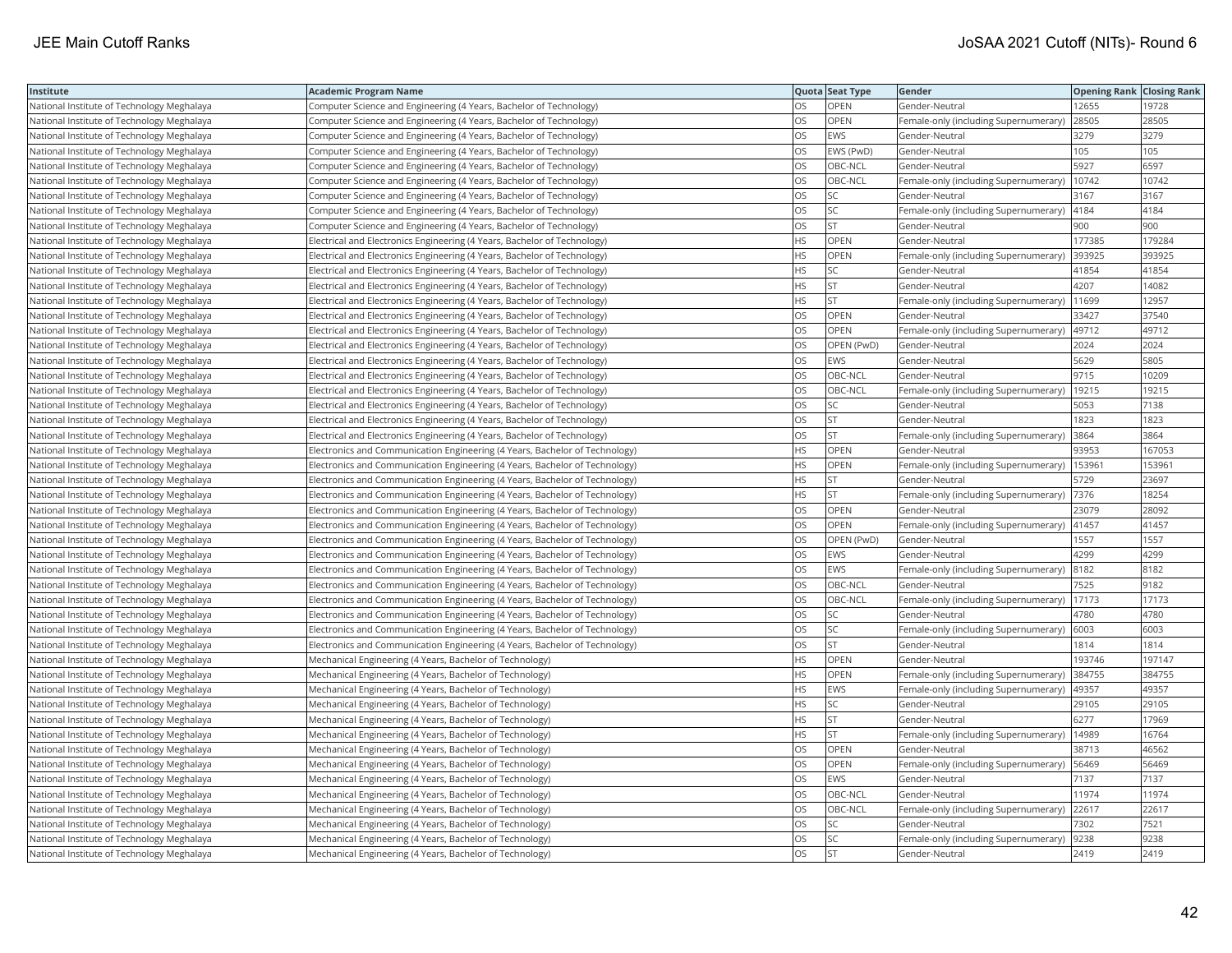| Institute                                 | <b>Academic Program Name</b>                                                  |           | Quota Seat Type | Gender                                        | <b>Opening Rank Closing Rank</b> |       |
|-------------------------------------------|-------------------------------------------------------------------------------|-----------|-----------------|-----------------------------------------------|----------------------------------|-------|
| National Institute of Technology Nagaland | Civil Engineering (4 Years, Bachelor of Technology)                           | HS        | <b>ST</b>       | Gender-Neutral                                | 3070                             | 6474  |
| National Institute of Technology Nagaland | Civil Engineering (4 Years, Bachelor of Technology)                           | <b>HS</b> | <b>ST</b>       | Female-only (including Supernumerary)         | 5131                             | 5371  |
| National Institute of Technology Nagaland | Civil Engineering (4 Years, Bachelor of Technology)                           | OS        | OPEN            | Gender-Neutral                                | 54063                            | 57952 |
| National Institute of Technology Nagaland | Civil Engineering (4 Years, Bachelor of Technology)                           | OS        | OPEN            | Female-only (including Supernumerary) 63451   |                                  | 63946 |
| National Institute of Technology Nagaland | Civil Engineering (4 Years, Bachelor of Technology)                           | OS        | <b>EWS</b>      | Gender-Neutral                                | 8918                             | 9115  |
| National Institute of Technology Nagaland | Civil Engineering (4 Years, Bachelor of Technology)                           | OS        | OBC-NCL         | Gender-Neutral                                | 15728                            | 16653 |
| National Institute of Technology Nagaland | Civil Engineering (4 Years, Bachelor of Technology)                           | OS        | OBC-NCL         | Female-only (including Supernumerary)         | 23647                            | 23647 |
| National Institute of Technology Nagaland | Civil Engineering (4 Years, Bachelor of Technology)                           | OS        | <b>SC</b>       | Gender-Neutral                                | 8778                             | 8778  |
| National Institute of Technology Nagaland | Civil Engineering (4 Years, Bachelor of Technology)                           | OS        | SC              | Female-only (including Supernumerary)         | 11255                            | 11255 |
| National Institute of Technology Nagaland | Computer Science and Engineering (4 Years, Bachelor of Technology)            | ΗS        | <b>ST</b>       | Gender-Neutral                                | 5251                             | 11802 |
| National Institute of Technology Nagaland | Computer Science and Engineering (4 Years, Bachelor of Technology)            | <b>HS</b> | <b>ST</b>       | Female-only (including Supernumerary)         | 7182                             | 10555 |
| National Institute of Technology Nagaland | Computer Science and Engineering (4 Years, Bachelor of Technology)            | OS        | OPEN            | Gender-Neutral                                | 20245                            | 31230 |
| National Institute of Technology Nagaland | Computer Science and Engineering (4 Years, Bachelor of Technology)            | OS        | OPEN            | Female-only (including Supernumerary)  43924  |                                  | 43924 |
| National Institute of Technology Nagaland | Computer Science and Engineering (4 Years, Bachelor of Technology)            | OS        | OPEN (PwD)      | Gender-Neutral                                | 655                              | 655   |
| National Institute of Technology Nagaland | Computer Science and Engineering (4 Years, Bachelor of Technology)            | OS        | <b>EWS</b>      | Gender-Neutral                                | 5238                             | 5487  |
| National Institute of Technology Nagaland | Computer Science and Engineering (4 Years, Bachelor of Technology)            | OS        | OBC-NCL         | Gender-Neutral                                | 8164                             | 8920  |
| National Institute of Technology Nagaland | Computer Science and Engineering (4 Years, Bachelor of Technology)            | OS        | OBC-NCL         | Female-only (including Supernumerary)         | 16458                            | 16458 |
| National Institute of Technology Nagaland | Computer Science and Engineering (4 Years, Bachelor of Technology)            | OS        | SC              | Gender-Neutral                                | 4230                             | 4898  |
| National Institute of Technology Nagaland | Electrical and Electronics Engineering (4 Years, Bachelor of Technology)      | <b>HS</b> | <b>ST</b>       | Gender-Neutral                                | 6975                             | 11974 |
| National Institute of Technology Nagaland | Electrical and Electronics Engineering (4 Years, Bachelor of Technology)      | HS        | <b>ST</b>       | Female-only (including Supernumerary)         | 6577                             | 8468  |
| National Institute of Technology Nagaland | Electrical and Electronics Engineering (4 Years, Bachelor of Technology)      | OS        | OPEN            | Gender-Neutral                                | 42609                            | 47870 |
| National Institute of Technology Nagaland | Electrical and Electronics Engineering (4 Years, Bachelor of Technology)      | OS        | <b>OPEN</b>     | Female-only (including Supernumerary)         | 43092                            | 43092 |
| National Institute of Technology Nagaland | Electrical and Electronics Engineering (4 Years, Bachelor of Technology)      | OS        | <b>EWS</b>      | Gender-Neutral                                | 7580                             | 7814  |
| National Institute of Technology Nagaland | Electrical and Electronics Engineering (4 Years, Bachelor of Technology)      | OS        | <b>EWS</b>      | Female-only (including Supernumerary)         | 9732                             | 9732  |
| National Institute of Technology Nagaland | Electrical and Electronics Engineering (4 Years, Bachelor of Technology)      | OS        | OBC-NCL         | Gender-Neutral                                | 12402                            | 12710 |
| National Institute of Technology Nagaland | Electrical and Electronics Engineering (4 Years, Bachelor of Technology)      | OS        | OBC-NCL         | Female-only (including Supernumerary)         | 19962                            | 19962 |
| National Institute of Technology Nagaland | Electrical and Electronics Engineering (4 Years, Bachelor of Technology)      | OS        | <b>SC</b>       | Gender-Neutral                                | 7976                             | 8163  |
| National Institute of Technology Nagaland | Electrical and Electronics Engineering (4 Years, Bachelor of Technology)      | OS        | SC              | Female-only (including Supernumerary)         | 9006                             | 9006  |
| National Institute of Technology Nagaland | Electronics and Communication Engineering (4 Years, Bachelor of Technology)   | HS        | <b>ST</b>       | Gender-Neutral                                | 8288                             | 26561 |
| National Institute of Technology Nagaland | Electronics and Communication Engineering (4 Years, Bachelor of Technology)   | HS        | <b>ST</b>       | Female-only (including Supernumerary)  9065   |                                  | 17028 |
| National Institute of Technology Nagaland | Electronics and Communication Engineering (4 Years, Bachelor of Technology)   | OS        | <b>OPEN</b>     | Gender-Neutral                                | 35420                            | 41534 |
| National Institute of Technology Nagaland | Electronics and Communication Engineering (4 Years, Bachelor of Technology)   | OS        | OPEN            | Female-only (including Supernumerary)         | 47570                            | 52692 |
| National Institute of Technology Nagaland | Electronics and Communication Engineering (4 Years, Bachelor of Technology)   | OS        | <b>EWS</b>      | Gender-Neutral                                | 6282                             | 6758  |
| National Institute of Technology Nagaland | Electronics and Communication Engineering (4 Years, Bachelor of Technology)   | OS        | OBC-NCL         | Gender-Neutral                                | 11285                            | 11753 |
| National Institute of Technology Nagaland | Electronics and Communication Engineering (4 Years, Bachelor of Technology)   | OS        | OBC-NCL         | Female-only (including Supernumerary)         | 18193                            | 18193 |
| National Institute of Technology Nagaland | Electronics and Communication Engineering (4 Years, Bachelor of Technology)   | OS        | SC              | Gender-Neutral                                | 6260                             | 6623  |
| National Institute of Technology Nagaland | Electronics and Instrumentation Engineering (4 Years, Bachelor of Technology) | HS        | <b>ST</b>       | Gender-Neutral                                | 14629                            | 14629 |
| National Institute of Technology Nagaland | Electronics and Instrumentation Engineering (4 Years, Bachelor of Technology) | OS        | OPEN            | Gender-Neutral                                | 47969                            | 50010 |
| National Institute of Technology Nagaland | Electronics and Instrumentation Engineering (4 Years, Bachelor of Technology) | OS        | <b>OPEN</b>     | Female-only (including Supernumerary)         | 51369                            | 52703 |
| National Institute of Technology Nagaland | Electronics and Instrumentation Engineering (4 Years, Bachelor of Technology) | OS        | EWS             | Gender-Neutral                                | 7971                             | 8216  |
| National Institute of Technology Nagaland | Electronics and Instrumentation Engineering (4 Years, Bachelor of Technology) | OS        | OBC-NCL         | Gender-Neutral                                | 13148                            | 14277 |
| National Institute of Technology Nagaland | Electronics and Instrumentation Engineering (4 Years, Bachelor of Technology) | OS        | OBC-NCL         | Female-only (including Supernumerary)         | 20226                            | 20226 |
| National Institute of Technology Nagaland | Electronics and Instrumentation Engineering (4 Years, Bachelor of Technology) | OS        | SC              | Gender-Neutral                                | 6199                             | 8505  |
| National Institute of Technology Nagaland | Mechanical Engineering (4 Years, Bachelor of Technology)                      | HS        | <b>ST</b>       | Gender-Neutral                                | 12025                            | 29018 |
| National Institute of Technology Nagaland | Mechanical Engineering (4 Years, Bachelor of Technology)                      | HS        | <b>ST</b>       | Female-only (including Supernumerary)         | 18308                            | 18308 |
| National Institute of Technology Nagaland | Mechanical Engineering (4 Years, Bachelor of Technology)                      | OS        | OPEN            | Gender-Neutral                                | 49419                            | 54423 |
| National Institute of Technology Nagaland | Mechanical Engineering (4 Years, Bachelor of Technology)                      | OS        | <b>OPEN</b>     | Female-only (including Supernumerary)   57798 |                                  | 68781 |
| National Institute of Technology Nagaland | Mechanical Engineering (4 Years, Bachelor of Technology)                      | OS        | EWS             | Gender-Neutral                                | 8388                             | 8495  |
| National Institute of Technology Nagaland | Mechanical Engineering (4 Years, Bachelor of Technology)                      | OS        | OBC-NCL         | Gender-Neutral                                | 14640                            | 14988 |
| National Institute of Technology Nagaland | Mechanical Engineering (4 Years, Bachelor of Technology)                      | OS        | OBC-NCL         | Female-only (including Supernumerary)         | 23531                            | 23531 |
| National Institute of Technology Nagaland | Mechanical Engineering (4 Years, Bachelor of Technology)                      | <b>OS</b> | <b>SC</b>       | Gender-Neutral                                | 8761                             | 8997  |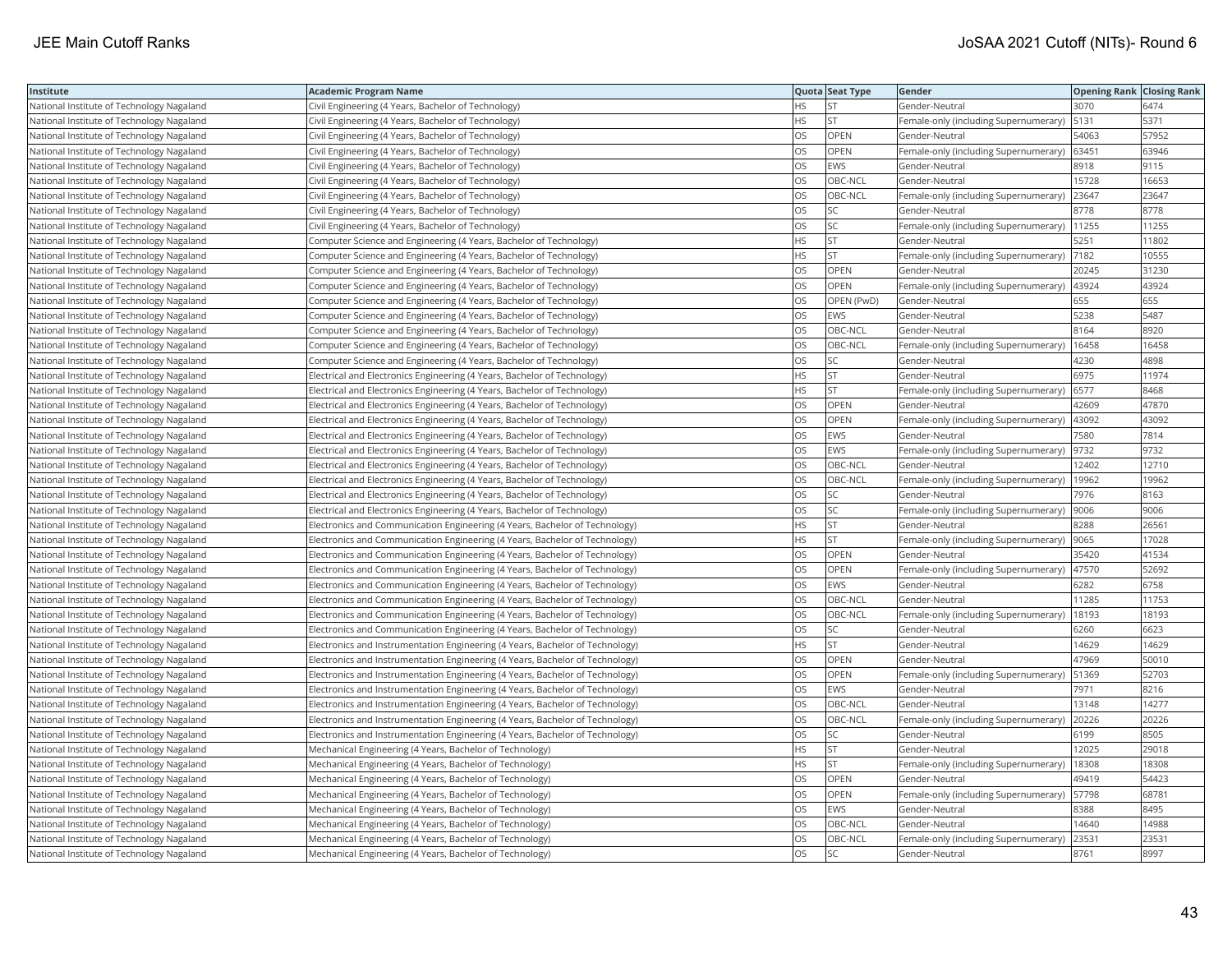| Institute                              | <b>Academic Program Name</b>                                       |           | Quota Seat Type              | Gender                                       | <b>Opening Rank   Closing Rank</b> |       |
|----------------------------------------|--------------------------------------------------------------------|-----------|------------------------------|----------------------------------------------|------------------------------------|-------|
| National Institute of Technology Patna | Architecture (5 Years, Bachelor of Architecture)                   | ΗS        | OPEN                         | Gender-Neutral                               | 1605                               | 4132  |
| National Institute of Technology Patna | Architecture (5 Years, Bachelor of Architecture)                   | <b>HS</b> | OPEN                         | Female-only (including Supernumerary)        | 1771                               | 1974  |
| National Institute of Technology Patna | Architecture (5 Years, Bachelor of Architecture)                   | HS        | <b>EWS</b>                   | Gender-Neutral                               | 406                                | 430   |
| National Institute of Technology Patna | Architecture (5 Years, Bachelor of Architecture)                   | <b>HS</b> | <b>EWS</b>                   | Female-only (including Supernumerary)        | 382                                | 382   |
| National Institute of Technology Patna | Architecture (5 Years, Bachelor of Architecture)                   | HS        | OBC-NCL                      | Gender-Neutral                               | 1448                               | 2450  |
| National Institute of Technology Patna | Architecture (5 Years, Bachelor of Architecture)                   | ΗS        | OBC-NCL                      | Female-only (including Supernumerary)   1224 |                                    | 1224  |
| National Institute of Technology Patna | Architecture (5 Years, Bachelor of Architecture)                   | ΗS        | SC                           | Gender-Neutral                               | 534                                | 599   |
| National Institute of Technology Patna | Architecture (5 Years, Bachelor of Architecture)                   | HS        | SC                           | Female-only (including Supernumerary) 232    |                                    | 232   |
| National Institute of Technology Patna | Architecture (5 Years, Bachelor of Architecture)                   | HS        | <b>ST</b>                    | Gender-Neutral                               | 148                                | 535   |
| National Institute of Technology Patna | Architecture (5 Years, Bachelor of Architecture)                   | OS        | OPEN                         | Gender-Neutral                               | 1131                               | 1324  |
| National Institute of Technology Patna | Architecture (5 Years, Bachelor of Architecture)                   | OS        | OPEN                         | Female-only (including Supernumerary)        | 1228                               | 1275  |
| National Institute of Technology Patna | Architecture (5 Years, Bachelor of Architecture)                   | OS        | <b>EWS</b>                   | Gender-Neutral                               | 306                                | 333   |
| National Institute of Technology Patna | Architecture (5 Years, Bachelor of Architecture)                   | OS        | <b>EWS</b>                   | Female-only (including Supernumerary)        | 291                                | 291   |
| National Institute of Technology Patna | Architecture (5 Years, Bachelor of Architecture)                   | OS        | OBC-NCL                      | Gender-Neutral                               | 638                                | 678   |
| National Institute of Technology Patna | Architecture (5 Years, Bachelor of Architecture)                   | OS        | OBC-NCL                      | Female-only (including Supernumerary) 636    |                                    | 636   |
| National Institute of Technology Patna | Architecture (5 Years, Bachelor of Architecture)                   | OS        | SC.                          | Gender-Neutral                               | 271                                | 285   |
| National Institute of Technology Patna | Architecture (5 Years, Bachelor of Architecture)                   | OS        | SC                           | Female-only (including Supernumerary) 293    |                                    | 293   |
| National Institute of Technology Patna | Architecture (5 Years, Bachelor of Architecture)                   | OS        | <b>ST</b>                    | Gender-Neutral                               | 132                                | 132   |
| National Institute of Technology Patna | Civil Engineering (4 Years, Bachelor of Technology)                | HS        | OPEN                         | Gender-Neutral                               | 8721                               | 40756 |
| National Institute of Technology Patna | Civil Engineering (4 Years, Bachelor of Technology)                | HS        | OPEN                         | Female-only (including Supernumerary)        | 20579                              | 56589 |
| National Institute of Technology Patna | Civil Engineering (4 Years, Bachelor of Technology)                | <b>HS</b> | OPEN (PwD)                   | Gender-Neutral                               | 228                                | 228   |
| National Institute of Technology Patna | Civil Engineering (4 Years, Bachelor of Technology)                | HS        | <b>EWS</b>                   | Gender-Neutral                               | 6162                               | 6326  |
| National Institute of Technology Patna | Civil Engineering (4 Years, Bachelor of Technology)                | ΗS        | EWS                          | Female-only (including Supernumerary)  8865  |                                    | 8865  |
| National Institute of Technology Patna | Civil Engineering (4 Years, Bachelor of Technology)                | HS        | OBC-NCL                      | Gender-Neutral                               | 10542                              | 12641 |
| National Institute of Technology Patna | Civil Engineering (4 Years, Bachelor of Technology)                | HS        | OBC-NCL                      | Female-only (including Supernumerary)        | 15302                              | 16893 |
| National Institute of Technology Patna | Civil Engineering (4 Years, Bachelor of Technology)                | HS        | OBC-NCL (PwD) Gender-Neutral |                                              | 593                                | 593   |
| National Institute of Technology Patna | Civil Engineering (4 Years, Bachelor of Technology)                | ΗS        | SC                           | Gender-Neutral                               | 2121                               | 6742  |
| National Institute of Technology Patna | Civil Engineering (4 Years, Bachelor of Technology)                | HS        | SC                           | Female-only (including Supernumerary)        | 8526                               | 8779  |
| National Institute of Technology Patna | Civil Engineering (4 Years, Bachelor of Technology)                | <b>HS</b> | <b>ST</b>                    | Gender-Neutral                               | 2770                               | 3459  |
| National Institute of Technology Patna | Civil Engineering (4 Years, Bachelor of Technology)                | HS        | <b>ST</b>                    | Female-only (including Supernumerary) 3138   |                                    | 3138  |
| National Institute of Technology Patna | Civil Engineering (4 Years, Bachelor of Technology)                | HS        | ST (PwD)                     | Gender-Neutral                               | 33                                 | 33    |
| National Institute of Technology Patna | Civil Engineering (4 Years, Bachelor of Technology)                | OS        | OPEN                         | Gender-Neutral                               | 38212                              | 43265 |
| National Institute of Technology Patna | Civil Engineering (4 Years, Bachelor of Technology)                | OS        | <b>OPEN</b>                  | Female-only (including Supernumerary)        | 25384                              | 53534 |
| National Institute of Technology Patna | Civil Engineering (4 Years, Bachelor of Technology)                | OS        | OPEN (PwD)                   | Gender-Neutral                               | 1567                               | 1567  |
| National Institute of Technology Patna | Civil Engineering (4 Years, Bachelor of Technology)                | OS        | <b>EWS</b>                   | Gender-Neutral                               | 6607                               | 6873  |
| National Institute of Technology Patna | Civil Engineering (4 Years, Bachelor of Technology)                | OS        | <b>EWS</b>                   | Female-only (including Supernumerary)        | 9009                               | 9009  |
| National Institute of Technology Patna | Civil Engineering (4 Years, Bachelor of Technology)                | OS        | OBC-NCL                      | Gender-Neutral                               | 12279                              | 13654 |
| National Institute of Technology Patna | Civil Engineering (4 Years, Bachelor of Technology)                | OS        | OBC-NCL                      | Female-only (including Supernumerary)        | 16177                              | 19766 |
| National Institute of Technology Patna | Civil Engineering (4 Years, Bachelor of Technology)                | OS        | SC                           | Gender-Neutral                               | 6166                               | 6963  |
| National Institute of Technology Patna | Civil Engineering (4 Years, Bachelor of Technology)                | OS        | SC                           | Female-only (including Supernumerary)  7135  |                                    | 7793  |
| National Institute of Technology Patna | Civil Engineering (4 Years, Bachelor of Technology)                | OS        | <b>ST</b>                    | Gender-Neutral                               | 2102                               | 2231  |
| National Institute of Technology Patna | Civil Engineering (4 Years, Bachelor of Technology)                | OS        | <b>ST</b>                    | Female-only (including Supernumerary) 2835   |                                    | 2835  |
| National Institute of Technology Patna | Computer Science and Engineering (4 Years, Bachelor of Technology) | HS        | OPEN                         | Gender-Neutral                               | 2608                               | 16339 |
| National Institute of Technology Patna | Computer Science and Engineering (4 Years, Bachelor of Technology) | HS        | <b>OPEN</b>                  | Female-only (including Supernumerary)        | 18766                              | 22532 |
| National Institute of Technology Patna | Computer Science and Engineering (4 Years, Bachelor of Technology) | HS        | OPEN (PwD)                   | Gender-Neutral                               | 463                                | 491   |
| National Institute of Technology Patna | Computer Science and Engineering (4 Years, Bachelor of Technology) | <b>HS</b> | OPEN (PwD)                   | Female-only (including Supernumerary)        | 540                                | 540   |
| National Institute of Technology Patna | Computer Science and Engineering (4 Years, Bachelor of Technology) | HS        | <b>EWS</b>                   | Gender-Neutral                               | 2246                               | 2543  |
| National Institute of Technology Patna | Computer Science and Engineering (4 Years, Bachelor of Technology) | ΗS        | EWS                          | Female-only (including Supernumerary) 3669   |                                    | 3759  |
| National Institute of Technology Patna | Computer Science and Engineering (4 Years, Bachelor of Technology) | HS        | EWS (PwD)                    | Gender-Neutral                               | 74                                 | 74    |
| National Institute of Technology Patna | Computer Science and Engineering (4 Years, Bachelor of Technology) | HS        | OBC-NCL                      | Gender-Neutral                               | 3619                               | 4492  |
| National Institute of Technology Patna | Computer Science and Engineering (4 Years, Bachelor of Technology) | <b>HS</b> | OBC-NCL                      | Female-only (including Supernumerary)   5904 |                                    | 7807  |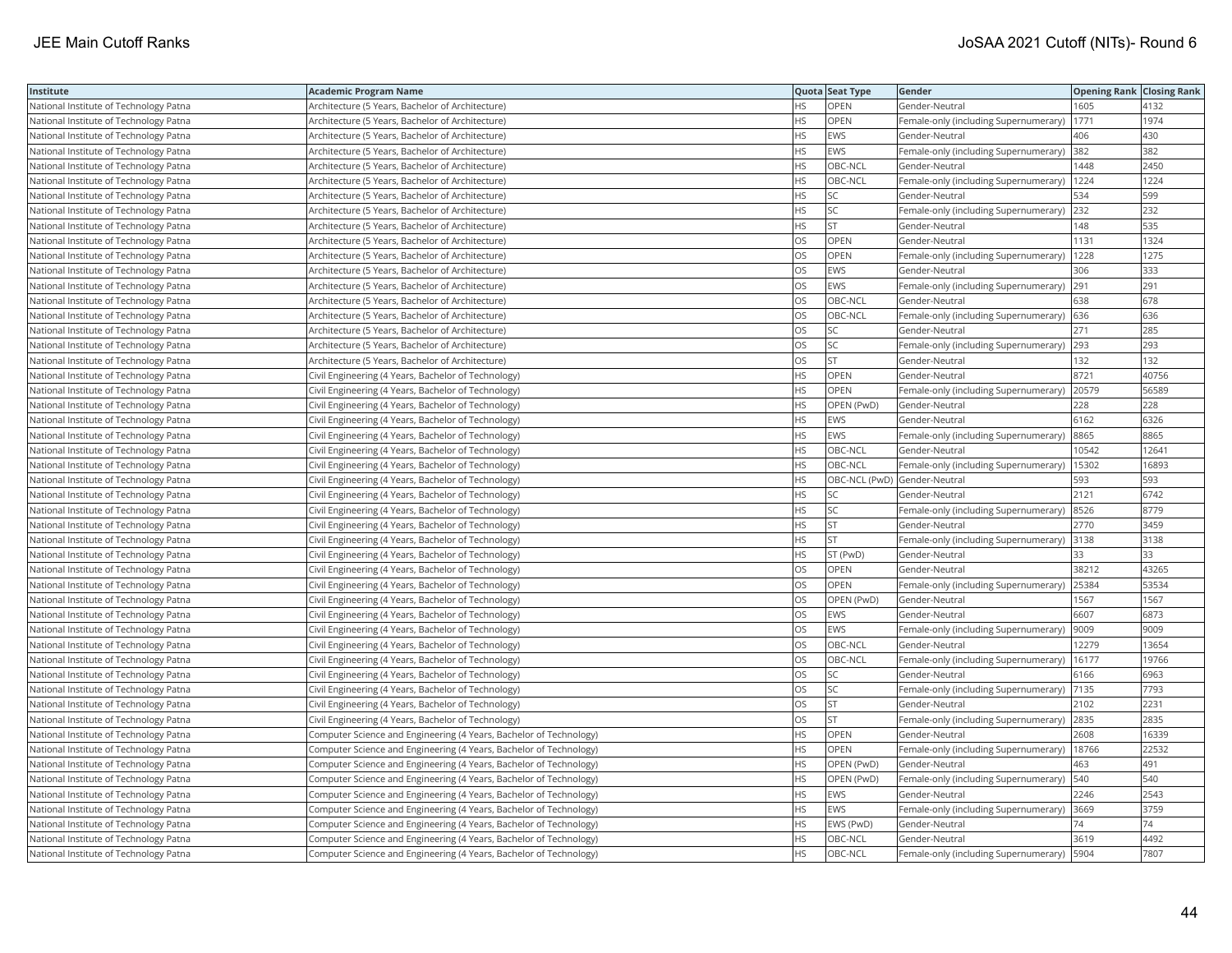| Institute                                     | <b>Academic Program Name</b>                                                |           | Quota Seat Type              | Gender                                        | <b>Opening Rank Closing Rank</b> |       |
|-----------------------------------------------|-----------------------------------------------------------------------------|-----------|------------------------------|-----------------------------------------------|----------------------------------|-------|
| National Institute of Technology Patna        | Computer Science and Engineering (4 Years, Bachelor of Technology)          | HS        |                              | OBC-NCL (PwD) Gender-Neutral                  | 200                              | 200   |
| <b>National Institute of Technology Patna</b> | Computer Science and Engineering (4 Years, Bachelor of Technology)          | HS        | SC                           | Gender-Neutral                                | 974                              | 3594  |
| National Institute of Technology Patna        | Computer Science and Engineering (4 Years, Bachelor of Technology)          | НS        | SC                           | Female-only (including Supernumerary)         | 3410                             | 3654  |
| National Institute of Technology Patna        | Computer Science and Engineering (4 Years, Bachelor of Technology)          | HS        | SC (PwD)                     | Gender-Neutral                                | 128                              | 128   |
| National Institute of Technology Patna        | Computer Science and Engineering (4 Years, Bachelor of Technology)          | <b>HS</b> | <b>ST</b>                    | Gender-Neutral                                | 878                              | 1153  |
| National Institute of Technology Patna        | Computer Science and Engineering (4 Years, Bachelor of Technology)          | HS        | <b>ST</b>                    | Female-only (including Supernumerary)   1863  |                                  | 1863  |
| National Institute of Technology Patna        | Computer Science and Engineering (4 Years, Bachelor of Technology)          | OS        | OPEN                         | Gender-Neutral                                | 10309                            | 14394 |
| National Institute of Technology Patna        | Computer Science and Engineering (4 Years, Bachelor of Technology)          | OS        | <b>OPEN</b>                  | Female-only (including Supernumerary)         | 18462                            | 21876 |
| National Institute of Technology Patna        | Computer Science and Engineering (4 Years, Bachelor of Technology)          | OS        | OPEN (PwD)                   | Gender-Neutral                                | 397                              | 415   |
| National Institute of Technology Patna        | Computer Science and Engineering (4 Years, Bachelor of Technology)          | OS        | <b>EWS</b>                   | Gender-Neutral                                | 1966                             | 2084  |
| National Institute of Technology Patna        | Computer Science and Engineering (4 Years, Bachelor of Technology)          | OS        | <b>EWS</b>                   | Female-only (including Supernumerary)         | 3560                             | 3560  |
| National Institute of Technology Patna        | Computer Science and Engineering (4 Years, Bachelor of Technology)          | OS        | OBC-NCL                      | Gender-Neutral                                | 3124                             | 4623  |
| National Institute of Technology Patna        | Computer Science and Engineering (4 Years, Bachelor of Technology)          | OS        | OBC-NCL                      | Female-only (including Supernumerary)         | 6731                             | 8246  |
| National Institute of Technology Patna        | Computer Science and Engineering (4 Years, Bachelor of Technology)          | OS        |                              | OBC-NCL (PwD) Gender-Neutral                  | 188                              | 188   |
| National Institute of Technology Patna        | Computer Science and Engineering (4 Years, Bachelor of Technology)          | OS        | SC                           | Gender-Neutral                                | 2090                             | 2675  |
| National Institute of Technology Patna        | Computer Science and Engineering (4 Years, Bachelor of Technology)          | OS        | <b>SC</b>                    | Female-only (including Supernumerary)         | 3279                             | 3795  |
| National Institute of Technology Patna        | Computer Science and Engineering (4 Years, Bachelor of Technology)          | OS        | SC (PwD)                     | Gender-Neutral                                | 51                               | 51    |
| National Institute of Technology Patna        | Computer Science and Engineering (4 Years, Bachelor of Technology)          | OS        | <b>ST</b>                    | Gender-Neutral                                | 1064                             | 1287  |
| National Institute of Technology Patna        | Computer Science and Engineering (4 Years, Bachelor of Technology)          | OS        | <b>ST</b>                    | Female-only (including Supernumerary)         | 1676                             | 1884  |
| National Institute of Technology Patna        | Electrical Engineering (4 Years, Bachelor of Technology)                    | <b>HS</b> | <b>OPEN</b>                  | Gender-Neutral                                | 23213                            | 30797 |
| National Institute of Technology Patna        | Electrical Engineering (4 Years, Bachelor of Technology)                    | HS        | <b>OPEN</b>                  | Female-only (including Supernumerary)         | 6284                             | 45091 |
| National Institute of Technology Patna        | Electrical Engineering (4 Years, Bachelor of Technology)                    | HS        | OPEN (PwD)                   | Gender-Neutral                                | 1412                             | 1412  |
| National Institute of Technology Patna        | Electrical Engineering (4 Years, Bachelor of Technology)                    | HS        | <b>EWS</b>                   | Gender-Neutral                                | 4638                             | 4776  |
| National Institute of Technology Patna        | Electrical Engineering (4 Years, Bachelor of Technology)                    | HS        | <b>EWS</b>                   | Female-only (including Supernumerary)         | 7083                             | 7083  |
| National Institute of Technology Patna        | Electrical Engineering (4 Years, Bachelor of Technology)                    | ΗS        | OBC-NCL                      | Gender-Neutral                                | 7480                             | 9108  |
| National Institute of Technology Patna        | Electrical Engineering (4 Years, Bachelor of Technology)                    | HS        | OBC-NCL                      | Female-only (including Supernumerary)   13040 |                                  | 14380 |
| National Institute of Technology Patna        | Electrical Engineering (4 Years, Bachelor of Technology)                    | HS        | OBC-NCL (PwD) Gender-Neutral |                                               | 539                              | 539   |
| National Institute of Technology Patna        | Electrical Engineering (4 Years, Bachelor of Technology)                    | <b>HS</b> | <b>SC</b>                    | Gender-Neutral                                | 4673                             | 6209  |
| National Institute of Technology Patna        | Electrical Engineering (4 Years, Bachelor of Technology)                    | HS        | SC                           | Female-only (including Supernumerary)         | 5560                             | 7412  |
| National Institute of Technology Patna        | Electrical Engineering (4 Years, Bachelor of Technology)                    | HS        | <b>ST</b>                    | Gender-Neutral                                | 2306                             | 2570  |
| National Institute of Technology Patna        | Electrical Engineering (4 Years, Bachelor of Technology)                    | HS        | <b>ST</b>                    | Female-only (including Supernumerary)   5237  |                                  | 5237  |
| National Institute of Technology Patna        | Electrical Engineering (4 Years, Bachelor of Technology)                    | OS        | OPEN                         | Gender-Neutral                                | 22989                            | 28195 |
| National Institute of Technology Patna        | Electrical Engineering (4 Years, Bachelor of Technology)                    | OS        | OPEN                         | Female-only (including Supernumerary)         | 33041                            | 37710 |
| National Institute of Technology Patna        | Electrical Engineering (4 Years, Bachelor of Technology)                    | OS        | OPEN (PwD)                   | Gender-Neutral                                | 1167                             | 1167  |
| National Institute of Technology Patna        | Electrical Engineering (4 Years, Bachelor of Technology)                    | OS        | EWS                          | Gender-Neutral                                | 4296                             | 4540  |
| National Institute of Technology Patna        | Electrical Engineering (4 Years, Bachelor of Technology)                    | OS        | <b>EWS</b>                   | Female-only (including Supernumerary)         | 6837                             | 6837  |
| National Institute of Technology Patna        | Electrical Engineering (4 Years, Bachelor of Technology)                    | OS        | OBC-NCL                      | Gender-Neutral                                | 7237                             | 9083  |
| National Institute of Technology Patna        | Electrical Engineering (4 Years, Bachelor of Technology)                    | OS        | OBC-NCL                      | Female-only (including Supernumerary)   14416 |                                  | 15677 |
| National Institute of Technology Patna        | Electrical Engineering (4 Years, Bachelor of Technology)                    | OS        | OBC-NCL (PwD) Gender-Neutral |                                               | 570                              | 570   |
| National Institute of Technology Patna        | Electrical Engineering (4 Years, Bachelor of Technology)                    | OS        | SC                           | Gender-Neutral                                | 1962                             | 5642  |
| National Institute of Technology Patna        | Electrical Engineering (4 Years, Bachelor of Technology)                    | OS        | <b>SC</b>                    | Female-only (including Supernumerary)         | 5593                             | 6457  |
| National Institute of Technology Patna        | Electrical Engineering (4 Years, Bachelor of Technology)                    | OS        | <b>ST</b>                    | Gender-Neutral                                | 1641                             | 2142  |
| National Institute of Technology Patna        | Electrical Engineering (4 Years, Bachelor of Technology)                    | OS        | <b>ST</b>                    | Female-only (including Supernumerary)         | 2458                             | 2458  |
| National Institute of Technology Patna        | Electronics and Communication Engineering (4 Years, Bachelor of Technology) | <b>HS</b> | <b>OPEN</b>                  | Gender-Neutral                                | 18421                            | 23103 |
| National Institute of Technology Patna        | Electronics and Communication Engineering (4 Years, Bachelor of Technology) | HS        | <b>OPEN</b>                  | Female-only (including Supernumerary)         | 25588                            | 34027 |
| National Institute of Technology Patna        | Electronics and Communication Engineering (4 Years, Bachelor of Technology) | HS        | OPEN (PwD)                   | Gender-Neutral                                | 416                              | 416   |
| National Institute of Technology Patna        | Electronics and Communication Engineering (4 Years, Bachelor of Technology) | <b>HS</b> | <b>EWS</b>                   | Gender-Neutral                                | 3338                             | 3512  |
| National Institute of Technology Patna        | Electronics and Communication Engineering (4 Years, Bachelor of Technology) | НS        | <b>EWS</b>                   | Female-only (including Supernumerary)   5394  |                                  | 5609  |
| National Institute of Technology Patna        | Electronics and Communication Engineering (4 Years, Bachelor of Technology) | HS        | OBC-NCL                      | Gender-Neutral                                | 5362                             | 7058  |
| National Institute of Technology Patna        | Electronics and Communication Engineering (4 Years, Bachelor of Technology) | <b>HS</b> | OBC-NCL                      | Female-only (including Supernumerary)         | 8838                             | 10203 |
| National Institute of Technology Patna        | Electronics and Communication Engineering (4 Years, Bachelor of Technology) | <b>HS</b> | OBC-NCL (PwD) Gender-Neutral |                                               | 386                              | 386   |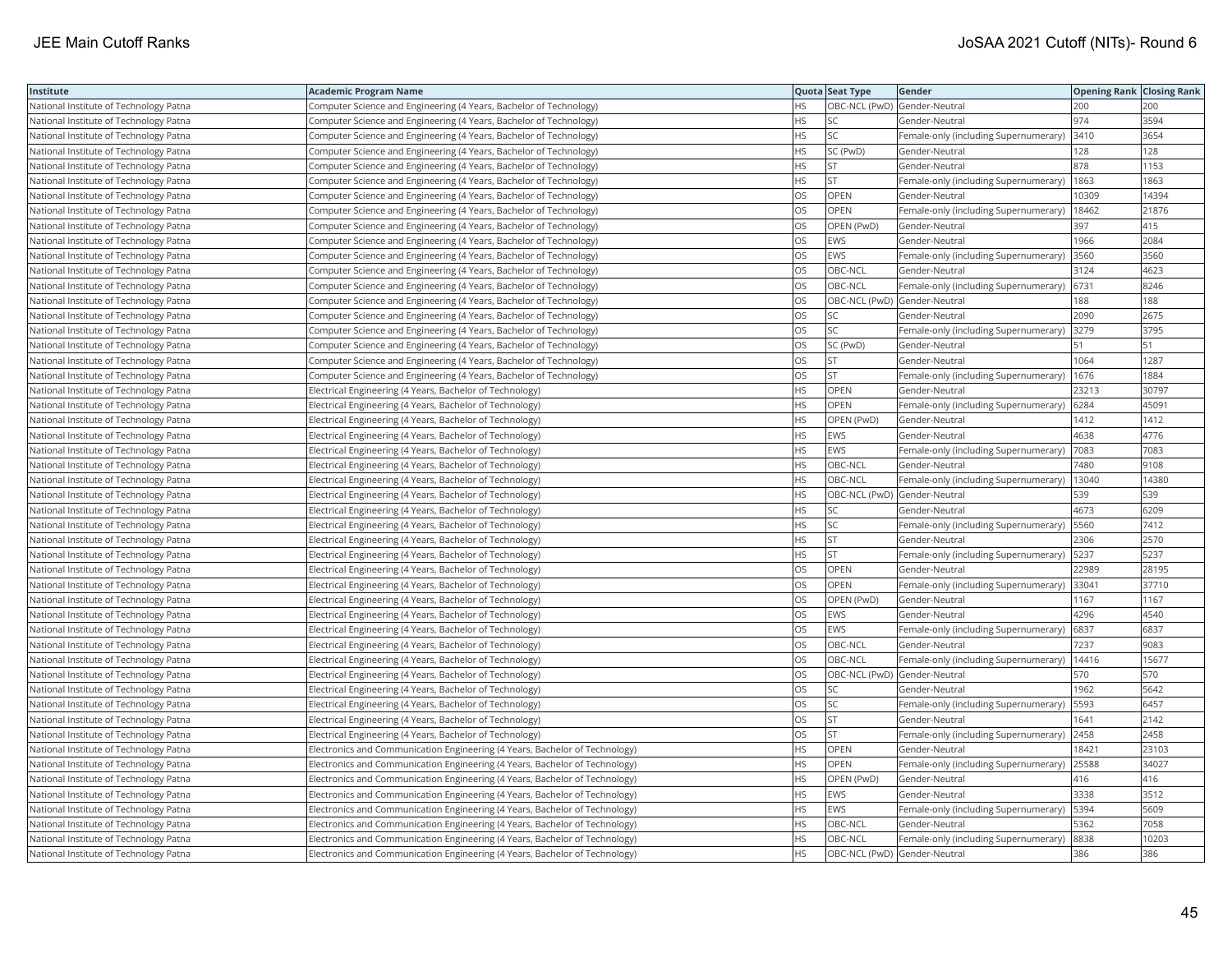| Institute                                   | Academic Program Name                                                       |           | Quota Seat Type              | Gender                                     | <b>Opening Rank Closing Rank</b> |        |
|---------------------------------------------|-----------------------------------------------------------------------------|-----------|------------------------------|--------------------------------------------|----------------------------------|--------|
| National Institute of Technology Patna      | Electronics and Communication Engineering (4 Years, Bachelor of Technology) | HS        | SC                           | Gender-Neutral                             | 3704                             | 4899   |
| National Institute of Technology Patna      | Electronics and Communication Engineering (4 Years, Bachelor of Technology) | HS.       | <b>SC</b>                    | Female-only (including Supernumerary)      | 3990                             | 4251   |
| National Institute of Technology Patna      | Electronics and Communication Engineering (4 Years, Bachelor of Technology) | <b>HS</b> | SC (PwD)                     | Gender-Neutral                             | 151                              | 151    |
| National Institute of Technology Patna      | Electronics and Communication Engineering (4 Years, Bachelor of Technology) | HS.       | <b>ST</b>                    | Gender-Neutral                             | 1514                             | 2104   |
| National Institute of Technology Patna      | Electronics and Communication Engineering (4 Years, Bachelor of Technology) | HS.       | <b>ST</b>                    | Female-only (including Supernumerary)      | 3797                             | 3797   |
| National Institute of Technology Patna      | Electronics and Communication Engineering (4 Years, Bachelor of Technology) | OS        | OPEN                         | Gender-Neutral                             | 14828                            | 21973  |
| National Institute of Technology Patna      | Electronics and Communication Engineering (4 Years, Bachelor of Technology) | OS        | OPEN                         | Female-only (including Supernumerary)      | 23521                            | 26771  |
| National Institute of Technology Patna      | Electronics and Communication Engineering (4 Years, Bachelor of Technology) | OS.       | OPEN (PwD)                   | Gender-Neutral                             | 898                              | 1031   |
| National Institute of Technology Patna      | Electronics and Communication Engineering (4 Years, Bachelor of Technology) | OS        | EWS                          | Gender-Neutral                             | 3134                             | 3267   |
| National Institute of Technology Patna      | Electronics and Communication Engineering (4 Years, Bachelor of Technology) | OS        | EWS                          | Female-only (including Supernumerary)      | 4345                             | 5096   |
| National Institute of Technology Patna      | Electronics and Communication Engineering (4 Years, Bachelor of Technology) | OS.       | OBC-NCL                      | Gender-Neutral                             | 4981                             | 7112   |
| National Institute of Technology Patna      | Electronics and Communication Engineering (4 Years, Bachelor of Technology) | OS        | OBC-NCL                      | Female-only (including Supernumerary)      | 10356                            | 11544  |
| National Institute of Technology Patna      | Electronics and Communication Engineering (4 Years, Bachelor of Technology) | OS.       | OBC-NCL (PwD) Gender-Neutral |                                            | 385                              | 385    |
| National Institute of Technology Patna      | Electronics and Communication Engineering (4 Years, Bachelor of Technology) | OS        | SC                           | Gender-Neutral                             | 3997                             | 4463   |
| National Institute of Technology Patna      | Electronics and Communication Engineering (4 Years, Bachelor of Technology) | OS        | SC                           | Female-only (including Supernumerary)      | 4931                             | 5445   |
| National Institute of Technology Patna      | Electronics and Communication Engineering (4 Years, Bachelor of Technology) | OS.       | <b>ST</b>                    | Gender-Neutral                             | 1399                             | 1800   |
| National Institute of Technology Patna      | Electronics and Communication Engineering (4 Years, Bachelor of Technology) | OS        | <b>ST</b>                    | Female-only (including Supernumerary)      | 1955                             | 1955   |
| National Institute of Technology Patna      | Mechanical Engineering (4 Years, Bachelor of Technology)                    | HS.       | OPEN                         | Gender-Neutral                             | 22137                            | 37675  |
| National Institute of Technology Patna      | Mechanical Engineering (4 Years, Bachelor of Technology)                    | <b>HS</b> | <b>OPEN</b>                  | Female-only (including Supernumerary)      | 35237                            | 53090  |
| National Institute of Technology Patna      | Mechanical Engineering (4 Years, Bachelor of Technology)                    | HS.       | OPEN (PwD)                   | Gender-Neutral                             | 946                              | 1327   |
| National Institute of Technology Patna      | Mechanical Engineering (4 Years, Bachelor of Technology)                    | HS.       | EWS                          | Gender-Neutral                             | 5688                             | 6137   |
| National Institute of Technology Patna      | Mechanical Engineering (4 Years, Bachelor of Technology)                    | HS.       | EWS                          | Female-only (including Supernumerary) 8451 |                                  | 8451   |
| National Institute of Technology Patna      | Mechanical Engineering (4 Years, Bachelor of Technology)                    | HS        | OBC-NCL                      | Gender-Neutral                             | 9788                             | 11296  |
| National Institute of Technology Patna      | Mechanical Engineering (4 Years, Bachelor of Technology)                    | HS        | OBC-NCL                      | Female-only (including Supernumerary)      | 14766                            | 17553  |
| National Institute of Technology Patna      | Mechanical Engineering (4 Years, Bachelor of Technology)                    | HS.       | OBC-NCL (PwD) Gender-Neutral |                                            | 853                              | 853    |
| National Institute of Technology Patna      | Mechanical Engineering (4 Years, Bachelor of Technology)                    | HS.       | SC                           | Gender-Neutral                             | 3424                             | 7064   |
| National Institute of Technology Patna      | Mechanical Engineering (4 Years, Bachelor of Technology)                    | HS.       | <b>SC</b>                    | Female-only (including Supernumerary)      | 9460                             | 9745   |
| National Institute of Technology Patna      | Mechanical Engineering (4 Years, Bachelor of Technology)                    | HS        | <b>ST</b>                    | Gender-Neutral                             | 2695                             | 3400   |
| National Institute of Technology Patna      | Mechanical Engineering (4 Years, Bachelor of Technology)                    | HS.       | <b>ST</b>                    | Female-only (including Supernumerary)      | 5607                             | 5607   |
| National Institute of Technology Patna      | Mechanical Engineering (4 Years, Bachelor of Technology)                    | OS        | OPEN                         | Gender-Neutral                             | 29198                            | 37059  |
| National Institute of Technology Patna      | Mechanical Engineering (4 Years, Bachelor of Technology)                    | OS        | <b>OPEN</b>                  | Female-only (including Supernumerary)      | 43609                            | 50090  |
| National Institute of Technology Patna      | Mechanical Engineering (4 Years, Bachelor of Technology)                    | OS        | OPEN (PwD)                   | Gender-Neutral                             | 1726                             | 1726   |
| National Institute of Technology Patna      | Mechanical Engineering (4 Years, Bachelor of Technology)                    | OS        | EWS                          | Gender-Neutral                             | 5621                             | 5957   |
| National Institute of Technology Patna      | Mechanical Engineering (4 Years, Bachelor of Technology)                    | OS        | EWS                          | Female-only (including Supernumerary)      | 8192                             | 8192   |
| National Institute of Technology Patna      | Mechanical Engineering (4 Years, Bachelor of Technology)                    | OS        | OBC-NCL                      | Gender-Neutral                             | 9334                             | 11366  |
| National Institute of Technology Patna      | Mechanical Engineering (4 Years, Bachelor of Technology)                    | OS        | OBC-NCL                      | Female-only (including Supernumerary)      | 18831                            | 19203  |
| National Institute of Technology Patna      | Mechanical Engineering (4 Years, Bachelor of Technology)                    | OS        | OBC-NCL (PwD) Gender-Neutral |                                            | 879                              | 879    |
| National Institute of Technology Patna      | Mechanical Engineering (4 Years, Bachelor of Technology)                    | OS        | SC                           | Gender-Neutral                             | 5688                             | 6904   |
| National Institute of Technology Patna      | Mechanical Engineering (4 Years, Bachelor of Technology)                    | OS.       | <b>SC</b>                    | Female-only (including Supernumerary)      | 9156                             | 9505   |
| National Institute of Technology Patna      | Mechanical Engineering (4 Years, Bachelor of Technology)                    | OS        | <b>ST</b>                    | Gender-Neutral                             | 1941                             | 2536   |
| National Institute of Technology Patna      | Mechanical Engineering (4 Years, Bachelor of Technology)                    | OS.       | <b>ST</b>                    | Female-only (including Supernumerary)      | 2996                             | 2996   |
| National Institute of Technology Puducherry | Civil Engineering (4 Years, Bachelor of Technology)                         | HS        | OPEN                         | Gender-Neutral                             | 205631                           | 238971 |
| National Institute of Technology Puducherry | Civil Engineering (4 Years, Bachelor of Technology)                         | HS        | OPEN                         | Female-only (including Supernumerary)      | 195943                           | 195943 |
| National Institute of Technology Puducherry | Civil Engineering (4 Years, Bachelor of Technology)                         | HS.       | OBC-NCL                      | Gender-Neutral                             | 77534                            | 77863  |
| National Institute of Technology Puducherry | Civil Engineering (4 Years, Bachelor of Technology)                         | HS        | OBC-NCL                      | Female-only (including Supernumerary)      | 77807                            | 77807  |
| National Institute of Technology Puducherry | Civil Engineering (4 Years, Bachelor of Technology)                         | HS        | SC                           | Gender-Neutral                             | 17846                            | 17846  |
| National Institute of Technology Puducherry | Civil Engineering (4 Years, Bachelor of Technology)                         | HS.       | <b>SC</b>                    | Female-only (including Supernumerary)      | 30826                            | 30826  |
| National Institute of Technology Puducherry | Civil Engineering (4 Years, Bachelor of Technology)                         | OS        | OPEN                         | Gender-Neutral                             | 39600                            | 43557  |
| National Institute of Technology Puducherry | Civil Engineering (4 Years, Bachelor of Technology)                         | OS        | OPEN                         | Female-only (including Supernumerary)      | 40337                            | 40337  |
| National Institute of Technology Puducherry | Civil Engineering (4 Years, Bachelor of Technology)                         | OS.       | EWS                          | Gender-Neutral                             | 6925                             | 6925   |
| National Institute of Technology Puducherry | Civil Engineering (4 Years, Bachelor of Technology)                         | <b>OS</b> | OBC-NCL                      | Gender-Neutral                             | 13205                            | 13747  |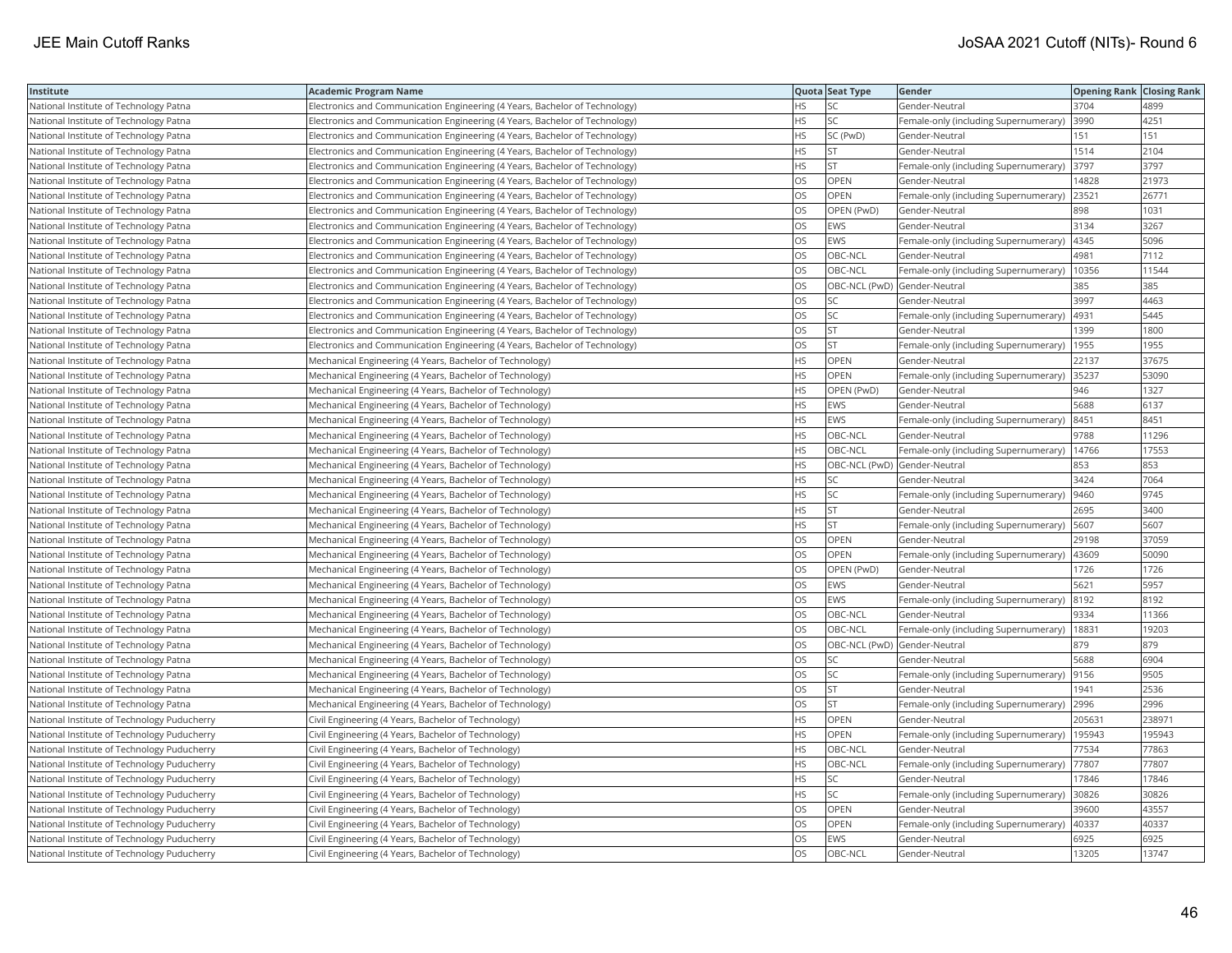| Institute                                   | <b>Academic Program Name</b>                                                 |           | Quota Seat Type              | Gender                                       | <b>Opening Rank   Closing Rank</b> |        |
|---------------------------------------------|------------------------------------------------------------------------------|-----------|------------------------------|----------------------------------------------|------------------------------------|--------|
| National Institute of Technology Puducherry | Civil Engineering (4 Years, Bachelor of Technology)                          | OS.       | OBC-NCL                      | Female-only (including Supernumerary)        | 17742                              | 17742  |
| National Institute of Technology Puducherry | Civil Engineering (4 Years, Bachelor of Technology)                          | OS.       | <b>SC</b>                    | Gender-Neutral                               | 6655                               | 7496   |
| National Institute of Technology Puducherry | Civil Engineering (4 Years, Bachelor of Technology)                          | OS        | <b>ST</b>                    | Female-only (including Supernumerary) 2424   |                                    | 2424   |
| National Institute of Technology Puducherry | Computer Science and Engineering (4 Years, Bachelor of Technology)           | HS.       | OPEN                         | Gender-Neutral                               | 34728                              | 81304  |
| National Institute of Technology Puducherry | Computer Science and Engineering (4 Years, Bachelor of Technology)           | HS        | OPEN                         | Female-only (including Supernumerary)        | 107609                             | 135881 |
| National Institute of Technology Puducherry | Computer Science and Engineering (4 Years, Bachelor of Technology)           | <b>HS</b> | OPEN (PwD)                   | Gender-Neutral                               | 932                                | 932    |
| National Institute of Technology Puducherry | Computer Science and Engineering (4 Years, Bachelor of Technology)           | HS        | EWS                          | Gender-Neutral                               | 28170                              | 34360  |
| National Institute of Technology Puducherry | Computer Science and Engineering (4 Years, Bachelor of Technology)           | HS        | OBC-NCL                      | Gender-Neutral                               | 28153                              | 37550  |
| National Institute of Technology Puducherry | Computer Science and Engineering (4 Years, Bachelor of Technology)           | <b>HS</b> | OBC-NCL                      | Female-only (including Supernumerary)        | 42735                              | 42735  |
| National Institute of Technology Puducherry | Computer Science and Engineering (4 Years, Bachelor of Technology)           | HS        | <b>SC</b>                    | Gender-Neutral                               | 4736                               | 10799  |
| National Institute of Technology Puducherry | Computer Science and Engineering (4 Years, Bachelor of Technology)           | HS.       | SC                           | Female-only (including Supernumerary)        | 8400                               | 8400   |
| National Institute of Technology Puducherry | Computer Science and Engineering (4 Years, Bachelor of Technology)           | HS        | <b>ST</b>                    | Gender-Neutral                               | 2860                               | 2860   |
| National Institute of Technology Puducherry | Computer Science and Engineering (4 Years, Bachelor of Technology)           | HS        | <b>ST</b>                    | Female-only (including Supernumerary)  9098  |                                    | 9098   |
| National Institute of Technology Puducherry | Computer Science and Engineering (4 Years, Bachelor of Technology)           | OS        | <b>OPEN</b>                  | Gender-Neutral                               | 15028                              | 16126  |
| National Institute of Technology Puducherry | Computer Science and Engineering (4 Years, Bachelor of Technology)           | OS        | OPEN                         | Female-only (including Supernumerary)        | 20750                              | 22587  |
| National Institute of Technology Puducherry | Computer Science and Engineering (4 Years, Bachelor of Technology)           | OS        | EWS                          | Gender-Neutral                               | 2269                               | 2499   |
| National Institute of Technology Puducherry | Computer Science and Engineering (4 Years, Bachelor of Technology)           | OS        | OBC-NCL                      | Gender-Neutral                               | 4120                               | 5095   |
| National Institute of Technology Puducherry | Computer Science and Engineering (4 Years, Bachelor of Technology)           | <b>OS</b> | OBC-NCL                      | Female-only (including Supernumerary)        | 7317                               | 8096   |
| National Institute of Technology Puducherry | Computer Science and Engineering (4 Years, Bachelor of Technology)           | OS        | <b>SC</b>                    | Gender-Neutral                               | 2540                               | 2917   |
| National Institute of Technology Puducherry | Computer Science and Engineering (4 Years, Bachelor of Technology)           | OS        | <b>SC</b>                    | Female-only (including Supernumerary) 3157   |                                    | 3157   |
| National Institute of Technology Puducherry | Computer Science and Engineering (4 Years, Bachelor of Technology)           | OS        | <b>ST</b>                    | Gender-Neutral                               | 962                                | 1163   |
| National Institute of Technology Puducherry | Electrical and Electronics Engineering (4 Years, Bachelor of Technology)     | <b>HS</b> | <b>OPEN</b>                  | Gender-Neutral                               | 57154                              | 161753 |
| National Institute of Technology Puducherry | Electrical and Electronics Engineering (4 Years, Bachelor of Technology)     | HS        | OPEN                         | Female-only (including Supernumerary)        | 162779                             | 177427 |
| National Institute of Technology Puducherry | Electrical and Electronics Engineering (4 Years, Bachelor of Technology)     | <b>HS</b> | EWS                          | Gender-Neutral                               | 77571                              | 77571  |
| National Institute of Technology Puducherry | Electrical and Electronics Engineering (4 Years, Bachelor of Technology)     | HS        | OBC-NCL                      | Gender-Neutral                               | 50587                              | 55869  |
| National Institute of Technology Puducherry | Electrical and Electronics Engineering (4 Years, Bachelor of Technology)     | HS        | OBC-NCL                      | Female-only (including Supernumerary)        | 56350                              | 57041  |
| National Institute of Technology Puducherry | Electrical and Electronics Engineering (4 Years, Bachelor of Technology)     | <b>HS</b> | <b>SC</b>                    | Gender-Neutral                               | 11961                              | 18180  |
| National Institute of Technology Puducherry | Electrical and Electronics Engineering (4 Years, Bachelor of Technology)     | HS        | <b>ST</b>                    | Gender-Neutral                               | 6826                               | 6826   |
| National Institute of Technology Puducherry | Electrical and Electronics Engineering (4 Years, Bachelor of Technology)     | OS        | OPEN                         | Gender-Neutral                               | 24019                              | 33117  |
| National Institute of Technology Puducherry | Electrical and Electronics Engineering (4 Years, Bachelor of Technology)     | OS        | <b>OPEN</b>                  | Female-only (including Supernumerary)        | 29344                              | 29344  |
| National Institute of Technology Puducherry | Electrical and Electronics Engineering (4 Years, Bachelor of Technology)     | OS        | OPEN (PwD)                   | Female-only (including Supernumerary)        | 2247                               | 2247   |
| National Institute of Technology Puducherry | Electrical and Electronics Engineering (4 Years, Bachelor of Technology)     | OS        | EWS                          | Gender-Neutral                               | 5006                               | 5310   |
| National Institute of Technology Puducherry | Electrical and Electronics Engineering (4 Years, Bachelor of Technology)     | OS        | EWS                          | Female-only (including Supernumerary)        | 5154                               | 5154   |
| National Institute of Technology Puducherry | Electrical and Electronics Engineering (4 Years, Bachelor of Technology)     | OS        | OBC-NCL                      | Gender-Neutral                               | 8091                               | 10501  |
| National Institute of Technology Puducherry | Electrical and Electronics Engineering (4 Years, Bachelor of Technology)     | OS.       | OBC-NCL                      | Female-only (including Supernumerary)        | 11689                              | 11689  |
| National Institute of Technology Puducherry | Electrical and Electronics Engineering (4 Years, Bachelor of Technology)     | OS        | OBC-NCL (PwD) Gender-Neutral |                                              | 615                                | 615    |
| National Institute of Technology Puducherry | Electrical and Electronics Engineering (4 Years, Bachelor of Technology)     | OS        | SC                           | Gender-Neutral                               | 4451                               | 5712   |
| National Institute of Technology Puducherry | Electrical and Electronics Engineering (4 Years, Bachelor of Technology)     | OS        | SC                           | Female-only (including Supernumerary)   5832 |                                    | 5832   |
| National Institute of Technology Puducherry | Electrical and Electronics Engineering (4 Years, Bachelor of Technology)     | OS        | <b>ST</b>                    | Gender-Neutral                               | 1708                               | 2002   |
| National Institute of Technology Puducherry | Electrical and Electronics Engineering (4 Years, Bachelor of Technology)     | OS        | <b>ST</b>                    | Female-only (including Supernumerary)        | 2273                               | 2273   |
| National Institute of Technology Puducherry | [Electronics and Communication Engineering (4 Years, Bachelor of Technology) | HS        | OPEN                         | Gender-Neutral                               | 59700                              | 127754 |
| National Institute of Technology Puducherry | Electronics and Communication Engineering (4 Years, Bachelor of Technology)  | HS        | OPEN                         | Female-only (including Supernumerary)        | 141283                             | 144001 |
| National Institute of Technology Puducherry | Electronics and Communication Engineering (4 Years, Bachelor of Technology)  | <b>HS</b> | <b>EWS</b>                   | Gender-Neutral                               | 22322                              | 58065  |
| National Institute of Technology Puducherry | Electronics and Communication Engineering (4 Years, Bachelor of Technology)  | HS        | OBC-NCL                      | Gender-Neutral                               | 38532                              | 42564  |
| National Institute of Technology Puducherry | Electronics and Communication Engineering (4 Years, Bachelor of Technology)  | HS        | OBC-NCL                      | Female-only (including Supernumerary)        | 47703                              | 48320  |
| National Institute of Technology Puducherry | Electronics and Communication Engineering (4 Years, Bachelor of Technology)  | HS        | SC                           | Gender-Neutral                               | 13725                              | 17335  |
| National Institute of Technology Puducherry | Electronics and Communication Engineering (4 Years, Bachelor of Technology)  | HS.       | <b>SC</b>                    | Female-only (including Supernumerary)        | 15516                              | 15516  |
| National Institute of Technology Puducherry | Electronics and Communication Engineering (4 Years, Bachelor of Technology)  | НS        | <b>ST</b>                    | Gender-Neutral                               | 6981                               | 14829  |
| National Institute of Technology Puducherry | Electronics and Communication Engineering (4 Years, Bachelor of Technology)  | HS        | <b>ST</b>                    | Female-only (including Supernumerary)        | 9807                               | 9807   |
| National Institute of Technology Puducherry | Electronics and Communication Engineering (4 Years, Bachelor of Technology)  | OS.       | OPEN                         | Gender-Neutral                               | 18645                              | 23031  |
| National Institute of Technology Puducherry | Electronics and Communication Engineering (4 Years, Bachelor of Technology)  | <b>OS</b> | <b>OPEN</b>                  | Female-only (including Supernumerary)        | 23708                              | 28415  |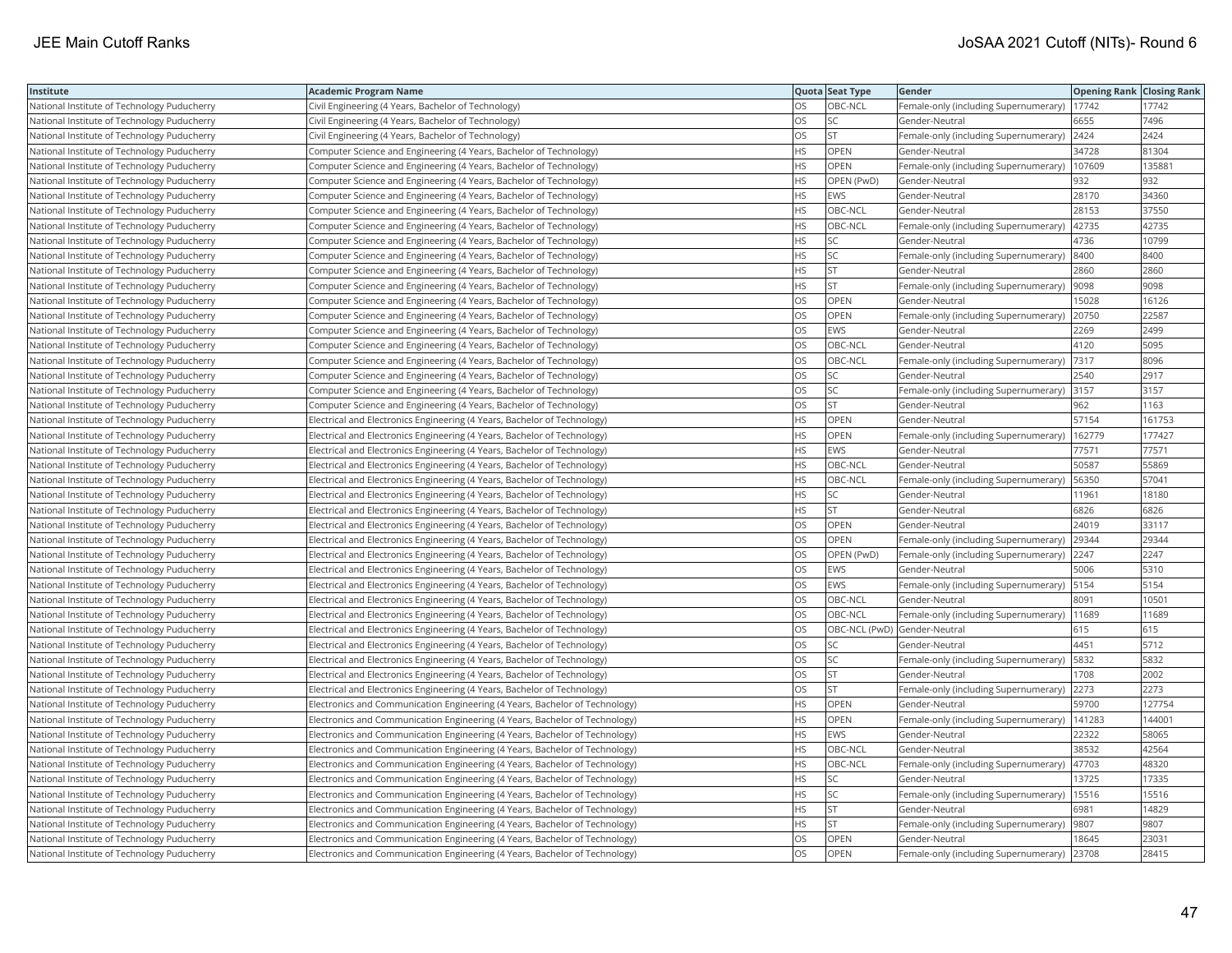| Institute                                   | <b>Academic Program Name</b>                                                |           | Quota Seat Type | Gender                                       | <b>Opening Rank   Closing Rank</b> |        |
|---------------------------------------------|-----------------------------------------------------------------------------|-----------|-----------------|----------------------------------------------|------------------------------------|--------|
| National Institute of Technology Puducherry | Electronics and Communication Engineering (4 Years, Bachelor of Technology) | OS        | OPEN (PwD)      | Gender-Neutral                               | 487                                | 487    |
| National Institute of Technology Puducherry | Electronics and Communication Engineering (4 Years, Bachelor of Technology) | OS        | <b>EWS</b>      | Gender-Neutral                               | 3582                               | 3785   |
| National Institute of Technology Puducherry | Electronics and Communication Engineering (4 Years, Bachelor of Technology) | OS        | <b>EWS</b>      | Female-only (including Supernumerary)        | 4940                               | 4940   |
| National Institute of Technology Puducherry | Electronics and Communication Engineering (4 Years, Bachelor of Technology) | OS        | OBC-NCL         | Gender-Neutral                               | 6237                               | 7574   |
| National Institute of Technology Puducherry | Electronics and Communication Engineering (4 Years, Bachelor of Technology) | OS        | OBC-NCL         | Female-only (including Supernumerary)        | 10639                              | 10639  |
| National Institute of Technology Puducherry | Electronics and Communication Engineering (4 Years, Bachelor of Technology) | OS        | SC              | Gender-Neutral                               | 3423                               | 4558   |
| National Institute of Technology Puducherry | Electronics and Communication Engineering (4 Years, Bachelor of Technology) | OS        | SC              | Female-only (including Supernumerary)   5455 |                                    | 5455   |
| National Institute of Technology Puducherry | Electronics and Communication Engineering (4 Years, Bachelor of Technology) | OS        | <b>ST</b>       | Gender-Neutral                               | 1535                               | 1566   |
| National Institute of Technology Puducherry | Mechanical Engineering (4 Years, Bachelor of Technology)                    | HS        | <b>OPEN</b>     | Gender-Neutral                               | 134056                             | 194444 |
| National Institute of Technology Puducherry | Mechanical Engineering (4 Years, Bachelor of Technology)                    | HS        | OPEN            | Female-only (including Supernumerary)        | 176079                             | 188094 |
| National Institute of Technology Puducherry | Mechanical Engineering (4 Years, Bachelor of Technology)                    | HS        | OBC-NCL         | Gender-Neutral                               | 61456                              | 65445  |
| National Institute of Technology Puducherry | Mechanical Engineering (4 Years, Bachelor of Technology)                    | <b>HS</b> | OBC-NCL         | Female-only (including Supernumerary) 61226  |                                    | 61226  |
| National Institute of Technology Puducherry | Mechanical Engineering (4 Years, Bachelor of Technology)                    | HS        | SC              | Gender-Neutral                               | 14868                              | 21027  |
| National Institute of Technology Puducherry | Mechanical Engineering (4 Years, Bachelor of Technology)                    | OS        | OPEN            | Gender-Neutral                               | 28109                              | 34703  |
| National Institute of Technology Puducherry | Mechanical Engineering (4 Years, Bachelor of Technology)                    | OS        | OPEN            | Female-only (including Supernumerary)        | 50263                              | 50263  |
| National Institute of Technology Puducherry | Mechanical Engineering (4 Years, Bachelor of Technology)                    | OS        | OPEN (PwD)      | Gender-Neutral                               | 1789                               | 1789   |
| National Institute of Technology Puducherry | Mechanical Engineering (4 Years, Bachelor of Technology)                    | OS        | <b>EWS</b>      | Gender-Neutral                               | 5666                               | 5666   |
| National Institute of Technology Puducherry | Mechanical Engineering (4 Years, Bachelor of Technology)                    | OS        | OBC-NCL         | Gender-Neutral                               | 11499                              | 11721  |
| National Institute of Technology Puducherry | Mechanical Engineering (4 Years, Bachelor of Technology)                    | OS        | OBC-NCL         | Female-only (including Supernumerary)        | 17290                              | 17290  |
| National Institute of Technology Puducherry | Mechanical Engineering (4 Years, Bachelor of Technology)                    | OS        | <b>SC</b>       | Gender-Neutral                               | 6292                               | 6292   |
| National Institute of Technology Puducherry | Mechanical Engineering (4 Years, Bachelor of Technology)                    | OS        | SC              | Female-only (including Supernumerary) 6996   |                                    | 6996   |
| National Institute of Technology Puducherry | Mechanical Engineering (4 Years, Bachelor of Technology)                    | OS        | <b>ST</b>       | Gender-Neutral                               | 2492                               | 2492   |
| National Institute of Technology Raipur     | Architecture (5 Years, Bachelor of Architecture)                            | ΗS        | OPEN            | Gender-Neutral                               | 1128                               | 2382   |
| National Institute of Technology Raipur     | Architecture (5 Years, Bachelor of Architecture)                            | HS        | OPEN            | Female-only (including Supernumerary)        | 641                                | 641    |
| National Institute of Technology Raipur     | Architecture (5 Years, Bachelor of Architecture)                            | HS        | EWS             | Gender-Neutral                               | 431                                | 431    |
| National Institute of Technology Raipur     | Architecture (5 Years, Bachelor of Architecture)                            | HS        | <b>EWS</b>      | Female-only (including Supernumerary) 390    |                                    | 390    |
| National Institute of Technology Raipur     | Architecture (5 Years, Bachelor of Architecture)                            | <b>HS</b> | OBC-NCL         | Gender-Neutral                               | 913                                | 1546   |
| National Institute of Technology Raipur     | Architecture (5 Years, Bachelor of Architecture)                            | <b>HS</b> | OBC-NCL         | Female-only (including Supernumerary)   1265 |                                    | 1265   |
| National Institute of Technology Raipur     | Architecture (5 Years, Bachelor of Architecture)                            | HS        | SC              | Gender-Neutral                               | 548                                | 1449   |
| National Institute of Technology Raipur     | Architecture (5 Years, Bachelor of Architecture)                            | HS        | <b>ST</b>       | Gender-Neutral                               | 143                                | 143    |
| National Institute of Technology Raipur     | Architecture (5 Years, Bachelor of Architecture)                            | HS        | <b>ST</b>       | Female-only (including Supernumerary) 248    |                                    | 248    |
| National Institute of Technology Raipur     | Architecture (5 Years, Bachelor of Architecture)                            | OS        | OPEN            | Gender-Neutral                               | 1125                               | 1237   |
| National Institute of Technology Raipur     | Architecture (5 Years, Bachelor of Architecture)                            | OS        | OPEN            | Female-only (including Supernumerary)        | 937                                | 1113   |
| National Institute of Technology Raipur     | Architecture (5 Years, Bachelor of Architecture)                            | OS        | <b>EWS</b>      | Gender-Neutral                               | 204                                | 283    |
| National Institute of Technology Raipur     | Architecture (5 Years, Bachelor of Architecture)                            | OS        | OBC-NCL         | Gender-Neutral                               | 560                                | 628    |
| National Institute of Technology Raipur     | Architecture (5 Years, Bachelor of Architecture)                            | OS        | OBC-NCL         | Female-only (including Supernumerary)        | 543                                | 543    |
| National Institute of Technology Raipur     | Architecture (5 Years, Bachelor of Architecture)                            | OS        | SC              | Gender-Neutral                               | 221                                | 256    |
| National Institute of Technology Raipur     | Architecture (5 Years, Bachelor of Architecture)                            | OS        | SC              | Female-only (including Supernumerary)        | 191                                | 191    |
| National Institute of Technology Raipur     | Architecture (5 Years, Bachelor of Architecture)                            | OS        | <b>ST</b>       | Gender-Neutral                               | 105                                | 105    |
| National Institute of Technology Raipur     | Bio Medical Engineering (4 Years, Bachelor of Technology)                   | HS        | OPEN            | Gender-Neutral                               | 79961                              | 102732 |
| National Institute of Technology Raipur     | Bio Medical Engineering (4 Years, Bachelor of Technology)                   | ΗS        | OPEN            | Female-only (including Supernumerary)        | 82939                              | 107506 |
| National Institute of Technology Raipur     | Bio Medical Engineering (4 Years, Bachelor of Technology)                   | HS        | EWS             | Gender-Neutral                               | 16563                              | 19879  |
| National Institute of Technology Raipur     | Bio Medical Engineering (4 Years, Bachelor of Technology)                   | HS        | OBC-NCL         | Gender-Neutral                               | 30486                              | 31785  |
| National Institute of Technology Raipur     | Bio Medical Engineering (4 Years, Bachelor of Technology)                   | HS        | OBC-NCL         | Female-only (including Supernumerary)        | 40144                              | 45893  |
| National Institute of Technology Raipur     | Bio Medical Engineering (4 Years, Bachelor of Technology)                   | <b>HS</b> | <b>SC</b>       | Gender-Neutral                               | 7815                               | 16217  |
| National Institute of Technology Raipur     | Bio Medical Engineering (4 Years, Bachelor of Technology)                   | ΗS        | SC              | Female-only (including Supernumerary)        | 18187                              | 18187  |
| National Institute of Technology Raipur     | Bio Medical Engineering (4 Years, Bachelor of Technology)                   | ΗS        | ST              | Gender-Neutral                               | 3855                               | 4265   |
| National Institute of Technology Raipur     | Bio Medical Engineering (4 Years, Bachelor of Technology)                   | OS        | OPEN            | Gender-Neutral                               | 50240                              | 53853  |
| National Institute of Technology Raipur     | Bio Medical Engineering (4 Years, Bachelor of Technology)                   | OS        | OPEN            | Female-only (including Supernumerary) 52606  |                                    | 58167  |
| National Institute of Technology Raipur     | Bio Medical Engineering (4 Years, Bachelor of Technology)                   | OS        | <b>EWS</b>      | Gender-Neutral                               | 8268                               | 8340   |
| National Institute of Technology Raipur     | Bio Medical Engineering (4 Years, Bachelor of Technology)                   | OS        | <b>EWS</b>      | Female-only (including Supernumerary) 9654   |                                    | 9654   |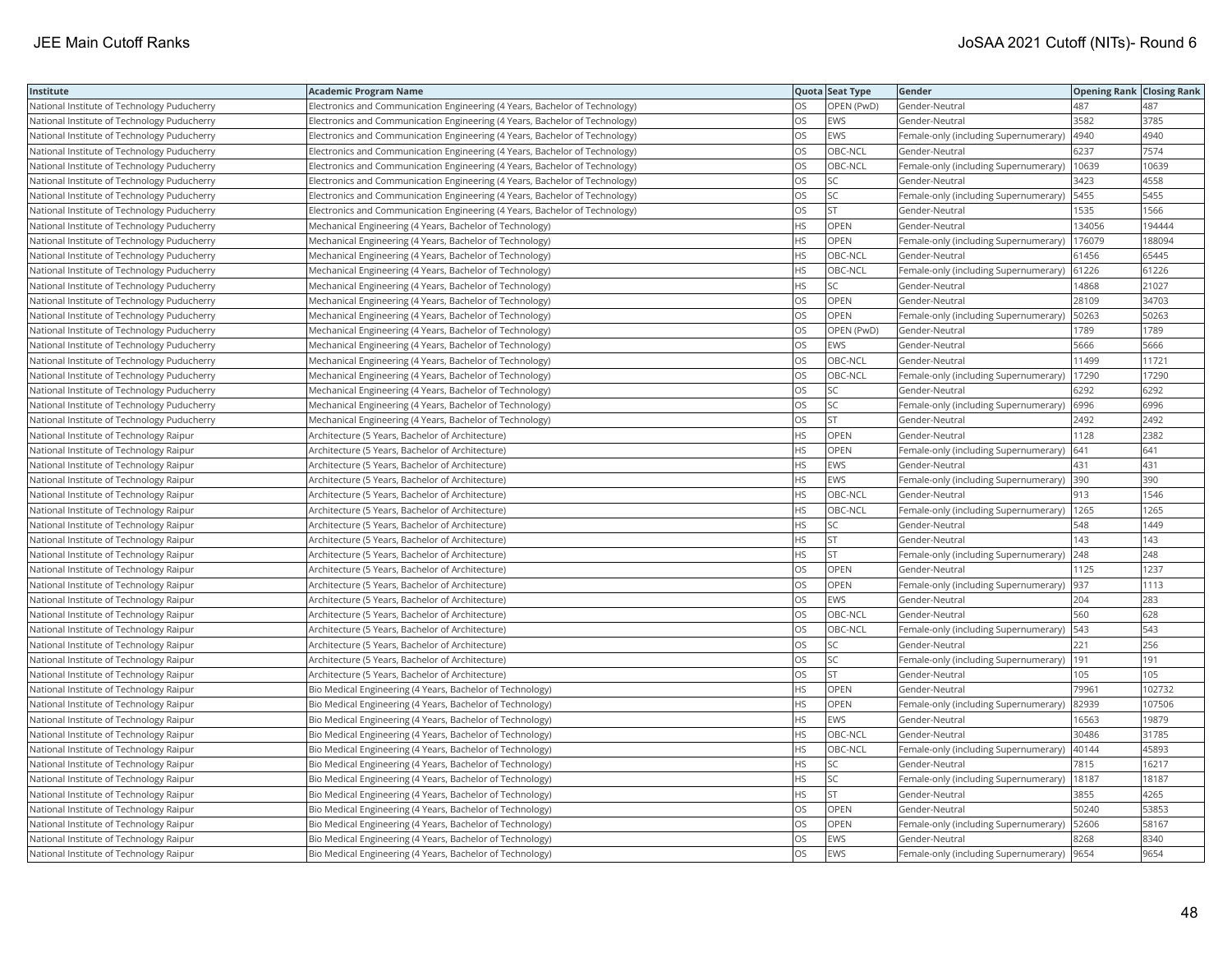| Institute                               | <b>Academic Program Name</b>                              |           | Quota Seat Type | Gender                                        | <b>Opening Rank Closing Rank</b> |       |
|-----------------------------------------|-----------------------------------------------------------|-----------|-----------------|-----------------------------------------------|----------------------------------|-------|
| National Institute of Technology Raipur | Bio Medical Engineering (4 Years, Bachelor of Technology) | OS        | OBC-NCL         | Gender-Neutral                                | 14267                            | 17047 |
| National Institute of Technology Raipur | Bio Medical Engineering (4 Years, Bachelor of Technology) | OS        | OBC-NCL         | Female-only (including Supernumerary)         | 20106                            | 22124 |
| National Institute of Technology Raipur | Bio Medical Engineering (4 Years, Bachelor of Technology) | OS        | <b>SC</b>       | Gender-Neutral                                | 8092                             | 9446  |
| National Institute of Technology Raipur | Bio Medical Engineering (4 Years, Bachelor of Technology) | OS        | SC              | Female-only (including Supernumerary)         | 10253                            | 10377 |
| National Institute of Technology Raipur | Bio Medical Engineering (4 Years, Bachelor of Technology) | OS        | <b>ST</b>       | Gender-Neutral                                | 3338                             | 3776  |
| National Institute of Technology Raipur | Bio Technology (4 Years, Bachelor of Technology)          | HS        | OPEN            | Gender-Neutral                                | 80683                            | 99449 |
| National Institute of Technology Raipur | Bio Technology (4 Years, Bachelor of Technology)          | HS        | OPEN            | Female-only (including Supernumerary)         | 71227                            | 95087 |
| National Institute of Technology Raipur | Bio Technology (4 Years, Bachelor of Technology)          | <b>HS</b> | <b>EWS</b>      | Gender-Neutral                                | 16182                            | 17620 |
| National Institute of Technology Raipur | Bio Technology (4 Years, Bachelor of Technology)          | ΗS        | EWS             | Female-only (including Supernumerary)         | 15869                            | 15869 |
| National Institute of Technology Raipur | Bio Technology (4 Years, Bachelor of Technology)          | <b>HS</b> | OBC-NCL         | Gender-Neutral                                | 28745                            | 30479 |
| National Institute of Technology Raipur | Bio Technology (4 Years, Bachelor of Technology)          | НS        | OBC-NCL         | Female-only (including Supernumerary)         | 41352                            | 44721 |
| National Institute of Technology Raipur | Bio Technology (4 Years, Bachelor of Technology)          | HS        | <b>SC</b>       | Gender-Neutral                                | 11586                            | 14135 |
| National Institute of Technology Raipur | Bio Technology (4 Years, Bachelor of Technology)          | <b>HS</b> | <b>SC</b>       | Female-only (including Supernumerary)         | 13269                            | 13269 |
| National Institute of Technology Raipur | Bio Technology (4 Years, Bachelor of Technology)          | HS        | <b>ST</b>       | Gender-Neutral                                | 3987                             | 4342  |
| National Institute of Technology Raipur | Bio Technology (4 Years, Bachelor of Technology)          | ΗS        | <b>ST</b>       | Female-only (including Supernumerary) 3532    |                                  | 3532  |
| National Institute of Technology Raipur | Bio Technology (4 Years, Bachelor of Technology)          | OS        | OPEN            | Gender-Neutral                                | 43881                            | 50203 |
| National Institute of Technology Raipur | Bio Technology (4 Years, Bachelor of Technology)          | OS        | OPEN            | Female-only (including Supernumerary)         | 48908                            | 51785 |
| National Institute of Technology Raipur | Bio Technology (4 Years, Bachelor of Technology)          | OS        | OPEN (PwD)      | Female-only (including Supernumerary)         | 2264                             | 2264  |
| National Institute of Technology Raipur | Bio Technology (4 Years, Bachelor of Technology)          | OS        | <b>EWS</b>      | Gender-Neutral                                | 7773                             | 7942  |
| National Institute of Technology Raipur | Bio Technology (4 Years, Bachelor of Technology)          | OS        | OBC-NCL         | Gender-Neutral                                | 14540                            | 16481 |
| National Institute of Technology Raipur | Bio Technology (4 Years, Bachelor of Technology)          | OS        | OBC-NCL         | Female-only (including Supernumerary)         | 17607                            | 20894 |
| National Institute of Technology Raipur | Bio Technology (4 Years, Bachelor of Technology)          | OS        | SC              | Gender-Neutral                                | 7067                             | 8868  |
| National Institute of Technology Raipur | Bio Technology (4 Years, Bachelor of Technology)          | OS        | SC              | Female-only (including Supernumerary)  9338   |                                  | 9338  |
| National Institute of Technology Raipur | Bio Technology (4 Years, Bachelor of Technology)          | OS        | <b>ST</b>       | Gender-Neutral                                | 2342                             | 3292  |
| National Institute of Technology Raipur | Bio Technology (4 Years, Bachelor of Technology)          | OS        | <b>ST</b>       | Female-only (including Supernumerary)         | 3109                             | 3109  |
| National Institute of Technology Raipur | Chemical Engineering (4 Years, Bachelor of Technology)    | <b>HS</b> | OPEN            | Gender-Neutral                                | 48725                            | 62956 |
| National Institute of Technology Raipur | Chemical Engineering (4 Years, Bachelor of Technology)    | HS        | OPEN            | Female-only (including Supernumerary)         | 48383                            | 66237 |
| National Institute of Technology Raipur | Chemical Engineering (4 Years, Bachelor of Technology)    | HS        | <b>EWS</b>      | Gender-Neutral                                | 12217                            | 13474 |
| National Institute of Technology Raipur | Chemical Engineering (4 Years, Bachelor of Technology)    | <b>HS</b> | <b>EWS</b>      | Female-only (including Supernumerary)         | 10409                            | 10409 |
| National Institute of Technology Raipur | Chemical Engineering (4 Years, Bachelor of Technology)    | HS        | OBC-NCL         | Gender-Neutral                                | 18004                            | 22469 |
| National Institute of Technology Raipur | Chemical Engineering (4 Years, Bachelor of Technology)    | ΗS        | OBC-NCL         | Female-only (including Supernumerary) 33777   |                                  | 36724 |
| National Institute of Technology Raipur | Chemical Engineering (4 Years, Bachelor of Technology)    | ΗS        | SC              | Gender-Neutral                                | 9107                             | 11001 |
| National Institute of Technology Raipur | Chemical Engineering (4 Years, Bachelor of Technology)    | HS        | SC              | Female-only (including Supernumerary)   12123 |                                  | 12123 |
| National Institute of Technology Raipur | Chemical Engineering (4 Years, Bachelor of Technology)    | HS        | <b>ST</b>       | Gender-Neutral                                | 2908                             | 3261  |
| National Institute of Technology Raipur | Chemical Engineering (4 Years, Bachelor of Technology)    | OS        | OPEN            | Gender-Neutral                                | 32585                            | 39898 |
| National Institute of Technology Raipur | Chemical Engineering (4 Years, Bachelor of Technology)    | OS        | OPEN            | Female-only (including Supernumerary)         | 41942                            | 42967 |
| National Institute of Technology Raipur | Chemical Engineering (4 Years, Bachelor of Technology)    | OS        | <b>EWS</b>      | Gender-Neutral                                | 6024                             | 6182  |
| National Institute of Technology Raipur | Chemical Engineering (4 Years, Bachelor of Technology)    | OS        | <b>EWS</b>      | Female-only (including Supernumerary) 7886    |                                  | 7886  |
| National Institute of Technology Raipur | Chemical Engineering (4 Years, Bachelor of Technology)    | OS        | OBC-NCL         | Gender-Neutral                                | 10832                            | 13528 |
| National Institute of Technology Raipur | Chemical Engineering (4 Years, Bachelor of Technology)    | OS        | OBC-NCL         | Female-only (including Supernumerary)   13115 |                                  | 15046 |
| National Institute of Technology Raipur | Chemical Engineering (4 Years, Bachelor of Technology)    | OS        | SC              | Gender-Neutral                                | 5937                             | 7720  |
| National Institute of Technology Raipur | Chemical Engineering (4 Years, Bachelor of Technology)    | OS        | SC              | Female-only (including Supernumerary)         | 8054                             | 8054  |
| National Institute of Technology Raipur | Chemical Engineering (4 Years, Bachelor of Technology)    | OS        | <b>ST</b>       | Gender-Neutral                                | 2571                             | 2602  |
| National Institute of Technology Raipur | Chemical Engineering (4 Years, Bachelor of Technology)    | OS        | <b>ST</b>       | Female-only (including Supernumerary)         | 2953                             | 2953  |
| National Institute of Technology Raipur | Civil Engineering (4 Years, Bachelor of Technology)       | <b>HS</b> | <b>OPEN</b>     | Gender-Neutral                                | 46382                            | 59557 |
| National Institute of Technology Raipur | Civil Engineering (4 Years, Bachelor of Technology)       | НS        | <b>OPEN</b>     | Female-only (including Supernumerary)         | 47928                            | 72948 |
| National Institute of Technology Raipur | Civil Engineering (4 Years, Bachelor of Technology)       | HS        | OPEN (PwD)      | Gender-Neutral                                | 1839                             | 1839  |
| National Institute of Technology Raipur | Civil Engineering (4 Years, Bachelor of Technology)       | ΗS        | <b>EWS</b>      | Gender-Neutral                                | 12109                            | 13483 |
| National Institute of Technology Raipur | Civil Engineering (4 Years, Bachelor of Technology)       | <b>HS</b> | EWS             | Female-only (including Supernumerary)         | 11538                            | 11538 |
| National Institute of Technology Raipur | Civil Engineering (4 Years, Bachelor of Technology)       | HS        | OBC-NCL         | Gender-Neutral                                | 17504                            | 21024 |
| National Institute of Technology Raipur | Civil Engineering (4 Years, Bachelor of Technology)       | <b>HS</b> | OBC-NCL         | Female-only (including Supernumerary) 27089   |                                  | 36236 |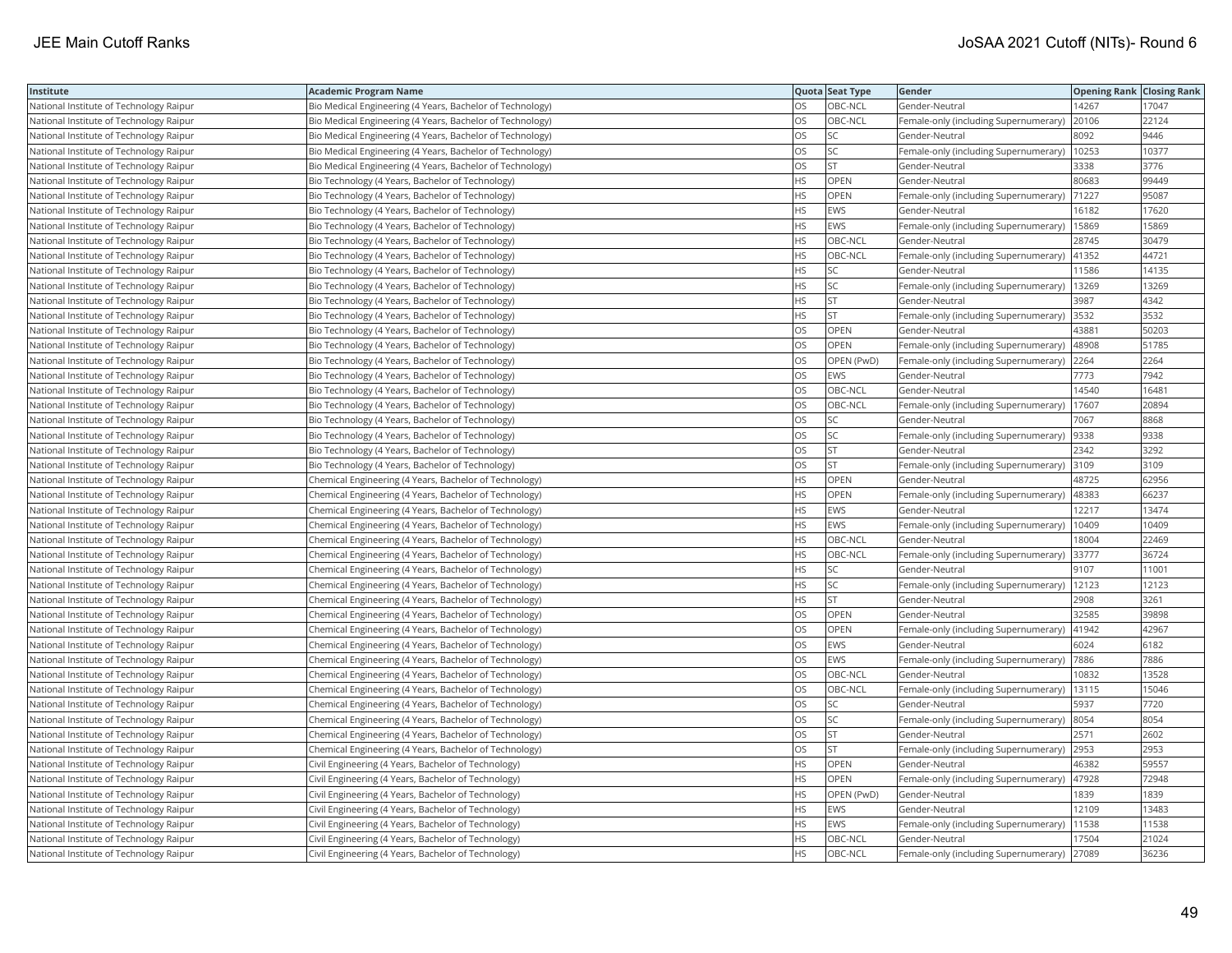| Institute                               | <b>Academic Program Name</b>                                       |           | Quota Seat Type              | Gender                                        | <b>Opening Rank Closing Rank</b> |       |
|-----------------------------------------|--------------------------------------------------------------------|-----------|------------------------------|-----------------------------------------------|----------------------------------|-------|
| National Institute of Technology Raipur | Civil Engineering (4 Years, Bachelor of Technology)                | ΗS        | SC                           | Gender-Neutral                                | 6176                             | 9711  |
| National Institute of Technology Raipur | Civil Engineering (4 Years, Bachelor of Technology)                | HS        | <b>SC</b>                    | Female-only (including Supernumerary)         | 11833                            | 11833 |
| National Institute of Technology Raipur | Civil Engineering (4 Years, Bachelor of Technology)                | НS        | <b>ST</b>                    | Gender-Neutral                                | 1890                             | 2779  |
| National Institute of Technology Raipur | Civil Engineering (4 Years, Bachelor of Technology)                | HS        | <b>ST</b>                    | Female-only (including Supernumerary)         | 2730                             | 2730  |
| National Institute of Technology Raipur | Civil Engineering (4 Years, Bachelor of Technology)                | OS        | <b>OPEN</b>                  | Gender-Neutral                                | 34252                            | 41146 |
| National Institute of Technology Raipur | Civil Engineering (4 Years, Bachelor of Technology)                | OS        | OPEN                         | Female-only (including Supernumerary)   48452 |                                  | 51694 |
| National Institute of Technology Raipur | Civil Engineering (4 Years, Bachelor of Technology)                | OS        | OPEN (PwD)                   | Gender-Neutral                                | 1370                             | 1370  |
| National Institute of Technology Raipur | Civil Engineering (4 Years, Bachelor of Technology)                | OS        | <b>EWS</b>                   | Gender-Neutral                                | 6229                             | 6356  |
| National Institute of Technology Raipur | Civil Engineering (4 Years, Bachelor of Technology)                | OS        | EWS                          | Female-only (including Supernumerary)         | 8606                             | 8606  |
| National Institute of Technology Raipur | Civil Engineering (4 Years, Bachelor of Technology)                | OS        | OBC-NCL                      | Gender-Neutral                                | 10562                            | 12617 |
| National Institute of Technology Raipur | Civil Engineering (4 Years, Bachelor of Technology)                | OS        | OBC-NCL                      | Female-only (including Supernumerary)         | 18536                            | 18985 |
| National Institute of Technology Raipur | Civil Engineering (4 Years, Bachelor of Technology)                | OS        | OBC-NCL (PwD) Gender-Neutral |                                               | 777                              | 777   |
| National Institute of Technology Raipur | Civil Engineering (4 Years, Bachelor of Technology)                | OS        | SC                           | Gender-Neutral                                | 5977                             | 6851  |
| National Institute of Technology Raipur | Civil Engineering (4 Years, Bachelor of Technology)                | OS        | SC                           | Female-only (including Supernumerary)   5666  |                                  | 6748  |
| National Institute of Technology Raipur | Civil Engineering (4 Years, Bachelor of Technology)                | OS        | ST                           | Gender-Neutral                                | 1494                             | 2054  |
| National Institute of Technology Raipur | Civil Engineering (4 Years, Bachelor of Technology)                | OS        | <b>ST</b>                    | Female-only (including Supernumerary) 2822    |                                  | 2822  |
| National Institute of Technology Raipur | Computer Science and Engineering (4 Years, Bachelor of Technology) | HS        | <b>OPEN</b>                  | Gender-Neutral                                | 9690                             | 18234 |
| National Institute of Technology Raipur | Computer Science and Engineering (4 Years, Bachelor of Technology) | HS        | OPEN                         | Female-only (including Supernumerary)         | 2606                             | 26083 |
| National Institute of Technology Raipur | Computer Science and Engineering (4 Years, Bachelor of Technology) | <b>HS</b> | OPEN (PwD)                   | Gender-Neutral                                | 724                              | 724   |
| National Institute of Technology Raipur | Computer Science and Engineering (4 Years, Bachelor of Technology) | <b>HS</b> | <b>EWS</b>                   | Gender-Neutral                                | 2881                             | 4592  |
| National Institute of Technology Raipur | Computer Science and Engineering (4 Years, Bachelor of Technology) | HS        | <b>EWS</b>                   | Female-only (including Supernumerary)   6537  |                                  | 6537  |
| National Institute of Technology Raipur | Computer Science and Engineering (4 Years, Bachelor of Technology) | HS        | OBC-NCL                      | Gender-Neutral                                | 3996                             | 7963  |
| National Institute of Technology Raipur | Computer Science and Engineering (4 Years, Bachelor of Technology) | ΗS        | OBC-NCL                      | Female-only (including Supernumerary)   11092 |                                  | 12412 |
| National Institute of Technology Raipur | Computer Science and Engineering (4 Years, Bachelor of Technology) | HS        | OBC-NCL (PwD) Gender-Neutral |                                               | 634                              | 634   |
| National Institute of Technology Raipur | Computer Science and Engineering (4 Years, Bachelor of Technology) | ΗS        | SC                           | Gender-Neutral                                | 2437                             | 3509  |
| National Institute of Technology Raipur | Computer Science and Engineering (4 Years, Bachelor of Technology) | HS        | SC                           | Female-only (including Supernumerary)  4354   |                                  | 5262  |
| National Institute of Technology Raipur | Computer Science and Engineering (4 Years, Bachelor of Technology) | HS        | SC (PwD)                     | Gender-Neutral                                | 105                              | 105   |
| National Institute of Technology Raipur | Computer Science and Engineering (4 Years, Bachelor of Technology) | <b>HS</b> | <b>ST</b>                    | Gender-Neutral                                | 729                              | 1246  |
| National Institute of Technology Raipur | Computer Science and Engineering (4 Years, Bachelor of Technology) | HS        | <b>ST</b>                    | Female-only (including Supernumerary)         | 2055                             | 2055  |
| National Institute of Technology Raipur | Computer Science and Engineering (4 Years, Bachelor of Technology) | OS        | OPEN                         | Gender-Neutral                                | 8124                             | 10903 |
| National Institute of Technology Raipur | Computer Science and Engineering (4 Years, Bachelor of Technology) | OS        | OPEN                         | Female-only (including Supernumerary)   12567 |                                  | 14661 |
| National Institute of Technology Raipur | Computer Science and Engineering (4 Years, Bachelor of Technology) | OS        | OPEN (PwD)                   | Gender-Neutral                                | 350                              | 350   |
| National Institute of Technology Raipur | Computer Science and Engineering (4 Years, Bachelor of Technology) | OS        | <b>EWS</b>                   | Gender-Neutral                                | 1500                             | 1587  |
| National Institute of Technology Raipur | Computer Science and Engineering (4 Years, Bachelor of Technology) | OS        | <b>EWS</b>                   | Female-only (including Supernumerary)         | 2417                             | 2417  |
| National Institute of Technology Raipur | Computer Science and Engineering (4 Years, Bachelor of Technology) | OS        | EWS (PwD)                    | Female-only (including Supernumerary)         | 88                               | 88    |
| National Institute of Technology Raipur | Computer Science and Engineering (4 Years, Bachelor of Technology) | OS        | OBC-NCL                      | Gender-Neutral                                | 2946                             | 3363  |
| National Institute of Technology Raipur | Computer Science and Engineering (4 Years, Bachelor of Technology) | OS        | OBC-NCL                      | Female-only (including Supernumerary)   5151  |                                  | 6414  |
| National Institute of Technology Raipur | Computer Science and Engineering (4 Years, Bachelor of Technology) | OS        | OBC-NCL (PwD) Gender-Neutral |                                               | 174                              | 174   |
| National Institute of Technology Raipur | Computer Science and Engineering (4 Years, Bachelor of Technology) | OS        | SC                           | Gender-Neutral                                | 1267                             | 2374  |
| National Institute of Technology Raipur | Computer Science and Engineering (4 Years, Bachelor of Technology) | <b>OS</b> | <b>SC</b>                    | Female-only (including Supernumerary)         | 2814                             | 2814  |
| National Institute of Technology Raipur | Computer Science and Engineering (4 Years, Bachelor of Technology) | OS        | SC (PwD)                     | Gender-Neutral                                | 171                              | 171   |
| National Institute of Technology Raipur | Computer Science and Engineering (4 Years, Bachelor of Technology) | OS        | <b>ST</b>                    | Gender-Neutral                                | 669                              | 763   |
| National Institute of Technology Raipur | Computer Science and Engineering (4 Years, Bachelor of Technology) | OS        | <b>ST</b>                    | Female-only (including Supernumerary)         | 883                              | 883   |
| National Institute of Technology Raipur | Electrical Engineering (4 Years, Bachelor of Technology)           | <b>HS</b> | <b>OPEN</b>                  | Gender-Neutral                                | 31094                            | 44383 |
| National Institute of Technology Raipur | Electrical Engineering (4 Years, Bachelor of Technology)           | HS        | OPEN                         | Female-only (including Supernumerary) 38555   |                                  | 44344 |
| National Institute of Technology Raipur | Electrical Engineering (4 Years, Bachelor of Technology)           | HS        | OPEN (PwD)                   | Gender-Neutral                                | 2268                             | 2268  |
| National Institute of Technology Raipur | Electrical Engineering (4 Years, Bachelor of Technology)           | <b>HS</b> | <b>EWS</b>                   | Gender-Neutral                                | 7469                             | 9883  |
| National Institute of Technology Raipur | Electrical Engineering (4 Years, Bachelor of Technology)           | HS        | <b>EWS</b>                   | Female-only (including Supernumerary)         | 12310                            | 12310 |
| National Institute of Technology Raipur | Electrical Engineering (4 Years, Bachelor of Technology)           | ΗS        | OBC-NCL                      | Gender-Neutral                                | 11743                            | 13974 |
| National Institute of Technology Raipur | Electrical Engineering (4 Years, Bachelor of Technology)           | <b>HS</b> | OBC-NCL                      | Female-only (including Supernumerary)         | 32393                            | 37465 |
| National Institute of Technology Raipur | Electrical Engineering (4 Years, Bachelor of Technology)           | <b>HS</b> | <b>SC</b>                    | Gender-Neutral                                | 6084                             | 7384  |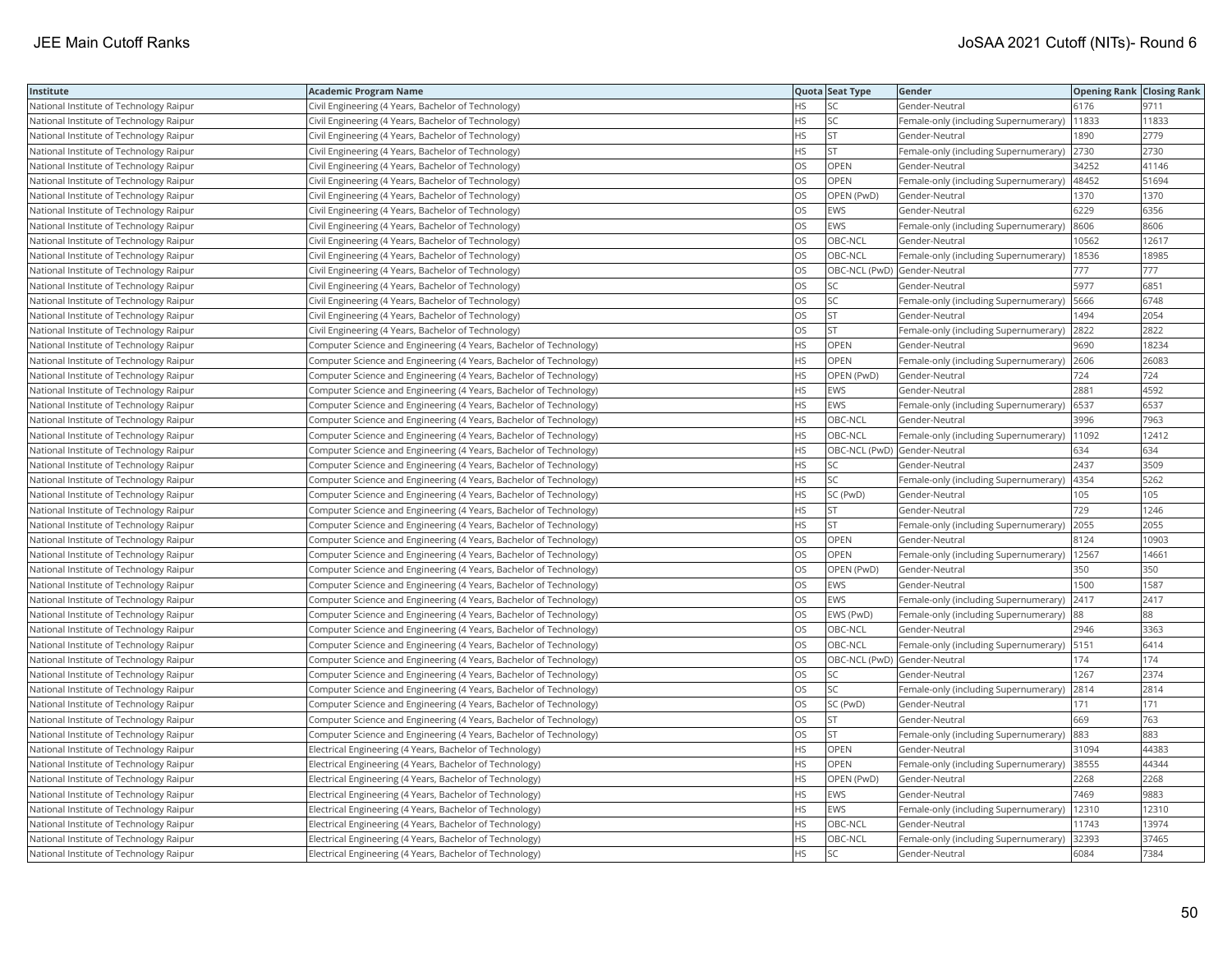| Institute                               | <b>Academic Program Name</b>                                                 |           | Quota Seat Type | Gender                                       | <b>Opening Rank Closing Rank</b> |       |
|-----------------------------------------|------------------------------------------------------------------------------|-----------|-----------------|----------------------------------------------|----------------------------------|-------|
| National Institute of Technology Raipur | Electrical Engineering (4 Years, Bachelor of Technology)                     | ٦S        | SC              | Female-only (including Supernumerary)        | 10014                            | 11397 |
| National Institute of Technology Raipur | Electrical Engineering (4 Years, Bachelor of Technology)                     | HS        | <b>ST</b>       | Gender-Neutral                               | 1059                             | 2000  |
| National Institute of Technology Raipur | Electrical Engineering (4 Years, Bachelor of Technology)                     | HS        | <b>ST</b>       | Female-only (including Supernumerary)        | 2217                             | 2217  |
| National Institute of Technology Raipur | Electrical Engineering (4 Years, Bachelor of Technology)                     | OS        | OPEN            | Gender-Neutral                               | 19895                            | 25527 |
| National Institute of Technology Raipur | Electrical Engineering (4 Years, Bachelor of Technology)                     | OS        | <b>OPEN</b>     | Female-only (including Supernumerary)        | 30578                            | 33731 |
| National Institute of Technology Raipur | Electrical Engineering (4 Years, Bachelor of Technology)                     | OS        | OPEN (PwD)      | Gender-Neutral                               | 1267                             | 1267  |
| National Institute of Technology Raipur | Electrical Engineering (4 Years, Bachelor of Technology)                     | OS        | <b>EWS</b>      | Gender-Neutral                               | 3756                             | 3848  |
| National Institute of Technology Raipur | Electrical Engineering (4 Years, Bachelor of Technology)                     | OS        | <b>EWS</b>      | Female-only (including Supernumerary)        | 6352                             | 6509  |
| National Institute of Technology Raipur | Electrical Engineering (4 Years, Bachelor of Technology)                     | OS        | OBC-NCL         | Gender-Neutral                               | 6475                             | 7925  |
| National Institute of Technology Raipur | Electrical Engineering (4 Years, Bachelor of Technology)                     | OS        | OBC-NCL         | Female-only (including Supernumerary)        | 10264                            | 13410 |
| National Institute of Technology Raipur | Electrical Engineering (4 Years, Bachelor of Technology)                     | OS        | SC              | Gender-Neutral                               | 4243                             | 4827  |
| National Institute of Technology Raipur | Electrical Engineering (4 Years, Bachelor of Technology)                     | OS        | <b>SC</b>       | Female-only (including Supernumerary)        | 4752                             | 5765  |
| National Institute of Technology Raipur | Electrical Engineering (4 Years, Bachelor of Technology)                     | OS        | <b>ST</b>       | Gender-Neutral                               | 1624                             | 1761  |
| National Institute of Technology Raipur | Electrical Engineering (4 Years, Bachelor of Technology)                     | OS        | <b>ST</b>       | Female-only (including Supernumerary) 2156   |                                  | 2156  |
| National Institute of Technology Raipur | Electronics and Communication Engineering (4 Years, Bachelor of Technology)  | HS        | OPEN            | Gender-Neutral                               | 18614                            | 37287 |
| National Institute of Technology Raipur | Electronics and Communication Engineering (4 Years, Bachelor of Technology)  | ΗS        | OPEN            | Female-only (including Supernumerary) 32056  |                                  | 37904 |
| National Institute of Technology Raipur | Electronics and Communication Engineering (4 Years, Bachelor of Technology)  | <b>HS</b> | OPEN (PwD)      | Gender-Neutral                               | 1372                             | 1372  |
| National Institute of Technology Raipur | Electronics and Communication Engineering (4 Years, Bachelor of Technology)  | ΗS        | EWS             | Gender-Neutral                               | 5833                             | 6817  |
| National Institute of Technology Raipur | Electronics and Communication Engineering (4 Years, Bachelor of Technology)  | <b>HS</b> | EWS             | Female-only (including Supernumerary)        | 8031                             | 8031  |
| National Institute of Technology Raipur | Electronics and Communication Engineering (4 Years, Bachelor of Technology)  | <b>HS</b> | OBC-NCL         | Gender-Neutral                               | 10101                            | 12547 |
| National Institute of Technology Raipur | Electronics and Communication Engineering (4 Years, Bachelor of Technology)  | HS        | OBC-NCL         | Female-only (including Supernumerary)        | 23666                            | 28044 |
| National Institute of Technology Raipur | Electronics and Communication Engineering (4 Years, Bachelor of Technology)  | HS.       | <b>SC</b>       | Gender-Neutral                               | 4954                             | 5771  |
| National Institute of Technology Raipur | Electronics and Communication Engineering (4 Years, Bachelor of Technology)  | HS        | SC              | Female-only (including Supernumerary)  7360  |                                  | 7970  |
| National Institute of Technology Raipur | [Electronics and Communication Engineering (4 Years, Bachelor of Technology) | ΗS        | <b>ST</b>       | Gender-Neutral                               | 1824                             | 2574  |
| National Institute of Technology Raipur | Electronics and Communication Engineering (4 Years, Bachelor of Technology)  | <b>HS</b> | <b>ST</b>       | Female-only (including Supernumerary)        | 3367                             | 3367  |
| National Institute of Technology Raipur | Electronics and Communication Engineering (4 Years, Bachelor of Technology)  | OS        | OPEN            | Gender-Neutral                               | 14109                            | 17379 |
| National Institute of Technology Raipur | Electronics and Communication Engineering (4 Years, Bachelor of Technology)  | OS        | OPEN            | Female-only (including Supernumerary)        | 23518                            | 25829 |
| National Institute of Technology Raipur | Electronics and Communication Engineering (4 Years, Bachelor of Technology)  | OS        | OPEN (PwD)      | Gender-Neutral                               | 598                              | 598   |
| National Institute of Technology Raipur | Electronics and Communication Engineering (4 Years, Bachelor of Technology)  | OS        | OPEN (PwD)      | Female-only (including Supernumerary)        | 1297                             | 1297  |
| National Institute of Technology Raipur | Electronics and Communication Engineering (4 Years, Bachelor of Technology)  | OS        | <b>EWS</b>      | Gender-Neutral                               | 2460                             | 2614  |
| National Institute of Technology Raipur | Electronics and Communication Engineering (4 Years, Bachelor of Technology)  | OS        | <b>EWS</b>      | Female-only (including Supernumerary) 3827   |                                  | 3827  |
| National Institute of Technology Raipur | Electronics and Communication Engineering (4 Years, Bachelor of Technology)  | OS        | EWS (PwD)       | Gender-Neutral                               | 85                               | 85    |
| National Institute of Technology Raipur | Electronics and Communication Engineering (4 Years, Bachelor of Technology)  | OS.       | OBC-NCL         | Gender-Neutral                               | 4539                             | 5935  |
| National Institute of Technology Raipur | Electronics and Communication Engineering (4 Years, Bachelor of Technology)  | OS        | OBC-NCL         | Female-only (including Supernumerary)        | 8745                             | 9888  |
| National Institute of Technology Raipur | Electronics and Communication Engineering (4 Years, Bachelor of Technology)  | OS        |                 | OBC-NCL (PwD) Gender-Neutral                 | 322                              | 322   |
| National Institute of Technology Raipur | Electronics and Communication Engineering (4 Years, Bachelor of Technology)  | OS        | SC              | Gender-Neutral                               | 3001                             | 3925  |
| National Institute of Technology Raipur | Electronics and Communication Engineering (4 Years, Bachelor of Technology)  | OS        | <b>SC</b>       | Female-only (including Supernumerary)   4217 |                                  | 4437  |
| National Institute of Technology Raipur | Electronics and Communication Engineering (4 Years, Bachelor of Technology)  | OS        | <b>ST</b>       | Gender-Neutral                               | 1313                             | 1508  |
| National Institute of Technology Raipur | Information Technology (4 Years, Bachelor of Technology)                     | HS        | OPEN            | Gender-Neutral                               | 18260                            | 27769 |
| National Institute of Technology Raipur | Information Technology (4 Years, Bachelor of Technology)                     | ΗS        | OPEN            | Female-only (including Supernumerary) 26536  |                                  | 30299 |
| National Institute of Technology Raipur | Information Technology (4 Years, Bachelor of Technology)                     | НS        | OPEN (PwD)      | Gender-Neutral                               | 2201                             | 2201  |
| National Institute of Technology Raipur | Information Technology (4 Years, Bachelor of Technology)                     | HS        | <b>EWS</b>      | Gender-Neutral                               | 4621                             | 5016  |
| National Institute of Technology Raipur | nformation Technology (4 Years, Bachelor of Technology)                      | HS        | EWS             | Female-only (including Supernumerary)        | 7100                             | 7100  |
| National Institute of Technology Raipur | Information Technology (4 Years, Bachelor of Technology)                     | HS        | OBC-NCL         | Gender-Neutral                               | 8514                             | 9984  |
| National Institute of Technology Raipur | Information Technology (4 Years, Bachelor of Technology)                     | HS        | OBC-NCL         | Female-only (including Supernumerary)        | 15256                            | 22016 |
| National Institute of Technology Raipur | Information Technology (4 Years, Bachelor of Technology)                     | <b>HS</b> | <b>SC</b>       | Gender-Neutral                               | 3769                             | 4886  |
| National Institute of Technology Raipur | Information Technology (4 Years, Bachelor of Technology)                     | HS        | SC              | Female-only (including Supernumerary)   6612 |                                  | 6612  |
| National Institute of Technology Raipur | Information Technology (4 Years, Bachelor of Technology)                     | НS        | <b>ST</b>       | Gender-Neutral                               | 1183                             | 1662  |
| National Institute of Technology Raipur | Information Technology (4 Years, Bachelor of Technology)                     | ΗS        | <b>ST</b>       | Female-only (including Supernumerary) 2356   |                                  | 2356  |
| National Institute of Technology Raipur | Information Technology (4 Years, Bachelor of Technology)                     | OS        | OPEN            | Gender-Neutral                               | 11311                            | 13636 |
| National Institute of Technology Raipur | Information Technology (4 Years, Bachelor of Technology)                     | OS        | OPEN            | Female-only (including Supernumerary)        | 16299                            | 18278 |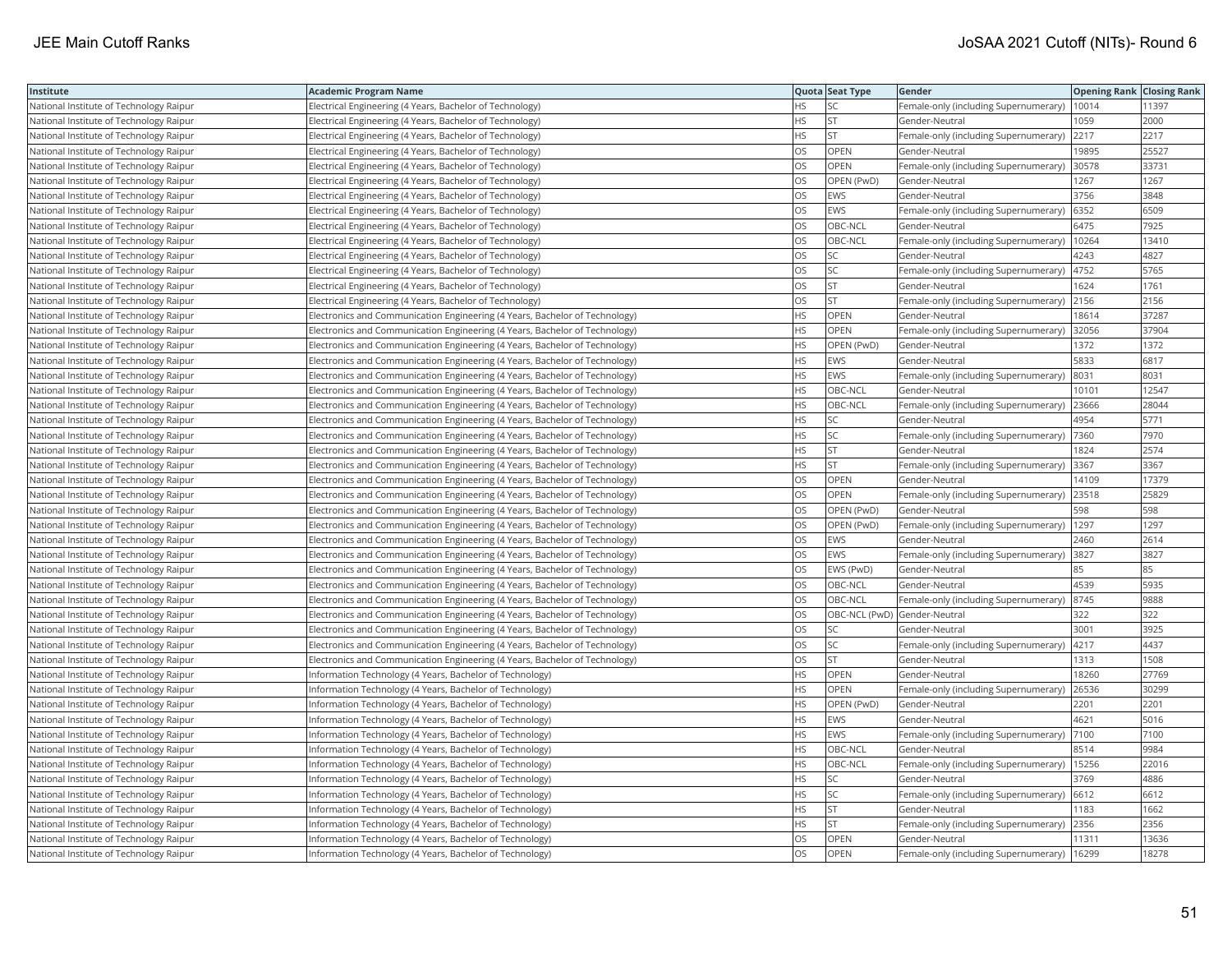| Institute                               | <b>Academic Program Name</b>                                              |           | Quota Seat Type | Gender                                        | <b>Opening Rank Closing Rank</b> |       |
|-----------------------------------------|---------------------------------------------------------------------------|-----------|-----------------|-----------------------------------------------|----------------------------------|-------|
| National Institute of Technology Raipur | Information Technology (4 Years, Bachelor of Technology)                  | ЭS        | OPEN (PwD)      | Gender-Neutral                                | 390                              | 390   |
| National Institute of Technology Raipur | nformation Technology (4 Years, Bachelor of Technology)                   | OS        | EWS             | Gender-Neutral                                | 1847                             | 1889  |
| National Institute of Technology Raipur | Information Technology (4 Years, Bachelor of Technology)                  | OS        | <b>EWS</b>      | Female-only (including Supernumerary)         | 2591                             | 2591  |
| National Institute of Technology Raipur | Information Technology (4 Years, Bachelor of Technology)                  | OS        | EWS (PwD)       | Gender-Neutral                                | 92                               | 92    |
| National Institute of Technology Raipur | Information Technology (4 Years, Bachelor of Technology)                  | OS        | OBC-NCL         | Gender-Neutral                                | 3413                             | 4396  |
| National Institute of Technology Raipur | Information Technology (4 Years, Bachelor of Technology)                  | OS        | OBC-NCL         | Female-only (including Supernumerary)  7609   |                                  | 8058  |
| National Institute of Technology Raipur | Information Technology (4 Years, Bachelor of Technology)                  | OS        | SC              | Gender-Neutral                                | 2448                             | 3060  |
| National Institute of Technology Raipur | Information Technology (4 Years, Bachelor of Technology)                  | OS        | <b>SC</b>       | Female-only (including Supernumerary) 2822    |                                  | 3569  |
| National Institute of Technology Raipur | Information Technology (4 Years, Bachelor of Technology)                  | OS        | <b>ST</b>       | Gender-Neutral                                | 1140                             | 1196  |
| National Institute of Technology Raipur | Mechanical Engineering (4 Years, Bachelor of Technology)                  | HS        | OPEN            | Gender-Neutral                                | 30656                            | 52356 |
| National Institute of Technology Raipur | Mechanical Engineering (4 Years, Bachelor of Technology)                  | HS.       | OPEN            | Female-only (including Supernumerary)         | 48045                            | 56982 |
| National Institute of Technology Raipur | Mechanical Engineering (4 Years, Bachelor of Technology)                  | <b>HS</b> | <b>EWS</b>      | Gender-Neutral                                | 10921                            | 12014 |
| National Institute of Technology Raipur | Mechanical Engineering (4 Years, Bachelor of Technology)                  | HS        | <b>EWS</b>      | Female-only (including Supernumerary)         | 13221                            | 13221 |
| National Institute of Technology Raipur | Mechanical Engineering (4 Years, Bachelor of Technology)                  | HS        | OBC-NCL         | Gender-Neutral                                | 14592                            | 17716 |
| National Institute of Technology Raipur | Mechanical Engineering (4 Years, Bachelor of Technology)                  | HS        | OBC-NCL         | Female-only (including Supernumerary) 35040   |                                  | 37500 |
| National Institute of Technology Raipur | Mechanical Engineering (4 Years, Bachelor of Technology)                  | ΗS        | SC              | Gender-Neutral                                | 6374                             | 9197  |
| National Institute of Technology Raipur | Mechanical Engineering (4 Years, Bachelor of Technology)                  | ΗS        | SC              | Female-only (including Supernumerary)         | 12410                            | 14313 |
| National Institute of Technology Raipur | Mechanical Engineering (4 Years, Bachelor of Technology)                  | ΗS        | <b>ST</b>       | Gender-Neutral                                | 2446                             | 2715  |
| National Institute of Technology Raipur | Mechanical Engineering (4 Years, Bachelor of Technology)                  | <b>HS</b> | <b>ST</b>       | Female-only (including Supernumerary)         | 3672                             | 3672  |
| National Institute of Technology Raipur | Mechanical Engineering (4 Years, Bachelor of Technology)                  | <b>OS</b> | <b>OPEN</b>     | Gender-Neutral                                | 25764                            | 31771 |
| National Institute of Technology Raipur | Mechanical Engineering (4 Years, Bachelor of Technology)                  | OS        | <b>OPEN</b>     | Female-only (including Supernumerary)         | 40928                            | 48581 |
| National Institute of Technology Raipur | Mechanical Engineering (4 Years, Bachelor of Technology)                  | OS        | OPEN (PwD)      | Gender-Neutral                                | 1846                             | 1846  |
| National Institute of Technology Raipur | Mechanical Engineering (4 Years, Bachelor of Technology)                  | OS        | <b>EWS</b>      | Gender-Neutral                                | 4754                             | 5111  |
| National Institute of Technology Raipur | Mechanical Engineering (4 Years, Bachelor of Technology)                  | OS        | <b>EWS</b>      | Female-only (including Supernumerary)         | 8240                             | 8240  |
| National Institute of Technology Raipur | Mechanical Engineering (4 Years, Bachelor of Technology)                  | OS        | OBC-NCL         | Gender-Neutral                                | 9386                             | 10480 |
| National Institute of Technology Raipur | Mechanical Engineering (4 Years, Bachelor of Technology)                  | OS        | OBC-NCL         | Female-only (including Supernumerary)   15898 |                                  | 18792 |
| National Institute of Technology Raipur | Mechanical Engineering (4 Years, Bachelor of Technology)                  | OS        | SC              | Gender-Neutral                                | 5154                             | 6437  |
| National Institute of Technology Raipur | Mechanical Engineering (4 Years, Bachelor of Technology)                  | OS        | <b>SC</b>       | Female-only (including Supernumerary) 8393    |                                  | 8393  |
| National Institute of Technology Raipur | Mechanical Engineering (4 Years, Bachelor of Technology)                  | OS        | <b>ST</b>       | Gender-Neutral                                | 2059                             | 2459  |
| National Institute of Technology Raipur | Mechanical Engineering (4 Years, Bachelor of Technology)                  | OS        | <b>ST</b>       | Female-only (including Supernumerary) 2361    |                                  | 2361  |
| National Institute of Technology Raipur | Mechanical Engineering (4 Years, Bachelor of Technology)                  | OS        | ST (PwD)        | Gender-Neutral                                | 80                               | 180   |
| National Institute of Technology Raipur | Metallurgical and Materials Engineering (4 Years, Bachelor of Technology) | ΗS        | OPEN            | Gender-Neutral                                | 58635                            | 73752 |
| National Institute of Technology Raipur | Metallurgical and Materials Engineering (4 Years, Bachelor of Technology) | <b>HS</b> | OPEN            | Female-only (including Supernumerary)         | 74546                            | 89184 |
| National Institute of Technology Raipur | Metallurgical and Materials Engineering (4 Years, Bachelor of Technology) | HS        | <b>EWS</b>      | Gender-Neutral                                | 13852                            | 14862 |
| National Institute of Technology Raipur | Metallurgical and Materials Engineering (4 Years, Bachelor of Technology) | HS        | EWS             | Female-only (including Supernumerary)         | 15563                            | 15563 |
| National Institute of Technology Raipur | Metallurgical and Materials Engineering (4 Years, Bachelor of Technology) | <b>HS</b> | OBC-NCL         | Gender-Neutral                                | 21348                            | 26977 |
| National Institute of Technology Raipur | Metallurgical and Materials Engineering (4 Years, Bachelor of Technology) | HS        | OBC-NCL         | Female-only (including Supernumerary)         | 37643                            | 41071 |
| National Institute of Technology Raipur | Metallurgical and Materials Engineering (4 Years, Bachelor of Technology) | HS        | SC              | Gender-Neutral                                | 9801                             | 12160 |
| National Institute of Technology Raipur | Metallurgical and Materials Engineering (4 Years, Bachelor of Technology) | ΗS        | SC              | Female-only (including Supernumerary)         | 14323                            | 19179 |
| National Institute of Technology Raipur | Metallurgical and Materials Engineering (4 Years, Bachelor of Technology) | <b>HS</b> | <b>ST</b>       | Gender-Neutral                                | 3075                             | 3757  |
| National Institute of Technology Raipur | Metallurgical and Materials Engineering (4 Years, Bachelor of Technology) | HS        | <b>ST</b>       | Female-only (including Supernumerary)         | 3810                             | 3810  |
| National Institute of Technology Raipur | Metallurgical and Materials Engineering (4 Years, Bachelor of Technology) | OS        | OPEN            | Gender-Neutral                                | 42011                            | 49234 |
| National Institute of Technology Raipur | Metallurgical and Materials Engineering (4 Years, Bachelor of Technology) | OS        | OPEN            | Female-only (including Supernumerary)         | 49872                            | 57543 |
| National Institute of Technology Raipur | Metallurgical and Materials Engineering (4 Years, Bachelor of Technology) | OS        | <b>EWS</b>      | Gender-Neutral                                | 7516                             | 7627  |
| National Institute of Technology Raipur | Metallurgical and Materials Engineering (4 Years, Bachelor of Technology) | OS        | <b>EWS</b>      | Female-only (including Supernumerary)  9016   |                                  | 9016  |
| National Institute of Technology Raipur | Metallurgical and Materials Engineering (4 Years, Bachelor of Technology) | OS        | OBC-NCL         | Gender-Neutral                                | 13765                            | 15293 |
| National Institute of Technology Raipur | Metallurgical and Materials Engineering (4 Years, Bachelor of Technology) | OS        | OBC-NCL         | Female-only (including Supernumerary) 20474   |                                  | 22274 |
| National Institute of Technology Raipur | Metallurgical and Materials Engineering (4 Years, Bachelor of Technology) | OS        | SC              | Gender-Neutral                                | 7187                             | 8600  |
| National Institute of Technology Raipur | Metallurgical and Materials Engineering (4 Years, Bachelor of Technology) | OS        | SC              | Female-only (including Supernumerary)         | 9768                             | 9768  |
| National Institute of Technology Raipur | Metallurgical and Materials Engineering (4 Years, Bachelor of Technology) | OS        | <b>ST</b>       | Gender-Neutral                                | 2820                             | 3412  |
| National Institute of Technology Raipur | Metallurgical and Materials Engineering (4 Years, Bachelor of Technology) | OS        | <b>ST</b>       | Female-only (including Supernumerary) 3473    |                                  | 3942  |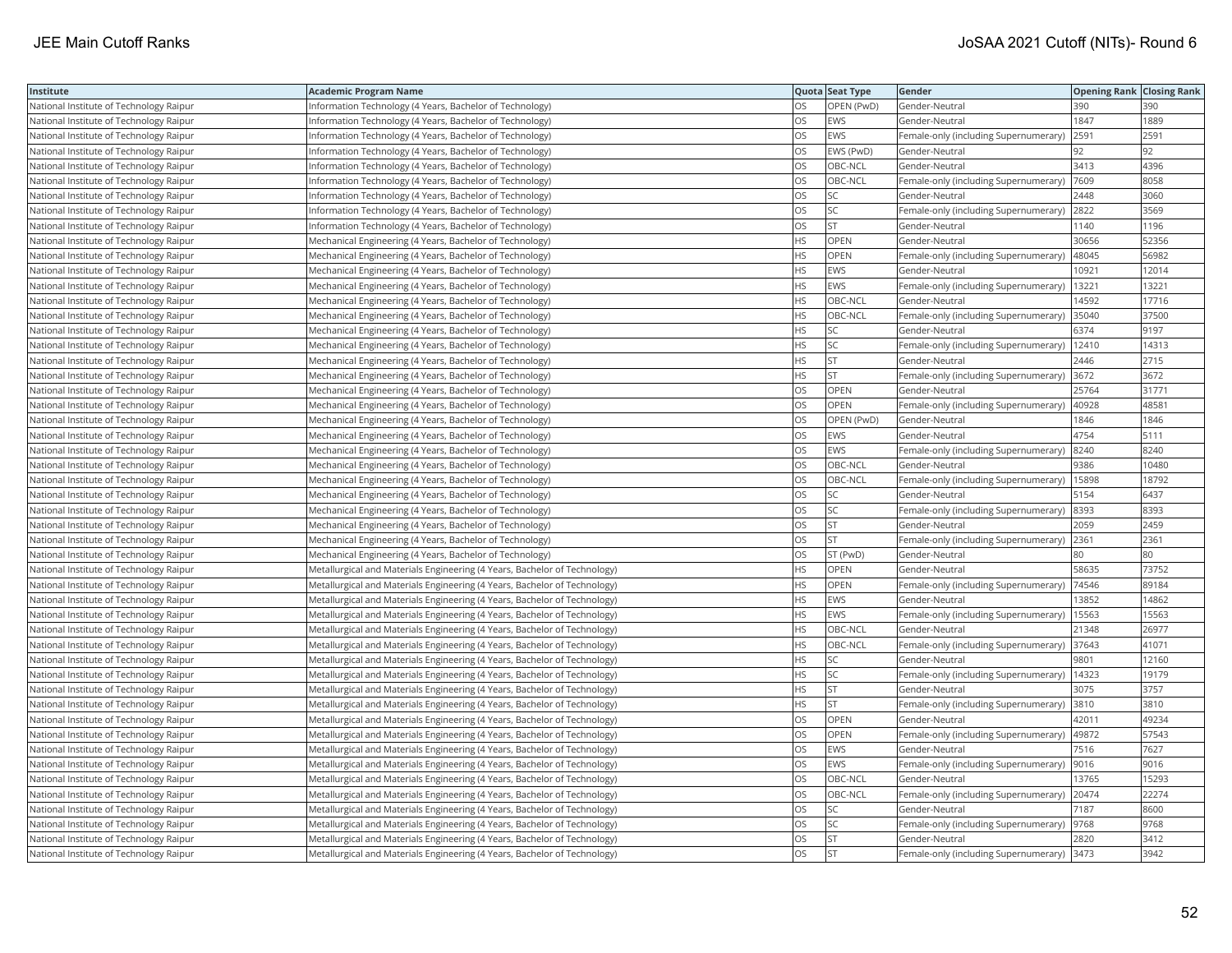| Institute                               | Academic Program Name                                                    |           | Quota Seat Type              | Gender                                      | <b>Opening Rank   Closing Rank</b> |        |
|-----------------------------------------|--------------------------------------------------------------------------|-----------|------------------------------|---------------------------------------------|------------------------------------|--------|
| National Institute of Technology Raipur | Mining Engineering (4 Years, Bachelor of Technology)                     | НS        | OPEN                         | Gender-Neutral                              | 69263                              | 83253  |
| National Institute of Technology Raipur | Mining Engineering (4 Years, Bachelor of Technology)                     | <b>HS</b> | OPEN                         | Female-only (including Supernumerary)       | 78282                              | 105802 |
| National Institute of Technology Raipur | Mining Engineering (4 Years, Bachelor of Technology)                     | <b>HS</b> | EWS                          | Gender-Neutral                              | 14736                              | 16088  |
| National Institute of Technology Raipur | Mining Engineering (4 Years, Bachelor of Technology)                     | HS        | EWS                          | Female-only (including Supernumerary)       | 19250                              | 19250  |
| National Institute of Technology Raipur | Mining Engineering (4 Years, Bachelor of Technology)                     | HS        | OBC-NCL                      | Gender-Neutral                              | 23629                              | 26902  |
| National Institute of Technology Raipur | Mining Engineering (4 Years, Bachelor of Technology)                     | HS        | OBC-NCL                      | Female-only (including Supernumerary) 39000 |                                    | 43954  |
| National Institute of Technology Raipur | Mining Engineering (4 Years, Bachelor of Technology)                     | HS        | SC                           | Gender-Neutral                              | 9324                               | 12076  |
| National Institute of Technology Raipur | Mining Engineering (4 Years, Bachelor of Technology)                     | HS        | SC                           | Female-only (including Supernumerary)       | 13986                              | 16067  |
| National Institute of Technology Raipur | Mining Engineering (4 Years, Bachelor of Technology)                     | HS        | <b>ST</b>                    | Gender-Neutral                              | 2548                               | 3461   |
| National Institute of Technology Raipur | Mining Engineering (4 Years, Bachelor of Technology)                     | OS        | OPEN                         | Gender-Neutral                              | 43658                              | 51335  |
| National Institute of Technology Raipur | Mining Engineering (4 Years, Bachelor of Technology)                     | OS.       | <b>OPEN</b>                  | Female-only (including Supernumerary)       | 58511                              | 60681  |
| National Institute of Technology Raipur | Mining Engineering (4 Years, Bachelor of Technology)                     | OS        | EWS                          | Gender-Neutral                              | 7810                               | 7950   |
| National Institute of Technology Raipur | Mining Engineering (4 Years, Bachelor of Technology)                     | <b>OS</b> | <b>EWS</b>                   | Female-only (including Supernumerary)       | 9792                               | 9792   |
| National Institute of Technology Raipur | Mining Engineering (4 Years, Bachelor of Technology)                     | OS        | OBC-NCL                      | Gender-Neutral                              | 14446                              | 16029  |
| National Institute of Technology Raipur | Mining Engineering (4 Years, Bachelor of Technology)                     | OS        | OBC-NCL                      | Female-only (including Supernumerary)       | 22327                              | 22524  |
| National Institute of Technology Raipur | Mining Engineering (4 Years, Bachelor of Technology)                     | OS.       | SC                           | Gender-Neutral                              | 8000                               | 9295   |
| National Institute of Technology Raipur | Mining Engineering (4 Years, Bachelor of Technology)                     | OS        | SC                           | Female-only (including Supernumerary)  9807 |                                    | 9807   |
| National Institute of Technology Raipur | Mining Engineering (4 Years, Bachelor of Technology)                     | OS        | ST                           | Gender-Neutral                              | 2974                               | 3340   |
| National Institute of Technology Raipur | Mining Engineering (4 Years, Bachelor of Technology)                     | OS.       | <b>ST</b>                    | Female-only (including Supernumerary)       | 4165                               | 4165   |
| National Institute of Technology Sikkim | Civil Engineering (4 Years, Bachelor of Technology)                      | HS        | OPEN                         | Gender-Neutral                              | 476681                             | 721753 |
| National Institute of Technology Sikkim | Civil Engineering (4 Years, Bachelor of Technology)                      | HS        | OPEN                         | Female-only (including Supernumerary)       | 183830                             | 673835 |
| National Institute of Technology Sikkim | Civil Engineering (4 Years, Bachelor of Technology)                      | OS        | <b>OPEN</b>                  | Gender-Neutral                              | 47421                              | 54730  |
| National Institute of Technology Sikkim | Civil Engineering (4 Years, Bachelor of Technology)                      | OS        | OPEN                         | Female-only (including Supernumerary)       | 62559                              | 62559  |
| National Institute of Technology Sikkim | Civil Engineering (4 Years, Bachelor of Technology)                      | OS        | OBC-NCL                      | Gender-Neutral                              | 15201                              | 15498  |
| National Institute of Technology Sikkim | Civil Engineering (4 Years, Bachelor of Technology)                      | OS        | OBC-NCL                      | Female-only (including Supernumerary)       | 22478                              | 22478  |
| National Institute of Technology Sikkim | Civil Engineering (4 Years, Bachelor of Technology)                      | OS        | SC                           | Gender-Neutral                              | 8172                               | 8172   |
| National Institute of Technology Sikkim | Civil Engineering (4 Years, Bachelor of Technology)                      | OS.       | <b>SC</b>                    | Female-only (including Supernumerary)       | 9611                               | 9611   |
| National Institute of Technology Sikkim | Civil Engineering (4 Years, Bachelor of Technology)                      | OS        | <b>ST</b>                    | Gender-Neutral                              | 2337                               | 2400   |
| National Institute of Technology Sikkim | Computer Science and Engineering (4 Years, Bachelor of Technology)       | HS        | OPEN                         | Gender-Neutral                              | 116959                             | 202572 |
| National Institute of Technology Sikkim | Computer Science and Engineering (4 Years, Bachelor of Technology)       | HS        | OPEN                         | Female-only (including Supernumerary)       | 116956                             | 136753 |
| National Institute of Technology Sikkim | Computer Science and Engineering (4 Years, Bachelor of Technology)       | <b>HS</b> | OBC-NCL                      | Gender-Neutral                              | 77124                              | 111870 |
| National Institute of Technology Sikkim | Computer Science and Engineering (4 Years, Bachelor of Technology)       | HS        | OBC-NCL                      | Female-only (including Supernumerary)       | 63985                              | 63985  |
| National Institute of Technology Sikkim | Computer Science and Engineering (4 Years, Bachelor of Technology)       | HS        | SC                           | Gender-Neutral                              | 27641                              | 68728  |
| National Institute of Technology Sikkim | Computer Science and Engineering (4 Years, Bachelor of Technology)       | HS        | <b>ST</b>                    | Gender-Neutral                              | 4866                               | 4866   |
| National Institute of Technology Sikkim | Computer Science and Engineering (4 Years, Bachelor of Technology)       | HS        | <b>ST</b>                    | Female-only (including Supernumerary)       | 23898                              | 23898  |
| National Institute of Technology Sikkim | Computer Science and Engineering (4 Years, Bachelor of Technology)       | OS        | <b>OPEN</b>                  | Gender-Neutral                              | 23624                              | 26475  |
| National Institute of Technology Sikkim | Computer Science and Engineering (4 Years, Bachelor of Technology)       | OS        | OPEN                         | Female-only (including Supernumerary)       | 30939                              | 38587  |
| National Institute of Technology Sikkim | Computer Science and Engineering (4 Years, Bachelor of Technology)       | OS        | OPEN (PwD)                   | Gender-Neutral                              | 869                                | 869    |
| National Institute of Technology Sikkim | Computer Science and Engineering (4 Years, Bachelor of Technology)       | OS.       | OBC-NCL                      | Gender-Neutral                              | 7022                               | 7506   |
| National Institute of Technology Sikkim | Computer Science and Engineering (4 Years, Bachelor of Technology)       | OS        | OBC-NCL                      | Female-only (including Supernumerary)       | 12095                              | 13631  |
| National Institute of Technology Sikkim | Computer Science and Engineering (4 Years, Bachelor of Technology)       | OS        | SC                           | Gender-Neutral                              | 4021                               | 4453   |
| National Institute of Technology Sikkim | Computer Science and Engineering (4 Years, Bachelor of Technology)       | OS        | <b>ST</b>                    | Gender-Neutral                              | 1583                               | 1583   |
| National Institute of Technology Sikkim | Electrical and Electronics Engineering (4 Years, Bachelor of Technology) | HS        | OPEN                         | Gender-Neutral                              | 216198                             | 391585 |
| National Institute of Technology Sikkim | Electrical and Electronics Engineering (4 Years, Bachelor of Technology) | HS        | <b>OPEN</b>                  | Female-only (including Supernumerary)       | 308717                             | 336458 |
| National Institute of Technology Sikkim | Electrical and Electronics Engineering (4 Years, Bachelor of Technology) | HS        | OBC-NCL                      | Gender-Neutral                              | 240221                             | 299749 |
| National Institute of Technology Sikkim | Electrical and Electronics Engineering (4 Years, Bachelor of Technology) | HS        | <b>ST</b>                    | Gender-Neutral                              | 15842                              | 15842  |
| National Institute of Technology Sikkim | Electrical and Electronics Engineering (4 Years, Bachelor of Technology) | OS.       | <b>OPEN</b>                  | Gender-Neutral                              | 39095                              | 41478  |
| National Institute of Technology Sikkim | Electrical and Electronics Engineering (4 Years, Bachelor of Technology) | OS        | OPEN                         | Female-only (including Supernumerary)       | 52248                              | 52248  |
| National Institute of Technology Sikkim | Electrical and Electronics Engineering (4 Years, Bachelor of Technology) | OS        | OBC-NCL                      | Gender-Neutral                              | 12171                              | 12493  |
| National Institute of Technology Sikkim | Electrical and Electronics Engineering (4 Years, Bachelor of Technology) | OS.       | OBC-NCL                      | Female-only (including Supernumerary)       | 18840                              | 20013  |
| National Institute of Technology Sikkim | Electrical and Electronics Engineering (4 Years, Bachelor of Technology) | <b>OS</b> | OBC-NCL (PwD) Gender-Neutral |                                             | 910                                | 910    |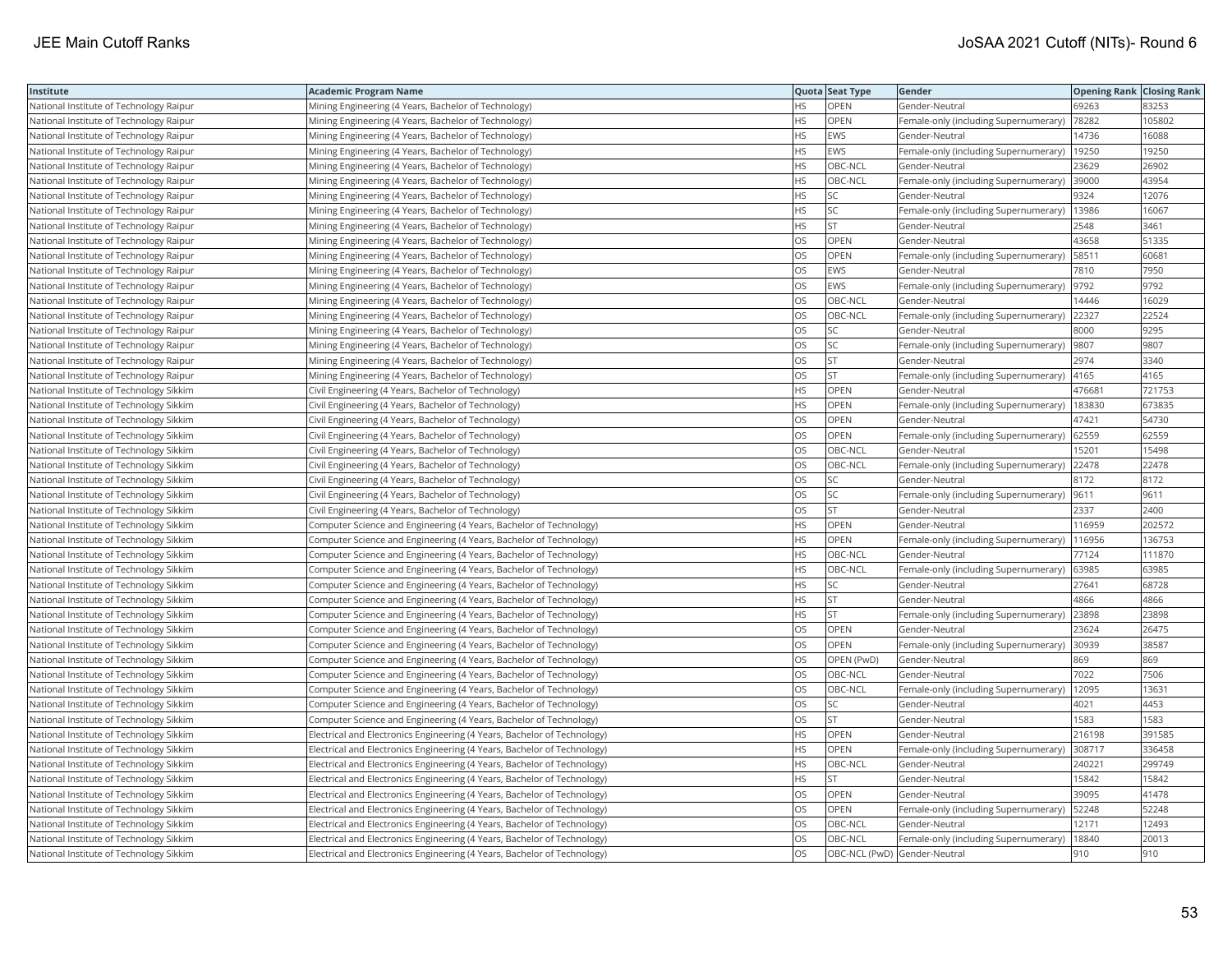| Institute                                          | Academic Program Name                                                       |           | Quota Seat Type              | Gender                                        | <b>Opening Rank Closing Rank</b> |        |
|----------------------------------------------------|-----------------------------------------------------------------------------|-----------|------------------------------|-----------------------------------------------|----------------------------------|--------|
| National Institute of Technology Sikkim            | Electrical and Electronics Engineering (4 Years, Bachelor of Technology)    | OS.       | SC                           | Gender-Neutral                                | 7077                             | 8025   |
| National Institute of Technology Sikkim            | Electrical and Electronics Engineering (4 Years, Bachelor of Technology)    | OS.       | <b>ST</b>                    | Gender-Neutral                                | 2080                             | 2080   |
| National Institute of Technology Sikkim            | Electronics and Communication Engineering (4 Years, Bachelor of Technology) | HS        | OPEN                         | Gender-Neutral                                | 217067                           | 369681 |
| National Institute of Technology Sikkim            | Electronics and Communication Engineering (4 Years, Bachelor of Technology) | <b>HS</b> | OPEN                         | Female-only (including Supernumerary)         | 256634                           | 313642 |
| National Institute of Technology Sikkim            | Electronics and Communication Engineering (4 Years, Bachelor of Technology) | HS        | OBC-NCL                      | Gender-Neutral                                | 202863                           | 224000 |
| National Institute of Technology Sikkim            | Electronics and Communication Engineering (4 Years, Bachelor of Technology) | HS        | <b>ST</b>                    | Gender-Neutral                                | 15628                            | 15628  |
| National Institute of Technology Sikkim            | Electronics and Communication Engineering (4 Years, Bachelor of Technology) | OS.       | <b>OPEN</b>                  | Gender-Neutral                                | 28916                            | 37950  |
| National Institute of Technology Sikkim            | Electronics and Communication Engineering (4 Years, Bachelor of Technology) | OS        | OPEN                         | Female-only (including Supernumerary)         | 49735                            | 49735  |
| National Institute of Technology Sikkim            | Electronics and Communication Engineering (4 Years, Bachelor of Technology) | OS        | OBC-NCL                      | Gender-Neutral                                | 9937                             | 9969   |
| National Institute of Technology Sikkim            | Electronics and Communication Engineering (4 Years, Bachelor of Technology) | <b>OS</b> | OBC-NCL                      | Female-only (including Supernumerary)         | 14835                            | 18283  |
| National Institute of Technology Sikkim            | Electronics and Communication Engineering (4 Years, Bachelor of Technology) | OS        | OBC-NCL (PwD) Gender-Neutral |                                               | 560                              | 560    |
| National Institute of Technology Sikkim            | Electronics and Communication Engineering (4 Years, Bachelor of Technology) | OS        | SC                           | Gender-Neutral                                | 5341                             | 5474   |
| National Institute of Technology Sikkim            | Electronics and Communication Engineering (4 Years, Bachelor of Technology) | OS        | <b>ST</b>                    | Gender-Neutral                                | 2475                             | 2475   |
| National Institute of Technology Sikkim            | Mechanical Engineering (4 Years, Bachelor of Technology)                    | HS        | OPEN                         | Gender-Neutral                                | 536796                           | 800929 |
| National Institute of Technology Sikkim            | Mechanical Engineering (4 Years, Bachelor of Technology)                    | HS.       | <b>OPEN</b>                  | Female-only (including Supernumerary)         | 630778                           | 630778 |
| National Institute of Technology Sikkim            | Mechanical Engineering (4 Years, Bachelor of Technology)                    | OS        | OPEN                         | Gender-Neutral                                | 43608                            | 47504  |
| National Institute of Technology Sikkim            | Mechanical Engineering (4 Years, Bachelor of Technology)                    | OS        | OPEN                         | Female-only (including Supernumerary)         | 56590                            | 60295  |
| National Institute of Technology Sikkim            | Mechanical Engineering (4 Years, Bachelor of Technology)                    | OS        | OBC-NCL                      | Gender-Neutral                                | 13352                            | 14929  |
| National Institute of Technology Sikkim            | Mechanical Engineering (4 Years, Bachelor of Technology)                    | OS.       | <b>SC</b>                    | Gender-Neutral                                | 7334                             | 7796   |
| National Institute of Technology Sikkim            | Mechanical Engineering (4 Years, Bachelor of Technology)                    | OS        | <b>ST</b>                    | Female-only (including Supernumerary)         | 4788                             | 4788   |
| National Institute of Technology Arunachal Pradesh | Civil Engineering (4 Years, Bachelor of Technology)                         | HS        | OPEN                         | Gender-Neutral                                | 178435                           | 250132 |
| National Institute of Technology Arunachal Pradesh | Civil Engineering (4 Years, Bachelor of Technology)                         | HS        | OPEN                         | Female-only (including Supernumerary)         | 98848                            | 221949 |
| National Institute of Technology Arunachal Pradesh | Civil Engineering (4 Years, Bachelor of Technology)                         | HS        | OBC-NCL                      | Gender-Neutral                                | 185775                           | 185775 |
| National Institute of Technology Arunachal Pradesh | Civil Engineering (4 Years, Bachelor of Technology)                         | HS        | SC                           | Gender-Neutral                                | 24696                            | 24696  |
| National Institute of Technology Arunachal Pradesh | Civil Engineering (4 Years, Bachelor of Technology)                         | HS        | <b>ST</b>                    | Gender-Neutral                                | 4468                             | 7120   |
| National Institute of Technology Arunachal Pradesh | Civil Engineering (4 Years, Bachelor of Technology)                         | HS        | <b>ST</b>                    | Female-only (including Supernumerary)         | 4393                             | 10744  |
| National Institute of Technology Arunachal Pradesh | Civil Engineering (4 Years, Bachelor of Technology)                         | OS.       | <b>OPEN</b>                  | Gender-Neutral                                | 51473                            | 56427  |
| National Institute of Technology Arunachal Pradesh | Civil Engineering (4 Years, Bachelor of Technology)                         | OS        | <b>OPEN</b>                  | Female-only (including Supernumerary)         | 63841                            | 67300  |
| National Institute of Technology Arunachal Pradesh | Civil Engineering (4 Years, Bachelor of Technology)                         | OS        | <b>EWS</b>                   | Gender-Neutral                                | 8777                             | 9203   |
| National Institute of Technology Arunachal Pradesh | Civil Engineering (4 Years, Bachelor of Technology)                         | OS        | EWS                          | Female-only (including Supernumerary)         | 10843                            | 11265  |
| National Institute of Technology Arunachal Pradesh | Civil Engineering (4 Years, Bachelor of Technology)                         | OS        | OBC-NCL                      | Gender-Neutral                                | 15418                            | 16249  |
| National Institute of Technology Arunachal Pradesh | Civil Engineering (4 Years, Bachelor of Technology)                         | OS        | OBC-NCL                      | Female-only (including Supernumerary)         | 23572                            | 23572  |
| National Institute of Technology Arunachal Pradesh | Civil Engineering (4 Years, Bachelor of Technology)                         | OS        | SC                           | Gender-Neutral                                | 8692                             | 8730   |
| National Institute of Technology Arunachal Pradesh | Civil Engineering (4 Years, Bachelor of Technology)                         | OS        | SC                           | Female-only (including Supernumerary)         | 10234                            | 10234  |
| National Institute of Technology Arunachal Pradesh | Civil Engineering (4 Years, Bachelor of Technology)                         | OS        | <b>ST</b>                    | Gender-Neutral                                | 2587                             | 2739   |
| National Institute of Technology Arunachal Pradesh | Computer Science and Engineering (4 Years, Bachelor of Technology)          | HS        | OPEN                         | Gender-Neutral                                | 73474                            | 207107 |
| National Institute of Technology Arunachal Pradesh | Computer Science and Engineering (4 Years, Bachelor of Technology)          | HS.       | OPEN                         | Female-only (including Supernumerary)         | 76692                            | 140110 |
| National Institute of Technology Arunachal Pradesh | Computer Science and Engineering (4 Years, Bachelor of Technology)          | HS        | <b>EWS</b>                   | Female-only (including Supernumerary)   51607 |                                  | 51607  |
| National Institute of Technology Arunachal Pradesh | Computer Science and Engineering (4 Years, Bachelor of Technology)          | HS        | OBC-NCL                      | Gender-Neutral                                | 74097                            | 74097  |
| National Institute of Technology Arunachal Pradesh | Computer Science and Engineering (4 Years, Bachelor of Technology)          | HS.       | <b>SC</b>                    | Gender-Neutral                                | 11759                            | 11759  |
| National Institute of Technology Arunachal Pradesh | Computer Science and Engineering (4 Years, Bachelor of Technology)          | HS        | <b>ST</b>                    | Gender-Neutral                                | 4872                             | 9675   |
| National Institute of Technology Arunachal Pradesh | Computer Science and Engineering (4 Years, Bachelor of Technology)          | <b>HS</b> | <b>ST</b>                    | Female-only (including Supernumerary)         | 7651                             | 15140  |
| National Institute of Technology Arunachal Pradesh | Computer Science and Engineering (4 Years, Bachelor of Technology)          | OS.       | OPEN                         | Gender-Neutral                                | 20824                            | 28763  |
| National Institute of Technology Arunachal Pradesh | Computer Science and Engineering (4 Years, Bachelor of Technology)          | OS        | OPEN                         | Female-only (including Supernumerary)         | 41844                            | 43883  |
| National Institute of Technology Arunachal Pradesh | Computer Science and Engineering (4 Years, Bachelor of Technology)          | OS        | <b>EWS</b>                   | Gender-Neutral                                | 4347                             | 5432   |
| National Institute of Technology Arunachal Pradesh | Computer Science and Engineering (4 Years, Bachelor of Technology)          | OS        | EWS                          | Female-only (including Supernumerary)  7260   |                                  | 8153   |
| National Institute of Technology Arunachal Pradesh | Computer Science and Engineering (4 Years, Bachelor of Technology)          | OS        | OBC-NCL                      | Gender-Neutral                                | 7337                             | 9383   |
| National Institute of Technology Arunachal Pradesh | Computer Science and Engineering (4 Years, Bachelor of Technology)          | OS        | OBC-NCL                      | Female-only (including Supernumerary)         | 12926                            | 12926  |
| National Institute of Technology Arunachal Pradesh | Computer Science and Engineering (4 Years, Bachelor of Technology)          | OS        | SC                           | Gender-Neutral                                | 4846                             | 5014   |
| National Institute of Technology Arunachal Pradesh | Computer Science and Engineering (4 Years, Bachelor of Technology)          | OS        | SC                           | Female-only (including Supernumerary)         | 5089                             | 5089   |
| National Institute of Technology Arunachal Pradesh | Computer Science and Engineering (4 Years, Bachelor of Technology)          | OS        | İst                          | Gender-Neutral                                | 1875                             | 1883   |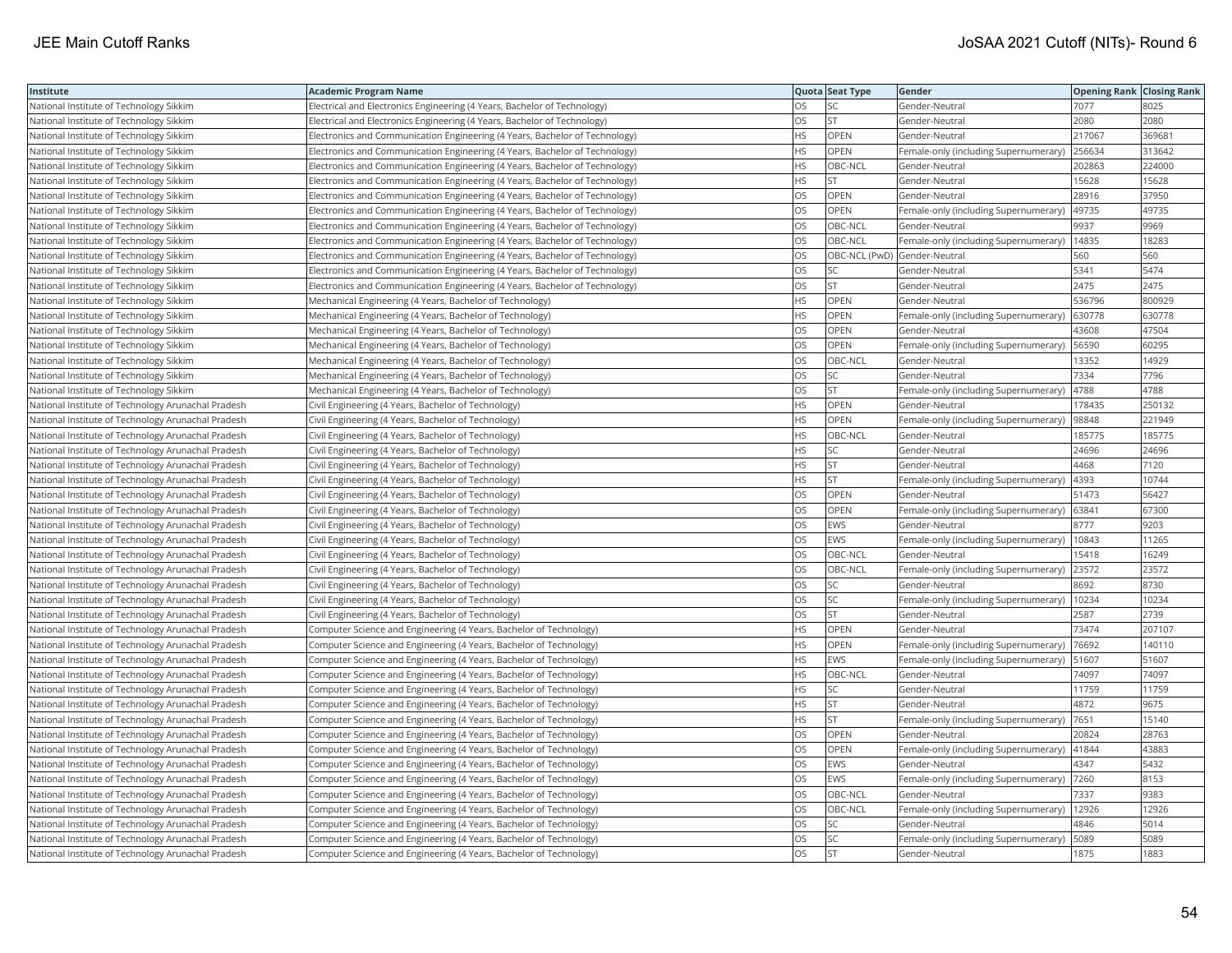| Institute                                          | Academic Program Name                                                       |           | Quota Seat Type | Gender                                      | <b>Opening Rank Closing Rank</b> |        |
|----------------------------------------------------|-----------------------------------------------------------------------------|-----------|-----------------|---------------------------------------------|----------------------------------|--------|
| National Institute of Technology Arunachal Pradesh | Electrical Engineering (4 Years, Bachelor of Technology)                    | HS.       | OPEN            | Gender-Neutral                              | 208568                           | 442309 |
| National Institute of Technology Arunachal Pradesh | Electrical Engineering (4 Years, Bachelor of Technology)                    | HS        | OPEN            | Female-only (including Supernumerary)       | 357658                           | 540524 |
| National Institute of Technology Arunachal Pradesh | Electrical Engineering (4 Years, Bachelor of Technology)                    | <b>HS</b> | OBC-NCL         | Gender-Neutral                              | 196124                           | 196124 |
| National Institute of Technology Arunachal Pradesh | Electrical Engineering (4 Years, Bachelor of Technology)                    | HS        | <b>ST</b>       | Gender-Neutral                              | 12721                            | 28584  |
| National Institute of Technology Arunachal Pradesh | Electrical Engineering (4 Years, Bachelor of Technology)                    | HS        | <b>ST</b>       | Female-only (including Supernumerary)       | 16763                            | 16763  |
| National Institute of Technology Arunachal Pradesh | Electrical Engineering (4 Years, Bachelor of Technology)                    | OS        | OPEN            | Gender-Neutral                              | 39777                            | 46792  |
| National Institute of Technology Arunachal Pradesh | Electrical Engineering (4 Years, Bachelor of Technology)                    | OS        | <b>OPEN</b>     | Female-only (including Supernumerary)       | 53163                            | 55919  |
| National Institute of Technology Arunachal Pradesh | Electrical Engineering (4 Years, Bachelor of Technology)                    | OS        | EWS             | Gender-Neutral                              | 7195                             | 7661   |
| National Institute of Technology Arunachal Pradesh | Electrical Engineering (4 Years, Bachelor of Technology)                    | OS        | <b>EWS</b>      | Female-only (including Supernumerary)       | 9212                             | 10221  |
| National Institute of Technology Arunachal Pradesh | Electrical Engineering (4 Years, Bachelor of Technology)                    | OS        | OBC-NCL         | Gender-Neutral                              | 12183                            | 12970  |
| National Institute of Technology Arunachal Pradesh | Electrical Engineering (4 Years, Bachelor of Technology)                    | OS        | OBC-NCL         | Female-only (including Supernumerary)       | 22137                            | 22137  |
| National Institute of Technology Arunachal Pradesh | Electrical Engineering (4 Years, Bachelor of Technology)                    | OS.       | <b>SC</b>       | Gender-Neutral                              | 6861                             | 7800   |
| National Institute of Technology Arunachal Pradesh | Electrical Engineering (4 Years, Bachelor of Technology)                    | OS.       | <b>SC</b>       | Female-only (including Supernumerary)       | 9979                             | 9979   |
| National Institute of Technology Arunachal Pradesh | Electrical Engineering (4 Years, Bachelor of Technology)                    | OS        | <b>ST</b>       | Gender-Neutral                              | 2972                             | 3093   |
| National Institute of Technology Arunachal Pradesh | Electronics and Communication Engineering (4 Years, Bachelor of Technology) | HS.       | OPEN            | Gender-Neutral                              | 84955                            | 438175 |
| National Institute of Technology Arunachal Pradesh | Electronics and Communication Engineering (4 Years, Bachelor of Technology) | ΗS        | OPEN            | Female-only (including Supernumerary)       | 418930                           | 512001 |
| National Institute of Technology Arunachal Pradesh | Electronics and Communication Engineering (4 Years, Bachelor of Technology) | HS        | OBC-NCL         | Gender-Neutral                              | 206026                           | 206026 |
| National Institute of Technology Arunachal Pradesh | Electronics and Communication Engineering (4 Years, Bachelor of Technology) | <b>HS</b> | <b>ST</b>       | Gender-Neutral                              | 13596                            | 19232  |
| National Institute of Technology Arunachal Pradesh | Electronics and Communication Engineering (4 Years, Bachelor of Technology) | OS        | OPEN            | Gender-Neutral                              | 35001                            | 39301  |
| National Institute of Technology Arunachal Pradesh | Electronics and Communication Engineering (4 Years, Bachelor of Technology) | <b>OS</b> | OPEN            | Female-only (including Supernumerary)       | 39219                            | 45214  |
| National Institute of Technology Arunachal Pradesh | Electronics and Communication Engineering (4 Years, Bachelor of Technology) | OS        | EWS             | Gender-Neutral                              | 6120                             | 6419   |
| National Institute of Technology Arunachal Pradesh | Electronics and Communication Engineering (4 Years, Bachelor of Technology) | OS        | EWS             | Female-only (including Supernumerary) 8406  |                                  | 8978   |
| National Institute of Technology Arunachal Pradesh | Electronics and Communication Engineering (4 Years, Bachelor of Technology) | OS        | OBC-NCL         | Gender-Neutral                              | 11068                            | 11782  |
| National Institute of Technology Arunachal Pradesh | Electronics and Communication Engineering (4 Years, Bachelor of Technology) | OS        | OBC-NCL         | Female-only (including Supernumerary)       | 17908                            | 17908  |
| National Institute of Technology Arunachal Pradesh | Electronics and Communication Engineering (4 Years, Bachelor of Technology) | OS        | SC              | Gender-Neutral                              | 5827                             | 6986   |
| National Institute of Technology Arunachal Pradesh | Electronics and Communication Engineering (4 Years, Bachelor of Technology) | OS        | SC              | Female-only (including Supernumerary)       | 8579                             | 8579   |
| National Institute of Technology Arunachal Pradesh | Electronics and Communication Engineering (4 Years, Bachelor of Technology) | OS        | <b>ST</b>       | Gender-Neutral                              | 2553                             | 2625   |
| National Institute of Technology Arunachal Pradesh | Mechanical Engineering (4 Years, Bachelor of Technology)                    | <b>HS</b> | <b>OPEN</b>     | Gender-Neutral                              | 198146                           | 698231 |
| National Institute of Technology Arunachal Pradesh | Mechanical Engineering (4 Years, Bachelor of Technology)                    | HS        | OPEN            | Female-only (including Supernumerary)       | 531143                           | 650255 |
| National Institute of Technology Arunachal Pradesh | Mechanical Engineering (4 Years, Bachelor of Technology)                    | OS        | OPEN            | Gender-Neutral                              | 48930                            | 52337  |
| National Institute of Technology Arunachal Pradesh | Mechanical Engineering (4 Years, Bachelor of Technology)                    | OS        | OPEN            | Female-only (including Supernumerary) 61753 |                                  | 63719  |
| National Institute of Technology Arunachal Pradesh | Mechanical Engineering (4 Years, Bachelor of Technology)                    | OS        | <b>EWS</b>      | Gender-Neutral                              | 8171                             | 8683   |
| National Institute of Technology Arunachal Pradesh | Mechanical Engineering (4 Years, Bachelor of Technology)                    | OS        | EWS             | Female-only (including Supernumerary)       | 10143                            | 10802  |
| National Institute of Technology Arunachal Pradesh | Mechanical Engineering (4 Years, Bachelor of Technology)                    | OS        | OBC-NCL         | Gender-Neutral                              | 14210                            | 15083  |
| National Institute of Technology Arunachal Pradesh | Mechanical Engineering (4 Years, Bachelor of Technology)                    | <b>OS</b> | OBC-NCL         | Female-only (including Supernumerary)       | 22751                            | 22751  |
| National Institute of Technology Arunachal Pradesh | Mechanical Engineering (4 Years, Bachelor of Technology)                    | OS        | SC              | Gender-Neutral                              | 8357                             | 8504   |
| National Institute of Technology Arunachal Pradesh | Mechanical Engineering (4 Years, Bachelor of Technology)                    | OS        | <b>SC</b>       | Female-only (including Supernumerary)       | 11127                            | 11127  |
| National Institute of Technology Arunachal Pradesh | Mechanical Engineering (4 Years, Bachelor of Technology)                    | OS        | <b>ST</b>       | Gender-Neutral                              | 3174                             | 3174   |
| National Institute of Technology Arunachal Pradesh | Mechanical Engineering (4 Years, Bachelor of Technology)                    | OS        | <b>ST</b>       | Female-only (including Supernumerary)       | 4709                             | 4709   |
| National Institute of Technology, Jamshedpur       | Civil Engineering (4 Years, Bachelor of Technology)                         | HS.       | <b>OPEN</b>     | Gender-Neutral                              | 1380                             | 39246  |
| National Institute of Technology, Jamshedpur       | Civil Engineering (4 Years, Bachelor of Technology)                         | HS        | OPEN            | Female-only (including Supernumerary)       | 51319                            | 59233  |
| National Institute of Technology, Jamshedpur       | Civil Engineering (4 Years, Bachelor of Technology)                         | HS.       | OPEN (PwD)      | Gender-Neutral                              | 1531                             | 1531   |
| National Institute of Technology, Jamshedpur       | Civil Engineering (4 Years, Bachelor of Technology)                         | HS.       | <b>EWS</b>      | Gender-Neutral                              | 5907                             | 6898   |
| National Institute of Technology, Jamshedpur       | Civil Engineering (4 Years, Bachelor of Technology)                         | HS.       | EWS             | Female-only (including Supernumerary)       | 9862                             | 9862   |
| National Institute of Technology, Jamshedpur       | Civil Engineering (4 Years, Bachelor of Technology)                         | HS        | OBC-NCL         | Gender-Neutral                              | 10055                            | 13158  |
| National Institute of Technology, Jamshedpur       | Civil Engineering (4 Years, Bachelor of Technology)                         | HS        | OBC-NCL         | Female-only (including Supernumerary)       | 19663                            | 22229  |
| National Institute of Technology, Jamshedpur       | Civil Engineering (4 Years, Bachelor of Technology)                         | <b>HS</b> | SC              | Gender-Neutral                              | 3721                             | 8067   |
| National Institute of Technology, Jamshedpur       | Civil Engineering (4 Years, Bachelor of Technology)                         | ΗS        | SC              | Female-only (including Supernumerary)       | 13121                            | 13173  |
| National Institute of Technology, Jamshedpur       | Civil Engineering (4 Years, Bachelor of Technology)                         | HS        | <b>ST</b>       | Gender-Neutral                              | 2039                             | 2280   |
| National Institute of Technology, Jamshedpur       | Civil Engineering (4 Years, Bachelor of Technology)                         | HS.       | <b>ST</b>       | Female-only (including Supernumerary)       | 2289                             | 2289   |
| National Institute of Technology, Jamshedpur       | Civil Engineering (4 Years, Bachelor of Technology)                         | <b>OS</b> | OPEN            | Gender-Neutral                              | 25783                            | 35817  |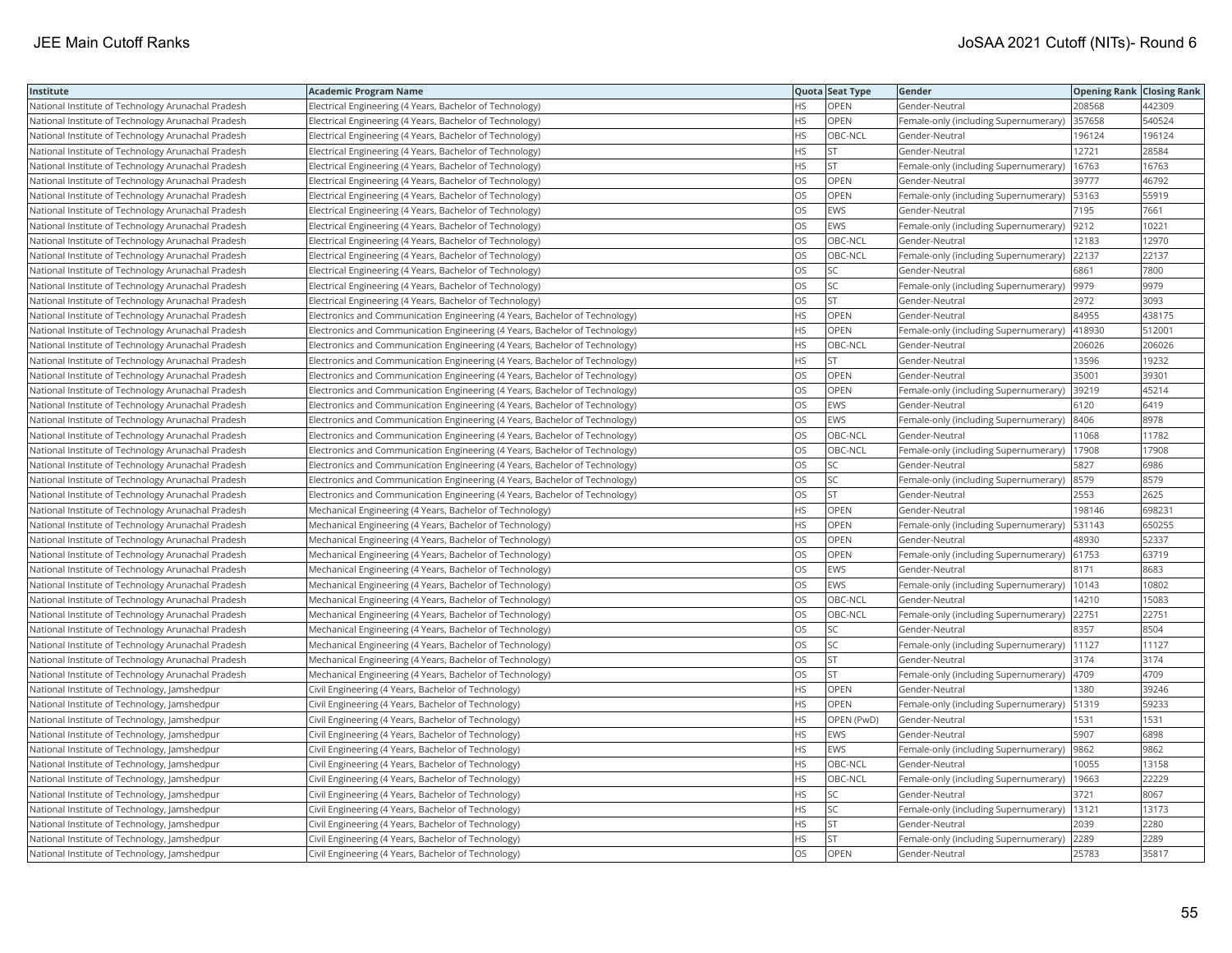| <b>Institute</b>                             | Academic Program Name                                              |           | Quota Seat Type              | <b>Gender</b>                                 | <b>Opening Rank Closing Rank</b> |       |
|----------------------------------------------|--------------------------------------------------------------------|-----------|------------------------------|-----------------------------------------------|----------------------------------|-------|
| National Institute of Technology, Jamshedpur | Civil Engineering (4 Years, Bachelor of Technology)                | OS        | OPEN                         | Female-only (including Supernumerary)   50656 |                                  | 52816 |
| National Institute of Technology, Jamshedpur | Civil Engineering (4 Years, Bachelor of Technology)                | OS.       | OPEN (PwD)                   | Gender-Neutral                                | 1361                             | 1361  |
| National Institute of Technology, Jamshedpur | Civil Engineering (4 Years, Bachelor of Technology)                | OS        | EWS                          | Gender-Neutral                                | 5577                             | 5869  |
| National Institute of Technology, Jamshedpur | Civil Engineering (4 Years, Bachelor of Technology)                | OS        | EWS                          | Female-only (including Supernumerary)         | 8651                             | 8651  |
| National Institute of Technology, Jamshedpur | Civil Engineering (4 Years, Bachelor of Technology)                | <b>OS</b> | OBC-NCL                      | Gender-Neutral                                | 8993                             | 11548 |
| National Institute of Technology, Jamshedpur | Civil Engineering (4 Years, Bachelor of Technology)                | OS        | OBC-NCL                      | Female-only (including Supernumerary)   15972 |                                  | 17077 |
| National Institute of Technology, Jamshedpur | Civil Engineering (4 Years, Bachelor of Technology)                | OS        | SC                           | Gender-Neutral                                | 3717                             | 6491  |
| National Institute of Technology, Jamshedpur | Civil Engineering (4 Years, Bachelor of Technology)                | OS.       | <b>SC</b>                    | Female-only (including Supernumerary) (6569   |                                  | 7100  |
| National Institute of Technology, Jamshedpur | Civil Engineering (4 Years, Bachelor of Technology)                | OS        | SC (PwD)                     | Gender-Neutral                                | 169                              | 169   |
| National Institute of Technology, Jamshedpur | Civil Engineering (4 Years, Bachelor of Technology)                | OS        | <b>ST</b>                    | Gender-Neutral                                | 1669                             | 2048  |
| National Institute of Technology, Jamshedpur | Civil Engineering (4 Years, Bachelor of Technology)                | OS        | <b>ST</b>                    | Female-only (including Supernumerary)         | 2617                             | 2617  |
| National Institute of Technology, Jamshedpur | Computer Science and Engineering (4 Years, Bachelor of Technology) | <b>HS</b> | OPEN                         | Gender-Neutral                                | 3498                             | 10172 |
| National Institute of Technology, Jamshedpur | Computer Science and Engineering (4 Years, Bachelor of Technology) | HS.       | OPEN                         | Female-only (including Supernumerary)         | 10358                            | 20530 |
| National Institute of Technology, Jamshedpur | Computer Science and Engineering (4 Years, Bachelor of Technology) | HS.       | OPEN (PwD)                   | Gender-Neutral                                | 155                              | 155   |
| National Institute of Technology, Jamshedpur | Computer Science and Engineering (4 Years, Bachelor of Technology) | HS.       | OPEN (PwD)                   | Female-only (including Supernumerary) 842     |                                  | 842   |
| National Institute of Technology, Jamshedpur | Computer Science and Engineering (4 Years, Bachelor of Technology) | HS        | EWS                          | Gender-Neutral                                | 1461                             | 1688  |
| National Institute of Technology, Jamshedpur | Computer Science and Engineering (4 Years, Bachelor of Technology) | HS.       | EWS                          | Female-only (including Supernumerary)         | 5033                             | 5033  |
| National Institute of Technology, Jamshedpur | Computer Science and Engineering (4 Years, Bachelor of Technology) | HS.       | OBC-NCL                      | Gender-Neutral                                | 1956                             | 3711  |
| National Institute of Technology, Jamshedpur | Computer Science and Engineering (4 Years, Bachelor of Technology) | HS.       | OBC-NCL                      | Female-only (including Supernumerary)         | 4933                             | 5667  |
| National Institute of Technology, Jamshedpur | Computer Science and Engineering (4 Years, Bachelor of Technology) | HS        | OBC-NCL (PwD) Gender-Neutral |                                               | 219                              | 219   |
| National Institute of Technology, Jamshedpur | Computer Science and Engineering (4 Years, Bachelor of Technology) | HS        | SC                           | Gender-Neutral                                | 774                              | 2797  |
| National Institute of Technology, Jamshedpur | Computer Science and Engineering (4 Years, Bachelor of Technology) | HS.       | SC                           | Female-only (including Supernumerary)  3592   |                                  | 4707  |
| National Institute of Technology, Jamshedpur | Computer Science and Engineering (4 Years, Bachelor of Technology) | HS        | <b>ST</b>                    | Gender-Neutral                                | 250                              | 404   |
| National Institute of Technology, Jamshedpur | Computer Science and Engineering (4 Years, Bachelor of Technology) | HS        | <b>ST</b>                    | Female-only (including Supernumerary)  788    |                                  | 1713  |
| National Institute of Technology, Jamshedpur | Computer Science and Engineering (4 Years, Bachelor of Technology) | OS        | OPEN                         | Gender-Neutral                                | 6087                             | 8569  |
| National Institute of Technology, Jamshedpur | Computer Science and Engineering (4 Years, Bachelor of Technology) | OS        | OPEN                         | Female-only (including Supernumerary)   11334 |                                  | 14524 |
| National Institute of Technology, Jamshedpur | Computer Science and Engineering (4 Years, Bachelor of Technology) | OS        | OPEN (PwD)                   | Gender-Neutral                                | 244                              | 244   |
| National Institute of Technology, Jamshedpur | Computer Science and Engineering (4 Years, Bachelor of Technology) | OS.       | OPEN (PwD)                   | Female-only (including Supernumerary)  473    |                                  | 473   |
| National Institute of Technology, Jamshedpur | Computer Science and Engineering (4 Years, Bachelor of Technology) | OS        | EWS                          | Gender-Neutral                                | 1122                             | 1207  |
| National Institute of Technology, Jamshedpur | Computer Science and Engineering (4 Years, Bachelor of Technology) | OS        | EWS                          | Female-only (including Supernumerary) 2169    |                                  | 2169  |
| National Institute of Technology, Jamshedpur | Computer Science and Engineering (4 Years, Bachelor of Technology) | OS        | EWS (PwD)                    | Gender-Neutral                                | 43                               | 43    |
| National Institute of Technology, Jamshedpur | Computer Science and Engineering (4 Years, Bachelor of Technology) | OS        | OBC-NCL                      | Gender-Neutral                                | 2112                             | 2852  |
| National Institute of Technology, Jamshedpur | Computer Science and Engineering (4 Years, Bachelor of Technology) | OS.       | OBC-NCL                      | Female-only (including Supernumerary)         | 5072                             | 5710  |
| National Institute of Technology, Jamshedpur | Computer Science and Engineering (4 Years, Bachelor of Technology) | OS        | OBC-NCL (PwD) Gender-Neutral |                                               | 124                              | 124   |
| National Institute of Technology, Jamshedpur | Computer Science and Engineering (4 Years, Bachelor of Technology) | OS        | SC                           | Gender-Neutral                                | 1233                             | 2075  |
| National Institute of Technology, Jamshedpur | Computer Science and Engineering (4 Years, Bachelor of Technology) | OS.       | <b>SC</b>                    | Female-only (including Supernumerary)         | 2711                             | 3151  |
| National Institute of Technology, Jamshedpur | Computer Science and Engineering (4 Years, Bachelor of Technology) | OS        | SC (PwD)                     | Gender-Neutral                                | 83                               | 83    |
| National Institute of Technology, Jamshedpur | Computer Science and Engineering (4 Years, Bachelor of Technology) | OS        | <b>ST</b>                    | Gender-Neutral                                | 723                              | 802   |
| National Institute of Technology, Jamshedpur | Computer Science and Engineering (4 Years, Bachelor of Technology) | OS        | <b>ST</b>                    | Female-only (including Supernumerary)   1076  |                                  | 1076  |
| National Institute of Technology, Jamshedpur | Electrical Engineering (4 Years, Bachelor of Technology)           | HS.       | OPEN                         | Gender-Neutral                                | 10639                            | 23617 |
| National Institute of Technology, Jamshedpur | Electrical Engineering (4 Years, Bachelor of Technology)           | HS.       | OPEN                         | Female-only (including Supernumerary)         | 23175                            | 28703 |
| National Institute of Technology, Jamshedpur | Electrical Engineering (4 Years, Bachelor of Technology)           | HS.       | OPEN (PwD)                   | Gender-Neutral                                | 569                              | 1419  |
| National Institute of Technology, Jamshedpur | Electrical Engineering (4 Years, Bachelor of Technology)           | HS        | EWS                          | Gender-Neutral                                | 3417                             | 3557  |
| National Institute of Technology, Jamshedpur | Electrical Engineering (4 Years, Bachelor of Technology)           | <b>HS</b> | <b>EWS</b>                   | Female-only (including Supernumerary)   5897  |                                  | 5897  |
| National Institute of Technology, Jamshedpur | Electrical Engineering (4 Years, Bachelor of Technology)           | HS        | OBC-NCL                      | Gender-Neutral                                | 5650                             | 6946  |
| National Institute of Technology, Jamshedpur | Electrical Engineering (4 Years, Bachelor of Technology)           | HS        | OBC-NCL                      | Female-only (including Supernumerary)   13956 |                                  | 15239 |
| National Institute of Technology, Jamshedpur | Electrical Engineering (4 Years, Bachelor of Technology)           | HS        | OBC-NCL (PwD) Gender-Neutral |                                               | 638                              | 638   |
| National Institute of Technology, Jamshedpur | Electrical Engineering (4 Years, Bachelor of Technology)           | HS        | <b>SC</b>                    | Gender-Neutral                                | 4191                             | 5659  |
| National Institute of Technology, Jamshedpur | Electrical Engineering (4 Years, Bachelor of Technology)           | HS        | SC                           | Female-only (including Supernumerary)         | 5227                             | 5227  |
| National Institute of Technology, Jamshedpur | Electrical Engineering (4 Years, Bachelor of Technology)           | HS.       | <b>ST</b>                    | Gender-Neutral                                | 1335                             | 1441  |
| National Institute of Technology, Jamshedpur | Electrical Engineering (4 Years, Bachelor of Technology)           | <b>HS</b> | ST (PwD)                     | Gender-Neutral                                | 76                               | 76    |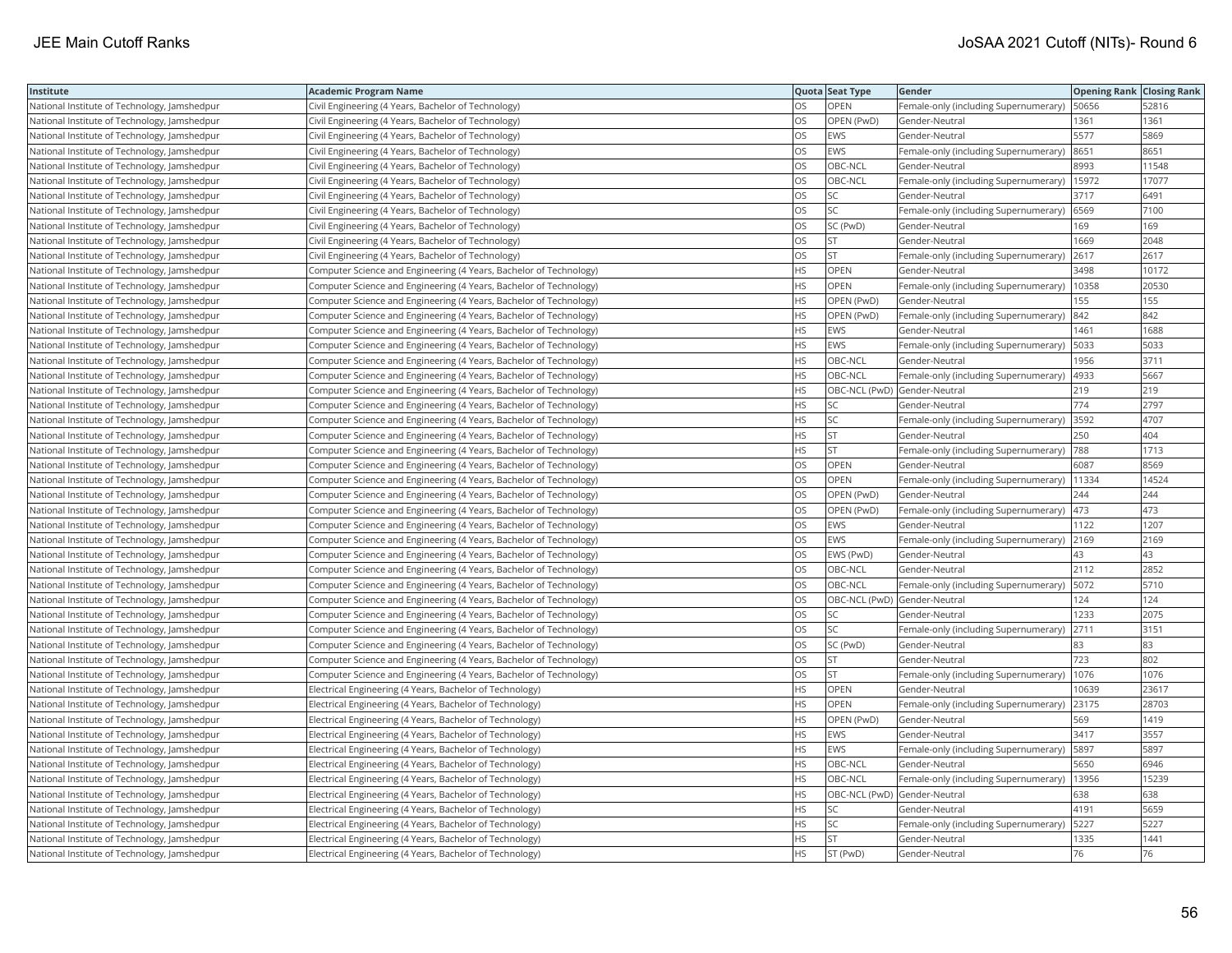| Institute                                    | <b>Academic Program Name</b>                                                |           | Quota Seat Type              | Gender                                       | <b>Opening Rank Closing Rank</b> |       |
|----------------------------------------------|-----------------------------------------------------------------------------|-----------|------------------------------|----------------------------------------------|----------------------------------|-------|
| National Institute of Technology, Jamshedpur | Electrical Engineering (4 Years, Bachelor of Technology)                    | OS        | OPEN                         | Gender-Neutral                               | 16820                            | 21333 |
| National Institute of Technology, Jamshedpur | Electrical Engineering (4 Years, Bachelor of Technology)                    | OS        | OPEN                         | Female-only (including Supernumerary)        | 28868                            | 30420 |
| National Institute of Technology, Jamshedpur | Electrical Engineering (4 Years, Bachelor of Technology)                    | OS        | OPEN (PwD)                   | Gender-Neutral                               | 825                              | 895   |
| National Institute of Technology, Jamshedpur | Electrical Engineering (4 Years, Bachelor of Technology)                    | OS        | <b>EWS</b>                   | Gender-Neutral                               | 3062                             | 3122  |
| National Institute of Technology, Jamshedpur | Electrical Engineering (4 Years, Bachelor of Technology)                    | OS        | <b>EWS</b>                   | Female-only (including Supernumerary)   5723 |                                  | 6022  |
| National Institute of Technology, Jamshedpur | Electrical Engineering (4 Years, Bachelor of Technology)                    | OS        | OBC-NCL                      | Gender-Neutral                               | 5315                             | 7012  |
| National Institute of Technology, Jamshedpur | Electrical Engineering (4 Years, Bachelor of Technology)                    | OS        | OBC-NCL                      | Female-only (including Supernumerary) 8759   |                                  | 12434 |
| National Institute of Technology, Jamshedpur | Electrical Engineering (4 Years, Bachelor of Technology)                    | OS        |                              | OBC-NCL (PwD) Gender-Neutral                 | 566                              | 566   |
| National Institute of Technology, Jamshedpur | Electrical Engineering (4 Years, Bachelor of Technology)                    | OS        | <b>SC</b>                    | Gender-Neutral                               | 3092                             | 4315  |
| National Institute of Technology, Jamshedpur | Electrical Engineering (4 Years, Bachelor of Technology)                    | OS        | SC                           | Female-only (including Supernumerary)        | 5699                             | 5699  |
| National Institute of Technology, Jamshedpur | Electrical Engineering (4 Years, Bachelor of Technology)                    | OS        | <b>ST</b>                    | Gender-Neutral                               | 1590                             | 1946  |
| National Institute of Technology, Jamshedpur | Electronics and Communication Engineering (4 Years, Bachelor of Technology) | <b>HS</b> | OPEN                         | Gender-Neutral                               | 12543                            | 17897 |
| National Institute of Technology, Jamshedpur | Electronics and Communication Engineering (4 Years, Bachelor of Technology) | HS        | OPEN                         | Female-only (including Supernumerary)        | 19583                            | 22378 |
| National Institute of Technology, Jamshedpur | Electronics and Communication Engineering (4 Years, Bachelor of Technology) | HS        | OPEN (PwD)                   | Gender-Neutral                               | 523                              | 523   |
| National Institute of Technology, Jamshedpur | Electronics and Communication Engineering (4 Years, Bachelor of Technology) | HS        | OPEN (PwD)                   | Female-only (including Supernumerary)   1371 |                                  | 1371  |
| National Institute of Technology, Jamshedpur | Electronics and Communication Engineering (4 Years, Bachelor of Technology) | ΗS        | EWS                          | Gender-Neutral                               | 2506                             | 2717  |
| National Institute of Technology, Jamshedpur | Electronics and Communication Engineering (4 Years, Bachelor of Technology) | HS        | <b>EWS</b>                   | Female-only (including Supernumerary)        | 4760                             | 5116  |
| National Institute of Technology, Jamshedpur | Electronics and Communication Engineering (4 Years, Bachelor of Technology) | HS        | OBC-NCL                      | Gender-Neutral                               | 4316                             | 5255  |
| National Institute of Technology, Jamshedpur | Electronics and Communication Engineering (4 Years, Bachelor of Technology) | <b>HS</b> | OBC-NCL                      | Female-only (including Supernumerary)        | 5951                             | 6782  |
| National Institute of Technology, Jamshedpur | Electronics and Communication Engineering (4 Years, Bachelor of Technology) | <b>HS</b> |                              | OBC-NCL (PwD) Gender-Neutral                 | 337                              | 337   |
| National Institute of Technology, Jamshedpur | Electronics and Communication Engineering (4 Years, Bachelor of Technology) | HS        | SC                           | Gender-Neutral                               | 2883                             | 3677  |
| National Institute of Technology, Jamshedpur | Electronics and Communication Engineering (4 Years, Bachelor of Technology) | HS        | SC                           | Female-only (including Supernumerary) 6111   |                                  | 7477  |
| National Institute of Technology, Jamshedpur | Electronics and Communication Engineering (4 Years, Bachelor of Technology) | ΗS        | <b>ST</b>                    | Gender-Neutral                               | 833                              | 1193  |
| National Institute of Technology, Jamshedpur | Electronics and Communication Engineering (4 Years, Bachelor of Technology) | HS        | <b>ST</b>                    | Female-only (including Supernumerary) 2483   |                                  | 2483  |
| National Institute of Technology, Jamshedpur | Electronics and Communication Engineering (4 Years, Bachelor of Technology) | ΗS        | ST (PwD)                     | Gender-Neutral                               | 57                               | 57    |
| National Institute of Technology, Jamshedpur | Electronics and Communication Engineering (4 Years, Bachelor of Technology) | OS        | OPEN                         | Gender-Neutral                               | 10320                            | 14247 |
| National Institute of Technology, Jamshedpur | Electronics and Communication Engineering (4 Years, Bachelor of Technology) | OS        | OPEN                         | Female-only (including Supernumerary)        | 20638                            | 22659 |
| National Institute of Technology, Jamshedpur | Electronics and Communication Engineering (4 Years, Bachelor of Technology) | OS        | OPEN (PwD)                   | Gender-Neutral                               | 653                              | 653   |
| National Institute of Technology, Jamshedpur | Electronics and Communication Engineering (4 Years, Bachelor of Technology) | OS        | <b>EWS</b>                   | Gender-Neutral                               | 1971                             | 2153  |
| National Institute of Technology, Jamshedpur | Electronics and Communication Engineering (4 Years, Bachelor of Technology) | OS        | <b>EWS</b>                   | Female-only (including Supernumerary) 3373   |                                  | 3373  |
| National Institute of Technology, Jamshedpur | Electronics and Communication Engineering (4 Years, Bachelor of Technology) | OS        | EWS (PwD)                    | Gender-Neutral                               | 81                               | 81    |
| National Institute of Technology, Jamshedpur | Electronics and Communication Engineering (4 Years, Bachelor of Technology) | OS        | OBC-NCL                      | Gender-Neutral                               | 3722                             | 4722  |
| National Institute of Technology, Jamshedpur | Electronics and Communication Engineering (4 Years, Bachelor of Technology) | OS        | OBC-NCL                      | Female-only (including Supernumerary) 8104   |                                  | 8638  |
| National Institute of Technology, Jamshedpur | Electronics and Communication Engineering (4 Years, Bachelor of Technology) | OS        | OBC-NCL (PwD) Gender-Neutral |                                              | 353                              | 353   |
| National Institute of Technology, Jamshedpur | Electronics and Communication Engineering (4 Years, Bachelor of Technology) | OS        | SC                           | Gender-Neutral                               | 2498                             | 3413  |
| National Institute of Technology, Jamshedpur | Electronics and Communication Engineering (4 Years, Bachelor of Technology) | OS        | <b>SC</b>                    | Female-only (including Supernumerary)        | 4488                             | 4903  |
| National Institute of Technology, Jamshedpur | Electronics and Communication Engineering (4 Years, Bachelor of Technology) | OS        | <b>ST</b>                    | Gender-Neutral                               | 1265                             | 1385  |
| National Institute of Technology, Jamshedpur | Electronics and Communication Engineering (4 Years, Bachelor of Technology) | OS        | <b>ST</b>                    | Female-only (including Supernumerary)        | 1857                             | 1857  |
| National Institute of Technology, Jamshedpur | Mechanical Engineering (4 Years, Bachelor of Technology)                    | ΗS        | OPEN                         | Gender-Neutral                               | 10745                            | 29190 |
| National Institute of Technology, Jamshedpur | Mechanical Engineering (4 Years, Bachelor of Technology)                    | <b>HS</b> | OPEN                         | Female-only (including Supernumerary)        | 32776                            | 49523 |
| National Institute of Technology, Jamshedpur | Mechanical Engineering (4 Years, Bachelor of Technology)                    | <b>HS</b> | EWS                          | Gender-Neutral                               | 4451                             | 4981  |
| National Institute of Technology, Jamshedpur | Mechanical Engineering (4 Years, Bachelor of Technology)                    | <b>HS</b> | <b>EWS</b>                   | Female-only (including Supernumerary)  7786  |                                  | 7786  |
| National Institute of Technology, Jamshedpur | Mechanical Engineering (4 Years, Bachelor of Technology)                    | HS        | OBC-NCL                      | Gender-Neutral                               | 7065                             | 9503  |
| National Institute of Technology, Jamshedpur | Mechanical Engineering (4 Years, Bachelor of Technology)                    | <b>HS</b> | OBC-NCL                      | Female-only (including Supernumerary)        | 17189                            | 1865  |
| National Institute of Technology, Jamshedpur | Mechanical Engineering (4 Years, Bachelor of Technology)                    | HS        | SC                           | Gender-Neutral                               | 5174                             | 7344  |
| National Institute of Technology, Jamshedpur | Mechanical Engineering (4 Years, Bachelor of Technology)                    | HS        | SC                           | Female-only (including Supernumerary) 8938   |                                  | 9589  |
| National Institute of Technology, Jamshedpur | Mechanical Engineering (4 Years, Bachelor of Technology)                    | HS        | <b>ST</b>                    | Gender-Neutral                               | 1539                             | 1671  |
| National Institute of Technology, Jamshedpur | Mechanical Engineering (4 Years, Bachelor of Technology)                    | ΗS        | <b>ST</b>                    | Female-only (including Supernumerary)        | 2863                             | 2863  |
| National Institute of Technology, Jamshedpur | Mechanical Engineering (4 Years, Bachelor of Technology)                    | OS        | OPEN                         | Gender-Neutral                               | 20944                            | 27602 |
| National Institute of Technology, Jamshedpur | Mechanical Engineering (4 Years, Bachelor of Technology)                    | OS        | OPEN                         | Female-only (including Supernumerary)        | 41302                            | 43325 |
| National Institute of Technology, Jamshedpur | Mechanical Engineering (4 Years, Bachelor of Technology)                    | <b>OS</b> | OPEN (PwD)                   | Gender-Neutral                               | 1305                             | 1305  |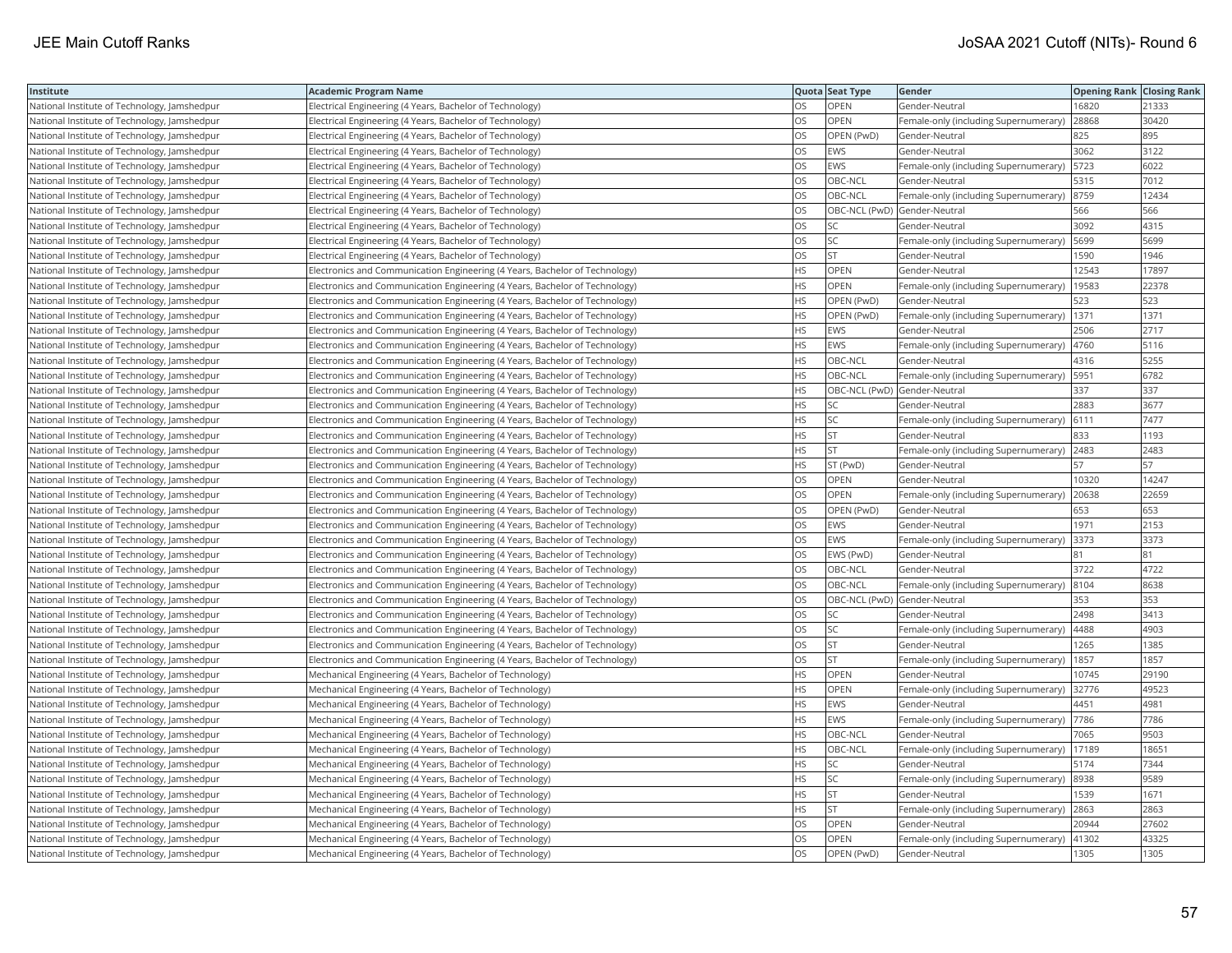| Institute                                     | Academic Program Name                                                     |           | Quota Seat Type              | Gender                                       | <b>Opening Rank Closing Rank</b> |       |
|-----------------------------------------------|---------------------------------------------------------------------------|-----------|------------------------------|----------------------------------------------|----------------------------------|-------|
| National Institute of Technology, Jamshedpur  | Mechanical Engineering (4 Years, Bachelor of Technology)                  | OS        | EWS                          | Gender-Neutral                               | 4147                             | 4251  |
| National Institute of Technology, Jamshedpur  | Mechanical Engineering (4 Years, Bachelor of Technology)                  | OS.       | <b>EWS</b>                   | Female-only (including Supernumerary)        | 8178                             | 8178  |
| National Institute of Technology, Jamshedpur  | Mechanical Engineering (4 Years, Bachelor of Technology)                  | OS        | OBC-NCL                      | Gender-Neutral                               | 7275                             | 8750  |
| National Institute of Technology, Jamshedpur  | Mechanical Engineering (4 Years, Bachelor of Technology)                  | OS        | OBC-NCL                      | Female-only (including Supernumerary)        | 12998                            | 16573 |
| National Institute of Technology, Jamshedpur  | Mechanical Engineering (4 Years, Bachelor of Technology)                  | OS.       | OBC-NCL (PwD) Gender-Neutral |                                              | 699                              | 699   |
| National Institute of Technology, Jamshedpur  | Mechanical Engineering (4 Years, Bachelor of Technology)                  | OS        | SC.                          | Gender-Neutral                               | 2654                             | 5398  |
| National Institute of Technology, Jamshedpur  | Mechanical Engineering (4 Years, Bachelor of Technology)                  | OS        | SC                           | Female-only (including Supernumerary)   5802 |                                  | 6336  |
| National Institute of Technology, Jamshedpur  | Mechanical Engineering (4 Years, Bachelor of Technology)                  | OS.       | <b>ST</b>                    | Gender-Neutral                               | 2138                             | 2354  |
| National Institute of Technology, Jamshedpur  | Mechanical Engineering (4 Years, Bachelor of Technology)                  | OS        | <b>ST</b>                    | Female-only (including Supernumerary)        | 2938                             | 2938  |
| National Institute of Technology, Jamshedpur  | Metallurgical and Materials Engineering (4 Years, Bachelor of Technology) | HS        | OPEN                         | Gender-Neutral                               | 30823                            | 44411 |
| National Institute of Technology, Jamshedpur  | Metallurgical and Materials Engineering (4 Years, Bachelor of Technology) | HS        | <b>OPEN</b>                  | Female-only (including Supernumerary)        | 46637                            | 56620 |
| National Institute of Technology, Jamshedpur  | Metallurgical and Materials Engineering (4 Years, Bachelor of Technology) | <b>HS</b> | EWS                          | Gender-Neutral                               | 7163                             | 7225  |
| National Institute of Technology, Jamshedpur  | Metallurgical and Materials Engineering (4 Years, Bachelor of Technology) | HS        | EWS                          | Female-only (including Supernumerary)        | 10162                            | 10162 |
| National Institute of Technology, Jamshedpur  | Metallurgical and Materials Engineering (4 Years, Bachelor of Technology) | HS        | OBC-NCL                      | Gender-Neutral                               | 11596                            | 13845 |
| National Institute of Technology, Jamshedpur  | Metallurgical and Materials Engineering (4 Years, Bachelor of Technology) | HS        | OBC-NCL                      | Female-only (including Supernumerary) 21364  |                                  | 22507 |
| National Institute of Technology, Jamshedpur  | Metallurgical and Materials Engineering (4 Years, Bachelor of Technology) | HS        | <b>SC</b>                    | Gender-Neutral                               | 6156                             | 8924  |
| National Institute of Technology, Jamshedpur  | Metallurgical and Materials Engineering (4 Years, Bachelor of Technology) | HS        | SC                           | Female-only (including Supernumerary)        | 11251                            | 11251 |
| National Institute of Technology, Jamshedpur  | Metallurgical and Materials Engineering (4 Years, Bachelor of Technology) | HS        | <b>ST</b>                    | Gender-Neutral                               | 2379                             | 3227  |
| National Institute of Technology, Jamshedpur  | Metallurgical and Materials Engineering (4 Years, Bachelor of Technology) | HS.       | <b>ST</b>                    | Female-only (including Supernumerary)        | 4029                             | 4029  |
| National Institute of Technology, Jamshedpur  | Metallurgical and Materials Engineering (4 Years, Bachelor of Technology) | <b>OS</b> | <b>OPEN</b>                  | Gender-Neutral                               | 36373                            | 43220 |
| National Institute of Technology, Jamshedpur  | Metallurgical and Materials Engineering (4 Years, Bachelor of Technology) | OS        | OPEN                         | Female-only (including Supernumerary)        | 45054                            | 55153 |
| National Institute of Technology, Jamshedpur  | Metallurgical and Materials Engineering (4 Years, Bachelor of Technology) | OS        | EWS                          | Gender-Neutral                               | 6578                             | 6939  |
| National Institute of Technology, Jamshedpur  | Metallurgical and Materials Engineering (4 Years, Bachelor of Technology) | OS        | EWS                          | Female-only (including Supernumerary)  9622  |                                  | 9622  |
| National Institute of Technology, Jamshedpur  | Metallurgical and Materials Engineering (4 Years, Bachelor of Technology) | OS        | OBC-NCL                      | Gender-Neutral                               | 11857                            | 13751 |
| National Institute of Technology, Jamshedpur  | Metallurgical and Materials Engineering (4 Years, Bachelor of Technology) | OS        | OBC-NCL                      | Female-only (including Supernumerary)        | 17905                            | 20607 |
| National Institute of Technology, Jamshedpur  | Metallurgical and Materials Engineering (4 Years, Bachelor of Technology) | OS        | SC                           | Gender-Neutral                               | 6117                             | 7648  |
| National Institute of Technology, Jamshedpur  | Metallurgical and Materials Engineering (4 Years, Bachelor of Technology) | OS        | SC                           | Female-only (including Supernumerary)        | 9167                             | 9167  |
| National Institute of Technology, Jamshedpur  | Metallurgical and Materials Engineering (4 Years, Bachelor of Technology) | OS.       | <b>ST</b>                    | Gender-Neutral                               | 1868                             | 3204  |
| National Institute of Technology, Jamshedpur  | Metallurgical and Materials Engineering (4 Years, Bachelor of Technology) | OS        | <b>ST</b>                    | Female-only (including Supernumerary)        | 4236                             | 4236  |
| National Institute of Technology, Jamshedpur  | Production and Industrial Engineering (4 Years, Bachelor of Technology)   | HS.       | OPEN                         | Gender-Neutral                               | 43419                            | 48984 |
| National Institute of Technology, Jamshedpur  | Production and Industrial Engineering (4 Years, Bachelor of Technology)   | HS.       | OPEN                         | Female-only (including Supernumerary)  49701 |                                  | 54969 |
| National Institute of Technology, Jamshedpur  | Production and Industrial Engineering (4 Years, Bachelor of Technology)   | HS        | EWS                          | Gender-Neutral                               | 7451                             | 7748  |
| National Institute of Technology, Jamshedpur  | Production and Industrial Engineering (4 Years, Bachelor of Technology)   | HS.       | EWS                          | Female-only (including Supernumerary)        | 9353                             | 9353  |
| National Institute of Technology, Jamshedpur  | Production and Industrial Engineering (4 Years, Bachelor of Technology)   | HS        | OBC-NCL                      | Gender-Neutral                               | 14073                            | 15029 |
| National Institute of Technology, Jamshedpur  | Production and Industrial Engineering (4 Years, Bachelor of Technology)   | HS.       | OBC-NCL                      | Female-only (including Supernumerary)        | 20470                            | 22570 |
| National Institute of Technology, Jamshedpur  | Production and Industrial Engineering (4 Years, Bachelor of Technology)   | <b>HS</b> | <b>SC</b>                    | Gender-Neutral                               | 8547                             | 9483  |
| National Institute of Technology, Jamshedpur  | Production and Industrial Engineering (4 Years, Bachelor of Technology)   | HS        | SC                           | Female-only (including Supernumerary)        | 14276                            | 14276 |
| National Institute of Technology, Jamshedpur  | Production and Industrial Engineering (4 Years, Bachelor of Technology)   | HS        | <b>ST</b>                    | Gender-Neutral                               | 3001                             | 3308  |
| National Institute of Technology, Jamshedpur  | Production and Industrial Engineering (4 Years, Bachelor of Technology)   | OS        | OPEN                         | Gender-Neutral                               | 32833                            | 41514 |
| National Institute of Technology, Jamshedpur  | Production and Industrial Engineering (4 Years, Bachelor of Technology)   | <b>OS</b> | OPEN                         | Female-only (including Supernumerary)        | 52979                            | 57038 |
| National Institute of Technology, Jamshedpur  | Production and Industrial Engineering (4 Years, Bachelor of Technology)   | OS        | <b>EWS</b>                   | Gender-Neutral                               | 6314                             | 6451  |
| National Institute of Technology, Jamshedpur  | Production and Industrial Engineering (4 Years, Bachelor of Technology)   | OS        | EWS                          | Female-only (including Supernumerary)  9476  |                                  | 9476  |
| National Institute of Technology, Jamshedpur  | Production and Industrial Engineering (4 Years, Bachelor of Technology)   | OS        | OBC-NCL                      | Gender-Neutral                               | 11742                            | 14018 |
| National Institute of Technology, Jamshedpur  | Production and Industrial Engineering (4 Years, Bachelor of Technology)   | OS.       | OBC-NCL                      | Female-only (including Supernumerary)        | 17502                            | 21180 |
| National Institute of Technology, Jamshedpur  | Production and Industrial Engineering (4 Years, Bachelor of Technology)   | OS        | SC                           | Gender-Neutral                               | 6920                             | 7999  |
| National Institute of Technology, Jamshedpur  | Production and Industrial Engineering (4 Years, Bachelor of Technology)   | OS        | SC                           | Female-only (including Supernumerary)  9819  |                                  | 9819  |
| National Institute of Technology, Jamshedpur  | Production and Industrial Engineering (4 Years, Bachelor of Technology)   | OS.       | <b>ST</b>                    | Gender-Neutral                               | 2959                             | 3300  |
| National Institute of Technology, Kurukshetra | Civil Engineering (4 Years, Bachelor of Technology)                       | HS        | <b>OPEN</b>                  | Gender-Neutral                               | 21007                            | 47157 |
| National Institute of Technology, Kurukshetra | Civil Engineering (4 Years, Bachelor of Technology)                       | HS        | OPEN                         | Female-only (including Supernumerary)        | 33198                            | 48683 |
| National Institute of Technology, Kurukshetra | Civil Engineering (4 Years, Bachelor of Technology)                       | <b>HS</b> | OPEN (PwD)                   | Gender-Neutral                               | 689                              | 689   |
| National Institute of Technology, Kurukshetra | Civil Engineering (4 Years, Bachelor of Technology)                       | <b>HS</b> | <b>EWS</b>                   | Gender-Neutral                               | 7257                             | 7819  |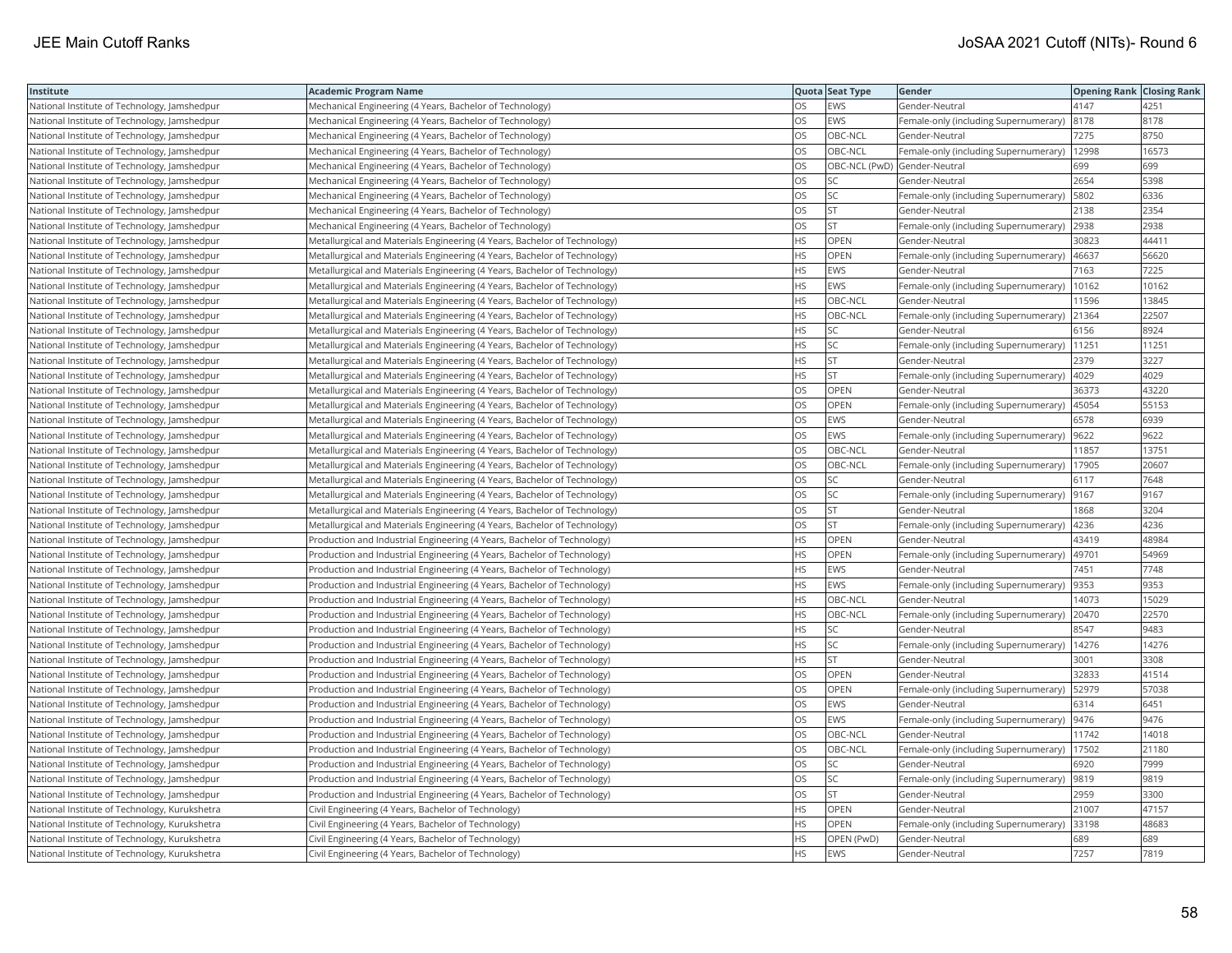| Institute                                     | Academic Program Name                                    |           | Quota Seat Type              | Gender                                        | <b>Opening Rank Closing Rank</b> |       |
|-----------------------------------------------|----------------------------------------------------------|-----------|------------------------------|-----------------------------------------------|----------------------------------|-------|
| National Institute of Technology, Kurukshetra | Civil Engineering (4 Years, Bachelor of Technology)      | НS        | EWS                          | Female-only (including Supernumerary)         | 9329                             | 9329  |
| National Institute of Technology, Kurukshetra | Civil Engineering (4 Years, Bachelor of Technology)      | HS.       | OBC-NCL                      | Gender-Neutral                                | 12615                            | 17963 |
| National Institute of Technology, Kurukshetra | Civil Engineering (4 Years, Bachelor of Technology)      | HS        | OBC-NCL                      | Female-only (including Supernumerary)         | 17473                            | 21805 |
| National Institute of Technology, Kurukshetra | Civil Engineering (4 Years, Bachelor of Technology)      | HS        | SC                           | Gender-Neutral                                | 2321                             | 6682  |
| National Institute of Technology, Kurukshetra | Civil Engineering (4 Years, Bachelor of Technology)      | HS.       | <b>SC</b>                    | Female-only (including Supernumerary)         | 9835                             | 12053 |
| National Institute of Technology, Kurukshetra | Civil Engineering (4 Years, Bachelor of Technology)      | HS        | <b>ST</b>                    | Gender-Neutral                                | 6139                             | 6139  |
| National Institute of Technology, Kurukshetra | Civil Engineering (4 Years, Bachelor of Technology)      | HS        | <b>ST</b>                    | Female-only (including Supernumerary)         | 15947                            | 15947 |
| National Institute of Technology, Kurukshetra | Civil Engineering (4 Years, Bachelor of Technology)      | OS.       | <b>OPEN</b>                  | Gender-Neutral                                | 23008                            | 35376 |
| National Institute of Technology, Kurukshetra | Civil Engineering (4 Years, Bachelor of Technology)      | OS        | OPEN                         | Female-only (including Supernumerary)         | 40051                            | 45444 |
| National Institute of Technology, Kurukshetra | Civil Engineering (4 Years, Bachelor of Technology)      | OS        | OPEN (PwD)                   | Gender-Neutral                                | 1136                             | 1216  |
| National Institute of Technology, Kurukshetra | Civil Engineering (4 Years, Bachelor of Technology)      | OS        | EWS                          | Gender-Neutral                                | 5486                             | 5665  |
| National Institute of Technology, Kurukshetra | Civil Engineering (4 Years, Bachelor of Technology)      | <b>OS</b> | <b>EWS</b>                   | Female-only (including Supernumerary)   6941  |                                  | 6982  |
| National Institute of Technology, Kurukshetra | Civil Engineering (4 Years, Bachelor of Technology)      | OS        | OBC-NCL                      | Gender-Neutral                                | 9040                             | 10785 |
| National Institute of Technology, Kurukshetra | Civil Engineering (4 Years, Bachelor of Technology)      | OS        | OBC-NCL                      | Female-only (including Supernumerary)   15510 |                                  | 18599 |
| National Institute of Technology, Kurukshetra | Civil Engineering (4 Years, Bachelor of Technology)      | OS        | OBC-NCL (PwD) Gender-Neutral |                                               | 479                              | 479   |
| National Institute of Technology, Kurukshetra | Civil Engineering (4 Years, Bachelor of Technology)      | OS        | <b>SC</b>                    | Gender-Neutral                                | 2873                             | 4974  |
| National Institute of Technology, Kurukshetra | Civil Engineering (4 Years, Bachelor of Technology)      | OS        | SC                           | Female-only (including Supernumerary)         | 6065                             | 6499  |
| National Institute of Technology, Kurukshetra | Civil Engineering (4 Years, Bachelor of Technology)      | OS        | <b>ST</b>                    | Gender-Neutral                                | 648                              | 1040  |
| National Institute of Technology, Kurukshetra | Civil Engineering (4 Years, Bachelor of Technology)      | OS.       | <b>ST</b>                    | Female-only (including Supernumerary)         | 2108                             | 2108  |
| National Institute of Technology, Kurukshetra | Civil Engineering (4 Years, Bachelor of Technology)      | <b>OS</b> | ST (PwD)                     | Gender-Neutral                                | 45                               | 45    |
| National Institute of Technology, Kurukshetra | Computer Engineering (4 Years, Bachelor of Technology)   | HS        | OPEN                         | Gender-Neutral                                | 624                              | 6887  |
| National Institute of Technology, Kurukshetra | (Computer Engineering (4 Years, Bachelor of Technology)  | HS.       | OPEN                         | Female-only (including Supernumerary)  3358   |                                  | 11691 |
| National Institute of Technology, Kurukshetra | Computer Engineering (4 Years, Bachelor of Technology)   | HS        | OPEN (PwD)                   | Gender-Neutral                                | 171                              | 364   |
| National Institute of Technology, Kurukshetra | Computer Engineering (4 Years, Bachelor of Technology)   | HS        | OPEN (PwD)                   | Female-only (including Supernumerary)         | 190                              | 190   |
| National Institute of Technology, Kurukshetra | Computer Engineering (4 Years, Bachelor of Technology)   | HS        | EWS                          | Gender-Neutral                                | 822                              | 1157  |
| National Institute of Technology, Kurukshetra | Computer Engineering (4 Years, Bachelor of Technology)   | HS        | <b>EWS</b>                   | Female-only (including Supernumerary) 2709    |                                  | 3190  |
| National Institute of Technology, Kurukshetra | Computer Engineering (4 Years, Bachelor of Technology)   | HS.       | OBC-NCL                      | Gender-Neutral                                | 2005                             | 4020  |
| National Institute of Technology, Kurukshetra | Computer Engineering (4 Years, Bachelor of Technology)   | <b>HS</b> | OBC-NCL                      | Female-only (including Supernumerary) 2991    |                                  | 6838  |
| National Institute of Technology, Kurukshetra | Computer Engineering (4 Years, Bachelor of Technology)   | HS        | OBC-NCL (PwD) Gender-Neutral |                                               | 378                              | 378   |
| National Institute of Technology, Kurukshetra | Computer Engineering (4 Years, Bachelor of Technology)   | HS.       | SC                           | Gender-Neutral                                | 895                              | 2053  |
| National Institute of Technology, Kurukshetra | Computer Engineering (4 Years, Bachelor of Technology)   | HS        | SC                           | Female-only (including Supernumerary) 3214    |                                  | 5345  |
| National Institute of Technology, Kurukshetra | Computer Engineering (4 Years, Bachelor of Technology)   | HS        | <b>ST</b>                    | Gender-Neutral                                | 1191                             | 6372  |
| National Institute of Technology, Kurukshetra | Computer Engineering (4 Years, Bachelor of Technology)   | HS.       | <b>ST</b>                    | Female-only (including Supernumerary)         | 4710                             | 6506  |
| National Institute of Technology, Kurukshetra | Computer Engineering (4 Years, Bachelor of Technology)   | OS        | OPEN                         | Gender-Neutral                                | 1431                             | 5976  |
| National Institute of Technology, Kurukshetra | Computer Engineering (4 Years, Bachelor of Technology)   | OS        | OPEN                         | Female-only (including Supernumerary)         | 8296                             | 10736 |
| National Institute of Technology, Kurukshetra | Computer Engineering (4 Years, Bachelor of Technology)   | OS.       | OPEN (PwD)                   | Gender-Neutral                                | 150                              | 307   |
| National Institute of Technology, Kurukshetra | Computer Engineering (4 Years, Bachelor of Technology)   | OS        | EWS                          | Gender-Neutral                                | 705                              | 870   |
| National Institute of Technology, Kurukshetra | Computer Engineering (4 Years, Bachelor of Technology)   | OS        | <b>EWS</b>                   | Female-only (including Supernumerary)  1918   |                                  | 1978  |
| National Institute of Technology, Kurukshetra | Computer Engineering (4 Years, Bachelor of Technology)   | OS        | OBC-NCL                      | Gender-Neutral                                | 1412                             | 2389  |
| National Institute of Technology, Kurukshetra | Computer Engineering (4 Years, Bachelor of Technology)   | <b>OS</b> | OBC-NCL                      | Female-only (including Supernumerary) 3625    |                                  | 4684  |
| National Institute of Technology, Kurukshetra | Computer Engineering (4 Years, Bachelor of Technology)   | OS.       | OBC-NCL (PwD) Gender-Neutral |                                               | 116                              | 134   |
| National Institute of Technology, Kurukshetra | Computer Engineering (4 Years, Bachelor of Technology)   | OS        | SC                           | Gender-Neutral                                | 808                              | 1591  |
| National Institute of Technology, Kurukshetra | Computer Engineering (4 Years, Bachelor of Technology)   | OS        | SC                           | Female-only (including Supernumerary)         | 2582                             | 2839  |
| National Institute of Technology, Kurukshetra | Computer Engineering (4 Years, Bachelor of Technology)   | OS.       | SC (PwD)                     | Gender-Neutral                                | 95                               | 95    |
| National Institute of Technology, Kurukshetra | Computer Engineering (4 Years, Bachelor of Technology)   | OS        | <b>ST</b>                    | Gender-Neutral                                | 467                              | 655   |
| National Institute of Technology, Kurukshetra | Computer Engineering (4 Years, Bachelor of Technology)   | OS        | <b>ST</b>                    | Female-only (including Supernumerary)         | 732                              | 748   |
| National Institute of Technology, Kurukshetra | Electrical Engineering (4 Years, Bachelor of Technology) | HS        | OPEN                         | Gender-Neutral                                | 15213                            | 23101 |
| National Institute of Technology, Kurukshetra | Electrical Engineering (4 Years, Bachelor of Technology) | HS        | <b>OPEN</b>                  | Female-only (including Supernumerary)         | 22600                            | 30625 |
| National Institute of Technology, Kurukshetra | Electrical Engineering (4 Years, Bachelor of Technology) | HS        | OPEN (PwD)                   | Gender-Neutral                                | 541                              | 541   |
| National Institute of Technology, Kurukshetra | Electrical Engineering (4 Years, Bachelor of Technology) | <b>HS</b> | EWS                          | Gender-Neutral                                | 3317                             | 3687  |
| National Institute of Technology, Kurukshetra | Electrical Engineering (4 Years, Bachelor of Technology) | <b>HS</b> | <b>EWS</b>                   | Female-only (including Supernumerary)   5066  |                                  | 5066  |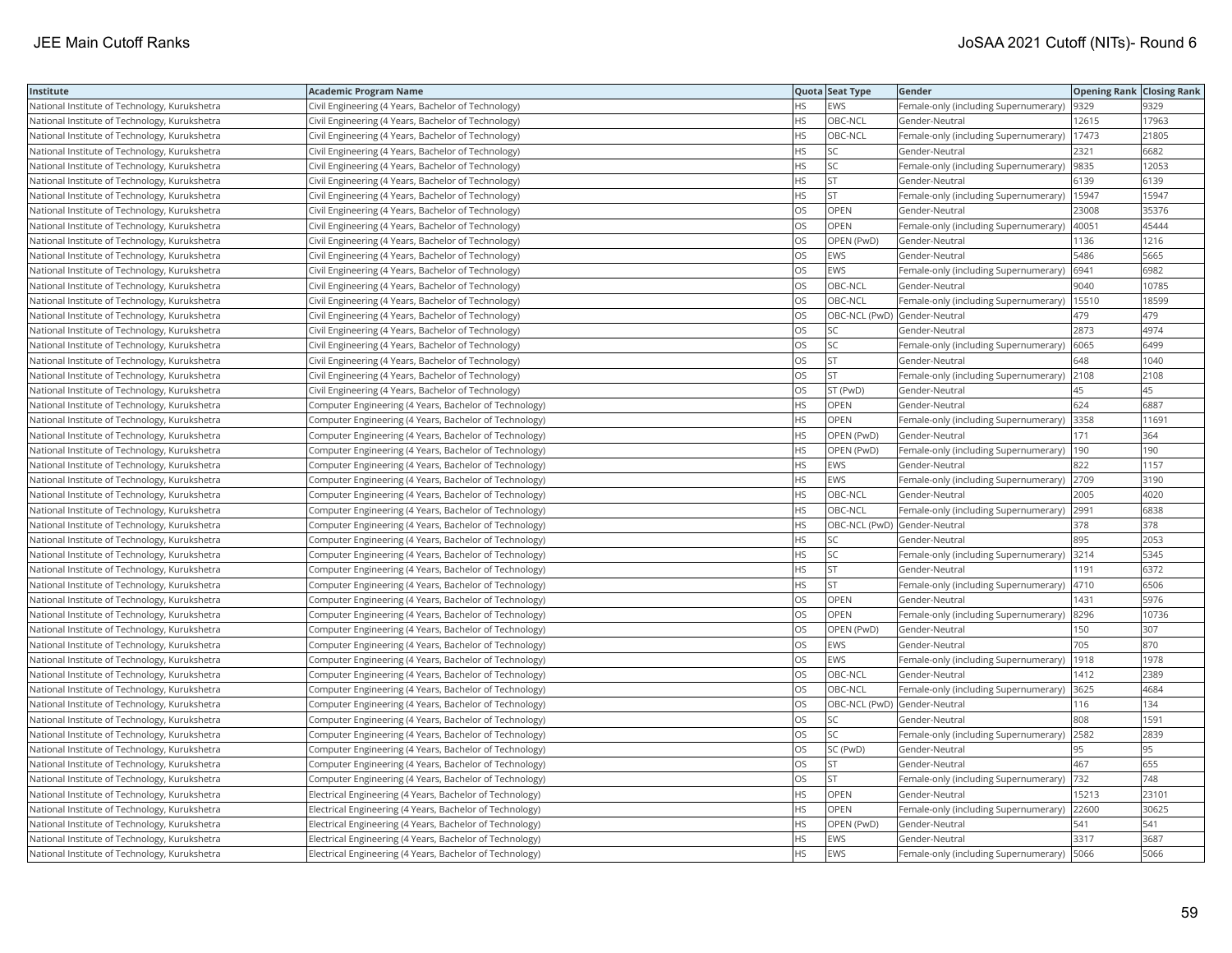| Institute                                     | Academic Program Name                                                       |           | Quota Seat Type              | Gender                                       | <b>Opening Rank Closing Rank</b> |       |
|-----------------------------------------------|-----------------------------------------------------------------------------|-----------|------------------------------|----------------------------------------------|----------------------------------|-------|
| National Institute of Technology, Kurukshetra | Electrical Engineering (4 Years, Bachelor of Technology)                    | НS        | OBC-NCL                      | Gender-Neutral                               | 7201                             | 10277 |
| National Institute of Technology, Kurukshetra | Electrical Engineering (4 Years, Bachelor of Technology)                    | <b>HS</b> | OBC-NCL                      | Female-only (including Supernumerary)        | 12504                            | 14525 |
| National Institute of Technology, Kurukshetra | Electrical Engineering (4 Years, Bachelor of Technology)                    | <b>HS</b> | <b>SC</b>                    | Gender-Neutral                               | 3738                             | 5777  |
| National Institute of Technology, Kurukshetra | Electrical Engineering (4 Years, Bachelor of Technology)                    | HS        | SC                           | Female-only (including Supernumerary)        | 8693                             | 8874  |
| National Institute of Technology, Kurukshetra | Electrical Engineering (4 Years, Bachelor of Technology)                    | HS        | <b>ST</b>                    | Gender-Neutral                               | 5763                             | 23356 |
| National Institute of Technology, Kurukshetra | Electrical Engineering (4 Years, Bachelor of Technology)                    | HS        | <b>ST</b>                    | Female-only (including Supernumerary)   5031 |                                  | 5031  |
| National Institute of Technology, Kurukshetra | Electrical Engineering (4 Years, Bachelor of Technology)                    | OS        | OPEN                         | Gender-Neutral                               | 12055                            | 17768 |
| National Institute of Technology, Kurukshetra | Electrical Engineering (4 Years, Bachelor of Technology)                    | OS        | OPEN                         | Female-only (including Supernumerary)        | 19991                            | 24108 |
| National Institute of Technology, Kurukshetra | Electrical Engineering (4 Years, Bachelor of Technology)                    | OS        | OPEN (PwD)                   | Gender-Neutral                               | 256                              | 770   |
| National Institute of Technology, Kurukshetra | Electrical Engineering (4 Years, Bachelor of Technology)                    | OS        | EWS                          | Gender-Neutral                               | 2452                             | 2643  |
| National Institute of Technology, Kurukshetra | Electrical Engineering (4 Years, Bachelor of Technology)                    | OS.       | <b>EWS</b>                   | Female-only (including Supernumerary)        | 3853                             | 4463  |
| National Institute of Technology, Kurukshetra | Electrical Engineering (4 Years, Bachelor of Technology)                    | OS        | OBC-NCL                      | Gender-Neutral                               | 4688                             | 5851  |
| National Institute of Technology, Kurukshetra | Electrical Engineering (4 Years, Bachelor of Technology)                    | OS.       | OBC-NCL                      | Female-only (including Supernumerary)        | 10253                            | 11450 |
| National Institute of Technology, Kurukshetra | Electrical Engineering (4 Years, Bachelor of Technology)                    | OS        | OBC-NCL (PwD) Gender-Neutral |                                              | 274                              | 274   |
| National Institute of Technology, Kurukshetra | Electrical Engineering (4 Years, Bachelor of Technology)                    | OS        | SC                           | Gender-Neutral                               | 2998                             | 4185  |
| National Institute of Technology, Kurukshetra | Electrical Engineering (4 Years, Bachelor of Technology)                    | OS.       | <b>SC</b>                    | Female-only (including Supernumerary)        | 4338                             | 4841  |
| National Institute of Technology, Kurukshetra | Electrical Engineering (4 Years, Bachelor of Technology)                    | OS        | <b>ST</b>                    | Gender-Neutral                               | 1045                             | 1462  |
| National Institute of Technology, Kurukshetra | Electrical Engineering (4 Years, Bachelor of Technology)                    | OS        | <b>ST</b>                    | Female-only (including Supernumerary)        | 1853                             | 1853  |
| National Institute of Technology, Kurukshetra | Electronics and Communication Engineering (4 Years, Bachelor of Technology) | <b>HS</b> | <b>OPEN</b>                  | Gender-Neutral                               | 7191                             | 15150 |
| National Institute of Technology, Kurukshetra | Electronics and Communication Engineering (4 Years, Bachelor of Technology) | HS.       | OPEN                         | Female-only (including Supernumerary)        | 18481                            | 22173 |
| National Institute of Technology, Kurukshetra | Electronics and Communication Engineering (4 Years, Bachelor of Technology) | HS.       | OPEN (PwD)                   | Gender-Neutral                               | 536                              | 536   |
| National Institute of Technology, Kurukshetra | Electronics and Communication Engineering (4 Years, Bachelor of Technology) | HS.       | EWS                          | Gender-Neutral                               | 2094                             | 2683  |
| National Institute of Technology, Kurukshetra | Electronics and Communication Engineering (4 Years, Bachelor of Technology) | HS        | <b>EWS</b>                   | Female-only (including Supernumerary)        | 4201                             | 4201  |
| National Institute of Technology, Kurukshetra | Electronics and Communication Engineering (4 Years, Bachelor of Technology) | HS        | OBC-NCL                      | Gender-Neutral                               | 3917                             | 7754  |
| National Institute of Technology, Kurukshetra | Electronics and Communication Engineering (4 Years, Bachelor of Technology) | HS.       | OBC-NCL                      | Female-only (including Supernumerary)        | 10137                            | 11954 |
| National Institute of Technology, Kurukshetra | Electronics and Communication Engineering (4 Years, Bachelor of Technology) | HS        | SC                           | Gender-Neutral                               | 2642                             | 3591  |
| National Institute of Technology, Kurukshetra | Electronics and Communication Engineering (4 Years, Bachelor of Technology) | HS.       | <b>SC</b>                    | Female-only (including Supernumerary)        | 6181                             | 6583  |
| National Institute of Technology, Kurukshetra | Electronics and Communication Engineering (4 Years, Bachelor of Technology) | HS        | <b>ST</b>                    | Gender-Neutral                               | 7877                             | 17533 |
| National Institute of Technology, Kurukshetra | Electronics and Communication Engineering (4 Years, Bachelor of Technology) | OS        | OPEN                         | Gender-Neutral                               | 8077                             | 12006 |
| National Institute of Technology, Kurukshetra | Electronics and Communication Engineering (4 Years, Bachelor of Technology) | OS        | OPEN                         | Female-only (including Supernumerary)        | 15670                            | 18687 |
| National Institute of Technology, Kurukshetra | Electronics and Communication Engineering (4 Years, Bachelor of Technology) | OS        | OPEN (PwD)                   | Gender-Neutral                               | 401                              | 401   |
| National Institute of Technology, Kurukshetra | Electronics and Communication Engineering (4 Years, Bachelor of Technology) | OS        | EWS                          | Gender-Neutral                               | 1630                             | 1731  |
| National Institute of Technology, Kurukshetra | Electronics and Communication Engineering (4 Years, Bachelor of Technology) | OS        | <b>EWS</b>                   | Female-only (including Supernumerary)        | 3404                             | 3584  |
| National Institute of Technology, Kurukshetra | Electronics and Communication Engineering (4 Years, Bachelor of Technology) | OS        | OBC-NCL                      | Gender-Neutral                               | 3717                             | 4103  |
| National Institute of Technology, Kurukshetra | Electronics and Communication Engineering (4 Years, Bachelor of Technology) | OS        | OBC-NCL                      | Female-only (including Supernumerary)        | 5610                             | 7920  |
| National Institute of Technology, Kurukshetra | Electronics and Communication Engineering (4 Years, Bachelor of Technology) | OS        | OBC-NCL (PwD) Gender-Neutral |                                              | 167                              | 167   |
| National Institute of Technology, Kurukshetra | Electronics and Communication Engineering (4 Years, Bachelor of Technology) | OS        | SC                           | Gender-Neutral                               | 2255                             | 2879  |
| National Institute of Technology, Kurukshetra | Electronics and Communication Engineering (4 Years, Bachelor of Technology) | OS        | SC                           | Female-only (including Supernumerary) 3438   |                                  | 3825  |
| National Institute of Technology, Kurukshetra | Electronics and Communication Engineering (4 Years, Bachelor of Technology) | OS.       | <b>ST</b>                    | Gender-Neutral                               | 938                              | 1103  |
| National Institute of Technology, Kurukshetra | Electronics and Communication Engineering (4 Years, Bachelor of Technology) | OS        | <b>ST</b>                    | Female-only (including Supernumerary)        | 1615                             | 1615  |
| National Institute of Technology, Kurukshetra | Information Technology (4 Years, Bachelor of Technology)                    | <b>HS</b> | OPEN                         | Gender-Neutral                               | 7309                             | 9801  |
| National Institute of Technology, Kurukshetra | Information Technology (4 Years, Bachelor of Technology)                    | HS        | <b>OPEN</b>                  | Female-only (including Supernumerary)        | 12044                            | 17626 |
| National Institute of Technology, Kurukshetra | Information Technology (4 Years, Bachelor of Technology)                    | HS        | OPEN (PwD)                   | Gender-Neutral                               | 419                              | 419   |
| National Institute of Technology, Kurukshetra | Information Technology (4 Years, Bachelor of Technology)                    | HS        | OPEN (PwD)                   | Female-only (including Supernumerary)        | 665                              | 665   |
| National Institute of Technology, Kurukshetra | Information Technology (4 Years, Bachelor of Technology)                    | HS        | EWS                          | Gender-Neutral                               | 1525                             | 1816  |
| National Institute of Technology, Kurukshetra | Information Technology (4 Years, Bachelor of Technology)                    | HS        | EWS                          | Female-only (including Supernumerary)        | 3786                             | 3786  |
| National Institute of Technology, Kurukshetra | Information Technology (4 Years, Bachelor of Technology)                    | <b>HS</b> | OBC-NCL                      | Gender-Neutral                               | 4076                             | 5736  |
| National Institute of Technology, Kurukshetra | Information Technology (4 Years, Bachelor of Technology)                    | HS        | OBC-NCL                      | Female-only (including Supernumerary)        | 7376                             | 8515  |
| National Institute of Technology, Kurukshetra | Information Technology (4 Years, Bachelor of Technology)                    | HS        | SC                           | Gender-Neutral                               | 1972                             | 2471  |
| National Institute of Technology, Kurukshetra | Information Technology (4 Years, Bachelor of Technology)                    | HS        | <b>SC</b>                    | Female-only (including Supernumerary)        | 5632                             | 6016  |
| National Institute of Technology, Kurukshetra | Information Technology (4 Years, Bachelor of Technology)                    | <b>HS</b> | İst                          | Gender-Neutral                               | 9057                             | 15292 |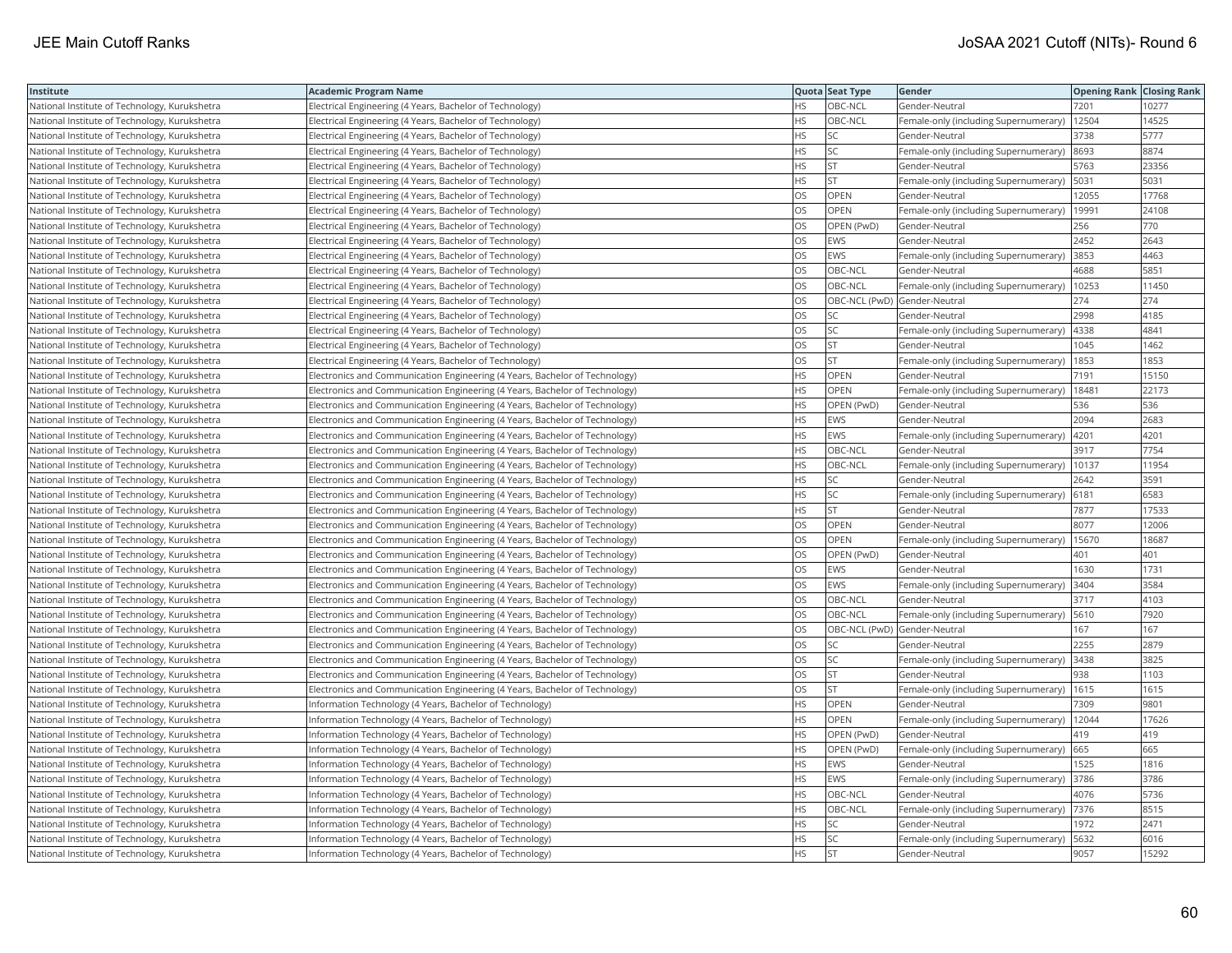| Institute                                     | Academic Program Name                                                   |           | Quota Seat Type | <b>Gender</b>                                 | <b>Opening Rank Closing Rank</b> |       |
|-----------------------------------------------|-------------------------------------------------------------------------|-----------|-----------------|-----------------------------------------------|----------------------------------|-------|
| National Institute of Technology, Kurukshetra | Information Technology (4 Years, Bachelor of Technology)                | HS        | <b>ST</b>       | Female-only (including Supernumerary)         | 13728                            | 13728 |
| National Institute of Technology, Kurukshetra | Information Technology (4 Years, Bachelor of Technology)                | OS.       | OPEN            | Gender-Neutral                                | 5230                             | 7504  |
| National Institute of Technology, Kurukshetra | Information Technology (4 Years, Bachelor of Technology)                | OS        | <b>OPEN</b>     | Female-only (including Supernumerary)         | 9804                             | 12444 |
| National Institute of Technology, Kurukshetra | Information Technology (4 Years, Bachelor of Technology)                | OS        | OPEN (PwD)      | Gender-Neutral                                | 352                              | 352   |
| National Institute of Technology, Kurukshetra | Information Technology (4 Years, Bachelor of Technology)                | OS.       | <b>EWS</b>      | Gender-Neutral                                | 1916                             | 1004  |
| National Institute of Technology, Kurukshetra | Information Technology (4 Years, Bachelor of Technology)                | OS        | EWS             | Female-only (including Supernumerary) 2110    |                                  | 2115  |
| National Institute of Technology, Kurukshetra | Information Technology (4 Years, Bachelor of Technology)                | OS        | OBC-NCL         | Gender-Neutral                                | 2400                             | 2731  |
| National Institute of Technology, Kurukshetra | Information Technology (4 Years, Bachelor of Technology)                | OS.       | OBC-NCL         | Female-only (including Supernumerary)   5082  |                                  | 5349  |
| National Institute of Technology, Kurukshetra | Information Technology (4 Years, Bachelor of Technology)                | OS        |                 | OBC-NCL (PwD) Gender-Neutral                  | 145                              | 145   |
| National Institute of Technology, Kurukshetra | Information Technology (4 Years, Bachelor of Technology)                | OS        | SC              | Gender-Neutral                                | 1514                             | 1872  |
| National Institute of Technology, Kurukshetra | Information Technology (4 Years, Bachelor of Technology)                | OS        | SC              | Female-only (including Supernumerary)         | 2307                             | 3086  |
| National Institute of Technology, Kurukshetra | Information Technology (4 Years, Bachelor of Technology)                | OS.       | <b>ST</b>       | Gender-Neutral                                | 625                              | 768   |
| National Institute of Technology, Kurukshetra | Information Technology (4 Years, Bachelor of Technology)                | OS        | <b>ST</b>       | Female-only (including Supernumerary)         | 905                              | 905   |
| National Institute of Technology, Kurukshetra | Mechanical Engineering (4 Years, Bachelor of Technology)                | HS.       | OPEN            | Gender-Neutral                                | 16013                            | 28997 |
| National Institute of Technology, Kurukshetra | Mechanical Engineering (4 Years, Bachelor of Technology)                | HS.       | OPEN            | Female-only (including Supernumerary) 34101   |                                  | 39240 |
| National Institute of Technology, Kurukshetra | Mechanical Engineering (4 Years, Bachelor of Technology)                | ΗS        | OPEN (PwD)      | Gender-Neutral                                | 1718                             | 1718  |
| National Institute of Technology, Kurukshetra | Mechanical Engineering (4 Years, Bachelor of Technology)                | HS        | <b>EWS</b>      | Gender-Neutral                                | 4319                             | 5283  |
| National Institute of Technology, Kurukshetra | Mechanical Engineering (4 Years, Bachelor of Technology)                | HS        | <b>EWS</b>      | Female-only (including Supernumerary)         | 6045                             | 6045  |
| National Institute of Technology, Kurukshetra | Mechanical Engineering (4 Years, Bachelor of Technology)                | <b>HS</b> | OBC-NCL         | Gender-Neutral                                | 8185                             | 12508 |
| National Institute of Technology, Kurukshetra | Mechanical Engineering (4 Years, Bachelor of Technology)                | HS.       | OBC-NCL         | Female-only (including Supernumerary)         | 14537                            | 17057 |
| National Institute of Technology, Kurukshetra | Mechanical Engineering (4 Years, Bachelor of Technology)                | HS        | SC              | Gender-Neutral                                | 4226                             | 5970  |
| National Institute of Technology, Kurukshetra | Mechanical Engineering (4 Years, Bachelor of Technology)                | HS.       | SC              | Female-only (including Supernumerary)   11424 |                                  | 11750 |
| National Institute of Technology, Kurukshetra | Mechanical Engineering (4 Years, Bachelor of Technology)                | HS        | <b>ST</b>       | Gender-Neutral                                | 18751                            | 24286 |
| National Institute of Technology, Kurukshetra | Mechanical Engineering (4 Years, Bachelor of Technology)                | OS        | OPEN            | Gender-Neutral                                | 19152                            | 24586 |
| National Institute of Technology, Kurukshetra | Mechanical Engineering (4 Years, Bachelor of Technology)                | OS        | OPEN            | Female-only (including Supernumerary)         | 30746                            | 36110 |
| National Institute of Technology, Kurukshetra | Mechanical Engineering (4 Years, Bachelor of Technology)                | OS        | OPEN (PwD)      | Gender-Neutral                                | 1163                             | 1163  |
| National Institute of Technology, Kurukshetra | Mechanical Engineering (4 Years, Bachelor of Technology)                | OS        | EWS             | Gender-Neutral                                | 3566                             | 3793  |
| National Institute of Technology, Kurukshetra | Mechanical Engineering (4 Years, Bachelor of Technology)                | OS.       | <b>EWS</b>      | Female-only (including Supernumerary)         | 6806                             | 7148  |
| National Institute of Technology, Kurukshetra | Mechanical Engineering (4 Years, Bachelor of Technology)                | OS        | OBC-NCL         | Gender-Neutral                                | 6977                             | 8136  |
| National Institute of Technology, Kurukshetra | Mechanical Engineering (4 Years, Bachelor of Technology)                | OS        | OBC-NCL         | Female-only (including Supernumerary)         | 14487                            | 15876 |
| National Institute of Technology, Kurukshetra | Mechanical Engineering (4 Years, Bachelor of Technology)                | OS        |                 | OBC-NCL (PwD) Gender-Neutral                  | 510                              | 510   |
| National Institute of Technology, Kurukshetra | Mechanical Engineering (4 Years, Bachelor of Technology)                | OS        | SC              | Gender-Neutral                                | 3751                             | 4742  |
| National Institute of Technology, Kurukshetra | Mechanical Engineering (4 Years, Bachelor of Technology)                | OS        | <b>SC</b>       | Female-only (including Supernumerary)         | 6549                             | 7782  |
| National Institute of Technology, Kurukshetra | Mechanical Engineering (4 Years, Bachelor of Technology)                | OS        | <b>ST</b>       | Gender-Neutral                                | 1512                             | 1632  |
| National Institute of Technology, Kurukshetra | Mechanical Engineering (4 Years, Bachelor of Technology)                | OS        | <b>ST</b>       | Female-only (including Supernumerary)         | 2176                             | 2176  |
| National Institute of Technology, Kurukshetra | Production and Industrial Engineering (4 Years, Bachelor of Technology) | <b>HS</b> | <b>OPEN</b>     | Gender-Neutral                                | 29835                            | 50672 |
| National Institute of Technology, Kurukshetra | Production and Industrial Engineering (4 Years, Bachelor of Technology) | HS        | <b>OPEN</b>     | Female-only (including Supernumerary)         | 41947                            | 55934 |
| National Institute of Technology, Kurukshetra | Production and Industrial Engineering (4 Years, Bachelor of Technology) | HS.       | EWS             | Gender-Neutral                                | 7945                             | 8341  |
| National Institute of Technology, Kurukshetra | Production and Industrial Engineering (4 Years, Bachelor of Technology) | HS        | EWS             | Female-only (including Supernumerary)         | 9587                             | 9587  |
| National Institute of Technology, Kurukshetra | Production and Industrial Engineering (4 Years, Bachelor of Technology) | HS.       | OBC-NCL         | Gender-Neutral                                | 13451                            | 17862 |
| National Institute of Technology, Kurukshetra | Production and Industrial Engineering (4 Years, Bachelor of Technology) | HS.       | OBC-NCL         | Female-only (including Supernumerary)         | 17093                            | 22878 |
| National Institute of Technology, Kurukshetra | Production and Industrial Engineering (4 Years, Bachelor of Technology) | HS.       | SC              | Gender-Neutral                                | 7811                             | 9020  |
| National Institute of Technology, Kurukshetra | Production and Industrial Engineering (4 Years, Bachelor of Technology) | HS.       | SC              | Female-only (including Supernumerary)         | 13250                            | 13559 |
| National Institute of Technology, Kurukshetra | Production and Industrial Engineering (4 Years, Bachelor of Technology) | OS.       | <b>OPEN</b>     | Gender-Neutral                                | 33459                            | 39475 |
| National Institute of Technology, Kurukshetra | Production and Industrial Engineering (4 Years, Bachelor of Technology) | OS        | <b>OPEN</b>     | Female-only (including Supernumerary)         | 41377                            | 48836 |
| National Institute of Technology, Kurukshetra | Production and Industrial Engineering (4 Years, Bachelor of Technology) | OS        | EWS             | Gender-Neutral                                | 6050                             | 6146  |
| National Institute of Technology, Kurukshetra | Production and Industrial Engineering (4 Years, Bachelor of Technology) | OS.       | EWS             | Female-only (including Supernumerary)         | 8222                             | 8222  |
| National Institute of Technology, Kurukshetra | Production and Industrial Engineering (4 Years, Bachelor of Technology) | OS        | OBC-NCL         | Gender-Neutral                                | 10506                            | 13357 |
| National Institute of Technology, Kurukshetra | Production and Industrial Engineering (4 Years, Bachelor of Technology) | OS        | OBC-NCL         | Female-only (including Supernumerary)         | 20223                            | 20447 |
| National Institute of Technology, Kurukshetra | Production and Industrial Engineering (4 Years, Bachelor of Technology) | OS        | <b>SC</b>       | Gender-Neutral                                | 5077                             | 7298  |
| National Institute of Technology, Kurukshetra | Production and Industrial Engineering (4 Years, Bachelor of Technology) | OS        | <b>SC</b>       | Female-only (including Supernumerary)         | 10214                            | 10214 |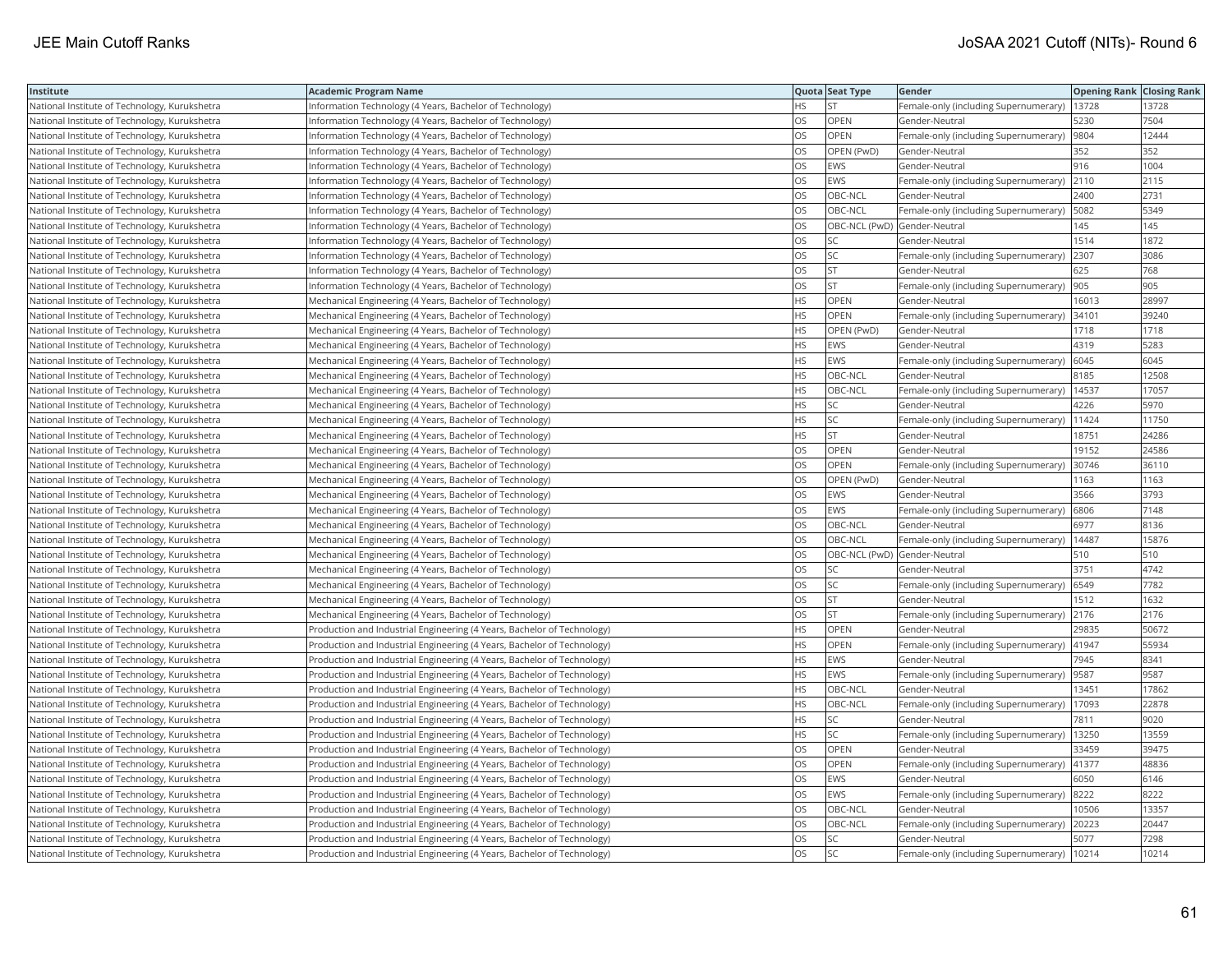| Institute                                     | <b>Academic Program Name</b>                                                |           | Quota Seat Type | Gender                                         | <b>Opening Rank Closing Rank</b> |        |
|-----------------------------------------------|-----------------------------------------------------------------------------|-----------|-----------------|------------------------------------------------|----------------------------------|--------|
| National Institute of Technology, Kurukshetra | Production and Industrial Engineering (4 Years, Bachelor of Technology)     | OS        | <b>ST</b>       | Gender-Neutral                                 | 2766                             | 2923   |
| National Institute of Technology, Kurukshetra | Production and Industrial Engineering (4 Years, Bachelor of Technology)     | OS        | <b>ST</b>       | Female-only (including Supernumerary)          | 3805                             | 3805   |
| National Institute of Technology, Manipur     | Civil Engineering (4 Years, Bachelor of Technology)                         | <b>HS</b> | OPEN            | Gender-Neutral                                 | 108496                           | 208858 |
| National Institute of Technology, Manipur     | Civil Engineering (4 Years, Bachelor of Technology)                         | HS        | OPEN            | Female-only (including Supernumerary)          | 188427                           | 188427 |
| National Institute of Technology, Manipur     | Civil Engineering (4 Years, Bachelor of Technology)                         | HS        | OBC-NCL         | Gender-Neutral                                 | 71029                            | 76490  |
| National Institute of Technology, Manipur     | Civil Engineering (4 Years, Bachelor of Technology)                         | HS        | OBC-NCL         | Female-only (including Supernumerary)   191303 |                                  | 191303 |
| National Institute of Technology, Manipur     | Civil Engineering (4 Years, Bachelor of Technology)                         | ΗS        | <b>ST</b>       | Gender-Neutral                                 | 3786                             | 5868   |
| National Institute of Technology, Manipur     | Civil Engineering (4 Years, Bachelor of Technology)                         | HS        | <b>ST</b>       | Female-only (including Supernumerary)          | 8769                             | 10549  |
| National Institute of Technology, Manipur     | Civil Engineering (4 Years, Bachelor of Technology)                         | OS        | OPEN            | Gender-Neutral                                 | 46550                            | 54187  |
| National Institute of Technology, Manipur     | Civil Engineering (4 Years, Bachelor of Technology)                         | OS        | OPEN            | Female-only (including Supernumerary)          | 64522                            | 65798  |
| National Institute of Technology, Manipur     | Civil Engineering (4 Years, Bachelor of Technology)                         | <b>OS</b> | <b>EWS</b>      | Gender-Neutral                                 | 8374                             | 8460   |
| National Institute of Technology, Manipur     | Civil Engineering (4 Years, Bachelor of Technology)                         | OS        | OBC-NCL         | Gender-Neutral                                 | 15743                            | 16470  |
| National Institute of Technology, Manipur     | Civil Engineering (4 Years, Bachelor of Technology)                         | OS        | OBC-NCL         | Female-only (including Supernumerary)          | 23713                            | 23713  |
| National Institute of Technology, Manipur     | Civil Engineering (4 Years, Bachelor of Technology)                         | OS        | SC              | Gender-Neutral                                 | 8187                             | 9106   |
| National Institute of Technology, Manipur     | Civil Engineering (4 Years, Bachelor of Technology)                         | OS        | <b>ST</b>       | Gender-Neutral                                 | 2619                             | 2619   |
| National Institute of Technology, Manipur     | Computer Science and Engineering (4 Years, Bachelor of Technology)          | HS        | OPEN            | Gender-Neutral                                 | 90159                            | 265669 |
| National Institute of Technology, Manipur     | Computer Science and Engineering (4 Years, Bachelor of Technology)          | HS        | OPEN            | Female-only (including Supernumerary)          | 220298                           | 273790 |
| National Institute of Technology, Manipur     | Computer Science and Engineering (4 Years, Bachelor of Technology)          | HS        | OBC-NCL         | Gender-Neutral                                 | 92700                            | 137213 |
| National Institute of Technology, Manipur     | Computer Science and Engineering (4 Years, Bachelor of Technology)          | <b>HS</b> | OBC-NCL         | Female-only (including Supernumerary)          | 207485                           | 207485 |
| National Institute of Technology, Manipur     | Computer Science and Engineering (4 Years, Bachelor of Technology)          | HS        | SC              | Gender-Neutral                                 | 16979                            | 16979  |
| National Institute of Technology, Manipur     | Computer Science and Engineering (4 Years, Bachelor of Technology)          | HS        | <b>ST</b>       | Gender-Neutral                                 | 5884                             | 10009  |
| National Institute of Technology, Manipur     | Computer Science and Engineering (4 Years, Bachelor of Technology)          | НS        | <b>ST</b>       | Female-only (including Supernumerary)   13506  |                                  | 15176  |
| National Institute of Technology, Manipur     | Computer Science and Engineering (4 Years, Bachelor of Technology)          | OS        | OPEN            | Gender-Neutral                                 | 22359                            | 29628  |
| National Institute of Technology, Manipur     | Computer Science and Engineering (4 Years, Bachelor of Technology)          | OS        | OPEN            | Female-only (including Supernumerary) 33743    |                                  | 39793  |
| National Institute of Technology, Manipur     | Computer Science and Engineering (4 Years, Bachelor of Technology)          | OS        | OPEN (PwD)      | Gender-Neutral                                 | 978                              | 978    |
| National Institute of Technology, Manipur     | Computer Science and Engineering (4 Years, Bachelor of Technology)          | OS        | <b>EWS</b>      | Gender-Neutral                                 | 4414                             | 4826   |
| National Institute of Technology, Manipur     | Computer Science and Engineering (4 Years, Bachelor of Technology)          | OS        | EWS             | Female-only (including Supernumerary)          | 7004                             | 7004   |
| National Institute of Technology, Manipur     | Computer Science and Engineering (4 Years, Bachelor of Technology)          | OS        | OBC-NCL         | Gender-Neutral                                 | 7409                             | 9858   |
| National Institute of Technology, Manipur     | Computer Science and Engineering (4 Years, Bachelor of Technology)          | OS        | OBC-NCL         | Female-only (including Supernumerary)   11115  |                                  | 14853  |
| National Institute of Technology, Manipur     | Computer Science and Engineering (4 Years, Bachelor of Technology)          | OS        | SC              | Gender-Neutral                                 | 4119                             | 4445   |
| National Institute of Technology, Manipur     | Computer Science and Engineering (4 Years, Bachelor of Technology)          | OS        | <b>SC</b>       | Female-only (including Supernumerary)   5564   |                                  | 5564   |
| National Institute of Technology, Manipur     | Computer Science and Engineering (4 Years, Bachelor of Technology)          | OS        | <b>ST</b>       | Gender-Neutral                                 | 1378                             | 1738   |
| National Institute of Technology, Manipur     | Electrical Engineering (4 Years, Bachelor of Technology)                    | HS        | OPEN            | Gender-Neutral                                 | 165079                           | 313282 |
| National Institute of Technology, Manipur     | Electrical Engineering (4 Years, Bachelor of Technology)                    | HS        | OPEN            | Female-only (including Supernumerary)          | 145761                           | 262603 |
| National Institute of Technology, Manipur     | Electrical Engineering (4 Years, Bachelor of Technology)                    | HS        | OBC-NCL         | Gender-Neutral                                 | 108083                           | 169281 |
| National Institute of Technology, Manipur     | Electrical Engineering (4 Years, Bachelor of Technology)                    | HS        | SC              | Gender-Neutral                                 | 27999                            | 27999  |
| National Institute of Technology, Manipur     | Electrical Engineering (4 Years, Bachelor of Technology)                    | HS        | <b>ST</b>       | Gender-Neutral                                 | 7477                             | 17536  |
| National Institute of Technology, Manipur     | Electrical Engineering (4 Years, Bachelor of Technology)                    | HS        | <b>ST</b>       | Female-only (including Supernumerary)          | 11698                            | 12939  |
| National Institute of Technology, Manipur     | Electrical Engineering (4 Years, Bachelor of Technology)                    | OS        | OPEN            | Gender-Neutral                                 | 40775                            | 46926  |
| National Institute of Technology, Manipur     | Electrical Engineering (4 Years, Bachelor of Technology)                    | OS        | <b>OPEN</b>     | Female-only (including Supernumerary)          | 48251                            | 56023  |
| National Institute of Technology, Manipur     | Electrical Engineering (4 Years, Bachelor of Technology)                    | OS        | <b>EWS</b>      | Gender-Neutral                                 | 7334                             | 7391   |
| National Institute of Technology, Manipur     | Electrical Engineering (4 Years, Bachelor of Technology)                    | OS        | OBC-NCL         | Gender-Neutral                                 | 12382                            | 13189  |
| National Institute of Technology, Manipur     | Electrical Engineering (4 Years, Bachelor of Technology)                    | <b>OS</b> | OBC-NCL         | Female-only (including Supernumerary)          | 21022                            | 21022  |
| National Institute of Technology, Manipur     | Electrical Engineering (4 Years, Bachelor of Technology)                    | OS        | SC              | Gender-Neutral                                 | 7575                             | 7780   |
| National Institute of Technology, Manipur     | Electrical Engineering (4 Years, Bachelor of Technology)                    | OS        | SC              | Female-only (including Supernumerary)   11203  |                                  | 11203  |
| National Institute of Technology, Manipur     | Electrical Engineering (4 Years, Bachelor of Technology)                    | OS        | <b>ST</b>       | Gender-Neutral                                 | 2673                             | 2673   |
| National Institute of Technology, Manipur     | Electronics and Communication Engineering (4 Years, Bachelor of Technology) | <b>HS</b> | OPEN            | Gender-Neutral                                 | 240706                           | 830572 |
| National Institute of Technology, Manipur     | Electronics and Communication Engineering (4 Years, Bachelor of Technology) | HS        | <b>OPEN</b>     | Female-only (including Supernumerary)          | 460025                           | 715419 |
| National Institute of Technology, Manipur     | Electronics and Communication Engineering (4 Years, Bachelor of Technology) | OS        | OPEN            | Gender-Neutral                                 | 32941                            | 37302  |
| National Institute of Technology, Manipur     | Electronics and Communication Engineering (4 Years, Bachelor of Technology) | OS        | OPEN            | Female-only (including Supernumerary)          | 44633                            | 46047  |
| National Institute of Technology, Manipur     | Electronics and Communication Engineering (4 Years, Bachelor of Technology) | <b>OS</b> | EWS             | Gender-Neutral                                 | 5731                             | 5743   |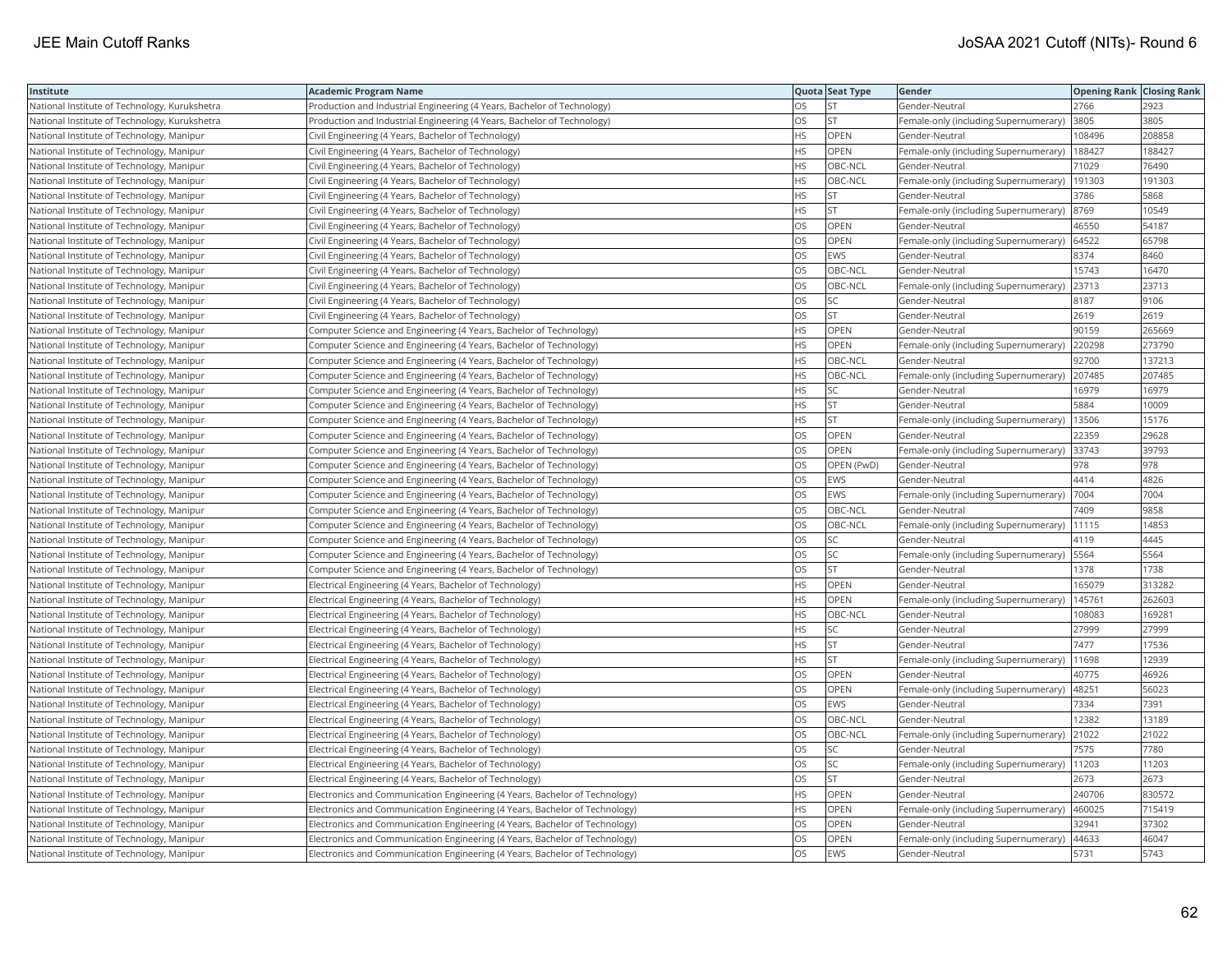| Institute                                 | <b>Academic Program Name</b>                                                |           | Quota Seat Type              | Gender                                        | <b>Opening Rank Closing Rank</b> |        |
|-------------------------------------------|-----------------------------------------------------------------------------|-----------|------------------------------|-----------------------------------------------|----------------------------------|--------|
| National Institute of Technology, Manipur | Electronics and Communication Engineering (4 Years, Bachelor of Technology) | OS        | OBC-NCL                      | Gender-Neutral                                | 10040                            | 10702  |
| National Institute of Technology, Manipur | Electronics and Communication Engineering (4 Years, Bachelor of Technology) | OS        | OBC-NCL                      | Female-only (including Supernumerary)         | 18507                            | 18507  |
| National Institute of Technology, Manipur | Electronics and Communication Engineering (4 Years, Bachelor of Technology) | OS        | OBC-NCL (PwD) Gender-Neutral |                                               | 545                              | 545    |
| National Institute of Technology, Manipur | Electronics and Communication Engineering (4 Years, Bachelor of Technology) | OS        | SC                           | Gender-Neutral                                | 5344                             | 5754   |
| National Institute of Technology, Manipur | Electronics and Communication Engineering (4 Years, Bachelor of Technology) | OS        | SC                           | Female-only (including Supernumerary)  7568   |                                  | 7568   |
| National Institute of Technology, Manipur | Electronics and Communication Engineering (4 Years, Bachelor of Technology) | OS        | <b>ST</b>                    | Gender-Neutral                                | 2134                             | 2203   |
| National Institute of Technology, Manipur | Mechanical Engineering (4 Years, Bachelor of Technology)                    | ΗS        | OPEN                         | Gender-Neutral                                | 239816                           | 672333 |
| National Institute of Technology, Manipur | Mechanical Engineering (4 Years, Bachelor of Technology)                    | HS        | OPEN                         | Female-only (including Supernumerary)         | 550562                           | 550562 |
| National Institute of Technology, Manipur | Mechanical Engineering (4 Years, Bachelor of Technology)                    | ΗS        | <b>ST</b>                    | Gender-Neutral                                | 24943                            | 24943  |
| National Institute of Technology, Manipur | Mechanical Engineering (4 Years, Bachelor of Technology)                    | OS        | OPEN                         | Gender-Neutral                                | 44227                            | 52426  |
| National Institute of Technology, Manipur | Mechanical Engineering (4 Years, Bachelor of Technology)                    | <b>OS</b> | OPEN                         | Female-only (including Supernumerary)         | 62622                            | 63150  |
| National Institute of Technology, Manipur | Mechanical Engineering (4 Years, Bachelor of Technology)                    | OS        | <b>EWS</b>                   | Gender-Neutral                                | 7988                             | 8308   |
| National Institute of Technology, Manipur | Mechanical Engineering (4 Years, Bachelor of Technology)                    | OS        | OBC-NCL                      | Gender-Neutral                                | 13867                            | 15220  |
| National Institute of Technology, Manipur | Mechanical Engineering (4 Years, Bachelor of Technology)                    | OS        | OBC-NCL                      | Female-only (including Supernumerary)         | 23165                            | 23165  |
| National Institute of Technology, Manipur | Mechanical Engineering (4 Years, Bachelor of Technology)                    | OS        | SC                           | Gender-Neutral                                | 7584                             | 7714   |
| National Institute of Technology, Manipur | Mechanical Engineering (4 Years, Bachelor of Technology)                    | OS        | SC                           | Female-only (including Supernumerary)         | 10895                            | 10895  |
| National Institute of Technology, Manipur | Mechanical Engineering (4 Years, Bachelor of Technology)                    | OS        | <b>ST</b>                    | Gender-Neutral                                | 3039                             | 3039   |
| National Institute of Technology, Mizoram | Civil Engineering (4 Years, Bachelor of Technology)                         | HS        | OPEN                         | Gender-Neutral                                | 184253                           | 599963 |
| National Institute of Technology, Mizoram | Civil Engineering (4 Years, Bachelor of Technology)                         | HS        | OPEN                         | Female-only (including Supernumerary)         | 257757                           | 486352 |
| National Institute of Technology, Mizoram | Civil Engineering (4 Years, Bachelor of Technology)                         | HS        | <b>ST</b>                    | Gender-Neutral                                | 19686                            | 19686  |
| National Institute of Technology, Mizoram | Civil Engineering (4 Years, Bachelor of Technology)                         | OS        | OPEN                         | Gender-Neutral                                | 49324                            | 58055  |
| National Institute of Technology, Mizoram | Civil Engineering (4 Years, Bachelor of Technology)                         | OS        | OPEN                         | Female-only (including Supernumerary)         | 68485                            | 69090  |
| National Institute of Technology, Mizoram | Civil Engineering (4 Years, Bachelor of Technology)                         | OS        | EWS                          | Gender-Neutral                                | 8816                             | 9243   |
| National Institute of Technology, Mizoram | Civil Engineering (4 Years, Bachelor of Technology)                         | OS        | OBC-NCL                      | Gender-Neutral                                | 16016                            | 16651  |
| National Institute of Technology, Mizoram | Civil Engineering (4 Years, Bachelor of Technology)                         | OS        | OBC-NCL                      | Female-only (including Supernumerary)         | 23785                            | 23785  |
| National Institute of Technology, Mizoram | Civil Engineering (4 Years, Bachelor of Technology)                         | OS        | SC                           | Gender-Neutral                                | 8697                             | 8800   |
| National Institute of Technology, Mizoram | Civil Engineering (4 Years, Bachelor of Technology)                         | OS        | SC                           | Female-only (including Supernumerary)         | 11235                            | 11235  |
| National Institute of Technology, Mizoram | Civil Engineering (4 Years, Bachelor of Technology)                         | OS        | <b>ST</b>                    | Gender-Neutral                                | 3067                             | 3067   |
| National Institute of Technology, Mizoram | Computer Science and Engineering (4 Years, Bachelor of Technology)          | HS        | OPEN                         | Gender-Neutral                                | 197705                           | 652841 |
| National Institute of Technology, Mizoram | Computer Science and Engineering (4 Years, Bachelor of Technology)          | HS        | OPEN                         | Female-only (including Supernumerary)         | 199199                           | 459808 |
| National Institute of Technology, Mizoram | Computer Science and Engineering (4 Years, Bachelor of Technology)          | HS        | SC                           | Female-only (including Supernumerary)  71289  |                                  | 71289  |
| National Institute of Technology, Mizoram | Computer Science and Engineering (4 Years, Bachelor of Technology)          | ΗS        | <b>ST</b>                    | Gender-Neutral                                | 22919                            | 22919  |
| National Institute of Technology, Mizoram | Computer Science and Engineering (4 Years, Bachelor of Technology)          | OS        | OPEN                         | Gender-Neutral                                | 28869                            | 31967  |
| National Institute of Technology, Mizoram | Computer Science and Engineering (4 Years, Bachelor of Technology)          | OS        | OPEN                         | Female-only (including Supernumerary)         | 43460                            | 43460  |
| National Institute of Technology, Mizoram | Computer Science and Engineering (4 Years, Bachelor of Technology)          | OS        | <b>EWS</b>                   | Gender-Neutral                                | 5266                             | 5266   |
| National Institute of Technology, Mizoram | Computer Science and Engineering (4 Years, Bachelor of Technology)          | OS        | <b>EWS</b>                   | Female-only (including Supernumerary)         | 7119                             | 7119   |
| National Institute of Technology, Mizoram | Computer Science and Engineering (4 Years, Bachelor of Technology)          | OS        | OBC-NCL                      | Gender-Neutral                                | 8934                             | 9955   |
| National Institute of Technology, Mizoram | Computer Science and Engineering (4 Years, Bachelor of Technology)          | OS        | OBC-NCL                      | Female-only (including Supernumerary)   13444 |                                  | 13444  |
| National Institute of Technology, Mizoram | Computer Science and Engineering (4 Years, Bachelor of Technology)          | OS        | SC                           | Gender-Neutral                                | 4080                             | 4870   |
| National Institute of Technology, Mizoram | Computer Science and Engineering (4 Years, Bachelor of Technology)          | OS        | <b>ST</b>                    | Gender-Neutral                                | 1917                             | 1917   |
| National Institute of Technology, Mizoram | Computer Science and Engineering (4 Years, Bachelor of Technology)          | OS        | <b>ST</b>                    | Female-only (including Supernumerary)         | 2274                             | 2274   |
| National Institute of Technology, Mizoram | Electrical and Electronics Engineering (4 Years, Bachelor of Technology)    | <b>HS</b> | OPEN                         | Gender-Neutral                                | 489474                           | 823633 |
| National Institute of Technology, Mizoram | Electrical and Electronics Engineering (4 Years, Bachelor of Technology)    | OS        | OPEN                         | Gender-Neutral                                | 42614                            | 47164  |
| National Institute of Technology, Mizoram | Electrical and Electronics Engineering (4 Years, Bachelor of Technology)    | OS        | OPEN                         | Female-only (including Supernumerary)         | 54238                            | 54238  |
| National Institute of Technology, Mizoram | Electrical and Electronics Engineering (4 Years, Bachelor of Technology)    | OS        | <b>EWS</b>                   | Gender-Neutral                                | 7707                             | 7707   |
| National Institute of Technology, Mizoram | Electrical and Electronics Engineering (4 Years, Bachelor of Technology)    | OS        | <b>EWS</b>                   | Female-only (including Supernumerary)         | 10516                            | 10516  |
| National Institute of Technology, Mizoram | Electrical and Electronics Engineering (4 Years, Bachelor of Technology)    | <b>OS</b> | OBC-NCL                      | Gender-Neutral                                | 12919                            | 13978  |
| National Institute of Technology, Mizoram | Electrical and Electronics Engineering (4 Years, Bachelor of Technology)    | OS        | OBC-NCL                      | Female-only (including Supernumerary)         | 22097                            | 22097  |
| National Institute of Technology, Mizoram | Electrical and Electronics Engineering (4 Years, Bachelor of Technology)    | OS        | SC                           | Gender-Neutral                                | 7828                             | 7902   |
| National Institute of Technology, Mizoram | Electrical and Electronics Engineering (4 Years, Bachelor of Technology)    | OS        | <b>ST</b>                    | Gender-Neutral                                | 3309                             | 3309   |
| National Institute of Technology, Mizoram | Electrical and Electronics Engineering (4 Years, Bachelor of Technology)    | <b>OS</b> | <b>ST</b>                    | Female-only (including Supernumerary)         | 4586                             | 4586   |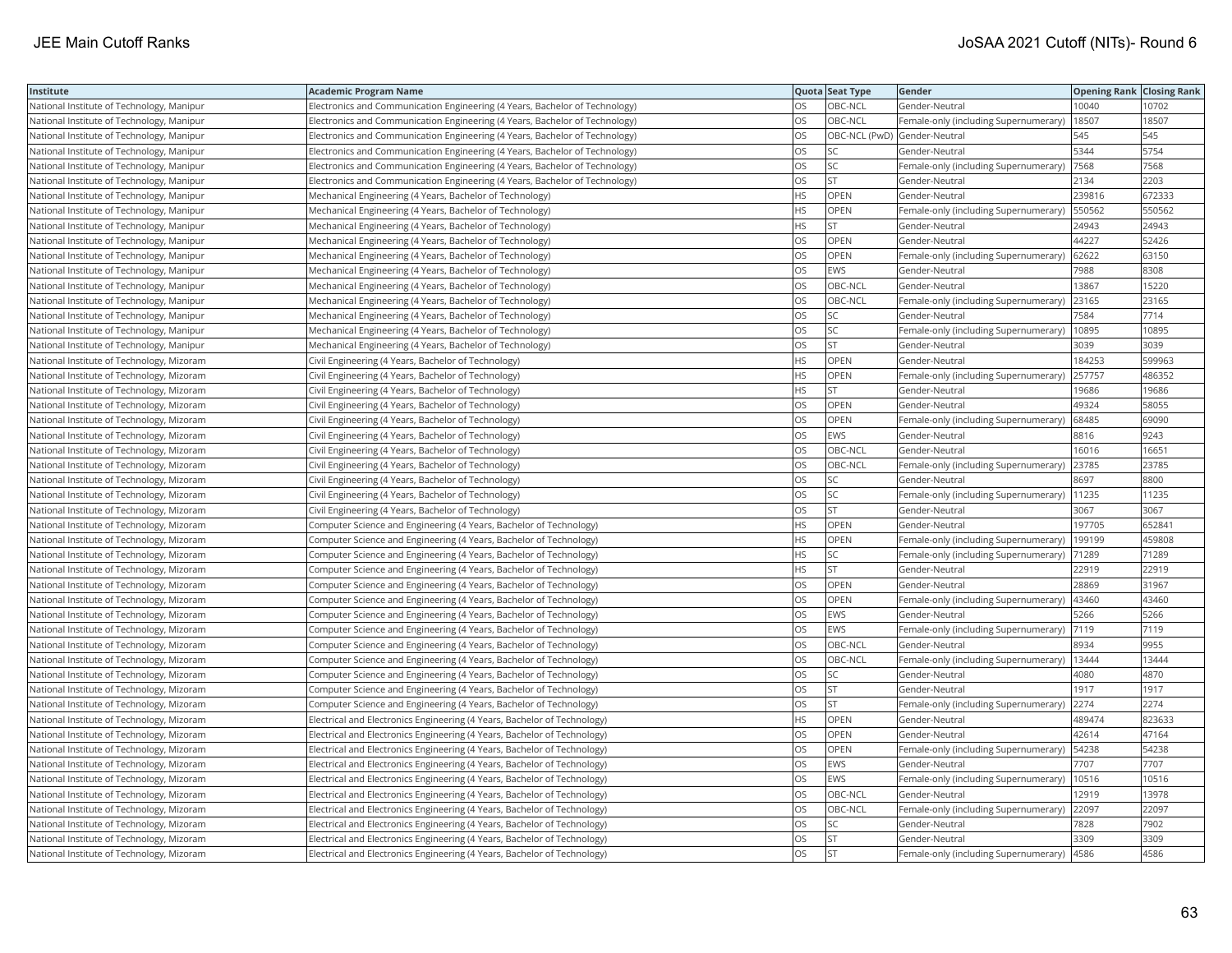| Institute                                  | <b>Academic Program Name</b>                                                |           | Quota Seat Type | Gender                                         | <b>Opening Rank   Closing Rank</b> |        |
|--------------------------------------------|-----------------------------------------------------------------------------|-----------|-----------------|------------------------------------------------|------------------------------------|--------|
| National Institute of Technology, Mizoram  | Electronics and Communication Engineering (4 Years, Bachelor of Technology) | HS.       | OPEN            | Gender-Neutral                                 | 632063                             | 784612 |
| National Institute of Technology, Mizoram  | Electronics and Communication Engineering (4 Years, Bachelor of Technology) | HS.       | <b>OPEN</b>     | Female-only (including Supernumerary)          | 550243                             | 550243 |
| National Institute of Technology, Mizoram  | Electronics and Communication Engineering (4 Years, Bachelor of Technology) | OS        | OPEN            | Gender-Neutral                                 | 39305                              | 43465  |
| National Institute of Technology, Mizoram  | Electronics and Communication Engineering (4 Years, Bachelor of Technology) | OS        | OPEN            | Female-only (including Supernumerary)   50688  |                                    | 50688  |
| National Institute of Technology, Mizoram  | Electronics and Communication Engineering (4 Years, Bachelor of Technology) | OS        | EWS             | Gender-Neutral                                 | 6589                               | 6589   |
| National Institute of Technology, Mizoram  | Electronics and Communication Engineering (4 Years, Bachelor of Technology) | <b>OS</b> | <b>EWS</b>      | Female-only (including Supernumerary)          | 9085                               | 9085   |
| National Institute of Technology, Mizoram  | Electronics and Communication Engineering (4 Years, Bachelor of Technology) | OS        | OBC-NCL         | Gender-Neutral                                 | 11021                              | 12170  |
| National Institute of Technology, Mizoram  | Electronics and Communication Engineering (4 Years, Bachelor of Technology) | OS        | OBC-NCL         | Female-only (including Supernumerary)          | 17709                              | 17709  |
| National Institute of Technology, Mizoram  | Electronics and Communication Engineering (4 Years, Bachelor of Technology) | OS.       | <b>SC</b>       | Gender-Neutral                                 | 6712                               | 7021   |
| National Institute of Technology, Mizoram  | Electronics and Communication Engineering (4 Years, Bachelor of Technology) | OS        | <b>ST</b>       | Gender-Neutral                                 | 2431                               | 2431   |
| National Institute of Technology, Mizoram  | Electronics and Communication Engineering (4 Years, Bachelor of Technology) | OS.       | <b>ST</b>       | Female-only (including Supernumerary)          | 3617                               | 3617   |
| National Institute of Technology, Mizoram  | Mechanical Engineering (4 Years, Bachelor of Technology)                    | HS.       | <b>OPEN</b>     | Gender-Neutral                                 | 529992                             | 749904 |
| National Institute of Technology, Mizoram  | Mechanical Engineering (4 Years, Bachelor of Technology)                    | HS        | OPEN            | Female-only (including Supernumerary)   567860 |                                    | 567860 |
| National Institute of Technology, Mizoram  | Mechanical Engineering (4 Years, Bachelor of Technology)                    | OS        | <b>OPEN</b>     | Gender-Neutral                                 | 52170                              | 54715  |
| National Institute of Technology, Mizoram  | Mechanical Engineering (4 Years, Bachelor of Technology)                    | OS        | OPEN            | Female-only (including Supernumerary)          | 64573                              | 65239  |
| National Institute of Technology, Mizoram  | Mechanical Engineering (4 Years, Bachelor of Technology)                    | OS        | EWS             | Gender-Neutral                                 | 8563                               | 8563   |
| National Institute of Technology, Mizoram  | Mechanical Engineering (4 Years, Bachelor of Technology)                    | OS        | EWS             | Female-only (including Supernumerary)          | 10512                              | 10512  |
| National Institute of Technology, Mizoram  | Mechanical Engineering (4 Years, Bachelor of Technology)                    | <b>OS</b> | OBC-NCL         | Gender-Neutral                                 | 15552                              | 15940  |
| National Institute of Technology, Mizoram  | Mechanical Engineering (4 Years, Bachelor of Technology)                    | OS        | OBC-NCL         | Female-only (including Supernumerary)          | 23758                              | 23758  |
| National Institute of Technology, Mizoram  | Mechanical Engineering (4 Years, Bachelor of Technology)                    | OS        | SC              | Gender-Neutral                                 | 7967                               | 8766   |
| National Institute of Technology, Mizoram  | Mechanical Engineering (4 Years, Bachelor of Technology)                    | OS        | <b>ST</b>       | Gender-Neutral                                 | 3399                               | 3481   |
| National Institute of Technology, Rourkela | Architecture (5 Years, Bachelor of Architecture)                            | <b>HS</b> | <b>OPEN</b>     | Gender-Neutral                                 | 300                                | 1392   |
| National Institute of Technology, Rourkela | Architecture (5 Years, Bachelor of Architecture)                            | ΗS        | OBC-NCL         | Gender-Neutral                                 | 629                                | 952    |
| National Institute of Technology, Rourkela | Architecture (5 Years, Bachelor of Architecture)                            | <b>HS</b> | <b>SC</b>       | Gender-Neutral                                 | 171                                | 171    |
| National Institute of Technology, Rourkela | Architecture (5 Years, Bachelor of Architecture)                            | HS        | <b>ST</b>       | Gender-Neutral                                 | 23                                 | 23     |
| National Institute of Technology, Rourkela | Architecture (5 Years, Bachelor of Architecture)                            | OS        | OPEN            | Gender-Neutral                                 | 605                                | 715    |
| National Institute of Technology, Rourkela | Architecture (5 Years, Bachelor of Architecture)                            | OS.       | OBC-NCL         | Gender-Neutral                                 | 384                                | 488    |
| National Institute of Technology, Rourkela | Architecture (5 Years, Bachelor of Architecture)                            | OS        | SC              | Gender-Neutral                                 | $32$                               | 32     |
| National Institute of Technology, Rourkela | Architecture (5 Years, Bachelor of Architecture)                            | OS        | ST              | Gender-Neutral                                 | 18                                 | 18     |
| National Institute of Technology, Rourkela | Bio Medical Engineering (4 Years, Bachelor of Technology)                   | HS.       | <b>OPEN</b>     | Gender-Neutral                                 | 47020                              | 57294  |
| National Institute of Technology, Rourkela | Bio Medical Engineering (4 Years, Bachelor of Technology)                   | HS        | OPEN            | Female-only (including Supernumerary)          | 46586                              | 51253  |
| National Institute of Technology, Rourkela | Bio Medical Engineering (4 Years, Bachelor of Technology)                   | HS.       | EWS             | Gender-Neutral                                 | 0250                               | 10250  |
| National Institute of Technology, Rourkela | Bio Medical Engineering (4 Years, Bachelor of Technology)                   | HS.       | OBC-NCL         | Gender-Neutral                                 | 23995                              | 26149  |
| National Institute of Technology, Rourkela | Bio Medical Engineering (4 Years, Bachelor of Technology)                   | HS        | OBC-NCL         | Female-only (including Supernumerary)          | 23652                              | 23652  |
| National Institute of Technology, Rourkela | Bio Medical Engineering (4 Years, Bachelor of Technology)                   | <b>HS</b> | <b>SC</b>       | Gender-Neutral                                 | 8096                               | 8647   |
| National Institute of Technology, Rourkela | Bio Medical Engineering (4 Years, Bachelor of Technology)                   | HS        | SC              | Female-only (including Supernumerary) 8352     |                                    | 8352   |
| National Institute of Technology, Rourkela | Bio Medical Engineering (4 Years, Bachelor of Technology)                   | HS        | <b>ST</b>       | Gender-Neutral                                 | 4417                               | 4722   |
| National Institute of Technology, Rourkela | Bio Medical Engineering (4 Years, Bachelor of Technology)                   | OS        | OPEN            | Gender-Neutral                                 | 18093                              | 37342  |
| National Institute of Technology, Rourkela | Bio Medical Engineering (4 Years, Bachelor of Technology)                   | OS        | OPEN            | Female-only (including Supernumerary)          | 30106                              | 48239  |
| National Institute of Technology, Rourkela | Bio Medical Engineering (4 Years, Bachelor of Technology)                   | OS        | EWS             | Gender-Neutral                                 | 6300                               | 6300   |
| National Institute of Technology, Rourkela | Bio Medical Engineering (4 Years, Bachelor of Technology)                   | OS        | OBC-NCL         | Gender-Neutral                                 | 11118                              | 12605  |
| National Institute of Technology, Rourkela | Bio Medical Engineering (4 Years, Bachelor of Technology)                   | OS.       | OBC-NCL         | Female-only (including Supernumerary)          | 16598                              | 16598  |
| National Institute of Technology, Rourkela | Bio Medical Engineering (4 Years, Bachelor of Technology)                   | <b>OS</b> | <b>SC</b>       | Gender-Neutral                                 | 4521                               | 7101   |
| National Institute of Technology, Rourkela | Bio Medical Engineering (4 Years, Bachelor of Technology)                   | OS        | SC              | Female-only (including Supernumerary)          | 6081                               | 6081   |
| National Institute of Technology, Rourkela | Bio Medical Engineering (4 Years, Bachelor of Technology)                   | OS        | <b>ST</b>       | Gender-Neutral                                 | 1509                               | 1509   |
| National Institute of Technology, Rourkela | Bio Technology (4 Years, Bachelor of Technology)                            | HS        | OPEN            | Gender-Neutral                                 | 41303                              | 48957  |
| National Institute of Technology, Rourkela | Bio Technology (4 Years, Bachelor of Technology)                            | HS.       | <b>OPEN</b>     | Female-only (including Supernumerary)          | 34678                              | 50942  |
| National Institute of Technology, Rourkela | Bio Technology (4 Years, Bachelor of Technology)                            | НS        | EWS             | Gender-Neutral                                 | 9557                               | 9597   |
| National Institute of Technology, Rourkela | Bio Technology (4 Years, Bachelor of Technology)                            | HS        | OBC-NCL         | Gender-Neutral                                 | 17622                              | 23142  |
| National Institute of Technology, Rourkela | Bio Technology (4 Years, Bachelor of Technology)                            | HS.       | OBC-NCL         | Female-only (including Supernumerary)          | 18862                              | 18862  |
| National Institute of Technology, Rourkela | Bio Technology (4 Years, Bachelor of Technology)                            | <b>HS</b> | <b>SC</b>       | Gender-Neutral                                 | 5095                               | 6734   |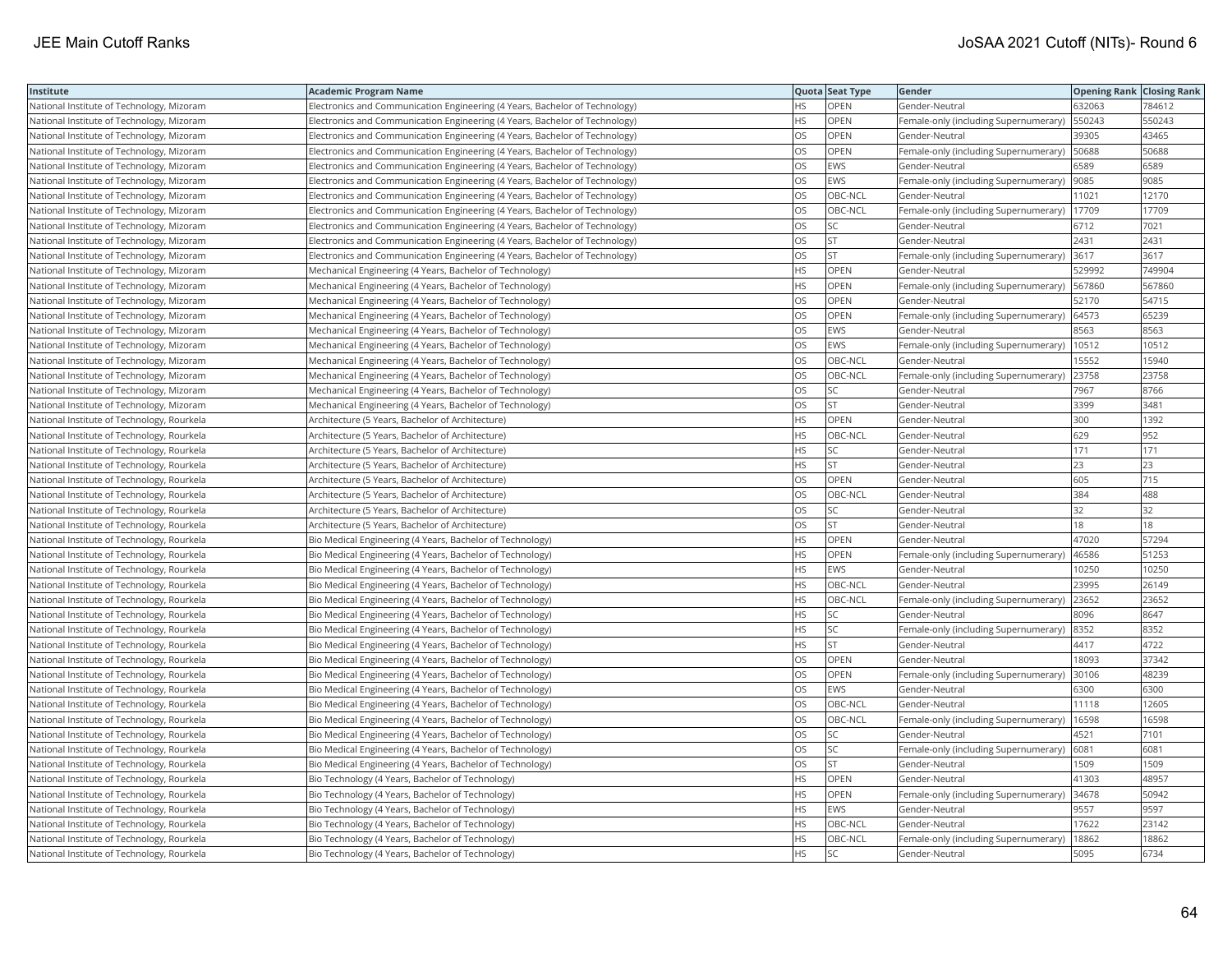| Institute                                  | <b>Academic Program Name</b>                                                                                 |           | Quota Seat Type | <b>Gender</b>                         | <b>Opening Rank Closing Rank</b> |       |
|--------------------------------------------|--------------------------------------------------------------------------------------------------------------|-----------|-----------------|---------------------------------------|----------------------------------|-------|
| National Institute of Technology, Rourkela | Bio Technology (4 Years, Bachelor of Technology)                                                             | ΗS        | SC              | Female-only (including Supernumerary) | 7140                             | 7140  |
| National Institute of Technology, Rourkela | Bio Technology (4 Years, Bachelor of Technology)                                                             | HS        | <b>ST</b>       | Gender-Neutral                        | 2716                             | 2716  |
| National Institute of Technology, Rourkela | Bio Technology (4 Years, Bachelor of Technology)                                                             | OS        | OPEN            | Gender-Neutral                        | 25112                            | 32107 |
| National Institute of Technology, Rourkela | Bio Technology (4 Years, Bachelor of Technology)                                                             | OS        | OPEN            | Female-only (including Supernumerary) | 28599                            | 36805 |
| National Institute of Technology, Rourkela | Bio Technology (4 Years, Bachelor of Technology)                                                             | OS        | <b>EWS</b>      | Gender-Neutral                        | 5247                             | 5398  |
| National Institute of Technology, Rourkela | Bio Technology (4 Years, Bachelor of Technology)                                                             | OS        | OBC-NCL         | Gender-Neutral                        | 9656                             | 11218 |
| National Institute of Technology, Rourkela | Bio Technology (4 Years, Bachelor of Technology)                                                             | OS        | OBC-NCL         | Female-only (including Supernumerary) | 18954                            | 18954 |
| National Institute of Technology, Rourkela | Bio Technology (4 Years, Bachelor of Technology)                                                             | OS        | SC              | Gender-Neutral                        | 5815                             | 6639  |
| National Institute of Technology, Rourkela | Bio Technology (4 Years, Bachelor of Technology)                                                             | OS        | SC              | Female-only (including Supernumerary) | 5361                             | 5361  |
| National Institute of Technology, Rourkela | Bio Technology (4 Years, Bachelor of Technology)                                                             | OS        | <b>ST</b>       | Gender-Neutral                        | 612                              | 612   |
| National Institute of Technology, Rourkela | Ceramic Engineering (4 Years, Bachelor of Technology)                                                        | НS        | OPEN            | Gender-Neutral                        | 45990                            | 57029 |
| National Institute of Technology, Rourkela | Ceramic Engineering (4 Years, Bachelor of Technology)                                                        | HS        | OPEN            | Female-only (including Supernumerary) | 52956                            | 53962 |
| National Institute of Technology, Rourkela | Ceramic Engineering (4 Years, Bachelor of Technology)                                                        | <b>HS</b> | OPEN (PwD)      | Gender-Neutral                        | 1208                             | 1208  |
| National Institute of Technology, Rourkela | Ceramic Engineering (4 Years, Bachelor of Technology)                                                        | HS        | <b>EWS</b>      | Gender-Neutral                        | 9532                             | 10073 |
| National Institute of Technology, Rourkela | Ceramic Engineering (4 Years, Bachelor of Technology)                                                        | НS        | OBC-NCL         | Gender-Neutral                        | 18009                            | 23957 |
| National Institute of Technology, Rourkela | Ceramic Engineering (4 Years, Bachelor of Technology)                                                        | ΗS        | OBC-NCL         | Female-only (including Supernumerary) | 26731                            | 26731 |
| National Institute of Technology, Rourkela | Ceramic Engineering (4 Years, Bachelor of Technology)                                                        | HS        | SC              | Gender-Neutral                        | 7555                             | 7709  |
| National Institute of Technology, Rourkela | Ceramic Engineering (4 Years, Bachelor of Technology)                                                        | ΗS        | SC              | Female-only (including Supernumerary) | 7792                             | 7792  |
| National Institute of Technology, Rourkela | Ceramic Engineering (4 Years, Bachelor of Technology)                                                        | НS        | <b>ST</b>       | Gender-Neutral                        | 3108                             | 3216  |
| National Institute of Technology, Rourkela | Ceramic Engineering (4 Years, Bachelor of Technology)                                                        | OS        | OPEN            | Gender-Neutral                        | 36096                            | 40150 |
| National Institute of Technology, Rourkela | Ceramic Engineering (4 Years, Bachelor of Technology)                                                        | OS        | <b>OPEN</b>     | Female-only (including Supernumerary) | 46742                            | 52145 |
| National Institute of Technology, Rourkela | Ceramic Engineering (4 Years, Bachelor of Technology)                                                        | OS        | EWS             | Gender-Neutral                        | 6259                             | 6278  |
| National Institute of Technology, Rourkela | Ceramic Engineering (4 Years, Bachelor of Technology)                                                        | OS        | OBC-NCL         | Gender-Neutral                        | 10699                            | 13180 |
| National Institute of Technology, Rourkela | Ceramic Engineering (4 Years, Bachelor of Technology)                                                        | OS        | OBC-NCL         | Female-only (including Supernumerary) | 16762                            | 16762 |
| National Institute of Technology, Rourkela | Ceramic Engineering (4 Years, Bachelor of Technology)                                                        | OS        | SC              | Gender-Neutral                        | 4641                             | 7808  |
| National Institute of Technology, Rourkela | Ceramic Engineering (4 Years, Bachelor of Technology)                                                        | OS        | <b>SC</b>       | Female-only (including Supernumerary) | 9549                             | 9549  |
| National Institute of Technology, Rourkela | Ceramic Engineering (4 Years, Bachelor of Technology)                                                        | OS        | <b>ST</b>       | Gender-Neutral                        | 1805                             | 2912  |
| National Institute of Technology, Rourkela | Ceramic Engineering and M.Tech Industrial Ceramic (5 Years, Bachelor and Master of Technology (Dual Degree)) | <b>HS</b> | OPEN            | Gender-Neutral                        | 55046                            | 59726 |
| National Institute of Technology, Rourkela | Ceramic Engineering and M.Tech Industrial Ceramic (5 Years, Bachelor and Master of Technology (Dual Degree)) | <b>HS</b> | <b>EWS</b>      | Gender-Neutral                        | 11563                            | 11563 |
| National Institute of Technology, Rourkela | Ceramic Engineering and M.Tech Industrial Ceramic (5 Years, Bachelor and Master of Technology (Dual Degree)) | HS        | OBC-NCL         | Gender-Neutral                        | 27540                            | 28087 |
| National Institute of Technology, Rourkela | Ceramic Engineering and M.Tech Industrial Ceramic (5 Years, Bachelor and Master of Technology (Dual Degree)) | ΗS        | SC              | Gender-Neutral                        | 9987                             | 9987  |
| National Institute of Technology, Rourkela | Ceramic Engineering and M.Tech Industrial Ceramic (5 Years, Bachelor and Master of Technology (Dual Degree)) | ۲S        | <b>ST</b>       | Gender-Neutral                        | 6564                             | 6564  |
| National Institute of Technology, Rourkela | Ceramic Engineering and M.Tech Industrial Ceramic (5 Years, Bachelor and Master of Technology (Dual Degree)) | OS        | OPEN            | Gender-Neutral                        | 41828                            | 42668 |
| National Institute of Technology, Rourkela | Ceramic Engineering and M.Tech Industrial Ceramic (5 Years, Bachelor and Master of Technology (Dual Degree)) | OS        | OBC-NCL         | Gender-Neutral                        | 13284                            | 13864 |
| National Institute of Technology, Rourkela | Ceramic Engineering and M.Tech Industrial Ceramic (5 Years, Bachelor and Master of Technology (Dual Degree)) | OS        | SC              | Gender-Neutral                        | 9276                             | 9276  |
| National Institute of Technology, Rourkela | Ceramic Engineering and M.Tech Industrial Ceramic (5 Years, Bachelor and Master of Technology (Dual Degree)) | OS        | <b>ST</b>       | Gender-Neutral                        | 3089                             | 3089  |
| National Institute of Technology, Rourkela | Chemical Engineering (4 Years, Bachelor of Technology)                                                       | HS.       | <b>OPEN</b>     | Gender-Neutral                        | 18411                            | 26696 |
| National Institute of Technology, Rourkela | Chemical Engineering (4 Years, Bachelor of Technology)                                                       | HS        | OPEN            | Female-only (including Supernumerary) | 30896                            | 32121 |
| National Institute of Technology, Rourkela | Chemical Engineering (4 Years, Bachelor of Technology)                                                       | HS        | OPEN (PwD)      | Gender-Neutral                        | 1164                             | 1164  |
| National Institute of Technology, Rourkela | Chemical Engineering (4 Years, Bachelor of Technology)                                                       | ΗS        | <b>EWS</b>      | Gender-Neutral                        | 6712                             | 7036  |
| National Institute of Technology, Rourkela | Chemical Engineering (4 Years, Bachelor of Technology)                                                       | ΗS        | OBC-NCL         | Gender-Neutral                        | 10112                            | 13111 |
| National Institute of Technology, Rourkela | Chemical Engineering (4 Years, Bachelor of Technology)                                                       | <b>HS</b> | OBC-NCL         | Female-only (including Supernumerary) | 18317                            | 19105 |
| National Institute of Technology, Rourkela | Chemical Engineering (4 Years, Bachelor of Technology)                                                       | HS        | SC              | Gender-Neutral                        | 4779                             | 6077  |
| National Institute of Technology, Rourkela | Chemical Engineering (4 Years, Bachelor of Technology)                                                       | ΗS        | SC              | Female-only (including Supernumerary) | 6770                             | 6770  |
| National Institute of Technology, Rourkela | Chemical Engineering (4 Years, Bachelor of Technology)                                                       | <b>HS</b> | <b>ST</b>       | Gender-Neutral                        | 2177                             | 2313  |
| National Institute of Technology, Rourkela | Chemical Engineering (4 Years, Bachelor of Technology)                                                       | ΗS        | <b>ST</b>       | Female-only (including Supernumerary) | 1285                             | 1285  |
| National Institute of Technology, Rourkela | Chemical Engineering (4 Years, Bachelor of Technology)                                                       | OS        | OPEN            | Gender-Neutral                        | 16990                            | 20239 |
| National Institute of Technology, Rourkela | Chemical Engineering (4 Years, Bachelor of Technology)                                                       | OS        | OPEN            | Female-only (including Supernumerary) | 24386                            | 26366 |
| National Institute of Technology, Rourkela | Chemical Engineering (4 Years, Bachelor of Technology)                                                       | OS        | OPEN (PwD)      | Gender-Neutral                        | 741                              | 741   |
| National Institute of Technology, Rourkela | Chemical Engineering (4 Years, Bachelor of Technology)                                                       | OS        | <b>EWS</b>      | Gender-Neutral                        | 2949                             | 3056  |
| National Institute of Technology, Rourkela | Chemical Engineering (4 Years, Bachelor of Technology)                                                       | OS        | OBC-NCL         | Gender-Neutral                        | 4896                             | 6681  |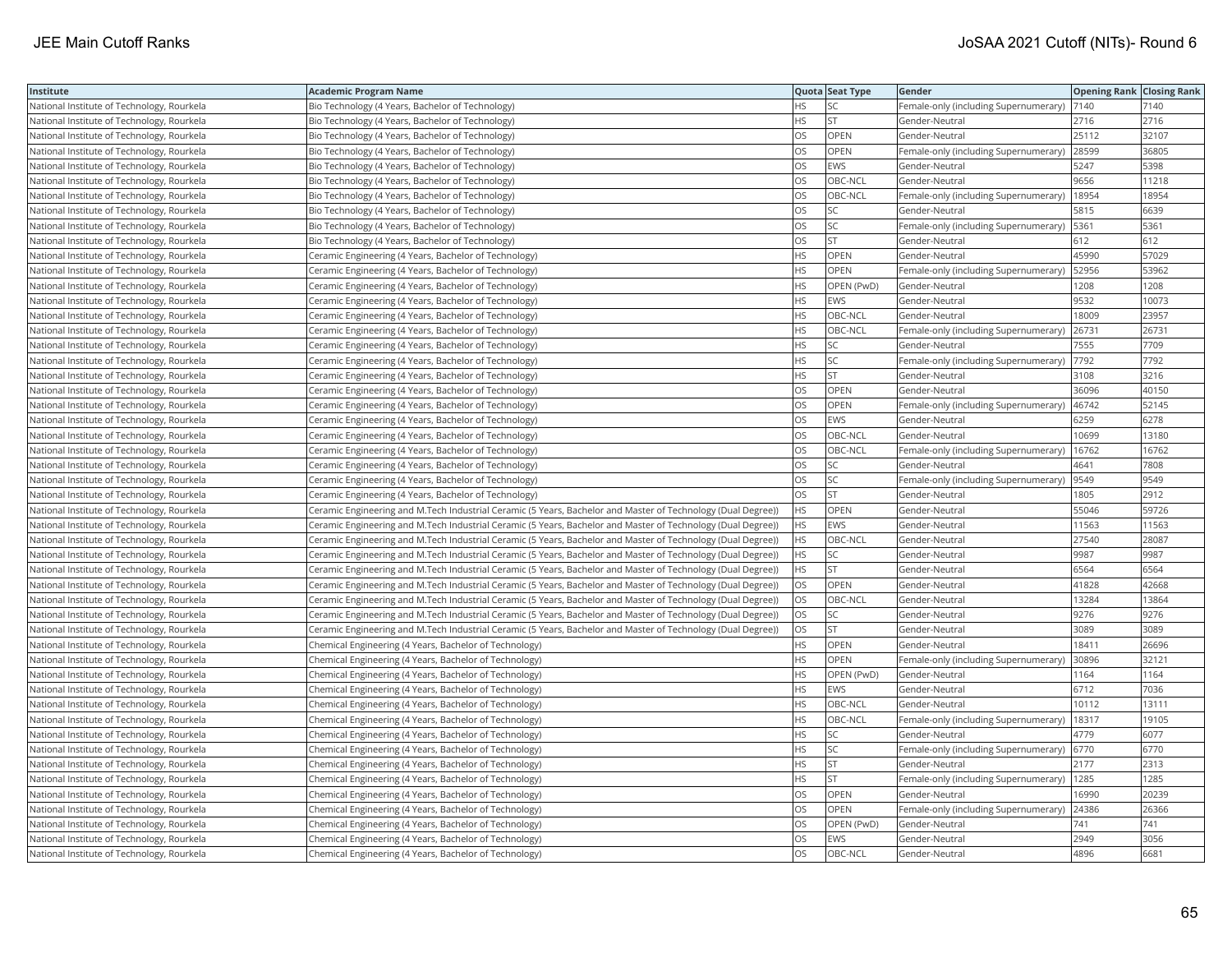| Institute                                  | <b>Academic Program Name</b>                                                    |           | Quota Seat Type              | Gender                                      | <b>Opening Rank Closing Rank</b> |       |
|--------------------------------------------|---------------------------------------------------------------------------------|-----------|------------------------------|---------------------------------------------|----------------------------------|-------|
| National Institute of Technology, Rourkela | Chemical Engineering (4 Years, Bachelor of Technology)                          | OS        | OBC-NCL                      | Female-only (including Supernumerary)       | 9705                             | 9769  |
| National Institute of Technology, Rourkela | Chemical Engineering (4 Years, Bachelor of Technology)                          | OS        | OBC-NCL (PwD) Gender-Neutral |                                             | 491                              | 491   |
| National Institute of Technology, Rourkela | Chemical Engineering (4 Years, Bachelor of Technology)                          | OS        | <b>SC</b>                    | Gender-Neutral                              | 3415                             | 3999  |
| National Institute of Technology, Rourkela | Chemical Engineering (4 Years, Bachelor of Technology)                          | OS        | SC                           | Female-only (including Supernumerary)       | 5514                             | 5514  |
| National Institute of Technology, Rourkela | Chemical Engineering (4 Years, Bachelor of Technology)                          | <b>OS</b> | <b>ST</b>                    | Gender-Neutral                              | 1150                             | 1234  |
| National Institute of Technology, Rourkela | Chemical Engineering (4 Years, Bachelor of Technology)                          | OS        | <b>ST</b>                    | Female-only (including Supernumerary)       | 400                              | 400   |
| National Institute of Technology, Rourkela | Chemical Engineering (5 Years, Bachelor and Master of Technology (Dual Degree)) | ΗS        | OPEN                         | Gender-Neutral                              | 34342                            | 35514 |
| National Institute of Technology, Rourkela | Chemical Engineering (5 Years, Bachelor and Master of Technology (Dual Degree)) | <b>HS</b> | OBC-NCL                      | Gender-Neutral                              | 11873                            | 14528 |
| National Institute of Technology, Rourkela | Chemical Engineering (5 Years, Bachelor and Master of Technology (Dual Degree)) | ΗS        | SC                           | Gender-Neutral                              | 8844                             | 8844  |
| National Institute of Technology, Rourkela | Chemical Engineering (5 Years, Bachelor and Master of Technology (Dual Degree)) | HS        | <b>ST</b>                    | Gender-Neutral                              | 3062                             | 3062  |
| National Institute of Technology, Rourkela | Chemical Engineering (5 Years, Bachelor and Master of Technology (Dual Degree)) | OS        | OPEN                         | Gender-Neutral                              | 24864                            | 26952 |
| National Institute of Technology, Rourkela | Chemical Engineering (5 Years, Bachelor and Master of Technology (Dual Degree)) | OS        | <b>EWS</b>                   | Gender-Neutral                              | 4679                             | 4679  |
| National Institute of Technology, Rourkela | Chemical Engineering (5 Years, Bachelor and Master of Technology (Dual Degree)) | OS        | OBC-NCL                      | Gender-Neutral                              | 8294                             | 8294  |
| National Institute of Technology, Rourkela | Chemical Engineering (5 Years, Bachelor and Master of Technology (Dual Degree)) | OS        | SC                           | Gender-Neutral                              | 4381                             | 4381  |
| National Institute of Technology, Rourkela | Chemistry (5 Years, Integrated Master of Science)                               | HS        | OPEN                         | Gender-Neutral                              | 54091                            | 59375 |
| National Institute of Technology, Rourkela | Chemistry (5 Years, Integrated Master of Science)                               | ΗS        | EWS                          | Gender-Neutral                              | 11463                            | 11463 |
| National Institute of Technology, Rourkela | Chemistry (5 Years, Integrated Master of Science)                               | <b>HS</b> | OBC-NCL                      | Gender-Neutral                              | 29334                            | 30948 |
| National Institute of Technology, Rourkela | Chemistry (5 Years, Integrated Master of Science)                               | HS        | SC                           | Gender-Neutral                              | 8705                             | 11029 |
| National Institute of Technology, Rourkela | Chemistry (5 Years, Integrated Master of Science)                               | HS        | <b>ST</b>                    | Gender-Neutral                              | 6494                             | 6494  |
| National Institute of Technology, Rourkela | Chemistry (5 Years, Integrated Master of Science)                               | <b>OS</b> | <b>OPEN</b>                  | Gender-Neutral                              | 40862                            | 45996 |
| National Institute of Technology, Rourkela | Chemistry (5 Years, Integrated Master of Science)                               | OS        | OPEN (PwD)                   | Gender-Neutral                              | 2273                             | 2273  |
| National Institute of Technology, Rourkela | Chemistry (5 Years, Integrated Master of Science)                               | OS        | EWS                          | Gender-Neutral                              | 7078                             | 7446  |
| National Institute of Technology, Rourkela | Chemistry (5 Years, Integrated Master of Science)                               | OS        | OBC-NCL                      | Gender-Neutral                              | 14330                            | 15931 |
| National Institute of Technology, Rourkela | Chemistry (5 Years, Integrated Master of Science)                               | OS        | SC                           | Gender-Neutral                              | 7036                             | 10038 |
| National Institute of Technology, Rourkela | Chemistry (5 Years, Integrated Master of Science)                               | OS        | <b>ST</b>                    | Gender-Neutral                              | 3475                             | 3475  |
| National Institute of Technology, Rourkela | Civil Engineering (4 Years, Bachelor of Technology)                             | HS        | OPEN                         | Gender-Neutral                              | 14994                            | 33854 |
| National Institute of Technology, Rourkela | Civil Engineering (4 Years, Bachelor of Technology)                             | HS        | OPEN                         | Female-only (including Supernumerary)       | 40175                            | 44153 |
| National Institute of Technology, Rourkela | Civil Engineering (4 Years, Bachelor of Technology)                             | HS        | OPEN (PwD)                   | Gender-Neutral                              | 657                              | 657   |
| National Institute of Technology, Rourkela | Civil Engineering (4 Years, Bachelor of Technology)                             | HS        | <b>EWS</b>                   | Gender-Neutral                              | 7043                             | 7132  |
| National Institute of Technology, Rourkela | Civil Engineering (4 Years, Bachelor of Technology)                             | HS        | OBC-NCL                      | Gender-Neutral                              | 12449                            | 14370 |
| National Institute of Technology, Rourkela | Civil Engineering (4 Years, Bachelor of Technology)                             | HS        | OBC-NCL                      | Female-only (including Supernumerary)       | 16902                            | 19334 |
| National Institute of Technology, Rourkela | Civil Engineering (4 Years, Bachelor of Technology)                             | HS        |                              | OBC-NCL (PwD) Gender-Neutral                | 633                              | 633   |
| National Institute of Technology, Rourkela | Civil Engineering (4 Years, Bachelor of Technology)                             | HS        | SC                           | Gender-Neutral                              | 2562                             | 5392  |
| National Institute of Technology, Rourkela | Civil Engineering (4 Years, Bachelor of Technology)                             | HS        | SC                           | Female-only (including Supernumerary)       | 5587                             | 5587  |
| National Institute of Technology, Rourkela | Civil Engineering (4 Years, Bachelor of Technology)                             | <b>HS</b> | <b>ST</b>                    | Gender-Neutral                              | 1560                             | 2551  |
| National Institute of Technology, Rourkela | Civil Engineering (4 Years, Bachelor of Technology)                             | HS        | <b>ST</b>                    | Female-only (including Supernumerary)       | 1309                             | 1309  |
| National Institute of Technology, Rourkela | Civil Engineering (4 Years, Bachelor of Technology)                             | OS        | OPEN                         | Gender-Neutral                              | 19018                            | 24581 |
| National Institute of Technology, Rourkela | Civil Engineering (4 Years, Bachelor of Technology)                             | OS        | OPEN                         | Female-only (including Supernumerary) 35111 |                                  | 39139 |
| National Institute of Technology, Rourkela | Civil Engineering (4 Years, Bachelor of Technology)                             | OS        | OPEN (PwD)                   | Gender-Neutral                              | 663                              | 663   |
| National Institute of Technology, Rourkela | Civil Engineering (4 Years, Bachelor of Technology)                             | OS        | <b>EWS</b>                   | Gender-Neutral                              | 3652                             | 3666  |
| National Institute of Technology, Rourkela | Civil Engineering (4 Years, Bachelor of Technology)                             | OS        | EWS (PwD)                    | Gender-Neutral                              | 79                               | 79    |
| National Institute of Technology, Rourkela | Civil Engineering (4 Years, Bachelor of Technology)                             | OS        | OBC-NCL                      | Gender-Neutral                              | 6818                             | 7471  |
| National Institute of Technology, Rourkela | Civil Engineering (4 Years, Bachelor of Technology)                             | OS        | OBC-NCL                      | Female-only (including Supernumerary)       | 12610                            | 13013 |
| National Institute of Technology, Rourkela | Civil Engineering (4 Years, Bachelor of Technology)                             | OS        | OBC-NCL (PwD) Gender-Neutral |                                             | 272                              | 272   |
| National Institute of Technology, Rourkela | Civil Engineering (4 Years, Bachelor of Technology)                             | OS        | SC                           | Gender-Neutral                              | 3119                             | 3820  |
| National Institute of Technology, Rourkela | Civil Engineering (4 Years, Bachelor of Technology)                             | OS        | SC                           | Female-only (including Supernumerary) 3345  |                                  | 3345  |
| National Institute of Technology, Rourkela | Civil Engineering (4 Years, Bachelor of Technology)                             | OS        | <b>ST</b>                    | Gender-Neutral                              | 611                              | 1152  |
| National Institute of Technology, Rourkela | Civil Engineering (4 Years, Bachelor of Technology)                             | ЭS        | <b>ST</b>                    | Female-only (including Supernumerary)       | 871                              | 871   |
| National Institute of Technology, Rourkela | Computer Science and Engineering (4 Years, Bachelor of Technology)              | HS        | OPEN                         | Gender-Neutral                              | 1874                             | 9349  |
| National Institute of Technology, Rourkela | Computer Science and Engineering (4 Years, Bachelor of Technology)              | <b>HS</b> | OPEN                         | Female-only (including Supernumerary)       | 2023                             | 8437  |
| National Institute of Technology, Rourkela | Computer Science and Engineering (4 Years, Bachelor of Technology)              | <b>HS</b> | OPEN (PwD)                   | Gender-Neutral                              | 247                              | 247   |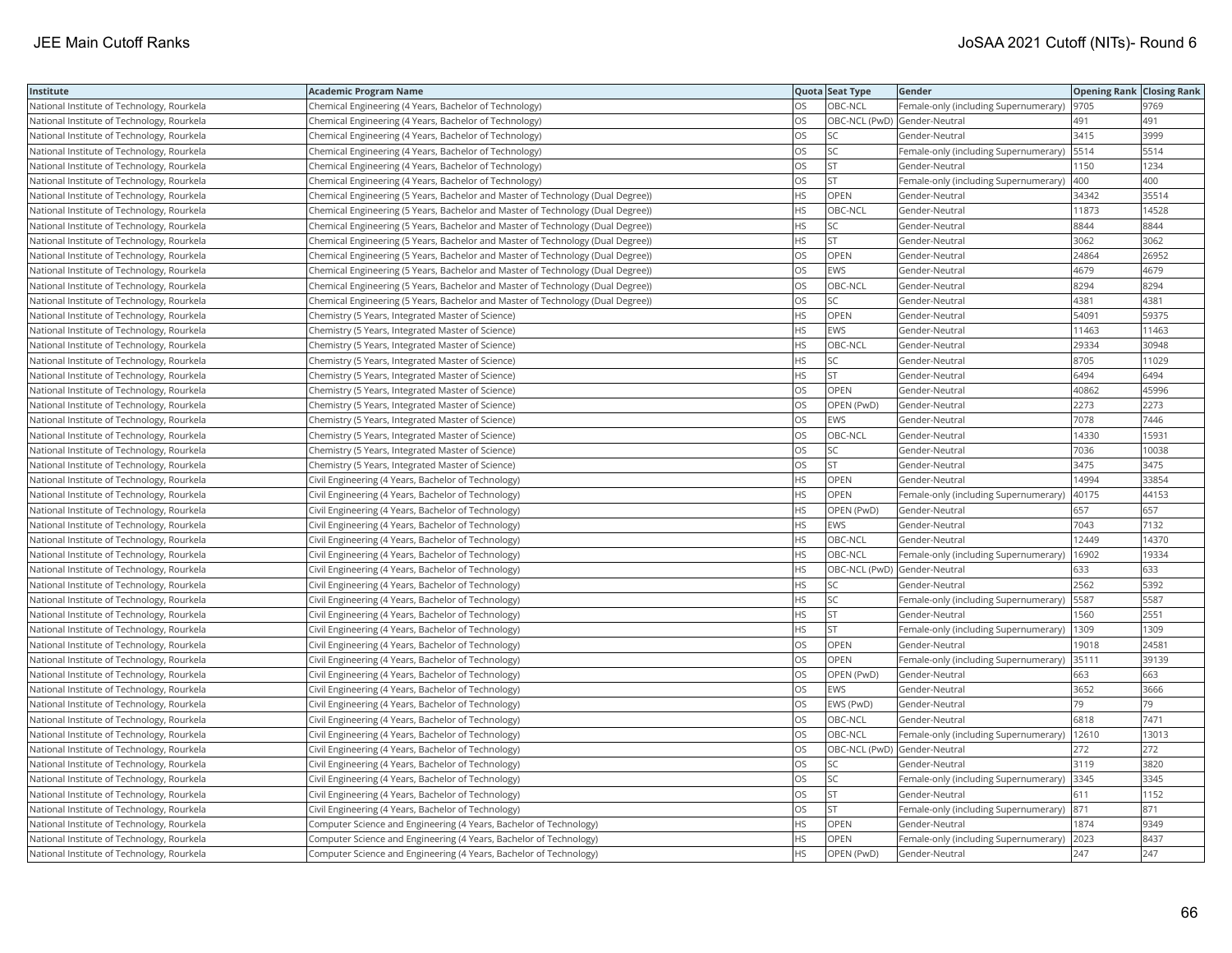| <b>Institute</b>                           | Academic Program Name                                                       |           | Quota Seat Type              | <b>Gender</b>                                 | <b>Opening Rank Closing Rank</b> |       |
|--------------------------------------------|-----------------------------------------------------------------------------|-----------|------------------------------|-----------------------------------------------|----------------------------------|-------|
| National Institute of Technology, Rourkela | Computer Science and Engineering (4 Years, Bachelor of Technology)          | HS        | OPEN (PwD)                   | Female-only (including Supernumerary)         | 422                              | 422   |
| National Institute of Technology, Rourkela | Computer Science and Engineering (4 Years, Bachelor of Technology)          | HS.       | EWS                          | Gender-Neutral                                | 1295                             | 3374  |
| National Institute of Technology, Rourkela | Computer Science and Engineering (4 Years, Bachelor of Technology)          | HS        | OBC-NCL                      | Gender-Neutral                                | 1780                             | 4998  |
| National Institute of Technology, Rourkela | Computer Science and Engineering (4 Years, Bachelor of Technology)          | HS.       | OBC-NCL                      | Female-only (including Supernumerary)         | 7622                             | 10457 |
| National Institute of Technology, Rourkela | Computer Science and Engineering (4 Years, Bachelor of Technology)          | <b>HS</b> | OBC-NCL (PwD) Gender-Neutral |                                               | 92                               | 92    |
| National Institute of Technology, Rourkela | Computer Science and Engineering (4 Years, Bachelor of Technology)          | HS        | SC                           | Gender-Neutral                                | 563                              | 1604  |
| National Institute of Technology, Rourkela | Computer Science and Engineering (4 Years, Bachelor of Technology)          | HS        | SC                           | Female-only (including Supernumerary)   1389  |                                  | 1389  |
| National Institute of Technology, Rourkela | Computer Science and Engineering (4 Years, Bachelor of Technology)          | HS.       | SC (PwD)                     | Gender-Neutral                                | 68                               | 68    |
| National Institute of Technology, Rourkela | Computer Science and Engineering (4 Years, Bachelor of Technology)          | HS        | <b>ST</b>                    | Gender-Neutral                                | 157                              | 303   |
| National Institute of Technology, Rourkela | Computer Science and Engineering (4 Years, Bachelor of Technology)          | HS.       | <b>ST</b>                    | Female-only (including Supernumerary)         | 497                              | 497   |
| National Institute of Technology, Rourkela | Computer Science and Engineering (4 Years, Bachelor of Technology)          | OS.       | OPEN                         | Gender-Neutral                                | 861                              | 2327  |
| National Institute of Technology, Rourkela | Computer Science and Engineering (4 Years, Bachelor of Technology)          | <b>OS</b> | OPEN                         | Female-only (including Supernumerary) 2649    |                                  | 3861  |
| National Institute of Technology, Rourkela | Computer Science and Engineering (4 Years, Bachelor of Technology)          | OS        | OPEN (PwD)                   | Gender-Neutral                                | 60                               | 60    |
| National Institute of Technology, Rourkela | Computer Science and Engineering (4 Years, Bachelor of Technology)          | OS        | OPEN (PwD)                   | Female-only (including Supernumerary)   432   |                                  | 432   |
| National Institute of Technology, Rourkela | Computer Science and Engineering (4 Years, Bachelor of Technology)          | OS        | EWS                          | Gender-Neutral                                | 246                              | 431   |
| National Institute of Technology, Rourkela | Computer Science and Engineering (4 Years, Bachelor of Technology)          | OS        | OBC-NCL                      | Gender-Neutral                                | 500                              | 729   |
| National Institute of Technology, Rourkela | Computer Science and Engineering (4 Years, Bachelor of Technology)          | OS        | OBC-NCL                      | Female-only (including Supernumerary)         | 1811                             | 2428  |
| National Institute of Technology, Rourkela | Computer Science and Engineering (4 Years, Bachelor of Technology)          | OS        | OBC-NCL (PwD) Gender-Neutral |                                               | 55                               | 55    |
| National Institute of Technology, Rourkela | Computer Science and Engineering (4 Years, Bachelor of Technology)          | OS        | <b>SC</b>                    | Gender-Neutral                                | 396                              | 583   |
| National Institute of Technology, Rourkela | Computer Science and Engineering (4 Years, Bachelor of Technology)          | <b>OS</b> | <b>SC</b>                    | Female-only (including Supernumerary)         | 1042                             | 1042  |
| National Institute of Technology, Rourkela | Computer Science and Engineering (4 Years, Bachelor of Technology)          | OS        | SC (PwD)                     | Gender-Neutral                                |                                  | ١q    |
| National Institute of Technology, Rourkela | Computer Science and Engineering (4 Years, Bachelor of Technology)          | OS        | <b>ST</b>                    | Gender-Neutral                                | 125                              | 185   |
| National Institute of Technology, Rourkela | Computer Science and Engineering (4 Years, Bachelor of Technology)          | OS        | <b>ST</b>                    | Female-only (including Supernumerary) 252     |                                  | 252   |
| National Institute of Technology, Rourkela | Electrical Engineering (4 Years, Bachelor of Technology)                    | HS        | OPEN                         | Gender-Neutral                                | 1108                             | 17998 |
| National Institute of Technology, Rourkela | Electrical Engineering (4 Years, Bachelor of Technology)                    | HS        | OPEN                         | Female-only (including Supernumerary)         | 15609                            | 29204 |
| National Institute of Technology, Rourkela | Electrical Engineering (4 Years, Bachelor of Technology)                    | HS        | OPEN (PwD)                   | Gender-Neutral                                | 391                              | 391   |
| National Institute of Technology, Rourkela | Electrical Engineering (4 Years, Bachelor of Technology)                    | HS.       | OPEN (PwD)                   | Female-only (including Supernumerary)         | 435                              | 435   |
| National Institute of Technology, Rourkela | Electrical Engineering (4 Years, Bachelor of Technology)                    | <b>HS</b> | <b>EWS</b>                   | Gender-Neutral                                | 4735                             | 6507  |
| National Institute of Technology, Rourkela | Electrical Engineering (4 Years, Bachelor of Technology)                    | HS        | OBC-NCL                      | Gender-Neutral                                | 6479                             | 9968  |
| National Institute of Technology, Rourkela | Electrical Engineering (4 Years, Bachelor of Technology)                    | HS.       | OBC-NCL                      | Female-only (including Supernumerary)         | 12574                            | 15363 |
| National Institute of Technology, Rourkela | Electrical Engineering (4 Years, Bachelor of Technology)                    | HS        | OBC-NCL (PwD) Gender-Neutral |                                               | 532                              | 532   |
| National Institute of Technology, Rourkela | Electrical Engineering (4 Years, Bachelor of Technology)                    | HS        | SC                           | Gender-Neutral                                | 2045                             | 3112  |
| National Institute of Technology, Rourkela | Electrical Engineering (4 Years, Bachelor of Technology)                    | HS.       | SC                           | Female-only (including Supernumerary)         | 3326                             | 3326  |
| National Institute of Technology, Rourkela | Electrical Engineering (4 Years, Bachelor of Technology)                    | НS        | SC (PwD)                     | Gender-Neutral                                | 147                              | 147   |
| National Institute of Technology, Rourkela | Electrical Engineering (4 Years, Bachelor of Technology)                    | HS.       | <b>ST</b>                    | Gender-Neutral                                | 892                              | 1454  |
| National Institute of Technology, Rourkela | Electrical Engineering (4 Years, Bachelor of Technology)                    | <b>HS</b> | <b>ST</b>                    | Female-only (including Supernumerary)         | 3262                             | 3262  |
| National Institute of Technology, Rourkela | Electrical Engineering (4 Years, Bachelor of Technology)                    | OS        | <b>OPEN</b>                  | Gender-Neutral                                | 7939                             | 11544 |
| National Institute of Technology, Rourkela | Electrical Engineering (4 Years, Bachelor of Technology)                    | OS        | OPEN                         | Female-only (including Supernumerary)   15788 |                                  | 19102 |
| National Institute of Technology, Rourkela | Electrical Engineering (4 Years, Bachelor of Technology)                    | OS        | OPEN (PwD)                   | Gender-Neutral                                | 604                              | 604   |
| National Institute of Technology, Rourkela | Electrical Engineering (4 Years, Bachelor of Technology)                    | <b>OS</b> | OPEN (PwD)                   | Female-only (including Supernumerary)  1109   |                                  | 1109  |
| National Institute of Technology, Rourkela | Electrical Engineering (4 Years, Bachelor of Technology)                    | OS        | EWS                          | Gender-Neutral                                | 1520                             | 1711  |
| National Institute of Technology, Rourkela | Electrical Engineering (4 Years, Bachelor of Technology)                    | OS        | OBC-NCL                      | Gender-Neutral                                | 3340                             | 3972  |
| National Institute of Technology, Rourkela | Electrical Engineering (4 Years, Bachelor of Technology)                    | OS        | OBC-NCL                      | Female-only (including Supernumerary)         | 7731                             | 8526  |
| National Institute of Technology, Rourkela | Electrical Engineering (4 Years, Bachelor of Technology)                    | OS.       | OBC-NCL (PwD) Gender-Neutral |                                               | 268                              | 268   |
| National Institute of Technology, Rourkela | Electrical Engineering (4 Years, Bachelor of Technology)                    | OS        | SC                           | Gender-Neutral                                | 784                              | 2461  |
| National Institute of Technology, Rourkela | Electrical Engineering (4 Years, Bachelor of Technology)                    | OS        | SC                           | Female-only (including Supernumerary)         | 2466                             | 2466  |
| National Institute of Technology, Rourkela | Electrical Engineering (4 Years, Bachelor of Technology)                    | OS.       | <b>ST</b>                    | Gender-Neutral                                | 446                              | 680   |
| National Institute of Technology, Rourkela | Electrical Engineering (4 Years, Bachelor of Technology)                    | OS        | <b>ST</b>                    | Female-only (including Supernumerary)  757    |                                  | 757   |
| National Institute of Technology, Rourkela | Electronics and Communication Engineering (4 Years, Bachelor of Technology) | HS        | OPEN                         | Gender-Neutral                                | 9417                             | 11208 |
| National Institute of Technology, Rourkela | Electronics and Communication Engineering (4 Years, Bachelor of Technology) | <b>HS</b> | OPEN                         | Female-only (including Supernumerary)         | 10878                            | 18270 |
| National Institute of Technology, Rourkela | Electronics and Communication Engineering (4 Years, Bachelor of Technology) | <b>HS</b> | OPEN (PwD)                   | Gender-Neutral                                | 372                              | 372   |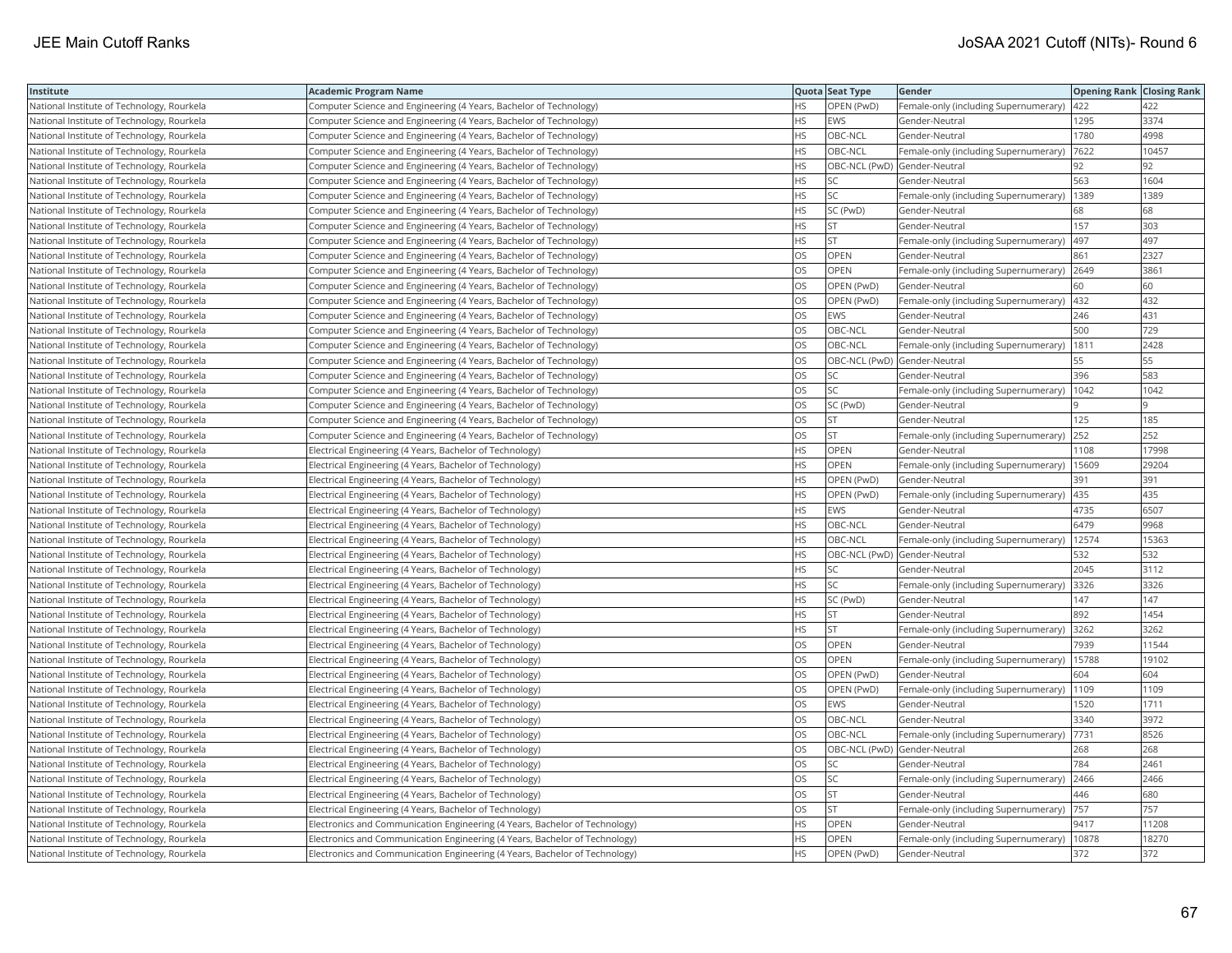| Institute                                  | <b>Academic Program Name</b>                                                  |           | Quota Seat Type              | Gender                                        | <b>Opening Rank   Closing Rank</b> |       |
|--------------------------------------------|-------------------------------------------------------------------------------|-----------|------------------------------|-----------------------------------------------|------------------------------------|-------|
| National Institute of Technology, Rourkela | Electronics and Communication Engineering (4 Years, Bachelor of Technology)   | HS.       | <b>EWS</b>                   | Gender-Neutral                                | 3431                               | 3508  |
| National Institute of Technology, Rourkela | Electronics and Communication Engineering (4 Years, Bachelor of Technology)   | HS.       | OBC-NCL                      | Gender-Neutral                                | 3310                               | 6174  |
| National Institute of Technology, Rourkela | Electronics and Communication Engineering (4 Years, Bachelor of Technology)   | <b>HS</b> | OBC-NCL                      | Female-only (including Supernumerary)         | 12663                              | 12663 |
| National Institute of Technology, Rourkela | Electronics and Communication Engineering (4 Years, Bachelor of Technology)   | HS        | OBC-NCL (PwD) Gender-Neutral |                                               | 190                                | 190   |
| National Institute of Technology, Rourkela | Electronics and Communication Engineering (4 Years, Bachelor of Technology)   | HS        | SC                           | Gender-Neutral                                | 643                                | 2025  |
| National Institute of Technology, Rourkela | Electronics and Communication Engineering (4 Years, Bachelor of Technology)   | ΗS        | SC                           | Female-only (including Supernumerary) 3447    |                                    | 3801  |
| National Institute of Technology, Rourkela | Electronics and Communication Engineering (4 Years, Bachelor of Technology)   | ΗS        | <b>ST</b>                    | Gender-Neutral                                | 559                                | 782   |
| National Institute of Technology, Rourkela | Electronics and Communication Engineering (4 Years, Bachelor of Technology)   | HS        | <b>ST</b>                    | Female-only (including Supernumerary)         | 3953                               | 3953  |
| National Institute of Technology, Rourkela | Electronics and Communication Engineering (4 Years, Bachelor of Technology)   | OS        | OPEN                         | Gender-Neutral                                | 5232                               | 6164  |
| National Institute of Technology, Rourkela | Electronics and Communication Engineering (4 Years, Bachelor of Technology)   | OS        | OPEN                         | Female-only (including Supernumerary)         | 8933                               | 9441  |
| National Institute of Technology, Rourkela | Electronics and Communication Engineering (4 Years, Bachelor of Technology)   | OS        | <b>EWS</b>                   | Gender-Neutral                                | 732                                | 823   |
| National Institute of Technology, Rourkela | Electronics and Communication Engineering (4 Years, Bachelor of Technology)   | OS        | OBC-NCL                      | Gender-Neutral                                | 1760                               | 2323  |
| National Institute of Technology, Rourkela | Electronics and Communication Engineering (4 Years, Bachelor of Technology)   | OS        | OBC-NCL                      | Female-only (including Supernumerary) 3502    |                                    | 3502  |
| National Institute of Technology, Rourkela | Electronics and Communication Engineering (4 Years, Bachelor of Technology)   | OS        | SC                           | Gender-Neutral                                | 955                                | 1305  |
| National Institute of Technology, Rourkela | Electronics and Communication Engineering (4 Years, Bachelor of Technology)   | OS.       | <b>SC</b>                    | Female-only (including Supernumerary)   1516  |                                    | 1738  |
| National Institute of Technology, Rourkela | Electronics and Communication Engineering (4 Years, Bachelor of Technology)   | OS        | <b>ST</b>                    | Gender-Neutral                                | 356                                | 437   |
| National Institute of Technology, Rourkela | Electronics and Communication Engineering (4 Years, Bachelor of Technology)   | OS        | <b>ST</b>                    | Female-only (including Supernumerary)  726    |                                    | 726   |
| National Institute of Technology, Rourkela | Electronics and Instrumentation Engineering (4 Years, Bachelor of Technology) | HS        | OPEN                         | Gender-Neutral                                | 12473                              | 18069 |
| National Institute of Technology, Rourkela | Electronics and Instrumentation Engineering (4 Years, Bachelor of Technology) | HS        | OPEN                         | Female-only (including Supernumerary)         | 21910                              | 23709 |
| National Institute of Technology, Rourkela | Electronics and Instrumentation Engineering (4 Years, Bachelor of Technology) | <b>HS</b> | OPEN (PwD)                   | Gender-Neutral                                | 429                                | 429   |
| National Institute of Technology, Rourkela | Electronics and Instrumentation Engineering (4 Years, Bachelor of Technology) | НS        | <b>EWS</b>                   | Gender-Neutral                                | 3881                               | 4904  |
| National Institute of Technology, Rourkela | Electronics and Instrumentation Engineering (4 Years, Bachelor of Technology) | HS        | OBC-NCL                      | Gender-Neutral                                | 7281                               | 9500  |
| National Institute of Technology, Rourkela | Electronics and Instrumentation Engineering (4 Years, Bachelor of Technology) | ΗS        | OBC-NCL                      | Female-only (including Supernumerary)   13181 |                                    | 13347 |
| National Institute of Technology, Rourkela | Electronics and Instrumentation Engineering (4 Years, Bachelor of Technology) | HS        | SC                           | Gender-Neutral                                | 2237                               | 3333  |
| National Institute of Technology, Rourkela | Electronics and Instrumentation Engineering (4 Years, Bachelor of Technology) | ΗS        | SC                           | Female-only (including Supernumerary)         | 3995                               | 3995  |
| National Institute of Technology, Rourkela | Electronics and Instrumentation Engineering (4 Years, Bachelor of Technology) | HS        | <b>ST</b>                    | Gender-Neutral                                | 1585                               | 2146  |
| National Institute of Technology, Rourkela | Electronics and Instrumentation Engineering (4 Years, Bachelor of Technology) | OS        | OPEN                         | Gender-Neutral                                | 10015                              | 13438 |
| National Institute of Technology, Rourkela | Electronics and Instrumentation Engineering (4 Years, Bachelor of Technology) | <b>OS</b> | <b>OPEN</b>                  | Female-only (including Supernumerary)         | 10143                              | 19953 |
| National Institute of Technology, Rourkela | Electronics and Instrumentation Engineering (4 Years, Bachelor of Technology) | OS        | OPEN (PwD)                   | Gender-Neutral                                | 595                                | 595   |
| National Institute of Technology, Rourkela | Electronics and Instrumentation Engineering (4 Years, Bachelor of Technology) | OS        | <b>EWS</b>                   | Gender-Neutral                                | 1887                               | 2151  |
| National Institute of Technology, Rourkela | Electronics and Instrumentation Engineering (4 Years, Bachelor of Technology) | OS        | OBC-NCL                      | Gender-Neutral                                | 3449                               | 4798  |
| National Institute of Technology, Rourkela | Electronics and Instrumentation Engineering (4 Years, Bachelor of Technology) | OS        | OBC-NCL                      | Female-only (including Supernumerary)  7780   |                                    | 9512  |
| National Institute of Technology, Rourkela | Electronics and Instrumentation Engineering (4 Years, Bachelor of Technology) | OS        | SC                           | Gender-Neutral                                | 2166                               | 3244  |
| National Institute of Technology, Rourkela | Electronics and Instrumentation Engineering (4 Years, Bachelor of Technology) | OS        | <b>SC</b>                    | Female-only (including Supernumerary)         | 5163                               | 5163  |
| National Institute of Technology, Rourkela | Electronics and Instrumentation Engineering (4 Years, Bachelor of Technology) | OS        | <b>ST</b>                    | Gender-Neutral                                | 1112                               | 1112  |
| National Institute of Technology, Rourkela | Electronics and Instrumentation Engineering (4 Years, Bachelor of Technology) | OS        | ST (PwD)                     | Gender-Neutral                                | 68                                 | 68    |
| National Institute of Technology, Rourkela | Food Process Engineering (4 Years, Bachelor of Technology)                    | <b>HS</b> | <b>OPEN</b>                  | Gender-Neutral                                | 51421                              | 60958 |
| National Institute of Technology, Rourkela | Food Process Engineering (4 Years, Bachelor of Technology)                    | HS        | OPEN                         | Female-only (including Supernumerary)         | 65225                              | 65243 |
| National Institute of Technology, Rourkela | Food Process Engineering (4 Years, Bachelor of Technology)                    | HS        | <b>EWS</b>                   | Gender-Neutral                                | 10083                              | 10974 |
| National Institute of Technology, Rourkela | Food Process Engineering (4 Years, Bachelor of Technology)                    | HS        | OBC-NCL                      | Gender-Neutral                                | 26251                              | 30175 |
| National Institute of Technology, Rourkela | Food Process Engineering (4 Years, Bachelor of Technology)                    | <b>HS</b> | OBC-NCL                      | Female-only (including Supernumerary)         | 29669                              | 29669 |
| National Institute of Technology, Rourkela | Food Process Engineering (4 Years, Bachelor of Technology)                    | ΗS        | SC                           | Gender-Neutral                                | 9953                               | 10391 |
| National Institute of Technology, Rourkela | Food Process Engineering (4 Years, Bachelor of Technology)                    | HS        | SC                           | Female-only (including Supernumerary)         | 10742                              | 10742 |
| National Institute of Technology, Rourkela | Food Process Engineering (4 Years, Bachelor of Technology)                    | НS        | <b>ST</b>                    | Gender-Neutral                                | 3707                               | 3707  |
| National Institute of Technology, Rourkela | Food Process Engineering (4 Years, Bachelor of Technology)                    | OS        | OPEN                         | Gender-Neutral                                | 25375                              | 40190 |
| National Institute of Technology, Rourkela | Food Process Engineering (4 Years, Bachelor of Technology)                    | OS        | <b>OPEN</b>                  | Female-only (including Supernumerary)         | 48456                              | 52371 |
| National Institute of Technology, Rourkela | Food Process Engineering (4 Years, Bachelor of Technology)                    | OS        | <b>EWS</b>                   | Gender-Neutral                                | 6536                               | 6603  |
| National Institute of Technology, Rourkela | Food Process Engineering (4 Years, Bachelor of Technology)                    | OS        | OBC-NCL                      | Gender-Neutral                                | 11716                              | 13860 |
| National Institute of Technology, Rourkela | Food Process Engineering (4 Years, Bachelor of Technology)                    | OS        | OBC-NCL                      | Female-only (including Supernumerary)   18513 |                                    | 18513 |
| National Institute of Technology, Rourkela | Food Process Engineering (4 Years, Bachelor of Technology)                    | OS        | SC                           | Gender-Neutral                                | 6320                               | 8100  |
| National Institute of Technology, Rourkela | Food Process Engineering (4 Years, Bachelor of Technology)                    | <b>OS</b> | <b>SC</b>                    | Female-only (including Supernumerary)  8186   |                                    | 8186  |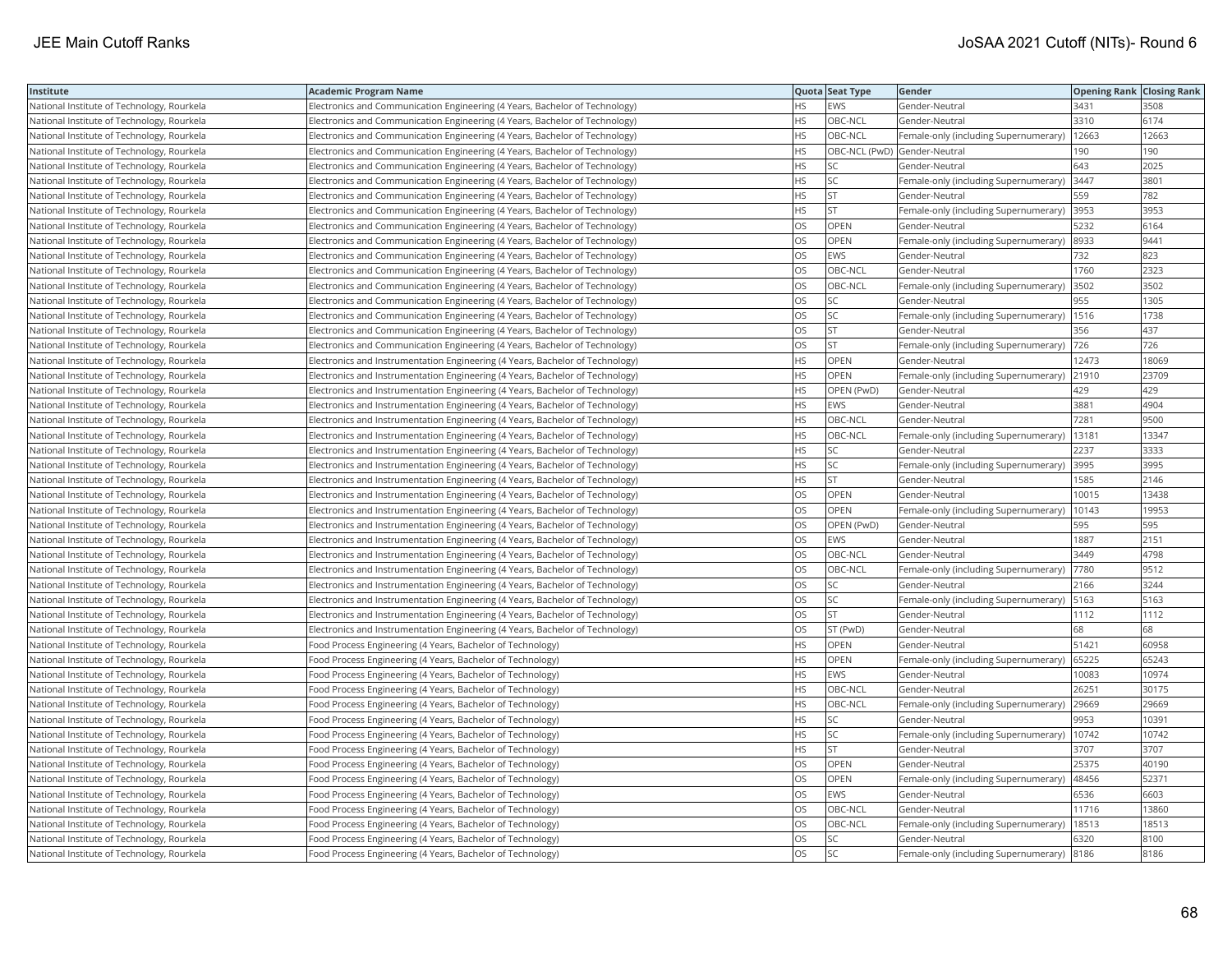| Institute                                  | <b>Academic Program Name</b>                               |           | Quota Seat Type | Gender                                                    | <b>Opening Rank   Closing Rank</b> |       |
|--------------------------------------------|------------------------------------------------------------|-----------|-----------------|-----------------------------------------------------------|------------------------------------|-------|
| National Institute of Technology, Rourkela | Food Process Engineering (4 Years, Bachelor of Technology) | OS        | <b>ST</b>       | Gender-Neutral                                            | 1769                               | 1769  |
| National Institute of Technology, Rourkela | Industrial Design (4 Years, Bachelor of Technology)        | <b>HS</b> | OPEN            | Gender-Neutral                                            | 35157                              | 56712 |
| National Institute of Technology, Rourkela | Industrial Design (4 Years, Bachelor of Technology)        | HS        | OPEN            | Female-only (including Supernumerary)                     | 53067                              | 62447 |
| National Institute of Technology, Rourkela | Industrial Design (4 Years, Bachelor of Technology)        | <b>HS</b> | <b>EWS</b>      | Gender-Neutral                                            | 10000                              | 10477 |
| National Institute of Technology, Rourkela | Industrial Design (4 Years, Bachelor of Technology)        | HS        | OBC-NCL         | Gender-Neutral                                            | 21447                              | 28395 |
| National Institute of Technology, Rourkela | Industrial Design (4 Years, Bachelor of Technology)        | ΗS        | OBC-NCL         | Female-only (including Supernumerary) 23398               |                                    | 23398 |
| National Institute of Technology, Rourkela | Industrial Design (4 Years, Bachelor of Technology)        | HS        | SC              | Gender-Neutral                                            | 4169                               | 6456  |
| National Institute of Technology, Rourkela | Industrial Design (4 Years, Bachelor of Technology)        | HS        | <b>ST</b>       | Gender-Neutral                                            | 4818                               | 4818  |
| National Institute of Technology, Rourkela | ndustrial Design (4 Years, Bachelor of Technology)         | HS        | <b>ST</b>       | Female-only (including Supernumerary)                     | 6619                               | 6619  |
| National Institute of Technology, Rourkela | Industrial Design (4 Years, Bachelor of Technology)        | OS        | OPEN            | Gender-Neutral                                            | 26130                              | 32588 |
| National Institute of Technology, Rourkela | Industrial Design (4 Years, Bachelor of Technology)        | OS        | OPEN            | Female-only (including Supernumerary)                     | 48822                              | 48858 |
| National Institute of Technology, Rourkela | Industrial Design (4 Years, Bachelor of Technology)        | OS        | <b>EWS</b>      | Gender-Neutral                                            | 5700                               | 5703  |
| National Institute of Technology, Rourkela | Industrial Design (4 Years, Bachelor of Technology)        | OS        | OBC-NCL         | Gender-Neutral                                            | 8154                               | 12130 |
| National Institute of Technology, Rourkela | Industrial Design (4 Years, Bachelor of Technology)        | OS        | OBC-NCL         | Female-only (including Supernumerary)                     | 16623                              | 16623 |
| National Institute of Technology, Rourkela | Industrial Design (4 Years, Bachelor of Technology)        | OS        | SC              | Gender-Neutral                                            | 6253                               | 6858  |
| National Institute of Technology, Rourkela | Industrial Design (4 Years, Bachelor of Technology)        | OS        | <b>ST</b>       | Gender-Neutral                                            | 2167                               | 2167  |
| National Institute of Technology, Rourkela | Industrial Design (4 Years, Bachelor of Technology)        | OS        | <b>ST</b>       | Female-only (including Supernumerary)                     | 3635                               | 3635  |
| National Institute of Technology, Rourkela | Life Science (5 Years, Integrated Master of Science)       | НS        | OPEN            | Gender-Neutral                                            | 66939                              | 68538 |
| National Institute of Technology, Rourkela | Life Science (5 Years, Integrated Master of Science)       | HS        | <b>EWS</b>      | Gender-Neutral                                            | 10697                              | 13226 |
| National Institute of Technology, Rourkela | Life Science (5 Years, Integrated Master of Science)       | <b>HS</b> | OBC-NCL         | Gender-Neutral                                            | 38880                              | 39716 |
| National Institute of Technology, Rourkela | Life Science (5 Years, Integrated Master of Science)       | HS        | SC              | Gender-Neutral                                            | 8895                               | 11482 |
| National Institute of Technology, Rourkela | Life Science (5 Years, Integrated Master of Science)       | HS        | <b>ST</b>       | Gender-Neutral                                            | 7522                               | 7522  |
| National Institute of Technology, Rourkela | Life Science (5 Years, Integrated Master of Science)       | OS        | <b>OPEN</b>     | Gender-Neutral                                            | 51430                              | 57878 |
| National Institute of Technology, Rourkela | Life Science (5 Years, Integrated Master of Science)       | OS        | <b>EWS</b>      | Gender-Neutral                                            | 8913                               | 8913  |
| National Institute of Technology, Rourkela | Life Science (5 Years, Integrated Master of Science)       | OS        | OBC-NCL         | Gender-Neutral                                            | 17258                              | 18129 |
| National Institute of Technology, Rourkela | Life Science (5 Years, Integrated Master of Science)       | OS        | SC              | Gender-Neutral                                            | 10160                              | 10493 |
| National Institute of Technology, Rourkela | Life Science (5 Years, Integrated Master of Science)       | OS        | <b>ST</b>       | Gender-Neutral                                            | 3850                               | 3850  |
| National Institute of Technology, Rourkela | Mathematics (5 Years, Integrated Master of Science)        | HS.       | <b>OPEN</b>     | Gender-Neutral                                            | 45051                              | 53356 |
| National Institute of Technology, Rourkela | Mathematics (5 Years, Integrated Master of Science)        | HS        | <b>EWS</b>      | Gender-Neutral                                            | 11055                              | 11055 |
| National Institute of Technology, Rourkela | Mathematics (5 Years, Integrated Master of Science)        | HS        | OBC-NCL         | Gender-Neutral                                            | 17915                              | 20750 |
| National Institute of Technology, Rourkela | Mathematics (5 Years, Integrated Master of Science)        | ΗS        | SC              | Gender-Neutral                                            | 10093                              | 10776 |
| National Institute of Technology, Rourkela | Mathematics (5 Years, Integrated Master of Science)        | ΗS        | <b>ST</b>       | Gender-Neutral                                            | 5266                               | 5266  |
| National Institute of Technology, Rourkela | Mathematics (5 Years, Integrated Master of Science)        | OS        | <b>OPEN</b>     | Gender-Neutral                                            | 8598                               | 20703 |
| National Institute of Technology, Rourkela | Mathematics (5 Years, Integrated Master of Science)        | OS        | OPEN (PwD)      | Gender-Neutral                                            | 1823                               | 1823  |
| National Institute of Technology, Rourkela | Mathematics (5 Years, Integrated Master of Science)        | OS        | <b>EWS</b>      | Gender-Neutral                                            | 4667                               | 4667  |
| National Institute of Technology, Rourkela | Mathematics (5 Years, Integrated Master of Science)        | <b>OS</b> | OBC-NCL         | Gender-Neutral                                            | 9777                               | 12312 |
| National Institute of Technology, Rourkela | Mathematics (5 Years, Integrated Master of Science)        | OS        | SC              | Gender-Neutral                                            | 7323                               | 8413  |
| National Institute of Technology, Rourkela | Mathematics (5 Years, Integrated Master of Science)        | OS        | <b>ST</b>       | Gender-Neutral                                            | 1743                               | 1743  |
| National Institute of Technology, Rourkela | Mechanical Engineering (4 Years, Bachelor of Technology)   | ΗS        | OPEN            | Gender-Neutral                                            | 13826                              | 20915 |
| National Institute of Technology, Rourkela | Mechanical Engineering (4 Years, Bachelor of Technology)   | HS        | OPEN            | Female-only (including Supernumerary)                     | 31778                              | 38609 |
| National Institute of Technology, Rourkela | Mechanical Engineering (4 Years, Bachelor of Technology)   | ΗS        | OPEN (PwD)      | Gender-Neutral                                            | 649                                | 649   |
| National Institute of Technology, Rourkela | Mechanical Engineering (4 Years, Bachelor of Technology)   | HS        | <b>EWS</b>      | Gender-Neutral                                            | 5333                               | 6644  |
| National Institute of Technology, Rourkela | Mechanical Engineering (4 Years, Bachelor of Technology)   | HS        | EWS (PwD)       | Gender-Neutral                                            | 186                                | 186   |
| National Institute of Technology, Rourkela | Mechanical Engineering (4 Years, Bachelor of Technology)   | HS        | OBC-NCL         | Gender-Neutral                                            | 7142                               | 11176 |
| National Institute of Technology, Rourkela | Mechanical Engineering (4 Years, Bachelor of Technology)   | <b>HS</b> | OBC-NCL         | Female-only (including Supernumerary)                     | 15245                              | 16597 |
| National Institute of Technology, Rourkela | Mechanical Engineering (4 Years, Bachelor of Technology)   | HS        |                 | OBC-NCL (PwD)  Female-only (including Supernumerary)  517 |                                    | 517   |
| National Institute of Technology, Rourkela | Mechanical Engineering (4 Years, Bachelor of Technology)   | ΗS        | SC              | Gender-Neutral                                            | 1624                               | 3745  |
| National Institute of Technology, Rourkela | Mechanical Engineering (4 Years, Bachelor of Technology)   | ΗS        | SC              | Female-only (including Supernumerary)  4032               |                                    | 4032  |
| National Institute of Technology, Rourkela | Mechanical Engineering (4 Years, Bachelor of Technology)   | ΗS        | <b>ST</b>       | Gender-Neutral                                            | 428                                | 1443  |
| National Institute of Technology, Rourkela | Mechanical Engineering (4 Years, Bachelor of Technology)   | HS        | <b>ST</b>       | Female-only (including Supernumerary)                     | 2973                               | 2973  |
| National Institute of Technology, Rourkela | Mechanical Engineering (4 Years, Bachelor of Technology)   | OS        | OPEN            | Gender-Neutral                                            | 13173                              | 16075 |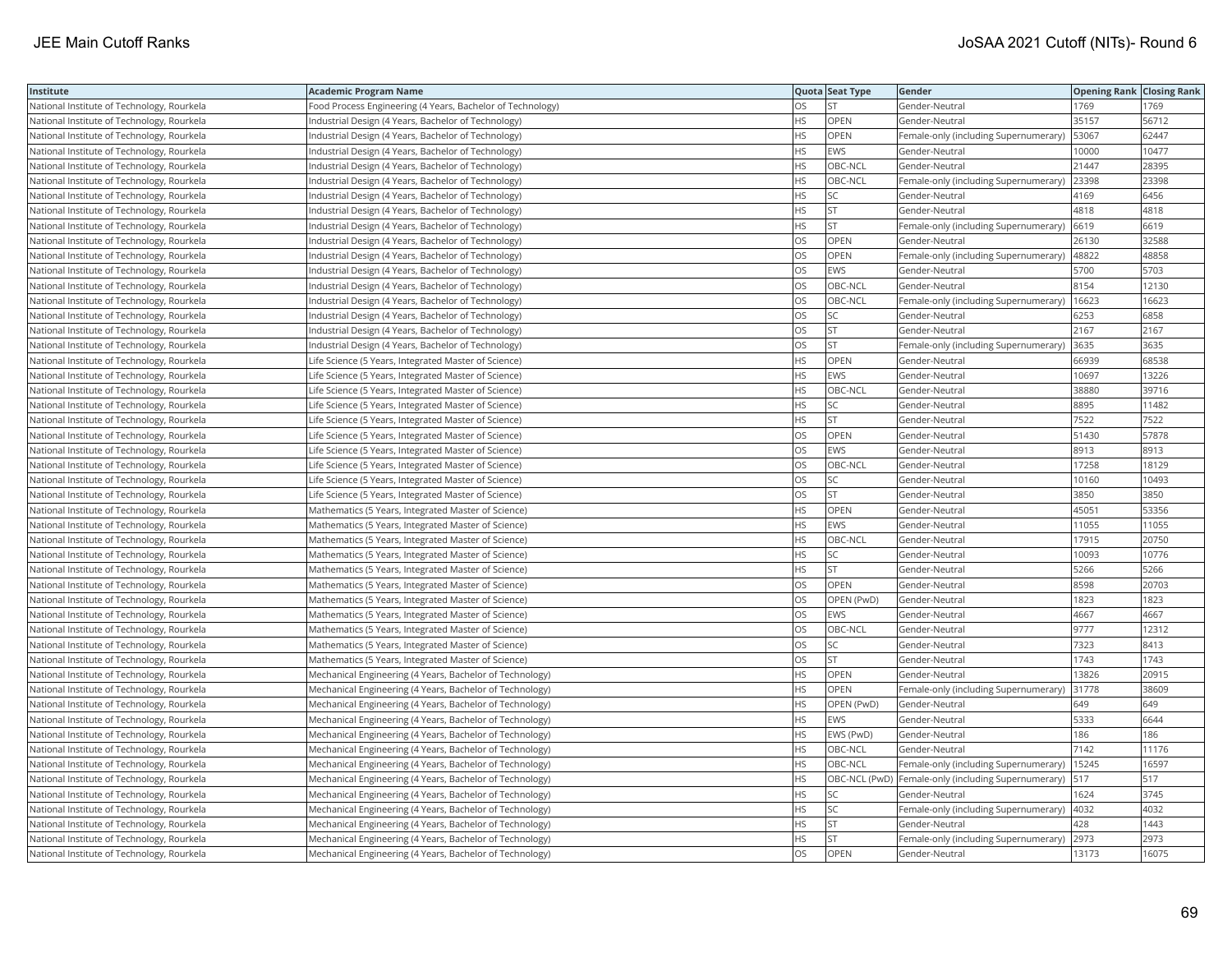| Institute                                  | <b>Academic Program Name</b>                                                                       |           | Quota Seat Type              | Gender                                      | <b>Opening Rank Closing Rank</b> |       |
|--------------------------------------------|----------------------------------------------------------------------------------------------------|-----------|------------------------------|---------------------------------------------|----------------------------------|-------|
| National Institute of Technology, Rourkela | Mechanical Engineering (4 Years, Bachelor of Technology)                                           | OS        | OPEN                         | Female-only (including Supernumerary) 22513 |                                  | 25658 |
| National Institute of Technology, Rourkela | Mechanical Engineering (4 Years, Bachelor of Technology)                                           | OS        | OPEN (PwD)                   | Gender-Neutral                              | 533                              | 533   |
| National Institute of Technology, Rourkela | Mechanical Engineering (4 Years, Bachelor of Technology)                                           | OS        | <b>EWS</b>                   | Gender-Neutral                              | 2242                             | 2555  |
| National Institute of Technology, Rourkela | Mechanical Engineering (4 Years, Bachelor of Technology)                                           | OS        | EWS (PwD)                    | Gender-Neutral                              | 172                              | 172   |
| National Institute of Technology, Rourkela | Mechanical Engineering (4 Years, Bachelor of Technology)                                           | OS        | OBC-NCL                      | Gender-Neutral                              | 4449                             | 5381  |
| National Institute of Technology, Rourkela | Mechanical Engineering (4 Years, Bachelor of Technology)                                           | OS        | OBC-NCL                      | Female-only (including Supernumerary)       | 11322                            | 12161 |
| National Institute of Technology, Rourkela | Mechanical Engineering (4 Years, Bachelor of Technology)                                           | OS        | OBC-NCL (PwD) Gender-Neutral |                                             | 330                              | 330   |
| National Institute of Technology, Rourkela | Mechanical Engineering (4 Years, Bachelor of Technology)                                           | <b>OS</b> | <b>SC</b>                    | Gender-Neutral                              | 549                              | 3166  |
| National Institute of Technology, Rourkela | Mechanical Engineering (4 Years, Bachelor of Technology)                                           | OS        | SC                           | Female-only (including Supernumerary)       | 5381                             | 5381  |
| National Institute of Technology, Rourkela | Mechanical Engineering (4 Years, Bachelor of Technology)                                           | OS        | <b>ST</b>                    | Gender-Neutral                              | 932                              | 1100  |
| National Institute of Technology, Rourkela | Mechanical Engineering (4 Years, Bachelor of Technology)                                           | OS        | ST                           | Female-only (including Supernumerary)       | 1635                             | 1635  |
| National Institute of Technology, Rourkela | Metallurgical and Materials Engineering (4 Years, Bachelor of Technology)                          | HS        | OPEN                         | Gender-Neutral                              | 26819                            | 40791 |
| National Institute of Technology, Rourkela | Metallurgical and Materials Engineering (4 Years, Bachelor of Technology)                          | <b>HS</b> | OPEN                         | Female-only (including Supernumerary)       | 40765                            | 42279 |
| National Institute of Technology, Rourkela | Metallurgical and Materials Engineering (4 Years, Bachelor of Technology)                          | <b>HS</b> | EWS                          | Gender-Neutral                              | 7259                             | 8556  |
| National Institute of Technology, Rourkela | Metallurgical and Materials Engineering (4 Years, Bachelor of Technology)                          | HS        | OBC-NCL                      | Gender-Neutral                              | 14526                            | 16894 |
| National Institute of Technology, Rourkela | Metallurgical and Materials Engineering (4 Years, Bachelor of Technology)                          | HS        | OBC-NCL                      | Female-only (including Supernumerary)       | 16731                            | 16731 |
| National Institute of Technology, Rourkela | Metallurgical and Materials Engineering (4 Years, Bachelor of Technology)                          | <b>HS</b> | <b>SC</b>                    | Gender-Neutral                              | 4011                             | 7123  |
| National Institute of Technology, Rourkela | Metallurgical and Materials Engineering (4 Years, Bachelor of Technology)                          | HS        | SC                           | Female-only (including Supernumerary)       | 6663                             | 6663  |
| National Institute of Technology, Rourkela | Metallurgical and Materials Engineering (4 Years, Bachelor of Technology)                          | HS        | <b>ST</b>                    | Gender-Neutral                              | 2577                             | 2836  |
| National Institute of Technology, Rourkela | Metallurgical and Materials Engineering (4 Years, Bachelor of Technology)                          | OS        | <b>OPEN</b>                  | Gender-Neutral                              | 24508                            | 28398 |
| National Institute of Technology, Rourkela | Metallurgical and Materials Engineering (4 Years, Bachelor of Technology)                          | OS        | <b>OPEN</b>                  | Female-only (including Supernumerary)       | 39655                            | 42975 |
| National Institute of Technology, Rourkela | Metallurgical and Materials Engineering (4 Years, Bachelor of Technology)                          | OS        | OPEN (PwD)                   | Gender-Neutral                              | 1169                             | 1169  |
| National Institute of Technology, Rourkela | Metallurgical and Materials Engineering (4 Years, Bachelor of Technology)                          | OS        | EWS                          | Gender-Neutral                              | 4297                             | 4715  |
| National Institute of Technology, Rourkela | Metallurgical and Materials Engineering (4 Years, Bachelor of Technology)                          | OS        | OBC-NCL                      | Gender-Neutral                              | 9333                             | 11048 |
| National Institute of Technology, Rourkela | Metallurgical and Materials Engineering (4 Years, Bachelor of Technology)                          | OS        | OBC-NCL                      | Female-only (including Supernumerary)       | 14522                            | 14522 |
| National Institute of Technology, Rourkela | Metallurgical and Materials Engineering (4 Years, Bachelor of Technology)                          | OS        | OBC-NCL (PwD) Gender-Neutral |                                             | 691                              | 691   |
| National Institute of Technology, Rourkela | Metallurgical and Materials Engineering (4 Years, Bachelor of Technology)                          | OS        | SC                           | Gender-Neutral                              | 5073                             | 6235  |
| National Institute of Technology, Rourkela | Metallurgical and Materials Engineering (4 Years, Bachelor of Technology)                          | OS        | <b>SC</b>                    | Female-only (including Supernumerary)       | 7438                             | 7438  |
| National Institute of Technology, Rourkela | Metallurgical and Materials Engineering (4 Years, Bachelor of Technology)                          | OS        | <b>ST</b>                    | Gender-Neutral                              | 1567                             | 1712  |
| National Institute of Technology, Rourkela | Metallurgical and Materials Engineering (5 Years, Bachelor and Master of Technology (Dual Degree)) | HS        | OPEN                         | Gender-Neutral                              | 47917                            | 51281 |
| National Institute of Technology, Rourkela | Metallurgical and Materials Engineering (5 Years, Bachelor and Master of Technology (Dual Degree)) | HS        | <b>EWS</b>                   | Gender-Neutral                              | 10086                            | 10086 |
| National Institute of Technology, Rourkela | Metallurgical and Materials Engineering (5 Years, Bachelor and Master of Technology (Dual Degree)) | ΗS        | OBC-NCL                      | Gender-Neutral                              | 21381                            | 21381 |
| National Institute of Technology, Rourkela | Metallurgical and Materials Engineering (5 Years, Bachelor and Master of Technology (Dual Degree)) | ΗS        | <b>SC</b>                    | Gender-Neutral                              | 9804                             | 9804  |
| National Institute of Technology, Rourkela | (Detallurgical and Materials Engineering (5 Years, Bachelor and Master of Technology (Dual Degree) | OS        | OPEN                         | Gender-Neutral                              | 29079                            | 30886 |
| National Institute of Technology, Rourkela | Metallurgical and Materials Engineering (5 Years, Bachelor and Master of Technology (Dual Degree)) | OS        | OPEN (PwD)                   | Gender-Neutral                              | 1809                             | 1809  |
| National Institute of Technology, Rourkela | Metallurgical and Materials Engineering (5 Years, Bachelor and Master of Technology (Dual Degree)) | OS        | <b>EWS</b>                   | Gender-Neutral                              | 5380                             | 5380  |
| National Institute of Technology, Rourkela | Metallurgical and Materials Engineering (5 Years, Bachelor and Master of Technology (Dual Degree)) | OS        | OBC-NCL                      | Gender-Neutral                              | 11250                            | 11624 |
| National Institute of Technology, Rourkela | Metallurgical and Materials Engineering (5 Years, Bachelor and Master of Technology (Dual Degree)) | OS        | <b>SC</b>                    | Gender-Neutral                              | 6413                             | 6413  |
| National Institute of Technology, Rourkela | Mining Engineering (4 Years, Bachelor of Technology)                                               | ΗS        | OPEN                         | Gender-Neutral                              | 35430                            | 47358 |
| National Institute of Technology, Rourkela | Mining Engineering (4 Years, Bachelor of Technology)                                               | HS        | OPEN                         | Female-only (including Supernumerary)       | 46074                            | 62577 |
| National Institute of Technology, Rourkela | Mining Engineering (4 Years, Bachelor of Technology)                                               | HS        | EWS                          | Gender-Neutral                              | 8661                             | 9357  |
| National Institute of Technology, Rourkela | Mining Engineering (4 Years, Bachelor of Technology)                                               | HS        | OBC-NCL                      | Gender-Neutral                              | 13975                            | 17565 |
| National Institute of Technology, Rourkela | Mining Engineering (4 Years, Bachelor of Technology)                                               | HS        | SC                           | Gender-Neutral                              | 6312                             | 7322  |
| National Institute of Technology, Rourkela | Mining Engineering (4 Years, Bachelor of Technology)                                               | <b>HS</b> | <b>ST</b>                    | Gender-Neutral                              | 3079                             | 3241  |
| National Institute of Technology, Rourkela | Mining Engineering (4 Years, Bachelor of Technology)                                               | OS        | <b>OPEN</b>                  | Gender-Neutral                              | 21085                            | 35060 |
| National Institute of Technology, Rourkela | Mining Engineering (4 Years, Bachelor of Technology)                                               | OS        | OPEN                         | Female-only (including Supernumerary)       | 45475                            | 46046 |
| National Institute of Technology, Rourkela | Mining Engineering (4 Years, Bachelor of Technology)                                               | OS        | <b>EWS</b>                   | Gender-Neutral                              | 5287                             | 5424  |
| National Institute of Technology, Rourkela | Mining Engineering (4 Years, Bachelor of Technology)                                               | OS        | OBC-NCL                      | Gender-Neutral                              | 10155                            | 11593 |
| National Institute of Technology, Rourkela | Mining Engineering (4 Years, Bachelor of Technology)                                               | OS        | SC                           | Gender-Neutral                              | 5705                             | 6381  |
| National Institute of Technology, Rourkela | Mining Engineering (4 Years, Bachelor of Technology)                                               | OS        | <b>ST</b>                    | Gender-Neutral                              | 1711                             | 1724  |
| National Institute of Technology, Rourkela | Mining Engineering (5 Years, Bachelor and Master of Technology (Dual Degree))                      | <b>HS</b> | OPEN                         | Gender-Neutral                              | 57687                            | 59482 |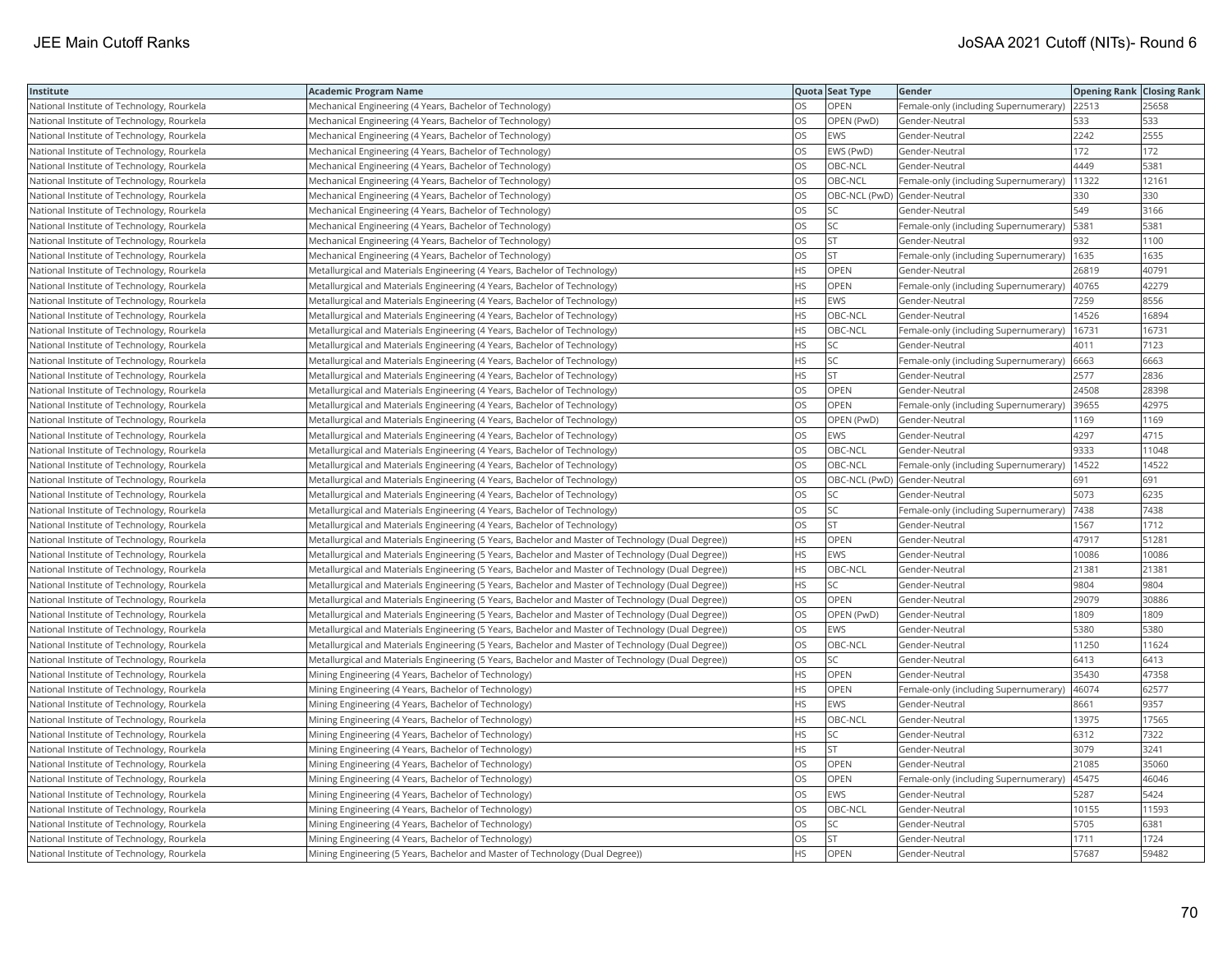| Institute                                  | <b>Academic Program Name</b>                                                  |           | Quota Seat Type              | Gender                                        | <b>Opening Rank   Closing Rank</b> |       |
|--------------------------------------------|-------------------------------------------------------------------------------|-----------|------------------------------|-----------------------------------------------|------------------------------------|-------|
| National Institute of Technology, Rourkela | Mining Engineering (5 Years, Bachelor and Master of Technology (Dual Degree)) | HS.       | OBC-NCL                      | Gender-Neutral                                | 22519                              | 26462 |
| National Institute of Technology, Rourkela | Mining Engineering (5 Years, Bachelor and Master of Technology (Dual Degree)) | HS.       | <b>SC</b>                    | Gender-Neutral                                | 7490                               | 7490  |
| National Institute of Technology, Rourkela | Mining Engineering (5 Years, Bachelor and Master of Technology (Dual Degree)) | OS        | OPEN                         | Gender-Neutral                                | 34886                              | 35458 |
| National Institute of Technology, Rourkela | Mining Engineering (5 Years, Bachelor and Master of Technology (Dual Degree)) | OS        | <b>EWS</b>                   | Gender-Neutral                                | 6908                               | 6908  |
| National Institute of Technology, Rourkela | Mining Engineering (5 Years, Bachelor and Master of Technology (Dual Degree)) | OS        | OBC-NCL                      | Gender-Neutral                                | 12021                              | 12021 |
| National Institute of Technology, Rourkela | Mining Engineering (5 Years, Bachelor and Master of Technology (Dual Degree)) | OS        | <b>SC</b>                    | Gender-Neutral                                | 7721                               | 7721  |
| National Institute of Technology, Rourkela | Mining Engineering (5 Years, Bachelor and Master of Technology (Dual Degree)) | OS        | <b>ST</b>                    | Gender-Neutral                                | 2794                               | 2794  |
| National Institute of Technology, Rourkela | Physics (5 Years, Integrated Master of Science)                               | <b>HS</b> | OPEN                         | Gender-Neutral                                | 26093                              | 51277 |
| National Institute of Technology, Rourkela | Physics (5 Years, Integrated Master of Science)                               | <b>HS</b> | <b>EWS</b>                   | Gender-Neutral                                | 10533                              | 10533 |
| National Institute of Technology, Rourkela | Physics (5 Years, Integrated Master of Science)                               | HS        | OBC-NCL                      | Gender-Neutral                                | 14769                              | 27961 |
| National Institute of Technology, Rourkela | Physics (5 Years, Integrated Master of Science)                               | HS        | SC                           | Gender-Neutral                                | 10715                              | 10837 |
| National Institute of Technology, Rourkela | Physics (5 Years, Integrated Master of Science)                               | HS        | <b>ST</b>                    | Gender-Neutral                                | 4158                               | 4158  |
| National Institute of Technology, Rourkela | Physics (5 Years, Integrated Master of Science)                               | OS        | OPEN                         | Gender-Neutral                                | 9766                               | 21374 |
| National Institute of Technology, Rourkela | Physics (5 Years, Integrated Master of Science)                               | OS        | <b>EWS</b>                   | Gender-Neutral                                | 4388                               | 4388  |
| National Institute of Technology, Rourkela | Physics (5 Years, Integrated Master of Science)                               | OS        | OBC-NCL                      | Gender-Neutral                                | 10123                              | 11723 |
| National Institute of Technology, Rourkela | Physics (5 Years, Integrated Master of Science)                               | OS        | <b>SC</b>                    | Gender-Neutral                                | 2297                               | 3504  |
| National Institute of Technology, Rourkela | Physics (5 Years, Integrated Master of Science)                               | OS        | <b>ST</b>                    | Gender-Neutral                                | 2245                               | 2245  |
| National Institute of Technology, Silchar  | Civil Engineering (4 Years, Bachelor of Technology)                           | <b>HS</b> | OPEN                         | Gender-Neutral                                | 49194                              | 74623 |
| National Institute of Technology, Silchar  | Civil Engineering (4 Years, Bachelor of Technology)                           | HS        | <b>OPEN</b>                  | Female-only (including Supernumerary)         | 46867                              | 84870 |
| National Institute of Technology, Silchar  | Civil Engineering (4 Years, Bachelor of Technology)                           | HS        | OPEN (PwD)                   | Gender-Neutral                                | 1272                               | 1272  |
| National Institute of Technology, Silchar  | Civil Engineering (4 Years, Bachelor of Technology)                           | HS        | <b>EWS</b>                   | Gender-Neutral                                | 11478                              | 13154 |
| National Institute of Technology, Silchar  | Civil Engineering (4 Years, Bachelor of Technology)                           | HS        | EWS                          | Female-only (including Supernumerary)         | 21218                              | 21218 |
| National Institute of Technology, Silchar  | Civil Engineering (4 Years, Bachelor of Technology)                           | HS        | OBC-NCL                      | Gender-Neutral                                | 25903                              | 41464 |
| National Institute of Technology, Silchar  | Civil Engineering (4 Years, Bachelor of Technology)                           | HS        | OBC-NCL                      | Female-only (including Supernumerary)   44567 |                                    | 51723 |
| National Institute of Technology, Silchar  | Civil Engineering (4 Years, Bachelor of Technology)                           | HS        | SC                           | Gender-Neutral                                | 5193                               | 11123 |
| National Institute of Technology, Silchar  | Civil Engineering (4 Years, Bachelor of Technology)                           | <b>HS</b> | <b>SC</b>                    | Female-only (including Supernumerary) 8818    |                                    | 20151 |
| National Institute of Technology, Silchar  | Civil Engineering (4 Years, Bachelor of Technology)                           | HS        | <b>ST</b>                    | Gender-Neutral                                | 1536                               | 2220  |
| National Institute of Technology, Silchar  | Civil Engineering (4 Years, Bachelor of Technology)                           | HS        | <b>ST</b>                    | Female-only (including Supernumerary) 856     |                                    | 856   |
| National Institute of Technology, Silchar  | Civil Engineering (4 Years, Bachelor of Technology)                           | OS        | OPEN                         | Gender-Neutral                                | 33665                              | 44894 |
| National Institute of Technology, Silchar  | Civil Engineering (4 Years, Bachelor of Technology)                           | OS        | OPEN                         | Female-only (including Supernumerary)  49870  |                                    | 58935 |
| National Institute of Technology, Silchar  | Civil Engineering (4 Years, Bachelor of Technology)                           | OS        | OPEN (PwD)                   | Gender-Neutral                                | 2042                               | 2042  |
| National Institute of Technology, Silchar  | Civil Engineering (4 Years, Bachelor of Technology)                           | OS        | EWS                          | Gender-Neutral                                | 6807                               | 7039  |
| National Institute of Technology, Silchar  | Civil Engineering (4 Years, Bachelor of Technology)                           | OS        | <b>EWS</b>                   | Female-only (including Supernumerary)         | 9049                               | 9119  |
| National Institute of Technology, Silchar  | Civil Engineering (4 Years, Bachelor of Technology)                           | OS        | OBC-NCL                      | Gender-Neutral                                | 11478                              | 13001 |
| National Institute of Technology, Silchar  | Civil Engineering (4 Years, Bachelor of Technology)                           | OS        | OBC-NCL                      | Female-only (including Supernumerary)         | 19142                              | 20009 |
| National Institute of Technology, Silchar  | Civil Engineering (4 Years, Bachelor of Technology)                           | OS        | OBC-NCL (PwD) Gender-Neutral |                                               | 931                                | 931   |
| National Institute of Technology, Silchar  | Civil Engineering (4 Years, Bachelor of Technology)                           | OS        | SC                           | Gender-Neutral                                | 5492                               | 6940  |
| National Institute of Technology, Silchar  | Civil Engineering (4 Years, Bachelor of Technology)                           | OS        | SC                           | Female-only (including Supernumerary) 8889    |                                    | 9386  |
| National Institute of Technology, Silchar  | Civil Engineering (4 Years, Bachelor of Technology)                           | OS        | <b>ST</b>                    | Gender-Neutral                                | 1445                               | 1637  |
| National Institute of Technology, Silchar  | Civil Engineering (4 Years, Bachelor of Technology)                           | OS        | <b>ST</b>                    | Female-only (including Supernumerary)         | 1185                               | 1185  |
| National Institute of Technology, Silchar  | Computer Science and Engineering (4 Years, Bachelor of Technology)            | HS        | OPEN                         | Gender-Neutral                                | 7291                               | 25609 |
| National Institute of Technology, Silchar  | Computer Science and Engineering (4 Years, Bachelor of Technology)            | HS        | OPEN                         | Female-only (including Supernumerary)   10598 |                                    | 35631 |
| National Institute of Technology, Silchar  | Computer Science and Engineering (4 Years, Bachelor of Technology)            | <b>HS</b> | OPEN (PwD)                   | Gender-Neutral                                | 737                                | 737   |
| National Institute of Technology, Silchar  | Computer Science and Engineering (4 Years, Bachelor of Technology)            | HS        | <b>EWS</b>                   | Gender-Neutral                                | 3865                               | 5492  |
| National Institute of Technology, Silchar  | Computer Science and Engineering (4 Years, Bachelor of Technology)            | HS        | EWS                          | Female-only (including Supernumerary)   5449  |                                    | 8892  |
| National Institute of Technology, Silchar  | Computer Science and Engineering (4 Years, Bachelor of Technology)            | HS        | OBC-NCL                      | Gender-Neutral                                | 6840                               | 14820 |
| National Institute of Technology, Silchar  | Computer Science and Engineering (4 Years, Bachelor of Technology)            | HS        | OBC-NCL                      | Female-only (including Supernumerary)   15809 |                                    | 31129 |
| National Institute of Technology, Silchar  | Computer Science and Engineering (4 Years, Bachelor of Technology)            | HS        | OBC-NCL (PwD) Gender-Neutral |                                               | 361                                | 361   |
| National Institute of Technology, Silchar  | Computer Science and Engineering (4 Years, Bachelor of Technology)            | ΗS        | SC                           | Gender-Neutral                                | 697                                | 3718  |
| National Institute of Technology, Silchar  | Computer Science and Engineering (4 Years, Bachelor of Technology)            | HS        | SC                           | Female-only (including Supernumerary)         | 2845                               | 8255  |
| National Institute of Technology, Silchar  | Computer Science and Engineering (4 Years, Bachelor of Technology)            | <b>HS</b> | <b>ST</b>                    | Gender-Neutral                                | 711                                | 977   |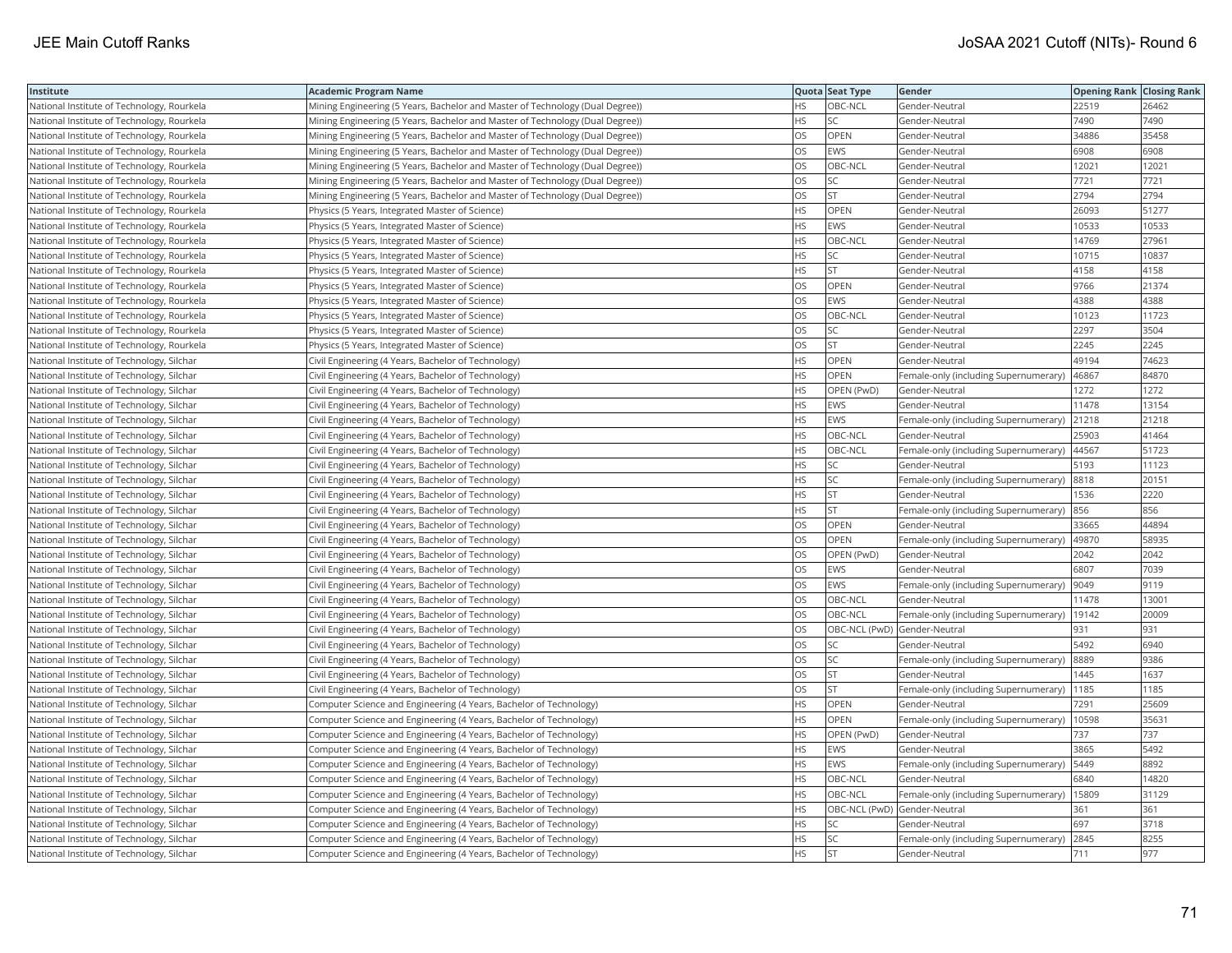| Institute                                 | <b>Academic Program Name</b>                                                |           | Quota Seat Type              | Gender                                        | <b>Opening Rank   Closing Rank</b> |       |
|-------------------------------------------|-----------------------------------------------------------------------------|-----------|------------------------------|-----------------------------------------------|------------------------------------|-------|
| National Institute of Technology, Silchar | Computer Science and Engineering (4 Years, Bachelor of Technology)          | НS        | <b>ST</b>                    | Female-only (including Supernumerary)         | 1570                               | 1570  |
| National Institute of Technology, Silchar | Computer Science and Engineering (4 Years, Bachelor of Technology)          | HS.       | ST (PwD)                     | Gender-Neutral                                | 19                                 | 19    |
| National Institute of Technology, Silchar | Computer Science and Engineering (4 Years, Bachelor of Technology)          | OS        | <b>OPEN</b>                  | Gender-Neutral                                | 9702                               | 12477 |
| National Institute of Technology, Silchar | Computer Science and Engineering (4 Years, Bachelor of Technology)          | OS        | <b>OPEN</b>                  | Female-only (including Supernumerary)         | 13732                              | 16879 |
| National Institute of Technology, Silchar | Computer Science and Engineering (4 Years, Bachelor of Technology)          | OS        | OPEN (PwD)                   | Female-only (including Supernumerary)         | 766                                | 766   |
| National Institute of Technology, Silchar | Computer Science and Engineering (4 Years, Bachelor of Technology)          | OS        | EWS                          | Gender-Neutral                                | 1691                               | 1838  |
| National Institute of Technology, Silchar | Computer Science and Engineering (4 Years, Bachelor of Technology)          | OS        | <b>EWS</b>                   | Female-only (including Supernumerary) 2973    |                                    | 3069  |
| National Institute of Technology, Silchar | Computer Science and Engineering (4 Years, Bachelor of Technology)          | OS        | OBC-NCL                      | Gender-Neutral                                | 2961                               | 3685  |
| National Institute of Technology, Silchar | Computer Science and Engineering (4 Years, Bachelor of Technology)          | OS        | OBC-NCL                      | Female-only (including Supernumerary)         | 6775                               | 7572  |
| National Institute of Technology, Silchar | Computer Science and Engineering (4 Years, Bachelor of Technology)          | OS        | OBC-NCL (PwD) Gender-Neutral |                                               | 181                                | 199   |
| National Institute of Technology, Silchar | Computer Science and Engineering (4 Years, Bachelor of Technology)          | OS        | <b>SC</b>                    | Gender-Neutral                                | 1275                               | 2458  |
| National Institute of Technology, Silchar | Computer Science and Engineering (4 Years, Bachelor of Technology)          | OS        | <b>SC</b>                    | Female-only (including Supernumerary)         | 3072                               | 3264  |
| National Institute of Technology, Silchar | Computer Science and Engineering (4 Years, Bachelor of Technology)          | OS        | SC (PwD)                     | Gender-Neutral                                | 73                                 | 73    |
| National Institute of Technology, Silchar | Computer Science and Engineering (4 Years, Bachelor of Technology)          | OS        | <b>ST</b>                    | Gender-Neutral                                | 546                                | 775   |
| National Institute of Technology, Silchar | Computer Science and Engineering (4 Years, Bachelor of Technology)          | OS        | <b>ST</b>                    | Female-only (including Supernumerary)   1144  |                                    | 1144  |
| National Institute of Technology, Silchar | Electrical Engineering (4 Years, Bachelor of Technology)                    | HS        | OPEN                         | Gender-Neutral                                | 42093                              | 62190 |
| National Institute of Technology, Silchar | Electrical Engineering (4 Years, Bachelor of Technology)                    | HS        | OPEN                         | Female-only (including Supernumerary)         | 51263                              | 61212 |
| National Institute of Technology, Silchar | Electrical Engineering (4 Years, Bachelor of Technology)                    | HS        | <b>EWS</b>                   | Gender-Neutral                                | 9594                               | 11277 |
| National Institute of Technology, Silchar | Electrical Engineering (4 Years, Bachelor of Technology)                    | <b>HS</b> | <b>EWS</b>                   | Female-only (including Supernumerary)         | 15051                              | 18446 |
| National Institute of Technology, Silchar | Electrical Engineering (4 Years, Bachelor of Technology)                    | <b>HS</b> | OBC-NCL                      | Gender-Neutral                                | 22601                              | 31773 |
| National Institute of Technology, Silchar | Electrical Engineering (4 Years, Bachelor of Technology)                    | <b>HS</b> | OBC-NCL                      | Female-only (including Supernumerary) 39069   |                                    | 41673 |
| National Institute of Technology, Silchar | Electrical Engineering (4 Years, Bachelor of Technology)                    | HS        | SC                           | Gender-Neutral                                | 3902                               | 8395  |
| National Institute of Technology, Silchar | Electrical Engineering (4 Years, Bachelor of Technology)                    | ΗS        | SC                           | Female-only (including Supernumerary)   13320 |                                    | 15632 |
| National Institute of Technology, Silchar | Electrical Engineering (4 Years, Bachelor of Technology)                    | HS        | <b>ST</b>                    | Gender-Neutral                                | 1444                               | 2519  |
| National Institute of Technology, Silchar | Electrical Engineering (4 Years, Bachelor of Technology)                    | HS        | <b>ST</b>                    | Female-only (including Supernumerary)         | 1584                               | 1584  |
| National Institute of Technology, Silchar | Electrical Engineering (4 Years, Bachelor of Technology)                    | OS        | OPEN                         | Gender-Neutral                                | 16162                              | 29545 |
| National Institute of Technology, Silchar | Electrical Engineering (4 Years, Bachelor of Technology)                    | OS        | <b>OPEN</b>                  | Female-only (including Supernumerary)         | 29074                              | 34854 |
| National Institute of Technology, Silchar | Electrical Engineering (4 Years, Bachelor of Technology)                    | OS        | OPEN (PwD)                   | Gender-Neutral                                | 1032                               | 1032  |
| National Institute of Technology, Silchar | Electrical Engineering (4 Years, Bachelor of Technology)                    | OS        | OPEN (PwD)                   | Female-only (including Supernumerary)         | 1889                               | 1889  |
| National Institute of Technology, Silchar | Electrical Engineering (4 Years, Bachelor of Technology)                    | OS        | <b>EWS</b>                   | Gender-Neutral                                | 4458                               | 4624  |
| National Institute of Technology, Silchar | Electrical Engineering (4 Years, Bachelor of Technology)                    | OS        | <b>EWS</b>                   | Female-only (including Supernumerary) 6390    |                                    | 6390  |
| National Institute of Technology, Silchar | Electrical Engineering (4 Years, Bachelor of Technology)                    | OS        | OBC-NCL                      | Gender-Neutral                                | 7121                               | 8879  |
| National Institute of Technology, Silchar | Electrical Engineering (4 Years, Bachelor of Technology)                    | OS        | OBC-NCL                      | Female-only (including Supernumerary)         | 14318                              | 15538 |
| National Institute of Technology, Silchar | Electrical Engineering (4 Years, Bachelor of Technology)                    | OS        | OBC-NCL (PwD) Gender-Neutral |                                               | 599                                | 599   |
| National Institute of Technology, Silchar | Electrical Engineering (4 Years, Bachelor of Technology)                    | OS        | SC                           | Gender-Neutral                                | 4268                               | 5279  |
| National Institute of Technology, Silchar | Electrical Engineering (4 Years, Bachelor of Technology)                    | OS        | <b>SC</b>                    | Female-only (including Supernumerary)         | 6616                               | 6661  |
| National Institute of Technology, Silchar | Electrical Engineering (4 Years, Bachelor of Technology)                    | OS        | <b>ST</b>                    | Gender-Neutral                                | 1548                               | 2207  |
| National Institute of Technology, Silchar | Electrical Engineering (4 Years, Bachelor of Technology)                    | OS        | <b>ST</b>                    | Female-only (including Supernumerary)         | 2382                               | 2382  |
| National Institute of Technology, Silchar | Electronics and Communication Engineering (4 Years, Bachelor of Technology) | НS        | <b>OPEN</b>                  | Gender-Neutral                                | 25171                              | 39304 |
| National Institute of Technology, Silchar | Electronics and Communication Engineering (4 Years, Bachelor of Technology) | HS        | <b>OPEN</b>                  | Female-only (including Supernumerary)   43141 |                                    | 50460 |
| National Institute of Technology, Silchar | Electronics and Communication Engineering (4 Years, Bachelor of Technology) | HS.       | OPEN (PwD)                   | Gender-Neutral                                | 1038                               | 1038  |
| National Institute of Technology, Silchar | Electronics and Communication Engineering (4 Years, Bachelor of Technology) | HS        | <b>EWS</b>                   | Gender-Neutral                                | 6109                               | 7778  |
| National Institute of Technology, Silchar | Electronics and Communication Engineering (4 Years, Bachelor of Technology) | <b>HS</b> | EWS                          | Female-only (including Supernumerary)         | 11237                              | 11237 |
| National Institute of Technology, Silchar | Electronics and Communication Engineering (4 Years, Bachelor of Technology) | НS        | OBC-NCL                      | Gender-Neutral                                | 15036                              | 21410 |
| National Institute of Technology, Silchar | Electronics and Communication Engineering (4 Years, Bachelor of Technology) | HS        | OBC-NCL                      | Female-only (including Supernumerary)         | 18049                              | 38095 |
| National Institute of Technology, Silchar | Electronics and Communication Engineering (4 Years, Bachelor of Technology) | <b>HS</b> | <b>SC</b>                    | Gender-Neutral                                | 4455                               | 6789  |
| National Institute of Technology, Silchar | Electronics and Communication Engineering (4 Years, Bachelor of Technology) | HS        | SC                           | Female-only (including Supernumerary)   12500 |                                    | 13393 |
| National Institute of Technology, Silchar | Electronics and Communication Engineering (4 Years, Bachelor of Technology) | HS        | <b>ST</b>                    | Gender-Neutral                                | 1330                               | 1686  |
| National Institute of Technology, Silchar | Electronics and Communication Engineering (4 Years, Bachelor of Technology) | ΗS        | <b>ST</b>                    | Female-only (including Supernumerary) 2884    |                                    | 2884  |
| National Institute of Technology, Silchar | Electronics and Communication Engineering (4 Years, Bachelor of Technology) | OS        | OPEN                         | Gender-Neutral                                | 14824                              | 18809 |
| National Institute of Technology, Silchar | Electronics and Communication Engineering (4 Years, Bachelor of Technology) | OS        | OPEN                         | Female-only (including Supernumerary)         | 23046                              | 23916 |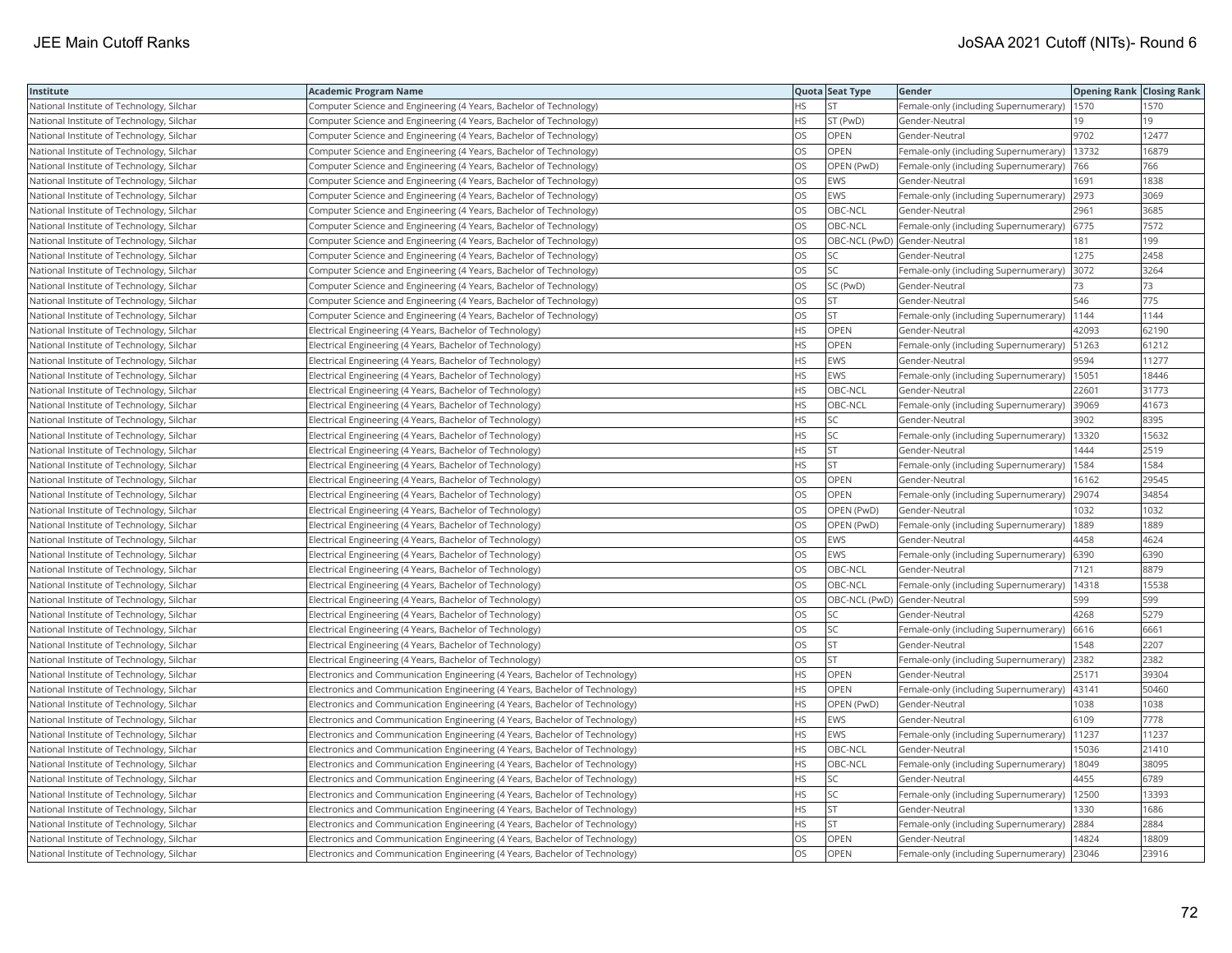| Institute                                 | Academic Program Name                                                          |           | Quota Seat Type              | Gender                                        | <b>Opening Rank Closing Rank</b> |       |
|-------------------------------------------|--------------------------------------------------------------------------------|-----------|------------------------------|-----------------------------------------------|----------------------------------|-------|
| National Institute of Technology, Silchar | Electronics and Communication Engineering (4 Years, Bachelor of Technology)    | OS        | OPEN (PwD)                   | Gender-Neutral                                | 1090                             | 1090  |
| National Institute of Technology, Silchar | Electronics and Communication Engineering (4 Years, Bachelor of Technology)    | OS.       | OPEN (PwD)                   | Female-only (including Supernumerary)         | 1784                             | 1784  |
| National Institute of Technology, Silchar | Electronics and Communication Engineering (4 Years, Bachelor of Technology)    | OS        | <b>EWS</b>                   | Gender-Neutral                                | 2627                             | 2771  |
| National Institute of Technology, Silchar | Electronics and Communication Engineering (4 Years, Bachelor of Technology)    | OS.       | <b>EWS</b>                   | Female-only (including Supernumerary)         | 4035                             | 4047  |
| National Institute of Technology, Silchar | [Electronics and Communication Engineering (4 Years, Bachelor of Technology)   | OS        | EWS (PwD)                    | Gender-Neutral                                | 151                              | 151   |
| National Institute of Technology, Silchar | Electronics and Communication Engineering (4 Years, Bachelor of Technology)    | OS        | OBC-NCL                      | Gender-Neutral                                | 4597                             | 6250  |
| National Institute of Technology, Silchar | Electronics and Communication Engineering (4 Years, Bachelor of Technology)    | OS.       | OBC-NCL                      | Female-only (including Supernumerary)         | 8548                             | 11145 |
| National Institute of Technology, Silchar | Electronics and Communication Engineering (4 Years, Bachelor of Technology)    | OS        | OBC-NCL (PwD) Gender-Neutral |                                               | 521                              | 521   |
| National Institute of Technology, Silchar | Electronics and Communication Engineering (4 Years, Bachelor of Technology)    | OS        | SC                           | Gender-Neutral                                | 3014                             | 4183  |
| National Institute of Technology, Silchar | Electronics and Communication Engineering (4 Years, Bachelor of Technology)    | OS.       | <b>SC</b>                    | Female-only (including Supernumerary)         | 4018                             | 5639  |
| National Institute of Technology, Silchar | Electronics and Communication Engineering (4 Years, Bachelor of Technology)    | OS        | <b>ST</b>                    | Gender-Neutral                                | 1274                             | 1439  |
| National Institute of Technology, Silchar | Electronics and Communication Engineering (4 Years, Bachelor of Technology)    | OS.       | <b>ST</b>                    | Female-only (including Supernumerary)         | 1889                             | 1889  |
| National Institute of Technology, Silchar | Electronics and Instrumentation Engineering (4 Years, Bachelor of Technology)  | HS.       | OPEN                         | Gender-Neutral                                | 45033                            | 57716 |
| National Institute of Technology, Silchar | Electronics and Instrumentation Engineering (4 Years, Bachelor of Technology)  | HS        | OPEN                         | Female-only (including Supernumerary)         | 53834                            | 60249 |
| National Institute of Technology, Silchar | Electronics and Instrumentation Engineering (4 Years, Bachelor of Technology)  | HS.       | <b>EWS</b>                   | Gender-Neutral                                | 8854                             | 9705  |
| National Institute of Technology, Silchar | Electronics and Instrumentation Engineering (4 Years, Bachelor of Technology)  | HS        | EWS                          | Female-only (including Supernumerary)         | 18304                            | 18304 |
| National Institute of Technology, Silchar | Electronics and Instrumentation Engineering (4 Years, Bachelor of Technology)  | HS.       | OBC-NCL                      | Gender-Neutral                                | 21899                            | 33257 |
| National Institute of Technology, Silchar | Electronics and Instrumentation Engineering (4 Years, Bachelor of Technology)  | <b>HS</b> | OBC-NCL                      | Female-only (including Supernumerary)         | 47720                            | 48452 |
| National Institute of Technology, Silchar | Electronics and Instrumentation Engineering (4 Years, Bachelor of Technology)  | HS.       | SC                           | Gender-Neutral                                | 8297                             | 10945 |
| National Institute of Technology, Silchar | Electronics and Instrumentation Engineering (4 Years, Bachelor of Technology)  | HS.       | SC                           | Female-only (including Supernumerary)   15740 |                                  | 15740 |
| National Institute of Technology, Silchar | [Electronics and Instrumentation Engineering (4 Years, Bachelor of Technology) | НS        | <b>ST</b>                    | Gender-Neutral                                | 2391                             | 2391  |
| National Institute of Technology, Silchar | Electronics and Instrumentation Engineering (4 Years, Bachelor of Technology)  | HS.       | <b>ST</b>                    | Female-only (including Supernumerary)         | 3254                             | 3254  |
| National Institute of Technology, Silchar | Electronics and Instrumentation Engineering (4 Years, Bachelor of Technology)  | OS        | <b>OPEN</b>                  | Gender-Neutral                                | 20519                            | 27839 |
| National Institute of Technology, Silchar | Electronics and Instrumentation Engineering (4 Years, Bachelor of Technology)  | OS        | OPEN                         | Female-only (including Supernumerary)         | 33299                            | 36005 |
| National Institute of Technology, Silchar | Electronics and Instrumentation Engineering (4 Years, Bachelor of Technology)  | OS        | OPEN (PwD)                   | Gender-Neutral                                | 1954                             | 1954  |
| National Institute of Technology, Silchar | Electronics and Instrumentation Engineering (4 Years, Bachelor of Technology)  | OS        | <b>EWS</b>                   | Gender-Neutral                                | 4357                             | 4475  |
| National Institute of Technology, Silchar | Electronics and Instrumentation Engineering (4 Years, Bachelor of Technology)  | <b>OS</b> | <b>EWS</b>                   | Female-only (including Supernumerary)         | 7558                             | 7558  |
| National Institute of Technology, Silchar | Electronics and Instrumentation Engineering (4 Years, Bachelor of Technology)  | OS.       | OBC-NCL                      | Gender-Neutral                                | 7946                             | 9094  |
| National Institute of Technology, Silchar | [Electronics and Instrumentation Engineering (4 Years, Bachelor of Technology) | OS        | OBC-NCL                      | Female-only (including Supernumerary)         | 15057                            | 15488 |
| National Institute of Technology, Silchar | Electronics and Instrumentation Engineering (4 Years, Bachelor of Technology)  | OS        | SC                           | Gender-Neutral                                | 4567                             | 5798  |
| National Institute of Technology, Silchar | Electronics and Instrumentation Engineering (4 Years, Bachelor of Technology)  | OS.       | <b>SC</b>                    | Female-only (including Supernumerary)  8145   |                                  | 8145  |
| National Institute of Technology, Silchar | Electronics and Instrumentation Engineering (4 Years, Bachelor of Technology)  | OS        | <b>ST</b>                    | Gender-Neutral                                | 2613                             | 2807  |
| National Institute of Technology, Silchar | Electronics and Instrumentation Engineering (4 Years, Bachelor of Technology)  | OS        | ST                           | Female-only (including Supernumerary)         | 2444                             | 2444  |
| National Institute of Technology, Silchar | Mechanical Engineering (4 Years, Bachelor of Technology)                       | <b>HS</b> | <b>OPEN</b>                  | Gender-Neutral                                | 36150                            | 66813 |
| National Institute of Technology, Silchar | Mechanical Engineering (4 Years, Bachelor of Technology)                       | <b>HS</b> | OPEN                         | Female-only (including Supernumerary)         | 67447                            | 77131 |
| National Institute of Technology, Silchar | Mechanical Engineering (4 Years, Bachelor of Technology)                       | <b>HS</b> | OPEN (PwD)                   | Gender-Neutral                                | 2121                             | 2121  |
| National Institute of Technology, Silchar | Mechanical Engineering (4 Years, Bachelor of Technology)                       | HS.       | <b>EWS</b>                   | Gender-Neutral                                | 10868                            | 11999 |
| National Institute of Technology, Silchar | Mechanical Engineering (4 Years, Bachelor of Technology)                       | ΗS        | EWS                          | Female-only (including Supernumerary)         | 20390                            | 20851 |
| National Institute of Technology, Silchar | Mechanical Engineering (4 Years, Bachelor of Technology)                       | HS.       | OBC-NCL                      | Gender-Neutral                                | 20191                            | 37673 |
| National Institute of Technology, Silchar | Mechanical Engineering (4 Years, Bachelor of Technology)                       | HS        | OBC-NCL                      | Female-only (including Supernumerary)         | 33262                            | 47856 |
| National Institute of Technology, Silchar | Mechanical Engineering (4 Years, Bachelor of Technology)                       | HS.       | SC                           | Gender-Neutral                                | 4929                             | 11105 |
| National Institute of Technology, Silchar | Mechanical Engineering (4 Years, Bachelor of Technology)                       | HS.       | SC                           | Female-only (including Supernumerary)         | 17178                            | 20419 |
| National Institute of Technology, Silchar | Mechanical Engineering (4 Years, Bachelor of Technology)                       | HS        | <b>ST</b>                    | Gender-Neutral                                | 1763                             | 2733  |
| National Institute of Technology, Silchar | Mechanical Engineering (4 Years, Bachelor of Technology)                       | HS.       | <b>ST</b>                    | Female-only (including Supernumerary)         | 3142                             | 3142  |
| National Institute of Technology, Silchar | Mechanical Engineering (4 Years, Bachelor of Technology)                       | OS        | <b>OPEN</b>                  | Gender-Neutral                                | 26303                            | 33750 |
| National Institute of Technology, Silchar | Mechanical Engineering (4 Years, Bachelor of Technology)                       | OS        | OPEN                         | Female-only (including Supernumerary)         | 46584                            | 51581 |
| National Institute of Technology, Silchar | Mechanical Engineering (4 Years, Bachelor of Technology)                       | OS.       | <b>EWS</b>                   | Gender-Neutral                                | 5053                             | 5248  |
| National Institute of Technology, Silchar | Mechanical Engineering (4 Years, Bachelor of Technology)                       | OS        | EWS                          | Female-only (including Supernumerary)         | 8286                             | 8286  |
| National Institute of Technology, Silchar | Mechanical Engineering (4 Years, Bachelor of Technology)                       | OS        | OBC-NCL                      | Gender-Neutral                                | 9234                             | 11113 |
| National Institute of Technology, Silchar | Mechanical Engineering (4 Years, Bachelor of Technology)                       | OS.       | OBC-NCL                      | Female-only (including Supernumerary)         | 17902                            | 18576 |
| National Institute of Technology, Silchar | Mechanical Engineering (4 Years, Bachelor of Technology)                       | <b>OS</b> | <b>SC</b>                    | Gender-Neutral                                | 5213                             | 6180  |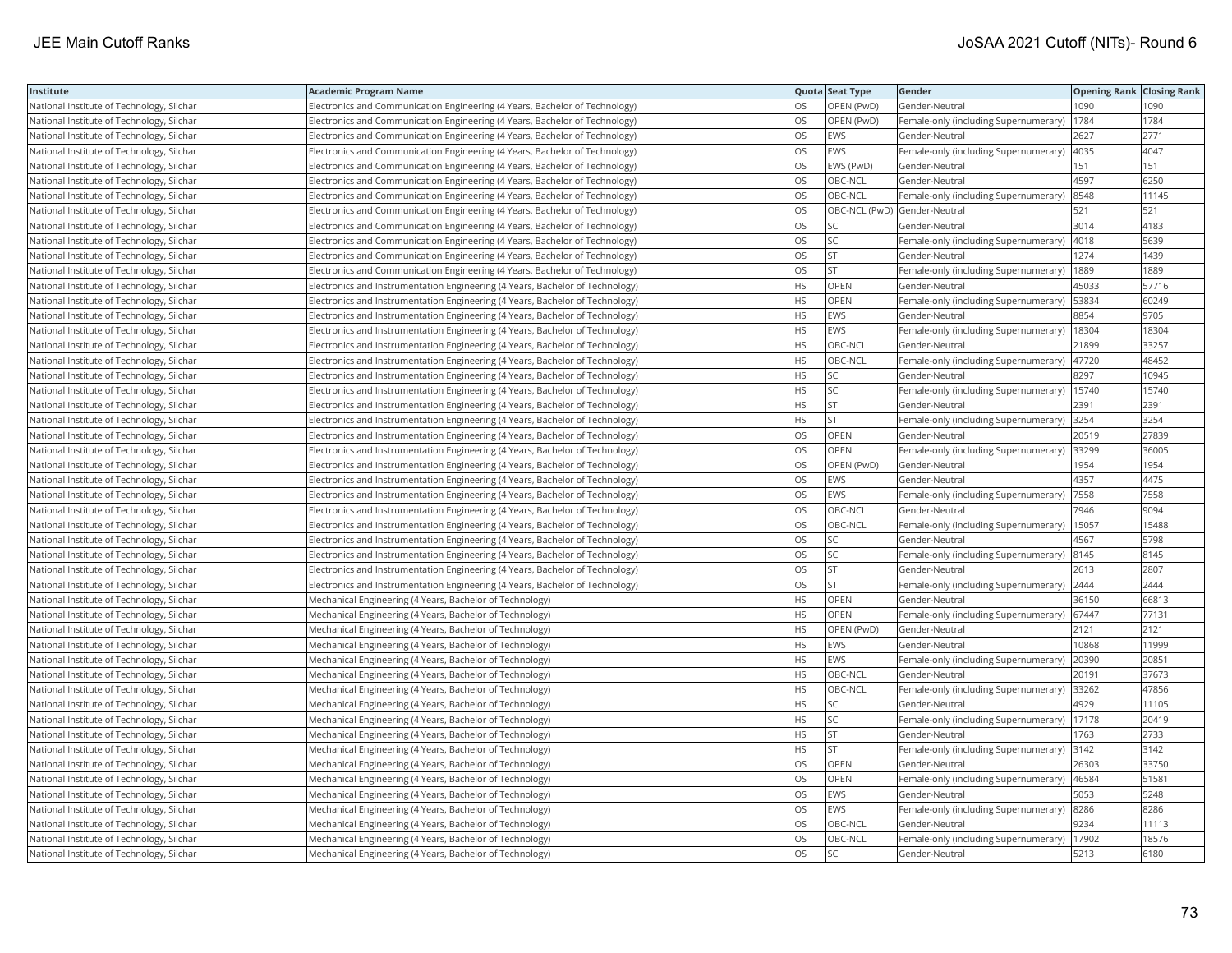| Institute                                  | <b>Academic Program Name</b>                                       |           | Quota Seat Type | Gender                                        | <b>Opening Rank Closing Rank</b> |        |
|--------------------------------------------|--------------------------------------------------------------------|-----------|-----------------|-----------------------------------------------|----------------------------------|--------|
| National Institute of Technology, Silchar  | Mechanical Engineering (4 Years, Bachelor of Technology)           | OS        | SC              | Female-only (including Supernumerary) 8877    |                                  | 9164   |
| National Institute of Technology, Silchar  | Mechanical Engineering (4 Years, Bachelor of Technology)           | OS        | <b>ST</b>       | Gender-Neutral                                | 1666                             | 2330   |
| National Institute of Technology, Silchar  | Mechanical Engineering (4 Years, Bachelor of Technology)           | OS        | <b>ST</b>       | Female-only (including Supernumerary)         | 2788                             | 3257   |
| National Institute of Technology, Srinagar | Chemical Engineering (4 Years, Bachelor of Technology)             |           | OPEN            | Gender-Neutral                                | 81655                            | 99738  |
| National Institute of Technology, Srinagar | Chemical Engineering (4 Years, Bachelor of Technology)             |           | <b>OPEN</b>     | Female-only (including Supernumerary)         | 130599                           | 173426 |
| National Institute of Technology, Srinagar | Chemical Engineering (4 Years, Bachelor of Technology)             |           | OPEN (PwD)      | Gender-Neutral                                | 1506                             | 1506   |
| National Institute of Technology, Srinagar | Chemical Engineering (4 Years, Bachelor of Technology)             |           | EWS             | Gender-Neutral                                | 56118                            | 56118  |
| National Institute of Technology, Srinagar | Chemical Engineering (4 Years, Bachelor of Technology)             |           | <b>SC</b>       | Gender-Neutral                                | 25246                            | 32890  |
| National Institute of Technology, Srinagar | Chemical Engineering (4 Years, Bachelor of Technology)             |           | <b>ST</b>       | Gender-Neutral                                | 5075                             | 5904   |
| National Institute of Technology, Srinagar | Chemical Engineering (4 Years, Bachelor of Technology)             |           | <b>ST</b>       | Female-only (including Supernumerary)         | 9875                             | 9875   |
| National Institute of Technology, Srinagar | Chemical Engineering (4 Years, Bachelor of Technology)             |           | ST (PwD)        | Gender-Neutral                                | 49                               | 49     |
| National Institute of Technology, Srinagar | Chemical Engineering (4 Years, Bachelor of Technology)             | LA        | <b>OPEN</b>     | Gender-Neutral                                | 318532                           | 442556 |
| National Institute of Technology, Srinagar | Chemical Engineering (4 Years, Bachelor of Technology)             | OS        | OPEN            | Gender-Neutral                                | 45388                            | 56504  |
| National Institute of Technology, Srinagar | Chemical Engineering (4 Years, Bachelor of Technology)             | <b>OS</b> | OPEN            | Female-only (including Supernumerary)   57256 |                                  | 62344  |
| National Institute of Technology, Srinagar | Chemical Engineering (4 Years, Bachelor of Technology)             | OS        | <b>EWS</b>      | Gender-Neutral                                | 8630                             | 8723   |
| National Institute of Technology, Srinagar | Chemical Engineering (4 Years, Bachelor of Technology)             | OS        | <b>EWS</b>      | Female-only (including Supernumerary)         | 10116                            | 10116  |
| National Institute of Technology, Srinagar | Chemical Engineering (4 Years, Bachelor of Technology)             | OS        | OBC-NCL         | Gender-Neutral                                | 15356                            | 16945  |
| National Institute of Technology, Srinagar | Chemical Engineering (4 Years, Bachelor of Technology)             | OS        | OBC-NCL         | Female-only (including Supernumerary)         | 22338                            | 23463  |
| National Institute of Technology, Srinagar | Chemical Engineering (4 Years, Bachelor of Technology)             | OS        | <b>SC</b>       | Gender-Neutral                                | 8644                             | 9639   |
| National Institute of Technology, Srinagar | Chemical Engineering (4 Years, Bachelor of Technology)             | OS.       | <b>SC</b>       | Female-only (including Supernumerary)         | 10237                            | 10738  |
| National Institute of Technology, Srinagar | Chemical Engineering (4 Years, Bachelor of Technology)             | OS        | <b>ST</b>       | Gender-Neutral                                | 3123                             | 3608   |
| National Institute of Technology, Srinagar | Chemical Engineering (4 Years, Bachelor of Technology)             | OS        | <b>ST</b>       | Female-only (including Supernumerary)   4571  |                                  | 4571   |
| National Institute of Technology, Srinagar | Civil Engineering (4 Years, Bachelor of Technology)                |           | OPEN            | Gender-Neutral                                | 3874                             | 71193  |
| National Institute of Technology, Srinagar | Civil Engineering (4 Years, Bachelor of Technology)                |           | OPEN            | Female-only (including Supernumerary) 35731   |                                  | 78456  |
| National Institute of Technology, Srinagar | Civil Engineering (4 Years, Bachelor of Technology)                |           | OPEN (PwD)      | Gender-Neutral                                | 700                              | 776    |
| National Institute of Technology, Srinagar | Civil Engineering (4 Years, Bachelor of Technology)                |           | <b>EWS</b>      | Gender-Neutral                                | 22772                            | 31573  |
| National Institute of Technology, Srinagar | Civil Engineering (4 Years, Bachelor of Technology)                |           | <b>EWS</b>      | Female-only (including Supernumerary) 24716   |                                  | 74911  |
| National Institute of Technology, Srinagar | Civil Engineering (4 Years, Bachelor of Technology)                |           | OBC-NCL         | Gender-Neutral                                | 53930                            | 252647 |
| National Institute of Technology, Srinagar | Civil Engineering (4 Years, Bachelor of Technology)                |           | OBC-NCL         | Female-only (including Supernumerary)  94841  |                                  | 122080 |
| National Institute of Technology, Srinagar | Civil Engineering (4 Years, Bachelor of Technology)                |           | <b>SC</b>       | Gender-Neutral                                | 11785                            | 18725  |
| National Institute of Technology, Srinagar | Civil Engineering (4 Years, Bachelor of Technology)                |           | <b>SC</b>       | Female-only (including Supernumerary) 27272   |                                  | 27272  |
| National Institute of Technology, Srinagar | Civil Engineering (4 Years, Bachelor of Technology)                |           | <b>ST</b>       | Gender-Neutral                                | 705                              | 4346   |
| National Institute of Technology, Srinagar | Civil Engineering (4 Years, Bachelor of Technology)                |           | <b>ST</b>       | Female-only (including Supernumerary)   5587  |                                  | 5587   |
| National Institute of Technology, Srinagar | Civil Engineering (4 Years, Bachelor of Technology)                | LA        | OPEN            | Gender-Neutral                                | 173760                           | 236539 |
| National Institute of Technology, Srinagar | Civil Engineering (4 Years, Bachelor of Technology)                | LA        | OPEN            | Female-only (including Supernumerary)         | 195891                           | 386574 |
| National Institute of Technology, Srinagar | Civil Engineering (4 Years, Bachelor of Technology)                | OS        | OPEN            | Gender-Neutral                                | 48734                            | 57541  |
| National Institute of Technology, Srinagar | Civil Engineering (4 Years, Bachelor of Technology)                | OS        | OPEN            | Female-only (including Supernumerary) 63068   |                                  | 68490  |
| National Institute of Technology, Srinagar | Civil Engineering (4 Years, Bachelor of Technology)                | OS        | <b>EWS</b>      | Gender-Neutral                                | 8744                             | 9033   |
| National Institute of Technology, Srinagar | Civil Engineering (4 Years, Bachelor of Technology)                | OS        | EWS             | Female-only (including Supernumerary)         | 10483                            | 10628  |
| National Institute of Technology, Srinagar | Civil Engineering (4 Years, Bachelor of Technology)                | OS        | OBC-NCL         | Gender-Neutral                                | 15284                            | 16630  |
| National Institute of Technology, Srinagar | Civil Engineering (4 Years, Bachelor of Technology)                | OS        | OBC-NCL         | Female-only (including Supernumerary)         | 22580                            | 23393  |
| National Institute of Technology, Srinagar | Civil Engineering (4 Years, Bachelor of Technology)                | OS        | <b>SC</b>       | Gender-Neutral                                | 7585                             | 9187   |
| National Institute of Technology, Srinagar | Civil Engineering (4 Years, Bachelor of Technology)                | OS        | SC              | Female-only (including Supernumerary)         | 8948                             | 10933  |
| National Institute of Technology, Srinagar | Civil Engineering (4 Years, Bachelor of Technology)                | OS        | <b>ST</b>       | Gender-Neutral                                | 2691                             | 3077   |
| National Institute of Technology, Srinagar | Civil Engineering (4 Years, Bachelor of Technology)                | OS        | <b>ST</b>       | Female-only (including Supernumerary) 3866    |                                  | 3866   |
| National Institute of Technology, Srinagar | Computer Science and Engineering (4 Years, Bachelor of Technology) |           | OPEN            | Gender-Neutral                                | 1640                             | 24463  |
| National Institute of Technology, Srinagar | Computer Science and Engineering (4 Years, Bachelor of Technology) |           | <b>OPEN</b>     | Female-only (including Supernumerary)   40998 |                                  | 55188  |
| National Institute of Technology, Srinagar | Computer Science and Engineering (4 Years, Bachelor of Technology) |           | OPEN (PwD)      | Gender-Neutral                                | 529                              | 529    |
| National Institute of Technology, Srinagar | Computer Science and Engineering (4 Years, Bachelor of Technology) |           | <b>EWS</b>      | Gender-Neutral                                | 10475                            | 12207  |
| National Institute of Technology, Srinagar | Computer Science and Engineering (4 Years, Bachelor of Technology) |           | <b>EWS</b>      | Female-only (including Supernumerary)         | 16452                            | 16452  |
| National Institute of Technology, Srinagar | Computer Science and Engineering (4 Years, Bachelor of Technology) |           | OBC-NCL         | Gender-Neutral                                | 16599                            | 53829  |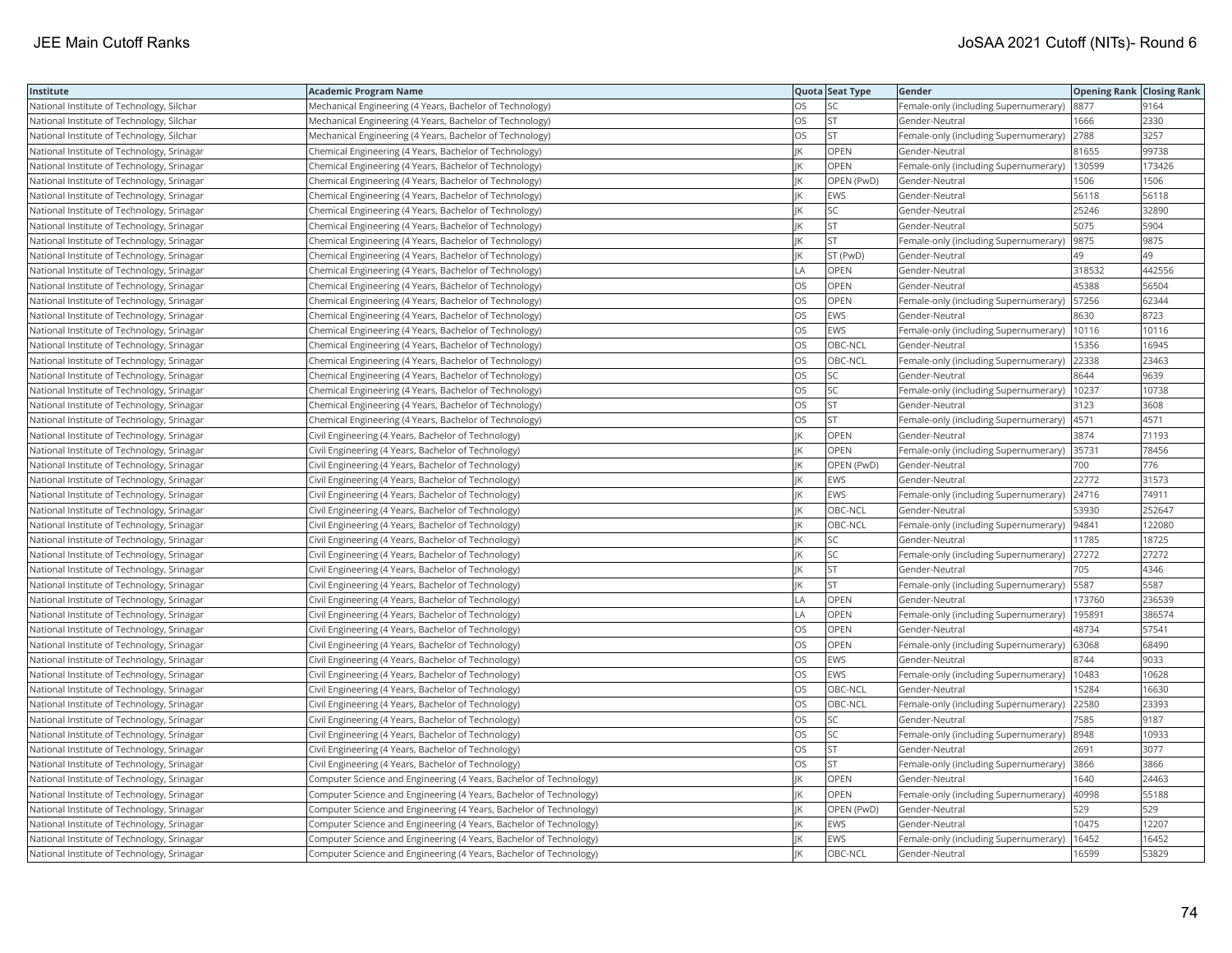| Institute                                  | <b>Academic Program Name</b>                                                |           | Quota Seat Type | Gender                                         | <b>Opening Rank Closing Rank</b> |        |
|--------------------------------------------|-----------------------------------------------------------------------------|-----------|-----------------|------------------------------------------------|----------------------------------|--------|
| National Institute of Technology, Srinagar | Computer Science and Engineering (4 Years, Bachelor of Technology)          |           | OBC-NCL         | Female-only (including Supernumerary)   41692  |                                  | 80998  |
| National Institute of Technology, Srinagar | Computer Science and Engineering (4 Years, Bachelor of Technology)          |           | <b>SC</b>       | Gender-Neutral                                 | 3041                             | 7287   |
| National Institute of Technology, Srinagar | Computer Science and Engineering (4 Years, Bachelor of Technology)          |           | SC              | Female-only (including Supernumerary) 6845     |                                  | 6845   |
| National Institute of Technology, Srinagar | Computer Science and Engineering (4 Years, Bachelor of Technology)          |           | <b>ST</b>       | Gender-Neutral                                 | 955                              | 2095   |
| National Institute of Technology, Srinagar | Computer Science and Engineering (4 Years, Bachelor of Technology)          |           | <b>ST</b>       | Female-only (including Supernumerary)   12237  |                                  | 12237  |
| National Institute of Technology, Srinagar | Computer Science and Engineering (4 Years, Bachelor of Technology)          | LA        | OPEN            | Gender-Neutral                                 | 145043                           | 265454 |
| National Institute of Technology, Srinagar | Computer Science and Engineering (4 Years, Bachelor of Technology)          | OS        | OPEN            | Gender-Neutral                                 | 19307                            | 26253  |
| National Institute of Technology, Srinagar | Computer Science and Engineering (4 Years, Bachelor of Technology)          | OS        | OPEN            | Female-only (including Supernumerary)          | 24713                            | 37867  |
| National Institute of Technology, Srinagar | Computer Science and Engineering (4 Years, Bachelor of Technology)          | OS        | OPEN (PwD)      | Gender-Neutral                                 | 918                              | 918    |
| National Institute of Technology, Srinagar | Computer Science and Engineering (4 Years, Bachelor of Technology)          | OS        | <b>EWS</b>      | Gender-Neutral                                 | 3877                             | 3915   |
| National Institute of Technology, Srinagar | Computer Science and Engineering (4 Years, Bachelor of Technology)          | <b>OS</b> | <b>EWS</b>      | Female-only (including Supernumerary)          | 6487                             | 6487   |
| National Institute of Technology, Srinagar | Computer Science and Engineering (4 Years, Bachelor of Technology)          | OS        | OBC-NCL         | Gender-Neutral                                 | 6718                             | 7180   |
| National Institute of Technology, Srinagar | Computer Science and Engineering (4 Years, Bachelor of Technology)          | OS        | OBC-NCL         | Female-only (including Supernumerary)   11397  |                                  | 13127  |
| National Institute of Technology, Srinagar | Computer Science and Engineering (4 Years, Bachelor of Technology)          | OS        |                 | OBC-NCL (PwD) Gender-Neutral                   | 344                              | 344    |
| National Institute of Technology, Srinagar | Computer Science and Engineering (4 Years, Bachelor of Technology)          | OS        | <b>SC</b>       | Gender-Neutral                                 | 2285                             | 3720   |
| National Institute of Technology, Srinagar | Computer Science and Engineering (4 Years, Bachelor of Technology)          | OS        | <b>SC</b>       | Female-only (including Supernumerary)          | 4465                             | 5515   |
| National Institute of Technology, Srinagar | Computer Science and Engineering (4 Years, Bachelor of Technology)          | OS        | <b>ST</b>       | Gender-Neutral                                 | 1647                             | 1839   |
| National Institute of Technology, Srinagar | Electrical Engineering (4 Years, Bachelor of Technology)                    |           | OPEN            | Gender-Neutral                                 | 46650                            | 75013  |
| National Institute of Technology, Srinagar | Electrical Engineering (4 Years, Bachelor of Technology)                    |           | OPEN            | Female-only (including Supernumerary)          | 96353                            | 113231 |
| National Institute of Technology, Srinagar | Electrical Engineering (4 Years, Bachelor of Technology)                    |           | OPEN (PwD)      | Gender-Neutral                                 | 1358                             | 1358   |
| National Institute of Technology, Srinagar | Electrical Engineering (4 Years, Bachelor of Technology)                    |           | <b>EWS</b>      | Gender-Neutral                                 | 16674                            | 39714  |
| National Institute of Technology, Srinagar | Electrical Engineering (4 Years, Bachelor of Technology)                    |           | EWS             | Female-only (including Supernumerary)   64728  |                                  | 64728  |
| National Institute of Technology, Srinagar | Electrical Engineering (4 Years, Bachelor of Technology)                    |           | OBC-NCL         | Gender-Neutral                                 | 93870                            | 305382 |
| National Institute of Technology, Srinagar | Electrical Engineering (4 Years, Bachelor of Technology)                    |           | SC              | Gender-Neutral                                 | 14214                            | 21151  |
| National Institute of Technology, Srinagar | Electrical Engineering (4 Years, Bachelor of Technology)                    |           | SC              | Female-only (including Supernumerary)          | 25956                            | 26377  |
| National Institute of Technology, Srinagar | Electrical Engineering (4 Years, Bachelor of Technology)                    |           | <b>ST</b>       | Gender-Neutral                                 | 4914                             | 5005   |
| National Institute of Technology, Srinagar | Electrical Engineering (4 Years, Bachelor of Technology)                    |           | <b>ST</b>       | Female-only (including Supernumerary)          | 8775                             | 8775   |
| National Institute of Technology, Srinagar | Electrical Engineering (4 Years, Bachelor of Technology)                    | LA        | <b>OPEN</b>     | Gender-Neutral                                 | 279865                           | 303596 |
| National Institute of Technology, Srinagar | Electrical Engineering (4 Years, Bachelor of Technology)                    | LA        | <b>OPEN</b>     | Female-only (including Supernumerary) 394666   |                                  | 394666 |
| National Institute of Technology, Srinagar | Electrical Engineering (4 Years, Bachelor of Technology)                    | OS        | OPEN            | Gender-Neutral                                 | 37355                            | 45495  |
| National Institute of Technology, Srinagar | Electrical Engineering (4 Years, Bachelor of Technology)                    | <b>OS</b> | OPEN            | Female-only (including Supernumerary)   52171  |                                  | 56270  |
| National Institute of Technology, Srinagar | Electrical Engineering (4 Years, Bachelor of Technology)                    | OS        | <b>EWS</b>      | Gender-Neutral                                 | 7079                             | 7319   |
| National Institute of Technology, Srinagar | Electrical Engineering (4 Years, Bachelor of Technology)                    | OS        | <b>EWS</b>      | Female-only (including Supernumerary)          | 8914                             | 8914   |
| National Institute of Technology, Srinagar | Electrical Engineering (4 Years, Bachelor of Technology)                    | OS        | OBC-NCL         | Gender-Neutral                                 | 12295                            | 13725  |
| National Institute of Technology, Srinagar | Electrical Engineering (4 Years, Bachelor of Technology)                    | OS        | OBC-NCL         | Female-only (including Supernumerary)          | 19917                            | 21999  |
| National Institute of Technology, Srinagar | Electrical Engineering (4 Years, Bachelor of Technology)                    | OS        | SC              | Gender-Neutral                                 | 6366                             | 7846   |
| National Institute of Technology, Srinagar | Electrical Engineering (4 Years, Bachelor of Technology)                    | OS        | SC              | Female-only (including Supernumerary)  7820    |                                  | 8537   |
| National Institute of Technology, Srinagar | Electrical Engineering (4 Years, Bachelor of Technology)                    | OS        | <b>ST</b>       | Gender-Neutral                                 | 2319                             | 3052   |
| National Institute of Technology, Srinagar | Electrical Engineering (4 Years, Bachelor of Technology)                    | OS        | ST              | Female-only (including Supernumerary) 3565     |                                  | 3565   |
| National Institute of Technology, Srinagar | Electronics and Communication Engineering (4 Years, Bachelor of Technology) |           | <b>OPEN</b>     | Gender-Neutral                                 | 34904                            | 46226  |
| National Institute of Technology, Srinagar | Electronics and Communication Engineering (4 Years, Bachelor of Technology) |           | OPEN            | Female-only (including Supernumerary)          | 59528                            | 95124  |
| National Institute of Technology, Srinagar | Electronics and Communication Engineering (4 Years, Bachelor of Technology) |           | OPEN (PwD)      | Gender-Neutral                                 | 1230                             | 1230   |
| National Institute of Technology, Srinagar | Electronics and Communication Engineering (4 Years, Bachelor of Technology) |           | <b>EWS</b>      | Gender-Neutral                                 | 18344                            | 26278  |
| National Institute of Technology, Srinagar | Electronics and Communication Engineering (4 Years, Bachelor of Technology) |           | <b>EWS</b>      | Female-only (including Supernumerary)          | 53789                            | 53789  |
| National Institute of Technology, Srinagar | Electronics and Communication Engineering (4 Years, Bachelor of Technology) |           | OBC-NCL         | Gender-Neutral                                 | 77516                            | 251936 |
| National Institute of Technology, Srinagar | Electronics and Communication Engineering (4 Years, Bachelor of Technology) |           | OBC-NCL         | Female-only (including Supernumerary)   113212 |                                  | 113212 |
| National Institute of Technology, Srinagar | Electronics and Communication Engineering (4 Years, Bachelor of Technology) |           | <b>SC</b>       | Gender-Neutral                                 | 5992                             | 18080  |
| National Institute of Technology, Srinagar | Electronics and Communication Engineering (4 Years, Bachelor of Technology) |           | SC              | Female-only (including Supernumerary)          | 14185                            | 24048  |
| National Institute of Technology, Srinagar | Electronics and Communication Engineering (4 Years, Bachelor of Technology) |           | <b>ST</b>       | Gender-Neutral                                 | 2778                             | 4776   |
| National Institute of Technology, Srinagar | Electronics and Communication Engineering (4 Years, Bachelor of Technology) |           | <b>ST</b>       | Female-only (including Supernumerary)          | 17617                            | 17617  |
| National Institute of Technology, Srinagar | Electronics and Communication Engineering (4 Years, Bachelor of Technology) | LA        | OPEN            | Gender-Neutral                                 | 166453                           | 301608 |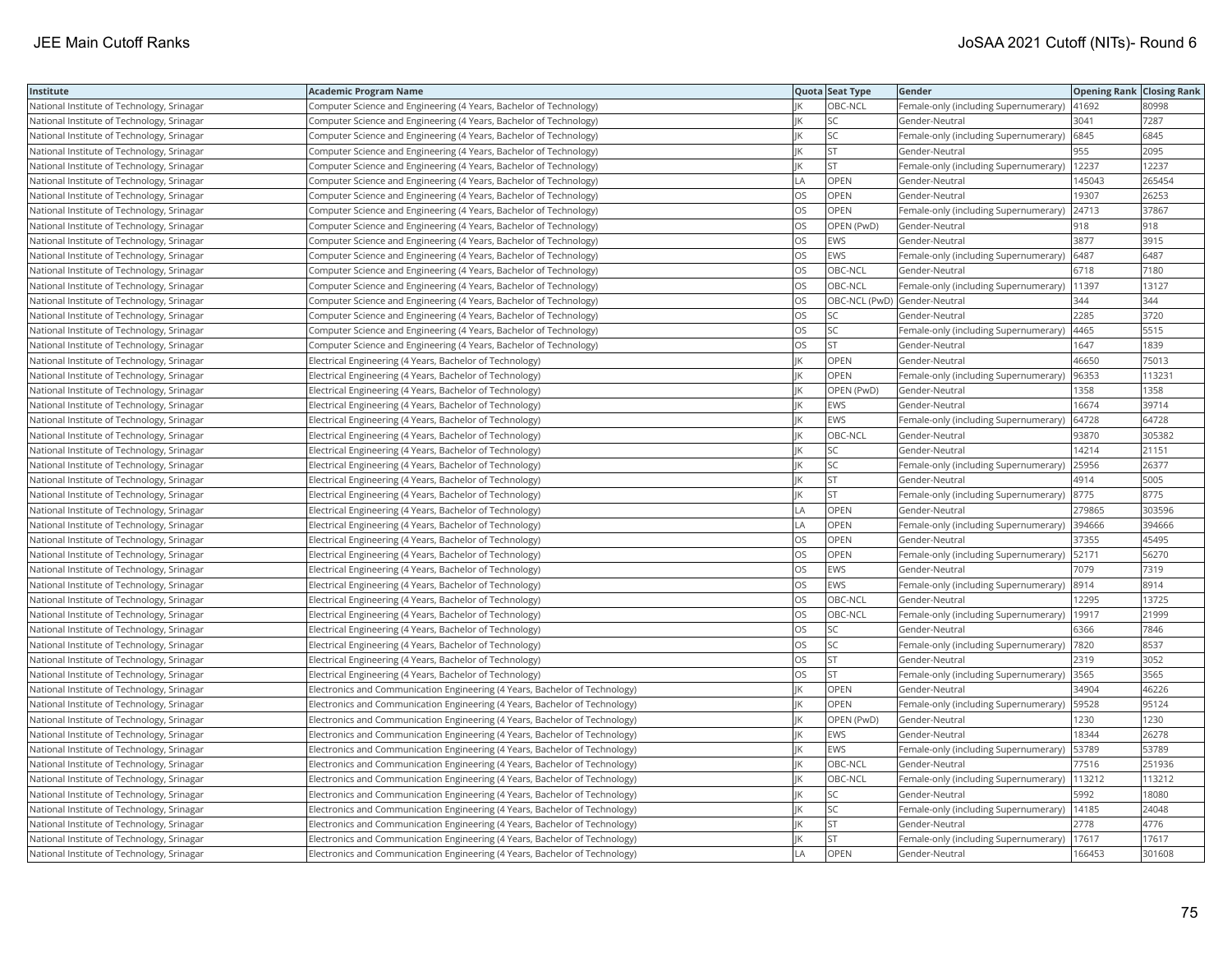| Institute                                  | <b>Academic Program Name</b>                                                |           | Quota Seat Type | Gender                                       | <b>Opening Rank Closing Rank</b> |        |
|--------------------------------------------|-----------------------------------------------------------------------------|-----------|-----------------|----------------------------------------------|----------------------------------|--------|
| National Institute of Technology, Srinagar | Electronics and Communication Engineering (4 Years, Bachelor of Technology) | LA        | OPEN            | Female-only (including Supernumerary)        | 536139                           | 536139 |
| National Institute of Technology, Srinagar | Electronics and Communication Engineering (4 Years, Bachelor of Technology) | OS        | OPEN            | Gender-Neutral                               | 23602                            | 36676  |
| National Institute of Technology, Srinagar | Electronics and Communication Engineering (4 Years, Bachelor of Technology) | OS.       | OPEN            | Female-only (including Supernumerary) 46196  |                                  | 49459  |
| National Institute of Technology, Srinagar | Electronics and Communication Engineering (4 Years, Bachelor of Technology) | OS        | OPEN (PwD)      | Gender-Neutral                               | 1119                             | 1119   |
| National Institute of Technology, Srinagar | Electronics and Communication Engineering (4 Years, Bachelor of Technology) | OS        | <b>EWS</b>      | Gender-Neutral                               | 5603                             | 5866   |
| National Institute of Technology, Srinagar | Electronics and Communication Engineering (4 Years, Bachelor of Technology) | OS        | EWS             | Female-only (including Supernumerary)   7663 |                                  | 7663   |
| National Institute of Technology, Srinagar | Electronics and Communication Engineering (4 Years, Bachelor of Technology) | OS        | OBC-NCL         | Gender-Neutral                               | 9401                             | 10970  |
| National Institute of Technology, Srinagar | Electronics and Communication Engineering (4 Years, Bachelor of Technology) | OS        | OBC-NCL         | Female-only (including Supernumerary)        | 14394                            | 18697  |
| National Institute of Technology, Srinagar | Electronics and Communication Engineering (4 Years, Bachelor of Technology) | OS        | SC              | Gender-Neutral                               | 5148                             | 6370   |
| National Institute of Technology, Srinagar | Electronics and Communication Engineering (4 Years, Bachelor of Technology) | OS        | SC              | Female-only (including Supernumerary) 8056   |                                  | 8129   |
| National Institute of Technology, Srinagar | Electronics and Communication Engineering (4 Years, Bachelor of Technology) | <b>OS</b> | <b>ST</b>       | Gender-Neutral                               | 2269                             | 2883   |
| National Institute of Technology, Srinagar | Electronics and Communication Engineering (4 Years, Bachelor of Technology) | OS        | <b>ST</b>       | Female-only (including Supernumerary) 3637   |                                  | 3637   |
| National Institute of Technology, Srinagar | Information Technology (4 Years, Bachelor of Technology)                    |           | <b>OPEN</b>     | Gender-Neutral                               | 26764                            | 37872  |
| National Institute of Technology, Srinagar | Information Technology (4 Years, Bachelor of Technology)                    |           | OPEN            | Female-only (including Supernumerary)        | 62217                            | 93490  |
| National Institute of Technology, Srinagar | Information Technology (4 Years, Bachelor of Technology)                    |           | OPEN (PwD)      | Gender-Neutral                               | 734                              | 734    |
| National Institute of Technology, Srinagar | Information Technology (4 Years, Bachelor of Technology)                    |           | <b>EWS</b>      | Gender-Neutral                               | 15451                            | 21592  |
| National Institute of Technology, Srinagar | Information Technology (4 Years, Bachelor of Technology)                    |           | EWS             | Female-only (including Supernumerary)        | 48663                            | 48663  |
| National Institute of Technology, Srinagar | Information Technology (4 Years, Bachelor of Technology)                    |           | OBC-NCL         | Gender-Neutral                               | 55293                            | 85476  |
| National Institute of Technology, Srinagar | Information Technology (4 Years, Bachelor of Technology)                    |           | <b>SC</b>       | Gender-Neutral                               | 7693                             | 11733  |
| National Institute of Technology, Srinagar | Information Technology (4 Years, Bachelor of Technology)                    |           | SC              | Female-only (including Supernumerary)        | 8214                             | 8214   |
| National Institute of Technology, Srinagar | Information Technology (4 Years, Bachelor of Technology)                    |           | <b>ST</b>       | Gender-Neutral                               | 2293                             | 2937   |
| National Institute of Technology, Srinagar | Information Technology (4 Years, Bachelor of Technology)                    | ΙK        | ST              | Female-only (including Supernumerary) 8764   |                                  | 8764   |
| National Institute of Technology, Srinagar | Information Technology (4 Years, Bachelor of Technology)                    | LA        | OPEN            | Gender-Neutral                               | 243352                           | 267750 |
| National Institute of Technology, Srinagar | Information Technology (4 Years, Bachelor of Technology)                    | OS        | <b>OPEN</b>     | Gender-Neutral                               | 27025                            | 30958  |
| National Institute of Technology, Srinagar | nformation Technology (4 Years, Bachelor of Technology)                     | OS        | OPEN            | Female-only (including Supernumerary)        | 42040                            | 42620  |
| National Institute of Technology, Srinagar | Information Technology (4 Years, Bachelor of Technology)                    | OS        | OPEN (PwD)      | Gender-Neutral                               | 1079                             | 1079   |
| National Institute of Technology, Srinagar | nformation Technology (4 Years, Bachelor of Technology)                     | OS        | <b>EWS</b>      | Gender-Neutral                               | 4664                             | 4900   |
| National Institute of Technology, Srinagar | Information Technology (4 Years, Bachelor of Technology)                    | OS        | <b>EWS</b>      | Female-only (including Supernumerary)        | 6716                             | 6716   |
| National Institute of Technology, Srinagar | nformation Technology (4 Years, Bachelor of Technology)                     | OS        | OBC-NCL         | Gender-Neutral                               | 7603                             | 8954   |
| National Institute of Technology, Srinagar | Information Technology (4 Years, Bachelor of Technology)                    | OS        | OBC-NCL         | Female-only (including Supernumerary)        | 13807                            | 14367  |
| National Institute of Technology, Srinagar | Information Technology (4 Years, Bachelor of Technology)                    | OS        | SC              | Gender-Neutral                               | 4116                             | 4798   |
| National Institute of Technology, Srinagar | Information Technology (4 Years, Bachelor of Technology)                    | OS        | <b>SC</b>       | Female-only (including Supernumerary)        | 5414                             | 5955   |
| National Institute of Technology, Srinagar | Information Technology (4 Years, Bachelor of Technology)                    | OS        | <b>ST</b>       | Gender-Neutral                               | 1848                             | 2261   |
| National Institute of Technology, Srinagar | Information Technology (4 Years, Bachelor of Technology)                    | OS        | <b>ST</b>       | Female-only (including Supernumerary)        | 3326                             | 3326   |
| National Institute of Technology, Srinagar | Mechanical Engineering (4 Years, Bachelor of Technology)                    |           | OPEN            | Gender-Neutral                               | 50063                            | 81170  |
| National Institute of Technology, Srinagar | Mechanical Engineering (4 Years, Bachelor of Technology)                    |           | <b>OPEN</b>     | Female-only (including Supernumerary)        | 97827                            | 130568 |
| National Institute of Technology, Srinagar | Mechanical Engineering (4 Years, Bachelor of Technology)                    |           | OPEN (PwD)      | Gender-Neutral                               | 1410                             | 1410   |
| National Institute of Technology, Srinagar | Mechanical Engineering (4 Years, Bachelor of Technology)                    |           | <b>EWS</b>      | Gender-Neutral                               | 27080                            | 50914  |
| National Institute of Technology, Srinagar | Mechanical Engineering (4 Years, Bachelor of Technology)                    |           | OBC-NCL         | Gender-Neutral                               | 92386                            | 203985 |
| National Institute of Technology, Srinagar | Mechanical Engineering (4 Years, Bachelor of Technology)                    |           | SC              | Gender-Neutral                               | 14118                            | 23399  |
| National Institute of Technology, Srinagar | Mechanical Engineering (4 Years, Bachelor of Technology)                    |           | <b>ST</b>       | Gender-Neutral                               | 3480                             | 4842   |
| National Institute of Technology, Srinagar | Mechanical Engineering (4 Years, Bachelor of Technology)                    |           | <b>ST</b>       | Female-only (including Supernumerary)        | 10710                            | 10710  |
| National Institute of Technology, Srinagar | Mechanical Engineering (4 Years, Bachelor of Technology)                    | I A       | OPEN            | Gender-Neutral                               | 259066                           | 290815 |
| National Institute of Technology, Srinagar | Mechanical Engineering (4 Years, Bachelor of Technology)                    | LA        | <b>OPEN</b>     | Female-only (including Supernumerary)        | 284977                           | 284977 |
| National Institute of Technology, Srinagar | Mechanical Engineering (4 Years, Bachelor of Technology)                    | OS        | <b>OPEN</b>     | Gender-Neutral                               | 46858                            | 52104  |
| National Institute of Technology, Srinagar | Mechanical Engineering (4 Years, Bachelor of Technology)                    | OS        | OPEN            | Female-only (including Supernumerary)        | 58436                            | 62840  |
| National Institute of Technology, Srinagar | Mechanical Engineering (4 Years, Bachelor of Technology)                    | OS        | EWS             | Gender-Neutral                               | 8005                             | 8081   |
| National Institute of Technology, Srinagar | Mechanical Engineering (4 Years, Bachelor of Technology)                    | OS        | <b>EWS</b>      | Female-only (including Supernumerary)        | 9800                             | 9800   |
| National Institute of Technology, Srinagar | Mechanical Engineering (4 Years, Bachelor of Technology)                    | OS        | OBC-NCL         | Gender-Neutral                               | 13817                            | 15755  |
| National Institute of Technology, Srinagar | Mechanical Engineering (4 Years, Bachelor of Technology)                    | OS        | OBC-NCL         | Female-only (including Supernumerary)        | 21355                            | 22951  |
| National Institute of Technology, Srinagar | Mechanical Engineering (4 Years, Bachelor of Technology)                    | <b>OS</b> | <b>SC</b>       | Gender-Neutral                               | 8065                             | 8310   |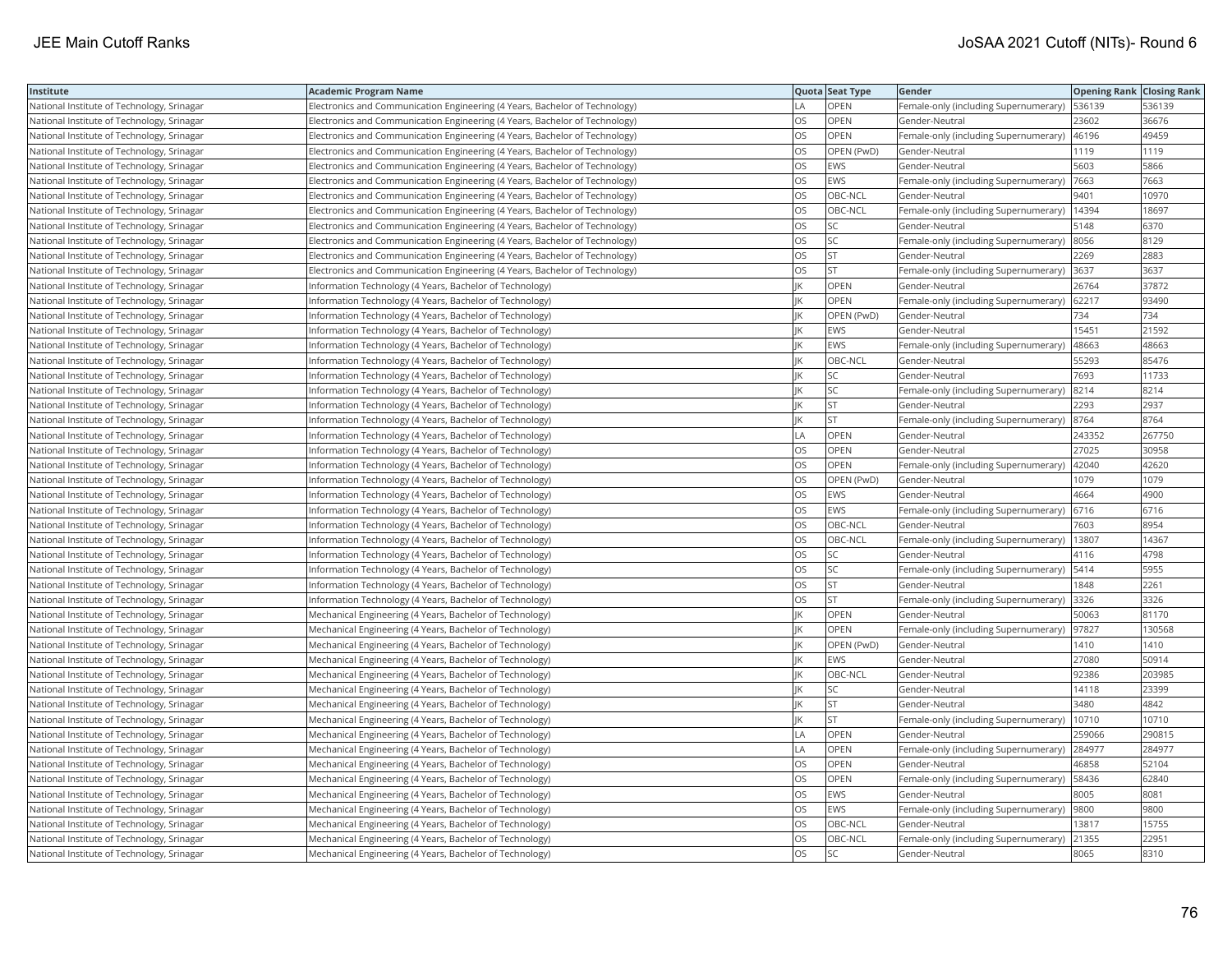| Institute                                         | Academic Program Name                                                     |           | Quota Seat Type              | Gender                                      | <b>Opening Rank Closing Rank</b> |        |
|---------------------------------------------------|---------------------------------------------------------------------------|-----------|------------------------------|---------------------------------------------|----------------------------------|--------|
| National Institute of Technology, Srinagar        | Mechanical Engineering (4 Years, Bachelor of Technology)                  | OS        | SC                           | Female-only (including Supernumerary)       | 9232                             | 10599  |
| National Institute of Technology, Srinagar        | Mechanical Engineering (4 Years, Bachelor of Technology)                  | OS        | <b>ST</b>                    | Gender-Neutral                              | 2638                             | 3280   |
| National Institute of Technology, Srinagar        | Mechanical Engineering (4 Years, Bachelor of Technology)                  | OS.       | lst                          | Female-only (including Supernumerary) 3756  |                                  | 3756   |
| National Institute of Technology, Srinagar        | Metallurgical and Materials Engineering (4 Years, Bachelor of Technology) |           | OPEN                         | Gender-Neutral                              | 89073                            | 113617 |
| National Institute of Technology, Srinagar        | Metallurgical and Materials Engineering (4 Years, Bachelor of Technology) |           | <b>OPEN</b>                  | Female-only (including Supernumerary)       | 150768                           | 180800 |
| National Institute of Technology, Srinagar        | Metallurgical and Materials Engineering (4 Years, Bachelor of Technology) |           | OPEN (PwD)                   | Gender-Neutral                              | 1737                             | 1737   |
| National Institute of Technology, Srinagar        | Metallurgical and Materials Engineering (4 Years, Bachelor of Technology) |           | <b>EWS</b>                   | Gender-Neutral                              | 30692                            | 60205  |
| National Institute of Technology, Srinagar        | Metallurgical and Materials Engineering (4 Years, Bachelor of Technology) |           | <b>EWS</b>                   | Female-only (including Supernumerary)       | 71852                            | 71852  |
| National Institute of Technology, Srinagar        | Metallurgical and Materials Engineering (4 Years, Bachelor of Technology) |           | OBC-NCL                      | Gender-Neutral                              | 217318                           | 217318 |
| National Institute of Technology, Srinagar        | Metallurgical and Materials Engineering (4 Years, Bachelor of Technology) | IK        | SC                           | Gender-Neutral                              | 28369                            | 36755  |
| National Institute of Technology, Srinagar        | Metallurgical and Materials Engineering (4 Years, Bachelor of Technology) | IK        | <b>ST</b>                    | Gender-Neutral                              | 6056                             | 6285   |
| National Institute of Technology, Srinagar        | Metallurgical and Materials Engineering (4 Years, Bachelor of Technology) |           | <b>ST</b>                    | Female-only (including Supernumerary)       | 16436                            | 16436  |
| National Institute of Technology, Srinagar        | Metallurgical and Materials Engineering (4 Years, Bachelor of Technology) | LA        | <b>OPEN</b>                  | Gender-Neutral                              | 332546                           | 538608 |
| National Institute of Technology, Srinagar        | Metallurgical and Materials Engineering (4 Years, Bachelor of Technology) | OS        | OPEN                         | Gender-Neutral                              | 54826                            | 58665  |
| National Institute of Technology, Srinagar        | Metallurgical and Materials Engineering (4 Years, Bachelor of Technology) | OS.       | OPEN                         | Female-only (including Supernumerary)       | 68352                            | 70174  |
| National Institute of Technology, Srinagar        | Metallurgical and Materials Engineering (4 Years, Bachelor of Technology) | OS.       | <b>EWS</b>                   | Gender-Neutral                              | 8958                             | 9217   |
| National Institute of Technology, Srinagar        | Metallurgical and Materials Engineering (4 Years, Bachelor of Technology) | OS        | <b>EWS</b>                   | Female-only (including Supernumerary)       | 10840                            | 10840  |
| National Institute of Technology, Srinagar        | Metallurgical and Materials Engineering (4 Years, Bachelor of Technology) | OS        | OBC-NCL                      | Gender-Neutral                              | 16423                            | 17281  |
| National Institute of Technology, Srinagar        | Metallurgical and Materials Engineering (4 Years, Bachelor of Technology) | <b>OS</b> | OBC-NCL                      | Female-only (including Supernumerary)       | 23800                            | 24096  |
| National Institute of Technology, Srinagar        | Metallurgical and Materials Engineering (4 Years, Bachelor of Technology) | OS        | SC                           | Gender-Neutral                              | 8626                             | 10137  |
| National Institute of Technology, Srinagar        | Metallurgical and Materials Engineering (4 Years, Bachelor of Technology) | OS        | SC                           | Female-only (including Supernumerary)       | 11436                            | 11531  |
| National Institute of Technology, Srinagar        | Metallurgical and Materials Engineering (4 Years, Bachelor of Technology) | OS        | <b>ST</b>                    | Gender-Neutral                              | 3970                             | 4147   |
| National Institute of Technology, Srinagar        | Metallurgical and Materials Engineering (4 Years, Bachelor of Technology) | OS        | <b>ST</b>                    | Female-only (including Supernumerary)  4937 |                                  | 4937   |
| National Institute of Technology, Tiruchirappalli | Architecture (5 Years, Bachelor of Architecture)                          | HS.       | <b>OPEN</b>                  | Gender-Neutral                              | 149                              | 579    |
| National Institute of Technology, Tiruchirappalli | Architecture (5 Years, Bachelor of Architecture)                          | HS        | OPEN                         | Female-only (including Supernumerary)       | 275                              | 381    |
| National Institute of Technology, Tiruchirappalli | Architecture (5 Years, Bachelor of Architecture)                          | HS.       | <b>EWS</b>                   | Gender-Neutral                              | 1167                             | 1964   |
| National Institute of Technology, Tiruchirappalli | Architecture (5 Years, Bachelor of Architecture)                          | HS        | EWS                          | Female-only (including Supernumerary)       | 301                              | 301    |
| National Institute of Technology, Tiruchirappalli | Architecture (5 Years, Bachelor of Architecture)                          | HS        | OBC-NCL                      | Gender-Neutral                              | 189                              | 385    |
| National Institute of Technology, Tiruchirappalli | Architecture (5 Years, Bachelor of Architecture)                          | HS        | OBC-NCL                      | Female-only (including Supernumerary)       | 223                              | 285    |
| National Institute of Technology, Tiruchirappalli | Architecture (5 Years, Bachelor of Architecture)                          | ΗS        | SC                           | Gender-Neutral                              | 46                               | 55     |
| National Institute of Technology, Tiruchirappalli | Architecture (5 Years, Bachelor of Architecture)                          | HS        | SC                           | Female-only (including Supernumerary)  12   |                                  | 12     |
| National Institute of Technology, Tiruchirappalli | Architecture (5 Years, Bachelor of Architecture)                          | HS.       | <b>ST</b>                    | Gender-Neutral                              | 2433                             | 2433   |
| National Institute of Technology, Tiruchirappalli | Architecture (5 Years, Bachelor of Architecture)                          | OS        | OPEN                         | Gender-Neutral                              | 262                              | 586    |
| National Institute of Technology, Tiruchirappalli | Architecture (5 Years, Bachelor of Architecture)                          | OS        | OPEN                         | Female-only (including Supernumerary)       | 253                              | 359    |
| National Institute of Technology, Tiruchirappalli | Architecture (5 Years, Bachelor of Architecture)                          | OS        | <b>EWS</b>                   | Gender-Neutral                              | 62                               | 106    |
| National Institute of Technology, Tiruchirappalli | Architecture (5 Years, Bachelor of Architecture)                          | OS        | OBC-NCL                      | Gender-Neutral                              | 190                              | 264    |
| National Institute of Technology, Tiruchirappalli | Architecture (5 Years, Bachelor of Architecture)                          | OS        | OBC-NCL                      | Female-only (including Supernumerary)       | 199                              | 199    |
| National Institute of Technology, Tiruchirappalli | Architecture (5 Years, Bachelor of Architecture)                          | OS        | SC                           | Gender-Neutral                              | 89                               | 116    |
| National Institute of Technology, Tiruchirappalli | Architecture (5 Years, Bachelor of Architecture)                          | OS        | SC                           | Female-only (including Supernumerary)       | 65                               | 65     |
| National Institute of Technology, Tiruchirappalli | Architecture (5 Years, Bachelor of Architecture)                          | OS.       | <b>ST</b>                    | Gender-Neutral                              | 16                               | 16     |
| National Institute of Technology, Tiruchirappalli | Architecture (5 Years, Bachelor of Architecture)                          | OS        | <b>ST</b>                    | Female-only (including Supernumerary)       | 71                               | 71     |
| National Institute of Technology, Tiruchirappalli | Chemical Engineering (4 Years, Bachelor of Technology)                    | <b>HS</b> | OPEN                         | Gender-Neutral                              | 17811                            | 24143  |
| National Institute of Technology, Tiruchirappalli | Chemical Engineering (4 Years, Bachelor of Technology)                    | HS        | <b>OPEN</b>                  | Female-only (including Supernumerary)       | 21399                            | 30519  |
| National Institute of Technology, Tiruchirappalli | Chemical Engineering (4 Years, Bachelor of Technology)                    | HS.       | <b>EWS</b>                   | Gender-Neutral                              | 10982                            | 27175  |
| National Institute of Technology, Tiruchirappalli | Chemical Engineering (4 Years, Bachelor of Technology)                    | HS.       | <b>EWS</b>                   | Female-only (including Supernumerary)       | 18428                            | 18428  |
| National Institute of Technology, Tiruchirappalli | Chemical Engineering (4 Years, Bachelor of Technology)                    | HS.       | OBC-NCL                      | Gender-Neutral                              | 6388                             | 7294   |
| National Institute of Technology, Tiruchirappalli | Chemical Engineering (4 Years, Bachelor of Technology)                    | HS.       | OBC-NCL                      | Female-only (including Supernumerary)  9377 |                                  | 10303  |
| National Institute of Technology, Tiruchirappalli | Chemical Engineering (4 Years, Bachelor of Technology)                    | НS        | OBC-NCL (PwD) Gender-Neutral |                                             | 543                              | 543    |
| National Institute of Technology, Tiruchirappalli | Chemical Engineering (4 Years, Bachelor of Technology)                    | HS        | SC                           | Gender-Neutral                              | 4487                             | 7169   |
| National Institute of Technology, Tiruchirappalli | Chemical Engineering (4 Years, Bachelor of Technology)                    | HS.       | SC                           | Female-only (including Supernumerary)       | 4412                             | 4412   |
| National Institute of Technology, Tiruchirappalli | Chemical Engineering (4 Years, Bachelor of Technology)                    | <b>HS</b> | İst                          | Gender-Neutral                              | 2578                             | 8518   |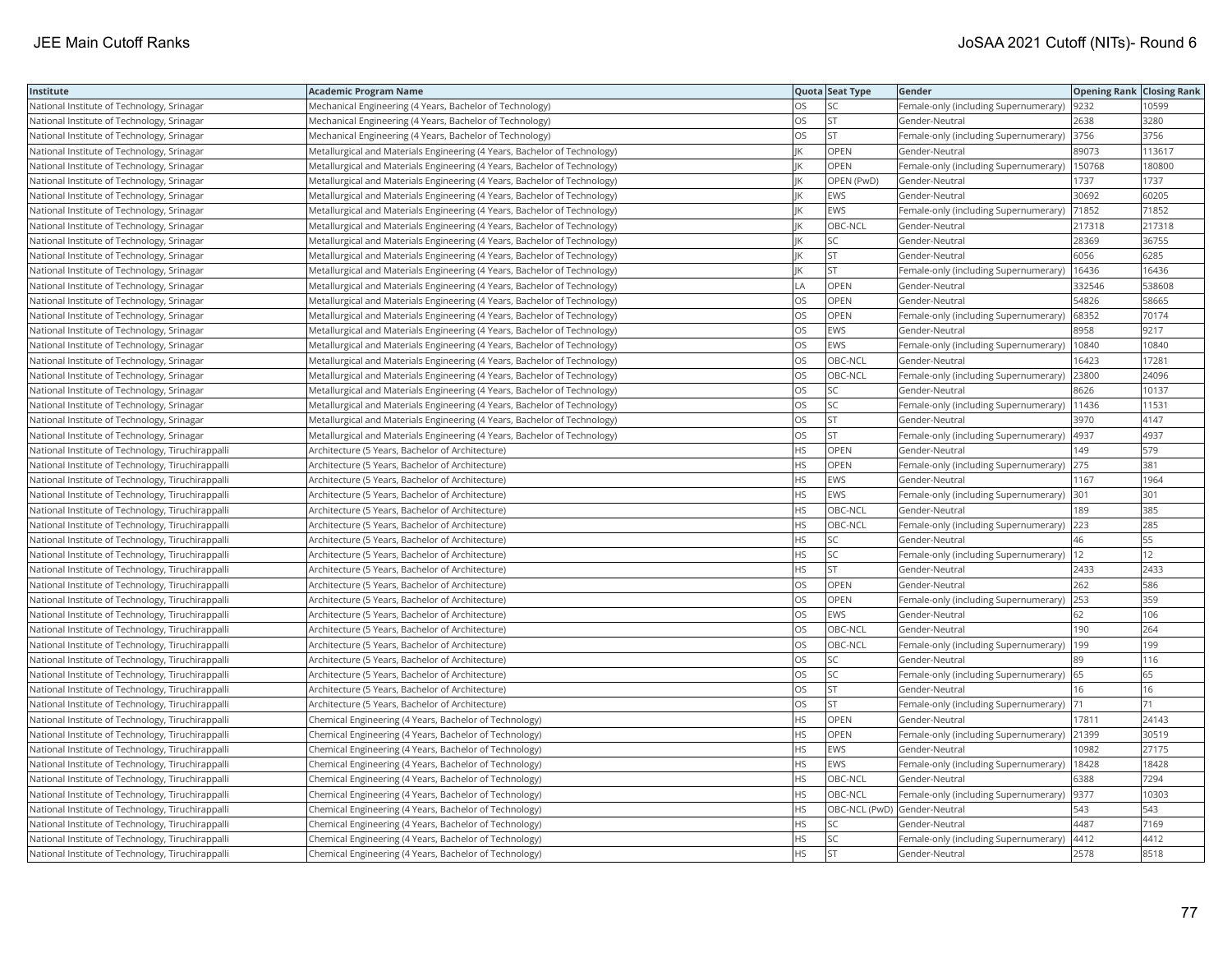| Institute                                         | <b>Academic Program Name</b>                                       |           | Quota Seat Type | Gender                                        | <b>Opening Rank Closing Rank</b> |       |
|---------------------------------------------------|--------------------------------------------------------------------|-----------|-----------------|-----------------------------------------------|----------------------------------|-------|
| National Institute of Technology, Tiruchirappalli | Chemical Engineering (4 Years, Bachelor of Technology)             | <b>HS</b> | <b>ST</b>       | Female-only (including Supernumerary)   17086 |                                  | 17086 |
| National Institute of Technology, Tiruchirappalli | Chemical Engineering (4 Years, Bachelor of Technology)             | OS        | OPEN            | Gender-Neutral                                | 9996                             | 14501 |
| National Institute of Technology, Tiruchirappalli | Chemical Engineering (4 Years, Bachelor of Technology)             | OS        | OPEN            | Female-only (including Supernumerary)   12689 |                                  | 16811 |
| National Institute of Technology, Tiruchirappalli | Chemical Engineering (4 Years, Bachelor of Technology)             | OS        | OPEN (PwD)      | Gender-Neutral                                | 607                              | 607   |
| National Institute of Technology, Tiruchirappalli | Chemical Engineering (4 Years, Bachelor of Technology)             | OS        | <b>EWS</b>      | Gender-Neutral                                | 2089                             | 2277  |
| National Institute of Technology, Tiruchirappalli | Chemical Engineering (4 Years, Bachelor of Technology)             | OS        | <b>EWS</b>      | Female-only (including Supernumerary)         | 3890                             | 3890  |
| National Institute of Technology, Tiruchirappalli | Chemical Engineering (4 Years, Bachelor of Technology)             | OS        | OBC-NCL         | Gender-Neutral                                | 4116                             | 5237  |
| National Institute of Technology, Tiruchirappalli | Chemical Engineering (4 Years, Bachelor of Technology)             | OS        | OBC-NCL         | Female-only (including Supernumerary)   5844  |                                  | 7046  |
| National Institute of Technology, Tiruchirappalli | Chemical Engineering (4 Years, Bachelor of Technology)             | OS        | SC              | Gender-Neutral                                | 1470                             | 2823  |
| National Institute of Technology, Tiruchirappalli | Chemical Engineering (4 Years, Bachelor of Technology)             | OS        | SC              | Female-only (including Supernumerary)         | 3496                             | 3496  |
| National Institute of Technology, Tiruchirappalli | Chemical Engineering (4 Years, Bachelor of Technology)             | OS        | <b>ST</b>       | Gender-Neutral                                | 880                              | 1023  |
| National Institute of Technology, Tiruchirappalli | Chemical Engineering (4 Years, Bachelor of Technology)             | OS        | ST (PwD)        | Gender-Neutral                                | 30                               | 30    |
| National Institute of Technology, Tiruchirappalli | Civil Engineering (4 Years, Bachelor of Technology)                | HS        | OPEN            | Gender-Neutral                                | 18271                            | 33952 |
| National Institute of Technology, Tiruchirappalli | Civil Engineering (4 Years, Bachelor of Technology)                | HS        | <b>OPEN</b>     | Female-only (including Supernumerary)         | 29970                            | 36070 |
| National Institute of Technology, Tiruchirappalli | Civil Engineering (4 Years, Bachelor of Technology)                | HS        | <b>EWS</b>      | Gender-Neutral                                | 34312                            | 69838 |
| National Institute of Technology, Tiruchirappalli | Civil Engineering (4 Years, Bachelor of Technology)                | ΗS        | EWS             | Female-only (including Supernumerary)   18899 |                                  | 18899 |
| National Institute of Technology, Tiruchirappalli | Civil Engineering (4 Years, Bachelor of Technology)                | HS.       | OBC-NCL         | Gender-Neutral                                | 8975                             | 11463 |
| National Institute of Technology, Tiruchirappalli | Civil Engineering (4 Years, Bachelor of Technology)                | HS        | OBC-NCL         | Female-only (including Supernumerary)         | 11793                            | 14194 |
| National Institute of Technology, Tiruchirappalli | Civil Engineering (4 Years, Bachelor of Technology)                | <b>HS</b> |                 | OBC-NCL (PwD) Gender-Neutral                  | 741                              | 741   |
| National Institute of Technology, Tiruchirappalli | Civil Engineering (4 Years, Bachelor of Technology)                | HS        | <b>SC</b>       | Gender-Neutral                                | 5286                             | 8665  |
| National Institute of Technology, Tiruchirappalli | Civil Engineering (4 Years, Bachelor of Technology)                | HS        | SC              | Female-only (including Supernumerary)   5978  |                                  | 7282  |
| National Institute of Technology, Tiruchirappalli | Civil Engineering (4 Years, Bachelor of Technology)                | HS.       | <b>ST</b>       | Gender-Neutral                                | 5929                             | 9294  |
| National Institute of Technology, Tiruchirappalli | Civil Engineering (4 Years, Bachelor of Technology)                | HS        | <b>ST</b>       | Female-only (including Supernumerary)  7270   |                                  | 7270  |
| National Institute of Technology, Tiruchirappalli | Civil Engineering (4 Years, Bachelor of Technology)                | OS        | OPEN            | Gender-Neutral                                | 386                              | 16034 |
| National Institute of Technology, Tiruchirappalli | Civil Engineering (4 Years, Bachelor of Technology)                | OS        | <b>OPEN</b>     | Female-only (including Supernumerary)         | 19094                            | 26466 |
| National Institute of Technology, Tiruchirappalli | Civil Engineering (4 Years, Bachelor of Technology)                | OS        | OPEN (PwD)      | Gender-Neutral                                | 94                               | 94    |
| National Institute of Technology, Tiruchirappalli | Civil Engineering (4 Years, Bachelor of Technology)                | OS        | <b>EWS</b>      | Gender-Neutral                                | 2482                             | 2644  |
| National Institute of Technology, Tiruchirappalli | Civil Engineering (4 Years, Bachelor of Technology)                | OS        | <b>EWS</b>      | Female-only (including Supernumerary)         | 4163                             | 4163  |
| National Institute of Technology, Tiruchirappalli | Civil Engineering (4 Years, Bachelor of Technology)                | <b>OS</b> | EWS (PwD)       | Gender-Neutral                                | 78                               | 78    |
| National Institute of Technology, Tiruchirappalli | Civil Engineering (4 Years, Bachelor of Technology)                | OS        | OBC-NCL         | Gender-Neutral                                | 3760                             | 5631  |
| National Institute of Technology, Tiruchirappalli | Civil Engineering (4 Years, Bachelor of Technology)                | OS        | OBC-NCL         | Female-only (including Supernumerary)  9245   |                                  | 9908  |
| National Institute of Technology, Tiruchirappalli | Civil Engineering (4 Years, Bachelor of Technology)                | OS        |                 | OBC-NCL (PwD) Gender-Neutral                  | 185                              | 185   |
| National Institute of Technology, Tiruchirappalli | Civil Engineering (4 Years, Bachelor of Technology)                | <b>OS</b> | <b>SC</b>       | Gender-Neutral                                | 1294                             | 2605  |
| National Institute of Technology, Tiruchirappalli | Civil Engineering (4 Years, Bachelor of Technology)                | OS        | SC              | Female-only (including Supernumerary)         | 3062                             | 3660  |
| National Institute of Technology, Tiruchirappalli | Civil Engineering (4 Years, Bachelor of Technology)                | OS        | <b>ST</b>       | Gender-Neutral                                | 280                              | 478   |
| National Institute of Technology, Tiruchirappalli | Civil Engineering (4 Years, Bachelor of Technology)                | OS        | <b>ST</b>       | Female-only (including Supernumerary)         | 658                              | 658   |
| National Institute of Technology, Tiruchirappalli | Computer Science and Engineering (4 Years, Bachelor of Technology) | <b>HS</b> | <b>OPEN</b>     | Gender-Neutral                                | 742                              | 5659  |
| National Institute of Technology, Tiruchirappalli | Computer Science and Engineering (4 Years, Bachelor of Technology) | HS        | OPEN            | Female-only (including Supernumerary)   4133  |                                  | 7464  |
| National Institute of Technology, Tiruchirappalli | Computer Science and Engineering (4 Years, Bachelor of Technology) | <b>HS</b> | OPEN (PwD)      | Gender-Neutral                                | 211                              | 211   |
| National Institute of Technology, Tiruchirappalli | Computer Science and Engineering (4 Years, Bachelor of Technology) | HS        | OPEN (PwD)      | Female-only (including Supernumerary) 2077    |                                  | 2077  |
| National Institute of Technology, Tiruchirappalli | Computer Science and Engineering (4 Years, Bachelor of Technology) | HS        | <b>EWS</b>      | Gender-Neutral                                | 1532                             | 4246  |
| National Institute of Technology, Tiruchirappalli | Computer Science and Engineering (4 Years, Bachelor of Technology) | HS        | <b>EWS</b>      | Female-only (including Supernumerary)         | 2250                             | 2250  |
| National Institute of Technology, Tiruchirappalli | Computer Science and Engineering (4 Years, Bachelor of Technology) | НS        | OBC-NCL         | Gender-Neutral                                | 1003                             | 1820  |
| National Institute of Technology, Tiruchirappalli | Computer Science and Engineering (4 Years, Bachelor of Technology) | HS        | OBC-NCL         | Female-only (including Supernumerary)         | 1579                             | 2598  |
| National Institute of Technology, Tiruchirappalli | Computer Science and Engineering (4 Years, Bachelor of Technology) | <b>HS</b> | <b>SC</b>       | Gender-Neutral                                | 449                              | 1558  |
| National Institute of Technology, Tiruchirappalli | Computer Science and Engineering (4 Years, Bachelor of Technology) | HS        | SC              | Female-only (including Supernumerary) 531     |                                  | 790   |
| National Institute of Technology, Tiruchirappalli | Computer Science and Engineering (4 Years, Bachelor of Technology) | HS        | SC (PwD)        | Gender-Neutral                                |                                  |       |
| National Institute of Technology, Tiruchirappalli | Computer Science and Engineering (4 Years, Bachelor of Technology) | ΗS        | <b>ST</b>       | Gender-Neutral                                | 2028                             | 2792  |
| National Institute of Technology, Tiruchirappalli | Computer Science and Engineering (4 Years, Bachelor of Technology) | <b>HS</b> | <b>ST</b>       | Female-only (including Supernumerary)   1693  |                                  | 1693  |
| National Institute of Technology, Tiruchirappalli | Computer Science and Engineering (4 Years, Bachelor of Technology) | OS        | OPEN            | Gender-Neutral                                |                                  | 714   |
| National Institute of Technology, Tiruchirappall  | Computer Science and Engineering (4 Years, Bachelor of Technology) | <b>OS</b> | OPEN            | Female-only (including Supernumerary) 207     |                                  | 1045  |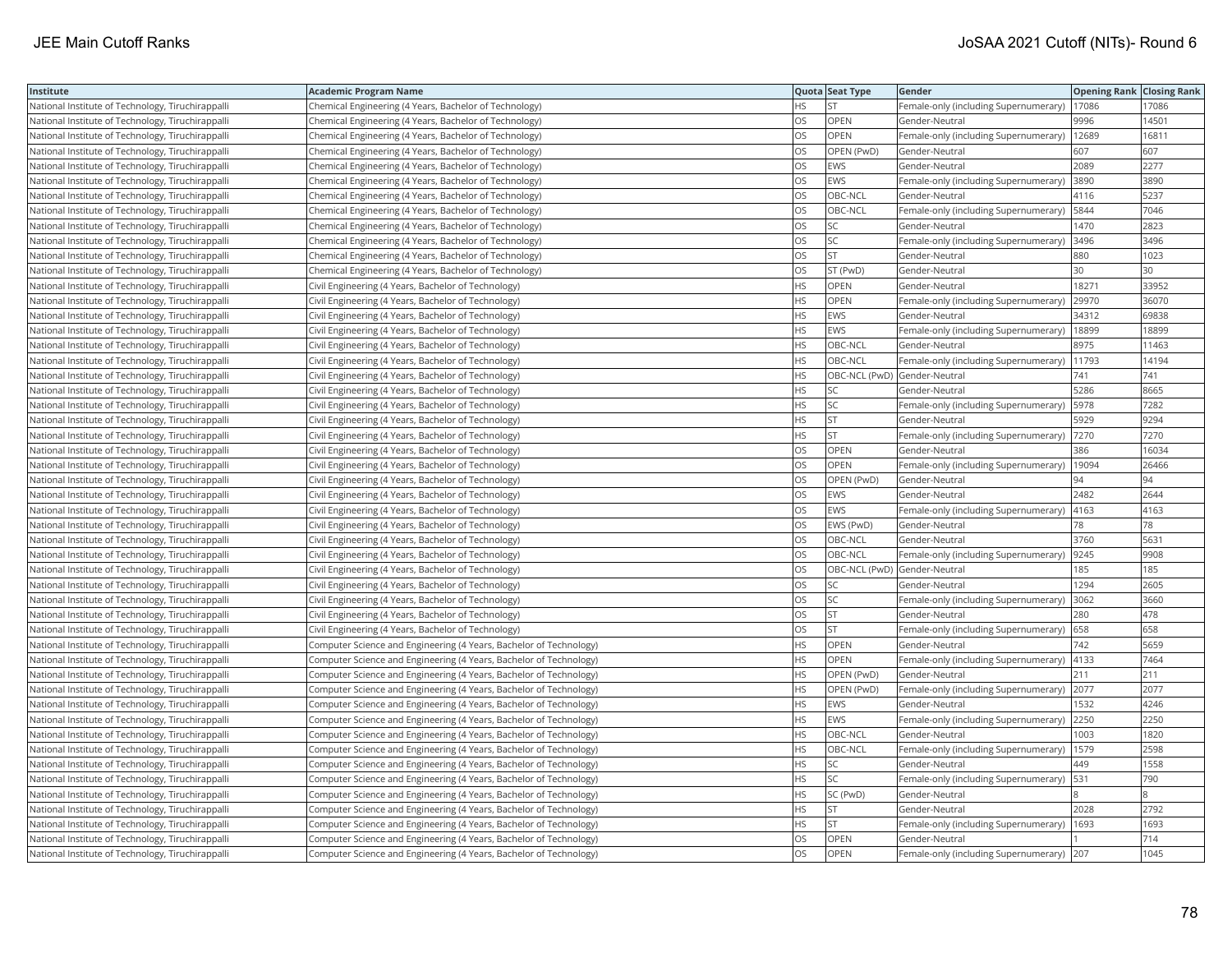| Institute                                         | Academic Program Name                                                        |           | Quota Seat Type              | Gender                                                | <b>Opening Rank   Closing Rank</b> |       |
|---------------------------------------------------|------------------------------------------------------------------------------|-----------|------------------------------|-------------------------------------------------------|------------------------------------|-------|
| National Institute of Technology, Tiruchirappalli | Computer Science and Engineering (4 Years, Bachelor of Technology)           | OS        | OPEN (PwD)                   | Gender-Neutral                                        |                                    |       |
| National Institute of Technology, Tiruchirappalli | Computer Science and Engineering (4 Years, Bachelor of Technology)           | OS.       | <b>EWS</b>                   | Gender-Neutral                                        | 75                                 | 129   |
| National Institute of Technology, Tiruchirappalli | Computer Science and Engineering (4 Years, Bachelor of Technology)           | OS.       | <b>EWS</b>                   | Female-only (including Supernumerary)                 | 306                                | 306   |
| National Institute of Technology, Tiruchirappalli | Computer Science and Engineering (4 Years, Bachelor of Technology)           | OS        | OBC-NCL                      | Gender-Neutral                                        | 136                                | 369   |
| National Institute of Technology, Tiruchirappalli | Computer Science and Engineering (4 Years, Bachelor of Technology)           | OS        | OBC-NCL                      | Female-only (including Supernumerary)   174           |                                    | 361   |
| National Institute of Technology, Tiruchirappalli | Computer Science and Engineering (4 Years, Bachelor of Technology)           | OS        | OBC-NCL (PwD) Gender-Neutral |                                                       | 11                                 | 11    |
| National Institute of Technology, Tiruchirappalli | Computer Science and Engineering (4 Years, Bachelor of Technology)           | OS        | SC.                          | Gender-Neutral                                        | 17                                 | 150   |
| National Institute of Technology, Tiruchirappalli | Computer Science and Engineering (4 Years, Bachelor of Technology)           | OS        | SC                           | Female-only (including Supernumerary)                 | 85                                 | 168   |
| National Institute of Technology, Tiruchirappalli | Computer Science and Engineering (4 Years, Bachelor of Technology)           | OS        | <b>ST</b>                    | Gender-Neutral                                        | 38                                 | 47    |
| National Institute of Technology, Tiruchirappalli | Computer Science and Engineering (4 Years, Bachelor of Technology)           | OS.       | ST                           | Female-only (including Supernumerary)                 | 59                                 | 59    |
| National Institute of Technology, Tiruchirappalli | Electrical and Electronics Engineering (4 Years, Bachelor of Technology)     | <b>HS</b> | <b>OPEN</b>                  | Gender-Neutral                                        | 7964                               | 11469 |
| National Institute of Technology, Tiruchirappalli | Electrical and Electronics Engineering (4 Years, Bachelor of Technology)     | HS.       | <b>OPEN</b>                  | Female-only (including Supernumerary)                 | 16308                              | 18739 |
| National Institute of Technology, Tiruchirappalli | Electrical and Electronics Engineering (4 Years, Bachelor of Technology)     | <b>HS</b> | OPEN (PwD)                   | Gender-Neutral                                        | 280                                | 280   |
| National Institute of Technology, Tiruchirappalli | Electrical and Electronics Engineering (4 Years, Bachelor of Technology)     | НS        | EWS                          | Gender-Neutral                                        | 6189                               | 8684  |
| National Institute of Technology, Tiruchirappalli | Electrical and Electronics Engineering (4 Years, Bachelor of Technology)     | HS        | EWS                          | Female-only (including Supernumerary)                 | 6332                               | 6332  |
| National Institute of Technology, Tiruchirappalli | Electrical and Electronics Engineering (4 Years, Bachelor of Technology)     | HS.       | OBC-NCL                      | Gender-Neutral                                        | 2655                               | 3333  |
| National Institute of Technology, Tiruchirappalli | Electrical and Electronics Engineering (4 Years, Bachelor of Technology)     | HS        | OBC-NCL                      | Female-only (including Supernumerary)  5194           |                                    | 5991  |
| National Institute of Technology, Tiruchirappalli | Electrical and Electronics Engineering (4 Years, Bachelor of Technology)     | HS.       | SC                           | Gender-Neutral                                        | 775                                | 3907  |
| National Institute of Technology, Tiruchirappalli | Electrical and Electronics Engineering (4 Years, Bachelor of Technology)     | HS.       | <b>SC</b>                    | Female-only (including Supernumerary) 2643            |                                    | 3527  |
| National Institute of Technology, Tiruchirappalli | Electrical and Electronics Engineering (4 Years, Bachelor of Technology)     | HS        | <b>ST</b>                    | Gender-Neutral                                        | 5259                               | 6194  |
| National Institute of Technology, Tiruchirappalli | Electrical and Electronics Engineering (4 Years, Bachelor of Technology)     | HS.       | <b>ST</b>                    | Female-only (including Supernumerary)  3867           |                                    | 3867  |
| National Institute of Technology, Tiruchirappalli | Electrical and Electronics Engineering (4 Years, Bachelor of Technology)     | OS        | <b>OPEN</b>                  | Gender-Neutral                                        | 2608                               | 6417  |
| National Institute of Technology, Tiruchirappalli | Electrical and Electronics Engineering (4 Years, Bachelor of Technology)     | OS        | OPEN                         | Female-only (including Supernumerary)  8128           |                                    | 9624  |
| National Institute of Technology, Tiruchirappalli | Electrical and Electronics Engineering (4 Years, Bachelor of Technology)     | OS        | OPEN (PwD)                   | Gender-Neutral                                        | 74                                 | 74    |
| National Institute of Technology, Tiruchirappalli | Electrical and Electronics Engineering (4 Years, Bachelor of Technology)     | OS        | EWS                          | Gender-Neutral                                        | 881                                | 1049  |
| National Institute of Technology, Tiruchirappalli | Electrical and Electronics Engineering (4 Years, Bachelor of Technology)     | OS        | EWS                          | Female-only (including Supernumerary)                 | 1689                               | 1689  |
| National Institute of Technology, Tiruchirappalli | Electrical and Electronics Engineering (4 Years, Bachelor of Technology)     | OS.       | OBC-NCL                      | Gender-Neutral                                        | 1405                               | 2293  |
| National Institute of Technology, Tiruchirappalli | Electrical and Electronics Engineering (4 Years, Bachelor of Technology)     | OS        | OBC-NCL                      | Female-only (including Supernumerary)                 | 3075                               | 4170  |
| National Institute of Technology, Tiruchirappalli | Electrical and Electronics Engineering (4 Years, Bachelor of Technology)     | OS        |                              | OBC-NCL (PwD)   Female-only (including Supernumerary) | 107                                | 107   |
| National Institute of Technology, Tiruchirappalli | Electrical and Electronics Engineering (4 Years, Bachelor of Technology)     | OS        | <b>SC</b>                    | Gender-Neutral                                        | 901                                | 1254  |
| National Institute of Technology, Tiruchirappalli | Electrical and Electronics Engineering (4 Years, Bachelor of Technology)     | <b>OS</b> | <b>SC</b>                    | Female-only (including Supernumerary)                 | 2002                               | 2177  |
| National Institute of Technology, Tiruchirappalli | Electrical and Electronics Engineering (4 Years, Bachelor of Technology)     | OS        | SC (PwD)                     | Gender-Neutral                                        | 53                                 | 53    |
| National Institute of Technology, Tiruchirappalli | Electrical and Electronics Engineering (4 Years, Bachelor of Technology)     | OS        | <b>ST</b>                    | Gender-Neutral                                        | 103                                | 376   |
| National Institute of Technology, Tiruchirappalli | Electrical and Electronics Engineering (4 Years, Bachelor of Technology)     | OS        | <b>ST</b>                    | Female-only (including Supernumerary)                 | 649                                | 649   |
| National Institute of Technology, Tiruchirappalli | Electronics and Communication Engineering (4 Years, Bachelor of Technology)  | HS.       | OPEN                         | Gender-Neutral                                        | 5710                               | 8717  |
| National Institute of Technology, Tiruchirappalli | Electronics and Communication Engineering (4 Years, Bachelor of Technology)  | HS.       | <b>OPEN</b>                  | Female-only (including Supernumerary)                 | 11870                              | 14671 |
| National Institute of Technology, Tiruchirappalli | [Electronics and Communication Engineering (4 Years, Bachelor of Technology) | HS.       | OPEN (PwD)                   | Gender-Neutral                                        | 287                                | 287   |
| National Institute of Technology, Tiruchirappalli | Electronics and Communication Engineering (4 Years, Bachelor of Technology)  | ΗS        | EWS                          | Gender-Neutral                                        | 1530                               | 5701  |
| National Institute of Technology, Tiruchirappalli | Electronics and Communication Engineering (4 Years, Bachelor of Technology)  | <b>HS</b> | <b>EWS</b>                   | Female-only (including Supernumerary)                 | 5906                               | 5906  |
| National Institute of Technology, Tiruchirappalli | Electronics and Communication Engineering (4 Years, Bachelor of Technology)  | HS        | OBC-NCL                      | Gender-Neutral                                        | 823                                | 2588  |
| National Institute of Technology, Tiruchirappalli | Electronics and Communication Engineering (4 Years, Bachelor of Technology)  | <b>HS</b> | OBC-NCL                      | Female-only (including Supernumerary)                 | 3081                               | 4056  |
| National Institute of Technology, Tiruchirappalli | Electronics and Communication Engineering (4 Years, Bachelor of Technology)  | HS.       | <b>SC</b>                    | Gender-Neutral                                        | 1613                               | 3018  |
| National Institute of Technology, Tiruchirappalli | Electronics and Communication Engineering (4 Years, Bachelor of Technology)  | HS        | SC                           | Female-only (including Supernumerary)                 | 2344                               | 3152  |
| National Institute of Technology, Tiruchirappalli | Electronics and Communication Engineering (4 Years, Bachelor of Technology)  | HS.       | <b>ST</b>                    | Gender-Neutral                                        | 3283                               | 4696  |
| National Institute of Technology, Tiruchirappalli | Electronics and Communication Engineering (4 Years, Bachelor of Technology)  | HS        | <b>ST</b>                    | Female-only (including Supernumerary)   534           |                                    | 534   |
| National Institute of Technology, Tiruchirappalli | Electronics and Communication Engineering (4 Years, Bachelor of Technology)  | OS        | OPEN                         | Gender-Neutral                                        | 1713                               | 3105  |
| National Institute of Technology, Tiruchirappalli | Electronics and Communication Engineering (4 Years, Bachelor of Technology)  | OS.       | <b>OPEN</b>                  | Female-only (including Supernumerary)                 | 2050                               | 5781  |
| National Institute of Technology, Tiruchirappalli | Electronics and Communication Engineering (4 Years, Bachelor of Technology)  | OS        | OPEN (PwD)                   | Gender-Neutral                                        | 73                                 | 73    |
| National Institute of Technology, Tiruchirappalli | Electronics and Communication Engineering (4 Years, Bachelor of Technology)  | OS        | <b>EWS</b>                   | Gender-Neutral                                        | 316                                | 468   |
| National Institute of Technology, Tiruchirappalli | Electronics and Communication Engineering (4 Years, Bachelor of Technology)  | OS.       | <b>EWS</b>                   | Female-only (including Supernumerary)                 | 913                                | 913   |
| National Institute of Technology, Tiruchirappalli | Electronics and Communication Engineering (4 Years, Bachelor of Technology)  | <b>OS</b> | OBC-NCL                      | Gender-Neutral                                        | 694                                | 1342  |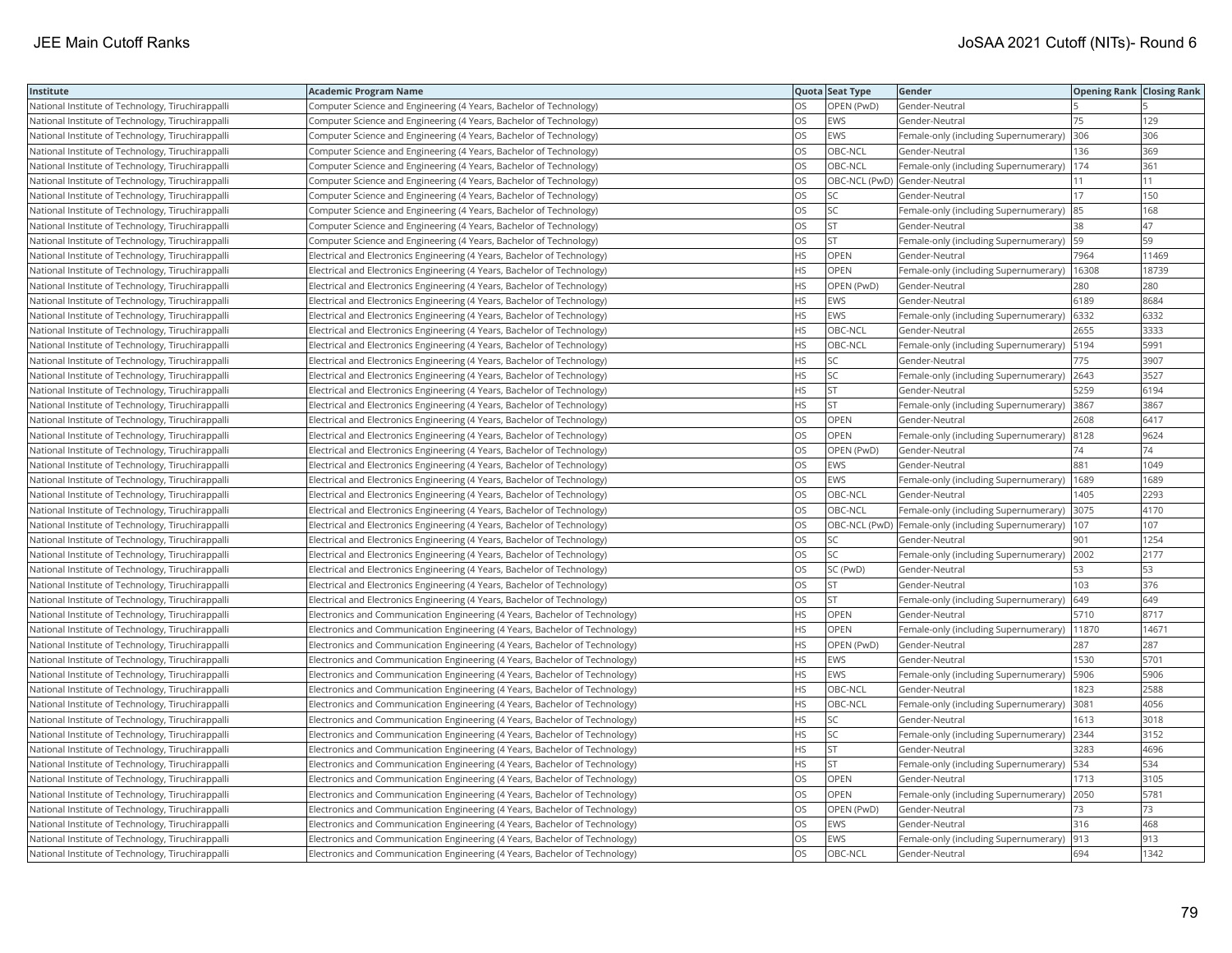| Institute                                         | Academic Program Name                                                        |           | Quota Seat Type              | Gender                                       | <b>Opening Rank   Closing Rank</b> |       |
|---------------------------------------------------|------------------------------------------------------------------------------|-----------|------------------------------|----------------------------------------------|------------------------------------|-------|
| National Institute of Technology, Tiruchirappalli | Electronics and Communication Engineering (4 Years, Bachelor of Technology)  | OS        | OBC-NCL                      | Female-only (including Supernumerary)        | 1570                               | 2366  |
| National Institute of Technology, Tiruchirappalli | Electronics and Communication Engineering (4 Years, Bachelor of Technology)  | OS.       | OBC-NCL (PwD) Gender-Neutral |                                              | 61                                 | 61    |
| National Institute of Technology, Tiruchirappalli | Electronics and Communication Engineering (4 Years, Bachelor of Technology)  | OS.       | SC                           | Gender-Neutral                               | 178                                | 582   |
| National Institute of Technology, Tiruchirappalli | Electronics and Communication Engineering (4 Years, Bachelor of Technology)  | OS.       | <b>SC</b>                    | Female-only (including Supernumerary)        | 786                                | 1157  |
| National Institute of Technology, Tiruchirappalli | Electronics and Communication Engineering (4 Years, Bachelor of Technology)  | OS        | SC (PwD)                     | Gender-Neutral                               | 32                                 | 32    |
| National Institute of Technology, Tiruchirappalli | Electronics and Communication Engineering (4 Years, Bachelor of Technology)  | OS        | <b>ST</b>                    | Gender-Neutral                               | 178                                | 267   |
| National Institute of Technology, Tiruchirappalli | [Electronics and Communication Engineering (4 Years, Bachelor of Technology) | OS        | <b>ST</b>                    | Female-only (including Supernumerary) 244    |                                    | 244   |
| National Institute of Technology, Tiruchirappalli | Instrumentation and Control Engineering (4 Years, Bachelor of Technology)    | HS.       | <b>OPEN</b>                  | Gender-Neutral                               | 11523                              | 17775 |
| National Institute of Technology, Tiruchirappalli | Instrumentation and Control Engineering (4 Years, Bachelor of Technology)    | HS.       | <b>OPEN</b>                  | Female-only (including Supernumerary)        | 19171                              | 28242 |
| National Institute of Technology, Tiruchirappalli | Instrumentation and Control Engineering (4 Years, Bachelor of Technology)    | НS        | OPEN (PwD)                   | Gender-Neutral                               | 1736                               | 1736  |
| National Institute of Technology, Tiruchirappalli | Instrumentation and Control Engineering (4 Years, Bachelor of Technology)    | <b>HS</b> | <b>EWS</b>                   | Gender-Neutral                               | 9343                               | 22753 |
| National Institute of Technology, Tiruchirappalli | Instrumentation and Control Engineering (4 Years, Bachelor of Technology)    | <b>HS</b> | EWS                          | Female-only (including Supernumerary)        | 20595                              | 20595 |
| National Institute of Technology, Tiruchirappalli | Instrumentation and Control Engineering (4 Years, Bachelor of Technology)    | HS        | OBC-NCL                      | Gender-Neutral                               | 4280                               | 6301  |
| National Institute of Technology, Tiruchirappalli | Instrumentation and Control Engineering (4 Years, Bachelor of Technology)    | HS.       | OBC-NCL                      | Female-only (including Supernumerary)        | 7120                               | 8267  |
| National Institute of Technology, Tiruchirappalli | Instrumentation and Control Engineering (4 Years, Bachelor of Technology)    | HS        | SC                           | Gender-Neutral                               | 4796                               | 7247  |
| National Institute of Technology, Tiruchirappalli | Instrumentation and Control Engineering (4 Years, Bachelor of Technology)    | HS.       | <b>SC</b>                    | Female-only (including Supernumerary)   5252 |                                    | 5406  |
| National Institute of Technology, Tiruchirappalli | Instrumentation and Control Engineering (4 Years, Bachelor of Technology)    | HS        | <b>ST</b>                    | Gender-Neutral                               | 6104                               | 9676  |
| National Institute of Technology, Tiruchirappalli | Instrumentation and Control Engineering (4 Years, Bachelor of Technology)    | HS        | <b>ST</b>                    | Female-only (including Supernumerary)        | 5563                               | 5563  |
| National Institute of Technology, Tiruchirappalli | Instrumentation and Control Engineering (4 Years, Bachelor of Technology)    | OS        | <b>OPEN</b>                  | Gender-Neutral                               | 8597                               | 14372 |
| National Institute of Technology, Tiruchirappalli | Instrumentation and Control Engineering (4 Years, Bachelor of Technology)    | OS.       | <b>OPEN</b>                  | Female-only (including Supernumerary)        | 11443                              | 15013 |
| National Institute of Technology, Tiruchirappalli | Instrumentation and Control Engineering (4 Years, Bachelor of Technology)    | OS.       | OPEN (PwD)                   | Gender-Neutral                               | 450                                | 450   |
| National Institute of Technology, Tiruchirappalli | Instrumentation and Control Engineering (4 Years, Bachelor of Technology)    | OS        | EWS                          | Gender-Neutral                               | 1999                               | 2332  |
| National Institute of Technology, Tiruchirappalli | Instrumentation and Control Engineering (4 Years, Bachelor of Technology)    | OS        | EWS                          | Female-only (including Supernumerary)   3472 |                                    | 3472  |
| National Institute of Technology, Tiruchirappalli | Instrumentation and Control Engineering (4 Years, Bachelor of Technology)    | OS        | OBC-NCL                      | Gender-Neutral                               | 3753                               | 5041  |
| National Institute of Technology, Tiruchirappalli | Instrumentation and Control Engineering (4 Years, Bachelor of Technology)    | OS        | OBC-NCL                      | Female-only (including Supernumerary)        | 10611                              | 11241 |
| National Institute of Technology, Tiruchirappalli | Instrumentation and Control Engineering (4 Years, Bachelor of Technology)    | OS.       | OBC-NCL (PwD) Gender-Neutral |                                              | 304                                | 304   |
| National Institute of Technology, Tiruchirappalli | Instrumentation and Control Engineering (4 Years, Bachelor of Technology)    | OS        | SC                           | Gender-Neutral                               | 1784                               | 2979  |
| National Institute of Technology, Tiruchirappalli | Instrumentation and Control Engineering (4 Years, Bachelor of Technology)    | OS        | SC.                          | Female-only (including Supernumerary)        | 3417                               | 4276  |
| National Institute of Technology, Tiruchirappalli | Instrumentation and Control Engineering (4 Years, Bachelor of Technology)    | OS.       | SC (PwD)                     | Gender-Neutral                               | 70                                 | 70    |
| National Institute of Technology, Tiruchirappalli | Instrumentation and Control Engineering (4 Years, Bachelor of Technology)    | OS        | <b>ST</b>                    | Gender-Neutral                               | 846                                | 1041  |
| National Institute of Technology, Tiruchirappalli | Instrumentation and Control Engineering (4 Years, Bachelor of Technology)    | OS        | <b>ST</b>                    | Female-only (including Supernumerary)  983   |                                    | 983   |
| National Institute of Technology, Tiruchirappalli | Mechanical Engineering (4 Years, Bachelor of Technology)                     | НS        | OPEN                         | Gender-Neutral                               | 3741                               | 14037 |
| National Institute of Technology, Tiruchirappalli | Mechanical Engineering (4 Years, Bachelor of Technology)                     | HS.       | <b>OPEN</b>                  | Female-only (including Supernumerary)        | 19030                              | 25852 |
| National Institute of Technology, Tiruchirappalli | Mechanical Engineering (4 Years, Bachelor of Technology)                     | НS        | EWS                          | Gender-Neutral                               | 8766                               | 26381 |
| National Institute of Technology, Tiruchirappalli | Mechanical Engineering (4 Years, Bachelor of Technology)                     | HS        | <b>EWS</b>                   | Female-only (including Supernumerary)        | 16503                              | 16503 |
| National Institute of Technology, Tiruchirappalli | Mechanical Engineering (4 Years, Bachelor of Technology)                     | <b>HS</b> | OBC-NCL                      | Gender-Neutral                               | 2957                               | 4712  |
| National Institute of Technology, Tiruchirappalli | Mechanical Engineering (4 Years, Bachelor of Technology)                     | <b>HS</b> | OBC-NCL                      | Female-only (including Supernumerary)   6294 |                                    | 7977  |
| National Institute of Technology, Tiruchirappalli | Mechanical Engineering (4 Years, Bachelor of Technology)                     | HS        | OBC-NCL (PwD) Gender-Neutral |                                              | 212                                | 212   |
| National Institute of Technology, Tiruchirappalli | Mechanical Engineering (4 Years, Bachelor of Technology)                     | HS        | SC                           | Gender-Neutral                               | 666                                | 3744  |
| National Institute of Technology, Tiruchirappalli | Mechanical Engineering (4 Years, Bachelor of Technology)                     | HS        | SC                           | Female-only (including Supernumerary)   4137 |                                    | 4877  |
| National Institute of Technology, Tiruchirappalli | Mechanical Engineering (4 Years, Bachelor of Technology)                     | HS.       | SC (PwD)                     | Gender-Neutral                               | 76                                 | 76    |
| National Institute of Technology, Tiruchirappalli | Mechanical Engineering (4 Years, Bachelor of Technology)                     | HS        | <b>ST</b>                    | Gender-Neutral                               | 3795                               | 5900  |
| National Institute of Technology, Tiruchirappalli | Mechanical Engineering (4 Years, Bachelor of Technology)                     | HS.       | <b>ST</b>                    | Female-only (including Supernumerary)        | 16362                              | 16362 |
| National Institute of Technology, Tiruchirappalli | Mechanical Engineering (4 Years, Bachelor of Technology)                     | OS.       | <b>OPEN</b>                  | Gender-Neutral                               | 5469                               | 9035  |
| National Institute of Technology, Tiruchirappalli | Mechanical Engineering (4 Years, Bachelor of Technology)                     | OS        | OPEN                         | Female-only (including Supernumerary)        | 15404                              | 18555 |
| National Institute of Technology, Tiruchirappalli | Mechanical Engineering (4 Years, Bachelor of Technology)                     | OS.       | OPEN (PwD)                   | Gender-Neutral                               | 303                                | 303   |
| National Institute of Technology, Tiruchirappalli | Mechanical Engineering (4 Years, Bachelor of Technology)                     | OS        | <b>EWS</b>                   | Gender-Neutral                               | 1277                               | 1482  |
| National Institute of Technology, Tiruchirappalli | Mechanical Engineering (4 Years, Bachelor of Technology)                     | OS        | EWS                          | Female-only (including Supernumerary)        | 3387                               | 3387  |
| National Institute of Technology, Tiruchirappalli | Mechanical Engineering (4 Years, Bachelor of Technology)                     | OS.       | EWS (PwD)                    | Gender-Neutral                               | 65                                 | 65    |
| National Institute of Technology, Tiruchirappalli | Mechanical Engineering (4 Years, Bachelor of Technology)                     | OS        | OBC-NCL                      | Gender-Neutral                               | 2161                               | 3418  |
| National Institute of Technology, Tiruchirappalli | Mechanical Engineering (4 Years, Bachelor of Technology)                     | OS.       | OBC-NCL                      | Female-only (including Supernumerary)  5761  |                                    | 8149  |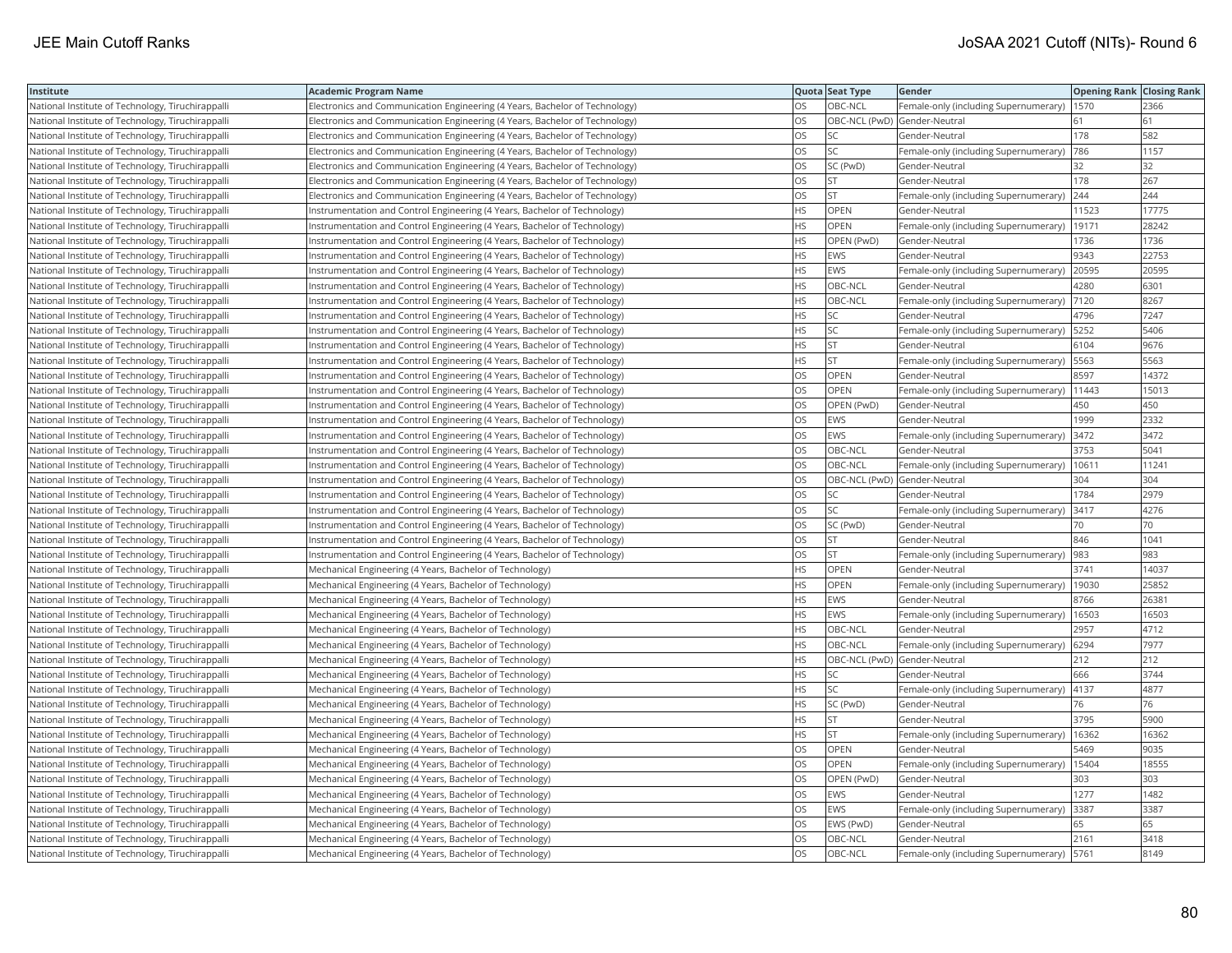| Institute                                         | <b>Academic Program Name</b>                                              |           | Quota Seat Type              | Gender                                                   | Opening Rank Closing Rank |       |
|---------------------------------------------------|---------------------------------------------------------------------------|-----------|------------------------------|----------------------------------------------------------|---------------------------|-------|
| National Institute of Technology, Tiruchirappalli | Mechanical Engineering (4 Years, Bachelor of Technology)                  | OS        | OBC-NCL (PwD) Gender-Neutral |                                                          | 152                       | 152   |
| National Institute of Technology, Tiruchirappalli | Mechanical Engineering (4 Years, Bachelor of Technology)                  | ЭS        | SC                           | Gender-Neutral                                           | 1260                      | 1974  |
| National Institute of Technology, Tiruchirappalli | Mechanical Engineering (4 Years, Bachelor of Technology)                  | OS        | SC                           | Female-only (including Supernumerary) 3165               |                           | 4025  |
| National Institute of Technology, Tiruchirappalli | Mechanical Engineering (4 Years, Bachelor of Technology)                  | OS        | <b>ST</b>                    | Gender-Neutral                                           | 319                       | 500   |
| National Institute of Technology, Tiruchirappalli | Mechanical Engineering (4 Years, Bachelor of Technology)                  | OS        | <b>ST</b>                    | Female-only (including Supernumerary)                    | 801                       | 801   |
| National Institute of Technology, Tiruchirappalli | Metallurgical and Materials Engineering (4 Years, Bachelor of Technology) | HS        | OPEN                         | Gender-Neutral                                           | 19757                     | 34978 |
| National Institute of Technology, Tiruchirappalli | Metallurgical and Materials Engineering (4 Years, Bachelor of Technology) | HS        | OPEN                         | Female-only (including Supernumerary) 32189              |                           | 39909 |
| National Institute of Technology, Tiruchirappalli | Metallurgical and Materials Engineering (4 Years, Bachelor of Technology) | <b>HS</b> | <b>EWS</b>                   | Gender-Neutral                                           | 23993                     | 44448 |
| National Institute of Technology, Tiruchirappalli | Metallurgical and Materials Engineering (4 Years, Bachelor of Technology) | HS        | <b>EWS</b>                   | Female-only (including Supernumerary)                    | 38635                     | 38635 |
| National Institute of Technology, Tiruchirappalli | Metallurgical and Materials Engineering (4 Years, Bachelor of Technology) | HS        | OBC-NCL                      | Gender-Neutral                                           | 8598                      | 10332 |
| National Institute of Technology, Tiruchirappall  | Metallurgical and Materials Engineering (4 Years, Bachelor of Technology) | <b>HS</b> | OBC-NCL                      | Female-only (including Supernumerary)                    | 11979                     | 13224 |
| National Institute of Technology, Tiruchirappalli | Metallurgical and Materials Engineering (4 Years, Bachelor of Technology) | HS        | <b>SC</b>                    | Gender-Neutral                                           | 5865                      | 9185  |
| National Institute of Technology, Tiruchirappalli | Metallurgical and Materials Engineering (4 Years, Bachelor of Technology) | <b>HS</b> | SC                           | Female-only (including Supernumerary)                    | 9079                      | 9079  |
| National Institute of Technology, Tiruchirappalli | Metallurgical and Materials Engineering (4 Years, Bachelor of Technology) | <b>HS</b> | <b>ST</b>                    | Gender-Neutral                                           | 11395                     | 12316 |
| National Institute of Technology, Tiruchirappalli | Metallurgical and Materials Engineering (4 Years, Bachelor of Technology) | HS        | <b>ST</b>                    | Female-only (including Supernumerary)   12314            |                           | 12314 |
| National Institute of Technology, Tiruchirappalli | Metallurgical and Materials Engineering (4 Years, Bachelor of Technology) | OS        | OPEN                         | Gender-Neutral                                           | 13562                     | 20612 |
| National Institute of Technology, Tiruchirappalli | Metallurgical and Materials Engineering (4 Years, Bachelor of Technology) | OS.       | OPEN                         | Female-only (including Supernumerary)                    | 28003                     | 35091 |
| National Institute of Technology, Tiruchirappalli | Metallurgical and Materials Engineering (4 Years, Bachelor of Technology) | OS        | OPEN (PwD)                   | Gender-Neutral                                           | 893                       | 893   |
| National Institute of Technology, Tiruchirappall  | Metallurgical and Materials Engineering (4 Years, Bachelor of Technology) | OS        | <b>EWS</b>                   | Gender-Neutral                                           | 2957                      | 3608  |
| National Institute of Technology, Tiruchirappalli | Metallurgical and Materials Engineering (4 Years, Bachelor of Technology) | <b>OS</b> | <b>EWS</b>                   | Female-only (including Supernumerary)   5614             |                           | 5614  |
| National Institute of Technology, Tiruchirappalli | Metallurgical and Materials Engineering (4 Years, Bachelor of Technology) | OS        | OBC-NCL                      | Gender-Neutral                                           | 6005                      | 7453  |
| National Institute of Technology, Tiruchirappalli | Metallurgical and Materials Engineering (4 Years, Bachelor of Technology) | OS        | OBC-NCL                      | Female-only (including Supernumerary)   12689            |                           | 12689 |
| National Institute of Technology, Tiruchirappalli | Metallurgical and Materials Engineering (4 Years, Bachelor of Technology) | OS        |                              | OBC-NCL (PwD) Female-only (including Supernumerary)  716 |                           | 716   |
| National Institute of Technology, Tiruchirappalli | Metallurgical and Materials Engineering (4 Years, Bachelor of Technology) | OS        | SC                           | Gender-Neutral                                           | 2958                      | 4327  |
| National Institute of Technology, Tiruchirappalli | Metallurgical and Materials Engineering (4 Years, Bachelor of Technology) | OS        | SC                           | Female-only (including Supernumerary)                    | 6028                      | 6028  |
| National Institute of Technology, Tiruchirappalli | Metallurgical and Materials Engineering (4 Years, Bachelor of Technology) | OS        | <b>ST</b>                    | Gender-Neutral                                           | 831                       | 1419  |
| National Institute of Technology, Tiruchirappalli | Metallurgical and Materials Engineering (4 Years, Bachelor of Technology) | OS        | ST (PwD)                     | Gender-Neutral                                           | 42                        | 42    |
| National Institute of Technology, Tiruchirappalli | Production Engineering (4 Years, Bachelor of Technology)                  | HS        | OPEN                         | Gender-Neutral                                           | 16847                     | 27144 |
| National Institute of Technology, Tiruchirappalli | Production Engineering (4 Years, Bachelor of Technology)                  | <b>HS</b> | <b>OPEN</b>                  | Female-only (including Supernumerary)                    | 34243                     | 45558 |
| National Institute of Technology, Tiruchirappalli | Production Engineering (4 Years, Bachelor of Technology)                  | HS        | <b>EWS</b>                   | Gender-Neutral                                           | 33647                     | 65552 |
| National Institute of Technology, Tiruchirappalli | Production Engineering (4 Years, Bachelor of Technology)                  | HS        | <b>EWS</b>                   | Female-only (including Supernumerary) 28362              |                           | 28362 |
| National Institute of Technology, Tiruchirappalli | Production Engineering (4 Years, Bachelor of Technology)                  | ΗS        | OBC-NCL                      | Gender-Neutral                                           | 6361                      | 8618  |
| National Institute of Technology, Tiruchirappalli | Production Engineering (4 Years, Bachelor of Technology)                  | НS        | OBC-NCL                      | Female-only (including Supernumerary)                    | 13699                     | 13955 |
| National Institute of Technology, Tiruchirappalli | Production Engineering (4 Years, Bachelor of Technology)                  | HS        | OBC-NCL (PwD) Gender-Neutral |                                                          | 291                       | 291   |
| National Institute of Technology, Tiruchirappalli | Production Engineering (4 Years, Bachelor of Technology)                  | ΗS        |                              | OBC-NCL (PwD)   Female-only (including Supernumerary)    | 575                       | 575   |
| National Institute of Technology, Tiruchirappalli | Production Engineering (4 Years, Bachelor of Technology)                  | <b>HS</b> | <b>SC</b>                    | Gender-Neutral                                           | 3936                      | 8137  |
| National Institute of Technology, Tiruchirappalli | Production Engineering (4 Years, Bachelor of Technology)                  | HS        | SC                           | Female-only (including Supernumerary) 7071               |                           | 9288  |
| National Institute of Technology, Tiruchirappalli | Production Engineering (4 Years, Bachelor of Technology)                  | ΗS        | <b>ST</b>                    | Gender-Neutral                                           | 9553                      | 12856 |
| National Institute of Technology, Tiruchirappalli | Production Engineering (4 Years, Bachelor of Technology)                  | НS        | <b>ST</b>                    | Female-only (including Supernumerary)                    | 19864                     | 19864 |
| National Institute of Technology, Tiruchirappalli | Production Engineering (4 Years, Bachelor of Technology)                  | OS        | OPEN                         | Gender-Neutral                                           | 14379                     | 22732 |
| National Institute of Technology, Tiruchirappalli | Production Engineering (4 Years, Bachelor of Technology)                  | OS        | OPEN                         | Female-only (including Supernumerary)                    | 22596                     | 31919 |
| National Institute of Technology, Tiruchirappalli | Production Engineering (4 Years, Bachelor of Technology)                  | OS        | OPEN (PwD)                   | Gender-Neutral                                           | 1218                      | 1218  |
| National Institute of Technology, Tiruchirappall  | Production Engineering (4 Years, Bachelor of Technology)                  | OS        | <b>EWS</b>                   | Gender-Neutral                                           | 3398                      | 3873  |
| National Institute of Technology, Tiruchirappalli | Production Engineering (4 Years, Bachelor of Technology)                  | OS        | <b>EWS</b>                   | Female-only (including Supernumerary)   6065             |                           | 6065  |
| National Institute of Technology, Tiruchirappalli | Production Engineering (4 Years, Bachelor of Technology)                  | OS        | EWS (PwD)                    | Gender-Neutral                                           | 222                       | 222   |
| National Institute of Technology, Tiruchirappalli | Production Engineering (4 Years, Bachelor of Technology)                  | OS        | OBC-NCL                      | Gender-Neutral                                           | 6851                      | 9173  |
| National Institute of Technology, Tiruchirappalli | Production Engineering (4 Years, Bachelor of Technology)                  | OS.       | OBC-NCL                      | Female-only (including Supernumerary)  9417              |                           | 14765 |
| National Institute of Technology, Tiruchirappalli | Production Engineering (4 Years, Bachelor of Technology)                  | OS        | OBC-NCL (PwD) Gender-Neutral |                                                          | 661                       | 661   |
| National Institute of Technology, Tiruchirappalli | Production Engineering (4 Years, Bachelor of Technology)                  | OS        | SC                           | Gender-Neutral                                           | 3428                      | 4620  |
| National Institute of Technology, Tiruchirappall  | Production Engineering (4 Years, Bachelor of Technology)                  | OS        | SC                           | Female-only (including Supernumerary)                    | 6502                      | 7873  |
| National Institute of Technology, Tiruchirappall  | Production Engineering (4 Years, Bachelor of Technology)                  | <b>OS</b> | <b>ST</b>                    | Gender-Neutral                                           | 941                       | 1654  |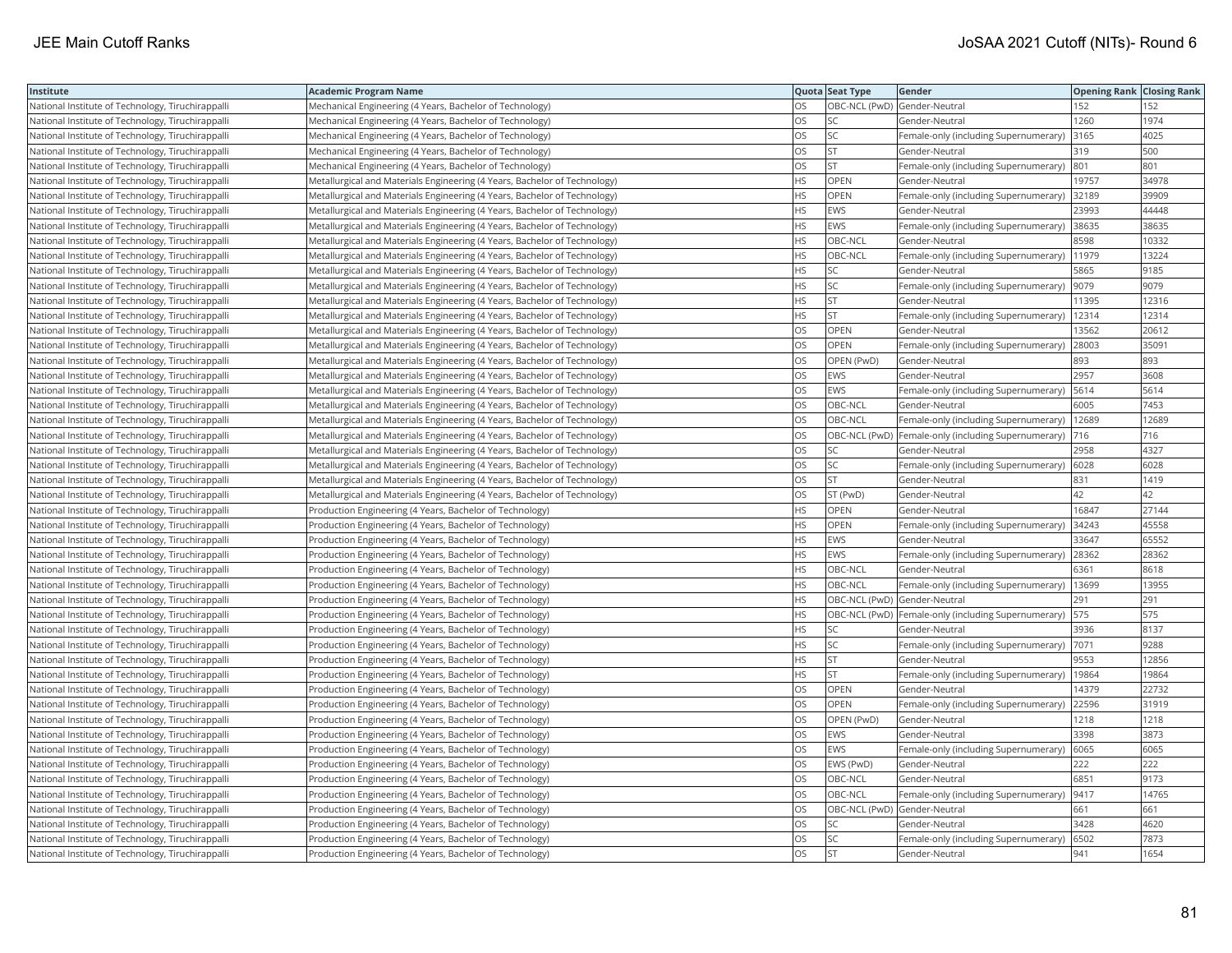| Institute                                         | Academic Program Name                                                       |           | Quota Seat Type | Gender                                        | <b>Opening Rank Closing Rank</b> |       |
|---------------------------------------------------|-----------------------------------------------------------------------------|-----------|-----------------|-----------------------------------------------|----------------------------------|-------|
| National Institute of Technology, Tiruchirappalli | Production Engineering (4 Years, Bachelor of Technology)                    | OS        | <b>ST</b>       | Female-only (including Supernumerary)         | 1587                             | 1587  |
| National Institute of Technology, Uttarakhand     | Civil Engineering (4 Years, Bachelor of Technology)                         | <b>HS</b> | OPEN            | Gender-Neutral                                | 44593                            | 70442 |
| National Institute of Technology, Uttarakhand     | Civil Engineering (4 Years, Bachelor of Technology)                         | HS        | OPEN            | Female-only (including Supernumerary)         | 66488                            | 69073 |
| National Institute of Technology, Uttarakhand     | Civil Engineering (4 Years, Bachelor of Technology)                         | <b>HS</b> | <b>EWS</b>      | Gender-Neutral                                | 0939                             | 10939 |
| National Institute of Technology, Uttarakhand     | Civil Engineering (4 Years, Bachelor of Technology)                         | HS        | OBC-NCL         | Gender-Neutral                                | 24889                            | 31775 |
| National Institute of Technology, Uttarakhand     | Civil Engineering (4 Years, Bachelor of Technology)                         | ΗS        | OBC-NCL         | Female-only (including Supernumerary) 34274   |                                  | 34274 |
| National Institute of Technology, Uttarakhand     | Civil Engineering (4 Years, Bachelor of Technology)                         | HS        | SC              | Gender-Neutral                                | 8520                             | 8565  |
| National Institute of Technology, Uttarakhand     | Civil Engineering (4 Years, Bachelor of Technology)                         | HS        | SC              | Female-only (including Supernumerary)         | 9765                             | 9765  |
| National Institute of Technology, Uttarakhand     | Civil Engineering (4 Years, Bachelor of Technology)                         | HS.       | <b>ST</b>       | Gender-Neutral                                | 2436                             | 6042  |
| National Institute of Technology, Uttarakhand     | Civil Engineering (4 Years, Bachelor of Technology)                         | OS        | OPEN            | Gender-Neutral                                | 40586                            | 45890 |
| National Institute of Technology, Uttarakhand     | Civil Engineering (4 Years, Bachelor of Technology)                         | OS        | OPEN            | Female-only (including Supernumerary)         | 54831                            | 54831 |
| National Institute of Technology, Uttarakhand     | Civil Engineering (4 Years, Bachelor of Technology)                         | OS.       | <b>EWS</b>      | Gender-Neutral                                | 6987                             | 6987  |
| National Institute of Technology, Uttarakhand     | Civil Engineering (4 Years, Bachelor of Technology)                         | OS        | OBC-NCL         | Gender-Neutral                                | 12530                            | 13742 |
| National Institute of Technology, Uttarakhand     | Civil Engineering (4 Years, Bachelor of Technology)                         | OS        | OBC-NCL         | Female-only (including Supernumerary)         | 20379                            | 20835 |
| National Institute of Technology, Uttarakhand     | Civil Engineering (4 Years, Bachelor of Technology)                         | OS        | SC              | Gender-Neutral                                | 5176                             | 6968  |
| National Institute of Technology, Uttarakhand     | Civil Engineering (4 Years, Bachelor of Technology)                         | OS        | <b>SC</b>       | Female-only (including Supernumerary)         | 7914                             | 7914  |
| National Institute of Technology, Uttarakhand     | Civil Engineering (4 Years, Bachelor of Technology)                         | OS.       | <b>ST</b>       | Gender-Neutral                                | 2027                             | 2027  |
| National Institute of Technology, Uttarakhand     | Computer Science and Engineering (4 Years, Bachelor of Technology)          | HS        | OPEN            | Gender-Neutral                                | 15214                            | 29199 |
| National Institute of Technology, Uttarakhand     | Computer Science and Engineering (4 Years, Bachelor of Technology)          | HS        | OPEN            | Female-only (including Supernumerary)         | 42560                            | 42560 |
| National Institute of Technology, Uttarakhand     | Computer Science and Engineering (4 Years, Bachelor of Technology)          | <b>HS</b> | <b>EWS</b>      | Gender-Neutral                                | 5110                             | 5110  |
| National Institute of Technology, Uttarakhand     | Computer Science and Engineering (4 Years, Bachelor of Technology)          | HS        | <b>EWS</b>      | Female-only (including Supernumerary)         | 18195                            | 18195 |
| National Institute of Technology, Uttarakhand     | Computer Science and Engineering (4 Years, Bachelor of Technology)          | HS        | OBC-NCL         | Gender-Neutral                                | 11686                            | 14828 |
| National Institute of Technology, Uttarakhand     | Computer Science and Engineering (4 Years, Bachelor of Technology)          | НS        | OBC-NCL         | Female-only (including Supernumerary)         | 16229                            | 18709 |
| National Institute of Technology, Uttarakhand     | Computer Science and Engineering (4 Years, Bachelor of Technology)          | HS        | SC              | Gender-Neutral                                | 3703                             | 5525  |
| National Institute of Technology, Uttarakhand     | Computer Science and Engineering (4 Years, Bachelor of Technology)          | HS        | <b>ST</b>       | Gender-Neutral                                | 2376                             | 2376  |
| National Institute of Technology, Uttarakhand     | Computer Science and Engineering (4 Years, Bachelor of Technology)          | OS        | OPEN            | Gender-Neutral                                | 13862                            | 16613 |
| National Institute of Technology, Uttarakhand     | Computer Science and Engineering (4 Years, Bachelor of Technology)          | OS        | OPEN            | Female-only (including Supernumerary)         | 17654                            | 17654 |
| National Institute of Technology, Uttarakhand     | Computer Science and Engineering (4 Years, Bachelor of Technology)          | OS.       | <b>EWS</b>      | Gender-Neutral                                | 2298                             | 2563  |
| National Institute of Technology, Uttarakhand     | Computer Science and Engineering (4 Years, Bachelor of Technology)          | OS        | <b>EWS</b>      | Female-only (including Supernumerary)         | 4257                             | 4257  |
| National Institute of Technology, Uttarakhand     | Computer Science and Engineering (4 Years, Bachelor of Technology)          | OS        | OBC-NCL         | Gender-Neutral                                | 4593                             | 5724  |
| National Institute of Technology, Uttarakhand     | Computer Science and Engineering (4 Years, Bachelor of Technology)          | OS        | SC              | Gender-Neutral                                | 3332                             | 3399  |
| National Institute of Technology, Uttarakhand     | Computer Science and Engineering (4 Years, Bachelor of Technology)          | OS        | SC              | Female-only (including Supernumerary)         | 4384                             | 4384  |
| National Institute of Technology, Uttarakhand     | Computer Science and Engineering (4 Years, Bachelor of Technology)          | OS        | <b>ST</b>       | Gender-Neutral                                | 1470                             | 1470  |
| National Institute of Technology, Uttarakhand     | Computer Science and Engineering (4 Years, Bachelor of Technology)          | OS        | <b>ST</b>       | Female-only (including Supernumerary)         | 2909                             | 2909  |
| National Institute of Technology, Uttarakhand     | Electrical and Electronics Engineering (4 Years, Bachelor of Technology)    | HS        | OPEN            | Gender-Neutral                                | 41347                            | 48718 |
| National Institute of Technology, Uttarakhand     | Electrical and Electronics Engineering (4 Years, Bachelor of Technology)    | <b>HS</b> | OPEN            | Female-only (including Supernumerary)         | 55182                            | 55182 |
| National Institute of Technology, Uttarakhand     | Electrical and Electronics Engineering (4 Years, Bachelor of Technology)    | HS        | <b>EWS</b>      | Gender-Neutral                                | 8138                             | 9482  |
| National Institute of Technology, Uttarakhand     | Electrical and Electronics Engineering (4 Years, Bachelor of Technology)    | HS.       | OBC-NCL         | Gender-Neutral                                | 19933                            | 23112 |
| National Institute of Technology, Uttarakhand     | Electrical and Electronics Engineering (4 Years, Bachelor of Technology)    | ΗS        | OBC-NCL         | Female-only (including Supernumerary)         | 30199                            | 31105 |
| National Institute of Technology, Uttarakhand     | Electrical and Electronics Engineering (4 Years, Bachelor of Technology)    | HS        | <b>SC</b>       | Gender-Neutral                                | 9091                             | 9738  |
| National Institute of Technology, Uttarakhand     | Electrical and Electronics Engineering (4 Years, Bachelor of Technology)    | HS        | <b>ST</b>       | Gender-Neutral                                | 6655                             | 6655  |
| National Institute of Technology, Uttarakhand     | Electrical and Electronics Engineering (4 Years, Bachelor of Technology)    | OS        | OPEN            | Gender-Neutral                                | 26395                            | 31353 |
| National Institute of Technology, Uttarakhand     | Electrical and Electronics Engineering (4 Years, Bachelor of Technology)    | OS        | OPEN            | Female-only (including Supernumerary)         | 31456                            | 38184 |
| National Institute of Technology, Uttarakhand     | Electrical and Electronics Engineering (4 Years, Bachelor of Technology)    | OS        | <b>EWS</b>      | Gender-Neutral                                | 4737                             | 4737  |
| National Institute of Technology, Uttarakhand     | Electrical and Electronics Engineering (4 Years, Bachelor of Technology)    | OS.       | OBC-NCL         | Gender-Neutral                                | 8704                             | 9980  |
| National Institute of Technology, Uttarakhand     | Electrical and Electronics Engineering (4 Years, Bachelor of Technology)    | OS        | OBC-NCL         | Female-only (including Supernumerary)         | 17012                            | 17012 |
| National Institute of Technology, Uttarakhand     | Electrical and Electronics Engineering (4 Years, Bachelor of Technology)    | OS        | SC              | Gender-Neutral                                | 6151                             | 6510  |
| National Institute of Technology, Uttarakhand     | Electrical and Electronics Engineering (4 Years, Bachelor of Technology)    | OS        | SC              | Female-only (including Supernumerary) 6625    |                                  | 6625  |
| National Institute of Technology, Uttarakhand     | Electrical and Electronics Engineering (4 Years, Bachelor of Technology)    | <b>OS</b> | <b>ST</b>       | Gender-Neutral                                | 2377                             | 2377  |
| National Institute of Technology, Uttarakhand     | Electronics and Communication Engineering (4 Years, Bachelor of Technology) | HS.       | OPEN            | Gender-Neutral                                | 30225                            | 40556 |
| National Institute of Technology, Uttarakhand     | Electronics and Communication Engineering (4 Years, Bachelor of Technology) | <b>HS</b> | OPEN            | Female-only (including Supernumerary)   52592 |                                  | 55167 |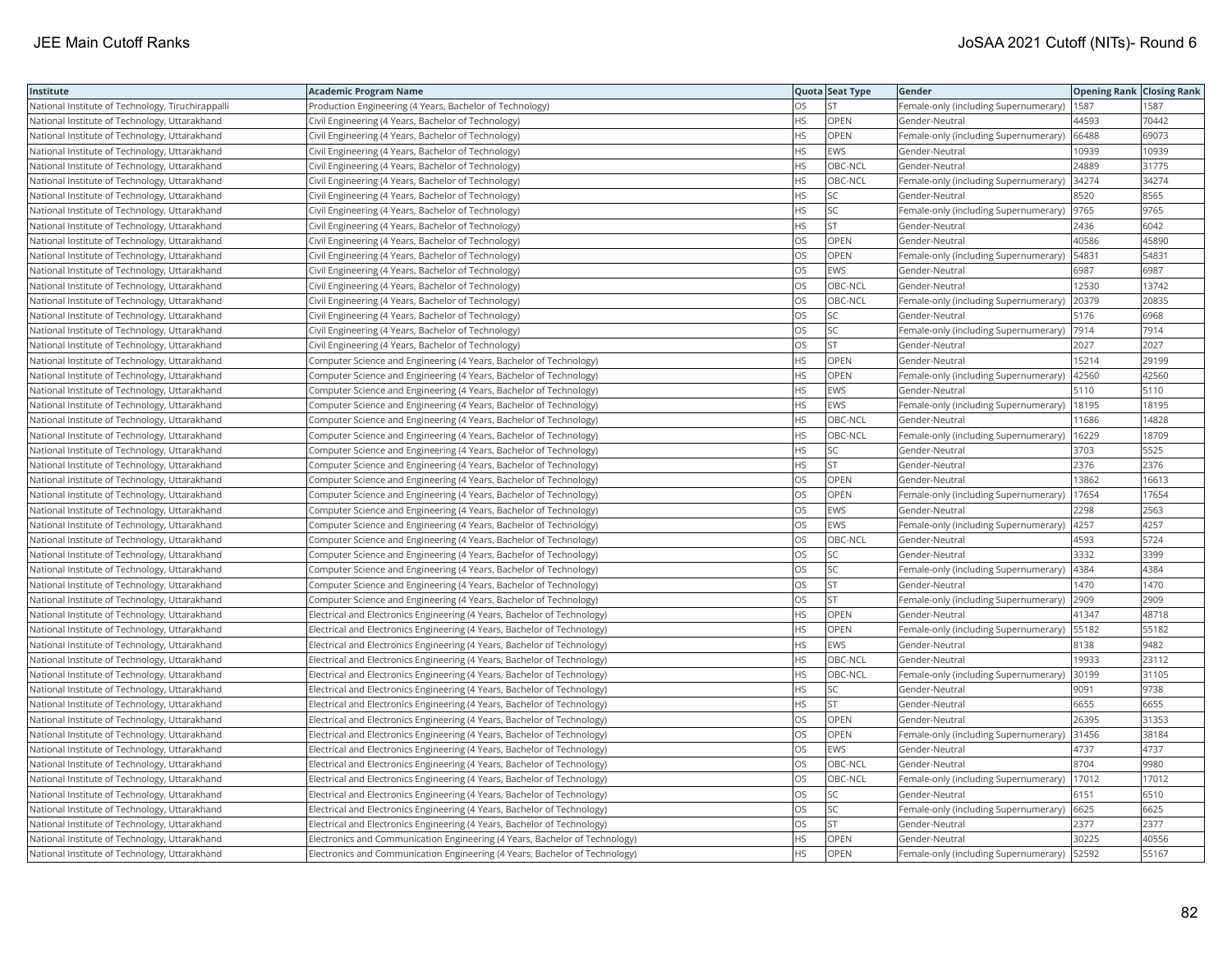| Institute                                     | <b>Academic Program Name</b>                                                |           | Quota Seat Type              | Gender                                | <b>Opening Rank Closing Rank</b> |       |
|-----------------------------------------------|-----------------------------------------------------------------------------|-----------|------------------------------|---------------------------------------|----------------------------------|-------|
| National Institute of Technology, Uttarakhand | Electronics and Communication Engineering (4 Years, Bachelor of Technology) | <b>HS</b> | <b>EWS</b>                   | Gender-Neutral                        | 6624                             | 6624  |
| National Institute of Technology, Uttarakhand | Electronics and Communication Engineering (4 Years, Bachelor of Technology) | <b>HS</b> | EWS                          | Female-only (including Supernumerary) | 18773                            | 18773 |
| National Institute of Technology, Uttarakhand | Electronics and Communication Engineering (4 Years, Bachelor of Technology) | <b>HS</b> | OBC-NCL                      | Gender-Neutral                        | 16724                            | 18300 |
| National Institute of Technology, Uttarakhand | Electronics and Communication Engineering (4 Years, Bachelor of Technology) | <b>HS</b> | SC.                          | Gender-Neutral                        | 6363                             | 7794  |
| National Institute of Technology, Uttarakhand | Electronics and Communication Engineering (4 Years, Bachelor of Technology) | <b>HS</b> | SC.                          | Female-only (including Supernumerary) | 9883                             | 9883  |
| National Institute of Technology, Uttarakhand | Electronics and Communication Engineering (4 Years, Bachelor of Technology) | <b>HS</b> | <b>ST</b>                    | Gender-Neutral                        | 2568                             | 3860  |
| National Institute of Technology, Uttarakhand | Electronics and Communication Engineering (4 Years, Bachelor of Technology) | OS        | OPEN                         | Gender-Neutral                        | 17344                            | 23391 |
| National Institute of Technology, Uttarakhand | Electronics and Communication Engineering (4 Years, Bachelor of Technology) | OS        | OPEN                         | Female-only (including Supernumerary) | 30072                            | 30072 |
| National Institute of Technology, Uttarakhand | Electronics and Communication Engineering (4 Years, Bachelor of Technology) | OS        | OPEN (PwD)                   | Gender-Neutral                        | 492                              | 492   |
| National Institute of Technology, Uttarakhand | Electronics and Communication Engineering (4 Years, Bachelor of Technology) | OS        | EWS                          | Gender-Neutral                        | 3987                             | 3987  |
| National Institute of Technology, Uttarakhand | Electronics and Communication Engineering (4 Years, Bachelor of Technology) | <b>OS</b> | <b>EWS</b>                   | Female-only (including Supernumerary) | 5065                             | 5065  |
| National Institute of Technology, Uttarakhand | Electronics and Communication Engineering (4 Years, Bachelor of Technology) | OS        | OBC-NCL                      | Gender-Neutral                        | 7518                             | 7801  |
| National Institute of Technology, Uttarakhand | Electronics and Communication Engineering (4 Years, Bachelor of Technology) | <b>OS</b> | OBC-NCL                      | Female-only (including Supernumerary) | 15833                            | 15833 |
| National Institute of Technology, Uttarakhand | Electronics and Communication Engineering (4 Years, Bachelor of Technology) | OS        | SC                           | Gender-Neutral                        | 4646                             | 5032  |
| National Institute of Technology, Uttarakhand | Electronics and Communication Engineering (4 Years, Bachelor of Technology) | OS        | <b>ST</b>                    | Gender-Neutral                        | 1945                             | 1945  |
| National Institute of Technology, Uttarakhand | Mechanical Engineering (4 Years, Bachelor of Technology)                    | <b>HS</b> | OPEN                         | Gender-Neutral                        | 56044                            | 63890 |
| National Institute of Technology, Uttarakhand | Mechanical Engineering (4 Years, Bachelor of Technology)                    | <b>HS</b> | OPEN                         | Female-only (including Supernumerary) | 64988                            | 64988 |
| National Institute of Technology, Uttarakhand | Mechanical Engineering (4 Years, Bachelor of Technology)                    | <b>HS</b> | EWS                          | Gender-Neutral                        | 11207                            | 11207 |
| National Institute of Technology, Uttarakhand | Mechanical Engineering (4 Years, Bachelor of Technology)                    | <b>HS</b> | OBC-NCL                      | Gender-Neutral                        | 25189                            | 27303 |
| National Institute of Technology, Uttarakhand | Mechanical Engineering (4 Years, Bachelor of Technology)                    | <b>HS</b> | SC.                          | Gender-Neutral                        | 13302                            | 13679 |
| National Institute of Technology, Uttarakhand | Mechanical Engineering (4 Years, Bachelor of Technology)                    | <b>HS</b> | <b>SC</b>                    | Female-only (including Supernumerary) | 17243                            | 17243 |
| National Institute of Technology, Uttarakhand | Mechanical Engineering (4 Years, Bachelor of Technology)                    | <b>HS</b> | <b>ST</b>                    | Gender-Neutral                        | 5680                             | 5680  |
| National Institute of Technology, Uttarakhand | Mechanical Engineering (4 Years, Bachelor of Technology)                    | <b>HS</b> | <b>ST</b>                    | Female-only (including Supernumerary) | 6713                             | 6713  |
| National Institute of Technology, Uttarakhand | Mechanical Engineering (4 Years, Bachelor of Technology)                    | OS        | OPEN                         | Gender-Neutral                        | 31410                            | 39706 |
| National Institute of Technology, Uttarakhand | Mechanical Engineering (4 Years, Bachelor of Technology)                    | OS        | OPEN                         | Female-only (including Supernumerary) | 53480                            | 55820 |
| National Institute of Technology, Uttarakhand | Mechanical Engineering (4 Years, Bachelor of Technology)                    | <b>OS</b> | EWS                          | Gender-Neutral                        | 6295                             | 6439  |
| National Institute of Technology, Uttarakhand | Mechanical Engineering (4 Years, Bachelor of Technology)                    | <b>OS</b> | OBC-NCL                      | Gender-Neutral                        | 11615                            | 11810 |
| National Institute of Technology, Uttarakhand | Mechanical Engineering (4 Years, Bachelor of Technology)                    | OS        | OBC-NCL                      | Female-only (including Supernumerary) | 19159                            | 19159 |
| National Institute of Technology, Uttarakhand | Mechanical Engineering (4 Years, Bachelor of Technology)                    | OS        | SC.                          | Gender-Neutral                        | 6242                             | 6421  |
| National Institute of Technology, Uttarakhand | Mechanical Engineering (4 Years, Bachelor of Technology)                    | OS        | <b>ST</b>                    | Gender-Neutral                        | 2804                             | 2804  |
| National Institute of Technology, Warangal    | Bio Technology (4 Years, Bachelor of Technology)                            | <b>HS</b> | OPEN                         | Gender-Neutral                        | 22853                            | 43187 |
| National Institute of Technology, Warangal    | Bio Technology (4 Years, Bachelor of Technology)                            | HS.       | OPEN                         | Female-only (including Supernumerary) | 37971                            | 40367 |
| National Institute of Technology, Warangal    | Bio Technology (4 Years, Bachelor of Technology)                            | <b>HS</b> | OPEN (PwD)                   | Gender-Neutral                        | 951                              | 951   |
| National Institute of Technology, Warangal    | Bio Technology (4 Years, Bachelor of Technology)                            | <b>HS</b> | <b>EWS</b>                   | Gender-Neutral                        | 7347                             | 7634  |
| National Institute of Technology, Warangal    | Bio Technology (4 Years, Bachelor of Technology)                            | <b>HS</b> | EWS                          | Female-only (including Supernumerary) | 10504                            | 10504 |
| National Institute of Technology, Warangal    | Bio Technology (4 Years, Bachelor of Technology)                            | <b>HS</b> | OBC-NCL                      | Gender-Neutral                        | 11565                            | 15559 |
| National Institute of Technology, Warangal    | Bio Technology (4 Years, Bachelor of Technology)                            | <b>HS</b> | OBC-NCL                      | Female-only (including Supernumerary) | 12429                            | 14287 |
| National Institute of Technology, Warangal    | Bio Technology (4 Years, Bachelor of Technology)                            | <b>HS</b> | SC                           | Gender-Neutral                        | 5928                             | 7474  |
| National Institute of Technology, Warangal    | Bio Technology (4 Years, Bachelor of Technology)                            | <b>HS</b> | lsc                          | Female-only (including Supernumerary) | 6110                             | 6110  |
| National Institute of Technology, Warangal    | Bio Technology (4 Years, Bachelor of Technology)                            | HS.       | <b>ST</b>                    | Gender-Neutral                        | 1626                             | 1716  |
| National Institute of Technology, Warangal    | Bio Technology (4 Years, Bachelor of Technology)                            | <b>HS</b> | <b>ST</b>                    | Female-only (including Supernumerary) | 1994                             | 1994  |
| National Institute of Technology, Warangal    | Bio Technology (4 Years, Bachelor of Technology)                            | OS        | OPEN                         | Gender-Neutral                        | 14007                            | 25973 |
| National Institute of Technology, Warangal    | Bio Technology (4 Years, Bachelor of Technology)                            | OS        | OPEN                         | Female-only (including Supernumerary) | 20453                            | 27476 |
| National Institute of Technology, Warangal    | Bio Technology (4 Years, Bachelor of Technology)                            | OS        | OPEN (PwD)                   | Gender-Neutral                        | 1036                             | 1036  |
| National Institute of Technology, Warangal    | Bio Technology (4 Years, Bachelor of Technology)                            | <b>OS</b> | <b>EWS</b>                   | Gender-Neutral                        | 3843                             | 4144  |
| National Institute of Technology, Warangal    | Bio Technology (4 Years, Bachelor of Technology)                            | OS        | EWS                          | Female-only (including Supernumerary) | 6401                             | 6401  |
| National Institute of Technology, Warangal    | Bio Technology (4 Years, Bachelor of Technology)                            | <b>OS</b> | OBC-NCL                      | Gender-Neutral                        | 7739                             | 10298 |
| National Institute of Technology, Warangal    | Bio Technology (4 Years, Bachelor of Technology)                            | OS        | OBC-NCL                      | Female-only (including Supernumerary) | 12726                            | 15340 |
| National Institute of Technology, Warangal    | Bio Technology (4 Years, Bachelor of Technology)                            | OS        | OBC-NCL (PwD) Gender-Neutral |                                       | 431                              | 431   |
| National Institute of Technology, Warangal    | Bio Technology (4 Years, Bachelor of Technology)                            | OS        | lsc                          | Gender-Neutral                        | 1487                             | 5457  |
| National Institute of Technology, Warangal    | Bio Technology (4 Years, Bachelor of Technology)                            | <b>OS</b> | lsc                          | Female-only (including Supernumerary) | 3889                             | 3889  |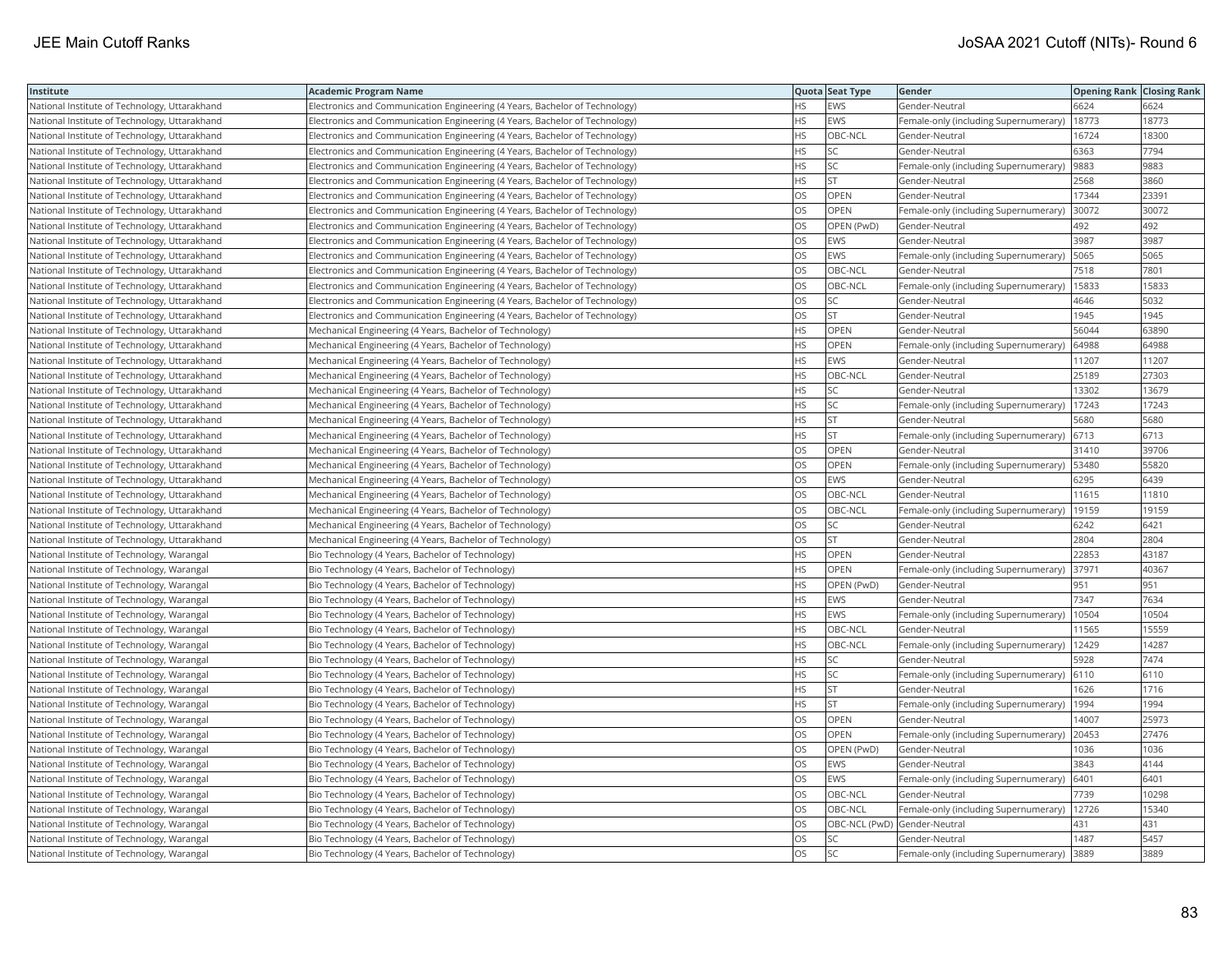| Institute                                  | <b>Academic Program Name</b>                           |           | Quota Seat Type              | Gender                                       | <b>Opening Rank Closing Rank</b> |       |
|--------------------------------------------|--------------------------------------------------------|-----------|------------------------------|----------------------------------------------|----------------------------------|-------|
| National Institute of Technology, Warangal | Bio Technology (4 Years, Bachelor of Technology)       | OS        | <b>ST</b>                    | Gender-Neutral                               | 1749                             | 985   |
| National Institute of Technology, Warangal | Bio Technology (4 Years, Bachelor of Technology)       | OS        | <b>ST</b>                    | Female-only (including Supernumerary)        | 1715                             | 1715  |
| National Institute of Technology, Warangal | Chemical Engineering (4 Years, Bachelor of Technology) | HS        | OPEN                         | Gender-Neutral                               | 13382                            | 22668 |
| National Institute of Technology, Warangal | Chemical Engineering (4 Years, Bachelor of Technology) | HS        | OPEN                         | Female-only (including Supernumerary)        | 16993                            | 32082 |
| National Institute of Technology, Warangal | Chemical Engineering (4 Years, Bachelor of Technology) | HS        | OPEN (PwD)                   | Gender-Neutral                               | 581                              | 581   |
| National Institute of Technology, Warangal | Chemical Engineering (4 Years, Bachelor of Technology) | HS        | <b>EWS</b>                   | Gender-Neutral                               | 3285                             | 3883  |
| National Institute of Technology, Warangal | Chemical Engineering (4 Years, Bachelor of Technology) | ΗS        | EWS                          | Female-only (including Supernumerary)  4914  |                                  | 4914  |
| National Institute of Technology, Warangal | Chemical Engineering (4 Years, Bachelor of Technology) | <b>HS</b> | OBC-NCL                      | Gender-Neutral                               | 5454                             | 7714  |
| National Institute of Technology, Warangal | Chemical Engineering (4 Years, Bachelor of Technology) | ΗS        | OBC-NCL                      | Female-only (including Supernumerary)        | 7760                             | 12596 |
| National Institute of Technology, Warangal | Chemical Engineering (4 Years, Bachelor of Technology) | HS        | OBC-NCL (PwD) Gender-Neutral |                                              | 280                              | 280   |
| National Institute of Technology, Warangal | Chemical Engineering (4 Years, Bachelor of Technology) | <b>HS</b> | <b>SC</b>                    | Gender-Neutral                               | 2784                             | 4783  |
| National Institute of Technology, Warangal | Chemical Engineering (4 Years, Bachelor of Technology) | <b>HS</b> | <b>SC</b>                    | Female-only (including Supernumerary) 3804   |                                  | 3955  |
| National Institute of Technology, Warangal | Chemical Engineering (4 Years, Bachelor of Technology) | HS        | <b>ST</b>                    | Gender-Neutral                               | 960                              | 1156  |
| National Institute of Technology, Warangal | Chemical Engineering (4 Years, Bachelor of Technology) | HS        | <b>ST</b>                    | Female-only (including Supernumerary)   1356 |                                  | 1356  |
| National Institute of Technology, Warangal | Chemical Engineering (4 Years, Bachelor of Technology) | OS        | OPEN                         | Gender-Neutral                               | 12685                            | 17305 |
| National Institute of Technology, Warangal | Chemical Engineering (4 Years, Bachelor of Technology) | OS        | OPEN                         | Female-only (including Supernumerary)        | 16906                            | 23670 |
| National Institute of Technology, Warangal | Chemical Engineering (4 Years, Bachelor of Technology) | OS        | OPEN (PwD)                   | Gender-Neutral                               | 964                              | 964   |
| National Institute of Technology, Warangal | Chemical Engineering (4 Years, Bachelor of Technology) | OS        | <b>EWS</b>                   | Gender-Neutral                               | 2420                             | 2725  |
| National Institute of Technology, Warangal | Chemical Engineering (4 Years, Bachelor of Technology) | OS        | <b>EWS</b>                   | Female-only (including Supernumerary)        | 4706                             | 4706  |
| National Institute of Technology, Warangal | Chemical Engineering (4 Years, Bachelor of Technology) | OS        | OBC-NCL                      | Gender-Neutral                               | 4917                             | 5907  |
| National Institute of Technology, Warangal | Chemical Engineering (4 Years, Bachelor of Technology) | OS        | OBC-NCL                      | Female-only (including Supernumerary)        | 8441                             | 10850 |
| National Institute of Technology, Warangal | Chemical Engineering (4 Years, Bachelor of Technology) | OS        | OBC-NCL (PwD) Gender-Neutral |                                              | 463                              | 463   |
| National Institute of Technology, Warangal | Chemical Engineering (4 Years, Bachelor of Technology) | OS        | SC                           | Gender-Neutral                               | 2425                             | 3470  |
| National Institute of Technology, Warangal | Chemical Engineering (4 Years, Bachelor of Technology) | OS        | <b>SC</b>                    | Female-only (including Supernumerary)        | 5057                             | 5060  |
| National Institute of Technology, Warangal | Chemical Engineering (4 Years, Bachelor of Technology) | OS        | <b>ST</b>                    | Gender-Neutral                               | 1000                             | 1353  |
| National Institute of Technology, Warangal | Chemical Engineering (4 Years, Bachelor of Technology) | OS        | <b>ST</b>                    | Female-only (including Supernumerary)        | 1412                             | 1412  |
| National Institute of Technology, Warangal | Chemistry (5 Years, Integrated Master of Science)      | HS        | OPEN                         | Gender-Neutral                               | 49693                            | 64861 |
| National Institute of Technology, Warangal | Chemistry (5 Years, Integrated Master of Science)      | HS        | <b>EWS</b>                   | Gender-Neutral                               | 10611                            | 10611 |
| National Institute of Technology, Warangal | Chemistry (5 Years, Integrated Master of Science)      | HS        | OBC-NCL                      | Gender-Neutral                               | 18375                            | 18687 |
| National Institute of Technology, Warangal | Chemistry (5 Years, Integrated Master of Science)      | ΗS        | SC                           | Gender-Neutral                               | 7799                             | 9146  |
| National Institute of Technology, Warangal | Chemistry (5 Years, Integrated Master of Science)      | HS        | <b>ST</b>                    | Gender-Neutral                               | 3537                             | 3537  |
| National Institute of Technology, Warangal | Chemistry (5 Years, Integrated Master of Science)      | OS        | OPEN                         | Gender-Neutral                               | 25785                            | 36719 |
| National Institute of Technology, Warangal | Chemistry (5 Years, Integrated Master of Science)      | OS        | <b>EWS</b>                   | Gender-Neutral                               | 6948                             | 6948  |
| National Institute of Technology, Warangal | Chemistry (5 Years, Integrated Master of Science)      | OS        | OBC-NCL                      | Gender-Neutral                               | 14912                            | 16509 |
| National Institute of Technology, Warangal | Chemistry (5 Years, Integrated Master of Science)      | OS        | <b>SC</b>                    | Gender-Neutral                               | 5038                             | 8149  |
| National Institute of Technology, Warangal | Civil Engineering (4 Years, Bachelor of Technology)    | HS        | OPEN                         | Gender-Neutral                               | 17196                            | 29618 |
| National Institute of Technology, Warangal | Civil Engineering (4 Years, Bachelor of Technology)    | HS        | OPEN                         | Female-only (including Supernumerary)        | 31311                            | 34203 |
| National Institute of Technology, Warangal | Civil Engineering (4 Years, Bachelor of Technology)    | HS        | OPEN (PwD)                   | Gender-Neutral                               | 877                              | 877   |
| National Institute of Technology, Warangal | Civil Engineering (4 Years, Bachelor of Technology)    | HS        | <b>EWS</b>                   | Gender-Neutral                               | 4683                             | 5204  |
| National Institute of Technology, Warangal | Civil Engineering (4 Years, Bachelor of Technology)    | HS        | EWS                          | Female-only (including Supernumerary)        | 5896                             | 5896  |
| National Institute of Technology, Warangal | Civil Engineering (4 Years, Bachelor of Technology)    | HS        | OBC-NCL                      | Gender-Neutral                               | 7036                             | 9673  |
| National Institute of Technology, Warangal | Civil Engineering (4 Years, Bachelor of Technology)    | HS        | OBC-NCL                      | Female-only (including Supernumerary)        | 8707                             | 12392 |
| National Institute of Technology, Warangal | Civil Engineering (4 Years, Bachelor of Technology)    | HS        | OBC-NCL (PwD) Gender-Neutral |                                              | 850                              | 850   |
| National Institute of Technology, Warangal | Civil Engineering (4 Years, Bachelor of Technology)    | HS        | SC                           | Gender-Neutral                               | 2348                             | 4374  |
| National Institute of Technology, Warangal | Civil Engineering (4 Years, Bachelor of Technology)    | HS        | SC                           | Female-only (including Supernumerary) 3640   |                                  | 3908  |
| National Institute of Technology, Warangal | Civil Engineering (4 Years, Bachelor of Technology)    | ΗS        | ST                           | Gender-Neutral                               | 515                              | 698   |
| National Institute of Technology, Warangal | Civil Engineering (4 Years, Bachelor of Technology)    | <b>HS</b> | <b>ST</b>                    | Female-only (including Supernumerary)   558  |                                  | 558   |
| National Institute of Technology, Warangal | Civil Engineering (4 Years, Bachelor of Technology)    | OS        | OPEN                         | Gender-Neutral                               | 11597                            | 20883 |
| National Institute of Technology, Warangal | Civil Engineering (4 Years, Bachelor of Technology)    | OS        | OPEN                         | Female-only (including Supernumerary)        | 25274                            | 33107 |
| National Institute of Technology, Warangal | Civil Engineering (4 Years, Bachelor of Technology)    | OS        | OPEN (PwD)                   | Gender-Neutral                               | 442                              | 442   |
| National Institute of Technology, Warangal | Civil Engineering (4 Years, Bachelor of Technology)    | <b>OS</b> | <b>EWS</b>                   | Gender-Neutral                               | 2982                             | 3147  |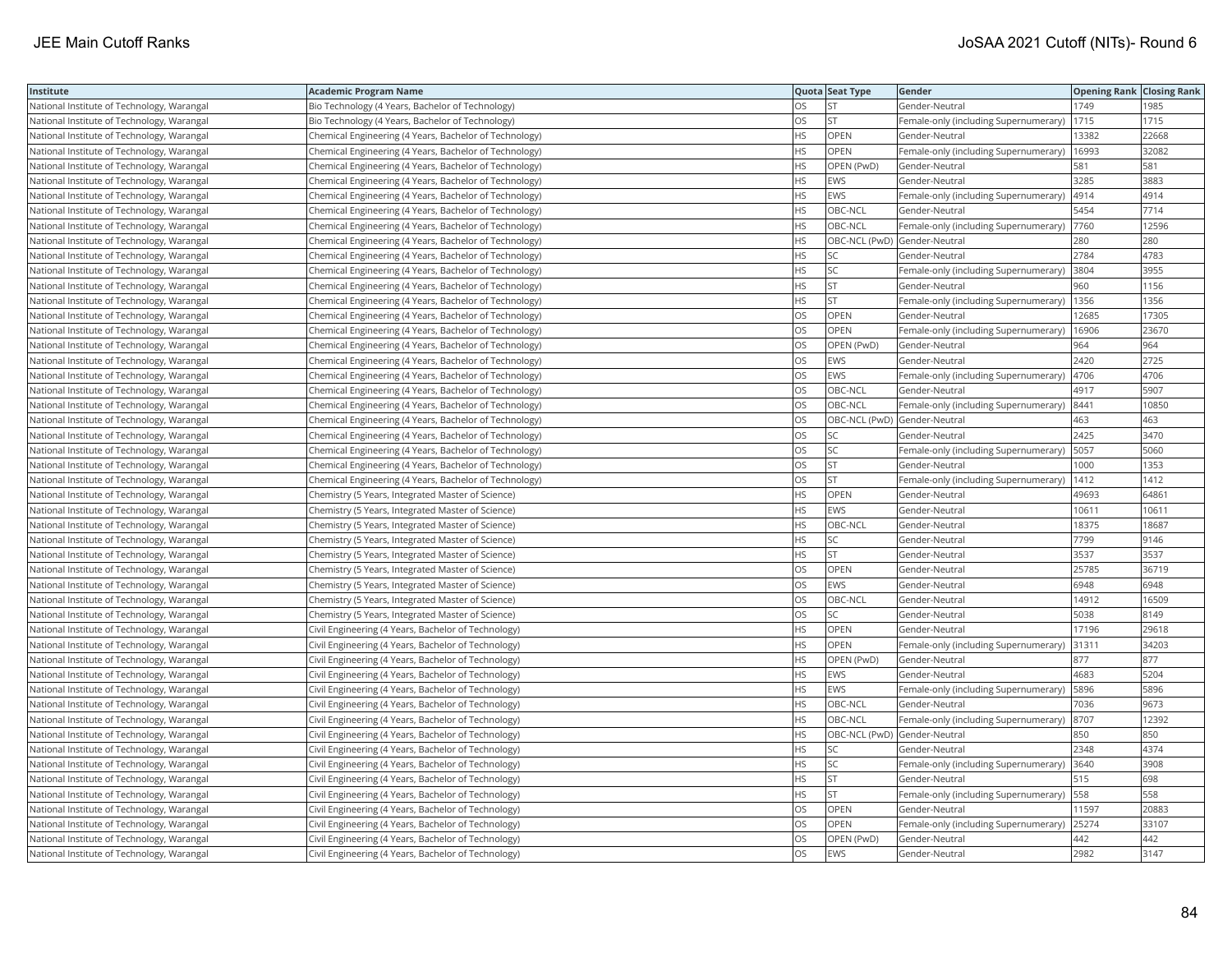| Institute                                  | <b>Academic Program Name</b>                                             |           | Quota Seat Type              | Gender                                                  | <b>Opening Rank Closing Rank</b> |       |
|--------------------------------------------|--------------------------------------------------------------------------|-----------|------------------------------|---------------------------------------------------------|----------------------------------|-------|
| National Institute of Technology, Warangal | Civil Engineering (4 Years, Bachelor of Technology)                      | OS        | <b>EWS</b>                   | Female-only (including Supernumerary)   5133            |                                  | 5133  |
| National Institute of Technology, Warangal | Civil Engineering (4 Years, Bachelor of Technology)                      | OS        | OBC-NCL                      | Gender-Neutral                                          | 4705                             | 6726  |
| National Institute of Technology, Warangal | Civil Engineering (4 Years, Bachelor of Technology)                      | OS        | OBC-NCL                      | Female-only (including Supernumerary)                   | 8688                             | 13374 |
| National Institute of Technology, Warangal | Civil Engineering (4 Years, Bachelor of Technology)                      | OS        |                              | OBC-NCL (PwD) Female-only (including Supernumerary) 684 |                                  | 684   |
| National Institute of Technology, Warangal | Civil Engineering (4 Years, Bachelor of Technology)                      | OS        | <b>SC</b>                    | Gender-Neutral                                          | 2134                             | 2985  |
| National Institute of Technology, Warangal | Civil Engineering (4 Years, Bachelor of Technology)                      | OS        | SC                           | Female-only (including Supernumerary)  4300             |                                  | 4583  |
| National Institute of Technology, Warangal | Civil Engineering (4 Years, Bachelor of Technology)                      | OS        | <b>ST</b>                    | Gender-Neutral                                          | 640                              | 858   |
| National Institute of Technology, Warangal | Civil Engineering (4 Years, Bachelor of Technology)                      | OS        | <b>ST</b>                    | Female-only (including Supernumerary)                   | 1020                             | 1020  |
| National Institute of Technology, Warangal | Computer Science and Engineering (4 Years, Bachelor of Technology)       | HS        | OPEN                         | Gender-Neutral                                          | 1009                             | 3089  |
| National Institute of Technology, Warangal | Computer Science and Engineering (4 Years, Bachelor of Technology)       | HS        | OPEN                         | Female-only (including Supernumerary)                   | 2530                             | 3773  |
| National Institute of Technology, Warangal | Computer Science and Engineering (4 Years, Bachelor of Technology)       | HS        | OPEN (PwD)                   | Gender-Neutral                                          | 71                               | 71    |
| National Institute of Technology, Warangal | Computer Science and Engineering (4 Years, Bachelor of Technology)       | HS        | <b>EWS</b>                   | Gender-Neutral                                          | 344                              | 587   |
| National Institute of Technology, Warangal | Computer Science and Engineering (4 Years, Bachelor of Technology)       | HS        | <b>EWS</b>                   | Female-only (including Supernumerary) 634               |                                  | 634   |
| National Institute of Technology, Warangal | Computer Science and Engineering (4 Years, Bachelor of Technology)       | HS        | OBC-NCL                      | Gender-Neutral                                          | 570                              | 1264  |
| National Institute of Technology, Warangal | Computer Science and Engineering (4 Years, Bachelor of Technology)       | HS.       | OBC-NCL                      | Female-only (including Supernumerary)  725              |                                  | 1983  |
| National Institute of Technology, Warangal | Computer Science and Engineering (4 Years, Bachelor of Technology)       | HS        |                              | OBC-NCL (PwD)  Female-only (including Supernumerary)    | 67                               | 67    |
| National Institute of Technology, Warangal | Computer Science and Engineering (4 Years, Bachelor of Technology)       | HS        | SC                           | Gender-Neutral                                          | 245                              | 496   |
| National Institute of Technology, Warangal | Computer Science and Engineering (4 Years, Bachelor of Technology)       | HS        | <b>SC</b>                    | Female-only (including Supernumerary)                   | 636                              | 972   |
| National Institute of Technology, Warangal | Computer Science and Engineering (4 Years, Bachelor of Technology)       | <b>HS</b> | SC (PwD)                     | Gender-Neutral                                          | 24                               | 24    |
| National Institute of Technology, Warangal | Computer Science and Engineering (4 Years, Bachelor of Technology)       | HS        | <b>ST</b>                    | Gender-Neutral                                          | 27                               | 94    |
| National Institute of Technology, Warangal | Computer Science and Engineering (4 Years, Bachelor of Technology)       | HS        | <b>ST</b>                    | Female-only (including Supernumerary) 205               |                                  | 205   |
| National Institute of Technology, Warangal | Computer Science and Engineering (4 Years, Bachelor of Technology)       | НS        | ST (PwD)                     | Gender-Neutral                                          |                                  |       |
| National Institute of Technology, Warangal | Computer Science and Engineering (4 Years, Bachelor of Technology)       | OS        | OPEN                         | Gender-Neutral                                          | 453                              | 1520  |
| National Institute of Technology, Warangal | Computer Science and Engineering (4 Years, Bachelor of Technology)       | OS        | <b>OPEN</b>                  | Female-only (including Supernumerary)                   | 719                              | 2365  |
| National Institute of Technology, Warangal | Computer Science and Engineering (4 Years, Bachelor of Technology)       | OS        | OPEN (PwD)                   | Gender-Neutral                                          | 48                               | 48    |
| National Institute of Technology, Warangal | Computer Science and Engineering (4 Years, Bachelor of Technology)       | OS        | <b>EWS</b>                   | Gender-Neutral                                          | 165                              | 188   |
| National Institute of Technology, Warangal | Computer Science and Engineering (4 Years, Bachelor of Technology)       | OS        | <b>EWS</b>                   | Female-only (including Supernumerary)                   | 314                              | 314   |
| National Institute of Technology, Warangal | Computer Science and Engineering (4 Years, Bachelor of Technology)       | OS        | OBC-NCL                      | Gender-Neutral                                          | 259                              | 478   |
| National Institute of Technology, Warangal | Computer Science and Engineering (4 Years, Bachelor of Technology)       | OS        | OBC-NCL                      | Female-only (including Supernumerary)                   | 1030                             | 1343  |
| National Institute of Technology, Warangal | Computer Science and Engineering (4 Years, Bachelor of Technology)       | OS        | OBC-NCL (PwD) Gender-Neutral |                                                         | 31                               | 31    |
| National Institute of Technology, Warangal | Computer Science and Engineering (4 Years, Bachelor of Technology)       | OS        | SC                           | Gender-Neutral                                          | 23                               | 367   |
| National Institute of Technology, Warangal | Computer Science and Engineering (4 Years, Bachelor of Technology)       | OS        | <b>SC</b>                    | Female-only (including Supernumerary)                   | 588                              | 780   |
| National Institute of Technology, Warangal | Computer Science and Engineering (4 Years, Bachelor of Technology)       | OS        | <b>ST</b>                    | Gender-Neutral                                          | 88                               | 119   |
| National Institute of Technology, Warangal | Computer Science and Engineering (4 Years, Bachelor of Technology)       | OS        | <b>ST</b>                    | Female-only (including Supernumerary)                   | 292                              | 292   |
| National Institute of Technology, Warangal | Electrical and Electronics Engineering (4 Years, Bachelor of Technology) | НS        | OPEN                         | Gender-Neutral                                          | 7041                             | 11799 |
| National Institute of Technology, Warangal | Electrical and Electronics Engineering (4 Years, Bachelor of Technology) | HS        | <b>OPEN</b>                  | Female-only (including Supernumerary)                   | 9225                             | 14087 |
| National Institute of Technology, Warangal | Electrical and Electronics Engineering (4 Years, Bachelor of Technology) | HS        | OPEN (PwD)                   | Gender-Neutral                                          | 300                              | 300   |
| National Institute of Technology, Warangal | Electrical and Electronics Engineering (4 Years, Bachelor of Technology) | HS        | <b>EWS</b>                   | Gender-Neutral                                          | 1596                             | 1722  |
| National Institute of Technology, Warangal | Electrical and Electronics Engineering (4 Years, Bachelor of Technology) | ΗS        | EWS                          | Female-only (including Supernumerary)                   | 2348                             | 2348  |
| National Institute of Technology, Warangal | Electrical and Electronics Engineering (4 Years, Bachelor of Technology) | HS.       | EWS (PwD)                    | Gender-Neutral                                          | 68                               | 68    |
| National Institute of Technology, Warangal | Electrical and Electronics Engineering (4 Years, Bachelor of Technology) | HS        | OBC-NCL                      | Gender-Neutral                                          | 2363                             | 3932  |
| National Institute of Technology, Warangal | Electrical and Electronics Engineering (4 Years, Bachelor of Technology) | <b>HS</b> | OBC-NCL                      | Female-only (including Supernumerary) 3818              |                                  | 5685  |
| National Institute of Technology, Warangal | Electrical and Electronics Engineering (4 Years, Bachelor of Technology) | НS        | OBC-NCL (PwD)                | Gender-Neutral                                          | 102                              | 102   |
| National Institute of Technology, Warangal | Electrical and Electronics Engineering (4 Years, Bachelor of Technology) | HS        | SC                           | Gender-Neutral                                          | 1649                             | 2116  |
| National Institute of Technology, Warangal | Electrical and Electronics Engineering (4 Years, Bachelor of Technology) | HS        | <b>SC</b>                    | Female-only (including Supernumerary)                   | 2661                             | 2705  |
| National Institute of Technology, Warangal | Electrical and Electronics Engineering (4 Years, Bachelor of Technology) | HS        | SC (PwD)                     | Gender-Neutral                                          | 104                              | 104   |
| National Institute of Technology, Warangal | Electrical and Electronics Engineering (4 Years, Bachelor of Technology) | <b>HS</b> | <b>ST</b>                    | Gender-Neutral                                          | 143                              | 520   |
| National Institute of Technology, Warangal | Electrical and Electronics Engineering (4 Years, Bachelor of Technology) | ΗS        | <b>ST</b>                    | Female-only (including Supernumerary)                   | 773                              | 773   |
| National Institute of Technology, Warangal | Electrical and Electronics Engineering (4 Years, Bachelor of Technology) | OS        | OPEN                         | Gender-Neutral                                          | 5936                             | 8282  |
| National Institute of Technology, Warangal | Electrical and Electronics Engineering (4 Years, Bachelor of Technology) | OS        | OPEN                         | Female-only (including Supernumerary)                   | 9644                             | 12915 |
| National Institute of Technology, Warangal | Electrical and Electronics Engineering (4 Years, Bachelor of Technology) | <b>OS</b> | OPEN (PwD)                   | Gender-Neutral                                          | 410                              | 410   |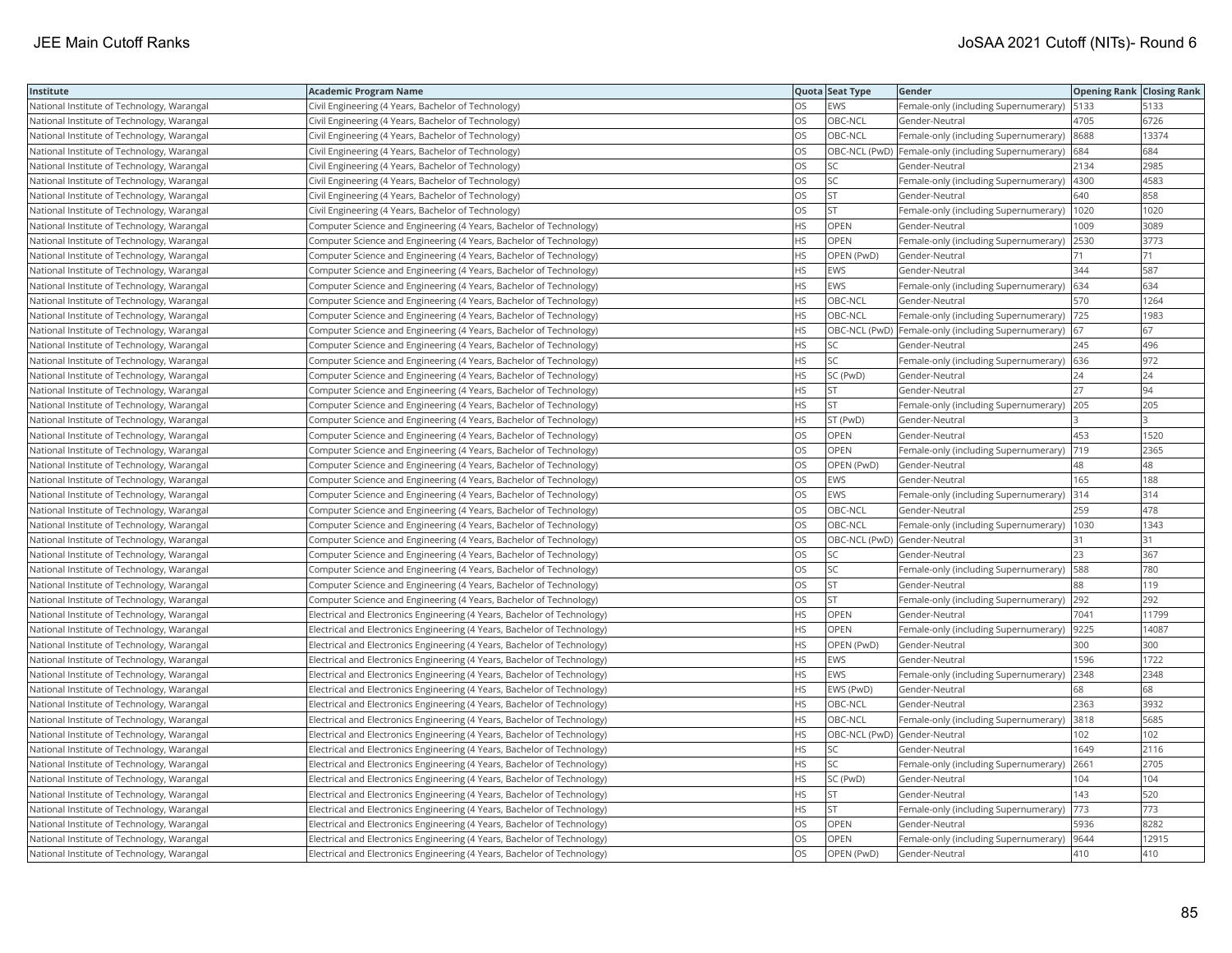| Institute                                  | Academic Program Name                                                       |           | Quota Seat Type              | Gender                                                  | <b>Opening Rank Closing Rank</b> |       |
|--------------------------------------------|-----------------------------------------------------------------------------|-----------|------------------------------|---------------------------------------------------------|----------------------------------|-------|
| National Institute of Technology, Warangal | Electrical and Electronics Engineering (4 Years, Bachelor of Technology)    | OS        | OPEN (PwD)                   | Female-only (including Supernumerary)                   | 725                              | 725   |
| National Institute of Technology, Warangal | Electrical and Electronics Engineering (4 Years, Bachelor of Technology)    | OS.       | EWS                          | Gender-Neutral                                          | 1106                             | 1249  |
| National Institute of Technology, Warangal | Electrical and Electronics Engineering (4 Years, Bachelor of Technology)    | OS        | <b>EWS</b>                   | Female-only (including Supernumerary)                   | 1789                             | 1789  |
| National Institute of Technology, Warangal | Electrical and Electronics Engineering (4 Years, Bachelor of Technology)    | OS.       | OBC-NCL                      | Gender-Neutral                                          | 2221                             | 3078  |
| National Institute of Technology, Warangal | Electrical and Electronics Engineering (4 Years, Bachelor of Technology)    | OS        | OBC-NCL                      | Female-only (including Supernumerary) 3751              |                                  | 5436  |
| National Institute of Technology, Warangal | Electrical and Electronics Engineering (4 Years, Bachelor of Technology)    | OS        | SC                           | Gender-Neutral                                          | 1400                             | 1702  |
| National Institute of Technology, Warangal | Electrical and Electronics Engineering (4 Years, Bachelor of Technology)    | OS.       | <b>SC</b>                    | Female-only (including Supernumerary)                   | 2317                             | 2774  |
| National Institute of Technology, Warangal | Electrical and Electronics Engineering (4 Years, Bachelor of Technology)    | OS        | <b>ST</b>                    | Gender-Neutral                                          | 573                              | 694   |
| National Institute of Technology, Warangal | Electrical and Electronics Engineering (4 Years, Bachelor of Technology)    | OS        | ST                           | Female-only (including Supernumerary)                   | 647                              | 647   |
| National Institute of Technology, Warangal | Electronics and Communication Engineering (4 Years, Bachelor of Technology) | <b>HS</b> | <b>OPEN</b>                  | Gender-Neutral                                          | 4316                             | 6305  |
| National Institute of Technology, Warangal | Electronics and Communication Engineering (4 Years, Bachelor of Technology) | HS.       | <b>OPEN</b>                  | Female-only (including Supernumerary)                   | 6111                             | 8382  |
| National Institute of Technology, Warangal | Electronics and Communication Engineering (4 Years, Bachelor of Technology) | <b>HS</b> | OPEN (PwD)                   | Gender-Neutral                                          | 184                              | 184   |
| National Institute of Technology, Warangal | Electronics and Communication Engineering (4 Years, Bachelor of Technology) | HS.       | EWS                          | Gender-Neutral                                          | 765                              | 1013  |
| National Institute of Technology, Warangal | Electronics and Communication Engineering (4 Years, Bachelor of Technology) | HS        | EWS                          | Female-only (including Supernumerary)                   | 1131                             | 1131  |
| National Institute of Technology, Warangal | Electronics and Communication Engineering (4 Years, Bachelor of Technology) | <b>HS</b> | OBC-NCL                      | Gender-Neutral                                          | 1291                             | 2184  |
| National Institute of Technology, Warangal | Electronics and Communication Engineering (4 Years, Bachelor of Technology) | HS        | OBC-NCL                      | Female-only (including Supernumerary) 2199              |                                  | 2937  |
| National Institute of Technology, Warangal | Electronics and Communication Engineering (4 Years, Bachelor of Technology) | HS.       |                              | OBC-NCL (PwD) Female-only (including Supernumerary) 278 |                                  | 278   |
| National Institute of Technology, Warangal | Electronics and Communication Engineering (4 Years, Bachelor of Technology) | HS.       | <b>SC</b>                    | Gender-Neutral                                          | 711                              | 1523  |
| National Institute of Technology, Warangal | Electronics and Communication Engineering (4 Years, Bachelor of Technology) | HS.       | SC                           | Female-only (including Supernumerary)                   | 1169                             | 1433  |
| National Institute of Technology, Warangal | Electronics and Communication Engineering (4 Years, Bachelor of Technology) | HS.       | <b>ST</b>                    | Gender-Neutral                                          | 188                              | 507   |
| National Institute of Technology, Warangal | Electronics and Communication Engineering (4 Years, Bachelor of Technology) | НS        | <b>ST</b>                    | Female-only (including Supernumerary) 240               |                                  | 240   |
| National Institute of Technology, Warangal | Electronics and Communication Engineering (4 Years, Bachelor of Technology) | OS        | OPEN                         | Gender-Neutral                                          | 2200                             | 5092  |
| National Institute of Technology, Warangal | Electronics and Communication Engineering (4 Years, Bachelor of Technology) | OS        | OPEN                         | Female-only (including Supernumerary)                   | 3088                             | 7752  |
| National Institute of Technology, Warangal | Electronics and Communication Engineering (4 Years, Bachelor of Technology) | OS        | OPEN (PwD)                   | Gender-Neutral                                          | 148                              | 148   |
| National Institute of Technology, Warangal | Electronics and Communication Engineering (4 Years, Bachelor of Technology) | OS        | EWS                          | Gender-Neutral                                          | 572                              | 642   |
| National Institute of Technology, Warangal | Electronics and Communication Engineering (4 Years, Bachelor of Technology) | OS        | EWS (PwD)                    | Female-only (including Supernumerary)                   | 54                               | 54    |
| National Institute of Technology, Warangal | Electronics and Communication Engineering (4 Years, Bachelor of Technology) | <b>OS</b> | OBC-NCL                      | Gender-Neutral                                          | 1489                             | 1901  |
| National Institute of Technology, Warangal | Electronics and Communication Engineering (4 Years, Bachelor of Technology) | OS        | OBC-NCL                      | Female-only (including Supernumerary) 2013              |                                  | 2518  |
| National Institute of Technology, Warangal | Electronics and Communication Engineering (4 Years, Bachelor of Technology) | OS        | OBC-NCL (PwD) Gender-Neutral |                                                         | 100                              | 100   |
| National Institute of Technology, Warangal | Electronics and Communication Engineering (4 Years, Bachelor of Technology) | OS        | SC                           | Gender-Neutral                                          | 795                              | 1230  |
| National Institute of Technology, Warangal | Electronics and Communication Engineering (4 Years, Bachelor of Technology) | OS.       | <b>SC</b>                    | Female-only (including Supernumerary)                   | 1218                             | 1307  |
| National Institute of Technology, Warangal | Electronics and Communication Engineering (4 Years, Bachelor of Technology) | OS        | SC (PwD)                     | Gender-Neutral                                          | 22                               | 22    |
| National Institute of Technology, Warangal | Electronics and Communication Engineering (4 Years, Bachelor of Technology) | OS        | ST                           | Gender-Neutral                                          | 322                              | 398   |
| National Institute of Technology, Warangal | Electronics and Communication Engineering (4 Years, Bachelor of Technology) | OS.       | <b>ST</b>                    | Female-only (including Supernumerary)                   | 531                              | 531   |
| National Institute of Technology, Warangal | Mathematics (5 Years, Integrated Master of Science)                         | <b>HS</b> | OPEN                         | Gender-Neutral                                          | 33715                            | 49105 |
| National Institute of Technology, Warangal | Mathematics (5 Years, Integrated Master of Science)                         | <b>HS</b> | <b>EWS</b>                   | Gender-Neutral                                          | 7889                             | 7889  |
| National Institute of Technology, Warangal | Mathematics (5 Years, Integrated Master of Science)                         | HS.       | OBC-NCL                      | Gender-Neutral                                          | 16492                            | 16646 |
| National Institute of Technology, Warangal | Mathematics (5 Years, Integrated Master of Science)                         | HS        | SC                           | Gender-Neutral                                          | 8473                             | 8473  |
| National Institute of Technology, Warangal | Mathematics (5 Years, Integrated Master of Science)                         | HS.       | <b>ST</b>                    | Gender-Neutral                                          | 1618                             | 1618  |
| National Institute of Technology, Warangal | Mathematics (5 Years, Integrated Master of Science)                         | OS        | OPEN                         | Gender-Neutral                                          | 14367                            | 19962 |
| National Institute of Technology, Warangal | Mathematics (5 Years, Integrated Master of Science)                         | OS        | <b>EWS</b>                   | Gender-Neutral                                          | 3770                             | 3770  |
| National Institute of Technology, Warangal | Mathematics (5 Years, Integrated Master of Science)                         | OS        | OBC-NCL                      | Gender-Neutral                                          | 8005                             | 10314 |
| National Institute of Technology, Warangal | Mathematics (5 Years, Integrated Master of Science)                         | <b>OS</b> | <b>SC</b>                    | Gender-Neutral                                          | 6255                             | 6527  |
| National Institute of Technology, Warangal | Mechanical Engineering (4 Years, Bachelor of Technology)                    | HS        | OPEN                         | Gender-Neutral                                          | 10248                            | 16830 |
| National Institute of Technology, Warangal | Mechanical Engineering (4 Years, Bachelor of Technology)                    | HS.       | OPEN                         | Female-only (including Supernumerary)                   | 16656                            | 28777 |
| National Institute of Technology, Warangal | Mechanical Engineering (4 Years, Bachelor of Technology)                    | HS        | OPEN (PwD)                   | Gender-Neutral                                          | 368                              | 368   |
| National Institute of Technology, Warangal | Mechanical Engineering (4 Years, Bachelor of Technology)                    | HS.       | OPEN (PwD)                   | Female-only (including Supernumerary)                   | 430                              | 430   |
| National Institute of Technology, Warangal | Mechanical Engineering (4 Years, Bachelor of Technology)                    | НS        | EWS                          | Gender-Neutral                                          | 2371                             | 2716  |
| National Institute of Technology, Warangal | Mechanical Engineering (4 Years, Bachelor of Technology)                    | HS.       | EWS                          | Female-only (including Supernumerary) 6531              |                                  | 6531  |
| National Institute of Technology, Warangal | Mechanical Engineering (4 Years, Bachelor of Technology)                    | HS.       | OBC-NCL                      | Gender-Neutral                                          | 4109                             | 5864  |
| National Institute of Technology, Warangal | Mechanical Engineering (4 Years, Bachelor of Technology)                    | <b>HS</b> | OBC-NCL                      | Female-only (including Supernumerary) 9313              |                                  | 10408 |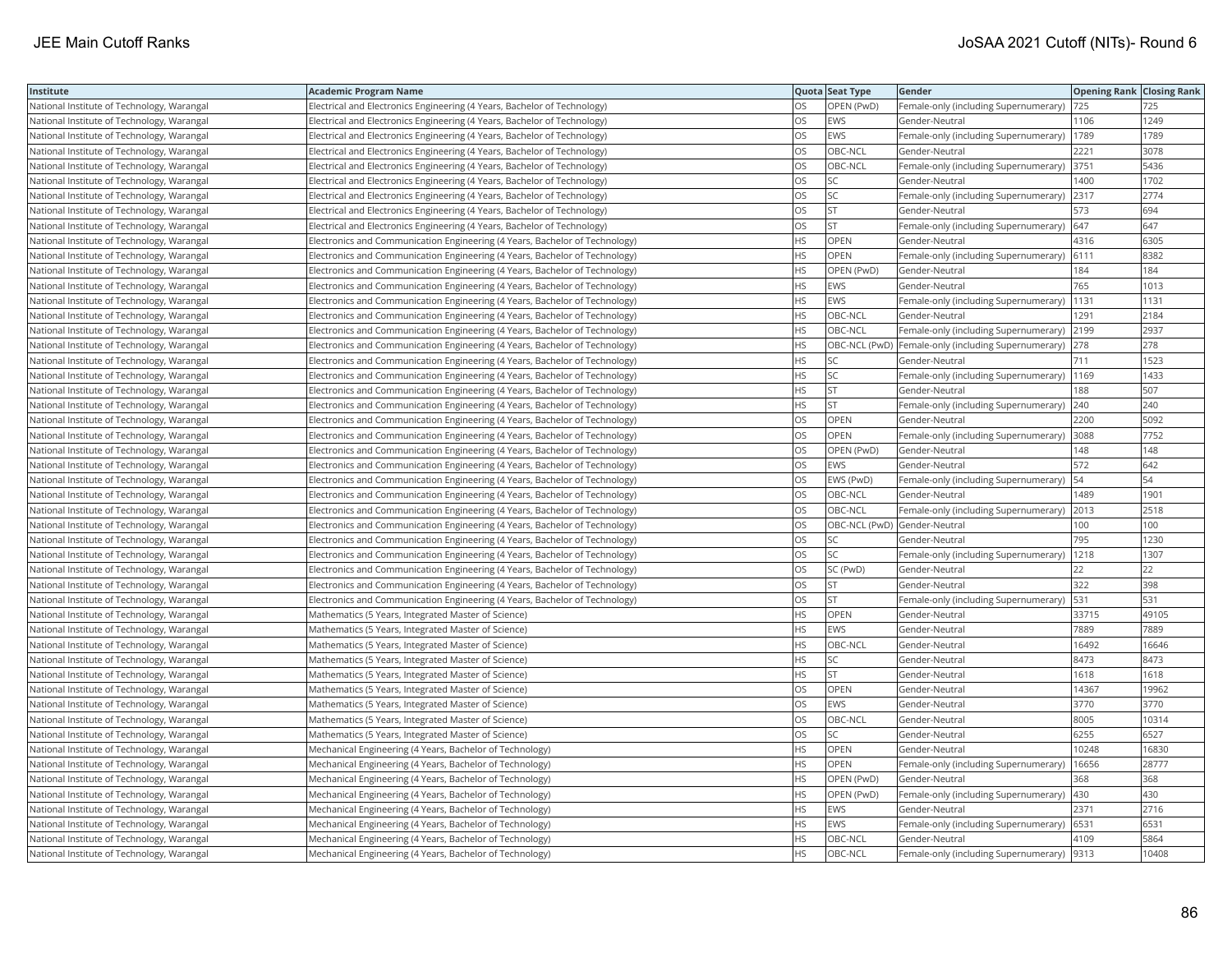| Institute                                                  | <b>Academic Program Name</b>                                              |           | Quota Seat Type | Gender                                        | <b>Opening Rank Closing Rank</b> |       |
|------------------------------------------------------------|---------------------------------------------------------------------------|-----------|-----------------|-----------------------------------------------|----------------------------------|-------|
| National Institute of Technology, Warangal                 | Mechanical Engineering (4 Years, Bachelor of Technology)                  | НS        |                 | OBC-NCL (PwD) Gender-Neutral                  | 244                              | 244   |
| National Institute of Technology, Warangal                 | Mechanical Engineering (4 Years, Bachelor of Technology)                  | <b>HS</b> | <b>SC</b>       | Gender-Neutral                                | 2481                             | 4386  |
| National Institute of Technology, Warangal                 | Mechanical Engineering (4 Years, Bachelor of Technology)                  | HS        | SC              | Female-only (including Supernumerary)         | 4012                             | 4308  |
| National Institute of Technology, Warangal                 | Mechanical Engineering (4 Years, Bachelor of Technology)                  | HS        | <b>ST</b>       | Gender-Neutral                                | 736                              | 777   |
| National Institute of Technology, Warangal                 | Mechanical Engineering (4 Years, Bachelor of Technology)                  | <b>HS</b> | <b>ST</b>       | Female-only (including Supernumerary)         | 1199                             | 1199  |
| National Institute of Technology, Warangal                 | Mechanical Engineering (4 Years, Bachelor of Technology)                  | OS        | OPEN            | Gender-Neutral                                | 8388                             | 12485 |
| National Institute of Technology, Warangal                 | Mechanical Engineering (4 Years, Bachelor of Technology)                  | OS        | OPEN            | Female-only (including Supernumerary)   5638  |                                  | 22381 |
| National Institute of Technology, Warangal                 | Mechanical Engineering (4 Years, Bachelor of Technology)                  | OS        | OPEN (PwD)      | Gender-Neutral                                | 652                              | 652   |
| National Institute of Technology, Warangal                 | Mechanical Engineering (4 Years, Bachelor of Technology)                  | OS        | EWS             | Gender-Neutral                                | 1705                             | 2128  |
| National Institute of Technology, Warangal                 | Mechanical Engineering (4 Years, Bachelor of Technology)                  | OS        | <b>EWS</b>      | Female-only (including Supernumerary)         | 3846                             | 3846  |
| National Institute of Technology, Warangal                 | Mechanical Engineering (4 Years, Bachelor of Technology)                  | OS        | OBC-NCL         | Gender-Neutral                                | 3005                             | 4892  |
| National Institute of Technology, Warangal                 | Mechanical Engineering (4 Years, Bachelor of Technology)                  | OS        | OBC-NCL         | Female-only (including Supernumerary)   10526 |                                  | 11643 |
| National Institute of Technology, Warangal                 | Mechanical Engineering (4 Years, Bachelor of Technology)                  | OS        |                 | OBC-NCL (PwD) Gender-Neutral                  | 286                              | 286   |
| National Institute of Technology, Warangal                 | Mechanical Engineering (4 Years, Bachelor of Technology)                  | OS        | SC              | Gender-Neutral                                | 849                              | 2775  |
| National Institute of Technology, Warangal                 | Mechanical Engineering (4 Years, Bachelor of Technology)                  | OS        | SC              | Female-only (including Supernumerary) 3320    |                                  | 3981  |
| National Institute of Technology, Warangal                 | Mechanical Engineering (4 Years, Bachelor of Technology)                  | OS        | ST              | Gender-Neutral                                | 1042                             | 1301  |
| National Institute of Technology, Warangal                 | Mechanical Engineering (4 Years, Bachelor of Technology)                  | OS        | <b>ST</b>       | Female-only (including Supernumerary)   1332  |                                  | 1332  |
| National Institute of Technology, Warangal                 | Metallurgical and Materials Engineering (4 Years, Bachelor of Technology) | <b>HS</b> | OPEN            | Gender-Neutral                                | 23319                            | 39864 |
| National Institute of Technology, Warangal                 | Metallurgical and Materials Engineering (4 Years, Bachelor of Technology) | <b>HS</b> | <b>OPEN</b>     | Female-only (including Supernumerary) 38397   |                                  | 43116 |
| National Institute of Technology, Warangal                 | Metallurgical and Materials Engineering (4 Years, Bachelor of Technology) | <b>HS</b> | OPEN (PwD)      | Gender-Neutral                                | 814                              | 814   |
| National Institute of Technology, Warangal                 | Metallurgical and Materials Engineering (4 Years, Bachelor of Technology) | HS        | <b>EWS</b>      | Gender-Neutral                                | 6197                             | 7298  |
| National Institute of Technology, Warangal                 | Metallurgical and Materials Engineering (4 Years, Bachelor of Technology) | HS        | <b>EWS</b>      | Female-only (including Supernumerary)  9970   |                                  | 9970  |
| National Institute of Technology, Warangal                 | Metallurgical and Materials Engineering (4 Years, Bachelor of Technology) | HS        | OBC-NCL         | Gender-Neutral                                | 10022                            | 12567 |
| National Institute of Technology, Warangal                 | Metallurgical and Materials Engineering (4 Years, Bachelor of Technology) | HS        | OBC-NCL         | Female-only (including Supernumerary)   16087 |                                  | 16633 |
| National Institute of Technology, Warangal                 | Metallurgical and Materials Engineering (4 Years, Bachelor of Technology) | HS        | SC              | Gender-Neutral                                | 5244                             | 6206  |
| National Institute of Technology, Warangal                 | Metallurgical and Materials Engineering (4 Years, Bachelor of Technology) | HS        | SC              | Female-only (including Supernumerary) 6743    |                                  | 6743  |
| National Institute of Technology, Warangal                 | Metallurgical and Materials Engineering (4 Years, Bachelor of Technology) | HS        | ST              | Gender-Neutral                                | 1500                             | 1500  |
| National Institute of Technology, Warangal                 | Metallurgical and Materials Engineering (4 Years, Bachelor of Technology) | <b>HS</b> | <b>ST</b>       | Female-only (including Supernumerary) 2017    |                                  | 2017  |
| National Institute of Technology, Warangal                 | Metallurgical and Materials Engineering (4 Years, Bachelor of Technology) | OS        | OPEN            | Gender-Neutral                                | 19240                            | 24237 |
| National Institute of Technology, Warangal                 | Metallurgical and Materials Engineering (4 Years, Bachelor of Technology) | <b>OS</b> | OPEN            | Female-only (including Supernumerary) 27341   |                                  | 38031 |
| National Institute of Technology, Warangal                 | Metallurgical and Materials Engineering (4 Years, Bachelor of Technology) | OS        | <b>EWS</b>      | Gender-Neutral                                | 3752                             | 3773  |
| National Institute of Technology, Warangal                 | Metallurgical and Materials Engineering (4 Years, Bachelor of Technology) | OS        | <b>EWS</b>      | Female-only (including Supernumerary)  7056   |                                  | 7056  |
| National Institute of Technology, Warangal                 | Metallurgical and Materials Engineering (4 Years, Bachelor of Technology) | OS        | OBC-NCL         | Gender-Neutral                                | 7365                             | 9183  |
| National Institute of Technology, Warangal                 | Metallurgical and Materials Engineering (4 Years, Bachelor of Technology) | OS        | OBC-NCL         | Female-only (including Supernumerary)         | 14904                            | 16428 |
| National Institute of Technology, Warangal                 | Metallurgical and Materials Engineering (4 Years, Bachelor of Technology) | OS        | <b>SC</b>       | Gender-Neutral                                | 3977                             | 5068  |
| National Institute of Technology, Warangal                 | Metallurgical and Materials Engineering (4 Years, Bachelor of Technology) | OS        | <b>SC</b>       | Female-only (including Supernumerary)         | 5833                             | 5833  |
| National Institute of Technology, Warangal                 | Metallurgical and Materials Engineering (4 Years, Bachelor of Technology) | OS        | <b>ST</b>       | Gender-Neutral                                | 1921                             | 2099  |
| National Institute of Technology, Warangal                 | Metallurgical and Materials Engineering (4 Years, Bachelor of Technology) | <b>OS</b> | <b>ST</b>       | Female-only (including Supernumerary) 3119    |                                  | 3119  |
| National Institute of Technology, Warangal                 | Metallurgical and Materials Engineering (4 Years, Bachelor of Technology) | OS        | ST (PwD)        | Gender-Neutral                                | 47                               | 47    |
| National Institute of Technology, Warangal                 | Physics (5 Years, Integrated Master of Science)                           | <b>HS</b> | <b>OPEN</b>     | Gender-Neutral                                | 31396                            | 55819 |
| National Institute of Technology, Warangal                 | Physics (5 Years, Integrated Master of Science)                           | <b>HS</b> | <b>EWS</b>      | Gender-Neutral                                | 9521                             | 9521  |
| National Institute of Technology, Warangal                 | Physics (5 Years, Integrated Master of Science)                           | <b>HS</b> | OBC-NCL         | Gender-Neutral                                | 16392                            | 16538 |
| National Institute of Technology, Warangal                 | Physics (5 Years, Integrated Master of Science)                           | HS        | SC              | Gender-Neutral                                | 10171                            | 10171 |
| National Institute of Technology, Warangal                 | Physics (5 Years, Integrated Master of Science)                           | <b>HS</b> | <b>ST</b>       | Gender-Neutral                                | 548                              | 3220  |
| National Institute of Technology, Warangal                 | Physics (5 Years, Integrated Master of Science)                           | OS        | OPEN            | Gender-Neutral                                | 12779                            | 23270 |
| National Institute of Technology, Warangal                 | Physics (5 Years, Integrated Master of Science)                           | OS        | <b>EWS</b>      | Gender-Neutral                                | 4688                             | 4688  |
| National Institute of Technology, Warangal                 | Physics (5 Years, Integrated Master of Science)                           | OS        | OBC-NCL         | Gender-Neutral                                | 8034                             | 12578 |
| National Institute of Technology, Warangal                 | Physics (5 Years, Integrated Master of Science)                           | OS        | SC              | Gender-Neutral                                | 4610                             | 4610  |
| National Institute of Technology, Warangal                 | Physics (5 Years, Integrated Master of Science)                           | OS        | <b>ST</b>       | Gender-Neutral                                | 2710                             | 2710  |
| Sardar Vallabhbhai National Institute of Technology, Surat | Chemical Engineering (4 Years, Bachelor of Technology)                    | <b>HS</b> | OPEN            | Gender-Neutral                                | 16474                            | 36315 |
| Sardar Vallabhbhai National Institute of Technology, Surat | Chemical Engineering (4 Years, Bachelor of Technology)                    | <b>HS</b> | OPEN            | Female-only (including Supernumerary)         | 38864                            | 43049 |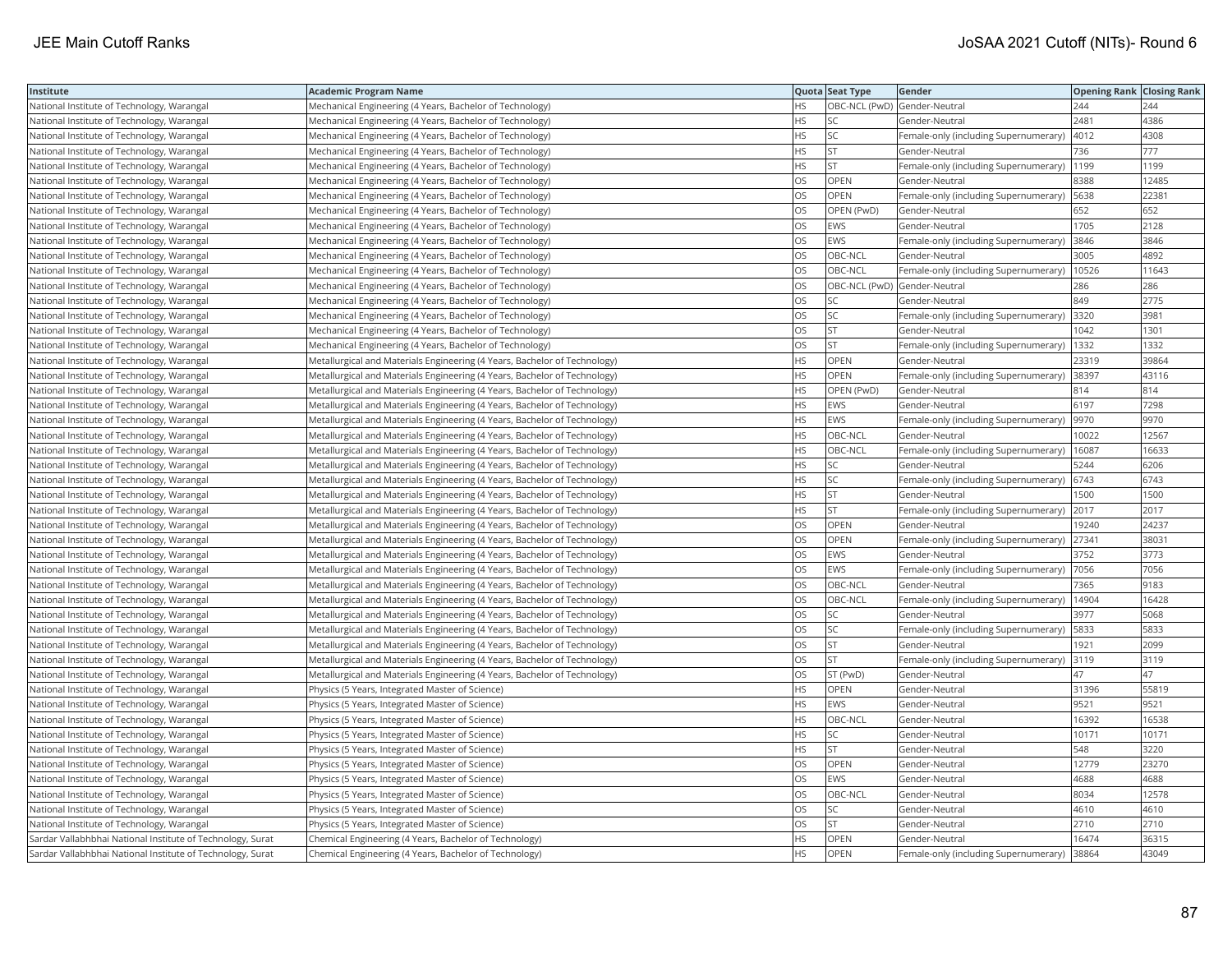| Institute                                                  | <b>Academic Program Name</b>                           |           | Quota Seat Type | Gender                                        | <b>Opening Rank Closing Rank</b> |        |
|------------------------------------------------------------|--------------------------------------------------------|-----------|-----------------|-----------------------------------------------|----------------------------------|--------|
| Sardar Vallabhbhai National Institute of Technology, Surat | Chemical Engineering (4 Years, Bachelor of Technology) | <b>HS</b> | OPEN (PwD)      | lGender-Neutral                               | 611                              | 611    |
| Sardar Vallabhbhai National Institute of Technology, Surat | Chemical Engineering (4 Years, Bachelor of Technology) | HS        | <b>EWS</b>      | Gender-Neutral                                | 6249                             | 7227   |
| Sardar Vallabhbhai National Institute of Technology, Surat | Chemical Engineering (4 Years, Bachelor of Technology) | <b>HS</b> | <b>EWS</b>      | Female-only (including Supernumerary)         | 6934                             | 6934   |
| Sardar Vallabhbhai National Institute of Technology, Surat | Chemical Engineering (4 Years, Bachelor of Technology) | <b>HS</b> | OBC-NCL         | Gender-Neutral                                | 10683                            | 26603  |
| Sardar Vallabhbhai National Institute of Technology, Surat | Chemical Engineering (4 Years, Bachelor of Technology) | <b>HS</b> | OBC-NCL         | Female-only (including Supernumerary)         | 23059                            | 26011  |
| Sardar Vallabhbhai National Institute of Technology, Surat | Chemical Engineering (4 Years, Bachelor of Technology) | <b>HS</b> | SC.             | Gender-Neutral                                | 2787                             | 10662  |
| Sardar Vallabhbhai National Institute of Technology, Surat | Chemical Engineering (4 Years, Bachelor of Technology) | <b>HS</b> | SC.             | Female-only (including Supernumerary)         | 11543                            | 14910  |
| Sardar Vallabhbhai National Institute of Technology, Surat | Chemical Engineering (4 Years, Bachelor of Technology) | <b>HS</b> | İst             | Gender-Neutral                                | 2798                             | 4315   |
| Sardar Vallabhbhai National Institute of Technology, Surat | Chemical Engineering (4 Years, Bachelor of Technology) | HS.       | İst             | Female-only (including Supernumerary)         | 3988                             | 3988   |
| Sardar Vallabhbhai National Institute of Technology, Surat | Chemical Engineering (4 Years, Bachelor of Technology) | OS        | OPEN            | Gender-Neutral                                | 17886                            | 31460  |
| Sardar Vallabhbhai National Institute of Technology, Surat | Chemical Engineering (4 Years, Bachelor of Technology) | OS        | OPEN            | Female-only (including Supernumerary)         | 33746                            | 36438  |
| Sardar Vallabhbhai National Institute of Technology, Surat | Chemical Engineering (4 Years, Bachelor of Technology) | <b>OS</b> | OPEN (PwD)      | Gender-Neutral                                | 1849                             | 1849   |
| Sardar Vallabhbhai National Institute of Technology, Surat | Chemical Engineering (4 Years, Bachelor of Technology) | <b>OS</b> | <b>EWS</b>      | Gender-Neutral                                | 4874                             | 5131   |
| Sardar Vallabhbhai National Institute of Technology, Surat | Chemical Engineering (4 Years, Bachelor of Technology) | <b>OS</b> | <b>EWS</b>      | Female-only (including Supernumerary)         | 7023                             | 7023   |
| Sardar Vallabhbhai National Institute of Technology, Surat | Chemical Engineering (4 Years, Bachelor of Technology) | OS        | OBC-NCL         | Gender-Neutral                                | 8199                             | 10575  |
| Sardar Vallabhbhai National Institute of Technology, Surat | Chemical Engineering (4 Years, Bachelor of Technology) | OS        | OBC-NCL         | Female-only (including Supernumerary)   11516 |                                  | 15052  |
| Sardar Vallabhbhai National Institute of Technology, Surat | Chemical Engineering (4 Years, Bachelor of Technology) | <b>OS</b> | SC              | Gender-Neutral                                | 5581                             | 6837   |
| Sardar Vallabhbhai National Institute of Technology, Surat | Chemical Engineering (4 Years, Bachelor of Technology) | OS        | SC              | Female-only (including Supernumerary)         | 7357                             | 7371   |
| Sardar Vallabhbhai National Institute of Technology, Surat | Chemical Engineering (4 Years, Bachelor of Technology) | OS        | <b>ST</b>       | Gender-Neutral                                | 2369                             | 2688   |
| Sardar Vallabhbhai National Institute of Technology, Surat | Chemical Engineering (4 Years, Bachelor of Technology) | <b>OS</b> | lst             | Female-only (including Supernumerary)         | 2604                             | 2604   |
| Sardar Vallabhbhai National Institute of Technology, Surat | Chemistry (5 Years, Integrated Master of Science)      | <b>HS</b> | <b>OPEN</b>     | Gender-Neutral                                | 51107                            | 90659  |
| Sardar Vallabhbhai National Institute of Technology, Surat | Chemistry (5 Years, Integrated Master of Science)      | <b>HS</b> | <b>EWS</b>      | Gender-Neutral                                | 16448                            | 21311  |
| Sardar Vallabhbhai National Institute of Technology, Surat | Chemistry (5 Years, Integrated Master of Science)      | <b>HS</b> | OBC-NCL         | Gender-Neutral                                | 30403                            | 127108 |
| Sardar Vallabhbhai National Institute of Technology, Surat | Chemistry (5 Years, Integrated Master of Science)      | <b>HS</b> | SC.             | Gender-Neutral                                | 17906                            | 34966  |
| Sardar Vallabhbhai National Institute of Technology, Surat | Chemistry (5 Years, Integrated Master of Science)      | HS        | <b>ST</b>       | Gender-Neutral                                | 5769                             | 7315   |
| Sardar Vallabhbhai National Institute of Technology, Surat | Chemistry (5 Years, Integrated Master of Science)      | <b>OS</b> | OPEN            | Gender-Neutral                                | 37869                            | 56103  |
| Sardar Vallabhbhai National Institute of Technology, Surat | Chemistry (5 Years, Integrated Master of Science)      | OS        | <b>EWS</b>      | Gender-Neutral                                | 8665                             | 8837   |
| Sardar Vallabhbhai National Institute of Technology, Surat | Chemistry (5 Years, Integrated Master of Science)      | <b>OS</b> | OBC-NCL         | Gender-Neutral                                | 16545                            | 17864  |
| Sardar Vallabhbhai National Institute of Technology, Surat | Chemistry (5 Years, Integrated Master of Science)      | <b>OS</b> | lsc             | Gender-Neutral                                | 8052                             | 10332  |
| Sardar Vallabhbhai National Institute of Technology, Surat | Chemistry (5 Years, Integrated Master of Science)      | OS        | <b>ST</b>       | Gender-Neutral                                | 4056                             | 4184   |
| Sardar Vallabhbhai National Institute of Technology, Surat | Civil Engineering (4 Years, Bachelor of Technology)    | <b>HS</b> | OPEN            | Gender-Neutral                                | 14399                            | 44982  |
| Sardar Vallabhbhai National Institute of Technology, Surat | Civil Engineering (4 Years, Bachelor of Technology)    | <b>HS</b> | OPEN            | Female-only (including Supernumerary)         | 39695                            | 52929  |
| Sardar Vallabhbhai National Institute of Technology, Surat | Civil Engineering (4 Years, Bachelor of Technology)    | <b>HS</b> | <b>EWS</b>      | Gender-Neutral                                | 6999                             | 7482   |
| Sardar Vallabhbhai National Institute of Technology, Surat | Civil Engineering (4 Years, Bachelor of Technology)    | <b>HS</b> | EWS             | Female-only (including Supernumerary)         | 12054                            | 12054  |
| Sardar Vallabhbhai National Institute of Technology, Surat | Civil Engineering (4 Years, Bachelor of Technology)    | <b>HS</b> | OBC-NCL         | Gender-Neutral                                | 12887                            | 24982  |
| Sardar Vallabhbhai National Institute of Technology, Surat | Civil Engineering (4 Years, Bachelor of Technology)    | <b>HS</b> | OBC-NCL         | Female-only (including Supernumerary)         | 23011                            | 27538  |
| Sardar Vallabhbhai National Institute of Technology, Surat | Civil Engineering (4 Years, Bachelor of Technology)    | <b>HS</b> | SC.             | Gender-Neutral                                | 3697                             | 8478   |
| Sardar Vallabhbhai National Institute of Technology, Surat | Civil Engineering (4 Years, Bachelor of Technology)    | <b>HS</b> | SC              | Female-only (including Supernumerary)   5501  |                                  | 18979  |
| Sardar Vallabhbhai National Institute of Technology, Surat | Civil Engineering (4 Years, Bachelor of Technology)    | <b>HS</b> | <b>ST</b>       | Gender-Neutral                                | 1055                             | 1487   |
| Sardar Vallabhbhai National Institute of Technology, Surat | Civil Engineering (4 Years, Bachelor of Technology)    | <b>HS</b> | İst             | Female-only (including Supernumerary)         | 2283                             | 2283   |
| Sardar Vallabhbhai National Institute of Technology, Surat | Civil Engineering (4 Years, Bachelor of Technology)    | OS        | OPEN            | Gender-Neutral                                | 25720                            | 34995  |
| Sardar Vallabhbhai National Institute of Technology, Surat | Civil Engineering (4 Years, Bachelor of Technology)    | <b>OS</b> | OPEN            | Female-only (including Supernumerary) 39145   |                                  | 43151  |
| Sardar Vallabhbhai National Institute of Technology, Surat | Civil Engineering (4 Years, Bachelor of Technology)    | OS        | OPEN (PwD)      | Gender-Neutral                                | 1115                             | 1115   |
| Sardar Vallabhbhai National Institute of Technology, Surat | Civil Engineering (4 Years, Bachelor of Technology)    | <b>OS</b> | EWS             | lGender-Neutral                               | 5334                             | 5467   |
| Sardar Vallabhbhai National Institute of Technology, Surat | Civil Engineering (4 Years, Bachelor of Technology)    | <b>OS</b> | EWS             | Female-only (including Supernumerary)         | 7657                             | 7657   |
| Sardar Vallabhbhai National Institute of Technology, Surat | Civil Engineering (4 Years, Bachelor of Technology)    | OS        | OBC-NCL         | Gender-Neutral                                | 9463                             | 10897  |
| Sardar Vallabhbhai National Institute of Technology, Surat | Civil Engineering (4 Years, Bachelor of Technology)    | OS        | OBC-NCL         | Female-only (including Supernumerary)   17410 |                                  | 17822  |
| Sardar Vallabhbhai National Institute of Technology, Surat | Civil Engineering (4 Years, Bachelor of Technology)    | OS        | <b>SC</b>       | Gender-Neutral                                | 5098                             | 5905   |
| Sardar Vallabhbhai National Institute of Technology, Surat | Civil Engineering (4 Years, Bachelor of Technology)    | OS        | SC              | Female-only (including Supernumerary)   5634  |                                  | 6230   |
| Sardar Vallabhbhai National Institute of Technology, Surat | Civil Engineering (4 Years, Bachelor of Technology)    | OS        | <b>ST</b>       | Gender-Neutral                                | 636                              | 1248   |
| Sardar Vallabhbhai National Institute of Technology, Surat | Civil Engineering (4 Years, Bachelor of Technology)    | <b>OS</b> | <b>ST</b>       | Female-only (including Supernumerary)   1815  |                                  | 1815   |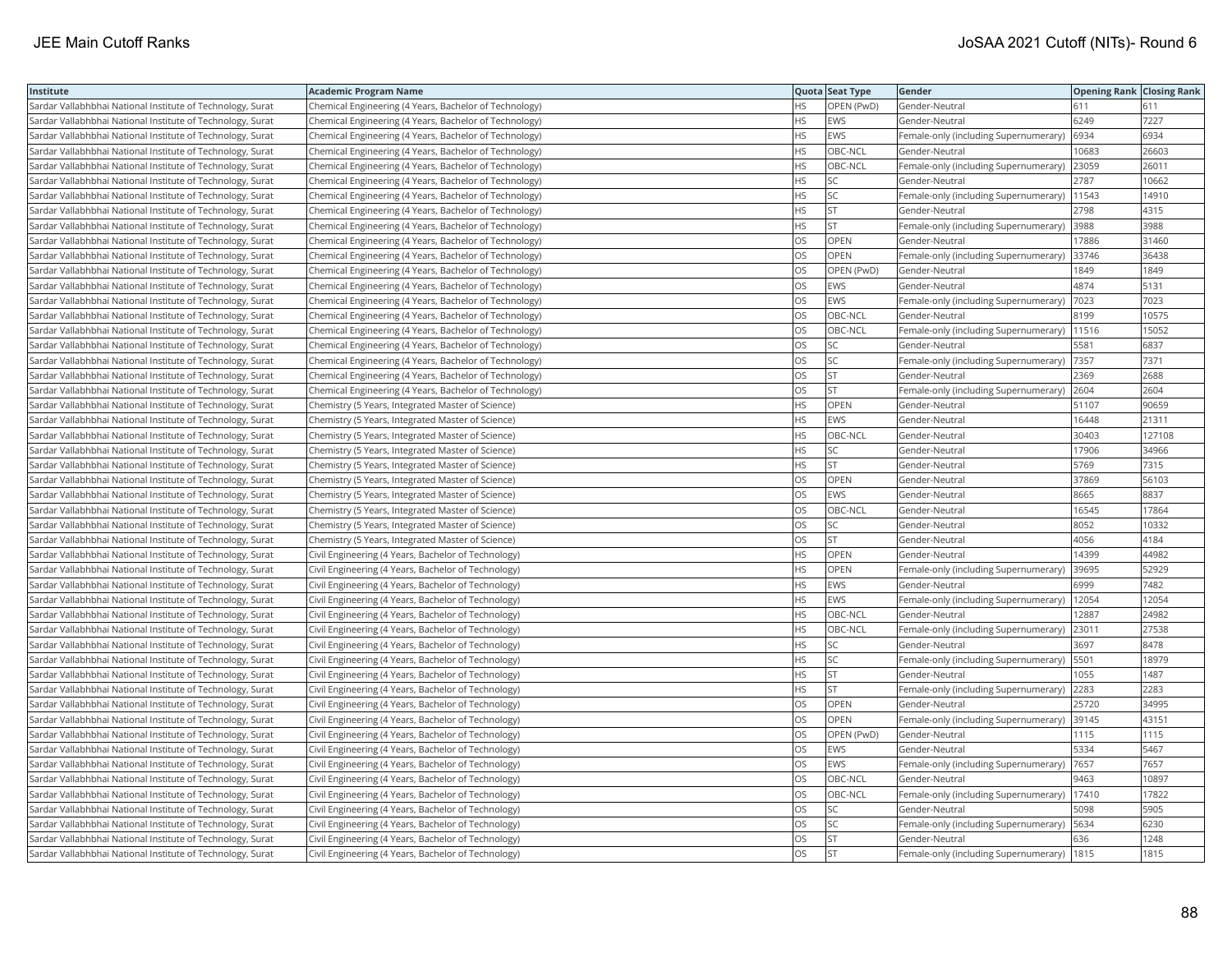| Institute                                                  | <b>Academic Program Name</b>                                                |           | Quota Seat Type              | Gender                                        | <b>Opening Rank Closing Rank</b> |       |
|------------------------------------------------------------|-----------------------------------------------------------------------------|-----------|------------------------------|-----------------------------------------------|----------------------------------|-------|
| Sardar Vallabhbhai National Institute of Technology, Surat | Computer Science and Engineering (4 Years, Bachelor of Technology)          | HS        | OPEN                         | Gender-Neutral                                | 4396                             | 7579  |
| Sardar Vallabhbhai National Institute of Technology, Surat | Computer Science and Engineering (4 Years, Bachelor of Technology)          | HS.       | <b>OPEN</b>                  | Female-only (including Supernumerary)         | 9360                             | 11688 |
| Sardar Vallabhbhai National Institute of Technology, Surat | Computer Science and Engineering (4 Years, Bachelor of Technology)          | HS        | OPEN (PwD)                   | Gender-Neutral                                | 201                              | 201   |
| Sardar Vallabhbhai National Institute of Technology, Surat | Computer Science and Engineering (4 Years, Bachelor of Technology)          | <b>HS</b> | <b>EWS</b>                   | Gender-Neutral                                | 933                              | 1377  |
| Sardar Vallabhbhai National Institute of Technology, Surat | Computer Science and Engineering (4 Years, Bachelor of Technology)          | <b>HS</b> | <b>EWS</b>                   | Female-only (including Supernumerary)         | 1863                             | 1863  |
| Sardar Vallabhbhai National Institute of Technology, Surat | Computer Science and Engineering (4 Years, Bachelor of Technology)          | HS        | OBC-NCL                      | Gender-Neutral                                | 1493                             | 3128  |
| Sardar Vallabhbhai National Institute of Technology, Surat | Computer Science and Engineering (4 Years, Bachelor of Technology)          | <b>HS</b> | OBC-NCL                      | Female-only (including Supernumerary)         | 4361                             | 9723  |
| Sardar Vallabhbhai National Institute of Technology, Surat | Computer Science and Engineering (4 Years, Bachelor of Technology)          | <b>HS</b> | OBC-NCL (PwD) Gender-Neutral |                                               | 241                              | 241   |
| Sardar Vallabhbhai National Institute of Technology, Surat | Computer Science and Engineering (4 Years, Bachelor of Technology)          | HS        | SC.                          | Gender-Neutral                                | 317                              | 1431  |
| Sardar Vallabhbhai National Institute of Technology, Surat | Computer Science and Engineering (4 Years, Bachelor of Technology)          | <b>HS</b> | <b>SC</b>                    | Female-only (including Supernumerary)         | 2529                             | 3603  |
| Sardar Vallabhbhai National Institute of Technology, Surat | Computer Science and Engineering (4 Years, Bachelor of Technology)          | <b>HS</b> | <b>ST</b>                    | Gender-Neutral                                | 158                              | 538   |
| Sardar Vallabhbhai National Institute of Technology, Surat | Computer Science and Engineering (4 Years, Bachelor of Technology)          | <b>HS</b> | <b>ST</b>                    | Female-only (including Supernumerary)         | 1998                             | 1998  |
| Sardar Vallabhbhai National Institute of Technology, Surat | Computer Science and Engineering (4 Years, Bachelor of Technology)          | OS        | OPEN                         | Gender-Neutral                                | 2080                             | 5337  |
| Sardar Vallabhbhai National Institute of Technology, Surat | Computer Science and Engineering (4 Years, Bachelor of Technology)          | OS        | OPEN                         | Female-only (including Supernumerary)         | 1430                             | 7138  |
| Sardar Vallabhbhai National Institute of Technology, Surat | Computer Science and Engineering (4 Years, Bachelor of Technology)          | OS        | OPEN (PwD)                   | Gender-Neutral                                | 231                              | 231   |
| Sardar Vallabhbhai National Institute of Technology, Surat | Computer Science and Engineering (4 Years, Bachelor of Technology)          | <b>OS</b> | <b>EWS</b>                   | Gender-Neutral                                | 653                              | 702   |
| Sardar Vallabhbhai National Institute of Technology, Surat | Computer Science and Engineering (4 Years, Bachelor of Technology)          | OS        | EWS                          | Female-only (including Supernumerary)         | 1443                             | 1443  |
| Sardar Vallabhbhai National Institute of Technology, Surat | Computer Science and Engineering (4 Years, Bachelor of Technology)          | OS        | OBC-NCL                      | Gender-Neutral                                | 1123                             | 2277  |
| Sardar Vallabhbhai National Institute of Technology, Surat | Computer Science and Engineering (4 Years, Bachelor of Technology)          | OS        | OBC-NCL                      | Female-only (including Supernumerary)         | 3155                             | 3681  |
| Sardar Vallabhbhai National Institute of Technology, Surat | Computer Science and Engineering (4 Years, Bachelor of Technology)          | <b>OS</b> | OBC-NCL (PwD) Gender-Neutral |                                               | 87                               | 87    |
| Sardar Vallabhbhai National Institute of Technology, Surat | Computer Science and Engineering (4 Years, Bachelor of Technology)          | OS        | <b>SC</b>                    | Gender-Neutral                                | 1144                             | 1283  |
| Sardar Vallabhbhai National Institute of Technology, Surat | Computer Science and Engineering (4 Years, Bachelor of Technology)          | OS        | <b>SC</b>                    | Female-only (including Supernumerary)   1543  |                                  | 1945  |
| Sardar Vallabhbhai National Institute of Technology, Surat | Computer Science and Engineering (4 Years, Bachelor of Technology)          | OS        | SC (PwD)                     | Gender-Neutral                                | 42                               | 42    |
| Sardar Vallabhbhai National Institute of Technology, Surat | Computer Science and Engineering (4 Years, Bachelor of Technology)          | OS        | <b>ST</b>                    | Gender-Neutral                                | 413                              | 491   |
| Sardar Vallabhbhai National Institute of Technology, Surat | Computer Science and Engineering (4 Years, Bachelor of Technology)          | OS        | <b>ST</b>                    | Female-only (including Supernumerary)         | 501                              | 501   |
| Sardar Vallabhbhai National Institute of Technology, Surat | Electrical Engineering (4 Years, Bachelor of Technology)                    | <b>HS</b> | OPEN                         | Gender-Neutral                                | 17743                            | 23598 |
| Sardar Vallabhbhai National Institute of Technology, Surat | Electrical Engineering (4 Years, Bachelor of Technology)                    | <b>HS</b> | OPEN                         | Female-only (including Supernumerary)         | 20454                            | 33785 |
| Sardar Vallabhbhai National Institute of Technology, Surat | Electrical Engineering (4 Years, Bachelor of Technology)                    | <b>HS</b> | <b>EWS</b>                   | Gender-Neutral                                | 3977                             | 4626  |
| Sardar Vallabhbhai National Institute of Technology, Surat | Electrical Engineering (4 Years, Bachelor of Technology)                    | <b>HS</b> | <b>EWS</b>                   | Female-only (including Supernumerary)         | 11524                            | 11524 |
| Sardar Vallabhbhai National Institute of Technology, Surat | Electrical Engineering (4 Years, Bachelor of Technology)                    | HS        | OBC-NCL                      | Gender-Neutral                                | 8760                             | 12654 |
| Sardar Vallabhbhai National Institute of Technology, Surat | Electrical Engineering (4 Years, Bachelor of Technology)                    | HS        | OBC-NCL                      | Female-only (including Supernumerary)   19550 |                                  | 22605 |
| Sardar Vallabhbhai National Institute of Technology, Surat | Electrical Engineering (4 Years, Bachelor of Technology)                    | HS        | <b>SC</b>                    | Gender-Neutral                                | 4914                             | 7845  |
| Sardar Vallabhbhai National Institute of Technology, Surat | Electrical Engineering (4 Years, Bachelor of Technology)                    | HS.       | <b>SC</b>                    | Female-only (including Supernumerary)         | 9726                             | 12566 |
| Sardar Vallabhbhai National Institute of Technology, Surat | Electrical Engineering (4 Years, Bachelor of Technology)                    | <b>HS</b> | <b>ST</b>                    | Gender-Neutral                                | 1520                             | 4375  |
| Sardar Vallabhbhai National Institute of Technology, Surat | Electrical Engineering (4 Years, Bachelor of Technology)                    | <b>HS</b> | <b>ST</b>                    | Female-only (including Supernumerary)         | 3206                             | 3206  |
| Sardar Vallabhbhai National Institute of Technology, Surat | Electrical Engineering (4 Years, Bachelor of Technology)                    | <b>OS</b> | <b>OPEN</b>                  | Gender-Neutral                                | 13890                            | 17785 |
| Sardar Vallabhbhai National Institute of Technology, Surat | Electrical Engineering (4 Years, Bachelor of Technology)                    | OS        | <b>OPEN</b>                  | Female-only (including Supernumerary)         | 21006                            | 24968 |
| Sardar Vallabhbhai National Institute of Technology, Surat | Electrical Engineering (4 Years, Bachelor of Technology)                    | OS        | OPEN (PwD)                   | Gender-Neutral                                | 1122                             | 1122  |
| Sardar Vallabhbhai National Institute of Technology, Surat | Electrical Engineering (4 Years, Bachelor of Technology)                    | OS        | <b>EWS</b>                   | Gender-Neutral                                | 2496                             | 2649  |
| Sardar Vallabhbhai National Institute of Technology, Surat | Electrical Engineering (4 Years, Bachelor of Technology)                    | <b>OS</b> | <b>EWS</b>                   | Female-only (including Supernumerary)         | 3730                             | 3730  |
| Sardar Vallabhbhai National Institute of Technology, Surat | Electrical Engineering (4 Years, Bachelor of Technology)                    | <b>OS</b> | OBC-NCL                      | Gender-Neutral                                | 4812                             | 6149  |
| Sardar Vallabhbhai National Institute of Technology, Surat | Electrical Engineering (4 Years, Bachelor of Technology)                    | OS        | OBC-NCL                      | Female-only (including Supernumerary)         | 10782                            | 12549 |
| Sardar Vallabhbhai National Institute of Technology, Surat | Electrical Engineering (4 Years, Bachelor of Technology)                    | OS        | <b>SC</b>                    | Gender-Neutral                                | 2866                             | 3756  |
| Sardar Vallabhbhai National Institute of Technology, Surat | Electrical Engineering (4 Years, Bachelor of Technology)                    | <b>OS</b> | lsc                          | Female-only (including Supernumerary)         | 3391                             | 5278  |
| Sardar Vallabhbhai National Institute of Technology, Surat | Electrical Engineering (4 Years, Bachelor of Technology)                    | OS        | <b>ST</b>                    | Gender-Neutral                                | 1267                             | 1324  |
| Sardar Vallabhbhai National Institute of Technology, Surat | Electrical Engineering (4 Years, Bachelor of Technology)                    | OS        | <b>ST</b>                    | Female-only (including Supernumerary)         | 1748                             | 1748  |
| Sardar Vallabhbhai National Institute of Technology, Surat | Electronics and Communication Engineering (4 Years, Bachelor of Technology) | HS        | <b>OPEN</b>                  | Gender-Neutral                                | 7995                             | 17244 |
| Sardar Vallabhbhai National Institute of Technology, Surat | Electronics and Communication Engineering (4 Years, Bachelor of Technology) | <b>HS</b> | <b>OPEN</b>                  | Female-only (including Supernumerary)         | 12882                            | 18995 |
| Sardar Vallabhbhai National Institute of Technology, Surat | Electronics and Communication Engineering (4 Years, Bachelor of Technology) | HS        | OPEN (PwD)                   | Gender-Neutral                                | 383                              | 383   |
| Sardar Vallabhbhai National Institute of Technology, Surat | Electronics and Communication Engineering (4 Years, Bachelor of Technology) | <b>HS</b> | OPEN (PwD)                   | Female-only (including Supernumerary)         | 1379                             | 1379  |
| Sardar Vallabhbhai National Institute of Technology, Surat | Electronics and Communication Engineering (4 Years, Bachelor of Technology) | <b>HS</b> | <b>EWS</b>                   | Gender-Neutral                                | 2585                             | 3126  |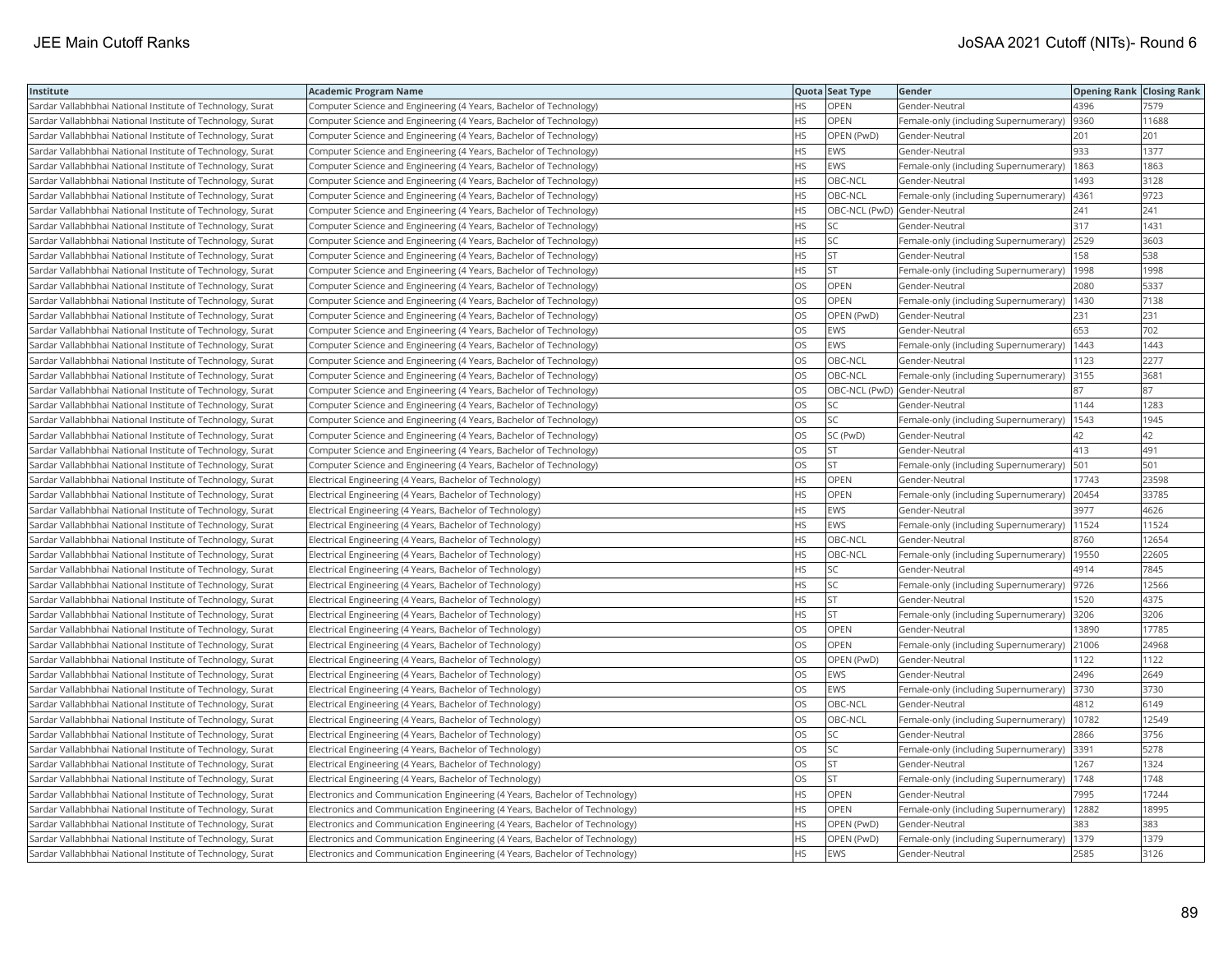| Institute                                                  | <b>Academic Program Name</b>                                                |           | Quota Seat Type              | Gender                                        | <b>Opening Rank Closing Rank</b> |       |
|------------------------------------------------------------|-----------------------------------------------------------------------------|-----------|------------------------------|-----------------------------------------------|----------------------------------|-------|
| Sardar Vallabhbhai National Institute of Technology, Surat | Electronics and Communication Engineering (4 Years, Bachelor of Technology) | HS        | <b>EWS</b>                   | Female-only (including Supernumerary)         | 6147                             | 6686  |
| Sardar Vallabhbhai National Institute of Technology, Surat | Electronics and Communication Engineering (4 Years, Bachelor of Technology) | <b>HS</b> | OBC-NCL                      | Gender-Neutral                                | 4262                             | 8560  |
| Sardar Vallabhbhai National Institute of Technology, Surat | Electronics and Communication Engineering (4 Years, Bachelor of Technology) | <b>HS</b> | OBC-NCL                      | Female-only (including Supernumerary)         | 7822                             | 19429 |
| Sardar Vallabhbhai National Institute of Technology, Surat | Electronics and Communication Engineering (4 Years, Bachelor of Technology) | <b>HS</b> | OBC-NCL (PwD) Gender-Neutral |                                               | 295                              | 295   |
| Sardar Vallabhbhai National Institute of Technology, Surat | Electronics and Communication Engineering (4 Years, Bachelor of Technology) | HS        | lsc                          | Gender-Neutral                                | 2723                             | 5530  |
| Sardar Vallabhbhai National Institute of Technology, Surat | Electronics and Communication Engineering (4 Years, Bachelor of Technology) | <b>HS</b> | <b>SC</b>                    | Female-only (including Supernumerary)  7631   |                                  | 8206  |
| Sardar Vallabhbhai National Institute of Technology, Surat | Electronics and Communication Engineering (4 Years, Bachelor of Technology) | HS        | <b>ST</b>                    | Gender-Neutral                                | 646                              | 3871  |
| Sardar Vallabhbhai National Institute of Technology, Surat | Electronics and Communication Engineering (4 Years, Bachelor of Technology) | <b>HS</b> | <b>ST</b>                    | Female-only (including Supernumerary)         | 3246                             | 3246  |
| Sardar Vallabhbhai National Institute of Technology, Surat | Electronics and Communication Engineering (4 Years, Bachelor of Technology) | OS        | <b>OPEN</b>                  | Gender-Neutral                                | 0584                             | 12810 |
| Sardar Vallabhbhai National Institute of Technology, Surat | Electronics and Communication Engineering (4 Years, Bachelor of Technology) | OS        | <b>OPEN</b>                  | Female-only (including Supernumerary)         | 12263                            | 18893 |
| Sardar Vallabhbhai National Institute of Technology, Surat | Electronics and Communication Engineering (4 Years, Bachelor of Technology) | OS        | OPEN (PwD)                   | Gender-Neutral                                | 423                              | 423   |
| Sardar Vallabhbhai National Institute of Technology, Surat | Electronics and Communication Engineering (4 Years, Bachelor of Technology) | <b>OS</b> | OPEN (PwD)                   | Female-only (including Supernumerary)         | 1373                             | 1373  |
| Sardar Vallabhbhai National Institute of Technology, Surat | Electronics and Communication Engineering (4 Years, Bachelor of Technology) | OS        | <b>EWS</b>                   | Gender-Neutral                                | 1701                             | 1851  |
| Sardar Vallabhbhai National Institute of Technology, Surat | Electronics and Communication Engineering (4 Years, Bachelor of Technology) | <b>OS</b> | <b>EWS</b>                   | Female-only (including Supernumerary) 3159    |                                  | 3292  |
| Sardar Vallabhbhai National Institute of Technology, Surat | Electronics and Communication Engineering (4 Years, Bachelor of Technology) | OS        | EWS (PwD)                    | Gender-Neutral                                | 48                               | 48    |
| Sardar Vallabhbhai National Institute of Technology, Surat | Electronics and Communication Engineering (4 Years, Bachelor of Technology) | OS        | OBC-NCL                      | Gender-Neutral                                | 3321                             | 4483  |
| Sardar Vallabhbhai National Institute of Technology, Surat | Electronics and Communication Engineering (4 Years, Bachelor of Technology) | OS        | OBC-NCL                      | Female-only (including Supernumerary)         | 7092                             | 8266  |
| Sardar Vallabhbhai National Institute of Technology, Surat | Electronics and Communication Engineering (4 Years, Bachelor of Technology) | OS        | OBC-NCL (PwD) Gender-Neutral |                                               | 377                              | 377   |
| Sardar Vallabhbhai National Institute of Technology, Surat | Electronics and Communication Engineering (4 Years, Bachelor of Technology) | OS        | <b>SC</b>                    | Gender-Neutral                                | 2318                             | 2965  |
| Sardar Vallabhbhai National Institute of Technology, Surat | Electronics and Communication Engineering (4 Years, Bachelor of Technology) | OS        | <b>SC</b>                    | Female-only (including Supernumerary)         | 2971                             | 3840  |
| Sardar Vallabhbhai National Institute of Technology, Surat | Electronics and Communication Engineering (4 Years, Bachelor of Technology) | <b>OS</b> | lst                          | Gender-Neutral                                | 827                              | 950   |
| Sardar Vallabhbhai National Institute of Technology, Surat | Electronics and Communication Engineering (4 Years, Bachelor of Technology) | OS        | <b>ST</b>                    | Female-only (including Supernumerary) 844     |                                  | 844   |
| Sardar Vallabhbhai National Institute of Technology, Surat | Mathematics (5 Years, Integrated Master of Science)                         | HS        | OPEN                         | Gender-Neutral                                | 20869                            | 76513 |
| Sardar Vallabhbhai National Institute of Technology, Surat | Mathematics (5 Years, Integrated Master of Science)                         | <b>HS</b> | <b>EWS</b>                   | Gender-Neutral                                | 16471                            | 20480 |
| Sardar Vallabhbhai National Institute of Technology, Surat | Mathematics (5 Years, Integrated Master of Science)                         | HS        | OBC-NCL                      | Gender-Neutral                                | 29310                            | 98814 |
| Sardar Vallabhbhai National Institute of Technology, Surat | Mathematics (5 Years, Integrated Master of Science)                         | <b>HS</b> | lsc                          | Gender-Neutral                                | 13515                            | 31542 |
| Sardar Vallabhbhai National Institute of Technology, Surat | Mathematics (5 Years, Integrated Master of Science)                         | HS        | <b>ST</b>                    | Gender-Neutral                                | 4076                             | 8115  |
| Sardar Vallabhbhai National Institute of Technology, Surat | Mathematics (5 Years, Integrated Master of Science)                         | OS        | OPEN                         | Gender-Neutral                                | 20337                            | 48278 |
| Sardar Vallabhbhai National Institute of Technology, Surat | Mathematics (5 Years, Integrated Master of Science)                         | OS.       | <b>EWS</b>                   | Gender-Neutral                                | 7475                             | 8046  |
| Sardar Vallabhbhai National Institute of Technology, Surat | Mathematics (5 Years, Integrated Master of Science)                         | OS        | OBC-NCL                      | Gender-Neutral                                | 14011                            | 16949 |
| Sardar Vallabhbhai National Institute of Technology, Surat | Mathematics (5 Years, Integrated Master of Science)                         | OS        | <b>SC</b>                    | Gender-Neutral                                | 7835                             | 10398 |
| Sardar Vallabhbhai National Institute of Technology, Surat | Mathematics (5 Years, Integrated Master of Science)                         | OS        | <b>ST</b>                    | Gender-Neutral                                | 3443                             | 3834  |
| Sardar Vallabhbhai National Institute of Technology, Surat | Mechanical Engineering (4 Years, Bachelor of Technology)                    | <b>HS</b> | <b>OPEN</b>                  | Gender-Neutral                                | 6715                             | 34688 |
| Sardar Vallabhbhai National Institute of Technology, Surat | Mechanical Engineering (4 Years, Bachelor of Technology)                    | HS        | OPEN                         | Female-only (including Supernumerary)         | 34361                            | 47375 |
| Sardar Vallabhbhai National Institute of Technology, Surat | Mechanical Engineering (4 Years, Bachelor of Technology)                    | <b>HS</b> | OPEN (PwD)                   | Gender-Neutral                                | 1709                             | 1709  |
| Sardar Vallabhbhai National Institute of Technology, Surat | Mechanical Engineering (4 Years, Bachelor of Technology)                    | <b>HS</b> | <b>EWS</b>                   | Gender-Neutral                                | 5544                             | 6482  |
| Sardar Vallabhbhai National Institute of Technology, Surat | Mechanical Engineering (4 Years, Bachelor of Technology)                    | <b>HS</b> | <b>EWS</b>                   | Female-only (including Supernumerary)         | 7744                             | 14769 |
| Sardar Vallabhbhai National Institute of Technology, Surat | Mechanical Engineering (4 Years, Bachelor of Technology)                    | <b>HS</b> | OBC-NCL                      | Gender-Neutral                                | 10037                            | 18155 |
| Sardar Vallabhbhai National Institute of Technology, Surat | Mechanical Engineering (4 Years, Bachelor of Technology)                    | <b>HS</b> | OBC-NCL                      | Female-only (including Supernumerary)   16197 |                                  | 34015 |
| Sardar Vallabhbhai National Institute of Technology, Surat | Mechanical Engineering (4 Years, Bachelor of Technology)                    | <b>HS</b> | <b>SC</b>                    | Gender-Neutral                                | 5780                             | 12025 |
| Sardar Vallabhbhai National Institute of Technology, Surat | Mechanical Engineering (4 Years, Bachelor of Technology)                    | HS.       | <b>SC</b>                    | Female-only (including Supernumerary)         | 10894                            | 13350 |
| Sardar Vallabhbhai National Institute of Technology, Surat | Mechanical Engineering (4 Years, Bachelor of Technology)                    | HS.       | <b>ST</b>                    | Gender-Neutral                                | 1988                             | 4115  |
| Sardar Vallabhbhai National Institute of Technology, Surat | Mechanical Engineering (4 Years, Bachelor of Technology)                    | <b>HS</b> | lst.                         | Female-only (including Supernumerary)         | 2316                             | 2316  |
| Sardar Vallabhbhai National Institute of Technology, Surat | Mechanical Engineering (4 Years, Bachelor of Technology)                    | OS        | <b>OPEN</b>                  | Gender-Neutral                                | 16586                            | 24985 |
| Sardar Vallabhbhai National Institute of Technology, Surat | Mechanical Engineering (4 Years, Bachelor of Technology)                    | OS        | <b>OPEN</b>                  | Female-only (including Supernumerary)         | 26020                            | 38051 |
| Sardar Vallabhbhai National Institute of Technology, Surat | Mechanical Engineering (4 Years, Bachelor of Technology)                    | <b>OS</b> | OPEN (PwD)                   | lGender-Neutral                               | 518                              | 1074  |
| Sardar Vallabhbhai National Institute of Technology, Surat | Mechanical Engineering (4 Years, Bachelor of Technology)                    | OS        | EWS                          | Gender-Neutral                                | 3658                             | 4019  |
| Sardar Vallabhbhai National Institute of Technology, Surat | Mechanical Engineering (4 Years, Bachelor of Technology)                    | OS        | <b>EWS</b>                   | Female-only (including Supernumerary)  6976   |                                  | 7074  |
| Sardar Vallabhbhai National Institute of Technology, Surat | Mechanical Engineering (4 Years, Bachelor of Technology)                    | OS.       | OBC-NCL                      | Gender-Neutral                                | 7003                             | 8970  |
| Sardar Vallabhbhai National Institute of Technology, Surat | Mechanical Engineering (4 Years, Bachelor of Technology)                    | OS        | OBC-NCL                      | Female-only (including Supernumerary)         | 14960                            | 17355 |
| Sardar Vallabhbhai National Institute of Technology, Surat | Mechanical Engineering (4 Years, Bachelor of Technology)                    | <b>OS</b> | OBC-NCL (PwD) Gender-Neutral |                                               | 848                              | 848   |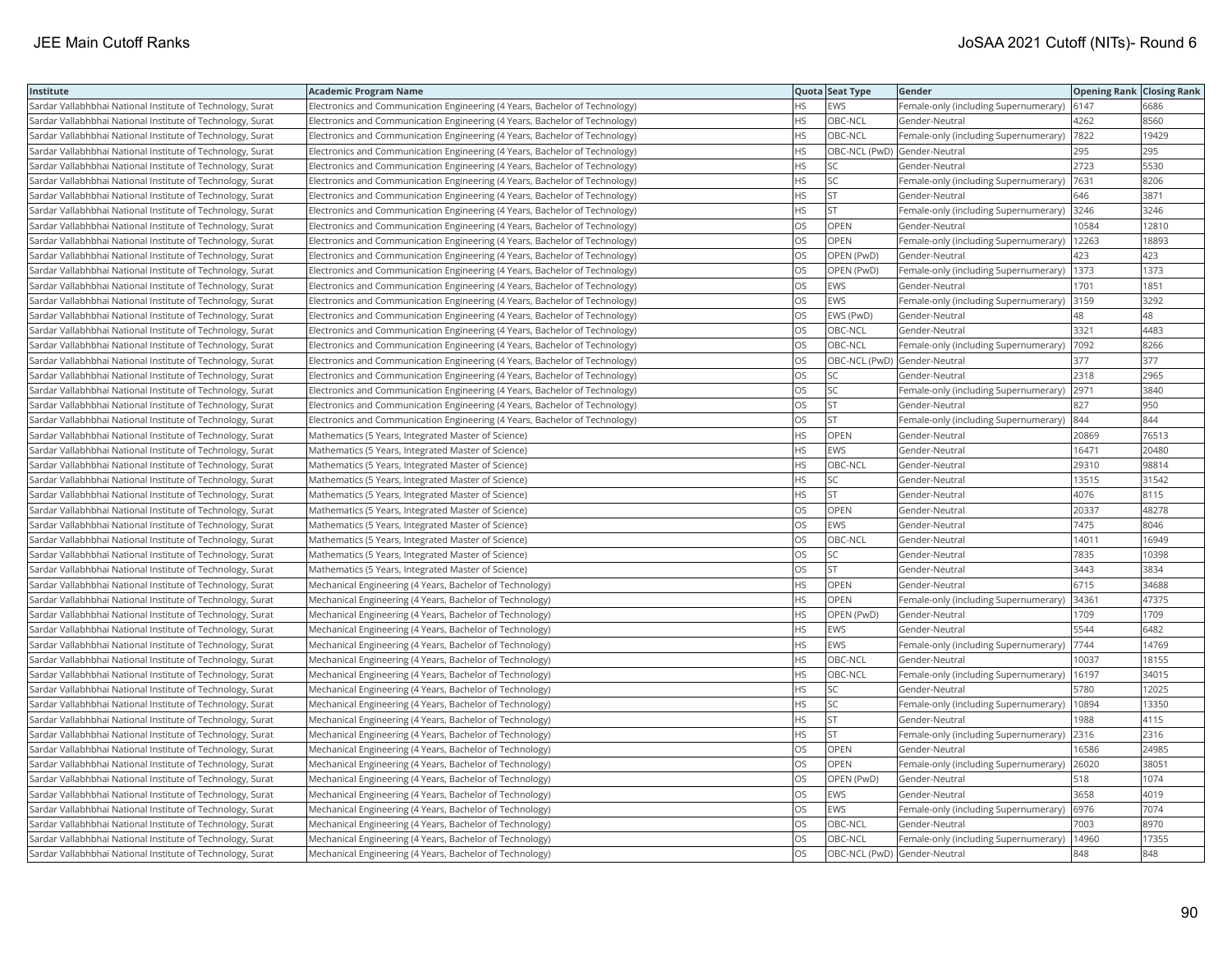| Institute                                                  | <b>Academic Program Name</b>                             |           | Quota Seat Type              | Gender                                        | <b>Opening Rank Closing Rank</b> |        |
|------------------------------------------------------------|----------------------------------------------------------|-----------|------------------------------|-----------------------------------------------|----------------------------------|--------|
| Sardar Vallabhbhai National Institute of Technology, Surat | Mechanical Engineering (4 Years, Bachelor of Technology) | OS        | SC.                          | Gender-Neutral                                | 3419                             | 5322   |
| Sardar Vallabhbhai National Institute of Technology, Surat | Mechanical Engineering (4 Years, Bachelor of Technology) | OS.       | <b>SC</b>                    | Female-only (including Supernumerary)         | 7656                             | 8026   |
| Sardar Vallabhbhai National Institute of Technology, Surat | Mechanical Engineering (4 Years, Bachelor of Technology) | OS        | <b>ST</b>                    | Gender-Neutral                                | 1522                             | 2020   |
| Sardar Vallabhbhai National Institute of Technology, Surat | Mechanical Engineering (4 Years, Bachelor of Technology) | OS        | <b>ST</b>                    | Female-only (including Supernumerary)         | 2737                             | 2944   |
| Sardar Vallabhbhai National Institute of Technology, Surat | Physics (5 Years, Integrated Master of Science)          | <b>HS</b> | <b>OPEN</b>                  | Gender-Neutral                                | 9403                             | 68992  |
| Sardar Vallabhbhai National Institute of Technology, Surat | Physics (5 Years, Integrated Master of Science)          | <b>HS</b> | EWS                          | Gender-Neutral                                | 16979                            | 20147  |
| Sardar Vallabhbhai National Institute of Technology, Surat | Physics (5 Years, Integrated Master of Science)          | <b>HS</b> | OBC-NCL                      | Gender-Neutral                                | 111272                           | 288760 |
| Sardar Vallabhbhai National Institute of Technology, Surat | Physics (5 Years, Integrated Master of Science)          | <b>HS</b> | lsc                          | Gender-Neutral                                | 12421                            | 34613  |
| Sardar Vallabhbhai National Institute of Technology, Surat | Physics (5 Years, Integrated Master of Science)          | HS        | <b>ST</b>                    | Gender-Neutral                                | 4594                             | 5353   |
| Sardar Vallabhbhai National Institute of Technology, Surat | Physics (5 Years, Integrated Master of Science)          | OS        | OPEN                         | Gender-Neutral                                | 26305                            | 48402  |
| Sardar Vallabhbhai National Institute of Technology, Surat | Physics (5 Years, Integrated Master of Science)          | OS        | <b>EWS</b>                   | Gender-Neutral                                | 7808                             | 8191   |
| Sardar Vallabhbhai National Institute of Technology, Surat | Physics (5 Years, Integrated Master of Science)          | <b>OS</b> | OBC-NCL                      | Gender-Neutral                                | 15094                            | 17076  |
| Sardar Vallabhbhai National Institute of Technology, Surat | Physics (5 Years, Integrated Master of Science)          | OS        | <b>SC</b>                    | Gender-Neutral                                | 5690                             | 9587   |
| Sardar Vallabhbhai National Institute of Technology, Surat | Physics (5 Years, Integrated Master of Science)          | OS        | <b>ST</b>                    | Gender-Neutral                                | 3363                             | 4410   |
| Visvesvaraya National Institute of Technology, Nagpur      | Architecture (5 Years, Bachelor of Architecture)         | <b>HS</b> | OPEN                         | Gender-Neutral                                | 195                              | 755    |
| Visvesvaraya National Institute of Technology, Nagpur      | Architecture (5 Years, Bachelor of Architecture)         | <b>HS</b> | <b>OPEN</b>                  | Female-only (including Supernumerary)         | 141                              | 167    |
| Visvesvaraya National Institute of Technology, Nagpur      | Architecture (5 Years, Bachelor of Architecture)         | HS        | OPEN (PwD)                   | Gender-Neutral                                | 23                               | 23     |
| Visvesvaraya National Institute of Technology, Nagpur      | Architecture (5 Years, Bachelor of Architecture)         | <b>HS</b> | <b>EWS</b>                   | Gender-Neutral                                | 74                               | 136    |
| Visvesvaraya National Institute of Technology, Nagpur      | Architecture (5 Years, Bachelor of Architecture)         | <b>HS</b> | <b>EWS</b>                   | Female-only (including Supernumerary)         | 108                              | 108    |
| Visvesvaraya National Institute of Technology, Nagpur      | Architecture (5 Years, Bachelor of Architecture)         | <b>HS</b> | OBC-NCL                      | Gender-Neutral                                | 254                              | 439    |
| Visvesvaraya National Institute of Technology, Nagpur      | Architecture (5 Years, Bachelor of Architecture)         | <b>HS</b> | OBC-NCL                      | Female-only (including Supernumerary)         | 202                              | 204    |
| Visvesvaraya National Institute of Technology, Nagpur      | Architecture (5 Years, Bachelor of Architecture)         | <b>HS</b> | OBC-NCL (PwD) Gender-Neutral |                                               | 50                               | 50     |
| Visvesvaraya National Institute of Technology, Nagpur      | Architecture (5 Years, Bachelor of Architecture)         | <b>HS</b> | SC                           | Gender-Neutral                                | 117                              | 231    |
| Visvesvaraya National Institute of Technology, Nagpur      | Architecture (5 Years, Bachelor of Architecture)         | <b>HS</b> | <b>SC</b>                    | Female-only (including Supernumerary)         | 60                               | 78     |
| Visvesvaraya National Institute of Technology, Nagpur      | Architecture (5 Years, Bachelor of Architecture)         | HS        | <b>ST</b>                    | Gender-Neutral                                | 79                               | 138    |
| Visvesvaraya National Institute of Technology, Nagpur      | Architecture (5 Years, Bachelor of Architecture)         | OS        | OPEN                         | Gender-Neutral                                | 666                              | 1088   |
| Visvesvaraya National Institute of Technology, Nagpur      | Architecture (5 Years, Bachelor of Architecture)         | OS        | OPEN                         | Female-only (including Supernumerary)         | 676                              | 979    |
| Visvesvaraya National Institute of Technology, Nagpur      | Architecture (5 Years, Bachelor of Architecture)         | <b>OS</b> | <b>EWS</b>                   | Gender-Neutral                                | 262                              | 299    |
| Visvesvaraya National Institute of Technology, Nagpur      | Architecture (5 Years, Bachelor of Architecture)         | OS        | <b>EWS</b>                   | Female-only (including Supernumerary)         | 224                              | 224    |
| Visvesvaraya National Institute of Technology, Nagpur      | Architecture (5 Years, Bachelor of Architecture)         | OS        | OBC-NCL                      | Gender-Neutral                                | 446                              | 573    |
| Visvesvaraya National Institute of Technology, Nagpur      | Architecture (5 Years, Bachelor of Architecture)         | OS        | OBC-NCL                      | Female-only (including Supernumerary) 375     |                                  | 532    |
| Visvesvaraya National Institute of Technology, Nagpur      | Architecture (5 Years, Bachelor of Architecture)         | OS        | <b>SC</b>                    | Gender-Neutral                                | 159                              | 241    |
| Visvesvaraya National Institute of Technology, Nagpur      | Architecture (5 Years, Bachelor of Architecture)         | <b>OS</b> | <b>SC</b>                    | Female-only (including Supernumerary)         | 214                              | 229    |
| Visvesvaraya National Institute of Technology, Nagpur      | Architecture (5 Years, Bachelor of Architecture)         | OS        | <b>ST</b>                    | Gender-Neutral                                | 70                               | 107    |
| Visvesvaraya National Institute of Technology, Nagpur      | Chemical Engineering (4 Years, Bachelor of Technology)   | <b>HS</b> | <b>OPEN</b>                  | Gender-Neutral                                | 16720                            | 25781  |
| Visvesvaraya National Institute of Technology, Nagpur      | Chemical Engineering (4 Years, Bachelor of Technology)   | <b>HS</b> | <b>OPEN</b>                  | Female-only (including Supernumerary)         | 26422                            | 40762  |
| Visvesvaraya National Institute of Technology, Nagpur      | Chemical Engineering (4 Years, Bachelor of Technology)   | HS        | OPEN (PwD)                   | Gender-Neutral                                | 645                              | 645    |
| Visvesvaraya National Institute of Technology, Nagpur      | Chemical Engineering (4 Years, Bachelor of Technology)   | <b>HS</b> | EWS                          | Gender-Neutral                                | 4125                             | 5422   |
| Visvesvaraya National Institute of Technology, Nagpur      | Chemical Engineering (4 Years, Bachelor of Technology)   | <b>HS</b> | <b>EWS</b>                   | Female-only (including Supernumerary)         | 7399                             | 7399   |
| Visvesvaraya National Institute of Technology, Nagpur      | Chemical Engineering (4 Years, Bachelor of Technology)   | <b>HS</b> | OBC-NCL                      | Gender-Neutral                                | 7123                             | 10491  |
| Visvesvaraya National Institute of Technology, Nagpur      | Chemical Engineering (4 Years, Bachelor of Technology)   | <b>HS</b> | OBC-NCL                      | Female-only (including Supernumerary)         | 11912                            | 13109  |
| Visvesvaraya National Institute of Technology, Nagpur      | Chemical Engineering (4 Years, Bachelor of Technology)   | <b>HS</b> | SC.                          | Gender-Neutral                                | 3404                             | 5042   |
| Visvesvaraya National Institute of Technology, Nagpur      | Chemical Engineering (4 Years, Bachelor of Technology)   | <b>HS</b> | <b>SC</b>                    | Female-only (including Supernumerary)         | 3185                             | 3185   |
| Visvesvaraya National Institute of Technology, Nagpur      | Chemical Engineering (4 Years, Bachelor of Technology)   | <b>HS</b> | lst                          | Gender-Neutral                                | 2500                             | 3398   |
| Visvesvaraya National Institute of Technology, Nagpur      | Chemical Engineering (4 Years, Bachelor of Technology)   | <b>HS</b> | <b>ST</b>                    | Female-only (including Supernumerary)         | 2490                             | 2490   |
| Visvesvaraya National Institute of Technology, Nagpur      | Chemical Engineering (4 Years, Bachelor of Technology)   | OS        | OPEN                         | Gender-Neutral                                | 25586                            | 30181  |
| Visvesvaraya National Institute of Technology, Nagpur      | Chemical Engineering (4 Years, Bachelor of Technology)   | OS.       | <b>OPEN</b>                  | Female-only (including Supernumerary)   28820 |                                  | 33906  |
| Visvesvaraya National Institute of Technology, Nagpur      | Chemical Engineering (4 Years, Bachelor of Technology)   | OS        | OPEN (PwD)                   | Gender-Neutral                                | 1768                             | 1768   |
| Visvesvaraya National Institute of Technology, Nagpur      | Chemical Engineering (4 Years, Bachelor of Technology)   | OS        | EWS                          | Gender-Neutral                                | 4590                             | 4824   |
| Visvesvaraya National Institute of Technology, Nagpur      | Chemical Engineering (4 Years, Bachelor of Technology)   | <b>OS</b> | <b>EWS</b>                   | Female-only (including Supernumerary)         | 6554                             | 6554   |
| Visvesvaraya National Institute of Technology, Nagpur      | Chemical Engineering (4 Years, Bachelor of Technology)   | <b>OS</b> | OBC-NCL                      | Gender-Neutral                                | 8030                             | 10323  |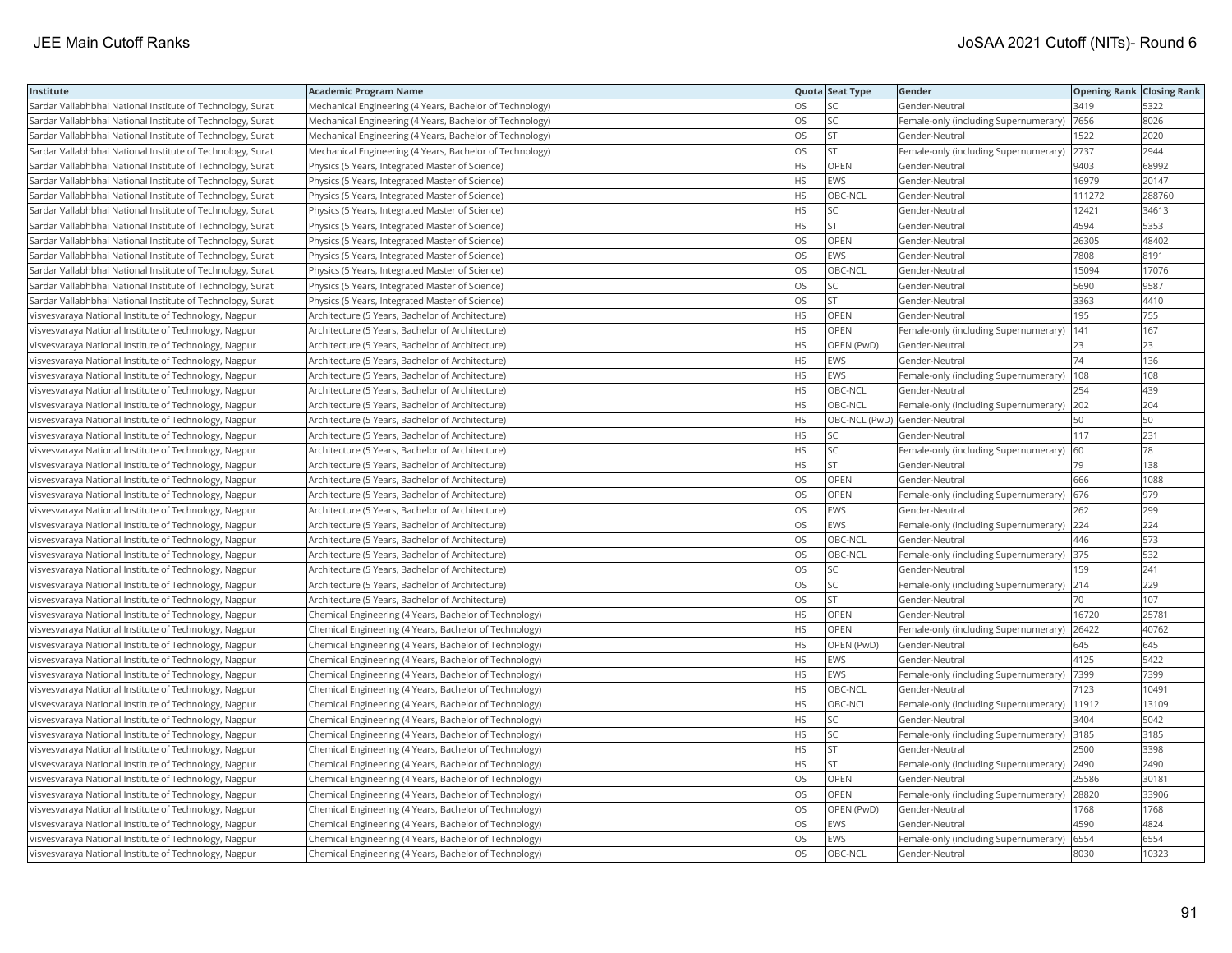| Institute                                             | <b>Academic Program Name</b>                                       |           | Quota Seat Type              | Gender                                      | <b>Opening Rank Closing Rank</b> |       |
|-------------------------------------------------------|--------------------------------------------------------------------|-----------|------------------------------|---------------------------------------------|----------------------------------|-------|
| Visvesvaraya National Institute of Technology, Nagpur | Chemical Engineering (4 Years, Bachelor of Technology)             | OS        | OBC-NCL                      | Female-only (including Supernumerary)       | 12706                            | 13164 |
| Visvesvaraya National Institute of Technology, Nagpur | Chemical Engineering (4 Years, Bachelor of Technology)             | OS.       | <b>SC</b>                    | Gender-Neutral                              | 5048                             | 5730  |
| Visvesvaraya National Institute of Technology, Nagpur | Chemical Engineering (4 Years, Bachelor of Technology)             | OS        | <b>SC</b>                    | Female-only (including Supernumerary)       | 5093                             | 7388  |
| Visvesvaraya National Institute of Technology, Nagpur | Chemical Engineering (4 Years, Bachelor of Technology)             | OS.       | <b>ST</b>                    | Gender-Neutral                              | 1670                             | 1991  |
| Visvesvaraya National Institute of Technology, Nagpur | Chemical Engineering (4 Years, Bachelor of Technology)             | OS.       | lst.                         | Female-only (including Supernumerary)       | 1717                             | 1717  |
| Visvesvaraya National Institute of Technology, Nagpur | Civil Engineering (4 Years, Bachelor of Technology)                | HS        | OPEN                         | Gender-Neutral                              | 20981                            | 32532 |
| Visvesvaraya National Institute of Technology, Nagpur | Civil Engineering (4 Years, Bachelor of Technology)                | ΗS        | OPEN                         | Female-only (including Supernumerary)       | 12848                            | 34233 |
| Visvesvaraya National Institute of Technology, Nagpur | Civil Engineering (4 Years, Bachelor of Technology)                | HS.       | OPEN (PwD)                   | Gender-Neutral                              | 929                              | 929   |
| Visvesvaraya National Institute of Technology, Nagpur | Civil Engineering (4 Years, Bachelor of Technology)                | НS        | EWS                          | Gender-Neutral                              | 5724                             | 6938  |
| Visvesvaraya National Institute of Technology, Nagpur | Civil Engineering (4 Years, Bachelor of Technology)                | HS        | <b>EWS</b>                   | Female-only (including Supernumerary)       | 7578                             | 7578  |
| Visvesvaraya National Institute of Technology, Nagpur | Civil Engineering (4 Years, Bachelor of Technology)                | HS.       | OBC-NCL                      | Gender-Neutral                              | 8233                             | 11745 |
| Visvesvaraya National Institute of Technology, Nagpur | Civil Engineering (4 Years, Bachelor of Technology)                | HS.       | OBC-NCL                      | Female-only (including Supernumerary)       | 14699                            | 17813 |
| Visvesvaraya National Institute of Technology, Nagpur | Civil Engineering (4 Years, Bachelor of Technology)                | HS        | OBC-NCL (PwD) Gender-Neutral |                                             | 801                              | 801   |
| Visvesvaraya National Institute of Technology, Nagpur | Civil Engineering (4 Years, Bachelor of Technology)                | HS        | <b>SC</b>                    | Gender-Neutral                              | 2154                             | 5336  |
| Visvesvaraya National Institute of Technology, Nagpur | Civil Engineering (4 Years, Bachelor of Technology)                | HS        | <b>SC</b>                    | Female-only (including Supernumerary)  4550 |                                  | 4550  |
| Visvesvaraya National Institute of Technology, Nagpur | Civil Engineering (4 Years, Bachelor of Technology)                | ΗS        | SC (PwD)                     | Gender-Neutral                              | 113                              | 113   |
| Visvesvaraya National Institute of Technology, Nagpur | Civil Engineering (4 Years, Bachelor of Technology)                | HS.       | <b>ST</b>                    | Gender-Neutral                              | 1334                             | 3448  |
| Visvesvaraya National Institute of Technology, Nagpur | Civil Engineering (4 Years, Bachelor of Technology)                | HS        | <b>ST</b>                    | Female-only (including Supernumerary)       | 3609                             | 3609  |
| Visvesvaraya National Institute of Technology, Nagpur | Civil Engineering (4 Years, Bachelor of Technology)                | OS        | OPEN                         | Gender-Neutral                              | 15564                            | 32659 |
| Visvesvaraya National Institute of Technology, Nagpur | Civil Engineering (4 Years, Bachelor of Technology)                | OS.       | <b>OPEN</b>                  | Female-only (including Supernumerary)       | 36872                            | 42788 |
| Visvesvaraya National Institute of Technology, Nagpur | Civil Engineering (4 Years, Bachelor of Technology)                | OS        | OPEN (PwD)                   | Gender-Neutral                              | 1117                             | 1117  |
| Visvesvaraya National Institute of Technology, Nagpur | Civil Engineering (4 Years, Bachelor of Technology)                | OS        | EWS                          | Gender-Neutral                              | 4885                             | 5088  |
| Visvesvaraya National Institute of Technology, Nagpur | Civil Engineering (4 Years, Bachelor of Technology)                | OS        | EWS                          | Female-only (including Supernumerary)       | 6699                             | 6699  |
| Visvesvaraya National Institute of Technology, Nagpur | Civil Engineering (4 Years, Bachelor of Technology)                | OS.       | OBC-NCL                      | Gender-Neutral                              | 8089                             | 9863  |
| Visvesvaraya National Institute of Technology, Nagpur | Civil Engineering (4 Years, Bachelor of Technology)                | OS        | OBC-NCL                      | Female-only (including Supernumerary)       | 15643                            | 17354 |
| Visvesvaraya National Institute of Technology, Nagpur | Civil Engineering (4 Years, Bachelor of Technology)                | OS.       | OBC-NCL (PwD) Gender-Neutral |                                             | 462                              | 462   |
| Visvesvaraya National Institute of Technology, Nagpur | Civil Engineering (4 Years, Bachelor of Technology)                | OS        | <b>SC</b>                    | Gender-Neutral                              | 3885                             | 4896  |
| Visvesvaraya National Institute of Technology, Nagpur | Civil Engineering (4 Years, Bachelor of Technology)                | OS        | <b>SC</b>                    | Female-only (including Supernumerary)       | 4570                             | 4570  |
| Visvesvaraya National Institute of Technology, Nagpur | Civil Engineering (4 Years, Bachelor of Technology)                | OS.       | <b>ST</b>                    | Gender-Neutral                              | 619                              | 1277  |
| Visvesvaraya National Institute of Technology, Nagpur | Civil Engineering (4 Years, Bachelor of Technology)                | OS        | <b>ST</b>                    | Female-only (including Supernumerary)       | 1782                             | 1782  |
| Visvesvaraya National Institute of Technology, Nagpur | Computer Science and Engineering (4 Years, Bachelor of Technology) | HS        | OPEN                         | Gender-Neutral                              | 1693                             | 5838  |
| Visvesvaraya National Institute of Technology, Nagpur | Computer Science and Engineering (4 Years, Bachelor of Technology) | HS.       | <b>OPEN</b>                  | Female-only (including Supernumerary)       | 6122                             | 8874  |
| Visvesvaraya National Institute of Technology, Nagpur | Computer Science and Engineering (4 Years, Bachelor of Technology) | HS        | OPEN (PwD)                   | Gender-Neutral                              | 162                              | 162   |
| Visvesvaraya National Institute of Technology, Nagpur | Computer Science and Engineering (4 Years, Bachelor of Technology) | HS        | EWS                          | Gender-Neutral                              | 681                              | 1064  |
| Visvesvaraya National Institute of Technology, Nagpur | Computer Science and Engineering (4 Years, Bachelor of Technology) | HS.       | EWS                          | Female-only (including Supernumerary)       | 2285                             | 2285  |
| Visvesvaraya National Institute of Technology, Nagpur | Computer Science and Engineering (4 Years, Bachelor of Technology) | HS.       | OBC-NCL                      | Gender-Neutral                              | 1319                             | 2019  |
| Visvesvaraya National Institute of Technology, Nagpur | Computer Science and Engineering (4 Years, Bachelor of Technology) | HS        | OBC-NCL                      | Female-only (including Supernumerary)       | 2237                             | 3138  |
| Visvesvaraya National Institute of Technology, Nagpur | Computer Science and Engineering (4 Years, Bachelor of Technology) | HS        | OBC-NCL (PwD) Gender-Neutral |                                             | 59                               | 59    |
| Visvesvaraya National Institute of Technology, Nagpur | Computer Science and Engineering (4 Years, Bachelor of Technology) | HS        | SC                           | Gender-Neutral                              | 575                              | 1075  |
| Visvesvaraya National Institute of Technology, Nagpur | Computer Science and Engineering (4 Years, Bachelor of Technology) | HS        | SC                           | Female-only (including Supernumerary)       | 841                              | 1478  |
| Visvesvaraya National Institute of Technology, Nagpur | Computer Science and Engineering (4 Years, Bachelor of Technology) | HS        | <b>ST</b>                    | Gender-Neutral                              | 135                              | 442   |
| Visvesvaraya National Institute of Technology, Nagpur | Computer Science and Engineering (4 Years, Bachelor of Technology) | HS        | <b>ST</b>                    | Female-only (including Supernumerary)       | 1006                             | 1006  |
| Visvesvaraya National Institute of Technology, Nagpur | Computer Science and Engineering (4 Years, Bachelor of Technology) | OS        | OPEN                         | Gender-Neutral                              | 2477                             | 4751  |
| Visvesvaraya National Institute of Technology, Nagpur | Computer Science and Engineering (4 Years, Bachelor of Technology) | OS.       | <b>OPEN</b>                  | Female-only (including Supernumerary)       | 5914                             | 8054  |
| Visvesvaraya National Institute of Technology, Nagpur | Computer Science and Engineering (4 Years, Bachelor of Technology) | OS        | OPEN (PwD)                   | Gender-Neutral                              | 166                              | 166   |
| Visvesvaraya National Institute of Technology, Nagpur | Computer Science and Engineering (4 Years, Bachelor of Technology) | OS        | EWS                          | Gender-Neutral                              | 543                              | 595   |
| Visvesvaraya National Institute of Technology, Nagpur | Computer Science and Engineering (4 Years, Bachelor of Technology) | OS.       | <b>EWS</b>                   | Female-only (including Supernumerary)       | 1185                             | 1185  |
| Visvesvaraya National Institute of Technology, Nagpur | Computer Science and Engineering (4 Years, Bachelor of Technology) | OS        | EWS (PwD)                    | Gender-Neutral                              |                                  | 24    |
| Visvesvaraya National Institute of Technology, Nagpur | Computer Science and Engineering (4 Years, Bachelor of Technology) | OS        | OBC-NCL                      | Gender-Neutral                              | 844                              | 1819  |
| Visvesvaraya National Institute of Technology, Nagpur | Computer Science and Engineering (4 Years, Bachelor of Technology) | OS        | OBC-NCL                      | Female-only (including Supernumerary)       | 2842                             | 3054  |
| Visvesvaraya National Institute of Technology, Nagpur | Computer Science and Engineering (4 Years, Bachelor of Technology) | <b>OS</b> | <b>SC</b>                    | Gender-Neutral                              | 624                              | 1206  |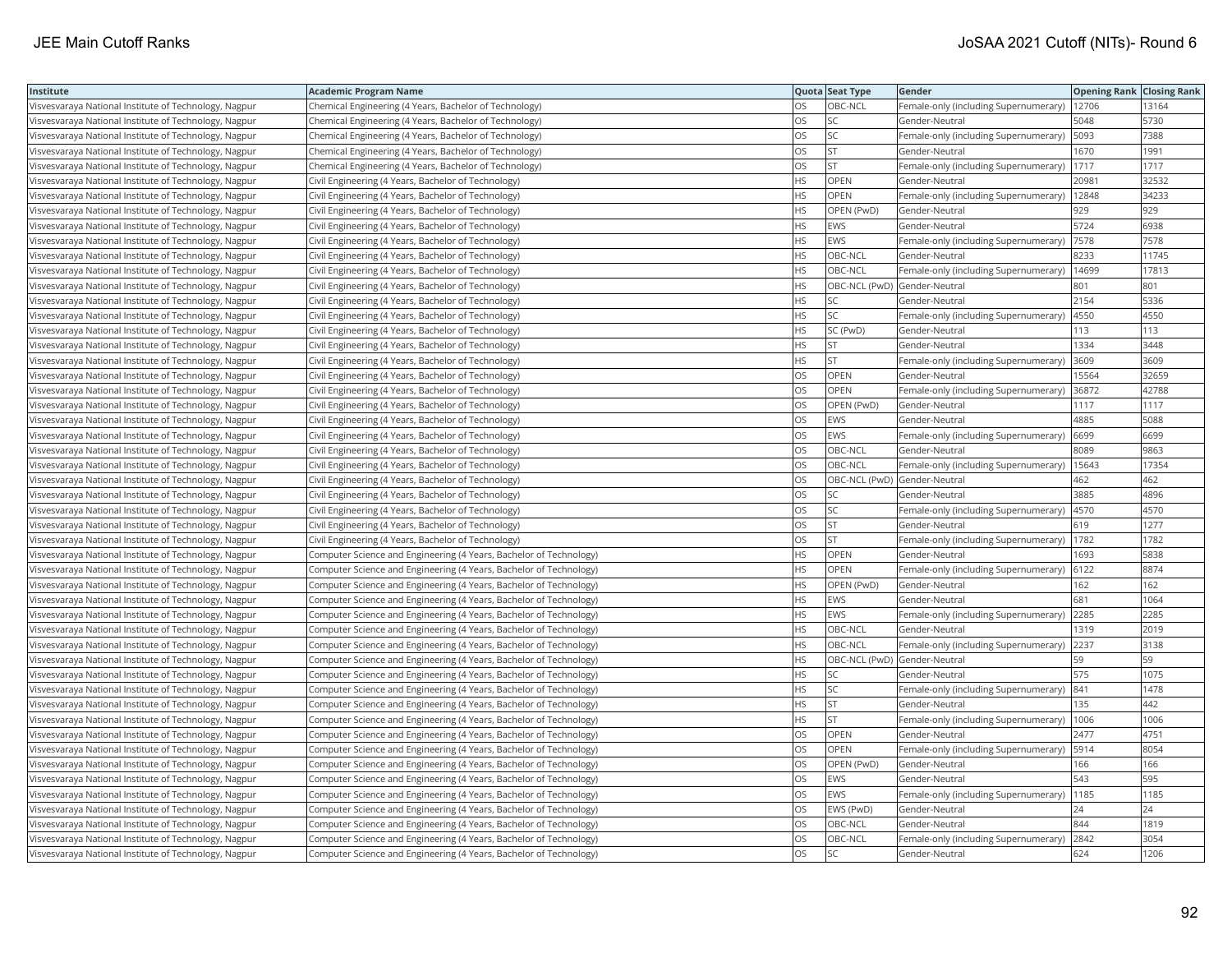| Institute                                             | <b>Academic Program Name</b>                                                |           | Quota Seat Type              | Gender                                        | <b>Opening Rank   Closing Rank</b> |       |
|-------------------------------------------------------|-----------------------------------------------------------------------------|-----------|------------------------------|-----------------------------------------------|------------------------------------|-------|
| Visvesvaraya National Institute of Technology, Nagpur | Computer Science and Engineering (4 Years, Bachelor of Technology)          | OS        | SC                           | Female-only (including Supernumerary)         | 1350                               | 1350  |
| Visvesvaraya National Institute of Technology, Nagpur | Computer Science and Engineering (4 Years, Bachelor of Technology)          | OS        | SC (PwD)                     | Gender-Neutral                                | 29                                 | 29    |
| Visvesvaraya National Institute of Technology, Nagpur | Computer Science and Engineering (4 Years, Bachelor of Technology)          | OS.       | lst.                         | Gender-Neutral                                | 218                                | 297   |
| Visvesvaraya National Institute of Technology, Nagpur | Computer Science and Engineering (4 Years, Bachelor of Technology)          | OS        | <b>ST</b>                    | Female-only (including Supernumerary)         | 481                                | 481   |
| Visvesvaraya National Institute of Technology, Nagpur | Electrical and Electronics Engineering (4 Years, Bachelor of Technology)    | HS        | <b>OPEN</b>                  | Gender-Neutral                                | 11275                              | 15453 |
| Visvesvaraya National Institute of Technology, Nagpur | Electrical and Electronics Engineering (4 Years, Bachelor of Technology)    | HS        | OPEN                         | Female-only (including Supernumerary)         | 16260                              | 20980 |
| Visvesvaraya National Institute of Technology, Nagpur | Electrical and Electronics Engineering (4 Years, Bachelor of Technology)    | ΗS        | OPEN (PwD)                   | Gender-Neutral                                | 413                                | 413   |
| Visvesvaraya National Institute of Technology, Nagpur | Electrical and Electronics Engineering (4 Years, Bachelor of Technology)    | HS        | EWS                          | Gender-Neutral                                | 2290                               | 2438  |
| Visvesvaraya National Institute of Technology, Nagpur | Electrical and Electronics Engineering (4 Years, Bachelor of Technology)    | HS        | EWS                          | Female-only (including Supernumerary)         | 3524                               | 4551  |
| Visvesvaraya National Institute of Technology, Nagpur | Electrical and Electronics Engineering (4 Years, Bachelor of Technology)    | HS        | EWS (PwD)                    | Gender-Neutral                                | 184                                | 184   |
| Visvesvaraya National Institute of Technology, Nagpur | Electrical and Electronics Engineering (4 Years, Bachelor of Technology)    | HS        | OBC-NCL                      | Gender-Neutral                                | 5089                               | 5896  |
| Visvesvaraya National Institute of Technology, Nagpur | Electrical and Electronics Engineering (4 Years, Bachelor of Technology)    | HS        | OBC-NCL                      | Female-only (including Supernumerary)         | 8024                               | 9741  |
| Visvesvaraya National Institute of Technology, Nagpur | Electrical and Electronics Engineering (4 Years, Bachelor of Technology)    | HS.       | OBC-NCL (PwD) Gender-Neutral |                                               | 197                                | 197   |
| Visvesvaraya National Institute of Technology, Nagpur | Electrical and Electronics Engineering (4 Years, Bachelor of Technology)    | НS        | <b>SC</b>                    | Gender-Neutral                                | 1836                               | 3011  |
| Visvesvaraya National Institute of Technology, Nagpur | Electrical and Electronics Engineering (4 Years, Bachelor of Technology)    | НS        | <b>SC</b>                    | Female-only (including Supernumerary)         | 3476                               | 4357  |
| Visvesvaraya National Institute of Technology, Nagpur | Electrical and Electronics Engineering (4 Years, Bachelor of Technology)    | HS        | <b>ST</b>                    | Gender-Neutral                                | 2019                               | 2186  |
| Visvesvaraya National Institute of Technology, Nagpur | Electrical and Electronics Engineering (4 Years, Bachelor of Technology)    | HS        | <b>ST</b>                    | Female-only (including Supernumerary)         | 2398                               | 2398  |
| Visvesvaraya National Institute of Technology, Nagpur | Electrical and Electronics Engineering (4 Years, Bachelor of Technology)    | OS        | OPEN                         | Gender-Neutral                                | 12630                              | 15135 |
| Visvesvaraya National Institute of Technology, Nagpur | Electrical and Electronics Engineering (4 Years, Bachelor of Technology)    | OS.       | OPEN                         | Female-only (including Supernumerary)         | 15848                              | 21093 |
| Visvesvaraya National Institute of Technology, Nagpur | Electrical and Electronics Engineering (4 Years, Bachelor of Technology)    | OS        | OPEN (PwD)                   | Gender-Neutral                                | 658                                | 658   |
| Visvesvaraya National Institute of Technology, Nagpur | Electrical and Electronics Engineering (4 Years, Bachelor of Technology)    | OS        | <b>EWS</b>                   | Gender-Neutral                                | 2063                               | 2190  |
| Visvesvaraya National Institute of Technology, Nagpur | Electrical and Electronics Engineering (4 Years, Bachelor of Technology)    | OS        | EWS                          | Female-only (including Supernumerary)         | 3375                               | 3375  |
| Visvesvaraya National Institute of Technology, Nagpur | Electrical and Electronics Engineering (4 Years, Bachelor of Technology)    | OS        | EWS (PwD)                    | Gender-Neutral                                | 165                                | 165   |
| Visvesvaraya National Institute of Technology, Nagpur | Electrical and Electronics Engineering (4 Years, Bachelor of Technology)    | OS.       | OBC-NCL                      | Gender-Neutral                                | 3665                               | 5321  |
| Visvesvaraya National Institute of Technology, Nagpur | Electrical and Electronics Engineering (4 Years, Bachelor of Technology)    | OS        | OBC-NCL                      | Female-only (including Supernumerary)         | 8527                               | 9346  |
| Visvesvaraya National Institute of Technology, Nagpur | Electrical and Electronics Engineering (4 Years, Bachelor of Technology)    | OS        | <b>SC</b>                    | Gender-Neutral                                | 1913                               | 3272  |
| Visvesvaraya National Institute of Technology, Nagpur | Electrical and Electronics Engineering (4 Years, Bachelor of Technology)    | OS        | <b>SC</b>                    | Female-only (including Supernumerary)         | 3384                               | 3384  |
| Visvesvaraya National Institute of Technology, Nagpur | Electrical and Electronics Engineering (4 Years, Bachelor of Technology)    | OS        | <b>ST</b>                    | Gender-Neutral                                | 925                                | 1188  |
| Visvesvaraya National Institute of Technology, Nagpur | Electrical and Electronics Engineering (4 Years, Bachelor of Technology)    | OS        | lst.                         | Female-only (including Supernumerary)         | 1298                               | 1298  |
| Visvesvaraya National Institute of Technology, Nagpur | Electronics and Communication Engineering (4 Years, Bachelor of Technology) | НS        | OPEN                         | Gender-Neutral                                | 7808                               | 11122 |
| Visvesvaraya National Institute of Technology, Nagpur | Electronics and Communication Engineering (4 Years, Bachelor of Technology) | HS.       | <b>OPEN</b>                  | Female-only (including Supernumerary)   10214 |                                    | 15802 |
| Visvesvaraya National Institute of Technology, Nagpur | Electronics and Communication Engineering (4 Years, Bachelor of Technology) | HS        | OPEN (PwD)                   | Gender-Neutral                                | 198                                | 198   |
| Visvesvaraya National Institute of Technology, Nagpur | Electronics and Communication Engineering (4 Years, Bachelor of Technology) | HS        | EWS                          | Gender-Neutral                                | 1469                               | 2213  |
| Visvesvaraya National Institute of Technology, Nagpur | Electronics and Communication Engineering (4 Years, Bachelor of Technology) | HS.       | EWS                          | Female-only (including Supernumerary)         | 2660                               | 2660  |
| Visvesvaraya National Institute of Technology, Nagpur | Electronics and Communication Engineering (4 Years, Bachelor of Technology) | HS        | OBC-NCL                      | Gender-Neutral                                | 2414                               | 4560  |
| Visvesvaraya National Institute of Technology, Nagpur | Electronics and Communication Engineering (4 Years, Bachelor of Technology) | HS        | OBC-NCL                      | Female-only (including Supernumerary)         | 4342                               | 5555  |
| Visvesvaraya National Institute of Technology, Nagpur | Electronics and Communication Engineering (4 Years, Bachelor of Technology) | HS        | SC                           | Gender-Neutral                                | 1234                               | 2105  |
| Visvesvaraya National Institute of Technology, Nagpur | Electronics and Communication Engineering (4 Years, Bachelor of Technology) | HS        | <b>SC</b>                    | Female-only (including Supernumerary)         | 2050                               | 2050  |
| Visvesvaraya National Institute of Technology, Nagpur | Electronics and Communication Engineering (4 Years, Bachelor of Technology) | ΗS        | SC (PwD)                     | Gender-Neutral                                | 52                                 | 52    |
| Visvesvaraya National Institute of Technology, Nagpur | Electronics and Communication Engineering (4 Years, Bachelor of Technology) | HS.       | <b>ST</b>                    | Gender-Neutral                                | 627                                | 861   |
| Visvesvaraya National Institute of Technology, Nagpur | Electronics and Communication Engineering (4 Years, Bachelor of Technology) | ΗS        | <b>ST</b>                    | Female-only (including Supernumerary)         | 1579                               | 1579  |
| Visvesvaraya National Institute of Technology, Nagpur | Electronics and Communication Engineering (4 Years, Bachelor of Technology) | OS        | OPEN                         | Gender-Neutral                                | 8330                               | 10276 |
| Visvesvaraya National Institute of Technology, Nagpur | Electronics and Communication Engineering (4 Years, Bachelor of Technology) | OS        | <b>OPEN</b>                  | Female-only (including Supernumerary)         | 10670                              | 12712 |
| Visvesvaraya National Institute of Technology, Nagpur | Electronics and Communication Engineering (4 Years, Bachelor of Technology) | OS        | OPEN (PwD)                   | Gender-Neutral                                | 261                                | 261   |
| Visvesvaraya National Institute of Technology, Nagpur | Electronics and Communication Engineering (4 Years, Bachelor of Technology) | OS.       | <b>EWS</b>                   | Gender-Neutral                                | 1341                               | 1372  |
| Visvesvaraya National Institute of Technology, Nagpur | Electronics and Communication Engineering (4 Years, Bachelor of Technology) | OS        | EWS                          | Female-only (including Supernumerary)         | 2431                               | 2490  |
| Visvesvaraya National Institute of Technology, Nagpur | Electronics and Communication Engineering (4 Years, Bachelor of Technology) | OS.       | OBC-NCL                      | Gender-Neutral                                | 2888                               | 3572  |
| Visvesvaraya National Institute of Technology, Nagpur | Electronics and Communication Engineering (4 Years, Bachelor of Technology) | OS        | OBC-NCL                      | Female-only (including Supernumerary)         | 5302                               | 6044  |
| Visvesvaraya National Institute of Technology, Nagpur | Electronics and Communication Engineering (4 Years, Bachelor of Technology) | OS        | OBC-NCL (PwD) Gender-Neutral |                                               | 178                                | 178   |
| Visvesvaraya National Institute of Technology, Nagpur | Electronics and Communication Engineering (4 Years, Bachelor of Technology) | OS.       | SC                           | Gender-Neutral                                | 1821                               | 2193  |
| Visvesvaraya National Institute of Technology, Nagpur | Electronics and Communication Engineering (4 Years, Bachelor of Technology) | <b>OS</b> | <b>SC</b>                    | Female-only (including Supernumerary)         | 2358                               | 2901  |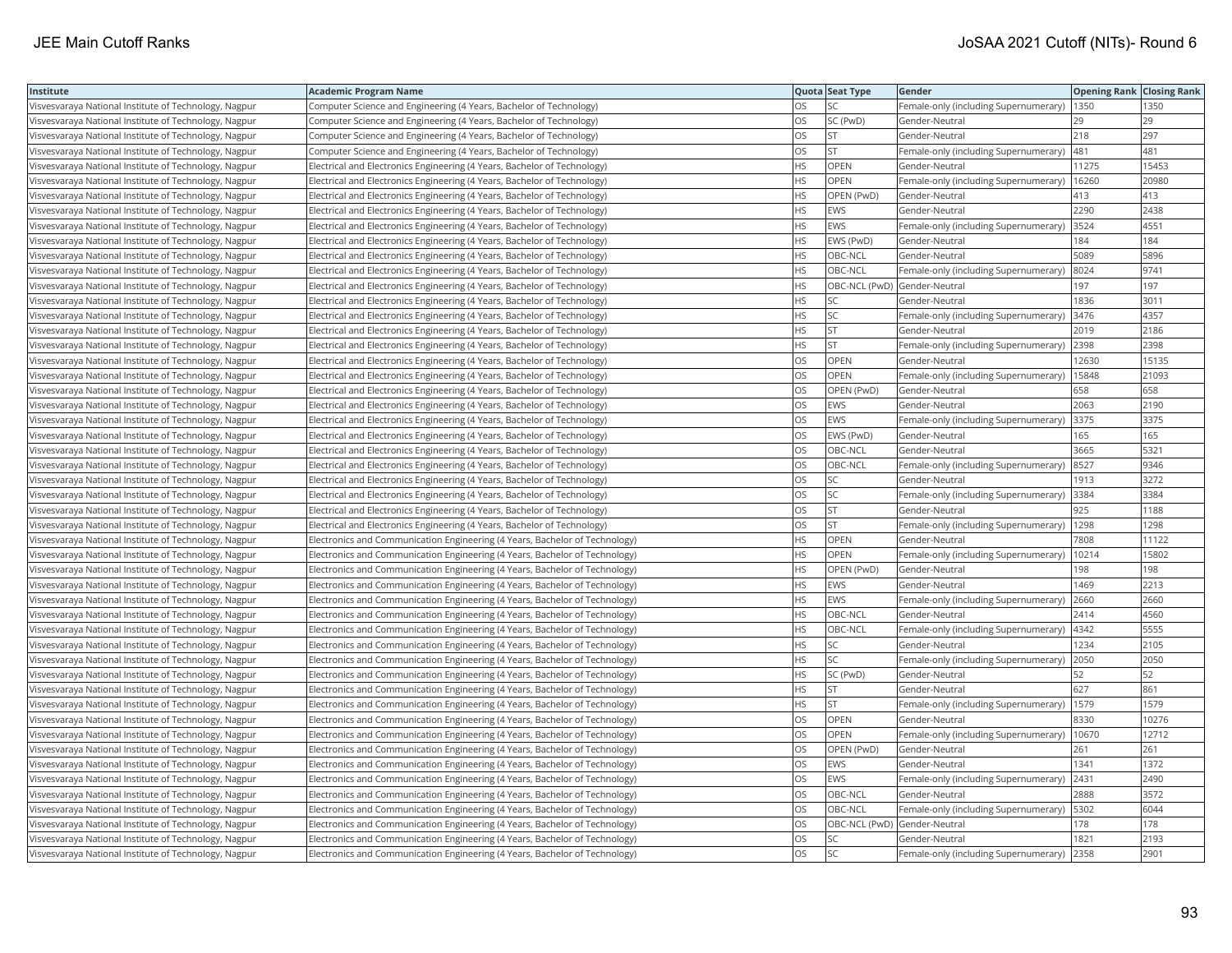| Institute                                             | <b>Academic Program Name</b>                                                |           | Quota Seat Type              | Gender                                     | <b>Opening Rank   Closing Rank</b> |       |
|-------------------------------------------------------|-----------------------------------------------------------------------------|-----------|------------------------------|--------------------------------------------|------------------------------------|-------|
| Visvesvaraya National Institute of Technology, Nagpur | Electronics and Communication Engineering (4 Years, Bachelor of Technology) | OS        | <b>ST</b>                    | Gender-Neutral                             | 643                                | 754   |
| Visvesvaraya National Institute of Technology, Nagpur | Electronics and Communication Engineering (4 Years, Bachelor of Technology) | OS.       | <b>ST</b>                    | Female-only (including Supernumerary)      | 767                                | 767   |
| Visvesvaraya National Institute of Technology, Nagpur | Electronics and Communication Engineering (4 Years, Bachelor of Technology) | OS.       | ST (PwD)                     | Gender-Neutral                             | 27                                 | 27    |
| Visvesvaraya National Institute of Technology, Nagpur | Mechanical Engineering (4 Years, Bachelor of Technology)                    | HS        | OPEN                         | Gender-Neutral                             | 14490                              | 22142 |
| Visvesvaraya National Institute of Technology, Nagpur | Mechanical Engineering (4 Years, Bachelor of Technology)                    | HS        | <b>OPEN</b>                  | Female-only (including Supernumerary)      | 27236                              | 32292 |
| Visvesvaraya National Institute of Technology, Nagpur | Mechanical Engineering (4 Years, Bachelor of Technology)                    | HS        | OPEN (PwD)                   | Gender-Neutral                             | 393                                | 393   |
| Visvesvaraya National Institute of Technology, Nagpur | Mechanical Engineering (4 Years, Bachelor of Technology)                    | HS        | <b>EWS</b>                   | Gender-Neutral                             | 3350                               | 4086  |
| Visvesvaraya National Institute of Technology, Nagpur | Mechanical Engineering (4 Years, Bachelor of Technology)                    | HS        | EWS                          | Female-only (including Supernumerary)      | 6532                               | 6532  |
| Visvesvaraya National Institute of Technology, Nagpur | Mechanical Engineering (4 Years, Bachelor of Technology)                    | HS        | OBC-NCL                      | Gender-Neutral                             | 5932                               | 7269  |
| Visvesvaraya National Institute of Technology, Nagpur | Mechanical Engineering (4 Years, Bachelor of Technology)                    | HS.       | OBC-NCL                      | Female-only (including Supernumerary)      | 10393                              | 14461 |
| Visvesvaraya National Institute of Technology, Nagpur | Mechanical Engineering (4 Years, Bachelor of Technology)                    | HS.       | OBC-NCL (PwD) Gender-Neutral |                                            | 433                                | 433   |
| Visvesvaraya National Institute of Technology, Nagpur | Mechanical Engineering (4 Years, Bachelor of Technology)                    | HS        | SC                           | Gender-Neutral                             | 2497                               | 4166  |
| Visvesvaraya National Institute of Technology, Nagpur | Mechanical Engineering (4 Years, Bachelor of Technology)                    | HS.       | <b>SC</b>                    | Female-only (including Supernumerary)      | 5271                               | 5996  |
| Visvesvaraya National Institute of Technology, Nagpur | Mechanical Engineering (4 Years, Bachelor of Technology)                    | HS        | <b>ST</b>                    | Gender-Neutral                             | 2966                               | 3457  |
| Visvesvaraya National Institute of Technology, Nagpur | Mechanical Engineering (4 Years, Bachelor of Technology)                    | HS        | <b>ST</b>                    | Female-only (including Supernumerary)      | 3796                               | 3796  |
| Visvesvaraya National Institute of Technology, Nagpur | Mechanical Engineering (4 Years, Bachelor of Technology)                    | OS.       | <b>OPEN</b>                  | Gender-Neutral                             | 17762                              | 21346 |
| Visvesvaraya National Institute of Technology, Nagpur | Mechanical Engineering (4 Years, Bachelor of Technology)                    | OS        | <b>OPEN</b>                  | Female-only (including Supernumerary)      | 25738                              | 34014 |
| Visvesvaraya National Institute of Technology, Nagpur | Mechanical Engineering (4 Years, Bachelor of Technology)                    | OS        | OPEN (PwD)                   | Gender-Neutral                             | 819                                | 819   |
| Visvesvaraya National Institute of Technology, Nagpur | Mechanical Engineering (4 Years, Bachelor of Technology)                    | OS.       | <b>EWS</b>                   | Gender-Neutral                             | 3049                               | 3163  |
| Visvesvaraya National Institute of Technology, Nagpur | Mechanical Engineering (4 Years, Bachelor of Technology)                    | OS        | <b>EWS</b>                   | Female-only (including Supernumerary)      | 6516                               | 6516  |
| Visvesvaraya National Institute of Technology, Nagpur | Mechanical Engineering (4 Years, Bachelor of Technology)                    | OS        | OBC-NCL                      | Gender-Neutral                             | 6238                               | 7163  |
| Visvesvaraya National Institute of Technology, Nagpur | Mechanical Engineering (4 Years, Bachelor of Technology)                    | OS        | OBC-NCL                      | Female-only (including Supernumerary)      | 11441                              | 14258 |
| Visvesvaraya National Institute of Technology, Nagpur | Mechanical Engineering (4 Years, Bachelor of Technology)                    | OS        | OBC-NCL (PwD) Gender-Neutral |                                            | 358                                | 358   |
| Visvesvaraya National Institute of Technology, Nagpur | Mechanical Engineering (4 Years, Bachelor of Technology)                    | OS        | SC                           | Gender-Neutral                             | 2997                               | 4548  |
| Visvesvaraya National Institute of Technology, Nagpur | Mechanical Engineering (4 Years, Bachelor of Technology)                    | OS        | <b>SC</b>                    | Female-only (including Supernumerary)      | 4956                               | 5460  |
| Visvesvaraya National Institute of Technology, Nagpur | Mechanical Engineering (4 Years, Bachelor of Technology)                    | OS        | <b>ST</b>                    | Gender-Neutral                             | 1366                               | 1475  |
| Visvesvaraya National Institute of Technology, Nagpur | Mechanical Engineering (4 Years, Bachelor of Technology)                    | OS.       | lst.                         | Female-only (including Supernumerary)      | 2530                               | 2530  |
| Visvesvaraya National Institute of Technology, Nagpur | Metallurgical and Materials Engineering (4 Years, Bachelor of Technology)   | HS        | <b>OPEN</b>                  | Gender-Neutral                             | 27004                              | 42331 |
| Visvesvaraya National Institute of Technology, Nagpur | Metallurgical and Materials Engineering (4 Years, Bachelor of Technology)   | HS        | <b>OPEN</b>                  | Female-only (including Supernumerary)      | 40608                              | 53180 |
| Visvesvaraya National Institute of Technology, Nagpur | Metallurgical and Materials Engineering (4 Years, Bachelor of Technology)   | HS        | <b>EWS</b>                   | Gender-Neutral                             | 6981                               | 7223  |
| Visvesvaraya National Institute of Technology, Nagpur | Metallurgical and Materials Engineering (4 Years, Bachelor of Technology)   | HS        | <b>EWS</b>                   | Female-only (including Supernumerary)      | 9120                               | 9120  |
| Visvesvaraya National Institute of Technology, Nagpur | Metallurgical and Materials Engineering (4 Years, Bachelor of Technology)   | HS        | OBC-NCL                      | Gender-Neutral                             | 11799                              | 13529 |
| Visvesvaraya National Institute of Technology, Nagpur | Metallurgical and Materials Engineering (4 Years, Bachelor of Technology)   | HS        | OBC-NCL                      | Female-only (including Supernumerary)      | 18521                              | 21423 |
| Visvesvaraya National Institute of Technology, Nagpur | Metallurgical and Materials Engineering (4 Years, Bachelor of Technology)   | HS        | <b>SC</b>                    | Gender-Neutral                             | 5301                               | 7670  |
| Visvesvaraya National Institute of Technology, Nagpur | Metallurgical and Materials Engineering (4 Years, Bachelor of Technology)   | HS        | <b>SC</b>                    | Female-only (including Supernumerary)      | 6487                               | 6633  |
| Visvesvaraya National Institute of Technology, Nagpur | Metallurgical and Materials Engineering (4 Years, Bachelor of Technology)   | HS        | <b>ST</b>                    | Gender-Neutral                             | 3431                               | 3941  |
| Visvesvaraya National Institute of Technology, Nagpur | Metallurgical and Materials Engineering (4 Years, Bachelor of Technology)   | HS        | <b>ST</b>                    | Female-only (including Supernumerary) 3671 |                                    | 3671  |
| Visvesvaraya National Institute of Technology, Nagpur | Metallurgical and Materials Engineering (4 Years, Bachelor of Technology)   | OS        | OPEN                         | Gender-Neutral                             | 30511                              | 40366 |
| Visvesvaraya National Institute of Technology, Nagpur | Metallurgical and Materials Engineering (4 Years, Bachelor of Technology)   | OS.       | <b>OPEN</b>                  | Female-only (including Supernumerary)      | 45758                              | 53487 |
| Visvesvaraya National Institute of Technology, Nagpur | Metallurgical and Materials Engineering (4 Years, Bachelor of Technology)   | OS        | OPEN (PwD)                   | Gender-Neutral                             | 2099                               | 2099  |
| Visvesvaraya National Institute of Technology, Nagpur | Metallurgical and Materials Engineering (4 Years, Bachelor of Technology)   | OS        | <b>EWS</b>                   | Gender-Neutral                             | 6098                               | 6203  |
| Visvesvaraya National Institute of Technology, Nagpur | Metallurgical and Materials Engineering (4 Years, Bachelor of Technology)   | OS        | EWS                          | Female-only (including Supernumerary)      | 9234                               | 9234  |
| Visvesvaraya National Institute of Technology, Nagpur | Metallurgical and Materials Engineering (4 Years, Bachelor of Technology)   | <b>OS</b> | OBC-NCL                      | Gender-Neutral                             | 10930                              | 13165 |
| Visvesvaraya National Institute of Technology, Nagpur | Metallurgical and Materials Engineering (4 Years, Bachelor of Technology)   | OS.       | OBC-NCL                      | Female-only (including Supernumerary)      | 17500                              | 18470 |
| Visvesvaraya National Institute of Technology, Nagpur | Metallurgical and Materials Engineering (4 Years, Bachelor of Technology)   | OS        | <b>SC</b>                    | Gender-Neutral                             | 6281                               | 6724  |
| Visvesvaraya National Institute of Technology, Nagpur | Metallurgical and Materials Engineering (4 Years, Bachelor of Technology)   | OS        | <b>SC</b>                    | Female-only (including Supernumerary)      | 8865                               | 9384  |
| Visvesvaraya National Institute of Technology, Nagpur | Metallurgical and Materials Engineering (4 Years, Bachelor of Technology)   | OS.       | lst                          | Gender-Neutral                             | 1737                               | 2258  |
| Visvesvaraya National Institute of Technology, Nagpur | Metallurgical and Materials Engineering (4 Years, Bachelor of Technology)   | OS        | <b>ST</b>                    | Female-only (including Supernumerary)      | 2833                               | 2833  |
| Visvesvaraya National Institute of Technology, Nagpur | Mining Engineering (4 Years, Bachelor of Technology)                        | HS        | OPEN                         | Gender-Neutral                             | 38476                              | 46983 |
| Visvesvaraya National Institute of Technology, Nagpur | Mining Engineering (4 Years, Bachelor of Technology)                        | HS.       | OPEN                         | Female-only (including Supernumerary)      | 53985                              | 55185 |
| Visvesvaraya National Institute of Technology, Nagpur | Mining Engineering (4 Years, Bachelor of Technology)                        | <b>HS</b> | <b>EWS</b>                   | Gender-Neutral                             | 7411                               | 7454  |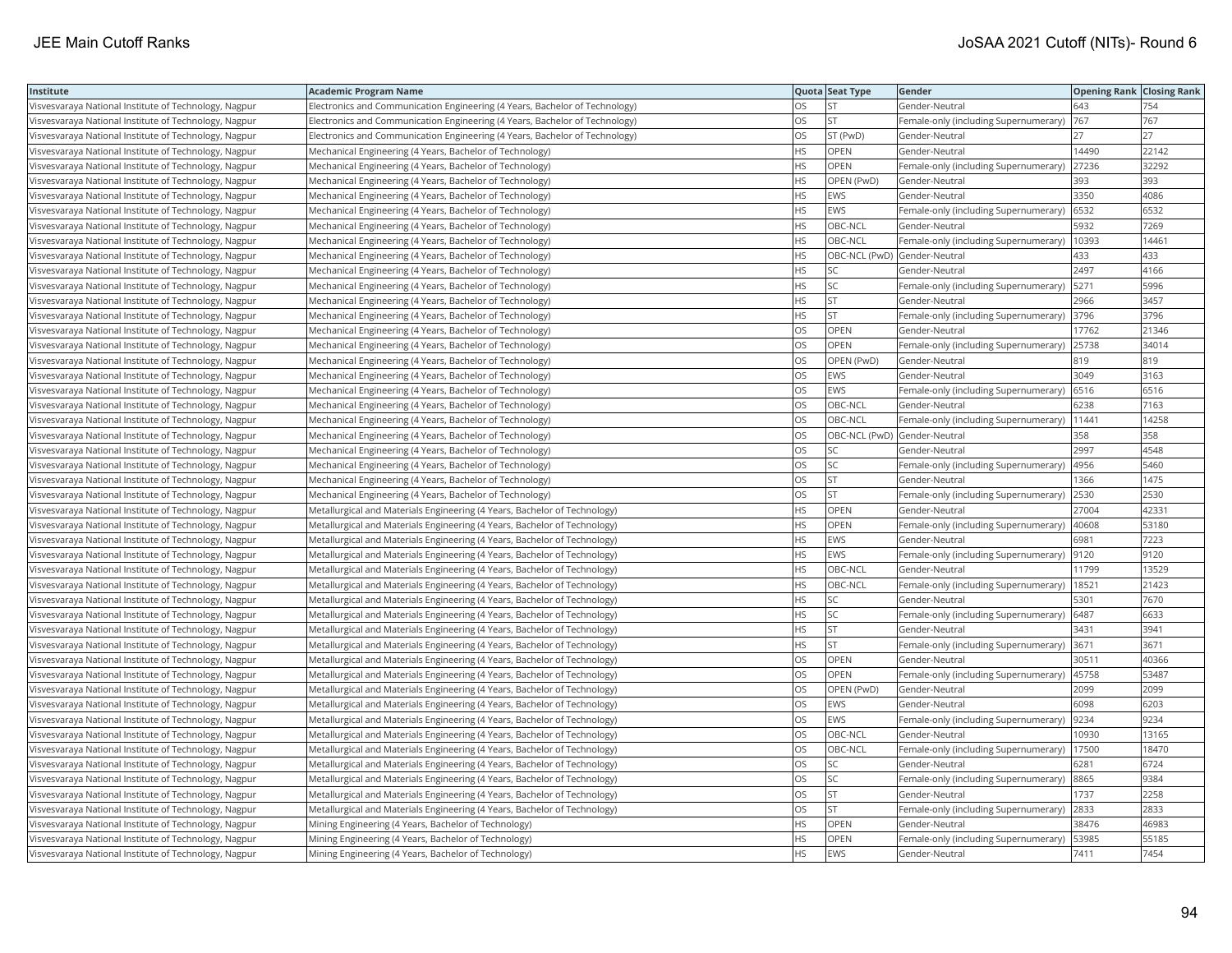| Institute                                             | <b>Academic Program Name</b>                           |           | Quota Seat Type              | Gender                                | <b>Opening Rank Closing Rank</b> |       |
|-------------------------------------------------------|--------------------------------------------------------|-----------|------------------------------|---------------------------------------|----------------------------------|-------|
| Visvesvaraya National Institute of Technology, Nagpur | Mining Engineering (4 Years, Bachelor of Technology)   | <b>HS</b> | OBC-NCL                      | Gender-Neutral                        | 13841                            | 4580  |
| Visvesvaraya National Institute of Technology, Nagpur | Mining Engineering (4 Years, Bachelor of Technology)   | HS.       | OBC-NCL                      | Female-only (including Supernumerary) | 19870                            | 23425 |
| Visvesvaraya National Institute of Technology, Nagpur | Mining Engineering (4 Years, Bachelor of Technology)   | <b>HS</b> | <b>SC</b>                    | Gender-Neutral                        | 7701                             | 7951  |
| Visvesvaraya National Institute of Technology, Nagpur | Mining Engineering (4 Years, Bachelor of Technology)   | <b>HS</b> | <b>SC</b>                    | Female-only (including Supernumerary) | 10675                            | 10675 |
| Visvesvaraya National Institute of Technology, Nagpur | Mining Engineering (4 Years, Bachelor of Technology)   | <b>HS</b> | <b>ST</b>                    | Gender-Neutral                        | 3668                             | 4644  |
| Visvesvaraya National Institute of Technology, Nagpur | Mining Engineering (4 Years, Bachelor of Technology)   | OS        | OPEN                         | Gender-Neutral                        | 36701                            | 42403 |
| Visvesvaraya National Institute of Technology, Nagpur | Mining Engineering (4 Years, Bachelor of Technology)   | OS        | OPEN                         | Female-only (including Supernumerary) | 55217                            | 56534 |
| Visvesvaraya National Institute of Technology, Nagpur | Mining Engineering (4 Years, Bachelor of Technology)   | OS        | <b>EWS</b>                   | Gender-Neutral                        | 6710                             | 7060  |
| Visvesvaraya National Institute of Technology, Nagpur | Mining Engineering (4 Years, Bachelor of Technology)   | <b>OS</b> | OBC-NCL                      | Gender-Neutral                        | 12046                            | 13943 |
| Visvesvaraya National Institute of Technology, Nagpur | Mining Engineering (4 Years, Bachelor of Technology)   | OS        | OBC-NCL                      | Female-only (including Supernumerary) | 18946                            | 21296 |
| Visvesvaraya National Institute of Technology, Nagpur | Mining Engineering (4 Years, Bachelor of Technology)   | <b>OS</b> | <b>SC</b>                    | Gender-Neutral                        | 7005                             | 7446  |
| Visvesvaraya National Institute of Technology, Nagpur | Mining Engineering (4 Years, Bachelor of Technology)   | OS        | <b>SC</b>                    | Female-only (including Supernumerary) | 10128                            | 10128 |
| Visvesvaraya National Institute of Technology, Nagpur | Mining Engineering (4 Years, Bachelor of Technology)   | OS        | <b>ST</b>                    | Gender-Neutral                        | 1894                             | 2345  |
| National Institute of Technology, Andhra Pradesh      | Bio Technology (4 Years, Bachelor of Technology)       | <b>HS</b> | OPEN                         | Gender-Neutral                        | 51966                            | 55702 |
| National Institute of Technology, Andhra Pradesh      | Bio Technology (4 Years, Bachelor of Technology)       | <b>HS</b> | OPEN                         | Female-only (including Supernumerary) | 36304                            | 50276 |
| National Institute of Technology, Andhra Pradesh      | Bio Technology (4 Years, Bachelor of Technology)       | HS.       | OPEN (PwD)                   | Gender-Neutral                        | 2037                             | 2037  |
| National Institute of Technology, Andhra Pradesh      | Bio Technology (4 Years, Bachelor of Technology)       | <b>HS</b> | <b>EWS</b>                   | Gender-Neutral                        | 8919                             | 8919  |
| National Institute of Technology, Andhra Pradesh      | Bio Technology (4 Years, Bachelor of Technology)       | <b>HS</b> | <b>EWS</b>                   | Female-only (including Supernumerary) | 9396                             | 9396  |
| National Institute of Technology, Andhra Pradesh      | Bio Technology (4 Years, Bachelor of Technology)       | <b>HS</b> | OBC-NCL                      | Gender-Neutral                        | 15962                            | 17099 |
| National Institute of Technology, Andhra Pradesh      | Bio Technology (4 Years, Bachelor of Technology)       | <b>HS</b> | OBC-NCL                      | Female-only (including Supernumerary) | 19084                            | 19084 |
| National Institute of Technology, Andhra Pradesh      | Bio Technology (4 Years, Bachelor of Technology)       | <b>HS</b> | <b>SC</b>                    | Gender-Neutral                        | 7955                             | 8177  |
| National Institute of Technology, Andhra Pradesh      | Bio Technology (4 Years, Bachelor of Technology)       | <b>HS</b> | <b>ST</b>                    | Gender-Neutral                        | 2596                             | 2596  |
| National Institute of Technology, Andhra Pradesh      | Bio Technology (4 Years, Bachelor of Technology)       | OS.       | <b>OPEN</b>                  | Gender-Neutral                        | 47147                            | 54123 |
| National Institute of Technology, Andhra Pradesh      | Bio Technology (4 Years, Bachelor of Technology)       | OS        | OPEN                         | Female-only (including Supernumerary) | 53979                            | 53979 |
| National Institute of Technology, Andhra Pradesh      | Bio Technology (4 Years, Bachelor of Technology)       | OS        | <b>EWS</b>                   | Gender-Neutral                        | 8261                             | 8261  |
| National Institute of Technology, Andhra Pradesh      | Bio Technology (4 Years, Bachelor of Technology)       | <b>OS</b> | OBC-NCL                      | Gender-Neutral                        | 15450                            | 16376 |
| National Institute of Technology, Andhra Pradesh      | Bio Technology (4 Years, Bachelor of Technology)       | <b>OS</b> | OBC-NCL                      | Female-only (including Supernumerary) | 19391                            | 19391 |
| National Institute of Technology, Andhra Pradesh      | Bio Technology (4 Years, Bachelor of Technology)       | OS        | OBC-NCL (PwD) Gender-Neutral |                                       | 953                              | 953   |
| National Institute of Technology, Andhra Pradesh      | Bio Technology (4 Years, Bachelor of Technology)       | OS        | <b>SC</b>                    | Gender-Neutral                        | 8867                             | 8870  |
| National Institute of Technology, Andhra Pradesh      | Bio Technology (4 Years, Bachelor of Technology)       | OS        | <b>SC</b>                    | Female-only (including Supernumerary) | 9182                             | 9182  |
| National Institute of Technology, Andhra Pradesh      | Bio Technology (4 Years, Bachelor of Technology)       | OS        | <b>ST</b>                    | Gender-Neutral                        | 2448                             | 2448  |
| National Institute of Technology, Andhra Pradesh      | Chemical Engineering (4 Years, Bachelor of Technology) | <b>HS</b> | <b>OPEN</b>                  | Gender-Neutral                        | 45905                            | 50815 |
| National Institute of Technology, Andhra Pradesh      | Chemical Engineering (4 Years, Bachelor of Technology) | <b>HS</b> | <b>OPEN</b>                  | Female-only (including Supernumerary) | 40208                            | 40208 |
| National Institute of Technology, Andhra Pradesh      | Chemical Engineering (4 Years, Bachelor of Technology) | <b>HS</b> | <b>EWS</b>                   | Gender-Neutral                        | 7708                             | 7708  |
| National Institute of Technology, Andhra Pradesh      | Chemical Engineering (4 Years, Bachelor of Technology) | <b>HS</b> | OBC-NCL                      | Gender-Neutral                        | 14503                            | 14791 |
| National Institute of Technology, Andhra Pradesh      | Chemical Engineering (4 Years, Bachelor of Technology) | <b>HS</b> | OBC-NCL                      | Female-only (including Supernumerary) | 17151                            | 17151 |
| National Institute of Technology, Andhra Pradesh      | Chemical Engineering (4 Years, Bachelor of Technology) | <b>HS</b> | SC                           | Gender-Neutral                        | 7052                             | 7778  |
| National Institute of Technology, Andhra Pradesh      | Chemical Engineering (4 Years, Bachelor of Technology) | HS.       | <b>SC</b>                    | Female-only (including Supernumerary) | 7543                             | 7543  |
| National Institute of Technology, Andhra Pradesh      | Chemical Engineering (4 Years, Bachelor of Technology) | HS.       | <b>ST</b>                    | Gender-Neutral                        | 2013                             | 2013  |
| National Institute of Technology, Andhra Pradesh      | Chemical Engineering (4 Years, Bachelor of Technology) | <b>OS</b> | OPEN                         | Gender-Neutral                        | 38455                            | 43302 |
| National Institute of Technology, Andhra Pradesh      | Chemical Engineering (4 Years, Bachelor of Technology) | OS        | OPEN                         | Female-only (including Supernumerary) | 44822                            | 45073 |
| National Institute of Technology, Andhra Pradesh      | Chemical Engineering (4 Years, Bachelor of Technology) | <b>OS</b> | OPEN (PwD)                   | Gender-Neutral                        | 2335                             | 2335  |
| National Institute of Technology, Andhra Pradesh      | Chemical Engineering (4 Years, Bachelor of Technology) | OS        | <b>EWS</b>                   | Gender-Neutral                        | 6689                             | 6689  |
| National Institute of Technology, Andhra Pradesh      | Chemical Engineering (4 Years, Bachelor of Technology) | OS        | <b>EWS</b>                   | Female-only (including Supernumerary) | 8615                             | 8615  |
| National Institute of Technology, Andhra Pradesh      | Chemical Engineering (4 Years, Bachelor of Technology) | <b>OS</b> | OBC-NCL                      | Gender-Neutral                        | 13166                            | 14682 |
| National Institute of Technology, Andhra Pradesh      | Chemical Engineering (4 Years, Bachelor of Technology) | OS.       | OBC-NCL                      | Female-only (including Supernumerary) | 19919                            | 19919 |
| National Institute of Technology, Andhra Pradesh      | Chemical Engineering (4 Years, Bachelor of Technology) | <b>OS</b> | SC.                          | Gender-Neutral                        | 6720                             | 7170  |
| National Institute of Technology, Andhra Pradesh      | Chemical Engineering (4 Years, Bachelor of Technology) | OS        | <b>ST</b>                    | Gender-Neutral                        | 1559                             | 1559  |
| National Institute of Technology, Andhra Pradesh      | Civil Engineering (4 Years, Bachelor of Technology)    | <b>HS</b> | <b>OPEN</b>                  | Gender-Neutral                        | 35502                            | 47795 |
| National Institute of Technology, Andhra Pradesh      | Civil Engineering (4 Years, Bachelor of Technology)    | HS.       | <b>OPEN</b>                  | Female-only (including Supernumerary) | 36168                            | 43451 |
| National Institute of Technology, Andhra Pradesh      | Civil Engineering (4 Years, Bachelor of Technology)    | <b>HS</b> | OPEN (PwD)                   | Gender-Neutral                        | 1088                             | 1088  |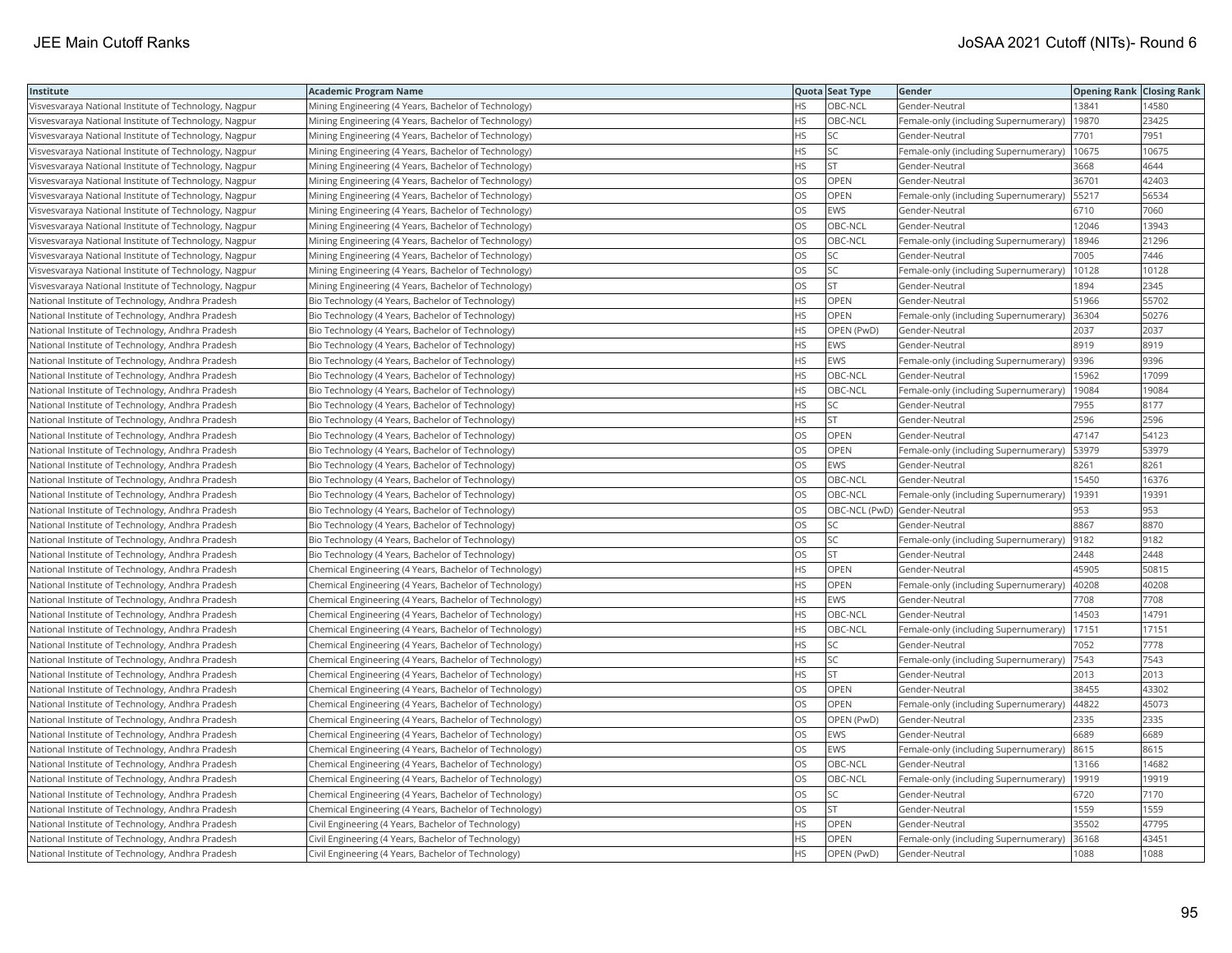| Institute                                        | Academic Program Name                                                    |           | Quota Seat Type              | Gender                                        | <b>Opening Rank Closing Rank</b> |       |
|--------------------------------------------------|--------------------------------------------------------------------------|-----------|------------------------------|-----------------------------------------------|----------------------------------|-------|
| National Institute of Technology, Andhra Pradesh | Civil Engineering (4 Years, Bachelor of Technology)                      | HS        | EWS                          | Gender-Neutral                                | 7288                             | 7705  |
| National Institute of Technology, Andhra Pradesh | Civil Engineering (4 Years, Bachelor of Technology)                      | <b>HS</b> | EWS                          | Female-only (including Supernumerary)         | 7851                             | 7851  |
| National Institute of Technology, Andhra Pradesh | Civil Engineering (4 Years, Bachelor of Technology)                      | <b>HS</b> | OBC-NCL                      | Gender-Neutral                                | 12444                            | 14652 |
| National Institute of Technology, Andhra Pradesh | Civil Engineering (4 Years, Bachelor of Technology)                      | HS.       | OBC-NCL                      | Female-only (including Supernumerary)         | 17096                            | 18206 |
| National Institute of Technology, Andhra Pradesh | Civil Engineering (4 Years, Bachelor of Technology)                      | HS.       | OBC-NCL (PwD) Gender-Neutral |                                               | 972                              | 972   |
| National Institute of Technology, Andhra Pradesh | Civil Engineering (4 Years, Bachelor of Technology)                      | HS        | SC                           | Gender-Neutral                                | 6205                             | 7043  |
| National Institute of Technology, Andhra Pradesh | Civil Engineering (4 Years, Bachelor of Technology)                      | HS        | SC                           | Female-only (including Supernumerary)         | 5896                             | 5896  |
| National Institute of Technology, Andhra Pradesh | Civil Engineering (4 Years, Bachelor of Technology)                      | HS        | <b>ST</b>                    | Gender-Neutral                                | 1827                             | 2512  |
| National Institute of Technology, Andhra Pradesh | Civil Engineering (4 Years, Bachelor of Technology)                      | HS        | <b>ST</b>                    | Female-only (including Supernumerary)         | 2985                             | 2985  |
| National Institute of Technology, Andhra Pradesh | Civil Engineering (4 Years, Bachelor of Technology)                      | OS        | OPEN                         | Gender-Neutral                                | 41316                            | 49142 |
| National Institute of Technology, Andhra Pradesh | Civil Engineering (4 Years, Bachelor of Technology)                      | OS.       | <b>OPEN</b>                  | Female-only (including Supernumerary)         | 43110                            | 55093 |
| National Institute of Technology, Andhra Pradesh | Civil Engineering (4 Years, Bachelor of Technology)                      | OS        | EWS                          | Gender-Neutral                                | 7493                             | 7852  |
| National Institute of Technology, Andhra Pradesh | Civil Engineering (4 Years, Bachelor of Technology)                      | <b>OS</b> | <b>EWS</b>                   | Female-only (including Supernumerary)  9160   |                                  | 9160  |
| National Institute of Technology, Andhra Pradesh | Civil Engineering (4 Years, Bachelor of Technology)                      | OS        | OBC-NCL                      | Gender-Neutral                                | 12813                            | 15014 |
| National Institute of Technology, Andhra Pradesh | Civil Engineering (4 Years, Bachelor of Technology)                      | OS        | OBC-NCL                      | Female-only (including Supernumerary)         | 20419                            | 20543 |
| National Institute of Technology, Andhra Pradesh | Civil Engineering (4 Years, Bachelor of Technology)                      | OS.       | SC                           | Gender-Neutral                                | 5197                             | 7746  |
| National Institute of Technology, Andhra Pradesh | Civil Engineering (4 Years, Bachelor of Technology)                      | OS        | SC                           | Female-only (including Supernumerary)  7814   |                                  | 8183  |
| National Institute of Technology, Andhra Pradesh | Civil Engineering (4 Years, Bachelor of Technology)                      | OS        | <b>ST</b>                    | Gender-Neutral                                | 1469                             | 2120  |
| National Institute of Technology, Andhra Pradesh | Computer Science and Engineering (4 Years, Bachelor of Technology)       | <b>HS</b> | <b>OPEN</b>                  | Gender-Neutral                                | 6013                             | 14746 |
| National Institute of Technology, Andhra Pradesh | Computer Science and Engineering (4 Years, Bachelor of Technology)       | HS        | OPEN                         | Female-only (including Supernumerary)         | 8038                             | 12173 |
| National Institute of Technology, Andhra Pradesh | Computer Science and Engineering (4 Years, Bachelor of Technology)       | HS.       | OPEN (PwD)                   | Gender-Neutral                                | 337                              | 337   |
| National Institute of Technology, Andhra Pradesh | Computer Science and Engineering (4 Years, Bachelor of Technology)       | HS.       | OPEN (PwD)                   | Female-only (including Supernumerary) 355     |                                  | 355   |
| National Institute of Technology, Andhra Pradesh | Computer Science and Engineering (4 Years, Bachelor of Technology)       | HS        | EWS                          | Gender-Neutral                                | 2054                             | 2165  |
| National Institute of Technology, Andhra Pradesh | Computer Science and Engineering (4 Years, Bachelor of Technology)       | HS        | EWS                          | Female-only (including Supernumerary)         | 2304                             | 2334  |
| National Institute of Technology, Andhra Pradesh | Computer Science and Engineering (4 Years, Bachelor of Technology)       | HS.       | OBC-NCL                      | Gender-Neutral                                | 3402                             | 4930  |
| National Institute of Technology, Andhra Pradesh | Computer Science and Engineering (4 Years, Bachelor of Technology)       | HS.       | OBC-NCL                      | Female-only (including Supernumerary) 3224    |                                  | 5985  |
| National Institute of Technology, Andhra Pradesh | Computer Science and Engineering (4 Years, Bachelor of Technology)       | HS.       | OBC-NCL (PwD) Gender-Neutral |                                               | 153                              | 153   |
| National Institute of Technology, Andhra Pradesh | Computer Science and Engineering (4 Years, Bachelor of Technology)       | HS        | SC                           | Gender-Neutral                                | 1570                             | 2554  |
| National Institute of Technology, Andhra Pradesh | Computer Science and Engineering (4 Years, Bachelor of Technology)       | HS        | SC                           | Female-only (including Supernumerary)         | 2074                             | 2323  |
| National Institute of Technology, Andhra Pradesh | Computer Science and Engineering (4 Years, Bachelor of Technology)       | HS        | <b>ST</b>                    | Gender-Neutral                                | 830                              | 1289  |
| National Institute of Technology, Andhra Pradesh | Computer Science and Engineering (4 Years, Bachelor of Technology)       | HS.       | <b>ST</b>                    | Female-only (including Supernumerary)  873    |                                  | 873   |
| National Institute of Technology, Andhra Pradesh | Computer Science and Engineering (4 Years, Bachelor of Technology)       | OS        | OPEN                         | Gender-Neutral                                | 8140                             | 18795 |
| National Institute of Technology, Andhra Pradesh | Computer Science and Engineering (4 Years, Bachelor of Technology)       | OS        | OPEN                         | Female-only (including Supernumerary)   14400 |                                  | 24056 |
| National Institute of Technology, Andhra Pradesh | Computer Science and Engineering (4 Years, Bachelor of Technology)       | OS        | OPEN (PwD)                   | Gender-Neutral                                | 223                              | 223   |
| National Institute of Technology, Andhra Pradesh | Computer Science and Engineering (4 Years, Bachelor of Technology)       | <b>OS</b> | EWS                          | Gender-Neutral                                | 2630                             | 2906  |
| National Institute of Technology, Andhra Pradesh | Computer Science and Engineering (4 Years, Bachelor of Technology)       | OS        | EWS                          | Female-only (including Supernumerary)         | 3648                             | 3989  |
| National Institute of Technology, Andhra Pradesh | Computer Science and Engineering (4 Years, Bachelor of Technology)       | OS        | EWS (PwD)                    | Gender-Neutral                                | 147                              | 147   |
| National Institute of Technology, Andhra Pradesh | Computer Science and Engineering (4 Years, Bachelor of Technology)       | OS        | OBC-NCL                      | Gender-Neutral                                | 4107                             | 5596  |
| National Institute of Technology, Andhra Pradesh | Computer Science and Engineering (4 Years, Bachelor of Technology)       | OS.       | OBC-NCL                      | Female-only (including Supernumerary)         | 5874                             | 7764  |
| National Institute of Technology, Andhra Pradesh | Computer Science and Engineering (4 Years, Bachelor of Technology)       | OS        | OBC-NCL (PwD) Gender-Neutral |                                               | 177                              | 177   |
| National Institute of Technology, Andhra Pradesh | Computer Science and Engineering (4 Years, Bachelor of Technology)       | OS        | SC                           | Gender-Neutral                                | 1979                             | 3711  |
| National Institute of Technology, Andhra Pradesh | Computer Science and Engineering (4 Years, Bachelor of Technology)       | OS        | SC                           | Female-only (including Supernumerary)         | 3989                             | 4122  |
| National Institute of Technology, Andhra Pradesh | Computer Science and Engineering (4 Years, Bachelor of Technology)       | OS        | SC (PwD)                     | Gender-Neutral                                | 117                              | 117   |
| National Institute of Technology, Andhra Pradesh | Computer Science and Engineering (4 Years, Bachelor of Technology)       | OS        | <b>ST</b>                    | Gender-Neutral                                | 415                              | 1263  |
| National Institute of Technology, Andhra Pradesh | Computer Science and Engineering (4 Years, Bachelor of Technology)       | OS        | <b>ST</b>                    | Female-only (including Supernumerary)   1247  |                                  | 1247  |
| National Institute of Technology, Andhra Pradesh | Electrical and Electronics Engineering (4 Years, Bachelor of Technology) | HS        | OPEN                         | Gender-Neutral                                | 22445                            | 31678 |
| National Institute of Technology, Andhra Pradesh | Electrical and Electronics Engineering (4 Years, Bachelor of Technology) | <b>HS</b> | <b>OPEN</b>                  | Female-only (including Supernumerary) 23240   |                                  | 31983 |
| National Institute of Technology, Andhra Pradesh | Electrical and Electronics Engineering (4 Years, Bachelor of Technology) | HS        | OPEN (PwD)                   | Gender-Neutral                                | 503                              | 503   |
| National Institute of Technology, Andhra Pradesh | Electrical and Electronics Engineering (4 Years, Bachelor of Technology) | HS.       | EWS                          | Gender-Neutral                                | 4828                             | 5079  |
| National Institute of Technology, Andhra Pradesh | Electrical and Electronics Engineering (4 Years, Bachelor of Technology) | HS.       | EWS                          | Female-only (including Supernumerary)         | 5306                             | 5306  |
| National Institute of Technology, Andhra Pradesh | Electrical and Electronics Engineering (4 Years, Bachelor of Technology) | <b>HS</b> | OBC-NCL                      | Gender-Neutral                                | 7847                             | 9462  |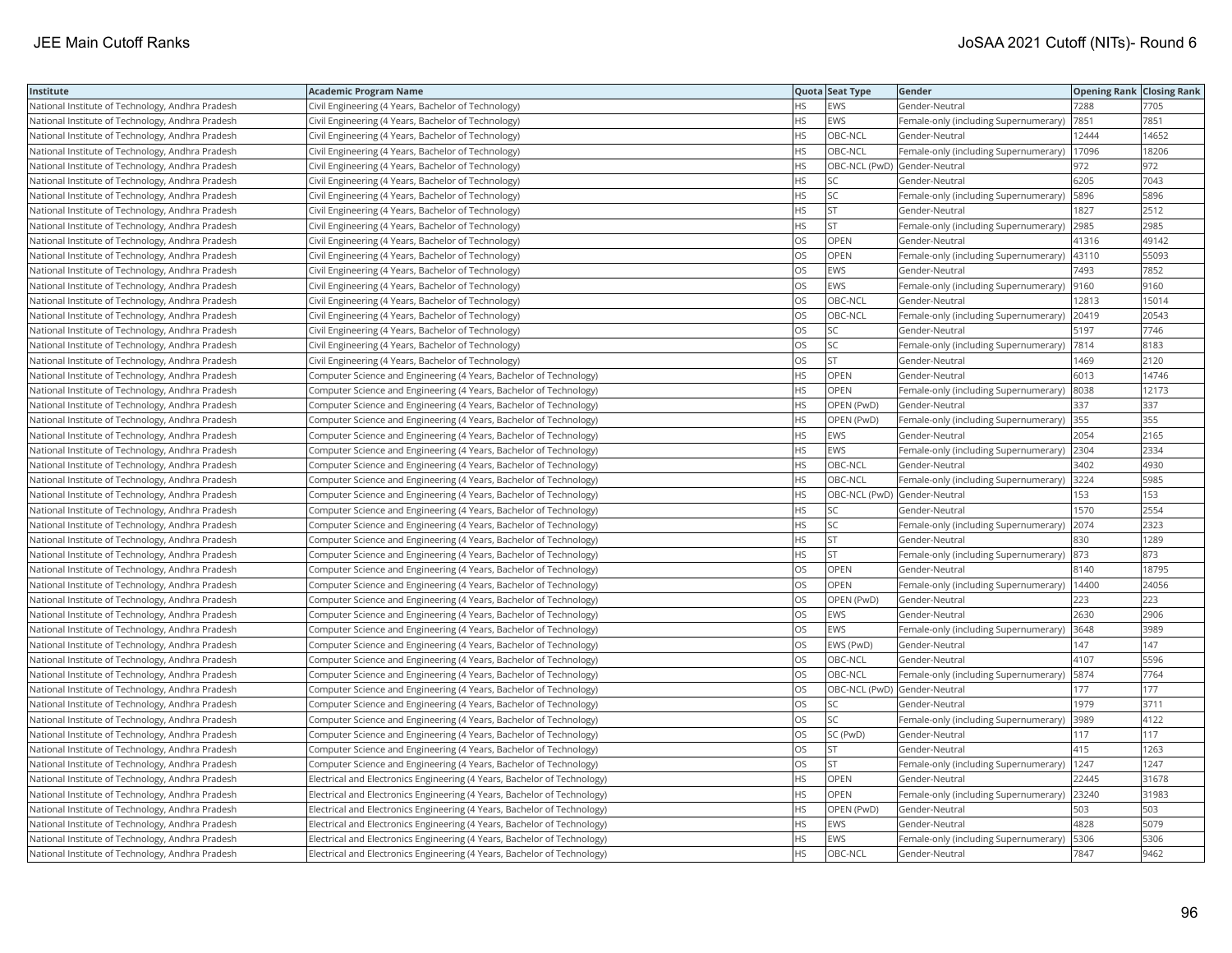| Institute                                        | Academic Program Name                                                        |           | Quota Seat Type              | Gender                                      | <b>Opening Rank Closing Rank</b> |       |
|--------------------------------------------------|------------------------------------------------------------------------------|-----------|------------------------------|---------------------------------------------|----------------------------------|-------|
| National Institute of Technology, Andhra Pradesh | Electrical and Electronics Engineering (4 Years, Bachelor of Technology)     | НS        | OBC-NCL                      | Female-only (including Supernumerary)       | 9185                             | 11165 |
| National Institute of Technology, Andhra Pradesh | Electrical and Electronics Engineering (4 Years, Bachelor of Technology)     | HS.       | OBC-NCL (PwD) Gender-Neutral |                                             | 407                              | 407   |
| National Institute of Technology, Andhra Pradesh | Electrical and Electronics Engineering (4 Years, Bachelor of Technology)     | <b>HS</b> | SC                           | Gender-Neutral                              | 3251                             | 5221  |
| National Institute of Technology, Andhra Pradesh | Electrical and Electronics Engineering (4 Years, Bachelor of Technology)     | HS.       | SC                           | Female-only (including Supernumerary)       | 3988                             | 4238  |
| National Institute of Technology, Andhra Pradesh | Electrical and Electronics Engineering (4 Years, Bachelor of Technology)     | НS        | SC (PwD)                     | Gender-Neutral                              | 167                              | 167   |
| National Institute of Technology, Andhra Pradesh | Electrical and Electronics Engineering (4 Years, Bachelor of Technology)     | HS.       | <b>ST</b>                    | Gender-Neutral                              | 2036                             | 2381  |
| National Institute of Technology, Andhra Pradesh | Electrical and Electronics Engineering (4 Years, Bachelor of Technology)     | HS        | <b>ST</b>                    | Female-only (including Supernumerary)       | 2040                             | 2040  |
| National Institute of Technology, Andhra Pradesh | Electrical and Electronics Engineering (4 Years, Bachelor of Technology)     | OS        | OPEN                         | Gender-Neutral                              | 24730                            | 3633  |
| National Institute of Technology, Andhra Pradesh | Electrical and Electronics Engineering (4 Years, Bachelor of Technology)     | OS        | OPEN                         | Female-only (including Supernumerary)       | 34913                            | 37204 |
| National Institute of Technology, Andhra Pradesh | Electrical and Electronics Engineering (4 Years, Bachelor of Technology)     | OS        | OPEN (PwD)                   | Gender-Neutral                              | 1170                             | 1170  |
| National Institute of Technology, Andhra Pradesh | Electrical and Electronics Engineering (4 Years, Bachelor of Technology)     | <b>OS</b> | <b>EWS</b>                   | Gender-Neutral                              | 5526                             | 5837  |
| National Institute of Technology, Andhra Pradesh | Electrical and Electronics Engineering (4 Years, Bachelor of Technology)     | OS        | EWS                          | Female-only (including Supernumerary)       | 7222                             | 7222  |
| National Institute of Technology, Andhra Pradesh | Electrical and Electronics Engineering (4 Years, Bachelor of Technology)     | OS        | OBC-NCL                      | Gender-Neutral                              | 8997                             | 10920 |
| National Institute of Technology, Andhra Pradesh | Electrical and Electronics Engineering (4 Years, Bachelor of Technology)     | OS        | OBC-NCL                      | Female-only (including Supernumerary)       | 12761                            | 15390 |
| National Institute of Technology, Andhra Pradesh | Electrical and Electronics Engineering (4 Years, Bachelor of Technology)     | OS.       |                              | OBC-NCL (PwD) Gender-Neutral                | 704                              | 704   |
| National Institute of Technology, Andhra Pradesh | Electrical and Electronics Engineering (4 Years, Bachelor of Technology)     | OS.       | SC                           | Gender-Neutral                              | 5724                             | 6685  |
| National Institute of Technology, Andhra Pradesh | Electrical and Electronics Engineering (4 Years, Bachelor of Technology)     | OS        | SC                           | Female-only (including Supernumerary)       | 6031                             | 6295  |
| National Institute of Technology, Andhra Pradesh | Electrical and Electronics Engineering (4 Years, Bachelor of Technology)     | OS        | <b>ST</b>                    | Gender-Neutral                              | 1850                             | 2147  |
| National Institute of Technology, Andhra Pradesh | Electrical and Electronics Engineering (4 Years, Bachelor of Technology)     | OS.       | <b>ST</b>                    | Female-only (including Supernumerary)       | 2478                             | 2478  |
| National Institute of Technology, Andhra Pradesh | Electronics and Communication Engineering (4 Years, Bachelor of Technology)  | HS        | <b>OPEN</b>                  | Gender-Neutral                              | 15035                            | 21656 |
| National Institute of Technology, Andhra Pradesh | Electronics and Communication Engineering (4 Years, Bachelor of Technology)  | <b>HS</b> | <b>OPEN</b>                  | Female-only (including Supernumerary)       | 16874                            | 21079 |
| National Institute of Technology, Andhra Pradesh | Electronics and Communication Engineering (4 Years, Bachelor of Technology)  | HS.       | OPEN (PwD)                   | Gender-Neutral                              | 338                              | 338   |
| National Institute of Technology, Andhra Pradesh | Electronics and Communication Engineering (4 Years, Bachelor of Technology)  | HS        | <b>EWS</b>                   | Gender-Neutral                              | 3135                             | 3527  |
| National Institute of Technology, Andhra Pradesh | Electronics and Communication Engineering (4 Years, Bachelor of Technology)  | HS.       | <b>EWS</b>                   | Female-only (including Supernumerary)       | 3549                             | 3704  |
| National Institute of Technology, Andhra Pradesh | Electronics and Communication Engineering (4 Years, Bachelor of Technology)  | HS.       | OBC-NCL                      | Gender-Neutral                              | 5544                             | 6843  |
| National Institute of Technology, Andhra Pradesh | Electronics and Communication Engineering (4 Years, Bachelor of Technology)  | <b>HS</b> | OBC-NCL                      | Female-only (including Supernumerary)  6098 |                                  | 7673  |
| National Institute of Technology, Andhra Pradesh | Electronics and Communication Engineering (4 Years, Bachelor of Technology)  | НS        | OBC-NCL (PwD) Gender-Neutral |                                             | 168                              | 168   |
| National Institute of Technology, Andhra Pradesh | Electronics and Communication Engineering (4 Years, Bachelor of Technology)  | HS.       | SC                           | Gender-Neutral                              | 2000                             | 3975  |
| National Institute of Technology, Andhra Pradesh | Electronics and Communication Engineering (4 Years, Bachelor of Technology)  | HS.       | <b>SC</b>                    | Female-only (including Supernumerary)       | 2627                             | 3617  |
| National Institute of Technology, Andhra Pradesh | [Electronics and Communication Engineering (4 Years, Bachelor of Technology) | ΗS        | SC (PwD)                     | Gender-Neutral                              | 164                              | 164   |
| National Institute of Technology, Andhra Pradesh | Electronics and Communication Engineering (4 Years, Bachelor of Technology)  | HS.       | <b>ST</b>                    | Gender-Neutral                              | 1481                             | 1989  |
| National Institute of Technology, Andhra Pradesh | Electronics and Communication Engineering (4 Years, Bachelor of Technology)  | HS.       | <b>ST</b>                    | Female-only (including Supernumerary)       | 1844                             | 1844  |
| National Institute of Technology, Andhra Pradesh | Electronics and Communication Engineering (4 Years, Bachelor of Technology)  | OS        | OPEN                         | Gender-Neutral                              | 20219                            | 28570 |
| National Institute of Technology, Andhra Pradesh | Electronics and Communication Engineering (4 Years, Bachelor of Technology)  | OS        | OPEN                         | Female-only (including Supernumerary)       | 25026                            | 34399 |
| National Institute of Technology, Andhra Pradesh | Electronics and Communication Engineering (4 Years, Bachelor of Technology)  | OS        | OPEN (PwD)                   | Gender-Neutral                              | 664                              | 664   |
| National Institute of Technology, Andhra Pradesh | Electronics and Communication Engineering (4 Years, Bachelor of Technology)  | OS        | OPEN (PwD)                   | Female-only (including Supernumerary)       | 1880                             | 1880  |
| National Institute of Technology, Andhra Pradesh | Electronics and Communication Engineering (4 Years, Bachelor of Technology)  | OS        | <b>EWS</b>                   | Gender-Neutral                              | 4254                             | 4493  |
| National Institute of Technology, Andhra Pradesh | Electronics and Communication Engineering (4 Years, Bachelor of Technology)  | OS        | <b>EWS</b>                   | Female-only (including Supernumerary)       | 5469                             | 5582  |
| National Institute of Technology, Andhra Pradesh | Electronics and Communication Engineering (4 Years, Bachelor of Technology)  | OS        | EWS (PwD)                    | Gender-Neutral                              | 242                              | 242   |
| National Institute of Technology, Andhra Pradesh | Electronics and Communication Engineering (4 Years, Bachelor of Technology)  | OS.       | OBC-NCL                      | Gender-Neutral                              | 7911                             | 9340  |
| National Institute of Technology, Andhra Pradesh | Electronics and Communication Engineering (4 Years, Bachelor of Technology)  | OS        | OBC-NCL                      | Female-only (including Supernumerary)       | 9075                             | 11660 |
| National Institute of Technology, Andhra Pradesh | Electronics and Communication Engineering (4 Years, Bachelor of Technology)  | OS        | OBC-NCL (PwD) Gender-Neutral |                                             | 608                              | 608   |
| National Institute of Technology, Andhra Pradesh | Electronics and Communication Engineering (4 Years, Bachelor of Technology)  | OS        | <b>SC</b>                    | Gender-Neutral                              | 4051                             | 5412  |
| National Institute of Technology, Andhra Pradesh | Electronics and Communication Engineering (4 Years, Bachelor of Technology)  | OS        | SC                           | Female-only (including Supernumerary)       | 4408                             | 5305  |
| National Institute of Technology, Andhra Pradesh | Electronics and Communication Engineering (4 Years, Bachelor of Technology)  | OS        | lst                          | Gender-Neutral                              | 1043                             | 1746  |
| National Institute of Technology, Andhra Pradesh | [Electronics and Communication Engineering (4 Years, Bachelor of Technology) | OS        | <b>ST</b>                    | Female-only (including Supernumerary)       | 1867                             | 1867  |
| National Institute of Technology, Andhra Pradesh | Mechanical Engineering (4 Years, Bachelor of Technology)                     | HS.       | OPEN                         | Gender-Neutral                              | 29511                            | 38826 |
| National Institute of Technology, Andhra Pradesh | Mechanical Engineering (4 Years, Bachelor of Technology)                     | НS        | OPEN                         | Female-only (including Supernumerary)       | 43979                            | 49625 |
| National Institute of Technology, Andhra Pradesh | Mechanical Engineering (4 Years, Bachelor of Technology)                     | HS        | OPEN (PwD)                   | Gender-Neutral                              | 851                              | 851   |
| National Institute of Technology, Andhra Pradesh | Mechanical Engineering (4 Years, Bachelor of Technology)                     | HS.       | <b>EWS</b>                   | Gender-Neutral                              | 5920                             | 6251  |
| National Institute of Technology, Andhra Pradesh | Mechanical Engineering (4 Years, Bachelor of Technology)                     | <b>HS</b> | <b>EWS</b>                   | Female-only (including Supernumerary)  7632 |                                  | 7632  |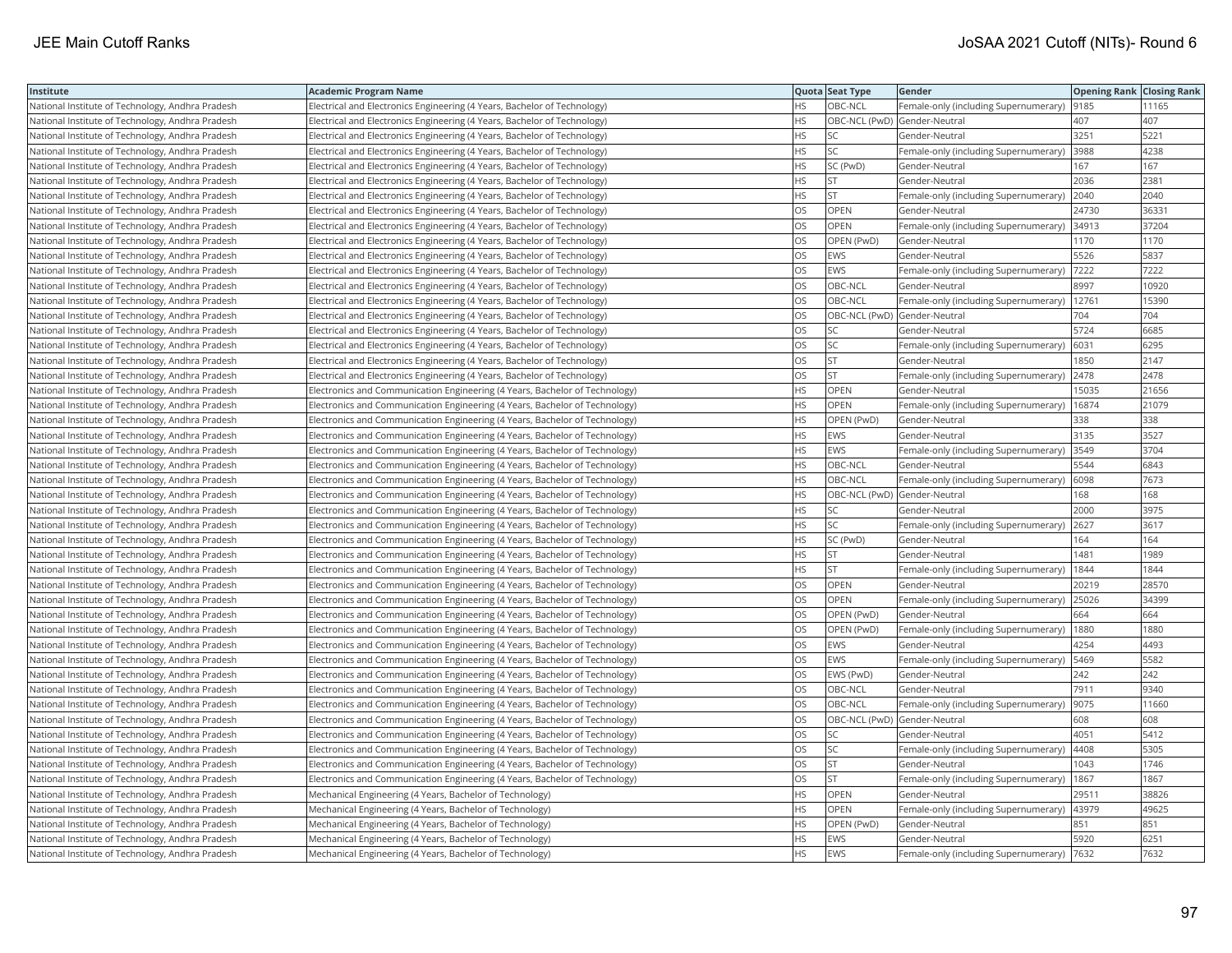| Institute                                                       | <b>Academic Program Name</b>                                              |           | Quota Seat Type              | Gender                                        | <b>Opening Rank Closing Rank</b> |       |
|-----------------------------------------------------------------|---------------------------------------------------------------------------|-----------|------------------------------|-----------------------------------------------|----------------------------------|-------|
| National Institute of Technology, Andhra Pradesh                | Mechanical Engineering (4 Years, Bachelor of Technology)                  | HS.       | OBC-NCL                      | Gender-Neutral                                | 9732                             | 11747 |
| National Institute of Technology, Andhra Pradesh                | Mechanical Engineering (4 Years, Bachelor of Technology)                  | HS        | OBC-NCL                      | Female-only (including Supernumerary)         | 17212                            | 18348 |
| National Institute of Technology, Andhra Pradesh                | Mechanical Engineering (4 Years, Bachelor of Technology)                  | HS        | OBC-NCL (PwD) Gender-Neutral |                                               | 320                              | 320   |
| National Institute of Technology, Andhra Pradesh                | Mechanical Engineering (4 Years, Bachelor of Technology)                  | HS        | SC                           | Gender-Neutral                                | 4231                             | 6127  |
| National Institute of Technology, Andhra Pradesh                | Mechanical Engineering (4 Years, Bachelor of Technology)                  | <b>HS</b> | <b>SC</b>                    | Female-only (including Supernumerary)         | 6316                             | 7305  |
| National Institute of Technology, Andhra Pradesh                | Mechanical Engineering (4 Years, Bachelor of Technology)                  | HS        | <b>ST</b>                    | Gender-Neutral                                | 2279                             | 2862  |
| National Institute of Technology, Andhra Pradesh                | Mechanical Engineering (4 Years, Bachelor of Technology)                  | HS        | <b>ST</b>                    | Female-only (including Supernumerary) 3468    |                                  | 3468  |
| National Institute of Technology, Andhra Pradesh                | Mechanical Engineering (4 Years, Bachelor of Technology)                  | OS        | OPEN                         | Gender-Neutral                                | 33320                            | 41928 |
| National Institute of Technology, Andhra Pradesh                | Mechanical Engineering (4 Years, Bachelor of Technology)                  | OS        | OPEN                         | Female-only (including Supernumerary)         | 30659                            | 50330 |
| National Institute of Technology, Andhra Pradesh                | Mechanical Engineering (4 Years, Bachelor of Technology)                  | OS        | OPEN (PwD)                   | Gender-Neutral                                | 1625                             | 1625  |
| National Institute of Technology, Andhra Pradesh                | Mechanical Engineering (4 Years, Bachelor of Technology)                  | OS        | <b>EWS</b>                   | Gender-Neutral                                | 6534                             | 6945  |
| National Institute of Technology, Andhra Pradesh                | Mechanical Engineering (4 Years, Bachelor of Technology)                  | OS        | EWS                          | Female-only (including Supernumerary)         | 8872                             | 8872  |
| National Institute of Technology, Andhra Pradesh                | Mechanical Engineering (4 Years, Bachelor of Technology)                  | OS        | OBC-NCL                      | Gender-Neutral                                | 11353                            | 13082 |
| National Institute of Technology, Andhra Pradesh                | Mechanical Engineering (4 Years, Bachelor of Technology)                  | OS        | OBC-NCL                      | Female-only (including Supernumerary)         | 19430                            | 21744 |
| National Institute of Technology, Andhra Pradesh                | Mechanical Engineering (4 Years, Bachelor of Technology)                  | OS        | SC                           | Gender-Neutral                                | 6700                             | 7672  |
| National Institute of Technology, Andhra Pradesh                | Mechanical Engineering (4 Years, Bachelor of Technology)                  | OS        | SC                           | Female-only (including Supernumerary)   7115  |                                  | 7399  |
| National Institute of Technology, Andhra Pradesh                | Mechanical Engineering (4 Years, Bachelor of Technology)                  | OS        | <b>ST</b>                    | Gender-Neutral                                | 2368                             | 2783  |
| National Institute of Technology, Andhra Pradesh                | Mechanical Engineering (4 Years, Bachelor of Technology)                  | OS        | <b>ST</b>                    | Female-only (including Supernumerary)         | 2123                             | 2123  |
| National Institute of Technology, Andhra Pradesh                | Metallurgical and Materials Engineering (4 Years, Bachelor of Technology) | НS        | OPEN                         | Gender-Neutral                                | 52730                            | 55264 |
| National Institute of Technology, Andhra Pradesh                | Metallurgical and Materials Engineering (4 Years, Bachelor of Technology) | HS        | OPEN                         | Female-only (including Supernumerary)         | 52884                            | 52884 |
| National Institute of Technology, Andhra Pradesh                | Metallurgical and Materials Engineering (4 Years, Bachelor of Technology) | HS.       | <b>EWS</b>                   | Gender-Neutral                                | 8580                             | 8580  |
| National Institute of Technology, Andhra Pradesh                | Metallurgical and Materials Engineering (4 Years, Bachelor of Technology) | HS        | OBC-NCL                      | Gender-Neutral                                | 15197                            | 16639 |
| National Institute of Technology, Andhra Pradesh                | Metallurgical and Materials Engineering (4 Years, Bachelor of Technology) | HS        | OBC-NCL                      | Female-only (including Supernumerary)         | 17922                            | 17922 |
| National Institute of Technology, Andhra Pradesh                | Metallurgical and Materials Engineering (4 Years, Bachelor of Technology) | HS        | SC                           | Gender-Neutral                                | 7424                             | 8055  |
| National Institute of Technology, Andhra Pradesh                | Metallurgical and Materials Engineering (4 Years, Bachelor of Technology) | HS        | <b>SC</b>                    | Female-only (including Supernumerary)         | 8027                             | 8027  |
| National Institute of Technology, Andhra Pradesh                | Metallurgical and Materials Engineering (4 Years, Bachelor of Technology) | HS        | <b>ST</b>                    | Gender-Neutral                                | 3766                             | 3766  |
| National Institute of Technology, Andhra Pradesh                | Metallurgical and Materials Engineering (4 Years, Bachelor of Technology) | OS        | OPEN                         | Gender-Neutral                                | 49413                            | 52920 |
| National Institute of Technology, Andhra Pradesh                | Metallurgical and Materials Engineering (4 Years, Bachelor of Technology) | OS        | OPEN                         | Female-only (including Supernumerary)         | 53674                            | 55225 |
| National Institute of Technology, Andhra Pradesh                | Metallurgical and Materials Engineering (4 Years, Bachelor of Technology) | OS        | OPEN (PwD)                   | Gender-Neutral                                | 1292                             | 1292  |
| National Institute of Technology, Andhra Pradesh                | Metallurgical and Materials Engineering (4 Years, Bachelor of Technology) | OS        | <b>EWS</b>                   | Gender-Neutral                                | 8041                             | 8041  |
| National Institute of Technology, Andhra Pradesh                | Metallurgical and Materials Engineering (4 Years, Bachelor of Technology) | OS        | <b>EWS</b>                   | Female-only (including Supernumerary)  9822   |                                  | 9822  |
| National Institute of Technology, Andhra Pradesh                | Metallurgical and Materials Engineering (4 Years, Bachelor of Technology) | OS        | OBC-NCL                      | Gender-Neutral                                | 15932                            | 16369 |
| National Institute of Technology, Andhra Pradesh                | Metallurgical and Materials Engineering (4 Years, Bachelor of Technology) | OS        | OBC-NCL                      | Female-only (including Supernumerary) 20933   |                                  | 20933 |
| National Institute of Technology, Andhra Pradesh                | Metallurgical and Materials Engineering (4 Years, Bachelor of Technology) | OS        | SC                           | Gender-Neutral                                | 9115                             | 9135  |
| National Institute of Technology, Andhra Pradesh                | Metallurgical and Materials Engineering (4 Years, Bachelor of Technology) | OS        | <b>ST</b>                    | Gender-Neutral                                | 2947                             | 2947  |
| Indian Institute of Engineering Science and Technology, Shibpur | Aerospace Engineering (4 Years, Bachelor of Technology)                   | HS        | OPEN                         | Gender-Neutral                                | 21195                            | 28133 |
| Indian Institute of Engineering Science and Technology, Shibpur | Aerospace Engineering (4 Years, Bachelor of Technology)                   | <b>HS</b> | <b>OPEN</b>                  | Female-only (including Supernumerary)         | 30110                            | 34676 |
| Indian Institute of Engineering Science and Technology, Shibpur | Aerospace Engineering (4 Years, Bachelor of Technology)                   | <b>HS</b> | OPEN (PwD)                   | Gender-Neutral                                | 1003                             | 1003  |
| Indian Institute of Engineering Science and Technology, Shibpur | Aerospace Engineering (4 Years, Bachelor of Technology)                   | HS        | EWS                          | Gender-Neutral                                | 7150                             | 7341  |
| Indian Institute of Engineering Science and Technology, Shibpur | Aerospace Engineering (4 Years, Bachelor of Technology)                   | HS        | OBC-NCL                      | Gender-Neutral                                | 19094                            | 23966 |
| Indian Institute of Engineering Science and Technology, Shibpur | Aerospace Engineering (4 Years, Bachelor of Technology)                   | HS        | OBC-NCL                      | Female-only (including Supernumerary)         | 23722                            | 23722 |
| Indian Institute of Engineering Science and Technology, Shibpur | Aerospace Engineering (4 Years, Bachelor of Technology)                   | HS        | SC                           | Gender-Neutral                                | 2852                             | 3161  |
| Indian Institute of Engineering Science and Technology, Shibpur | Aerospace Engineering (4 Years, Bachelor of Technology)                   | ΗS        | SC                           | Female-only (including Supernumerary)         | 7473                             | 7473  |
| Indian Institute of Engineering Science and Technology, Shibpur | Aerospace Engineering (4 Years, Bachelor of Technology)                   | HS        | ST                           | Gender-Neutral                                | 5011                             | 5011  |
| Indian Institute of Engineering Science and Technology, Shibpur | Aerospace Engineering (4 Years, Bachelor of Technology)                   | <b>HS</b> | <b>ST</b>                    | Female-only (including Supernumerary)         | 7414                             | 7414  |
| Indian Institute of Engineering Science and Technology, Shibpur | Aerospace Engineering (4 Years, Bachelor of Technology)                   | OS        | <b>OPEN</b>                  | Gender-Neutral                                | 6347                             | 22430 |
| Indian Institute of Engineering Science and Technology, Shibpur | Aerospace Engineering (4 Years, Bachelor of Technology)                   | OS        | OPEN                         | Female-only (including Supernumerary) 25004   |                                  | 25231 |
| Indian Institute of Engineering Science and Technology, Shibpur | Aerospace Engineering (4 Years, Bachelor of Technology)                   | OS        | <b>EWS</b>                   | Gender-Neutral                                | 3440                             | 4429  |
| Indian Institute of Engineering Science and Technology, Shibpur | Aerospace Engineering (4 Years, Bachelor of Technology)                   | OS        | <b>EWS</b>                   | Female-only (including Supernumerary)   5357  |                                  | 5357  |
| Indian Institute of Engineering Science and Technology, Shibpur | Aerospace Engineering (4 Years, Bachelor of Technology)                   | OS        | OBC-NCL                      | Gender-Neutral                                | 5141                             | 7904  |
| Indian Institute of Engineering Science and Technology, Shibpur | Aerospace Engineering (4 Years, Bachelor of Technology)                   | OS        | OBC-NCL                      | Female-only (including Supernumerary)   11641 |                                  | 11641 |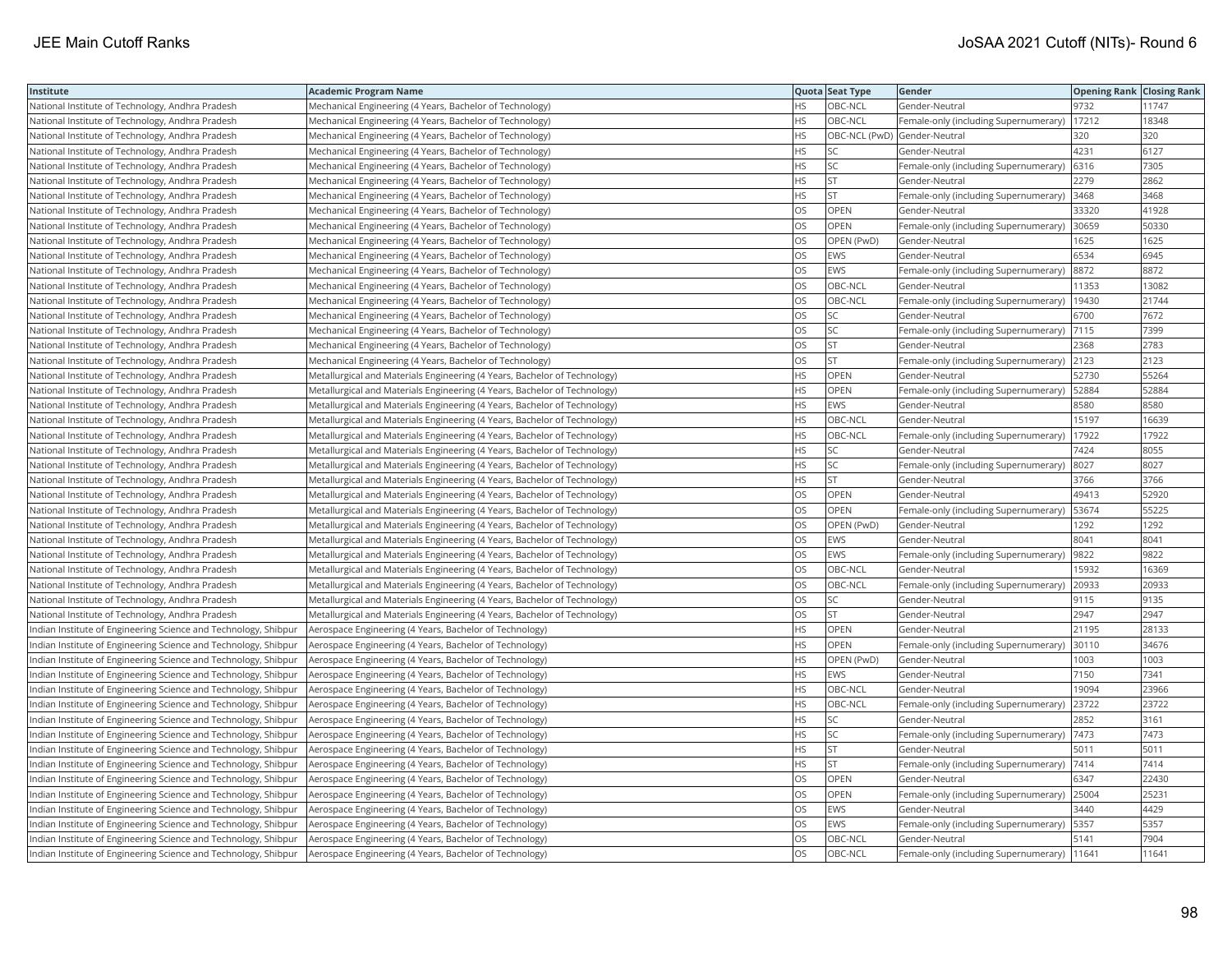| Institute                                                       | <b>Academic Program Name</b>                                       |           | Quota Seat Type | Gender                                        | <b>Opening Rank Closing Rank</b> |       |
|-----------------------------------------------------------------|--------------------------------------------------------------------|-----------|-----------------|-----------------------------------------------|----------------------------------|-------|
| Indian Institute of Engineering Science and Technology, Shibpur | Aerospace Engineering (4 Years, Bachelor of Technology)            | OS        | SC              | Gender-Neutral                                | 1217                             | 3009  |
| Indian Institute of Engineering Science and Technology, Shibpur | Aerospace Engineering (4 Years, Bachelor of Technology)            | OS        | SC              | Female-only (including Supernumerary)         | 2889                             | 2889  |
| Indian Institute of Engineering Science and Technology, Shibpur | Aerospace Engineering (4 Years, Bachelor of Technology)            | OS        | <b>ST</b>       | Gender-Neutral                                | 1405                             | 1405  |
| Indian Institute of Engineering Science and Technology, Shibpur | Architecture (5 Years, Bachelor of Architecture)                   | <b>HS</b> | <b>OPEN</b>     | Gender-Neutral                                | 228                              | 906   |
| Indian Institute of Engineering Science and Technology, Shibpur | Architecture (5 Years, Bachelor of Architecture)                   | НS        | <b>OPEN</b>     | Female-only (including Supernumerary) 331     |                                  | 331   |
| Indian Institute of Engineering Science and Technology, Shibpur | Architecture (5 Years, Bachelor of Architecture)                   | ΗS        | EWS             | Gender-Neutral                                | 362                              | 362   |
| Indian Institute of Engineering Science and Technology, Shibpur | Architecture (5 Years, Bachelor of Architecture)                   | ΗS        | OBC-NCL         | Gender-Neutral                                | 1079                             | 1108  |
| Indian Institute of Engineering Science and Technology, Shibpur | Architecture (5 Years, Bachelor of Architecture)                   | HS        | OBC-NCL         | Female-only (including Supernumerary)         | 914                              | 914   |
| Indian Institute of Engineering Science and Technology, Shibpur | Architecture (5 Years, Bachelor of Architecture)                   | HS        | <b>SC</b>       | Gender-Neutral                                | 33                               | 33    |
| Indian Institute of Engineering Science and Technology, Shibpur | Architecture (5 Years, Bachelor of Architecture)                   | HS        | SC              | Female-only (including Supernumerary)         | 24                               | 24    |
| Indian Institute of Engineering Science and Technology, Shibpur | Architecture (5 Years, Bachelor of Architecture)                   | HS        | <b>ST</b>       | Gender-Neutral                                | 48                               | 48    |
| Indian Institute of Engineering Science and Technology, Shibpur | Architecture (5 Years, Bachelor of Architecture)                   | OS        | <b>OPEN</b>     | Gender-Neutral                                | 529                              | 836   |
| Indian Institute of Engineering Science and Technology, Shibpur | Architecture (5 Years, Bachelor of Architecture)                   | OS        | <b>OPEN</b>     | Female-only (including Supernumerary)         | 750                              | 750   |
| Indian Institute of Engineering Science and Technology, Shibpur | Architecture (5 Years, Bachelor of Architecture)                   | OS        | EWS             | Gender-Neutral                                | 278                              | 278   |
| Indian Institute of Engineering Science and Technology, Shibpur | Architecture (5 Years, Bachelor of Architecture)                   | OS        | OBC-NCL         | Gender-Neutral                                | 473                              | 571   |
| Indian Institute of Engineering Science and Technology, Shibpur | Architecture (5 Years, Bachelor of Architecture)                   | OS        | OBC-NCL         | Female-only (including Supernumerary)         | 429                              | 429   |
| Indian Institute of Engineering Science and Technology, Shibpur | Architecture (5 Years, Bachelor of Architecture)                   | OS        | SC              | Gender-Neutral                                | 66                               | 66    |
| Indian Institute of Engineering Science and Technology, Shibpur | Architecture (5 Years, Bachelor of Architecture)                   | OS        | <b>ST</b>       | Gender-Neutral                                | 21                               | 21    |
| Indian Institute of Engineering Science and Technology, Shibpur | Civil Engineering (4 Years, Bachelor of Technology)                | HS        | OPEN            | Gender-Neutral                                | 22019                            | 41656 |
| Indian Institute of Engineering Science and Technology, Shibpur | Civil Engineering (4 Years, Bachelor of Technology)                | <b>HS</b> | <b>OPEN</b>     | Female-only (including Supernumerary)         | 34952                            | 48824 |
| Indian Institute of Engineering Science and Technology, Shibpur | Civil Engineering (4 Years, Bachelor of Technology)                | HS        | OPEN (PwD)      | Gender-Neutral                                | 659                              | 659   |
| Indian Institute of Engineering Science and Technology, Shibpur | Civil Engineering (4 Years, Bachelor of Technology)                | HS        | <b>EWS</b>      | Gender-Neutral                                | 8168                             | 11015 |
| Indian Institute of Engineering Science and Technology, Shibpur | Civil Engineering (4 Years, Bachelor of Technology)                | ΗS        | <b>EWS</b>      | Female-only (including Supernumerary)   18706 |                                  | 18706 |
| Indian Institute of Engineering Science and Technology, Shibpur | Civil Engineering (4 Years, Bachelor of Technology)                | HS        | OBC-NCL         | Gender-Neutral                                | 25975                            | 34209 |
| Indian Institute of Engineering Science and Technology, Shibpur | Civil Engineering (4 Years, Bachelor of Technology)                | ΗS        | OBC-NCL         | Female-only (including Supernumerary)         | 32558                            | 42561 |
| Indian Institute of Engineering Science and Technology, Shibpur | Civil Engineering (4 Years, Bachelor of Technology)                | HS        | SC              | Gender-Neutral                                | 5250                             | 6637  |
| Indian Institute of Engineering Science and Technology, Shibpur | Civil Engineering (4 Years, Bachelor of Technology)                | <b>HS</b> | <b>SC</b>       | Female-only (including Supernumerary)         | 5700                             | 6947  |
| Indian Institute of Engineering Science and Technology, Shibpur | Civil Engineering (4 Years, Bachelor of Technology)                | HS.       | <b>ST</b>       | Gender-Neutral                                | 5419                             | 8828  |
| Indian Institute of Engineering Science and Technology, Shibpur | Civil Engineering (4 Years, Bachelor of Technology)                | HS        | <b>ST</b>       | Female-only (including Supernumerary)         | 11402                            | 11402 |
| Indian Institute of Engineering Science and Technology, Shibpur | Civil Engineering (4 Years, Bachelor of Technology)                | OS        | <b>OPEN</b>     | Gender-Neutral                                | 32331                            | 43906 |
| Indian Institute of Engineering Science and Technology, Shibpur | Civil Engineering (4 Years, Bachelor of Technology)                | OS        | OPEN            | Female-only (including Supernumerary)  49147  |                                  | 56346 |
| Indian Institute of Engineering Science and Technology, Shibpur | Civil Engineering (4 Years, Bachelor of Technology)                | OS        | EWS             | Gender-Neutral                                | 6718                             | 6984  |
| Indian Institute of Engineering Science and Technology, Shibpur | Civil Engineering (4 Years, Bachelor of Technology)                | OS        | <b>EWS</b>      | Female-only (including Supernumerary)         | 9393                             | 9408  |
| Indian Institute of Engineering Science and Technology, Shibpur | Civil Engineering (4 Years, Bachelor of Technology)                | OS        | OBC-NCL         | Gender-Neutral                                | 11284                            | 13464 |
| Indian Institute of Engineering Science and Technology, Shibpur | Civil Engineering (4 Years, Bachelor of Technology)                | OS        | OBC-NCL         | Female-only (including Supernumerary)         | 18220                            | 20402 |
| Indian Institute of Engineering Science and Technology, Shibpur | Civil Engineering (4 Years, Bachelor of Technology)                | OS        | <b>SC</b>       | Gender-Neutral                                | 5526                             | 7227  |
| Indian Institute of Engineering Science and Technology, Shibpur | Civil Engineering (4 Years, Bachelor of Technology)                | OS        | SC              | Female-only (including Supernumerary)   5112  |                                  | 8126  |
| Indian Institute of Engineering Science and Technology, Shibpur | Civil Engineering (4 Years, Bachelor of Technology)                | OS        | <b>ST</b>       | Gender-Neutral                                | 1639                             | 2136  |
| Indian Institute of Engineering Science and Technology, Shibpur | Civil Engineering (4 Years, Bachelor of Technology)                | OS        | ST              | Female-only (including Supernumerary) 3291    |                                  | 3291  |
| Indian Institute of Engineering Science and Technology, Shibpur | Computer Science and Engineering (4 Years, Bachelor of Technology) | HS        | OPEN            | Gender-Neutral                                | 3178                             | 9720  |
| Indian Institute of Engineering Science and Technology, Shibpur | Computer Science and Engineering (4 Years, Bachelor of Technology) | ΗS        | OPEN            | Female-only (including Supernumerary)         | 874                              | 12125 |
| Indian Institute of Engineering Science and Technology, Shibpur | Computer Science and Engineering (4 Years, Bachelor of Technology) | HS        | OPEN (PwD)      | Gender-Neutral                                | 186                              | 186   |
| Indian Institute of Engineering Science and Technology, Shibpur | Computer Science and Engineering (4 Years, Bachelor of Technology) | HS        | <b>EWS</b>      | Gender-Neutral                                | 3332                             | 4450  |
| Indian Institute of Engineering Science and Technology, Shibpur | Computer Science and Engineering (4 Years, Bachelor of Technology) | HS        | <b>EWS</b>      | Female-only (including Supernumerary)         | 8613                             | 8613  |
| Indian Institute of Engineering Science and Technology, Shibpur | Computer Science and Engineering (4 Years, Bachelor of Technology) | <b>HS</b> | OBC-NCL         | Gender-Neutral                                | 3980                             | 11702 |
| Indian Institute of Engineering Science and Technology, Shibpur | Computer Science and Engineering (4 Years, Bachelor of Technology) | HS        | OBC-NCL         | Female-only (including Supernumerary) 3039    |                                  | 13103 |
| Indian Institute of Engineering Science and Technology, Shibpur | Computer Science and Engineering (4 Years, Bachelor of Technology) | ΗS        | SC              | Gender-Neutral                                | 689                              | 1462  |
| Indian Institute of Engineering Science and Technology, Shibpur | Computer Science and Engineering (4 Years, Bachelor of Technology) | ΗS        | SC              | Female-only (including Supernumerary)   1501  |                                  | 1501  |
| Indian Institute of Engineering Science and Technology, Shibpur | Computer Science and Engineering (4 Years, Bachelor of Technology) | ΗS        | <b>ST</b>       | Gender-Neutral                                | 371                              | 1546  |
| Indian Institute of Engineering Science and Technology, Shibpur | Computer Science and Engineering (4 Years, Bachelor of Technology) | HS        | <b>ST</b>       | Female-only (including Supernumerary) 2547    |                                  | 2547  |
| Indian Institute of Engineering Science and Technology, Shibpur | Computer Science and Engineering (4 Years, Bachelor of Technology) | OS        | OPEN            | Gender-Neutral                                | 7328                             | 11961 |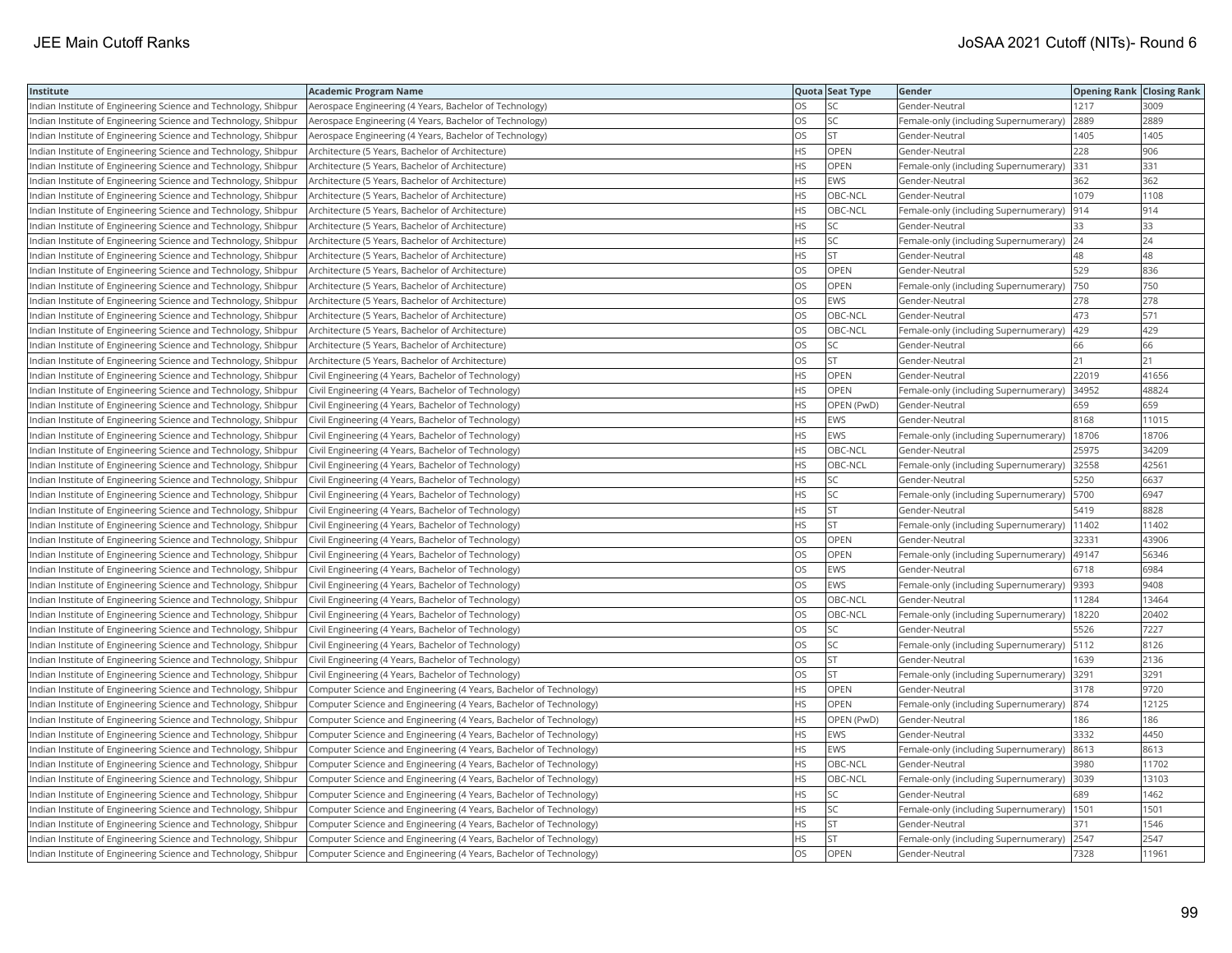| Institute                                                       | <b>Academic Program Name</b>                                                     |           | Quota Seat Type              | Gender                                        | <b>Opening Rank   Closing Rank</b> |       |
|-----------------------------------------------------------------|----------------------------------------------------------------------------------|-----------|------------------------------|-----------------------------------------------|------------------------------------|-------|
| Indian Institute of Engineering Science and Technology, Shibpur | Computer Science and Engineering (4 Years, Bachelor of Technology)               | OS        | <b>OPEN</b>                  | Female-only (including Supernumerary)         | 11977                              | 17516 |
| Indian Institute of Engineering Science and Technology, Shibpur | Computer Science and Engineering (4 Years, Bachelor of Technology)               | OS        | OPEN (PwD)                   | Gender-Neutral                                | 142                                | 142   |
| Indian Institute of Engineering Science and Technology, Shibpur | Computer Science and Engineering (4 Years, Bachelor of Technology)               | OS.       | <b>EWS</b>                   | Gender-Neutral                                | 1574                               | 1916  |
| Indian Institute of Engineering Science and Technology, Shibpur | Computer Science and Engineering (4 Years, Bachelor of Technology)               | OS.       | <b>EWS</b>                   | Female-only (including Supernumerary)         | 2682                               | 2682  |
| Indian Institute of Engineering Science and Technology, Shibpur | Computer Science and Engineering (4 Years, Bachelor of Technology)               | OS        | OBC-NCL                      | Gender-Neutral                                | 3763                               | 4537  |
| Indian Institute of Engineering Science and Technology, Shibpur | Computer Science and Engineering (4 Years, Bachelor of Technology)               | OS        | OBC-NCL                      | Female-only (including Supernumerary) 6551    |                                    | 7265  |
| Indian Institute of Engineering Science and Technology, Shibpur | Computer Science and Engineering (4 Years, Bachelor of Technology)               | OS        | <b>SC</b>                    | Gender-Neutral                                | 1801                               | 2413  |
| Indian Institute of Engineering Science and Technology, Shibpur | Computer Science and Engineering (4 Years, Bachelor of Technology)               | OS        | SC                           | Female-only (including Supernumerary)         | 3996                               | 3996  |
| Indian Institute of Engineering Science and Technology, Shibpur | Computer Science and Engineering (4 Years, Bachelor of Technology)               | OS.       | <b>ST</b>                    | Gender-Neutral                                | 959                                | 1060  |
| Indian Institute of Engineering Science and Technology, Shibpur | Computer Science and Engineering (4 Years, Bachelor of Technology)               | OS        | <b>ST</b>                    | Female-only (including Supernumerary)   1364  |                                    | 1364  |
| Indian Institute of Engineering Science and Technology, Shibpur | Electrical Engineering (4 Years, Bachelor of Technology)                         | HS.       | OPEN                         | Gender-Neutral                                | 16343                              | 21373 |
| Indian Institute of Engineering Science and Technology, Shibpur | Electrical Engineering (4 Years, Bachelor of Technology)                         | HS.       | <b>OPEN</b>                  | Female-only (including Supernumerary)         | 25540                              | 28853 |
| Indian Institute of Engineering Science and Technology, Shibpur | Electrical Engineering (4 Years, Bachelor of Technology)                         | HS        | OPEN (PwD)                   | Gender-Neutral                                | 970                                | 970   |
| Indian Institute of Engineering Science and Technology, Shibpur | Electrical Engineering (4 Years, Bachelor of Technology)                         | ΗS        | EWS                          | Gender-Neutral                                | 6163                               | 7186  |
| Indian Institute of Engineering Science and Technology, Shibpur | Electrical Engineering (4 Years, Bachelor of Technology)                         | НS        | <b>EWS</b>                   | Female-only (including Supernumerary)   14150 |                                    | 14150 |
| Indian Institute of Engineering Science and Technology, Shibpur | Electrical Engineering (4 Years, Bachelor of Technology)                         | ΗS        | OBC-NCL                      | Gender-Neutral                                | 14293                              | 19417 |
| Indian Institute of Engineering Science and Technology, Shibpur | Electrical Engineering (4 Years, Bachelor of Technology)                         | HS.       | OBC-NCL                      | Female-only (including Supernumerary)         | 26477                              | 27652 |
| Indian Institute of Engineering Science and Technology, Shibpur | Electrical Engineering (4 Years, Bachelor of Technology)                         | HS        | SC                           | Gender-Neutral                                | 2071                               | 3287  |
| Indian Institute of Engineering Science and Technology, Shibpur | Electrical Engineering (4 Years, Bachelor of Technology)                         | HS        | SC                           | Female-only (including Supernumerary)         | 4425                               | 4425  |
| Indian Institute of Engineering Science and Technology, Shibpur | Electrical Engineering (4 Years, Bachelor of Technology)                         | HS.       | <b>ST</b>                    | Gender-Neutral                                | 3490                               | 5097  |
| Indian Institute of Engineering Science and Technology, Shibpur | Electrical Engineering (4 Years, Bachelor of Technology)                         | HS        | <b>ST</b>                    | Female-only (including Supernumerary)  9599   |                                    | 9599  |
| Indian Institute of Engineering Science and Technology, Shibpur | Electrical Engineering (4 Years, Bachelor of Technology)                         | OS        | OPEN                         | Gender-Neutral                                | 19249                              | 24897 |
| Indian Institute of Engineering Science and Technology, Shibpur | Electrical Engineering (4 Years, Bachelor of Technology)                         | OS        | OPEN                         | Female-only (including Supernumerary)   28778 |                                    | 34924 |
| Indian Institute of Engineering Science and Technology, Shibpur | Electrical Engineering (4 Years, Bachelor of Technology)                         | OS        | OPEN (PwD)                   | Gender-Neutral                                | 1396                               | 1396  |
| Indian Institute of Engineering Science and Technology, Shibpur | Electrical Engineering (4 Years, Bachelor of Technology)                         | OS        | <b>EWS</b>                   | Gender-Neutral                                | 3729                               | 3897  |
| Indian Institute of Engineering Science and Technology, Shibpur | Electrical Engineering (4 Years, Bachelor of Technology)                         | OS        | <b>EWS</b>                   | Female-only (including Supernumerary)         | 5893                               | 5893  |
| Indian Institute of Engineering Science and Technology, Shibpur | Electrical Engineering (4 Years, Bachelor of Technology)                         | OS.       | OBC-NCL                      | Gender-Neutral                                | 7658                               | 8748  |
| Indian Institute of Engineering Science and Technology, Shibpur | Electrical Engineering (4 Years, Bachelor of Technology)                         | OS.       | OBC-NCL                      | Female-only (including Supernumerary)         | 13047                              | 15060 |
| Indian Institute of Engineering Science and Technology, Shibpur | Electrical Engineering (4 Years, Bachelor of Technology)                         | OS        | SC                           | Gender-Neutral                                | 4440                               | 5469  |
| Indian Institute of Engineering Science and Technology, Shibpur | Electrical Engineering (4 Years, Bachelor of Technology)                         | OS        | SC                           | Female-only (including Supernumerary)   5580  |                                    | 5580  |
| Indian Institute of Engineering Science and Technology, Shibpur | Electrical Engineering (4 Years, Bachelor of Technology)                         | OS        | <b>ST</b>                    | Gender-Neutral                                | 1266                               | 1885  |
| Indian Institute of Engineering Science and Technology, Shibpur | Electrical Engineering (4 Years, Bachelor of Technology)                         | OS        | <b>ST</b>                    | Female-only (including Supernumerary)         | 2240                               | 2240  |
| Indian Institute of Engineering Science and Technology, Shibpur | Electronics and Telecommunication Engineering (4 Years, Bachelor of Technology)  | НS        | OPEN                         | Gender-Neutral                                | 10706                              | 16293 |
| Indian Institute of Engineering Science and Technology, Shibpur | Electronics and Telecommunication Engineering (4 Years, Bachelor of Technology)  | HS        | OPEN                         | Female-only (including Supernumerary)         | 14616                              | 22499 |
| Indian Institute of Engineering Science and Technology, Shibpur | Electronics and Telecommunication Engineering (4 Years, Bachelor of Technology)  | HS.       | <b>EWS</b>                   | Gender-Neutral                                | 3018                               | 5713  |
| Indian Institute of Engineering Science and Technology, Shibpur | Electronics and Telecommunication Engineering (4 Years, Bachelor of Technology)  | <b>HS</b> | <b>EWS</b>                   | Female-only (including Supernumerary)         | 11557                              | 11557 |
| Indian Institute of Engineering Science and Technology, Shibpur | Electronics and Telecommunication Engineering (4 Years, Bachelor of Technology)  | HS.       | OBC-NCL                      | Gender-Neutral                                | 12216                              | 15433 |
| Indian Institute of Engineering Science and Technology, Shibpur | Electronics and Telecommunication Engineering (4 Years, Bachelor of Technology)  | HS.       | OBC-NCL                      | Female-only (including Supernumerary) 23294   |                                    | 23294 |
| Indian Institute of Engineering Science and Technology, Shibpur | [Electronics and Telecommunication Engineering (4 Years, Bachelor of Technology) | ΗS        | SC                           | Gender-Neutral                                | 1640                               | 2115  |
| Indian Institute of Engineering Science and Technology, Shibpur | Electronics and Telecommunication Engineering (4 Years, Bachelor of Technology)  | HS        | SC                           | Female-only (including Supernumerary)  3463   |                                    | 3463  |
| Indian Institute of Engineering Science and Technology, Shibpur | Electronics and Telecommunication Engineering (4 Years, Bachelor of Technology)  | HS        | <b>ST</b>                    | Gender-Neutral                                | 3361                               | 4100  |
| Indian Institute of Engineering Science and Technology, Shibpur | Electronics and Telecommunication Engineering (4 Years, Bachelor of Technology)  | HS.       | <b>ST</b>                    | Female-only (including Supernumerary)         | 5686                               | 5686  |
| Indian Institute of Engineering Science and Technology, Shibpur | Electronics and Telecommunication Engineering (4 Years, Bachelor of Technology)  | OS        | OPEN                         | Gender-Neutral                                | 16212                              | 20533 |
| Indian Institute of Engineering Science and Technology, Shibpur | Electronics and Telecommunication Engineering (4 Years, Bachelor of Technology)  | OS        | OPEN                         | Female-only (including Supernumerary)         | 22300                              | 25314 |
| Indian Institute of Engineering Science and Technology, Shibpur | Electronics and Telecommunication Engineering (4 Years, Bachelor of Technology)  | OS.       | OPEN (PwD)                   | Gender-Neutral                                | 1094                               | 1094  |
| Indian Institute of Engineering Science and Technology, Shibpur | Electronics and Telecommunication Engineering (4 Years, Bachelor of Technology)  | OS        | EWS                          | Gender-Neutral                                | 3030                               | 3109  |
| Indian Institute of Engineering Science and Technology, Shibpur | Electronics and Telecommunication Engineering (4 Years, Bachelor of Technology)  | OS        | EWS                          | Female-only (including Supernumerary)         | 4848                               | 4848  |
| Indian Institute of Engineering Science and Technology, Shibpur | Electronics and Telecommunication Engineering (4 Years, Bachelor of Technology)  | OS        | OBC-NCL                      | Gender-Neutral                                | 5465                               | 7082  |
| Indian Institute of Engineering Science and Technology, Shibpur | Electronics and Telecommunication Engineering (4 Years, Bachelor of Technology)  | OS.       | OBC-NCL                      | Female-only (including Supernumerary)         | 9030                               | 12868 |
| Indian Institute of Engineering Science and Technology, Shibpur | Electronics and Telecommunication Engineering (4 Years, Bachelor of Technology)  | OS.       | OBC-NCL (PwD) Gender-Neutral |                                               | 421                                | 421   |
| Indian Institute of Engineering Science and Technology, Shibpur | Electronics and Telecommunication Engineering (4 Years, Bachelor of Technology)  | <b>OS</b> | <b>SC</b>                    | Gender-Neutral                                | 2919                               | 4215  |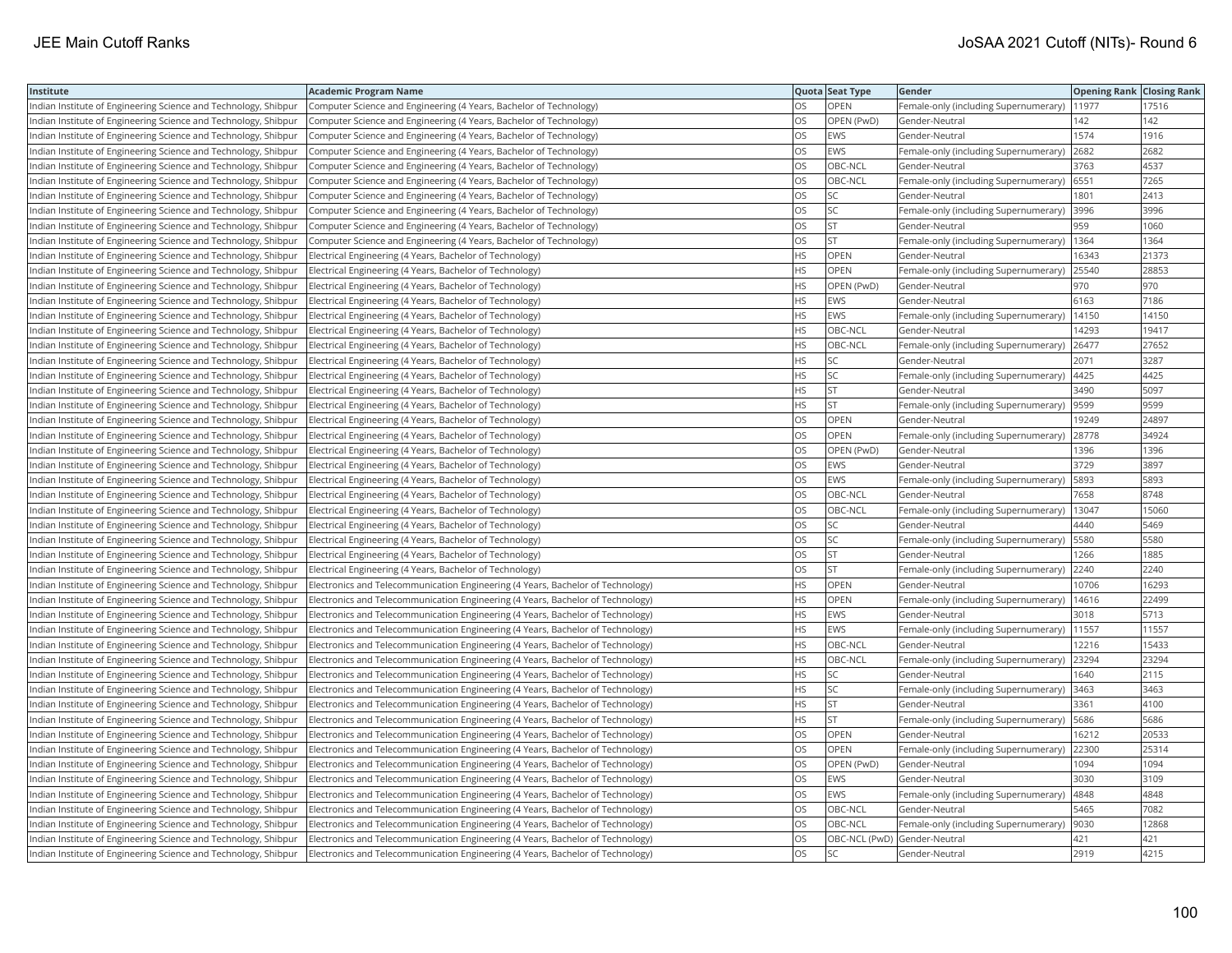| Institute                                                       | <b>Academic Program Name</b>                                                    |           | Quota Seat Type              | Gender                                        | <b>Opening Rank   Closing Rank</b> |       |
|-----------------------------------------------------------------|---------------------------------------------------------------------------------|-----------|------------------------------|-----------------------------------------------|------------------------------------|-------|
| Indian Institute of Engineering Science and Technology, Shibpur | Electronics and Telecommunication Engineering (4 Years, Bachelor of Technology) | OS        | SC                           | Female-only (including Supernumerary)         | 5444                               | 5444  |
| Indian Institute of Engineering Science and Technology, Shibpur | Electronics and Telecommunication Engineering (4 Years, Bachelor of Technology) | OS        | <b>ST</b>                    | Gender-Neutral                                | 1541                               | 1541  |
| Indian Institute of Engineering Science and Technology, Shibpur | Information Technology (4 Years, Bachelor of Technology)                        | HS        | OPEN                         | Gender-Neutral                                | 10873                              | 15780 |
| Indian Institute of Engineering Science and Technology, Shibpur | Information Technology (4 Years, Bachelor of Technology)                        | HS.       | <b>OPEN</b>                  | Female-only (including Supernumerary)         | 21476                              | 23974 |
| Indian Institute of Engineering Science and Technology, Shibpur | Information Technology (4 Years, Bachelor of Technology)                        | НS        | OPEN (PwD)                   | Gender-Neutral                                | 566                                | 566   |
| Indian Institute of Engineering Science and Technology, Shibpur | Information Technology (4 Years, Bachelor of Technology)                        | ΗS        | EWS                          | Gender-Neutral                                | 4644                               | 5525  |
| Indian Institute of Engineering Science and Technology, Shibpur | Information Technology (4 Years, Bachelor of Technology)                        | НS        | EWS                          | Female-only (including Supernumerary)         | 11803                              | 11803 |
| Indian Institute of Engineering Science and Technology, Shibpur | Information Technology (4 Years, Bachelor of Technology)                        | HS        | OBC-NCL                      | Gender-Neutral                                | 11835                              | 13547 |
| Indian Institute of Engineering Science and Technology, Shibpur | Information Technology (4 Years, Bachelor of Technology)                        | HS.       | OBC-NCL                      | Female-only (including Supernumerary)         | 17458                              | 24579 |
| Indian Institute of Engineering Science and Technology, Shibpur | Information Technology (4 Years, Bachelor of Technology)                        | HS        | OBC-NCL (PwD) Gender-Neutral |                                               | 708                                | 708   |
| Indian Institute of Engineering Science and Technology, Shibpur | Information Technology (4 Years, Bachelor of Technology)                        | <b>HS</b> | <b>SC</b>                    | Gender-Neutral                                | 1879                               | 2322  |
| Indian Institute of Engineering Science and Technology, Shibpur | Information Technology (4 Years, Bachelor of Technology)                        | HS        | <b>SC</b>                    | Female-only (including Supernumerary)         | 3597                               | 3597  |
| Indian Institute of Engineering Science and Technology, Shibpur | Information Technology (4 Years, Bachelor of Technology)                        | HS        | <b>ST</b>                    | Gender-Neutral                                | 2172                               | 3134  |
| Indian Institute of Engineering Science and Technology, Shibpur | Information Technology (4 Years, Bachelor of Technology)                        | HS        | <b>ST</b>                    | Female-only (including Supernumerary)         | 4072                               | 4072  |
| Indian Institute of Engineering Science and Technology, Shibpur | Information Technology (4 Years, Bachelor of Technology)                        | OS        | OPEN                         | Gender-Neutral                                | 12620                              | 15331 |
| Indian Institute of Engineering Science and Technology, Shibpur | Information Technology (4 Years, Bachelor of Technology)                        | OS        | <b>OPEN</b>                  | Female-only (including Supernumerary)         | 20550                              | 21233 |
| Indian Institute of Engineering Science and Technology, Shibpur | Information Technology (4 Years, Bachelor of Technology)                        | OS        | OPEN (PwD)                   | Gender-Neutral                                | 461                                | 461   |
| Indian Institute of Engineering Science and Technology, Shibpur | Information Technology (4 Years, Bachelor of Technology)                        | OS        | EWS                          | Gender-Neutral                                | 2163                               | 2228  |
| Indian Institute of Engineering Science and Technology, Shibpur | Information Technology (4 Years, Bachelor of Technology)                        | OS        | EWS                          | Female-only (including Supernumerary)         | 3576                               | 3576  |
| Indian Institute of Engineering Science and Technology, Shibpur | Information Technology (4 Years, Bachelor of Technology)                        | <b>OS</b> | OBC-NCL                      | Gender-Neutral                                | 4644                               | 5274  |
| Indian Institute of Engineering Science and Technology, Shibpur | Information Technology (4 Years, Bachelor of Technology)                        | OS.       | OBC-NCL                      | Female-only (including Supernumerary)  7846   |                                    | 7941  |
| Indian Institute of Engineering Science and Technology, Shibpur | (Information Technology (4 Years, Bachelor of Technology)                       | OS        | OBC-NCL (PwD) Gender-Neutral |                                               | 403                                | 403   |
| Indian Institute of Engineering Science and Technology, Shibpur | Information Technology (4 Years, Bachelor of Technology)                        | OS        | SC                           | Gender-Neutral                                | 2994                               | 3690  |
| Indian Institute of Engineering Science and Technology, Shibpur | Information Technology (4 Years, Bachelor of Technology)                        | OS        | SC                           | Female-only (including Supernumerary)   4815  |                                    | 5845  |
| Indian Institute of Engineering Science and Technology, Shibpur | Information Technology (4 Years, Bachelor of Technology)                        | OS        | <b>ST</b>                    | Gender-Neutral                                | 1235                               | 1504  |
| Indian Institute of Engineering Science and Technology, Shibpur | Information Technology (4 Years, Bachelor of Technology)                        | OS.       | <b>ST</b>                    | Female-only (including Supernumerary)         | 1533                               | 1533  |
| Indian Institute of Engineering Science and Technology, Shibpur | Mechanical Engineering (4 Years, Bachelor of Technology)                        | НS        | OPEN                         | Gender-Neutral                                | 15414                              | 25220 |
| Indian Institute of Engineering Science and Technology, Shibpur | Mechanical Engineering (4 Years, Bachelor of Technology)                        | HS.       | OPEN                         | Female-only (including Supernumerary)         | 27794                              | 33812 |
| Indian Institute of Engineering Science and Technology, Shibpur | Mechanical Engineering (4 Years, Bachelor of Technology)                        | HS.       | OPEN (PwD)                   | Gender-Neutral                                | 1399                               | 1399  |
| Indian Institute of Engineering Science and Technology, Shibpur | Mechanical Engineering (4 Years, Bachelor of Technology)                        | HS.       | EWS                          | Gender-Neutral                                | 3732                               | 7379  |
| Indian Institute of Engineering Science and Technology, Shibpur | Mechanical Engineering (4 Years, Bachelor of Technology)                        | HS.       | EWS                          | Female-only (including Supernumerary)   14681 |                                    | 14681 |
| Indian Institute of Engineering Science and Technology, Shibpur | Mechanical Engineering (4 Years, Bachelor of Technology)                        | НS        | OBC-NCL                      | Gender-Neutral                                | 8284                               | 22749 |
| Indian Institute of Engineering Science and Technology, Shibpur | Mechanical Engineering (4 Years, Bachelor of Technology)                        | HS.       | OBC-NCL                      | Female-only (including Supernumerary)         | 31633                              | 33410 |
| Indian Institute of Engineering Science and Technology, Shibpur | Mechanical Engineering (4 Years, Bachelor of Technology)                        | HS        | <b>SC</b>                    | Gender-Neutral                                | 3544                               | 4562  |
| Indian Institute of Engineering Science and Technology, Shibpur | Mechanical Engineering (4 Years, Bachelor of Technology)                        | HS        | SC                           | Female-only (including Supernumerary)         | 5570                               | 8365  |
| Indian Institute of Engineering Science and Technology, Shibpur | Mechanical Engineering (4 Years, Bachelor of Technology)                        | HS        | <b>ST</b>                    | Gender-Neutral                                | 4471                               | 5241  |
| Indian Institute of Engineering Science and Technology, Shibpur | Mechanical Engineering (4 Years, Bachelor of Technology)                        | HS.       | <b>ST</b>                    | Female-only (including Supernumerary)         | 15704                              | 15704 |
| Indian Institute of Engineering Science and Technology, Shibpur | Mechanical Engineering (4 Years, Bachelor of Technology)                        | OS        | OPEN                         | Gender-Neutral                                | 25153                              | 31973 |
| Indian Institute of Engineering Science and Technology, Shibpur | Mechanical Engineering (4 Years, Bachelor of Technology)                        | OS        | <b>OPEN</b>                  | Female-only (including Supernumerary)   41924 |                                    | 46130 |
| Indian Institute of Engineering Science and Technology, Shibpur | Mechanical Engineering (4 Years, Bachelor of Technology)                        | OS        | OPEN (PwD)                   | Gender-Neutral                                | 1523                               | 1523  |
| Indian Institute of Engineering Science and Technology, Shibpur | Mechanical Engineering (4 Years, Bachelor of Technology)                        | OS        | <b>EWS</b>                   | Gender-Neutral                                | 5132                               | 5386  |
| Indian Institute of Engineering Science and Technology, Shibpur | Mechanical Engineering (4 Years, Bachelor of Technology)                        | OS        | EWS                          | Female-only (including Supernumerary)         | 7278                               | 7278  |
| Indian Institute of Engineering Science and Technology, Shibpur | Mechanical Engineering (4 Years, Bachelor of Technology)                        | OS        | OBC-NCL                      | Gender-Neutral                                | 8291                               | 11086 |
| Indian Institute of Engineering Science and Technology, Shibpur | Mechanical Engineering (4 Years, Bachelor of Technology)                        | OS        | OBC-NCL                      | Female-only (including Supernumerary)         | 13786                              | 15524 |
| Indian Institute of Engineering Science and Technology, Shibpur | Mechanical Engineering (4 Years, Bachelor of Technology)                        | OS        | <b>SC</b>                    | Gender-Neutral                                | 4245                               | 6333  |
| Indian Institute of Engineering Science and Technology, Shibpur | Mechanical Engineering (4 Years, Bachelor of Technology)                        | OS.       | <b>SC</b>                    | Female-only (including Supernumerary)         | 9382                               | 9728  |
| Indian Institute of Engineering Science and Technology, Shibpur | (Mechanical Engineering (4 Years, Bachelor of Technology)                       | OS        | <b>ST</b>                    | Gender-Neutral                                | 1974                               | 2432  |
| Indian Institute of Engineering Science and Technology, Shibpur | Metallurgy and Materials Engineering (4 Years, Bachelor of Technology)          | НS        | OPEN                         | Gender-Neutral                                | 29775                              | 42072 |
| Indian Institute of Engineering Science and Technology, Shibpur | Metallurgy and Materials Engineering (4 Years, Bachelor of Technology)          | НS        | OPEN                         | Female-only (including Supernumerary)  39036  |                                    | 51731 |
| Indian Institute of Engineering Science and Technology, Shibpur | Metallurgy and Materials Engineering (4 Years, Bachelor of Technology)          | HS        | <b>EWS</b>                   | Gender-Neutral                                | 10272                              | 10272 |
| Indian Institute of Engineering Science and Technology, Shibpur | Metallurgy and Materials Engineering (4 Years, Bachelor of Technology)          | <b>HS</b> | EWS                          | Female-only (including Supernumerary)         | 17978                              | 17978 |